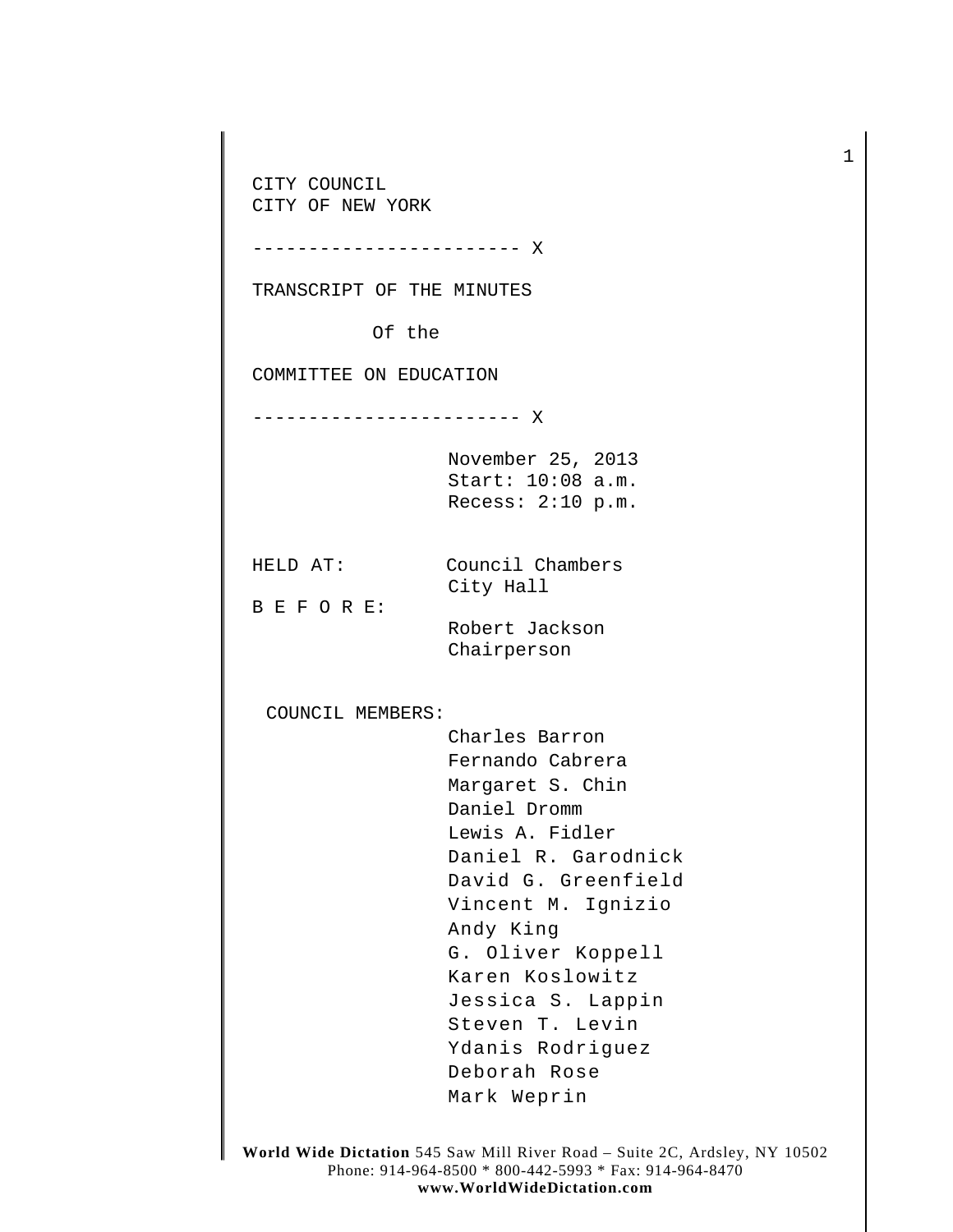A P P E A R A N C E S (CONTINUED) Council Members: Eric A. Ulrich James Vacca Albert Vann Dennis Walcott Chancellor of Department of Education Paul King Executive Director of Arts Program at Department of Education Simone D'Souza Executive Director of Research and Accountability and Data at Department of Education John Khani Associate Director for Political Affairs for the Council of Supervisors and Administration Richard Mantell Vice President from Middle Schools for UFT Martha Kessler CPAC Michelle Kupper CEC District 15 Jeff Nichols Change the Stakes Martha Foote A Time Out from Testing Doug Israel The Center for Arts Education Abja Midha Advocates for Children of New York

2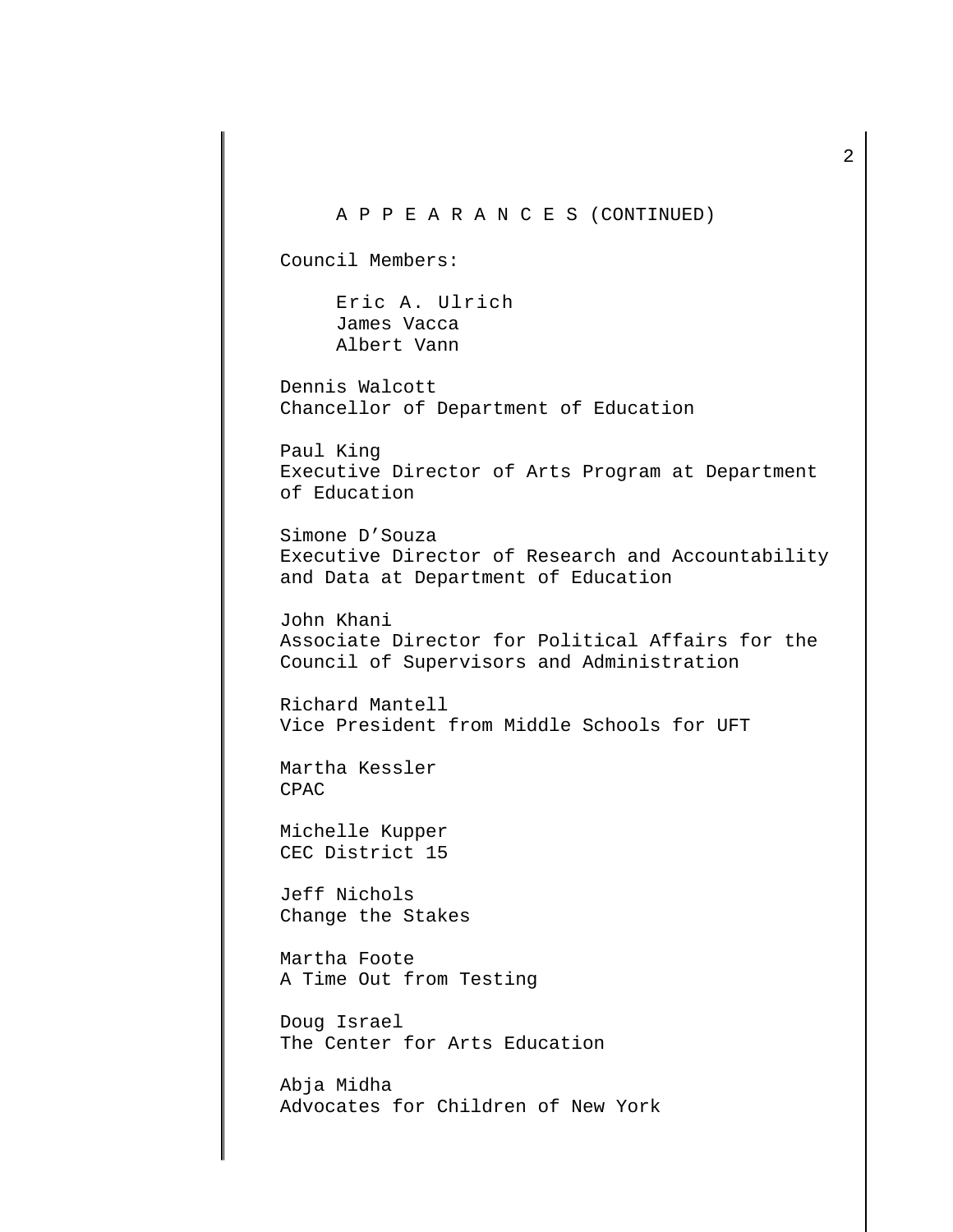# A P P E A R A N C E S (CONTINUED)

Moira Flavin Citizens Committee for Children

Max Ahmed New York Immigrant Coalition

Ken Cohen NAACP New York State Conference

Joseph McGivern Advocates for Healthy Education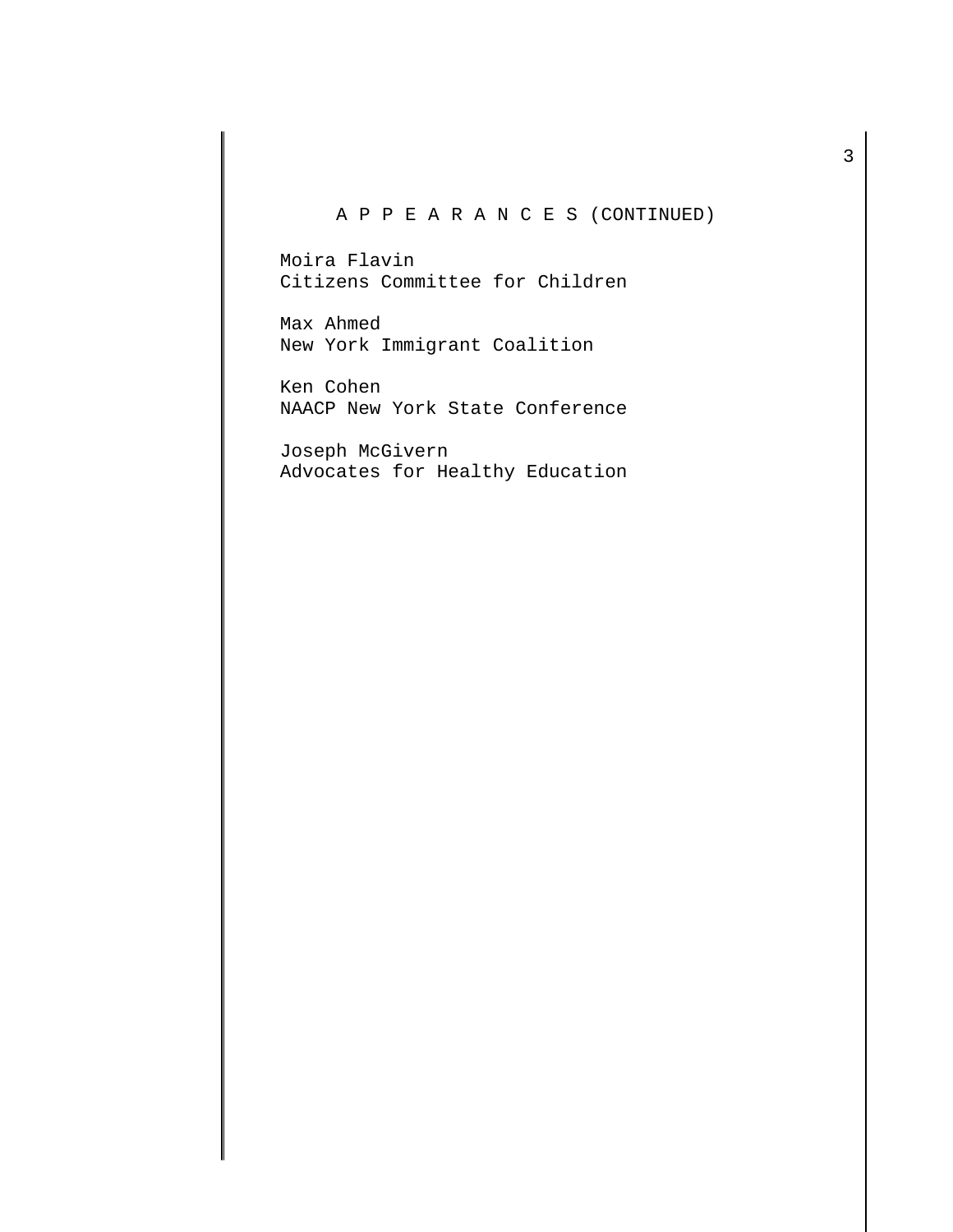| $\mathbf 1$ | COMMITTEE ON EDUCATION<br>4                         |
|-------------|-----------------------------------------------------|
| 2           | CHAIRPERSON JACKSON: Good morning                   |
| 3           | on this beautiful cold morning in New York          |
| 4           | City. Today is, what, November 25 <sup>th</sup> . I |
| 5           | believe a couple days from Thanksgiving. My         |
| 6           | name is Robert Jackson. I chair the Education       |
| 7           | Committee. We've been joined by our colleague       |
| 8           | Mr. King from the Bronx, and no one else as of      |
| 9           | yet. Along with appropriate staff of the            |
| 10          | Education Committee, Asia Schomberg [phonetic].     |
| 11          | Our normal counsel is out. Her grandmother          |
| 12          | passed away. She's up above at 91 years of age.     |
| 13          | So we celebrated her life yesterday at the wake     |
| 14          | and her passing. We've been joined by the           |
| 15          | acting Counsel, Jeffery Compano [phonetic]. So      |
| 16          | with that, welcome to the Educations                |
| 17          | Committee's Oversight hearing on the impact of      |
| 18          | standardized testing on students in New York        |
| 19          | City schools. We will also hear testimony on a      |
| 20          | resolution and two bills today, Resolution          |
| 21          | 1394, which I sponsored, Intro 925, which I         |
| 22          | also sponsored, and Intro 1091 sponsored by         |
| 23          | Andy King, my colleague to my right. I will         |
| 24          | talk more about these items shortly after some      |
| 25          | opening remarks, and then we'll move on to hear     |
|             |                                                     |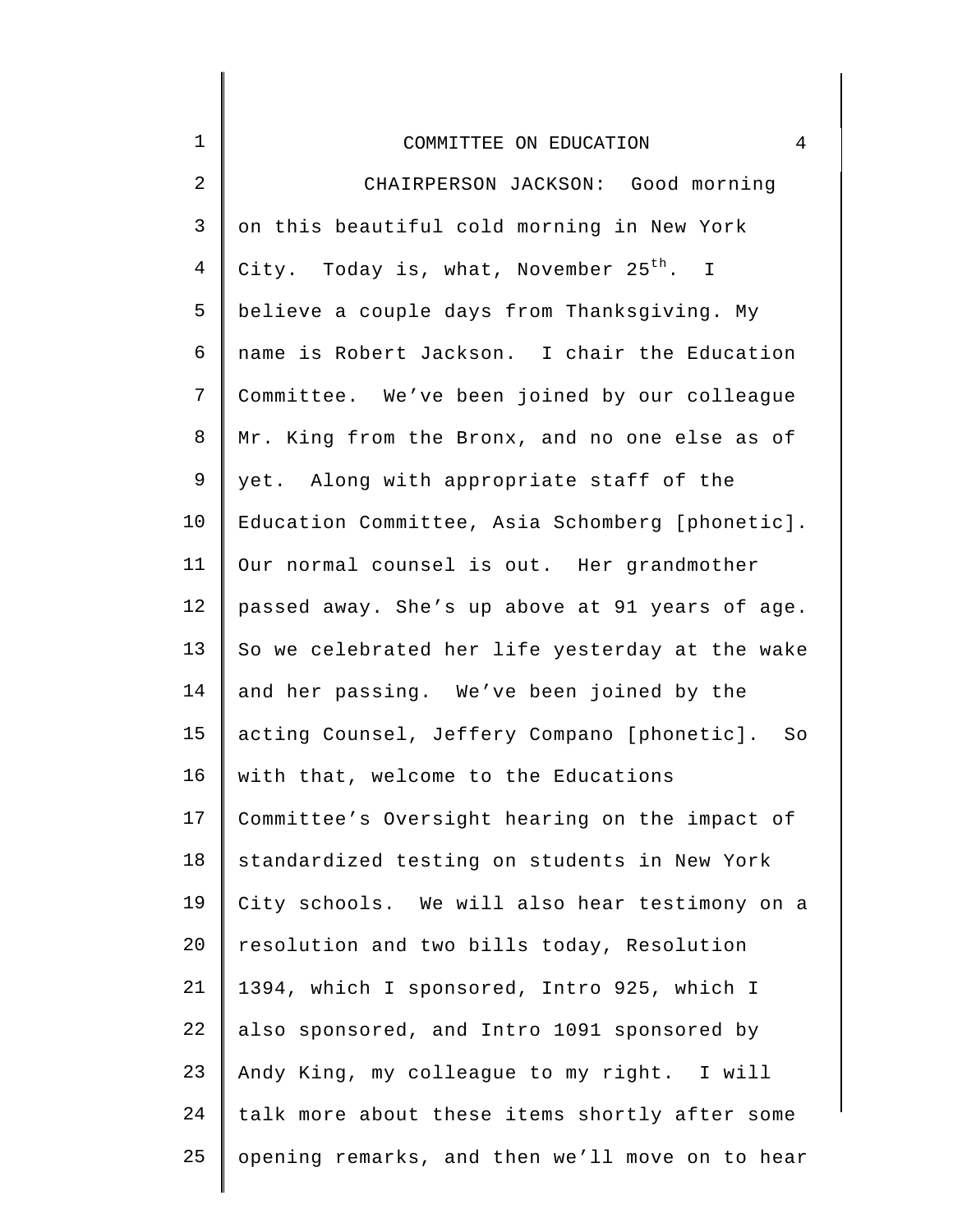| $\mathbf 1$    | 5<br>COMMITTEE ON EDUCATION                     |
|----------------|-------------------------------------------------|
| $\overline{2}$ | statements from my colleague, Andy King, the    |
| 3              | lead sponsor of Intro 1091. Standardized tests  |
| $\overline{4}$ | have been used in schools for more than a       |
| 5              | century, but in recent years their use has      |
| 6              | increased dramatically, mainly as a result of   |
| 7              | the 2001 federal No Child Left Behind Act,      |
| 8              | commonly known as NCLB. NCLB required every     |
| 9              | state to set education standards and to develop |
| 10             | tests to measure student's progress towards     |
| 11             | meeting those standards. Specifically, NCLB     |
| 12             | mandates that states administer annual          |
| 13             | assessments in reading and math to all students |
| 14             | in grades three through eight. An annual        |
| 15             | science assessments for students in three       |
| 16             | different grade levels, one grade in            |
| 17             | elementary, middle, and high school. NCLB has   |
| 18             | also made these tests more high stakes, because |
| 19             | it's attached consequences to them. All         |
| 20             | schools must make adequate yearly progress      |
| 21             | towards proficiency standards or face           |
| 22             | escalating sanctions. Ultimately, NCLB requires |
| 23             | that schools bring all students, 100 percent of |
| 24             | them up to proficiency levels in reading and    |
| 25             | math by the year 2014 or face the loss federal  |

║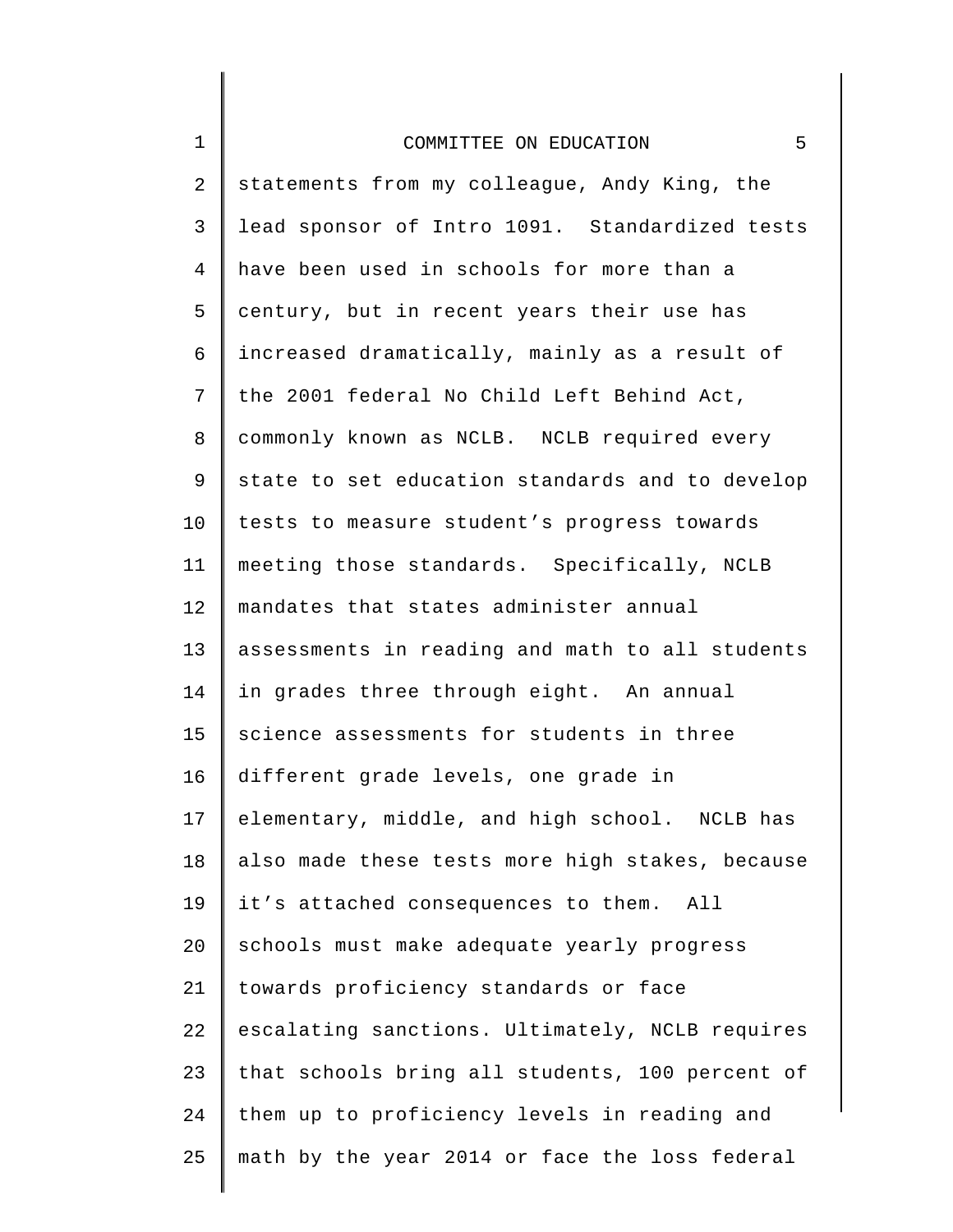1

2 3 4 5 6 7 8 9 10 11 12 13 14 15 16 17 18 19  $20^{\circ}$ 21 22 23 24 25 funding or closure. Despite all of the attention and resources devoted to the testing and other NCLB requirements, Secretary of Education Arne Duncan told Congress in 2011 that more than 80 percent of the nation's public schools were failing to meet NCLB benchmarks. Furthermore, all of the emphasis on testing has produced some unintentioned consequences. Because there's so much writing on these reading and math tests, there's been a lot of teaching to the test, that is focusing instruction on what is on the test and spending less time on what's not on the test. In fact, studies show that across the nation there has been a narrowing of the curriculum with many school districts reducing the time spent on science, social studies, and the arts by an average of two and a half hours per week in order to focus more time on reading and math. In addition, the threat of the loss of federal funding has created added pressure and a strong incentive for states to where some people refer to as dumb down the tests to make it easier for them to meet federal standards. New York is a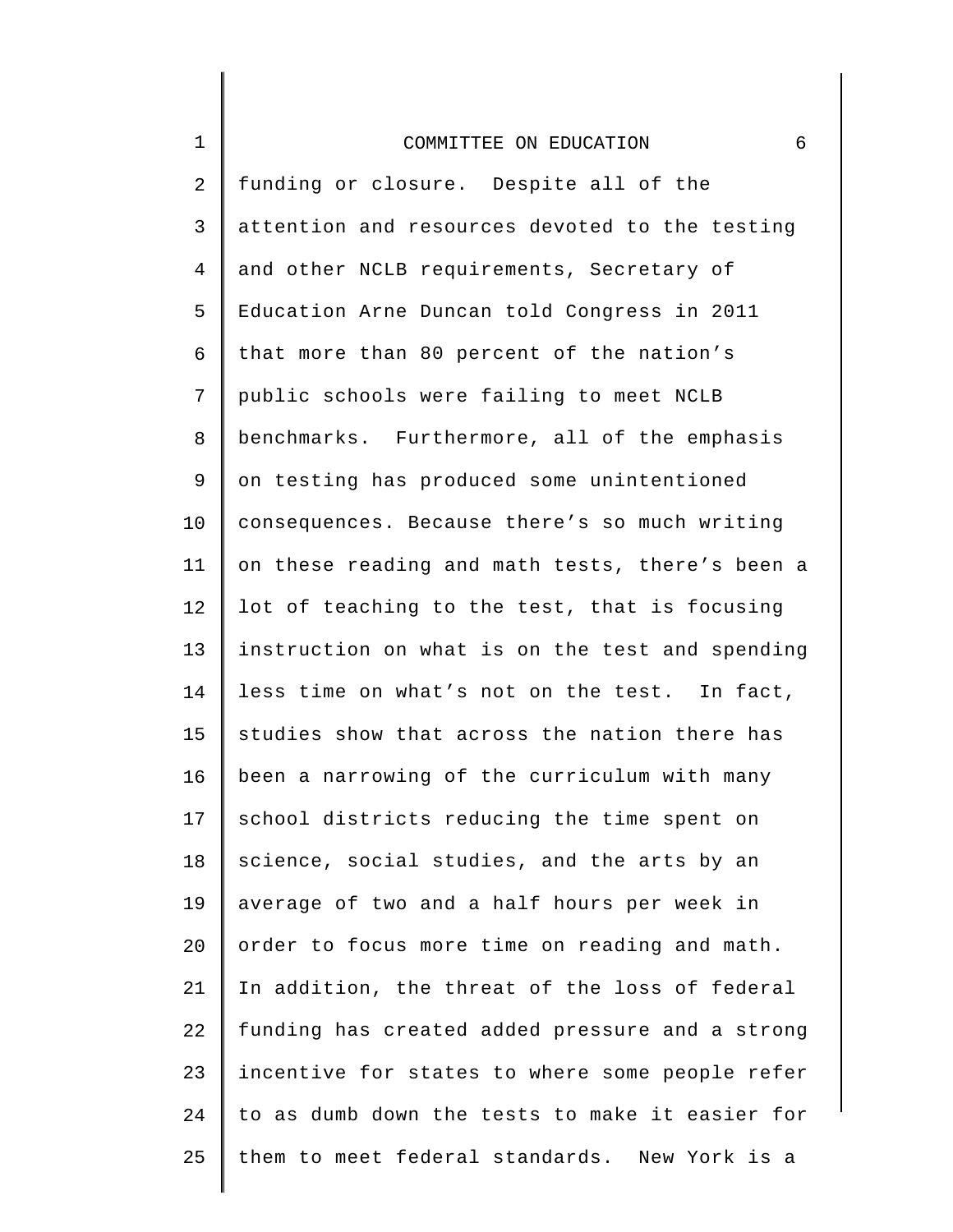| $\mathbf 1$    | 7<br>COMMITTEE ON EDUCATION                     |
|----------------|-------------------------------------------------|
| $\overline{2}$ | prime example as we learned in 2010. For        |
| $\mathsf{3}$   | several years, scores on state English language |
| $\overline{4}$ | arts, known as ELA and math have been rapidly   |
| 5              | rising, leading state and city officials to     |
| 6              | boast about the success of their education      |
| 7              | reform efforts. However, at the same time       |
| 8              | state test scores were rising, scores for New   |
| 9              | York City students on the National Assessment   |
| 10             | of Educational Program known as NAEPs           |
| 11             | considered the nation's report card remain      |
| 12             | relatively flat, or in some cases declined.     |
| 13             | After much public criticism of inflated state   |
| 14             | test scores, New York State Education           |
| 15             | Department commissioned a study by outside      |
| 16             | experts which found that indeed the test had    |
| 17             | become much easier for students to pass. So, in |
| 18             | 2010, the State recalibrated tests to more      |
| 19             | closely align with the NAEP Exam and with       |
| 20             | higher college readiness standards.<br>Not      |
| 21             | surprisingly, scores on the new harder tests    |
| 22             | plummeted. Three years later in the Spring of   |
| 23             | 2013, the State again raised test standards     |
| 24             | considerably to align them with the new Common  |
| 25             | Core standards and curriculum, and once again,  |
|                |                                                 |

I ∥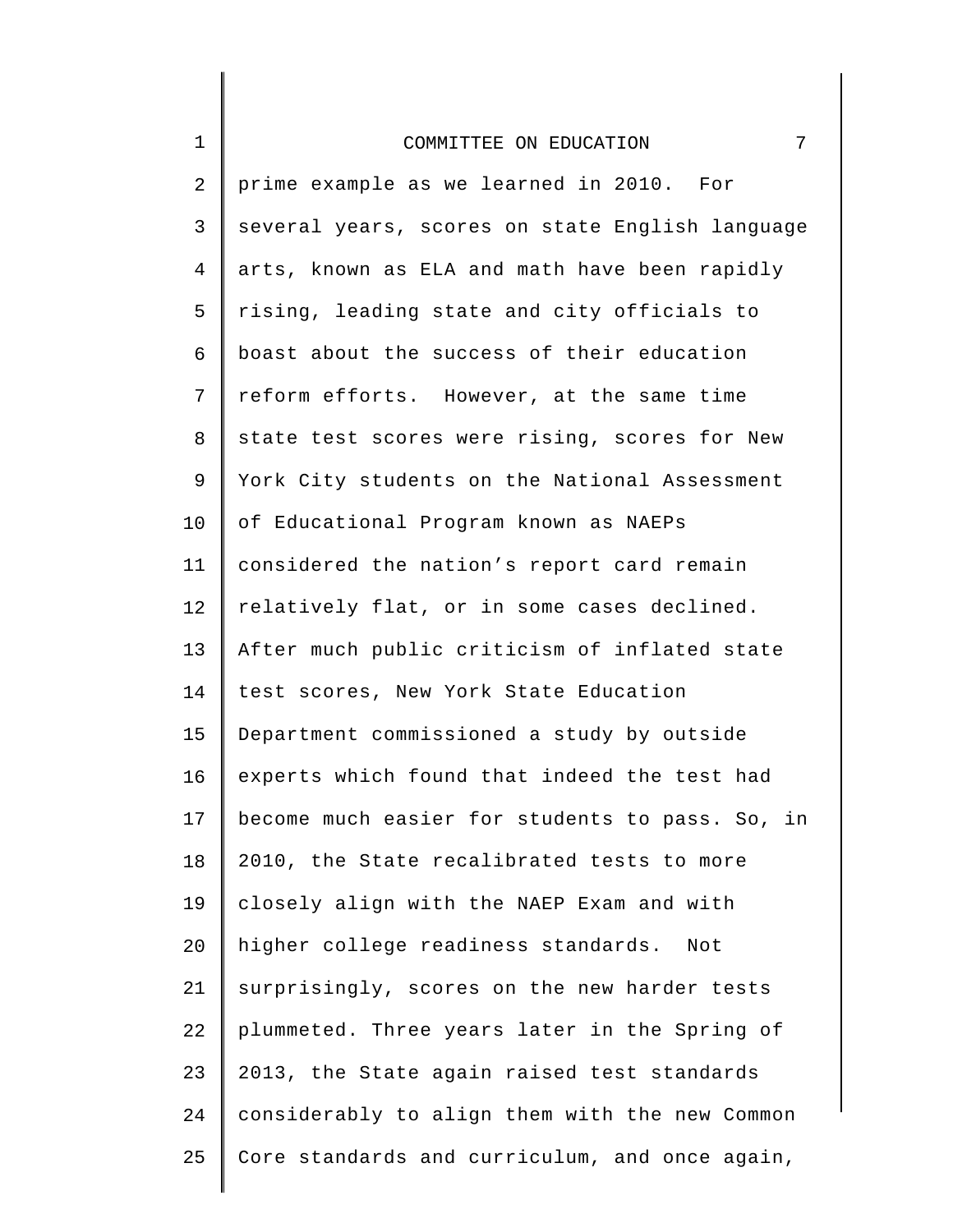# 1 2 3 4 5 6 7 8 9 10 11 12 13 14 15 16 17 18 19 20 21 22 23 24 25 COMMITTEE ON EDUCATION 8 test scores plunged. In New York City, ELA test scores dropped from 46.9 percent of students passing in 2012 to just 26.4 percent this year, a difference of more than 20 points. The decline in math scores from last year was even steeper, with a drop from 60 percent of the City's third through eighth graders deemed proficient in 2012 to 29.6 percent in 2013, a drop of more than 30 points. However, State and City officials say there will be no negative consequences for students, educators, or schools from these lower test scores. To me, that remains to be seen, and we hope to get some more clarity on this today. Many respected educators, testing experts, advocates, and parents say there has already been too many negative consequences. Some critics contend that schools are turning into little more than test prep factories with far too much time spent on preparing for, taking, and scoring tests. That's time taken away from other essential subjects like Science, Social Studies, Art, Physical Education, as well as from extracurricular activities. In short,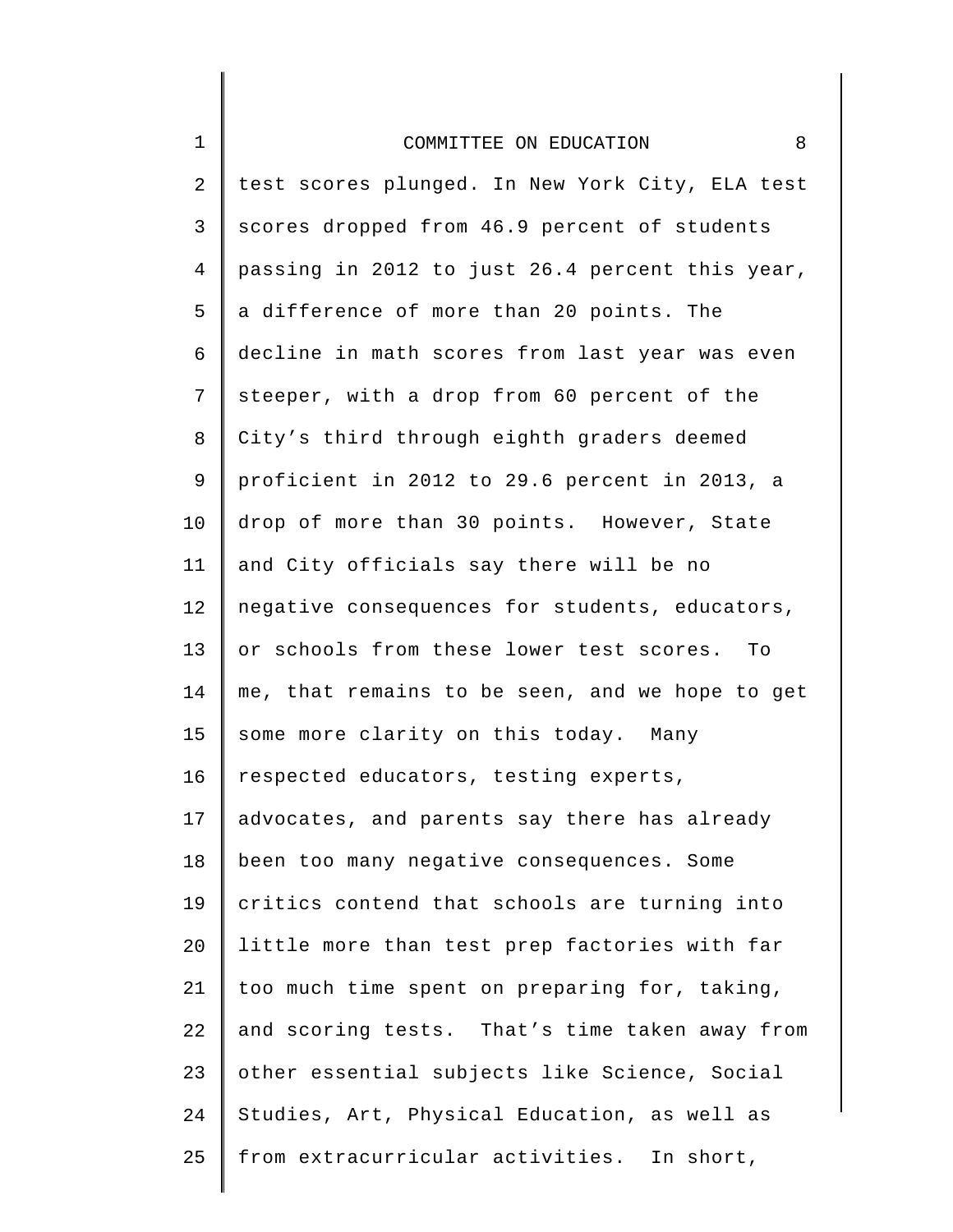# 1 2 3 4 5 6 7 8 9 10 11 12 13 14 15 16 17 18 19 20 21 22 23 24 25 COMMITTEE ON EDUCATION 9 most of the things that really engage students. Parents complain that all of this testing and test prep is turning kids off from school and denying them the rich well-rounded education they deserve. It's harming children in other ways, too. Like creating more anxiety as kids worry if they'll be left back or if they don't do well on the test. Parents in New York City and elsewhere are increasingly frustrated and angry by what they perceive as excessive testing and have launched petitions and boycotts or have chosen to opt out their children of taking exams. Many teachers and administrators are also angry and frustrated, particularly about the State's new Common Core aligned tests and have begun their own protest. A letter written by a group of eight prominent school principals from around New York State--I meant Superintendents, and signed by more than 500 Principals and nearly 3,000 parents and teachers describe some of the problems with these new tests, particular their impact on students. The principal said tests were too long with too many questions for students to be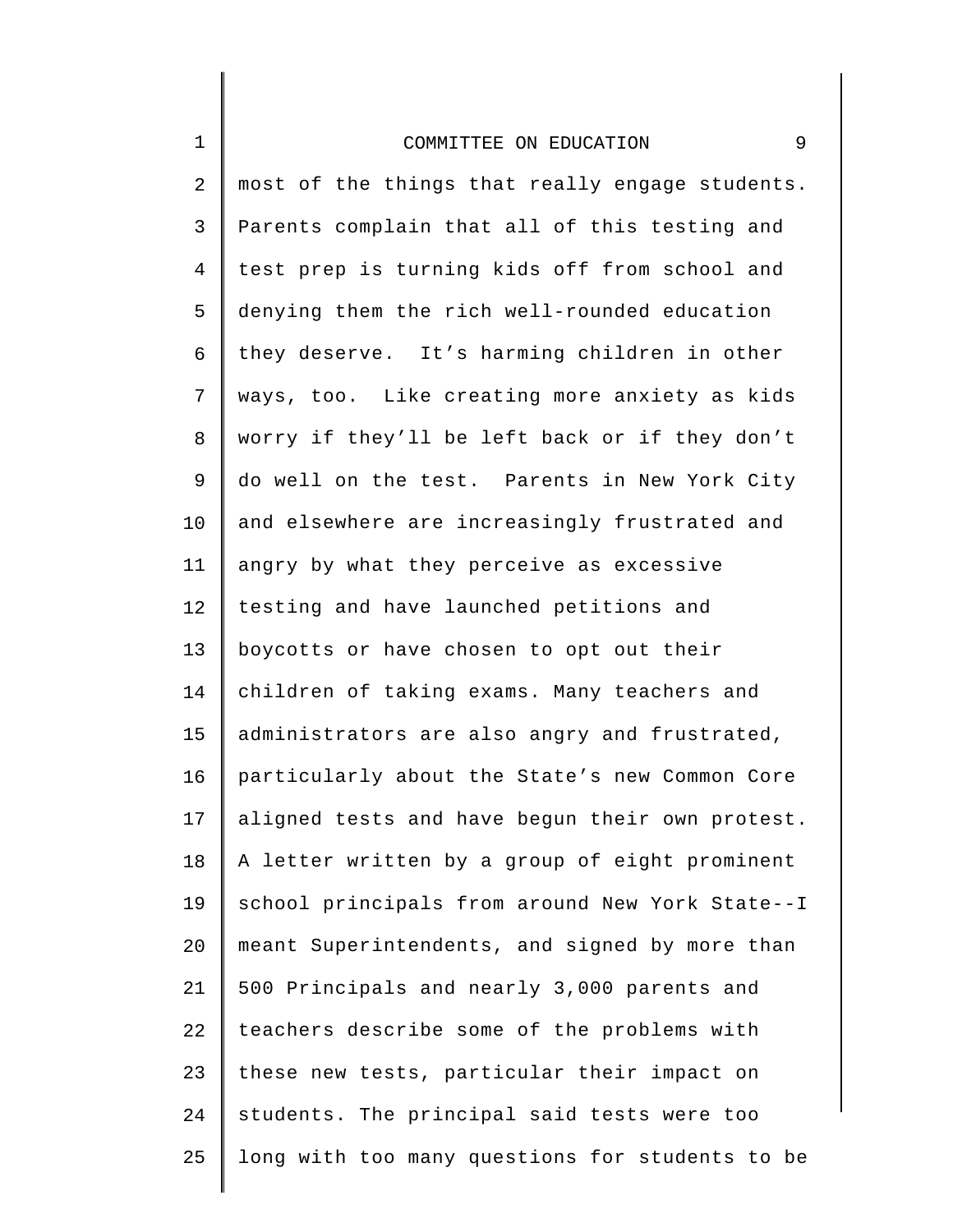| $\mathbf 1$ | 10<br>COMMITTEE ON EDUCATION                    |
|-------------|-------------------------------------------------|
| 2           | completed in the allocated time. They also      |
| 3           | claim there were many ambiguous questions which |
| 4           | made it even harder, and some students simply   |
| 5           | gave up while others cried, vomited or lost     |
| б           | control of their bowels or bladder. But by far, |
| 7           | parents and advocates maintain that the most    |
| 8           | worrisome impacts of these tests on students    |
| 9           | come from high stakes attached to them. The     |
| $10 \,$     | Department of Education has attached even more  |
| 11          | consequences than are required under NCLB.      |
| 12          | Children have often on the basis of a single    |
| 13          | test score been denied admission to a school or |
| 14          | program, held back one or more grades, or       |
| 15          | unable to graduate. City students have also     |
| 16          | had their schools closed and been forced to     |
| 17          | transfer or languish in a school that is slowly |
| 18          | phasing out or losing staff--and losing staff,  |
| 19          | classes and extracurricular activities or       |
| 20          | perhaps dropped out as a result. This school    |
| 21          | year, there's more tests than ever before, and  |
| 22          | as a result of the State's new evaluation       |
| 23          | process for teachers and principals, according  |
| 24          | to the law, 40 percent of the evaluation must   |
| 25          | be based on the student's performance measures, |
|             |                                                 |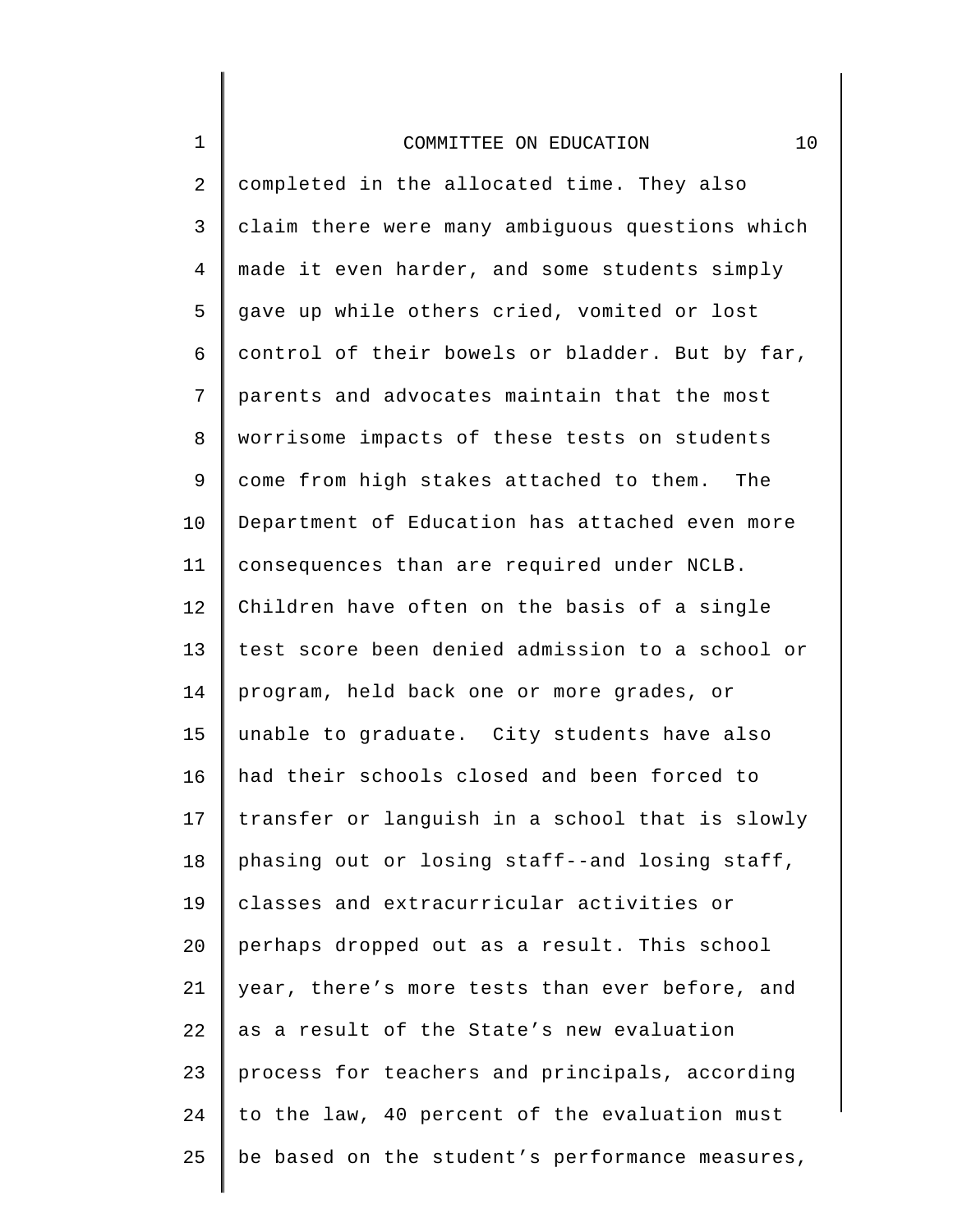| $\mathbf 1$    | 11<br>COMMITTEE ON EDUCATION                      |
|----------------|---------------------------------------------------|
| $\overline{2}$ | 20 percent of the States ELA, the English         |
| 3              | Language Arts, and math scores, and 20 percent    |
| 4              | on local measures. Because the evaluation is      |
| 5              | based on student growth, the local measures       |
| 6              | involved a pre-test early in the school year as   |
| 7              | well as end of the year post test. Also,          |
| 8              | because state tests only cover ELA and math in    |
| 9              | grades three through eight, teachers in other     |
| 10             | subjects and grades are evaluated on a school-    |
| 11             | wide ELA and math scores. However, there are 36   |
| 12             | early elementary schools in the City that only    |
| 13             | have students in grades K-2. So there are no      |
| 14             | school-wide test scores to use for teacher        |
| 15             | evaluation. At these schools, students in         |
| 16             | kindergarten through second grade have been       |
| 17             | given paper and pencil to bubble test to          |
| 18             | complete, which is inappropriate for that age     |
| 19             | group according to educators and advocates.<br>At |
| 20             | the Castle Bridge School in Upper Manhattan so    |
| 21             | many parents refused to allow their children to   |
| 22             | be tested that the school had to cancel the       |
| 23             | test. In addition to all these tests, the         |
| 24             | Department of Education administers other state   |
| 25             | tests including the fourth and eighth grade       |
|                |                                                   |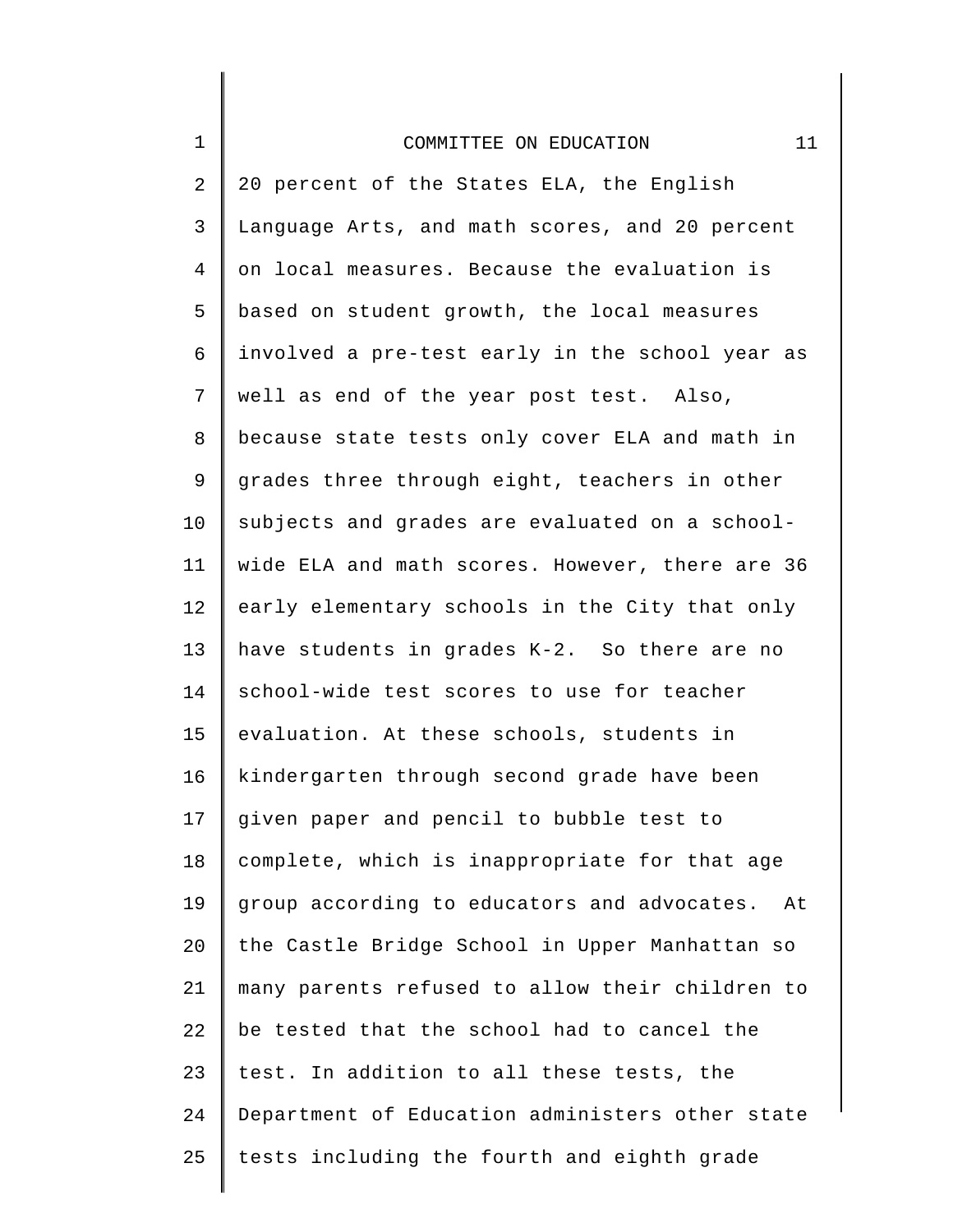| $\mathbf 1$ | 12<br>COMMITTEE ON EDUCATION                    |
|-------------|-------------------------------------------------|
| 2           | science test, Regents exams, tests to identify  |
| 3           | English language learners, which are known as   |
| 4           | ELLs, achievement tests for ELLs, and           |
| 5           | alternative assessment for students with severe |
| 6           | cognitive disabilities. The Department of       |
| 7           | Education also administers some other tests to  |
| 8           | eligible City students including tests for      |
| 9           | admissions to gifted and talented programs, the |
| 10          | specialized high school admissions test,        |
| 11          | foreign language achievement exams, and Chinese |
| 12          | and Spanish, and second language proficiency    |
| 13          | exams in French, English, Latin and Spanish.    |
| 14          | City students also take periodic assessments    |
| 15          | several times throughout the school year to     |
| 16          | give teachers more information about what       |
| 17          | students have learned. Now, if that's not a     |
| 18          | lot, what is? I'm sure I left some out, and     |
| 19          | I'm not even considering tests that teachers    |
| 20          | create and give students throughout the school  |
| 21          | year. School officials and test proponents say  |
| 22          | that tests provide important data and prepare   |
| 23          | students for life, but critics say that over    |
| 24          | emphasis on tests does more harm than good.     |
| 25          | They argue that standardized tests do not       |
|             |                                                 |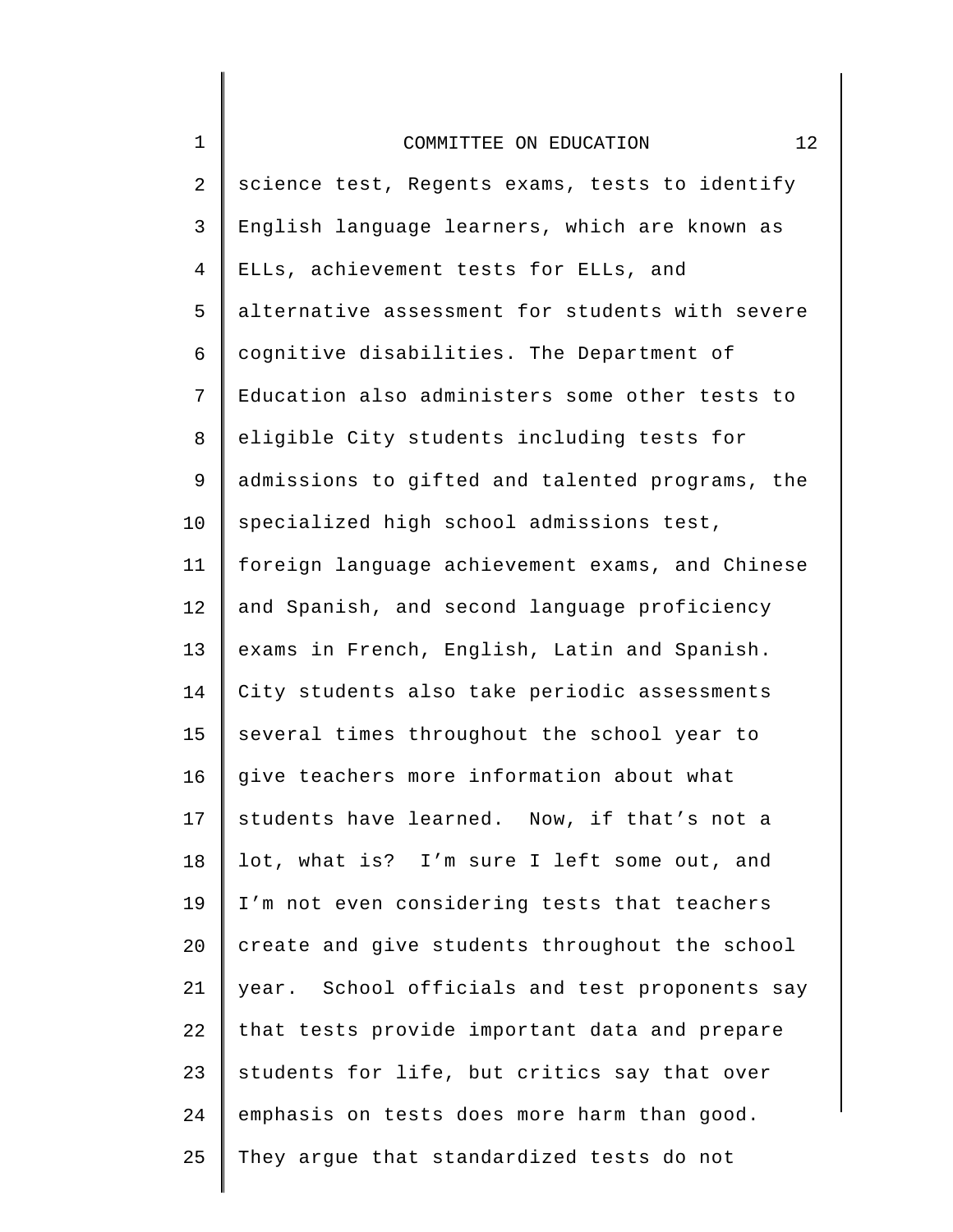| $\mathbf 1$    | 13<br>COMMITTEE ON EDUCATION                    |
|----------------|-------------------------------------------------|
| 2              | prepare students for the real world where       |
| 3              | skills like creativity and collaboration with   |
| $\overline{4}$ | others are far more important. Instead,         |
| 5              | parents and advocates say that excessive        |
| 6              | testing and test prep robs students and         |
| 7              | teachers of motivation and joy in school.       |
| 8              | Further, teaching to the test narrows           |
| 9              | curriculum and instruction thereby limiting     |
| 10             | kids world rather than expanding their          |
| 11             | horizons. Clearly, this is an important topic   |
| 12             | and we have a lot to examine today about the    |
| 13             | impact on standardized testing and students in  |
| 14             | New York City schools. The committee also look  |
| 15             | forward to hearing testimony from parents,      |
| 16             | students, educators, advocates, unions, CEC     |
| 17             | members, and others on this issue, and as I     |
| 18             | stated earlier, we will also be gathering       |
| 19             | feedback on resolution number 1394, Intro 925,  |
| 20             | and Intro 1091 today. Resolution 1394 calls on  |
| 21             | the New York State Education Department, the    |
| 22             | New York State Legislature, and the Governor to |
| 23             | re-examine public school accountability         |
| 24             | systems, and to develop a system based on       |
| 25             | multiple forms of assessment which do not       |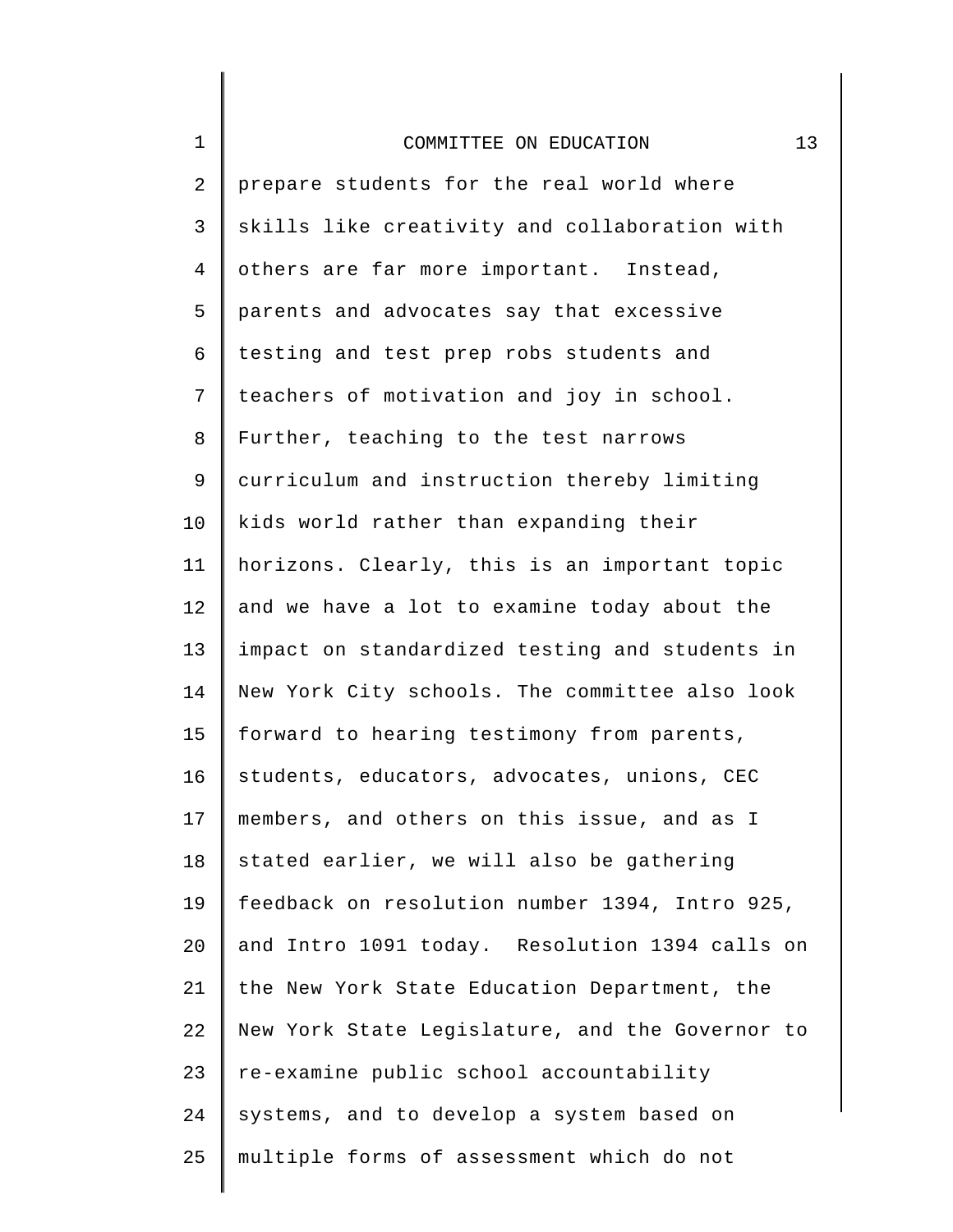| $\mathbf 1$    | 14<br>COMMITTEE ON EDUCATION                    |
|----------------|-------------------------------------------------|
| 2              | require extensive standardized testing. Intro   |
| 3              | number 925 would require the Department of      |
| $\overline{4}$ | Education to submit to the City Council and     |
| 5              | post on the Department's website data regarding |
| 6              | the provisions of instructional arts            |
| 7              | requirements in schools. Specifically, the      |
| 8              | bill would require the Department of Education  |
| 9              | to report the total number and percentage of    |
| 10             | students grades five through 12 who have        |
| 11             | completed all 75 percent, 50 percent or less    |
| 12             | than 50 percent of the State requirements for   |
| 13             | arts instruction. The bill would also require   |
| 14             | that the same data be provided for English      |
| 15             | language learners and special education         |
| 16             | students, and that all data be aggregated city- |
| 17             | wide as well as disaggregated by city council   |
| 18             | district, community school district and school. |
| 19             | Intro number 1091 would require the Department  |
| 20             | of Education to distribute information on       |
| 21             | college savings plans to all students.          |
| 22             | Specifically the bill would require the         |
| 23             | Department of Education to develop written and  |
| 24             | electronic materials containing information on  |
| 25             | how to open a bank account and college saving   |
|                |                                                 |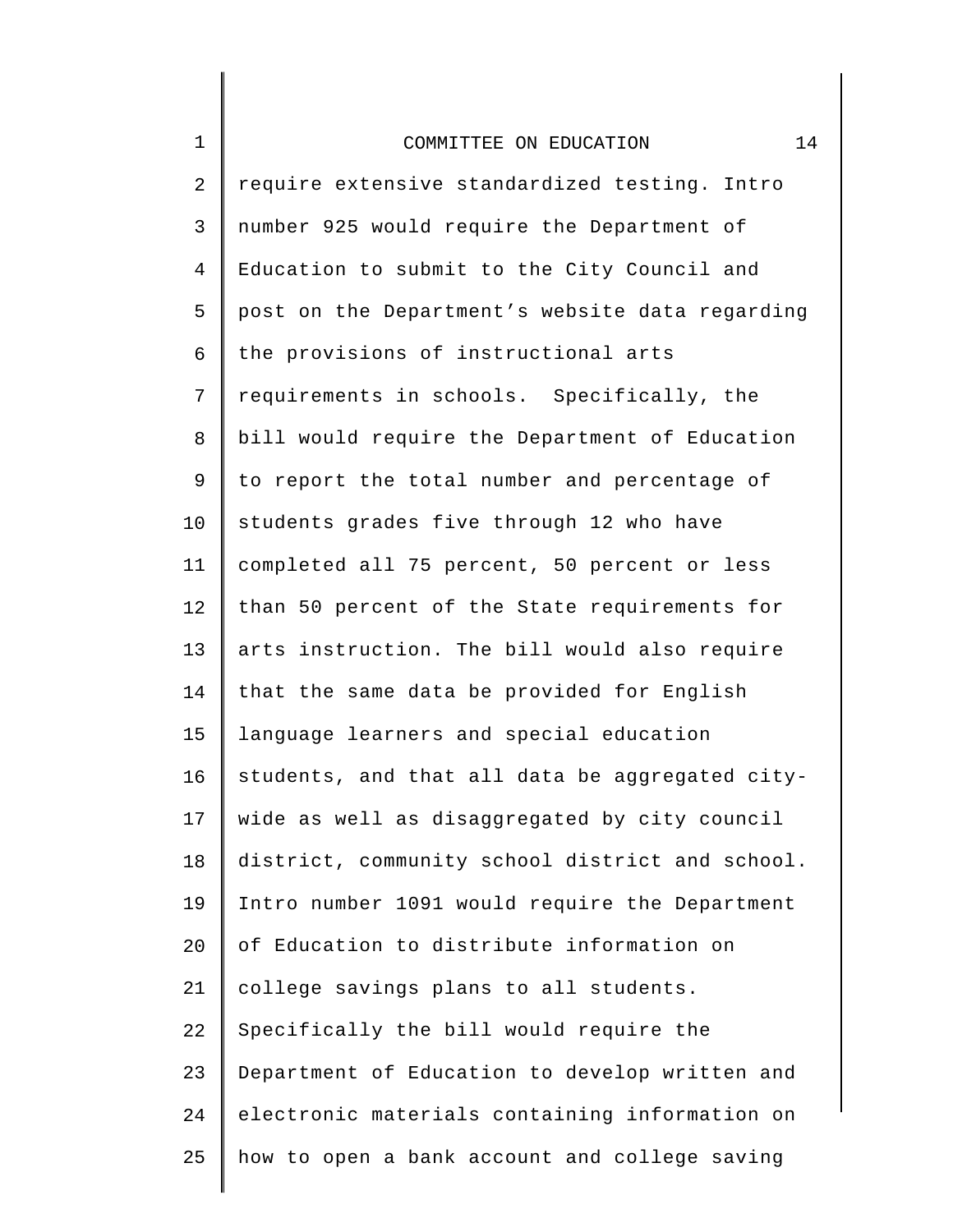1

2 3 4 5 6 7 8 9 10 11 12 13 14 15 16 17 18 19 20 21 22 23 24 25 programs available to students. The bill would also require that such written or electronic materials be produced and distributed to each school for distribution to every student upon entering into kindergarten, grade six and grades nine and to every student upon entry into a school as a new student. Everyone who wishes to testify today must fill out a witness slip, which is located on the desk of the Sergeant at Arms near the back of the room or depending on which way you came in, and please indicate on the witness slip whether you are here to testify about the impact on standardized testing on students, or one or more of the bills or the resolutions as to whether you are in favor or are in opposition to the resolution and/or bills. And please note that all witnesses will be sworn in before testifying. I also want to point out that we will not be voting on the resolutions or bills today, as this is just a first hearing. To allow as many as possible to testify, testimony will be limited to three minutes per person. So if you have written testimony, please summarize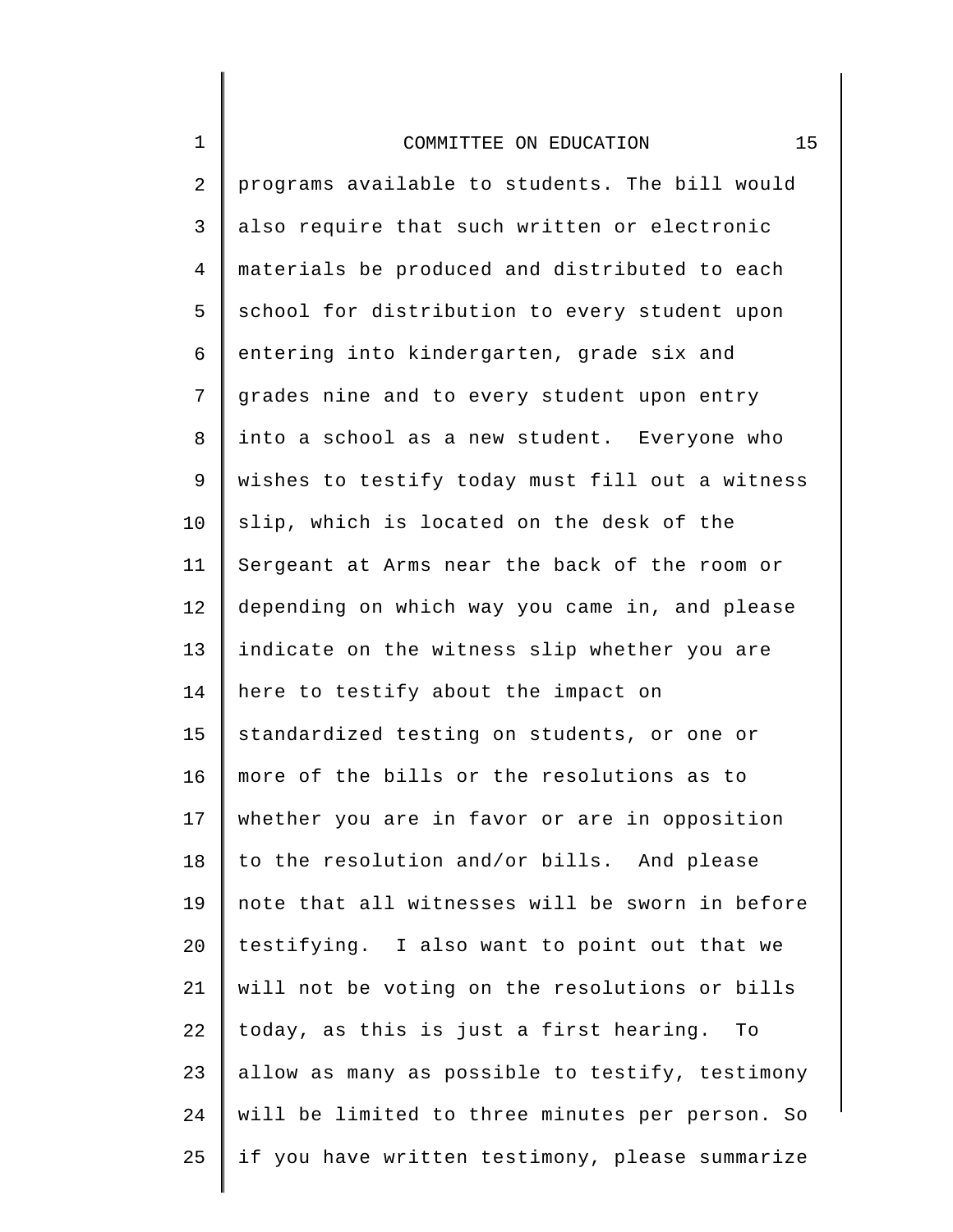| $\mathbf 1$    | 16<br>COMMITTEE ON EDUCATION                    |
|----------------|-------------------------------------------------|
| $\overline{2}$ | the contents. And before I turn the floor over  |
| 3              | to my colleague Andy King for his remarks       |
| $\overline{4}$ | regarding Intro 1091, I want to introduce our   |
| 5              | additional colleagues that have joined us. To   |
| 6              | my left, Jessica Lappin of Manhattan, Danny     |
| 7              | Dromm of Queens, Ydanis Rodriguez of Manhattan, |
| 8              | Jimmy Vacca of the Bronx, Margaret Chin of      |
| 9              | Manhattan, Debbie Rose of Queens, and to my     |
| 10             | left--I'm sorry, Staten Island, forgive me. I   |
| 11             | don't know. I'm thinking of Queens. Fernando    |
| 12             | Cabrera of the Bronx and Oliver Koppell of the  |
| 13             | Bronx and Lou Fidler of Brooklyn. And with      |
| 14             | that, let me turn the floor over to Andy King,  |
| 15             | our colleague for remarks regarding his Intro   |
| 16             | 1091.                                           |
| 17             | UNKNOWN COUNCIL MEMBER: Could I ask             |
| 18             | permission to add my name to 1091?              |
| 19             | CHAIRPERSON JACKSON: Sure.                      |
| 20             | UNKNOWN COUNCIL MEMBER: Mr. King's              |
| 21             | Bill.                                           |
| 22             | CHAIRPERSON JACKSON: Counsel, take              |
| 23             | note, please. Thank you. Andy King, please.     |
| 24             | COUNCIL MEMBER KING: Good morning               |
| 25             | and thank you, Mr. Chair. I appreciate the      |
|                |                                                 |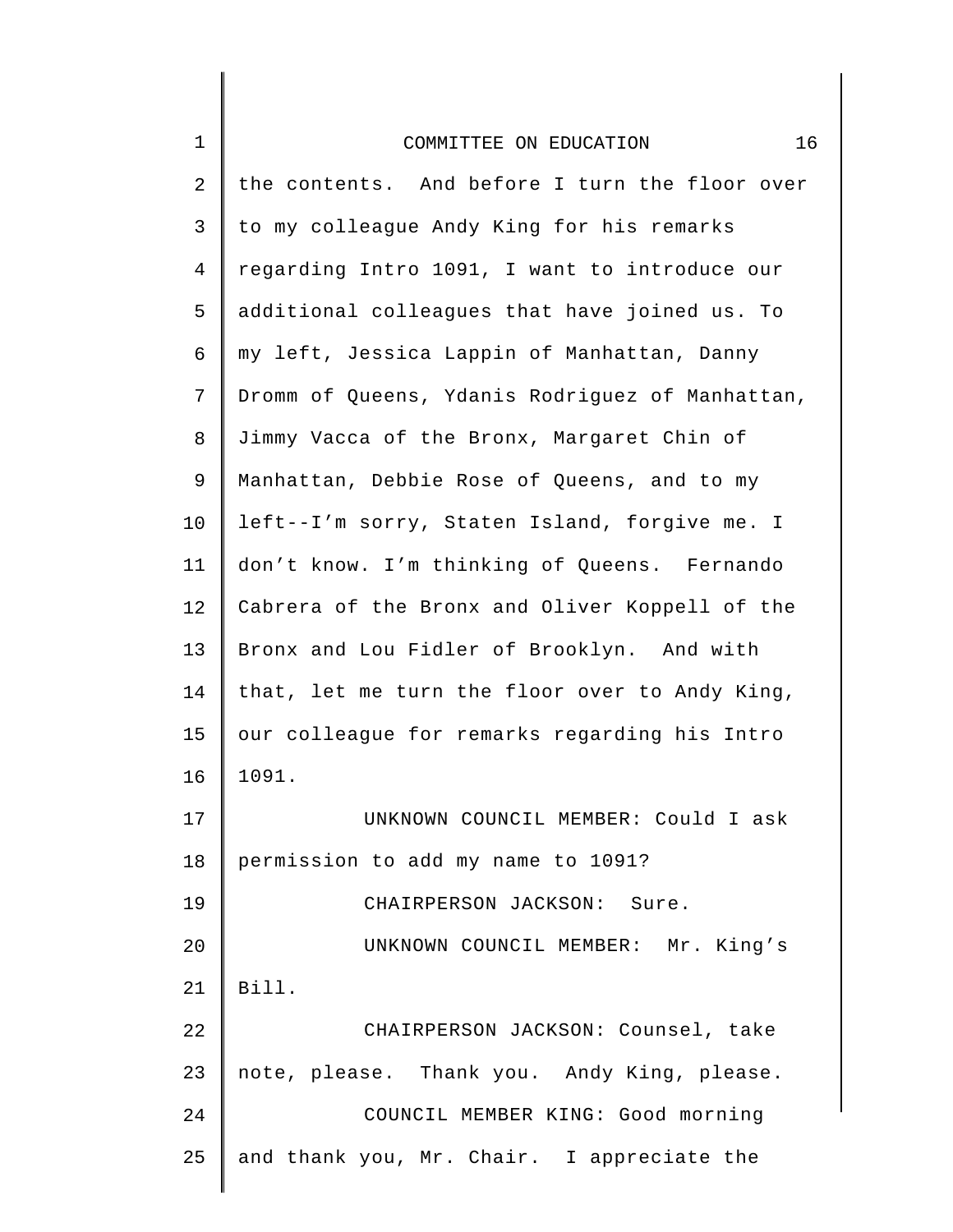| $\mathbf 1$    | 17<br>COMMITTEE ON EDUCATION                    |
|----------------|-------------------------------------------------|
| $\overline{2}$ | opportunity to share some remarks. If I could   |
| 3              | be as sentimental with my colleagues, this is   |
| $\overline{4}$ | actually my first bill that's actually hitting  |
| 5              | a committee. So I thank you all for all for     |
| 6              | allowing me this opportunity. Mr. Walcott,      |
| 7              | it's always a pleasure and honor to be in the   |
| 8              | room with you and listen to you, always listen  |
| 9              | to your testimony and learn something. Intro    |
| 10             | 1091 is an inspiration. Before I got into the   |
| 11             | Council working with students and understanding |
| 12             | the financial impact of what higher education   |
| 13             | means. Throughout the community that I work in  |
| 14             | in the North Bronx many young people have the   |
| 15             | challenges trying to raise such money. I        |
| 16             | thought that it would be a good way to come to  |
| 17             | the Council and figure out how do we educate    |
| 18             | parents and students of how they invest in      |
| 19             | their own education early on. As I learned,     |
| 20             | there are a lot of savings plans that parents   |
| 21             | are not familiar with and should have access    |
| 22             | to. 1091 is designated to educate parents when  |
| 23             | their students, when their children start any   |
| 24             | school, whether it's elementary, junior high    |
| 25             | school or high school or if they transfer into  |
|                |                                                 |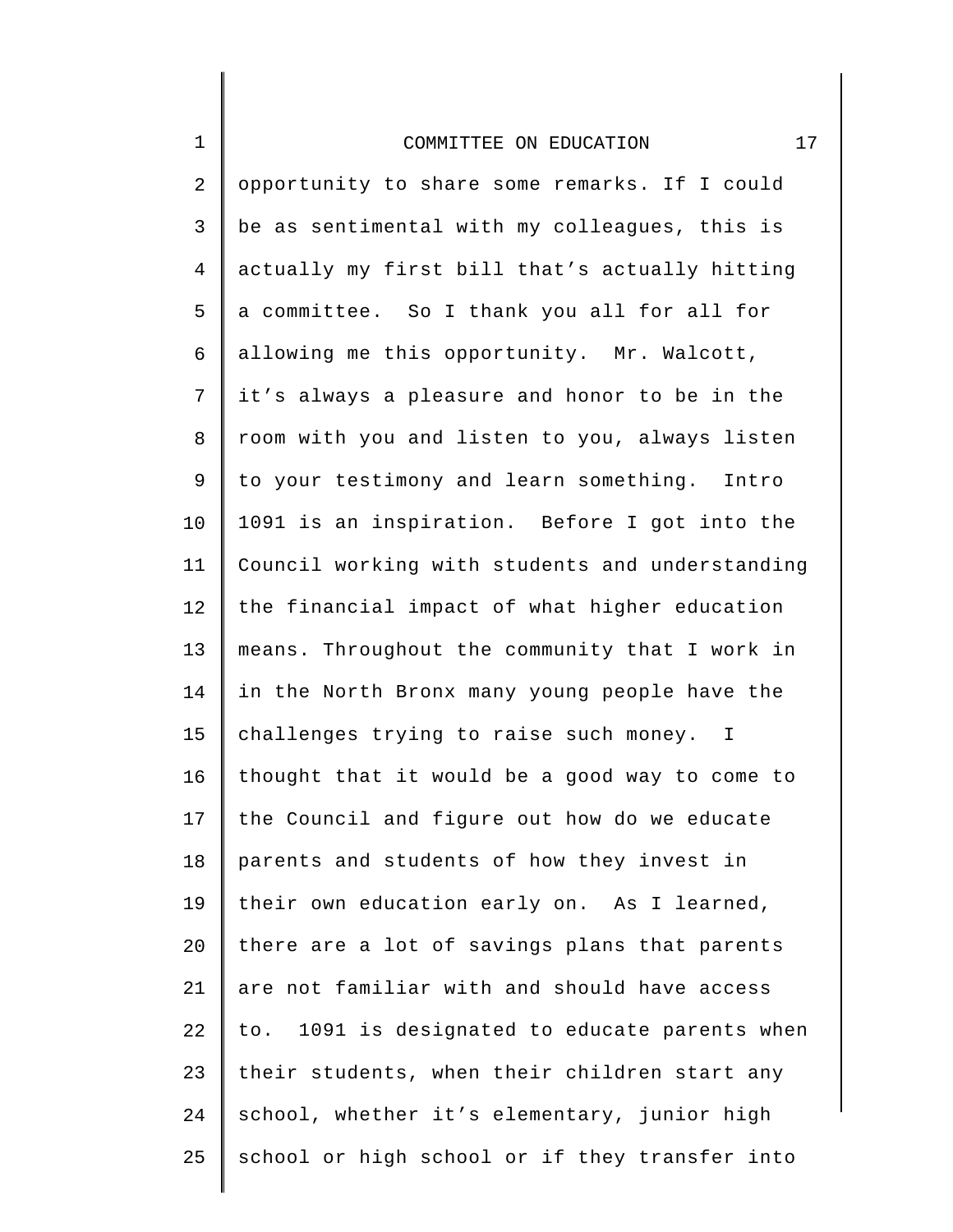2 3 4 5 6 7 8 9 10 11 12 13 14 15 16 17 18 19 20 21 22 23 24 a new school that they're automatically aware that these savings plans exist. The motivation, again, is helping young people understand the importance of investing in their future as opposed to playing the knock out game, that they will be looking at how to improve their education, how to invest in their education, how they understand the value of a dollar, how to open up a bank account, as opposed to making your priority buying the first pair of Jordan's that come out that you're investing on how I become a better productive person. I'm hoping that Intro 1091 will do that. In addition to educating parents that the value of serving goes a long way other than just an education, but helping people manage their finances as they grow older. So again, I thank you for allowing me to share this morning my thoughts and motivation for intro 1091, and I urge you once it does come up to a vote that we're able to push this legislation through and making sure that every child has a better opportunity for a better future. Thank you.

25

1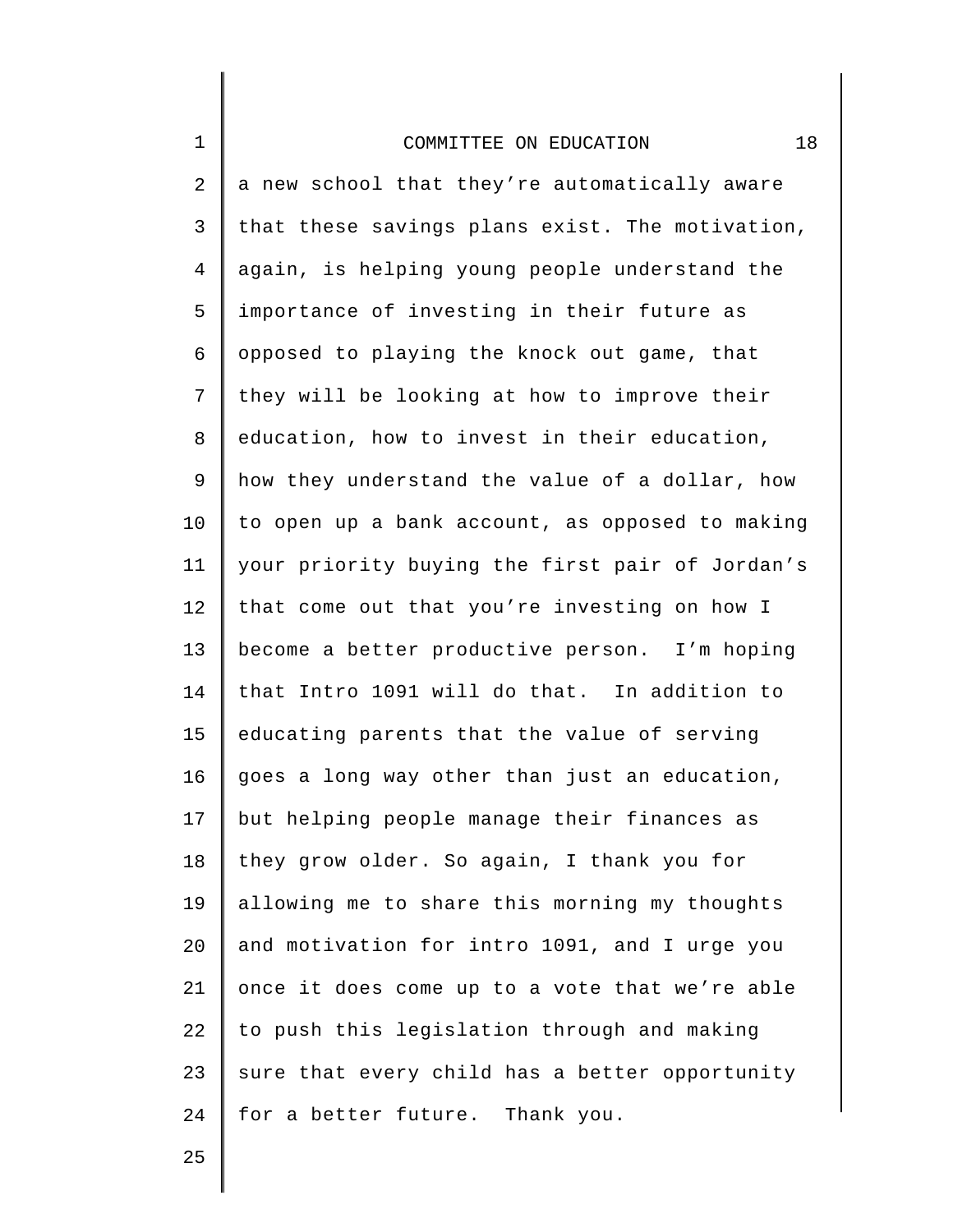| $\mathbf 1$    | 19<br>COMMITTEE ON EDUCATION                        |
|----------------|-----------------------------------------------------|
| $\overline{2}$ | CHAIRPERSON JACKSON: Well thank                     |
| 3              | you, Council Member King. I say to you as a         |
| $\overline{4}$ | grandparent, my wife and I have already opened      |
| 5              | a college saving plan under the state plan for      |
| 6              | our two grandsons which is very, very               |
| 7              | important. Our grandsons just turned a year on      |
| $\, 8$         | Veteran's Day, and will four on December $3^{rd}$ , |
| 9              | so we're already looking at their future as far     |
| 10             | as investing for their education. So                |
| 11             | congratulations to you. We've been joined by        |
| 12             | our colleague Mark Weprin of Queens, and now        |
| 13             | I'll turn the floor over to Dennis Walcott, our     |
| 14             | Chancellor. We have Paul King, also with the        |
| 15             | Department of Education, and Simone D'Souza,        |
| 16             | Department of Education. But before we begin,       |
| 17             | Chancellor and staff that are going to testify,     |
| 18             | would you please raise your right hand. Now, do     |
| 19             | you swear or affirm to tell the truth, the          |
| 20             | whole truth, and nothing but the truth in your      |
| 21             | testimony before this Education Committee           |
| 22             | hearing and to respond honestly to member's         |
| 23             | questions?                                          |
| 24             | DENNIS WALCOTT: I do.                               |
| 25             |                                                     |

25

 $\Big\}$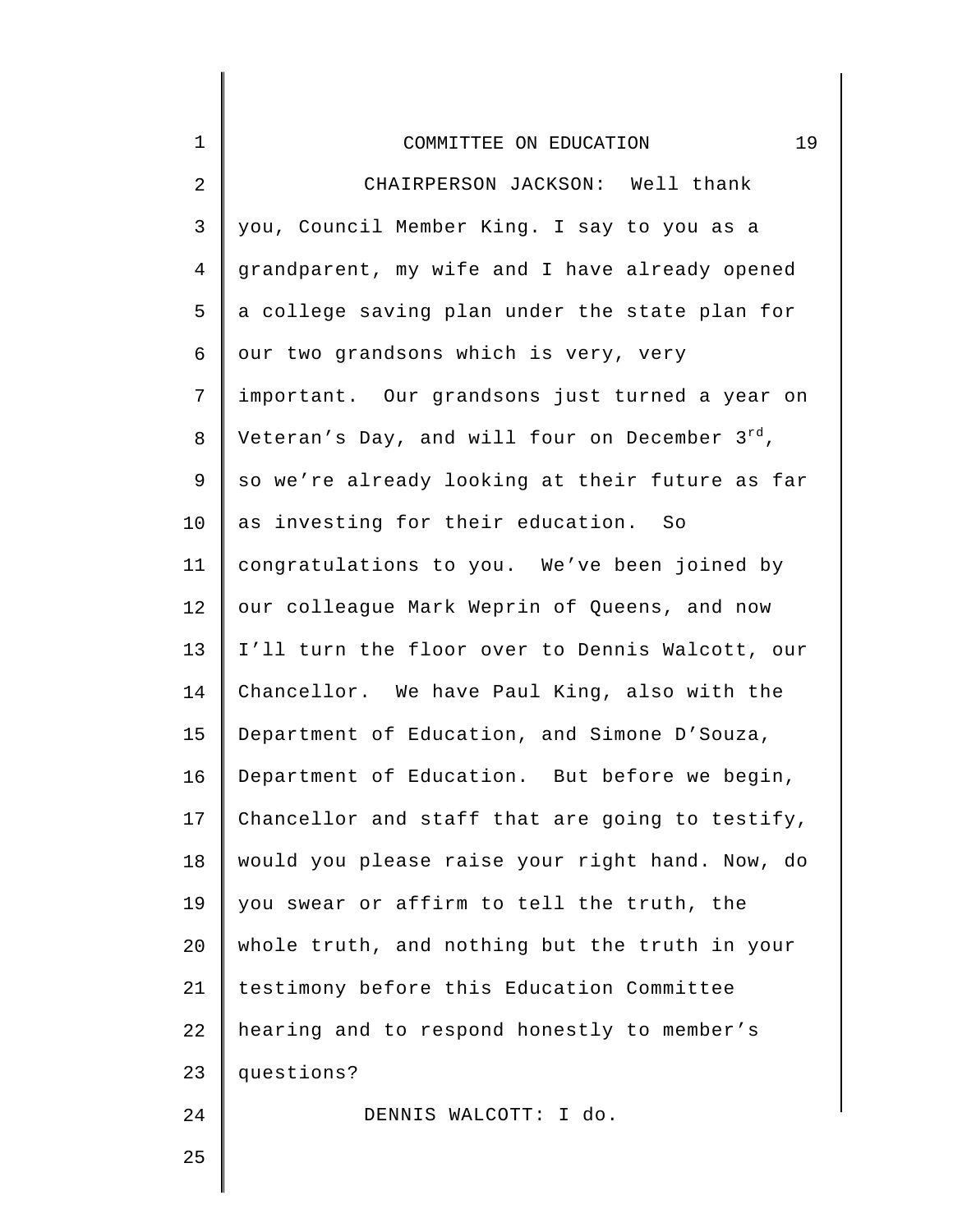| 1  | 20<br>COMMITTEE ON EDUCATION                    |
|----|-------------------------------------------------|
| 2  | CHAIRPERSON JACKSON: Thank you very             |
| 3  | much. Chancellor, you may begin.                |
| 4  | DENNIS WALCOTT: Thank you, Chair                |
| 5  | Jackson. It's a pleasure to be with you once    |
| 6  | again, and to the members of the Council,       |
| 7  | especially the Education Committee, it's a      |
| 8  | pleasure to see you at the end of November, and |
| 9  | really an honor to testify before you once      |
| 10 | again. As you indicated, with me today are      |
| 11 | both Paul King, who is the Executive Director   |
| 12 | of our Arts program, and Simone D'Souza, the    |
| 13 | Executive Director of the Office of Research    |
| 14 | and Accountability and Data. I just wanted to   |
| 15 | give you a context of Simone's responsibility   |
| 16 | because it really encompasses, I think, a lot   |
| 17 | of what you talked about, Chair, and imagine    |
| 18 | the questions that will come up today. Under    |
| 19 | Simone's purview is the data management arm of  |
| 20 | the DOE, the policy and the research arm of the |
| 21 | Department of Education, our progress report    |
| 22 | division as well as our research and policy     |
| 23 | support group, our school surveys. As you know  |
| 24 | we conduct surveys every year, and last year we |
| 25 | had 985,000 responses from parents, students,   |
|    |                                                 |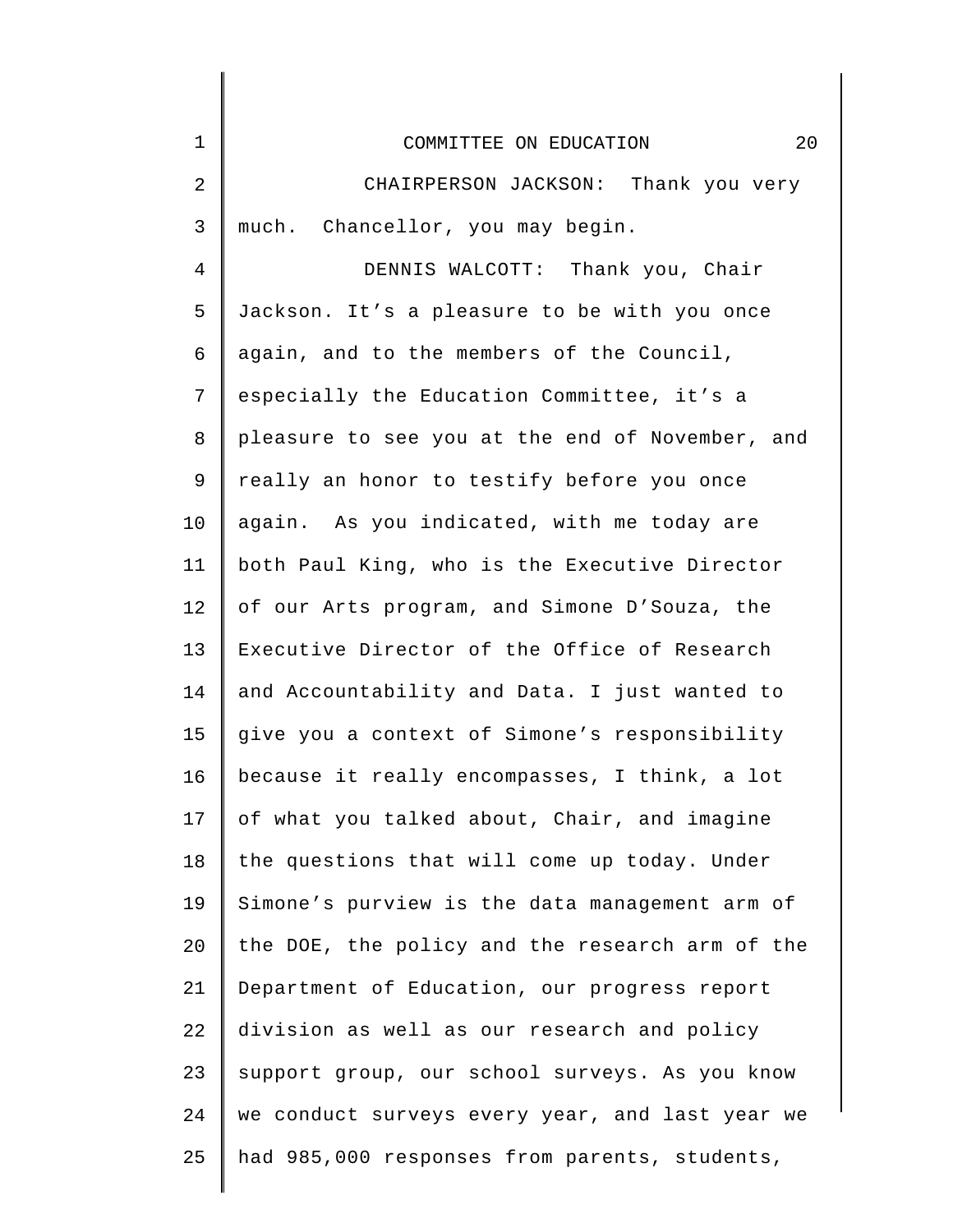1

2 3 4 5 6 7 8 9 10 11 12 13 14 15 16 17 18 19 20 21 22 23 24 25 and our teachers on our survey, and Simone is responsible for that as well, as well as state and federal evaluations. So she has a very comprehensive job, and so it's a pleasure to sit both with Simone and Paul. And after years of appearances before your committee, I will testify before you for maybe the last time. I don't know. I thought I said that once before and low and behold, here I am again. So you never know what's going to happen in the month of December. You know, I've always teased that I plan to have a press conference on the 31st of December, so maybe you'll have a hearing on the  $31<sup>st</sup>$  of December and we can do it together as we fade off into whatever awaits us in the future. I am here to address the topic of today's hearing which is the impact the standardized testing on our students. The conversation about how to best assess performance is taking place, as you indicated, across the country, as the global economy is demanding more from our graduates like ever never before. Today's students must be prepared to compete, not just in school, but in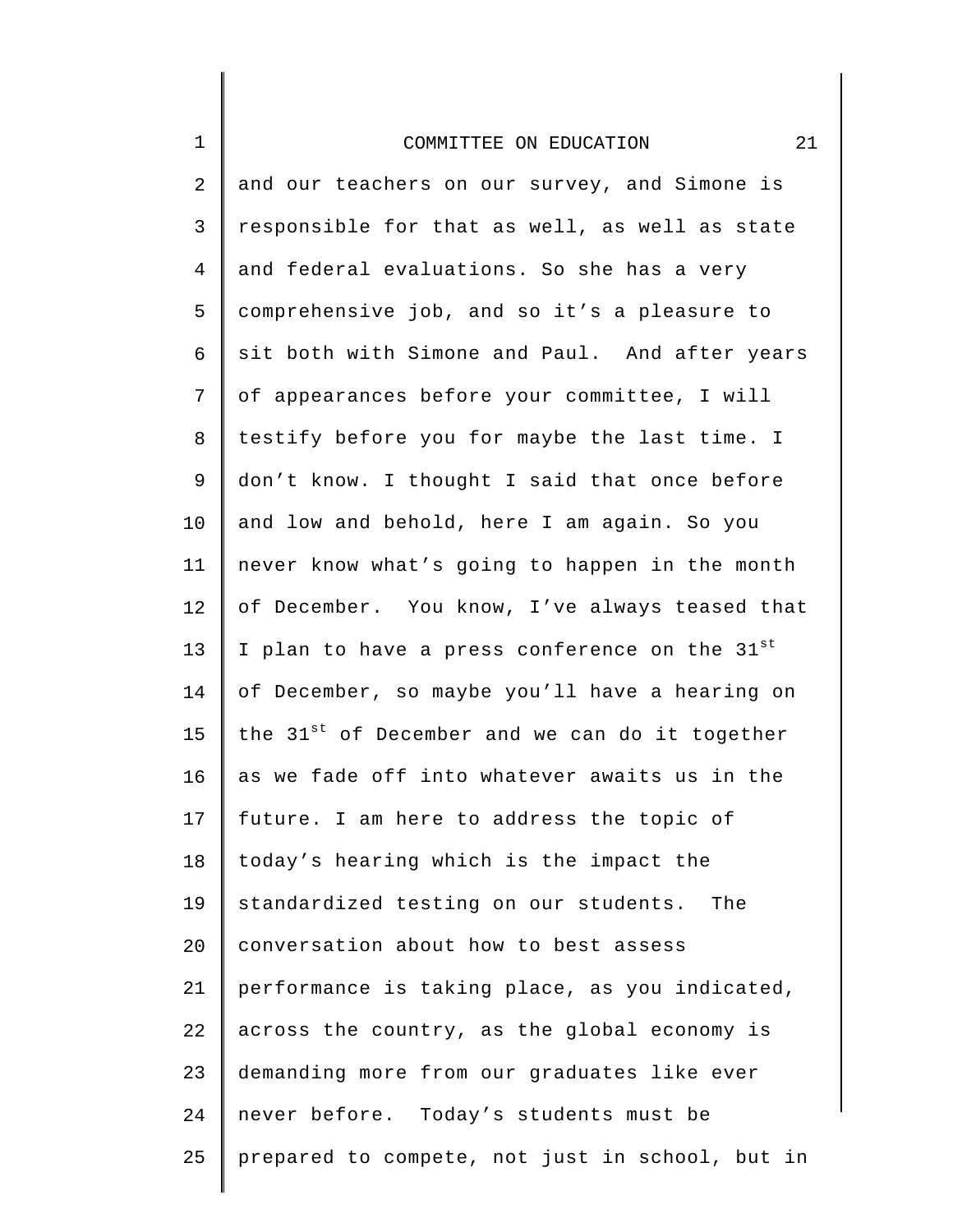| $\mathbf 1$    | 22<br>COMMITTEE ON EDUCATION                    |
|----------------|-------------------------------------------------|
| 2              | jobs and in life. Tough academic standards      |
| 3              | that require students to think critically,      |
| $\overline{4}$ | creatively are the only way we can be prepared  |
| 5              | to succeed in our City, and our Country can out |
| 6              | compete the rest of the world. As you know      |
| 7              | from all of our hearings and just the           |
| 8              | conversations that the United States has fallen |
| 9              | further and further behind and we have a        |
| 10             | responsibility not just for the United States   |
| 11             | but for students of this City to make sure that |
| 12             | our students are able to compete in a world-    |
| 13             | class economy. The world that we grew up in,    |
| 14             | Council Members, is totally different as far as |
| 15             | the world that exists now for our students. We  |
| 16             | were basically competing for jobs just in New   |
| 17             | York City and that was it, and that was our     |
| 18             | competition, and back then, while our parents   |
| 19             | wanted us to go to high school, high school was |
| 20             | deemed possibly maybe just enough for some      |
| 21             | students. That's not enough for our students    |
| 22             | any longer. We cannot tolerate our students     |
| 23             | only being successful through high school. We   |
| 24             | have to make sure they're college and career    |
| 25             | ready and they're not just competing for jobs   |

║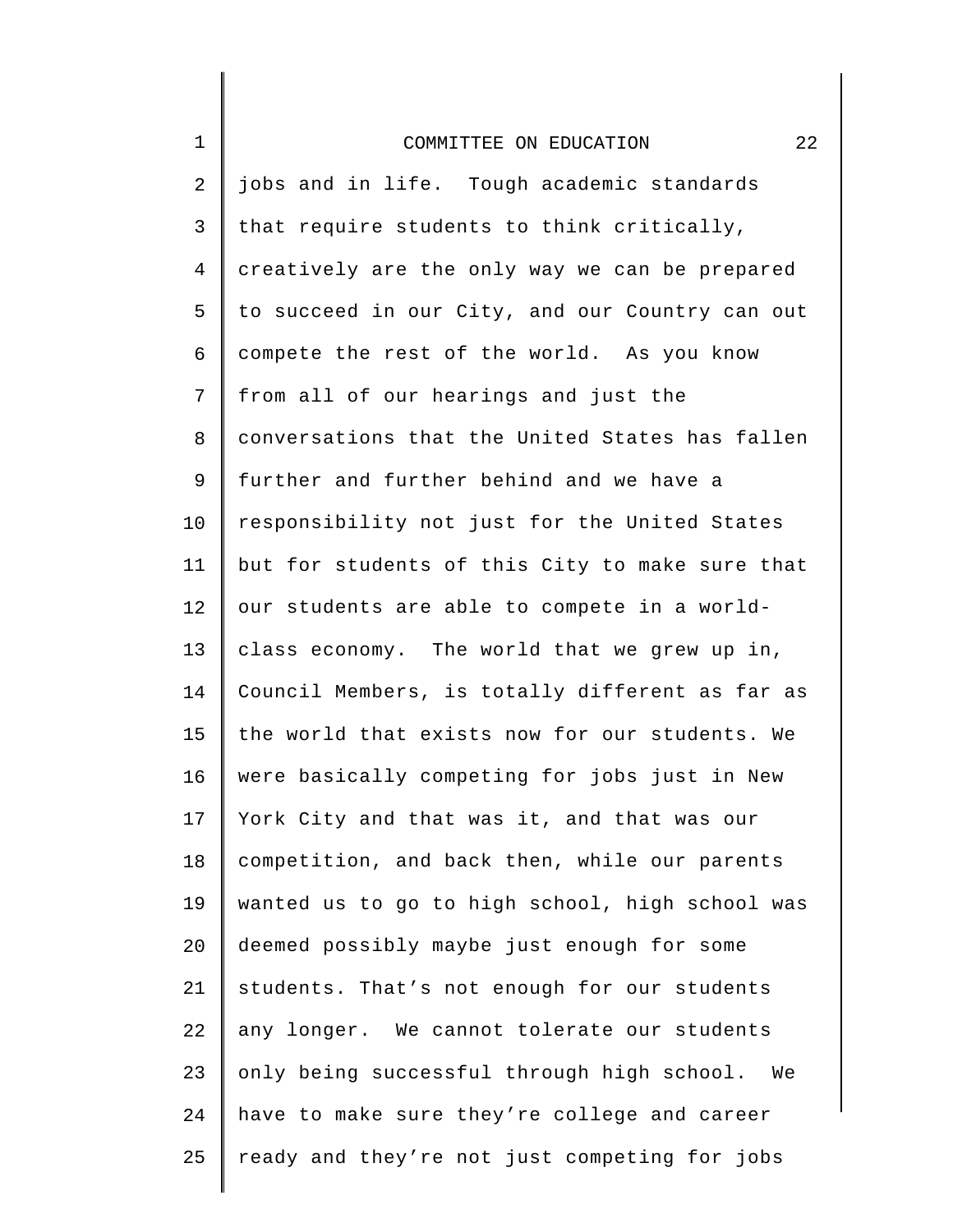| $\mathbf 1$ | 23<br>COMMITTEE ON EDUCATION                    |
|-------------|-------------------------------------------------|
| 2           | in New York City. They're competing for jobs    |
| 3           | across the world, and we have that              |
| 4           | responsibility. That's why this administration  |
| 5           | was one of the first in the Country to identify |
| 6           | college and career readiness as a very          |
| 7           | important goal. We implemented programs to      |
| 8           | improve the college readiness among our         |
| 9           | students, developed a relationship with the     |
| $10 \,$     | City University of New York and set benchmarks  |
| 11          | for achieving it. Just having this              |
| 12          | conversation alone, whether we agree or         |
| 13          | disagree is extremely important, because the    |
| 14          | issue of testing and preparedness is a type of  |
| 15          | conversation we need to be debating on a        |
| 16          | regular basis on who we improve ourselves to    |
| 17          | make sure our students are competitive in       |
| 18          | today's society. It is why we refocus our       |
| 19          | instruction towards a higher baseline and       |
| 20          | started arming student's schools with           |
| 21          | information on student's performance at their   |
| 22          | next academic institution. It is why we're one  |
| 23          | of the first urban districts in the country to  |
| 24          | objectively measure student, teacher, and       |
| 25          | school performance. It is why--it is what has   |
|             |                                                 |

║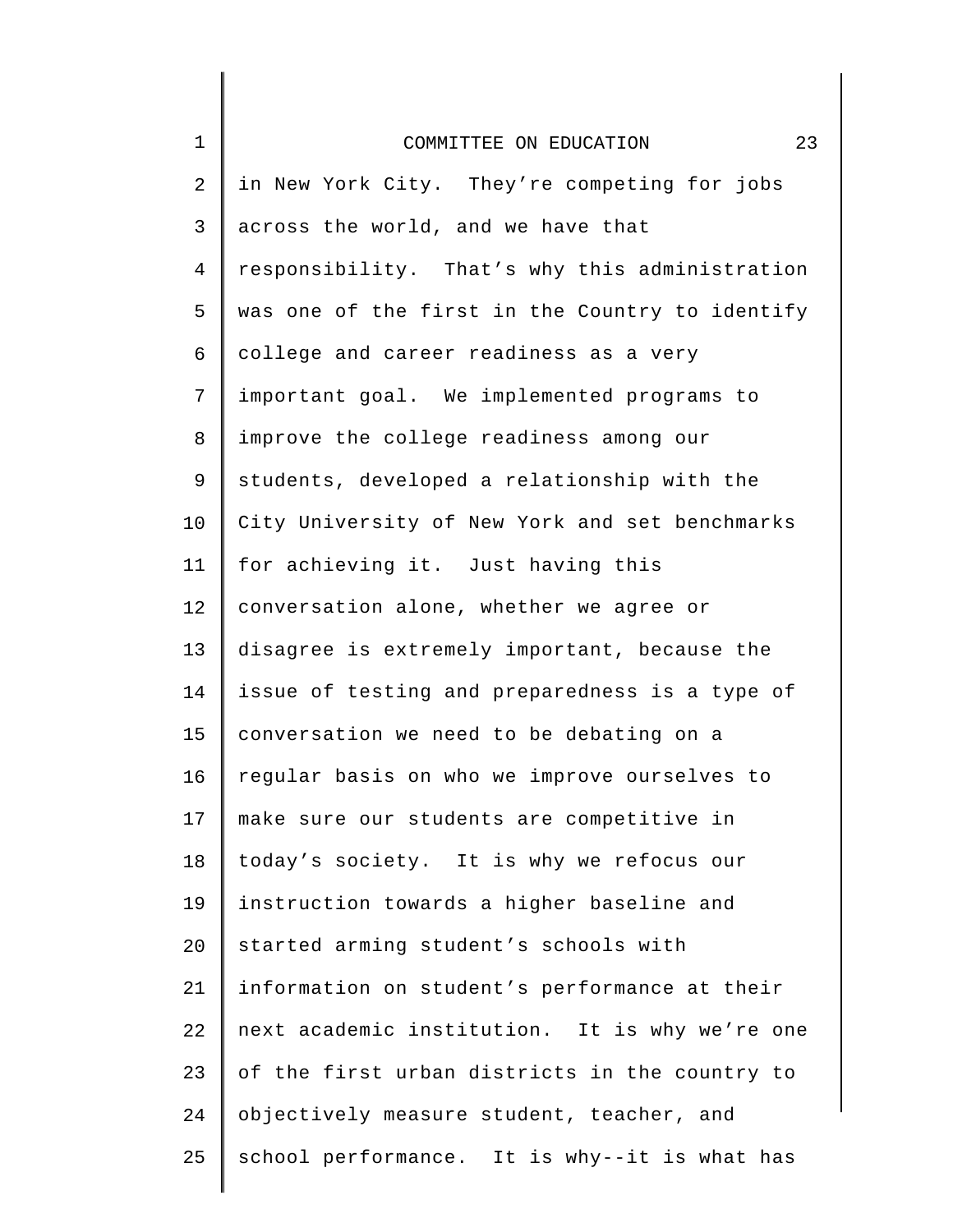1

2 3 4 5 6 7 8 9 10 11 12 13 14 15 16 17 18 19 20 21 22 23 24 25 transformed the educational landscape of this city and it is one of the primary reasons why record numbers of students are graduating today prepared for future success. We celebrate these accomplishments, but we know that there's definitely more work that lies ahead if our students are able to compete in the  $21^{st}$ Century economy. According to research by Georgetown University Center on Education and the workforce. Over the course of this decade, there will be 3.3 million job openings in New York State alone. The vast majority of which will require a college education or higher. In fact, only eight percent of those new jobs will be open to candidates without a high school diploma, eight percent. And in order to prepare our students to compete, it is imperative that we raise the bar and fine-tune our rigorous assessments, which we continue to do on a regular basis. There is no question that the experience of test taking is stressful. When I was a student, I went through the stress of taking tests. It's not something that's new, that's defined by today's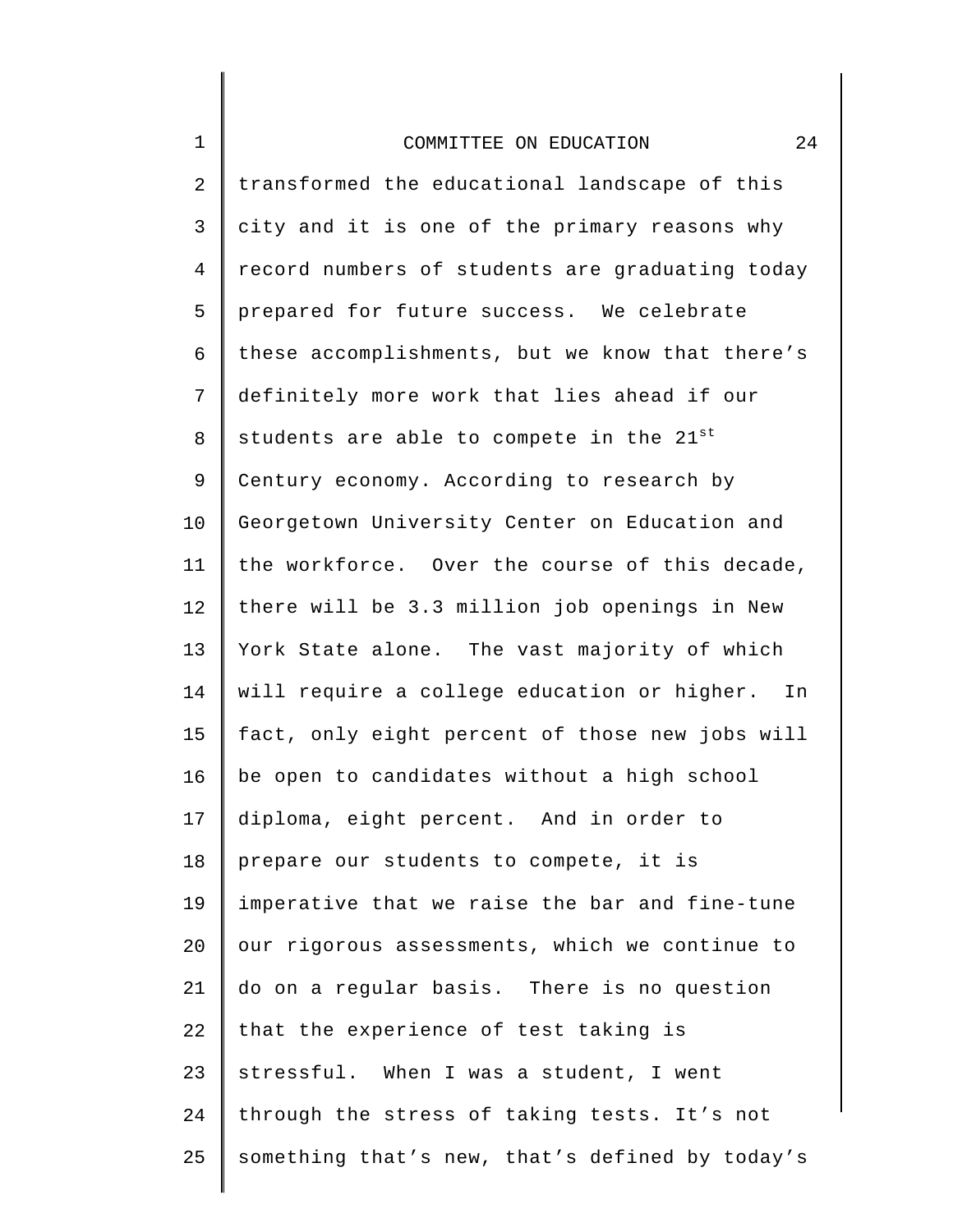| $\mathbf 1$ | 25<br>COMMITTEE ON EDUCATION                    |
|-------------|-------------------------------------------------|
| 2           | parent. It existed for years and years and      |
| 3           | years and will continue to exist throughout     |
| 4           | life. However, tests do give us a sense of      |
| 5           | what students know and where they need to       |
| 6           | improve. When the state test results were       |
| 7           | released last summer, there was an              |
| 8           | understandable reaction to test scores that     |
| 9           | reflected the new Common Core standards. A      |
| $10 \,$     | consequence we knew would be inherent, part of  |
| 11          | raising standards and moving forward. We made   |
| 12          | widespread efforts to prepare school            |
| 13          | communities with presentations about the new    |
| 14          | tests in every borough, posting public service  |
| 15          | announcements in 40 percent of our subway cars  |
| 16          | and sharing public videos and webinars which    |
| 17          | were viewed by thousands and thousands of       |
| 18          | times. We wanted educators and families to      |
| 19          | regard these tougher standards with an eye      |
| 20          | towards the future to prepare students for life |
| 21          | of a success tomorrow. It is imperative that    |
| 22          | our students receive adequate preparation for   |
| 23          | that future now. There are clear signs of       |
| 24          | progress. The city students out perform         |
| 25          | students in every major city in New York By     |
|             |                                                 |

║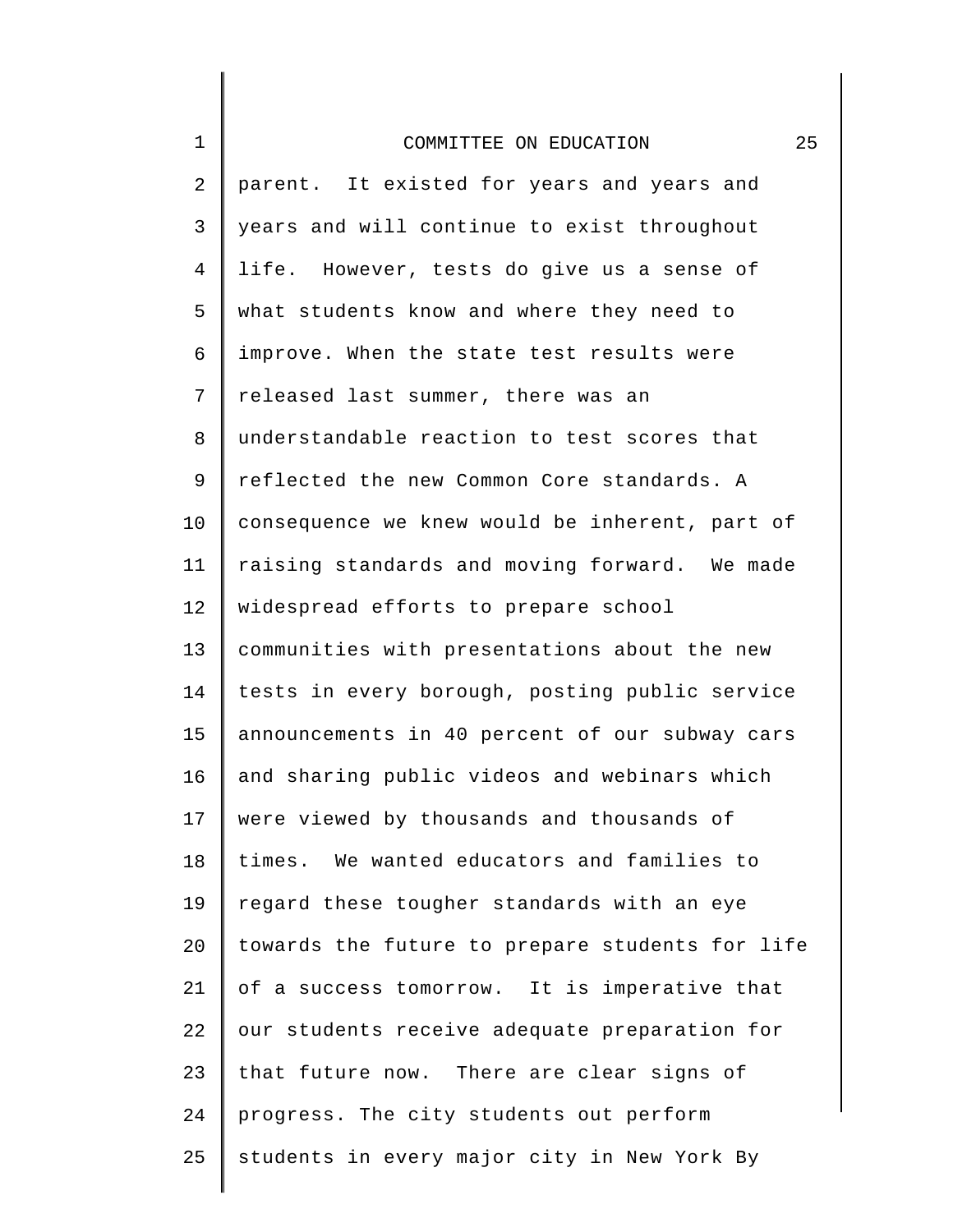| $1\,$          | 26<br>COMMITTEE ON EDUCATION                    |
|----------------|-------------------------------------------------|
| 2              | leaps and bounds. You've heard me talk about    |
| $\mathfrak{Z}$ | this before. In math, 29.6 percent of New York  |
| $\overline{4}$ | City students were proficient compared to 14.5  |
| 5              | percent in Yonkers, 9.6 percent in Buffalo, 6.9 |
| 6              | percent in Syracuse and 5.0, five even in       |
| $\overline{7}$ | Rochester. In ELA, 26.4 percent of New York     |
| 8              | City students were proficient compared to 16.4  |
| 9              | percent in Yonkers, 11.5 percent in Buffalo and |
| 10             | 8.7 percent in Syracuse, and 5.4 percent in     |
| 11             | Rochester. It is true that no single test can   |
| 12             | capture the full range of knowledge and skills  |
| 13             | our students are learning in the classroom each |
| 14             | day. However, assessments provides feedback     |
| 15             | which in turn leads to more effective           |
| 16             | instruction. Our emphasis, attention, and       |
| 17             | resources must always return to instruction.    |
| 18             | That is why we have invested more than 175      |
| 19             | million dollars over the past three years to    |
| 20             | support teachers and we will continue to invest |
| 21             | in our teachers. Tests also provide important   |
| 22             | data for our annual progress reports. Progress  |
| 23             | reports hold schools accountable and have been  |
| 24             | an invaluable tool since we introduced them in  |
| 25             | 2006, both by helping families choose the best  |
|                |                                                 |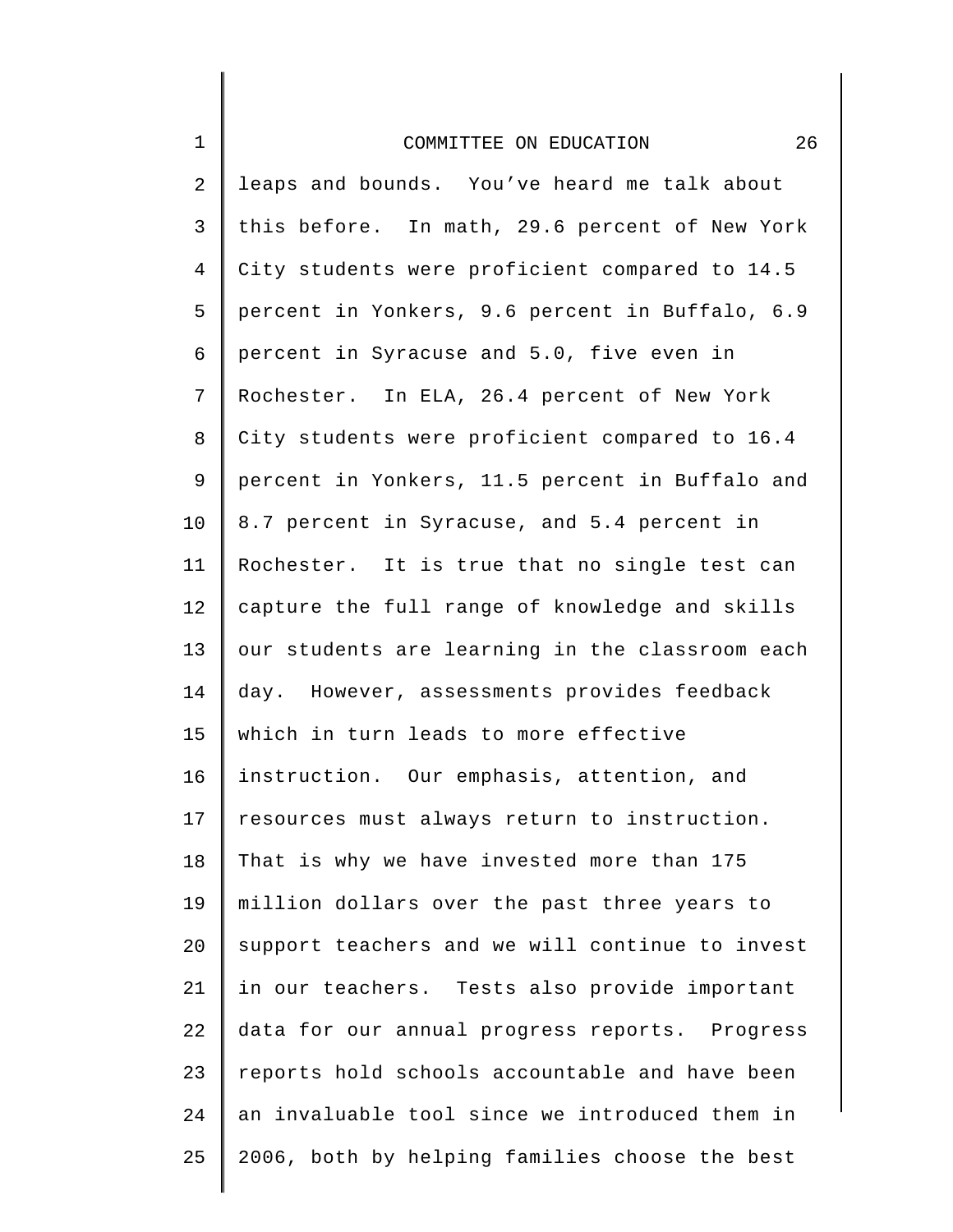| $\mathbf 1$    | 27<br>COMMITTEE ON EDUCATION                    |
|----------------|-------------------------------------------------|
| $\overline{2}$ | school for their children and to reveal what is |
| 3              | and what is not working in our classrooms. We   |
| $\overline{4}$ | are continuously fine tuning our accountability |
| 5              | system. The high school report, for example,    |
| 6              | now includes measures of college and career     |
| 7              | readiness, never even talked about a number of  |
| 8              | years ago, and now that's part of the           |
| 9              | measurement of how a high school is doing.      |
| 10             | While the middle school report includes         |
| 11             | student's results in core academic courses. We  |
| 12             | share your concern about the progress of        |
| 13             | English language learners, which is why we have |
| 14             | invested more than 80 million dollars over the  |
| 15             | last two years directly to schools to provide   |
| 16             | them with additional support. We have also      |
| 17             | created more professional development           |
| 18             | opportunities for educators who work with       |
| 19             | students with disabilities. Since the city-wide |
| 20             | roll out of the special education reform in     |
| 21             | September 2012, more than 50 thousand general   |
| 22             | and special educators, power professionals and  |
| 23             | school leaders have taken advantage of these    |
| 24             | trainings. This summer's test data also         |
| 25             | reviewed that our City's teachers have been     |
|                |                                                 |

∥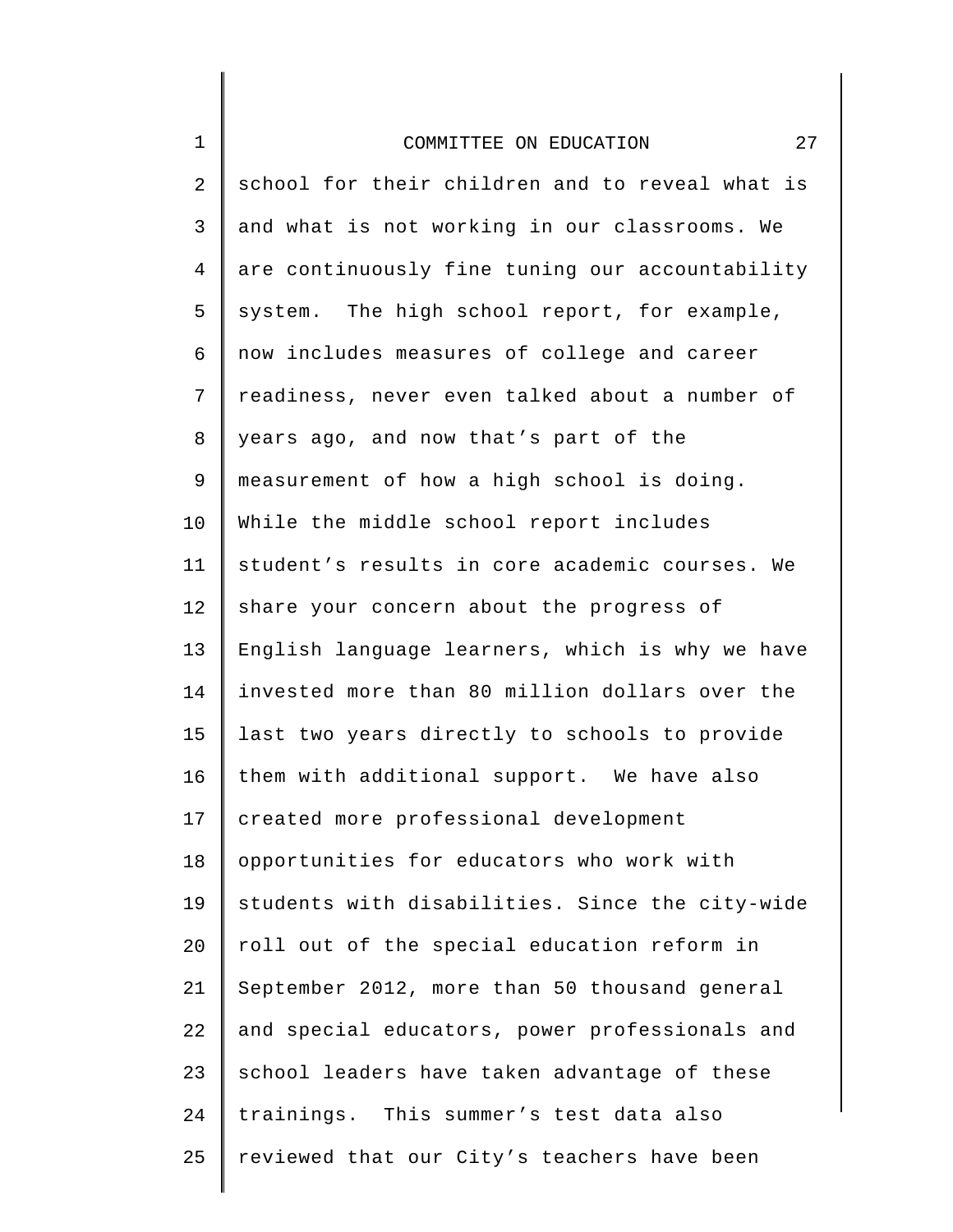1

2 3 4 5 6 7 8 9 10 11 12 13 14 15 16 17 18 19 20 21 22 23 24 25 more successful than their colleagues across the state in shifting their instruction to align with the new standards. This summer, state growth scores, formal measures of how much students improved over the last school year, revealed that New York City had twice as many highly effective teachers and almost half the number of ineffective teachers as the rest of New York State. This is only part of the historic progress New York City school system has achieved over the past decade. Since 2005, the percentage of students who are graduating from high school ready for college or career has doubled. At the same time, the drop out rate, which to me is a true benchmark as well, has been cut in half. Only 11 percent of our students are dropping out. Again, we want to reduce it further, but it's been cut in half. This year, as our school communities have had to deal with a multitude of challenges, the Department of Education has intensified our focus on communicating with schools, families, and the public. Since fall of 2012, we have renewed efforts to share information about the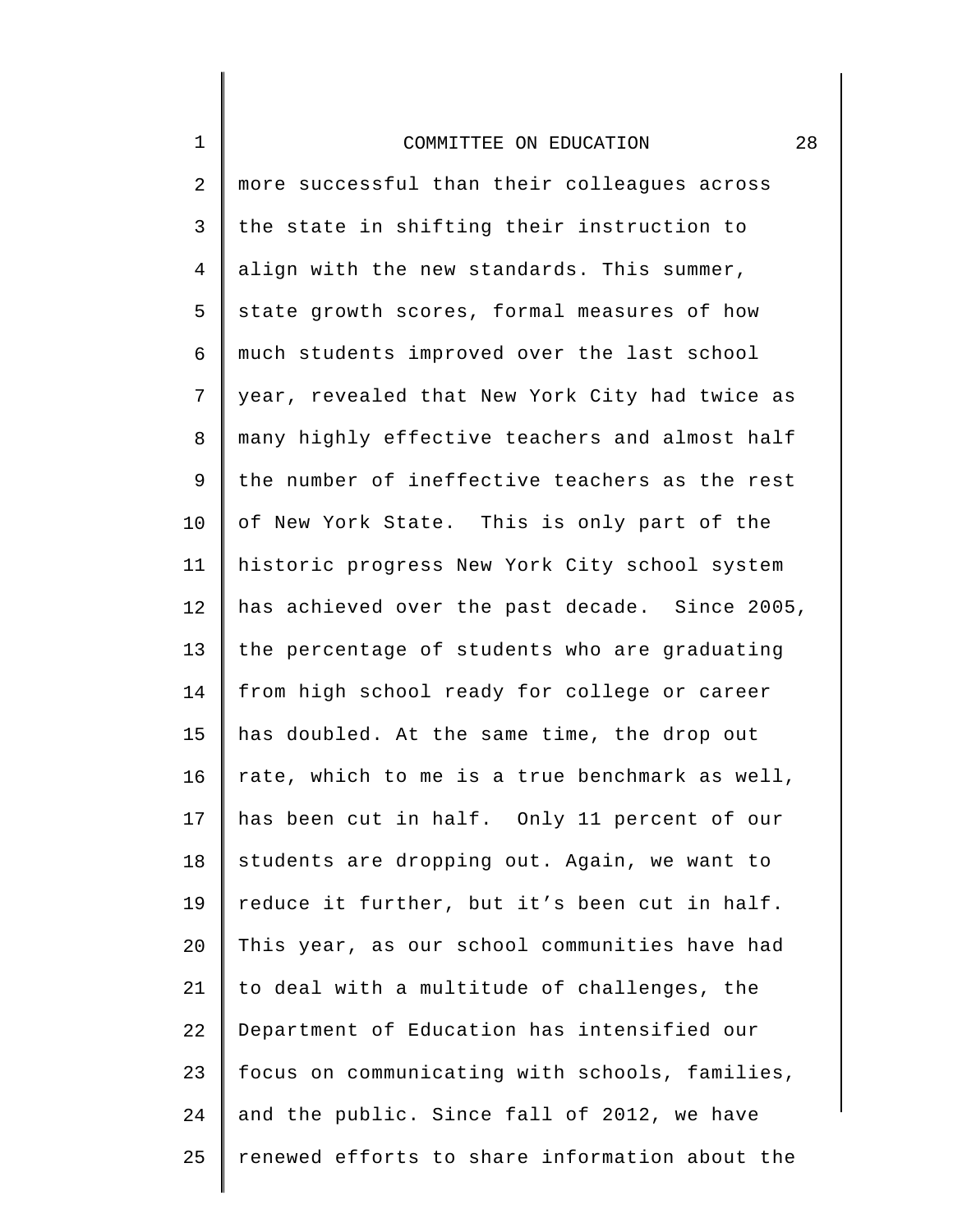1

2 3 4 5 6 7 8 9 10 11 12 13 14 15 16 17 18 19 20 21 22 23 24 25 Common Core standards and the new state test by sending resources to principals, back packing a letter home to families, redesigning the Common Core library, leading interactive webinars, and giving dozens of public presentations all across districts of the City. We must ensure that parents are aware of these changes and how their children are effected. That is why the Department of Education as part of a collaboration with the United Federations of Teachers, and I want to read this paragraph so you hear this correctly because I think this is just the headline alone in the news item. Let me say it again. In collaboration with the United Federation of Teachers, the Council, supervisors, administrators as well as the Coalition for Educational Justice vested five million dollars to establish extended parent/teacher conversations, and important coalition to make sure that we're able to make sure we extend the time for parents to understand what was going on with their child, especially those children who may have been either at a level one and level two and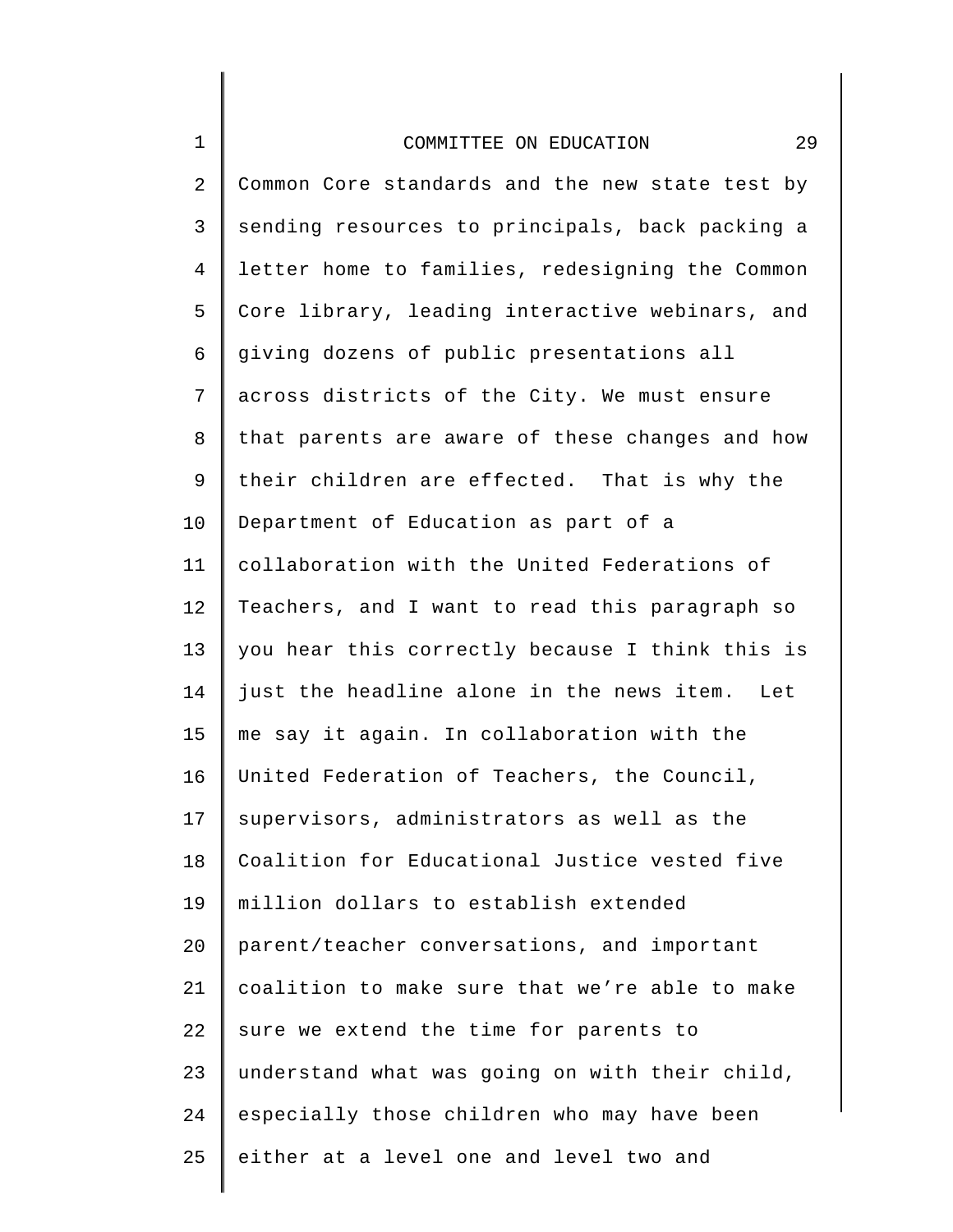| $\mathbf 1$    | 30<br>COMMITTEE ON EDUCATION                    |  |  |  |
|----------------|-------------------------------------------------|--|--|--|
| $\overline{c}$ | devoting five million dollars for that          |  |  |  |
| 3              | purpose." All elementary and middle schools     |  |  |  |
| 4              | have been asked to meet with families of        |  |  |  |
| 5              | students who scored a below a level three on    |  |  |  |
| 6              | the new state test. An extended conversation    |  |  |  |
| 7              | of up to 30 minutes will go a long way to       |  |  |  |
| 8              | support a student's progress. Our work is       |  |  |  |
| $\mathsf 9$    | about supporting student's development and      |  |  |  |
| 10             | ensuring that they have options when they       |  |  |  |
| 11             | graduate from high school. Last week, the       |  |  |  |
| 12             | Department of Education released a policy brief |  |  |  |
| 13             | that summarizes the evolution of the            |  |  |  |
| 14             | accountability system, shares current           |  |  |  |
| 15             | initiatives, and lists possibilities of moving  |  |  |  |
| 16             | forward. For example, Simone's team is          |  |  |  |
| 17             | identifying ways to incorporate additional      |  |  |  |
| 18             | measures into school accountability including   |  |  |  |
| 19             | measures of academic attitudes and behaviors    |  |  |  |
| 20             | and tailor accountability reports to our        |  |  |  |
| 21             | various audiences. In addition, this fall, the  |  |  |  |
| 22             | Department of Education launched the            |  |  |  |
| 23             | accountability measures pilot, which allows     |  |  |  |
| 24             | select network teams to work with their schools |  |  |  |
| 25             | to develop accountability measures other than   |  |  |  |
|                |                                                 |  |  |  |

 $\begin{array}{c} \hline \end{array}$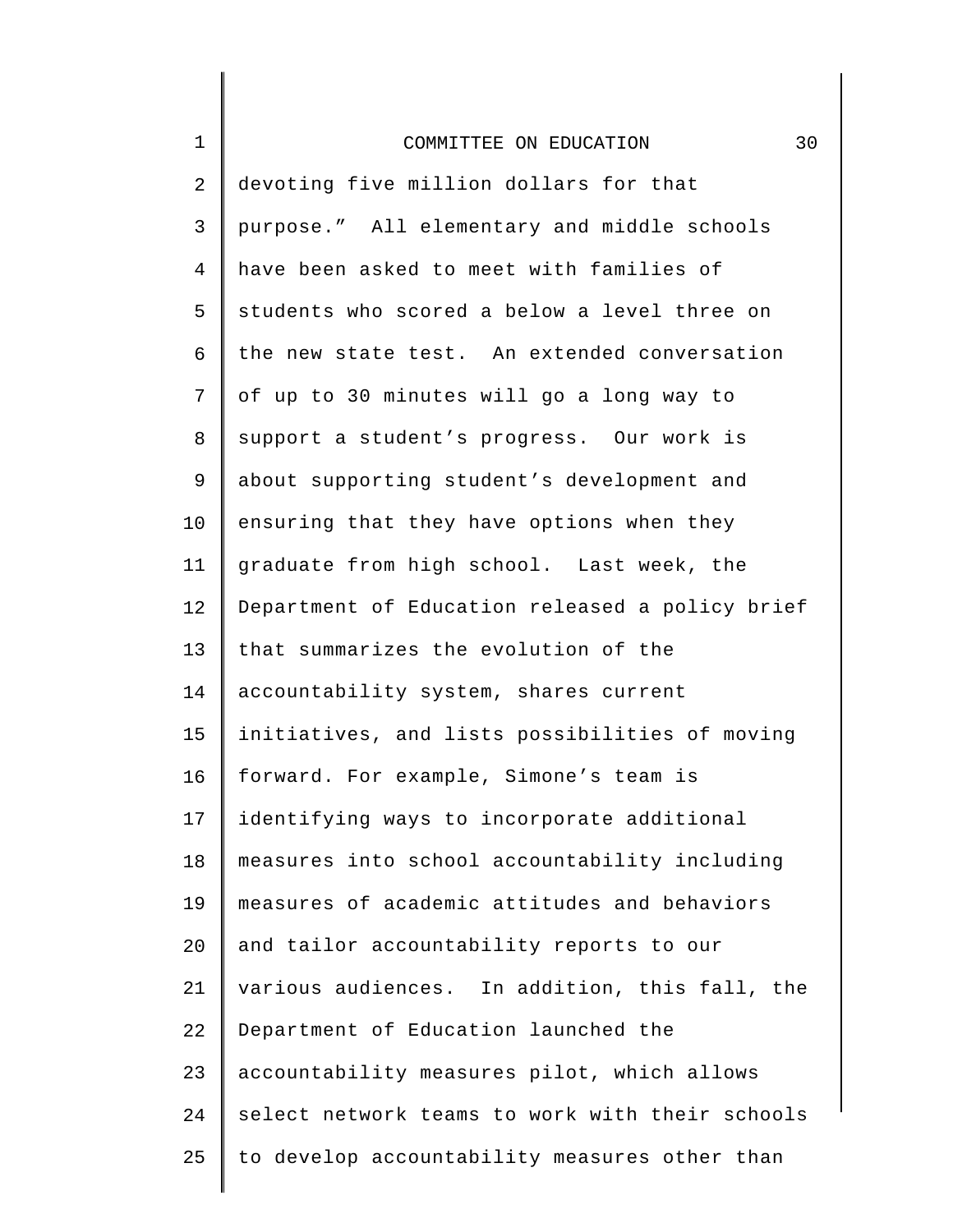| $\mathbf 1$    | 31<br>COMMITTEE ON EDUCATION                    |
|----------------|-------------------------------------------------|
| $\overline{a}$ | state tests that are best fit for them, for     |
| 3              | instance, student work or course grades. To     |
| 4              | ease the pressure on students and educators,    |
| 5              | the Department of Education is appealing to New |
| б              | York State Education Department to create more  |
| 7              | flexibility for students. For example, because  |
| 8              | of the structure of the new teacher evaluation  |
| 9              | and development system, as you indicated Mr.    |
| 10             | Chair, 36 early childhood schools with grades   |
| 11             | K-2 have been required to administer bubble     |
| 12             | tests in math. Both the Department of           |
| 13             | Education and the United Federation of Teachers |
| 14             | found this requirement developmentally          |
| 15             | inappropriate, and earlier this month, I sent a |
| 16             | letter to Commissioner John King to request     |
| 17             | more options for this subset of schools. The    |
| 18             | changes we are implementing now are extremely   |
| 19             | important. While the new tests have helped us   |
| 20             | achieved a higher standard for our students,    |
| 21             | they also tell us that we have more work to do. |
| 22             | With time and support, I am confident that we   |
| 23             | will all rise to the challenge. We must         |
| 24             | continue to focus on rigorous instruction and   |
| 25             | higher quality tests to support the deeper      |
|                |                                                 |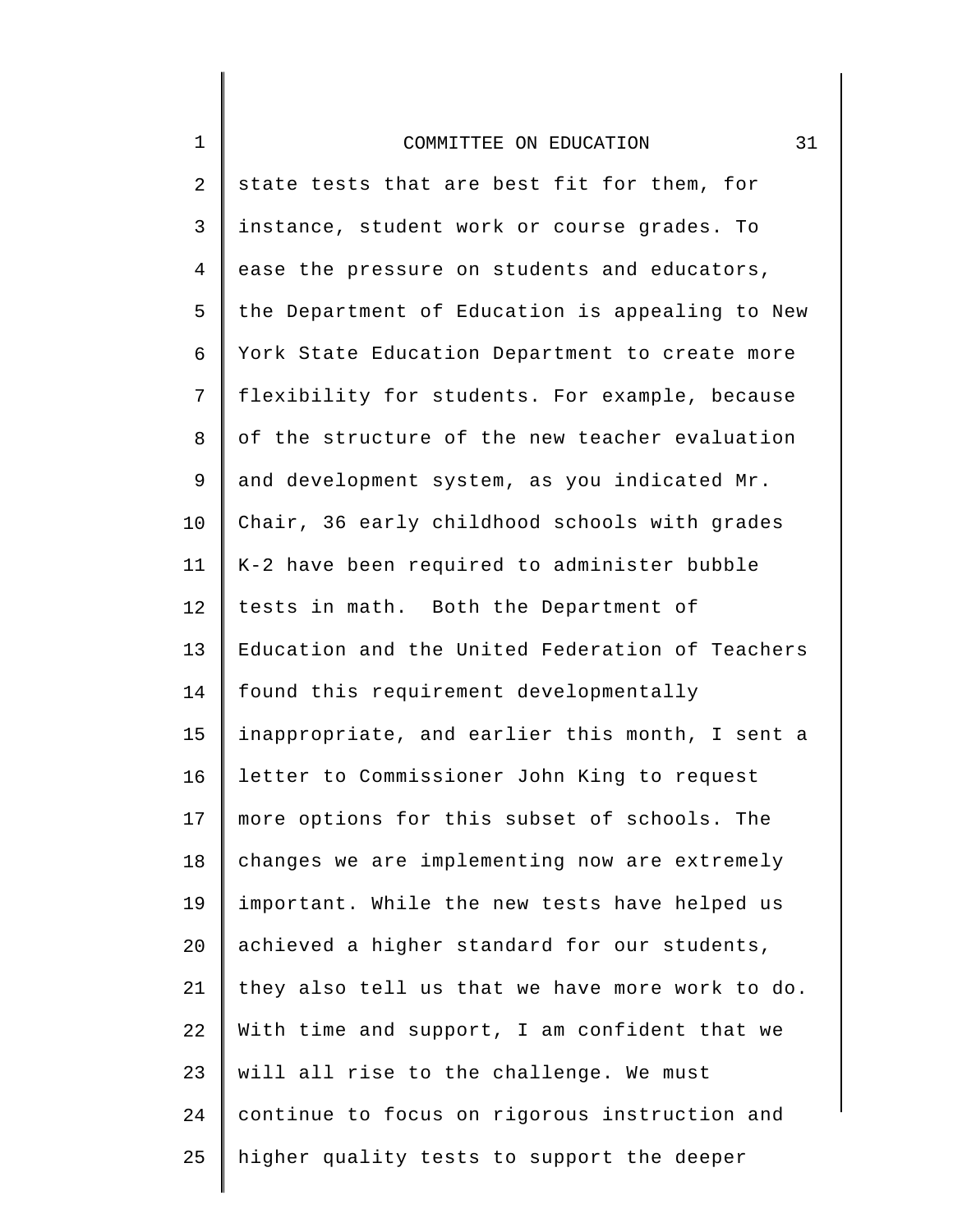1

2 3 4 5 6 7 8 9 10 11 12 13 14 15 16 17 18 19 20 21 22 23 learning our students need to achieve futures they deserve, to graduate high school, attend college, thrive in a career and earn wages that will allow them to support a family. A slew of independent studies this Fall have reached a strikingly similar conclusion. This well administration has achieved a historic turn around of the school system many had all but given up on a decade ago. It is now up to the next administration to build on that progress and we look forward to that building on the progress and working with them in whatever way, shape, and form. Finally, being honest about academic achievement both is a strength and weakness. It is the best legacy we could leave our students. Thank you once again for the opportunity to testify. It has been a pleasure to work with all of you during my tenure as Chancellor and also as Deputy Mayor, and I look forward to any questions that you may have. Thank you very much. CHAIRPERSON JACKSON: Well thank you

24 25 Chancellor Walcott. I hope this is not the last hearing of this year. We have a lot more,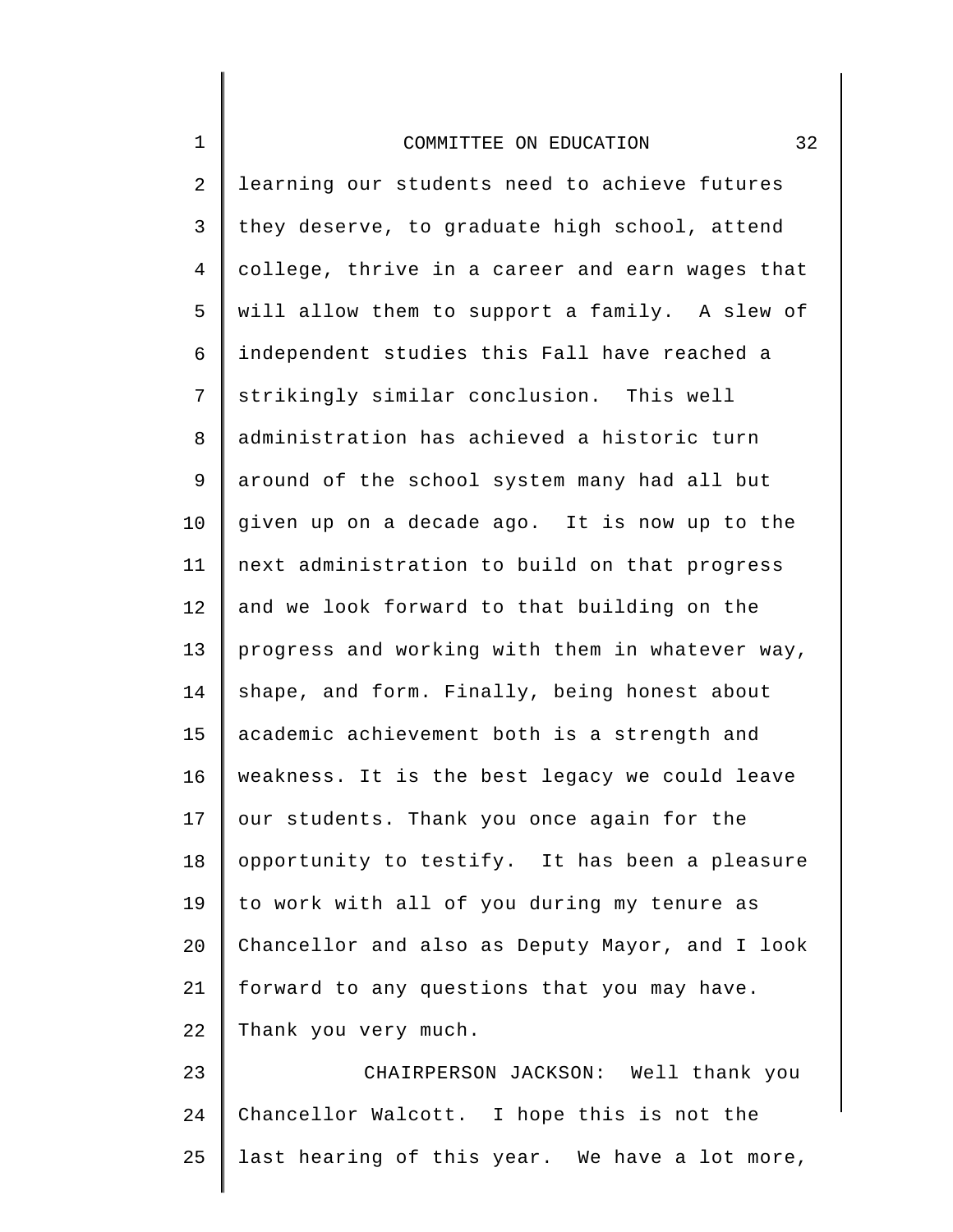| $\mathbf 1$ | 33<br>COMMITTEE ON EDUCATION                    |  |  |  |
|-------------|-------------------------------------------------|--|--|--|
| 2           | as you know, education is continuous. It never  |  |  |  |
| 3           | stops, and I'm sure there's a lot more things   |  |  |  |
| 4           | that we will come up with before our last--     |  |  |  |
| 5           | DENNIS WALCOTT: [interposing] I'm               |  |  |  |
| 6           | confident about that as well, sir.              |  |  |  |
| 7           | CHAIRPERSON JACKSON: But thank you.             |  |  |  |
| 8           | Let me turn to Andy King, our colleague, for    |  |  |  |
| 9           | some questions. Council Member King? Followed   |  |  |  |
| 10          | by Council Member Weprin.                       |  |  |  |
| 11          | COUNCIL MEMBER KING: Good morning               |  |  |  |
| 12          | again.                                          |  |  |  |
| 13          | DENNIS WALCOTT: Council Member.                 |  |  |  |
| 14          | COUNCIL MEMBER KING: And as I said,             |  |  |  |
| 15          | it's always a delight to listen to you testify. |  |  |  |
| 16          | But I'm--I'm going to shift right now. You      |  |  |  |
| 17          | started out earlier in your testimony talking   |  |  |  |
| 18          | in regards to how we've done this before. We    |  |  |  |
| 19          | come to these conversations, and how do we make |  |  |  |
| 20          | sure that testing is not necessarily taught to- |  |  |  |
| 21          | -teaching to the test. One of the things that   |  |  |  |
| 22          | I'm hearing from being in the school and around |  |  |  |
| 23          | a lot of students, sometimes when we testify    |  |  |  |
| 24          | the testimony seems almost cold, that when      |  |  |  |
| 25          | you're in a classroom with students, how do you |  |  |  |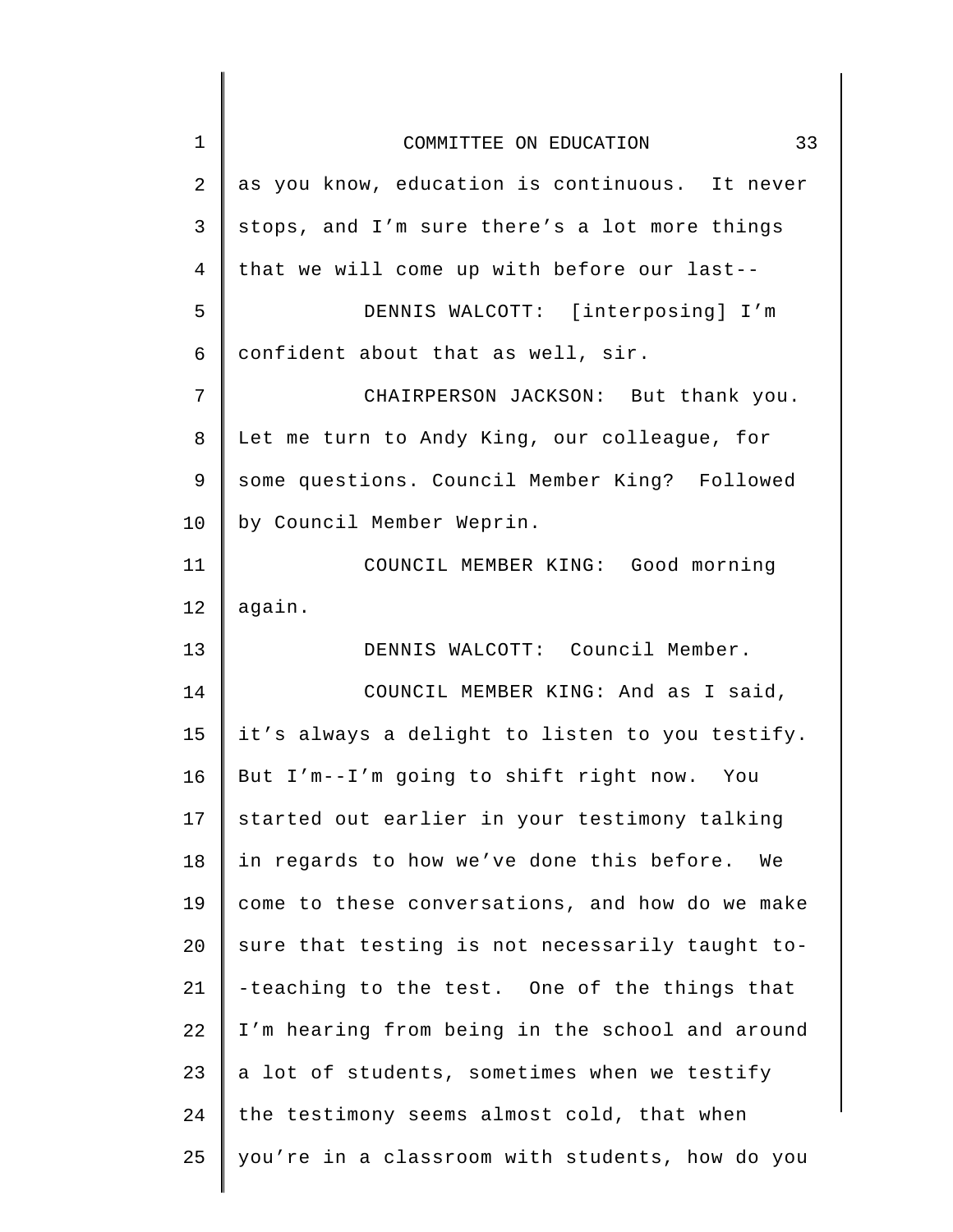1

2 3 4 5 6 7 8 9 10 11 12 13 14 15 16 motivate their juices to want to learn? So I really want to--I wanted to ask the question in regards to, is there an evaluation system that shows how the students level of eagerness to participate in learning, other than statistics, you know. We got to make sure that they--we put together a curriculum with Common Core and the teachers. What are the things that we're doing outside of the white and black that stimulates the child when they come into the classroom, that they want to learn when they come into it as opposed to looking at them as robots and we got to get them through a curriculum that will--that we believe as adults will get them to an end game.

17 18 19  $20^{\circ}$ 21 22 23 24 25 DENNIS WALCOTT: So, that's a great question. One, I don't view them as robots at all and far from it. I'm sorry that, you know, the hearing is cold. I mean, I'm in classrooms all the time, and I'm in schools all the time, and when I walk into a classroom you can feel the vibrancy of learning taking place, and I think part of what Common Core has been about is making sure that we improve that vibrancy.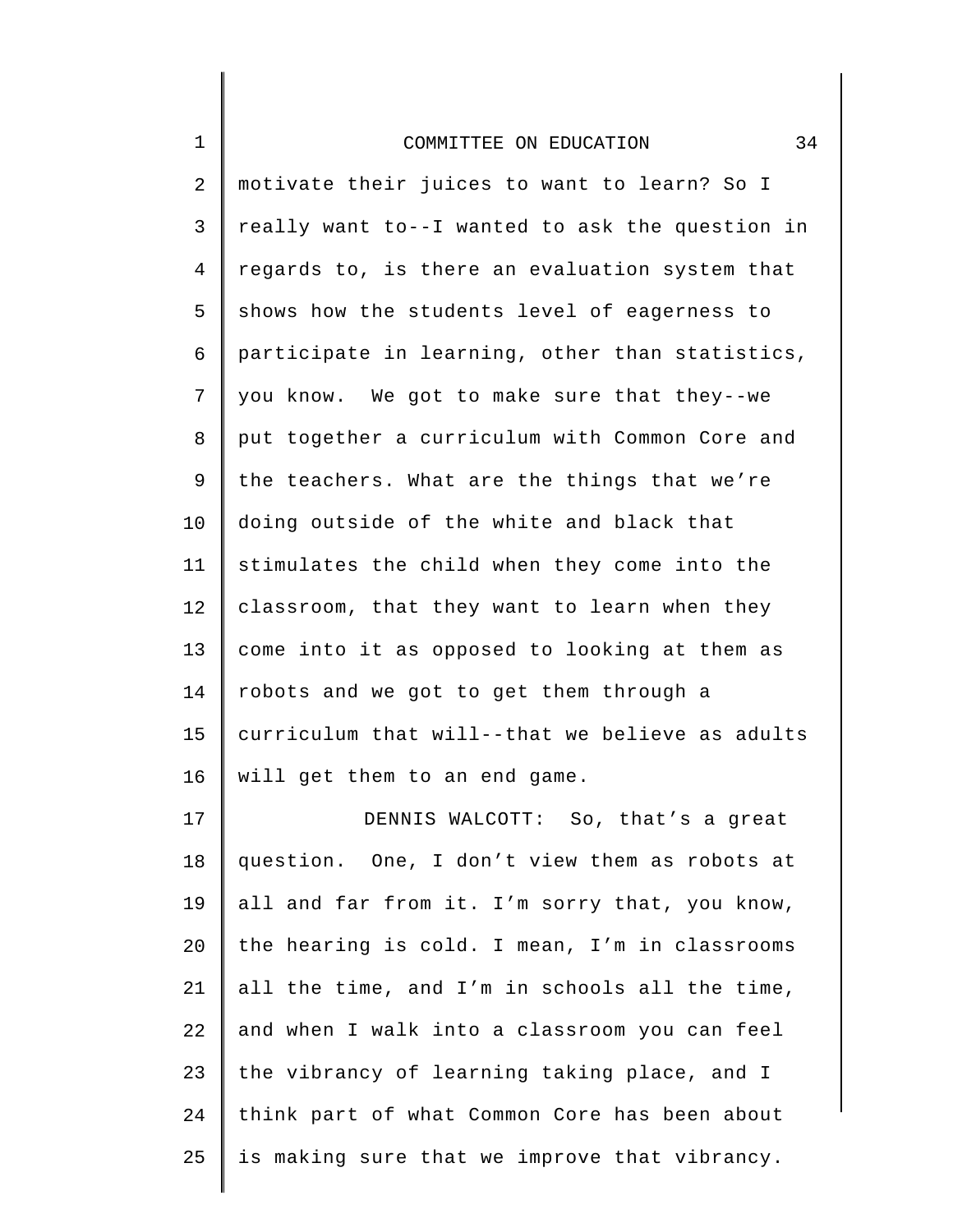| $\mathbf 1$ | 35<br>COMMITTEE ON EDUCATION                    |
|-------------|-------------------------------------------------|
| 2           | Like I go into a school and I see our students  |
| 3           | having debates and having evidence to support   |
| 4           | their answers and the type of stimulation       |
| 5           | that's taking place by our great teachers in    |
| 6           | making sure they're both educating but also     |
| 7           | getting the information from our students. I    |
| 8           | see that on a regular basis, is a living        |
| 9           | breathing attitude that takes place in the      |
| 10          | school. When I go into a school and I hear      |
| 11          | parents talking about teachers who assign not   |
| 12          | just homework to the students but to the        |
| 13          | families around Common Core, and having them    |
| 14          | jointly participate in that. That to me is      |
| 15          | great learning. It's all connected to           |
| 16          | everything that I've testified before the       |
| 17          | committee about, whether it's principal         |
| 18          | empowerment, making sure the principals are     |
| 19          | empowered to create great learning environments |
| 20          | in the schools to learning environment survey   |
| 21          | as well, which measures that. It's the type of  |
| 22          | debates that occur incorporating whether it's   |
| 23          | English language arts, or math, or science or   |
| 24          | arts or whatever the case may be. That should   |
| 25          | be part of the learning that's taking place in  |
|             |                                                 |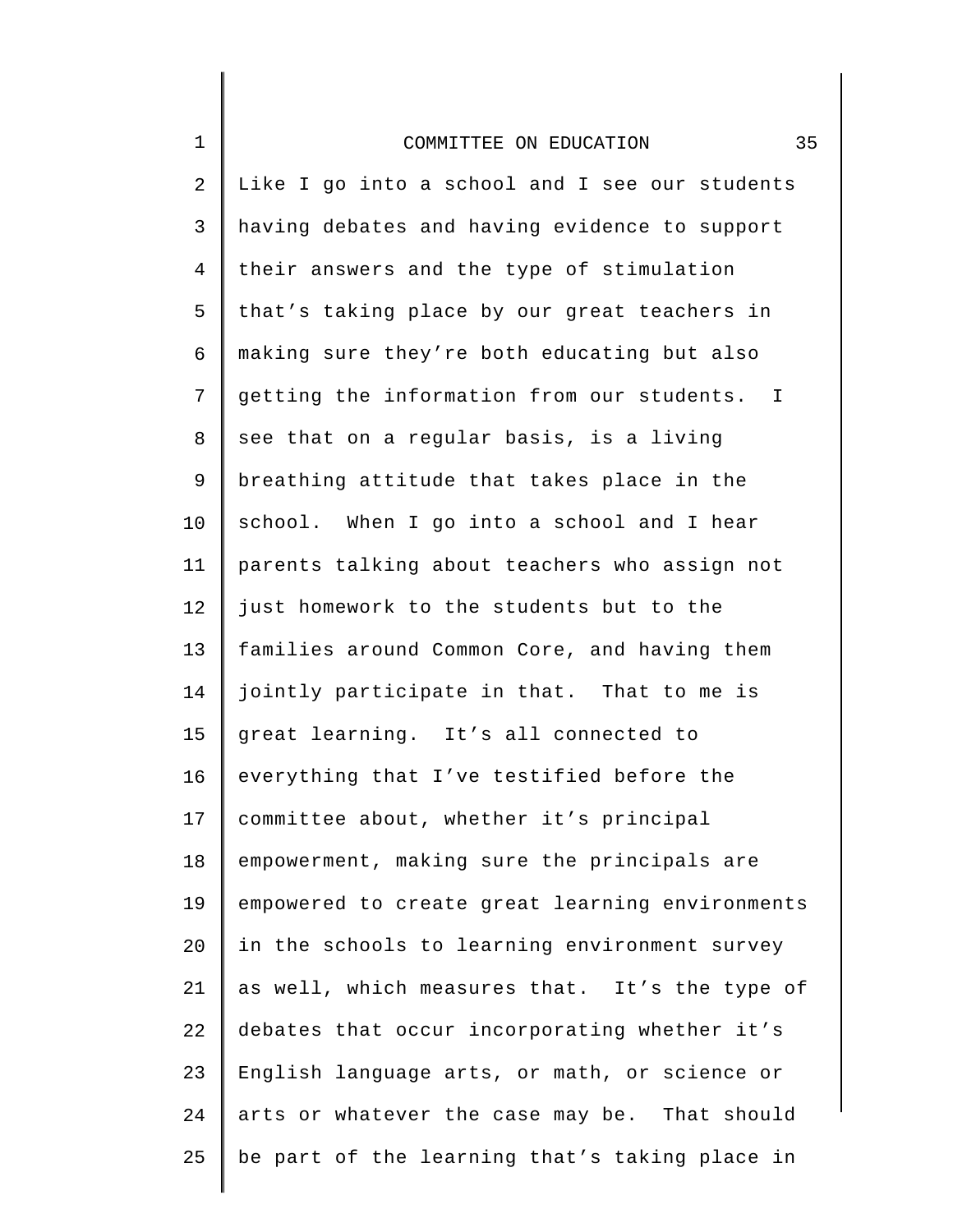| COMMITTEE ON EDUCATION |  |  |  |
|------------------------|--|--|--|
|------------------------|--|--|--|

1

2 3 4 5 6 7 8 9 10 11 12 13 14 15 16 17 18 19 20 21 22 23 24 25 school. The evaluation system that's new is to measure a lot of that instead of having the old arcane fossilized SMU system now with a four point review of our teachers. We'll be able to give them better feedback in talking about how effective they are or if they're not effective, what they need to do to improve, and that's all part of this. So the blending of both Common Core, the blending of evaluation is all to benefit our students along that, and I see that when I walk into it. There are some schools and some classrooms you walk into you can tell that great learning is not taking place. COUNCIL MEMBER KING: Okay. DENNIS WALCOTT: And it's the responsibility of the principal through the informal observations and the formal observation and working with that teacher, developing a teacher improvement plan to increase the learning that's taking place in that particular classroom. We can feel it. I don't want to be able to walk into a classroom and see a student being treated as a special education student and one as a general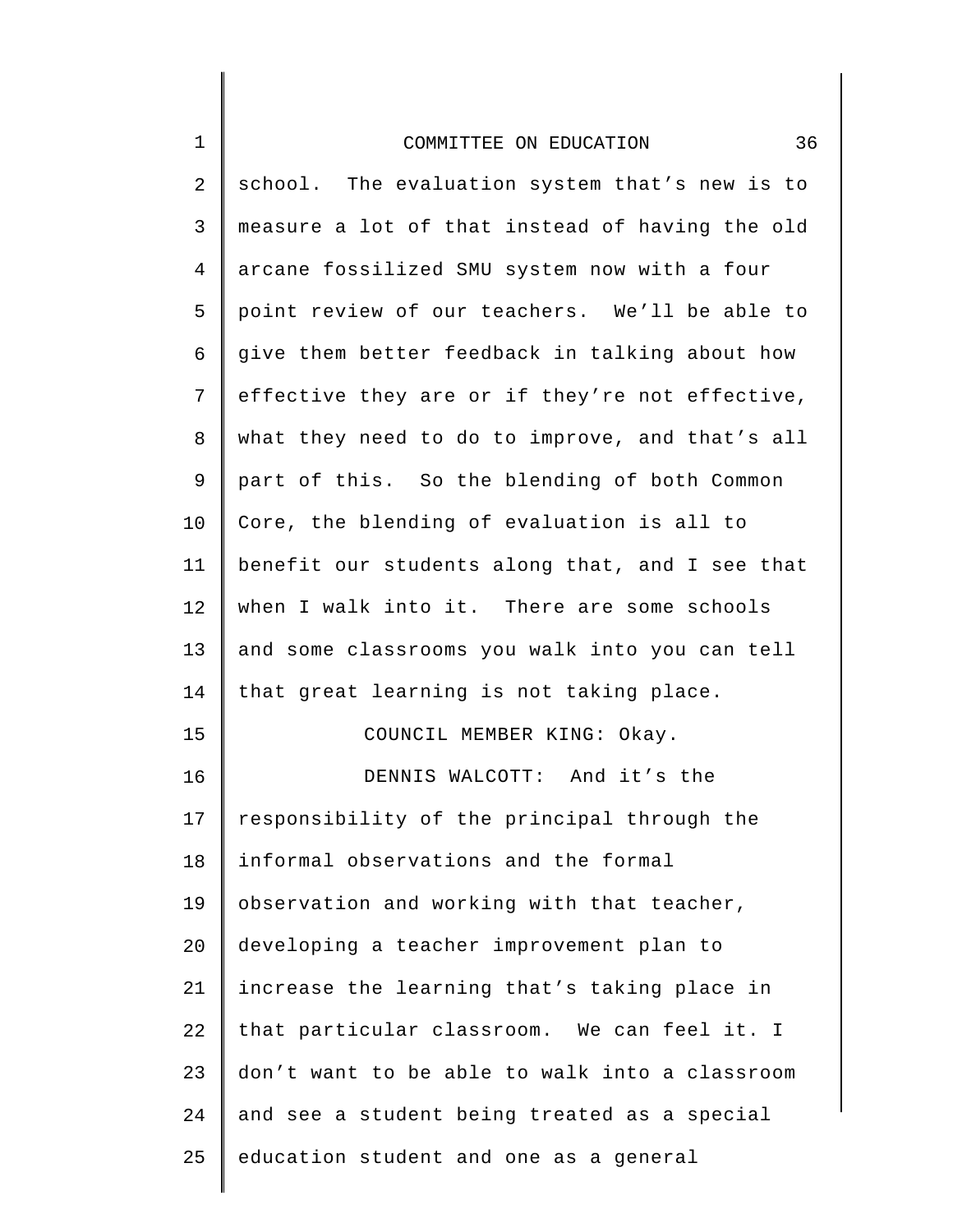| $\mathbf 1$  | 37<br>COMMITTEE ON EDUCATION                    |
|--------------|-------------------------------------------------|
| $\mathbf{2}$ | education student. I don't want to be able to   |
| 3            | tell the difference, and I see that when I walk |
| 4            | into classrooms for the most part, and then if  |
| 5            | I walk into a classroom where I see             |
| 6            | distinctness, there's something wrong in that   |
| 7            | particular classroom, and the principal should  |
| 8            | be working on that, and I think part of the     |
| 9            | role of both the network and the                |
| 10           | superintendents is to provide the support to    |
| 11           | the principals to make sure of that vibrancy.   |
| 12           | So it's all part of all the reforms that have   |
| 13           | taken place over the years to benefit the       |
| 14           | students in the long run, and I see the results |
| 15           | of that. So, I see learning taking place when I |
| 16           | walk in. I went to a school in Brooklyn one     |
| 17           | time where I think it was either the sixth or   |
| 18           | seventh grade, it was definitely a middle       |
| 19           | school, and they had to work on a math problem, |
| 20           | and the students came up with the same answer,  |
| 21           | but their approach to answering the question    |
| 22           | were all different because they were allowed to |
| 23           | think. They weren't robots, and said two plus   |
| 24           | two is four. They were able to apply their      |
| 25           | theory and have the evidence to support it.     |
|              |                                                 |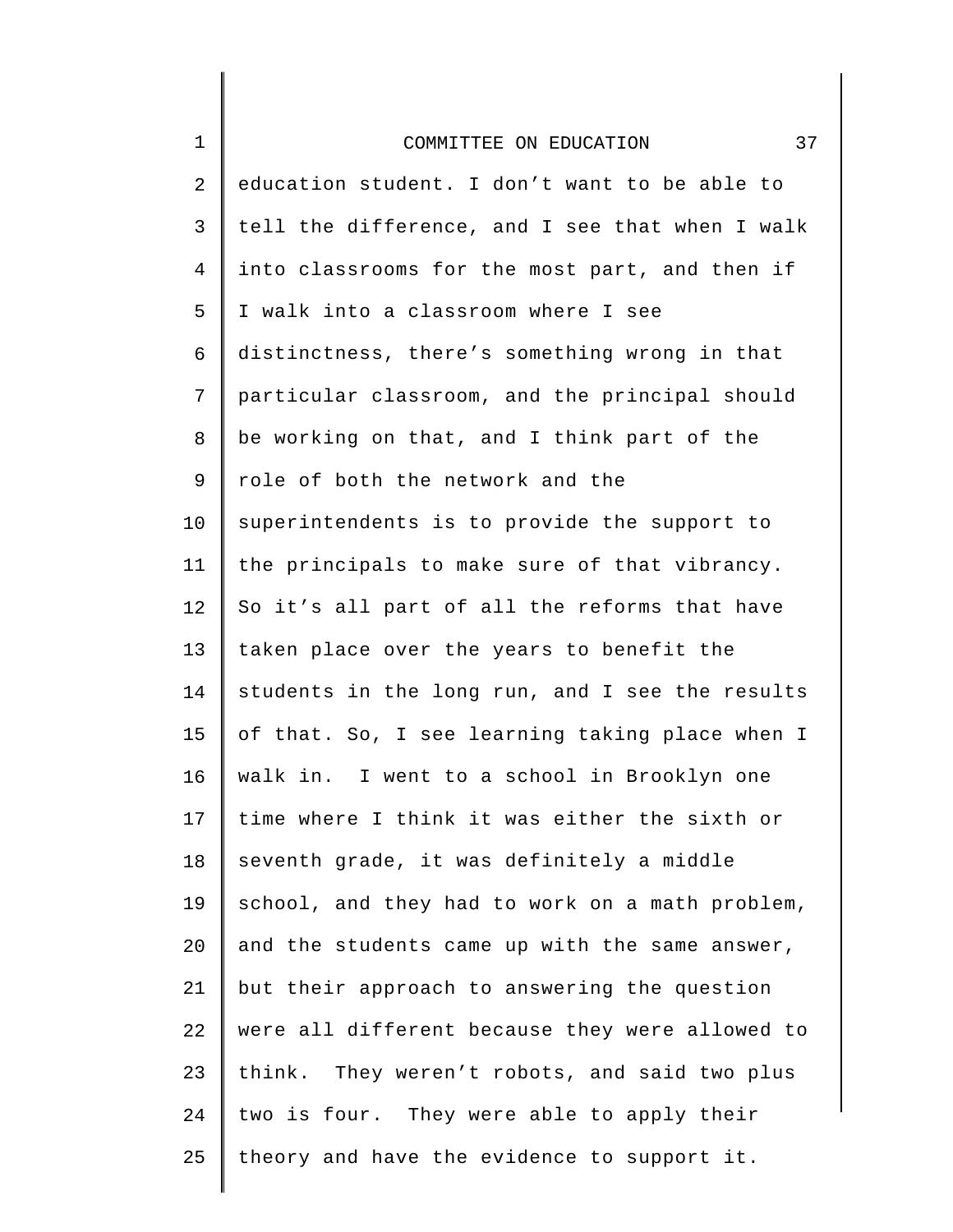| $1\,$          | 38<br>COMMITTEE ON EDUCATION                    |
|----------------|-------------------------------------------------|
| $\overline{2}$ | When I hear the students talking about the      |
| $\mathsf{3}$   | reports they read or the books they read and    |
| $\overline{4}$ | more non-fiction books than ever before. It's   |
| 5              | being able to analyze it, and I think the piece |
| 6              | that wasn't captured in my testimony in that,   |
| 7              | you know, the teaching to the test and we're    |
| 8              | talking about bubble test. As we move forward   |
| 9              | in this new system, all the tests, most of the  |
| 10             | tests are going to be around essays and not     |
| 11             | have to think about it. When I give             |
| 12             | presentations by the students it's about them   |
| 13             | thinking and having the evidence to support     |
| 14             | their answers. All that is taking place in the  |
| 15             | classroom and I think is night and day from     |
| 16             | especially when I was a student.                |
| 17             | COUNCIL MEMBER KING: Okay. I'm just             |
| 18             | ask two more questions, and I'm--oh, you have   |
| 19             | answer, okay.                                   |
| 20             | DENNIS WALCOTT: Can you--somebody               |
| 21             | give us a little more wire space here? A little |
| 22             | more slack. Thank you, sir. There we go. Never  |
| 23             | mind, I got it.                                 |
| 24             | SIMONE D'SOUZA: Okay, thank you. I              |
| 25             | would just add to Dennis' point. We have        |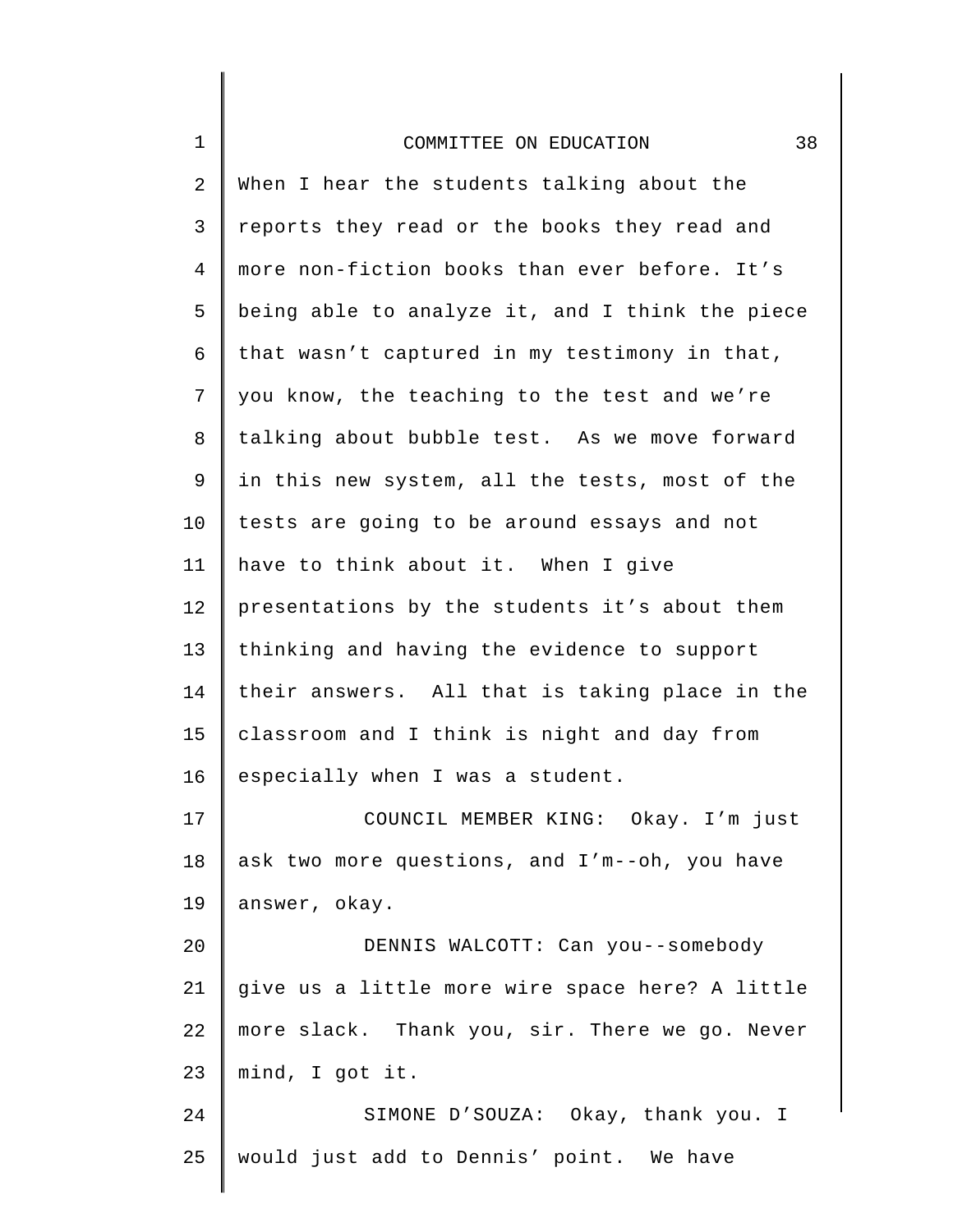| 1  | 39<br>COMMITTEE ON EDUCATION                    |
|----|-------------------------------------------------|
| 2  | started to measure some of these elements in    |
| 3  | the learning environment survey. So we measure  |
| 4  | for students and for teachers academic          |
| 5  | expectations, communications, and engagement,   |
| 6  | and what we've seen is both high levels of      |
| 7  | satisfaction, but also an increase over time.   |
| 8  | So we do see students reporting that they are   |
| 9  | more engaged in their classroom, that their     |
| 10 | teachers expectations of them to try harder and |
| 11 | some of the other, sort of, academic personal   |
| 12 | behaviors that we know result in high           |
| 13 | performance when they leave is also continuing  |
| 14 | to increase. So I think that's a positive sign  |
| 15 | as we continue to--the shift to the Common      |
| 16 | Core.                                           |
| 17 | DENNIS WALCOTT: And just to build               |
| 18 | on that, I think one of the things that hasn't  |
| 19 | gotten a lot of attention, but if we haven't    |
| 20 | shared it with you, we should get it to you,    |
| 21 | are the summary results of the Learning         |
| 22 | Environment Survey. Second to the census, this  |
| 23 | is the largest survey conducted in the Country. |
| 24 | I mean, 985,000 responses is not something      |
| 25 | that's small, and a key part of that is what    |
|    |                                                 |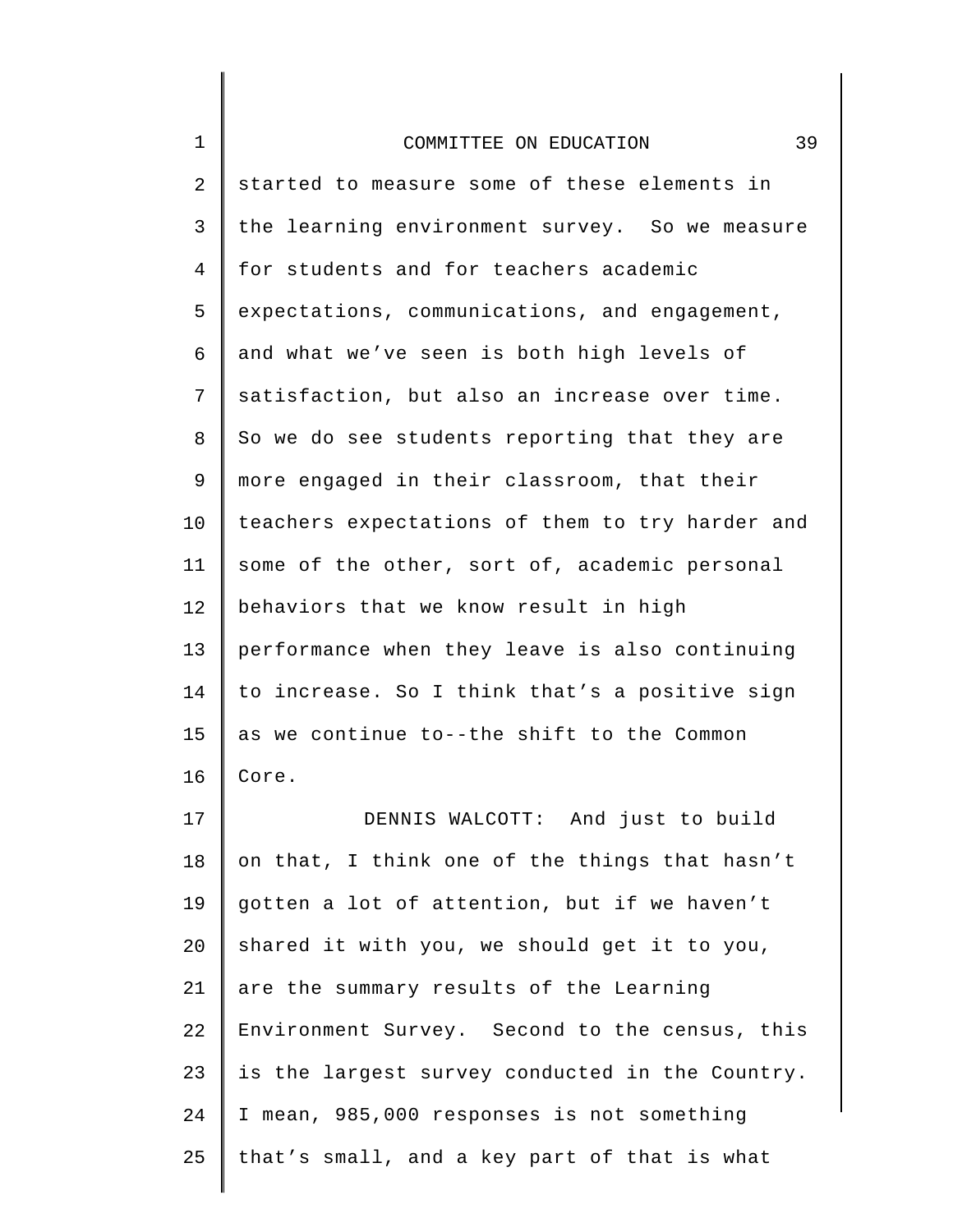| $\mathbf 1$ | 40<br>COMMITTEE ON EDUCATION                    |
|-------------|-------------------------------------------------|
| 2           | Simone talked about, is always fine tuning the  |
| 3           | survey, but better measuring what you've asked, |
| 4           | Council Member, and that information is the, I  |
| 5           | think, bread and butter of giving us feedback   |
| 6           | as well from the teacher, the parents, and the  |
| 7           | students as far as what they feel is going on   |
| 8           | within their schools.                           |
| 9           | COUNCIL MEMBER KING: Right. Well,               |
| $10 \,$     | I think, and I don't dispute the majority of    |
| 11          | the things that you've just, both of you just   |
| 12          | said. I was just extremely curious because the  |
| 13          | couple high schools that I work with currently, |
| 14          | some of the teachers are a little annoyed of    |
| 15          | how the system is set up that they have to      |
| 16          | train children to take the test and not         |
| 17          | stimulate their creative juices that helps them |
| 18          | learn more, and like I said, there are a number |
| 19          | schools that are doing exactly what you're      |
| 20          | saying, but there are a number of schools that  |
| 21          | are falling short of this initiative, and       |
| 22          | that's what I--I'm addressing those students    |
| 23          | and those concerns from those principals and    |
| 24          | those teachers that are having these            |
| 25          | complaints, and that's why I asked about how do |
|             |                                                 |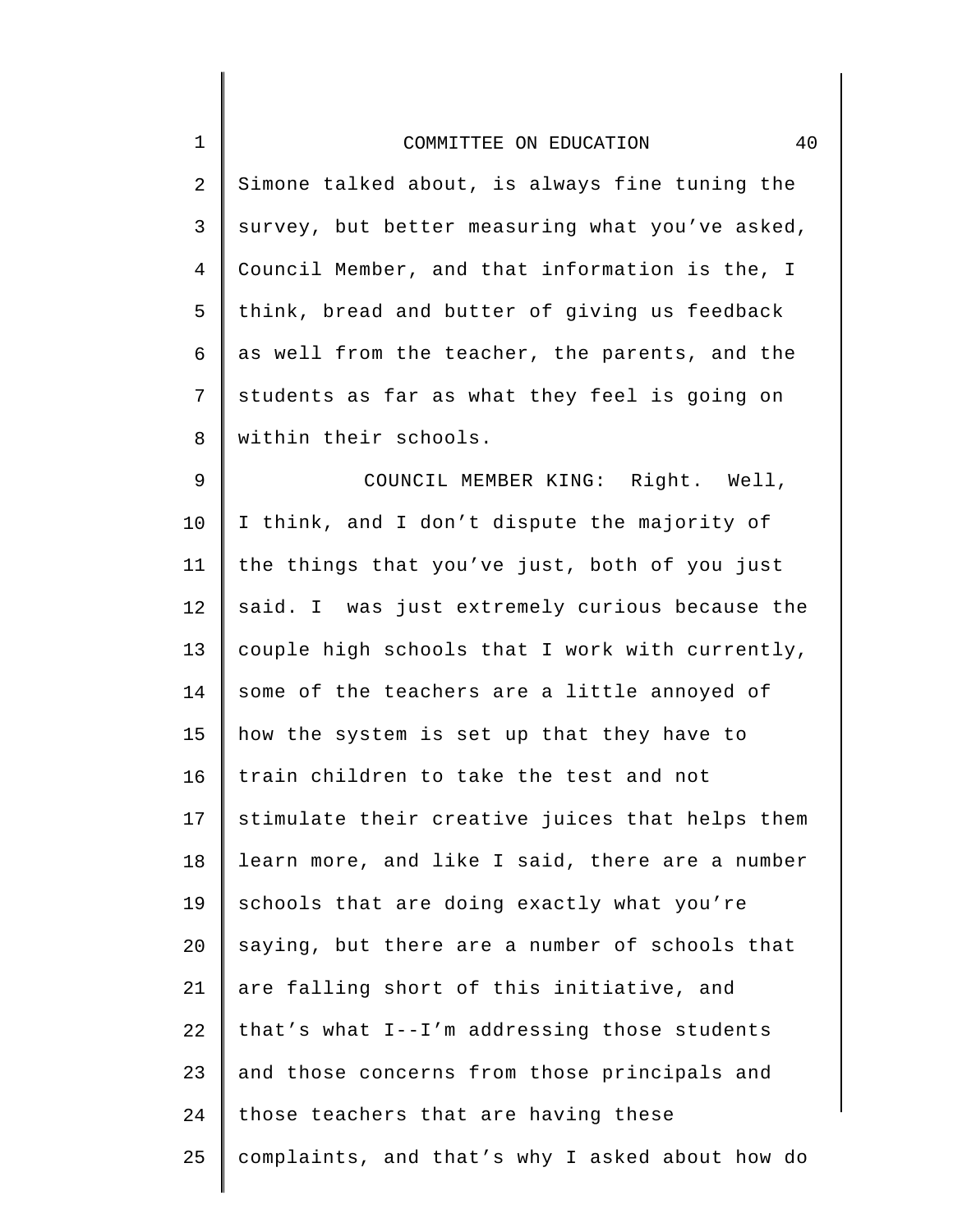| $\mathbf 1$     | 41<br>COMMITTEE ON EDUCATION                    |
|-----------------|-------------------------------------------------|
| $\overline{2}$  | we--motivating students, because in some school |
| 3               | buildings, since you have five schools in a     |
| $\overline{4}$  | building, you know, the school camaraderie is   |
| 5               | not even there. You know, students are          |
| 6               | demoralized, you know. I know I may be going    |
| 7               | off, but from, you know, standing--to standing  |
| 8               | outside trying to get into a building and now   |
| $\mathsf 9$     | have to try to figure out what the teacher's    |
| 10              | trying to teach me. There's a whole host of     |
| 11              | things that are going on, and then we can come  |
| 12              | up with test scores that show that in           |
| 13              | comparison to the rest of the state that we're  |
| 14              | doing a whole lot better, but and in some       |
| 15              | individual spots in the borough, some of our    |
| 16              | students are not fitting in those numbers, and  |
| 17 <sub>2</sub> | I want to address how they--how do they--don't  |
| 18              | fall through the cracks.                        |
| 19              | DENNIS WALCOTT: I don't necessarily             |
| 20              | disagree with you at all, sir, and that, you    |
| 21              | know, in a system this large, you're going to   |
| 22              | have schools that are not meeting expectations, |
| 23              | and I think you and I were in a school when     |
| 24              | probably you were first elected.                |
|                 |                                                 |

 $\mathsf I$ 

COUNCIL MEMBER KING: Yeah.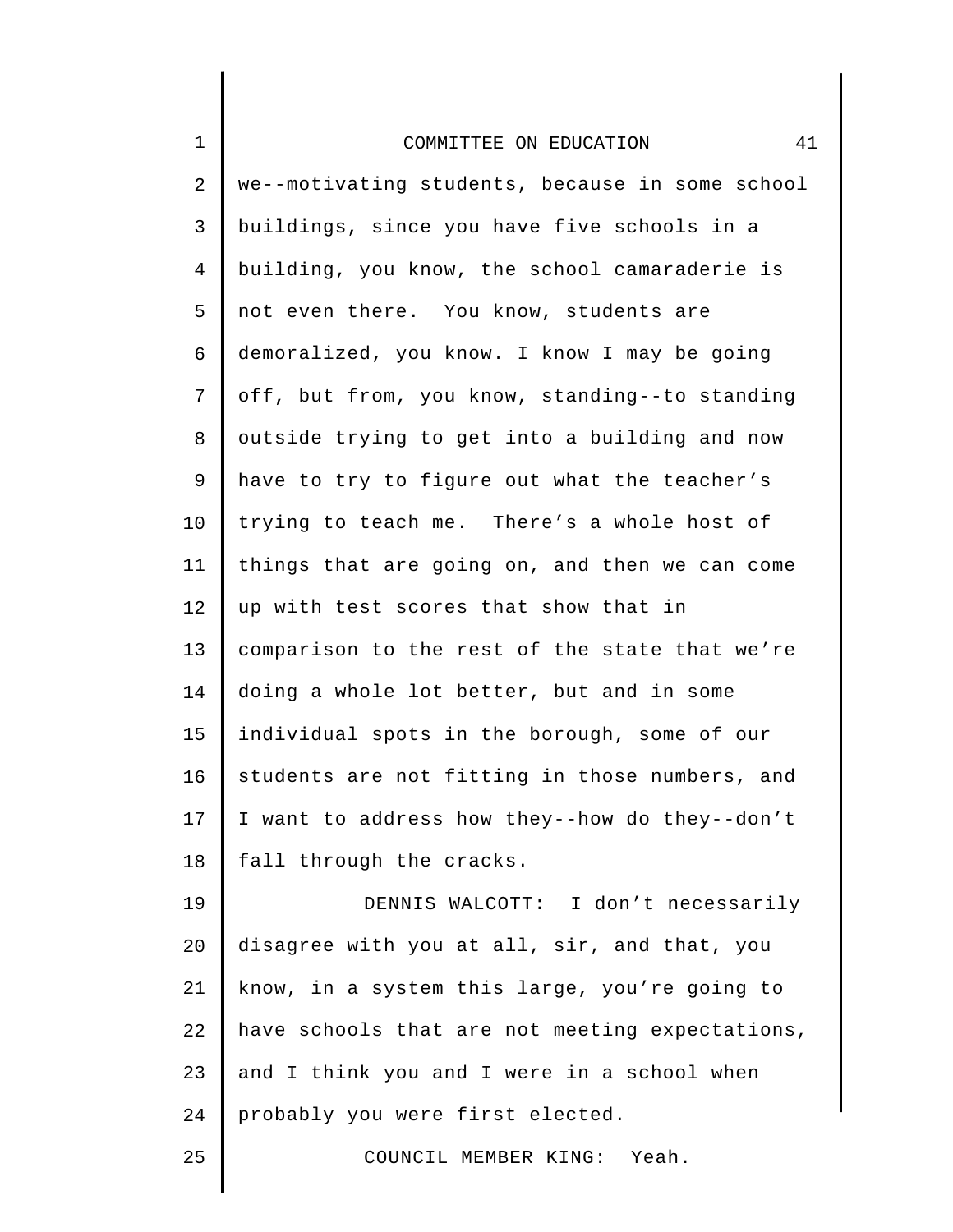| $\mathbf 1$ | 42<br>COMMITTEE ON EDUCATION                    |
|-------------|-------------------------------------------------|
| 2           | DENNIS WALCOTT: And that was                    |
| 3           | definitely a school that was meeting            |
| 4           | expectations, and the principal of that         |
| 5           | particular school created a culture that        |
| 6           | allowed his students to thrive, and we're very  |
| 7           | big on school culture as well. Excuse me. And   |
| 8           | but there are those schools that don't have     |
| 9           | that culture, per say, and so it's our          |
| 10          | responsibility to work with them and to improve |
| 11          | the overall culture, and I think the survey     |
| 12          | does that, observations do it, the work with    |
| 13          | the staff and especially through the principal  |
| 14          | hopefully creates that learning environment     |
| 15          | that I talked out.                              |
| 16          | COUNCIL MEMBER KING: Okay, thank                |
| 17          | you. I thank you Mr. Chair.                     |
| 18          | CHAIRPERSON JACKSON: Thank you.                 |
| 19          | Chancellor, as I indicated in my opening        |
| 20          | statement and not only are we having an         |
| 21          | oversight hearing on testing, but there were    |
| 22          | two bills, Intro 1091 which is about the        |
| 23          | college savings plan that Council Member King   |
| 24          | introduced, and also Intro 925, which is a      |
| 25          | required reporting on data regarding arts       |
|             |                                                 |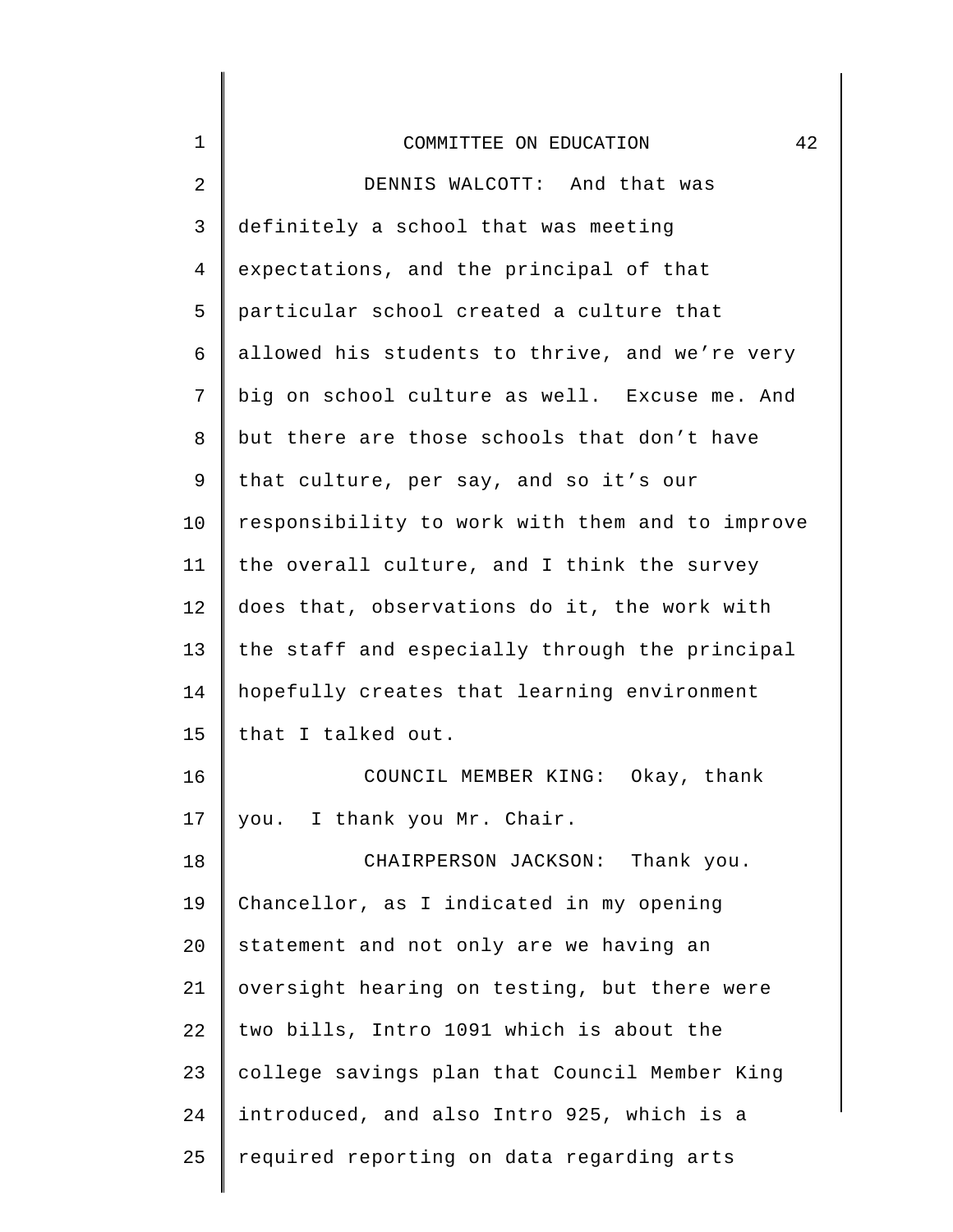2 3 4 5 6 educational requirements. I don't believe, and correct me if I'm wrong, if I heard--did I hear anything that you mentioned about these two Introductions, or whether or not you're going to comment on those?

7 8 9 10 11 12 13 14 15 16 17 18 19 20 21 22 23 24 25 DENNIS WALCOTT: You did not hear me mention it in my testimony. So that is correct, sir. And, you know, I never commented on bills before. This is the first time that's happened. I knew that you would have these bills as part of the discussion, so, I mean, I'm not into having DOE and especially DOE under a new chancellor respond to a bill that would basically concretize something. I think a lot of the work that we do is done by principal empowerment and putting suggestions out there. I've asked Paul to join around the art side because we have done a lot of work in the arts, and as you know, we have a special arts committee as well, and the arts committee I think reported to our panel for education policy around two months ago, give or take. And so we'd be glad to comment on that, and I think what the Council Member has proposed is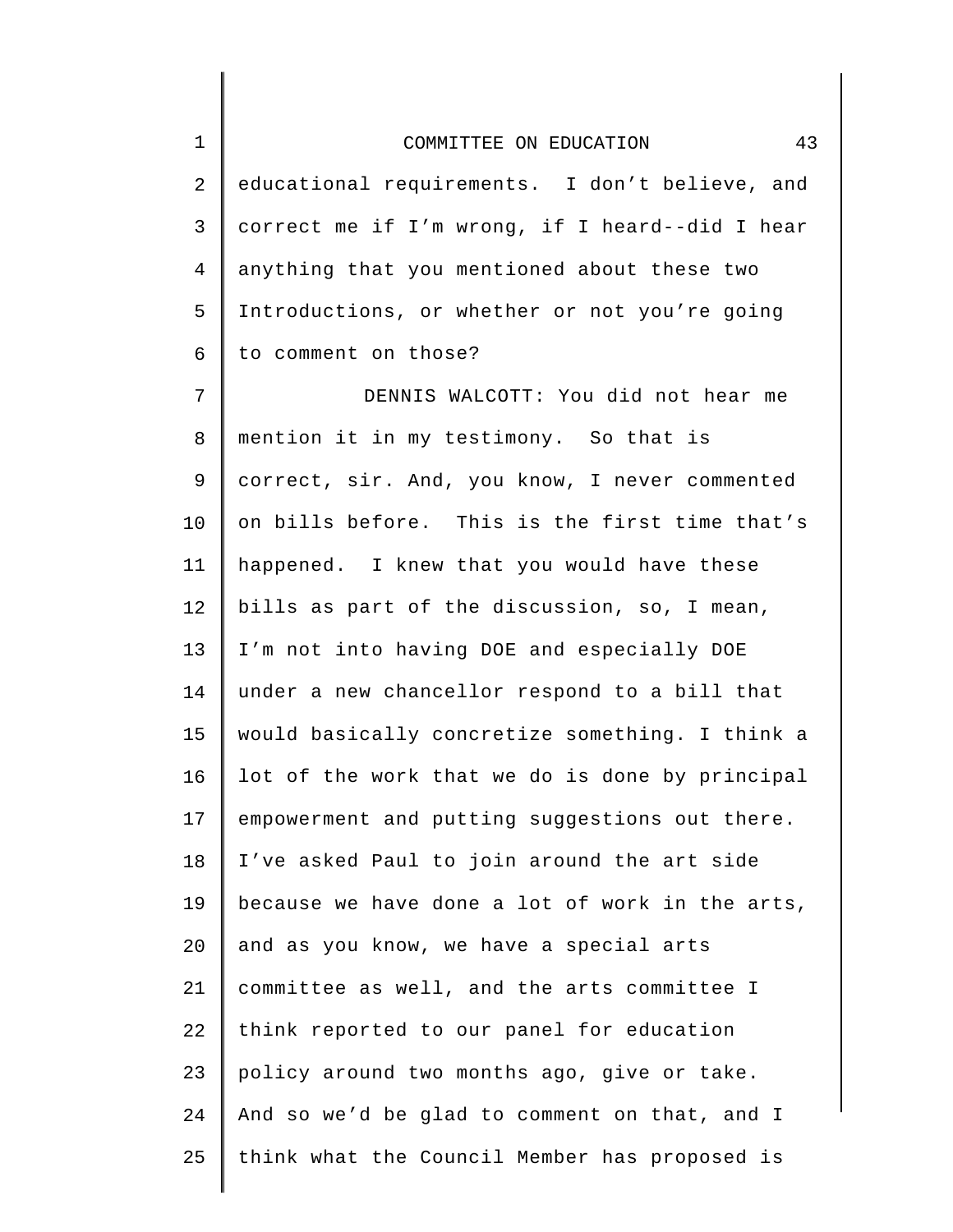| $\mathbf 1$    | 44<br>COMMITTEE ON EDUCATION                    |
|----------------|-------------------------------------------------|
| 2              | laudable, and when I was Deputy Mayor, I doing  |
| 3              | a lot of work through one of my former staff    |
| $\overline{4}$ | members, Anthony Tassey [phonetic] around       |
| 5              | financial literacy, the important financial     |
| 6              | literacy, and we try to incorporate that, but   |
| 7              | by mandating it through bills, I would not      |
| 8              | alpine [phonetic] on that, but I believe in the |
| $\mathsf 9$    | goals of creating bank accounts and college     |
| 10             | incentives through financial planning for our   |
| 11             | families, but not necessarily comfortable for   |
| 12             | saying that it's something that should be in    |
| 13             | law that schools have to do, because then you   |
| 14             | have something else that's imposed on the       |
| 15             | system by law, and I think our goal has always  |
| 16             | been through principal empowerment, providing   |
| 17             | the information and allowing the principals to  |
| 18             | do job, and if you want, Council Member, I      |
| 19             | could have Paul respond to the arts piece.      |
| 20             | I'll defer to--Paul?                            |
| 21             | PAUL KING: Hi, thank you very much.             |
| 22             | I apologize for my cold. Let me know if you     |

22 23 24 25 I apologize for my cold. Let me know if you can't hear me. So, first of all, I just want to reiterate that as you probably know, the New York City Department of Education has done an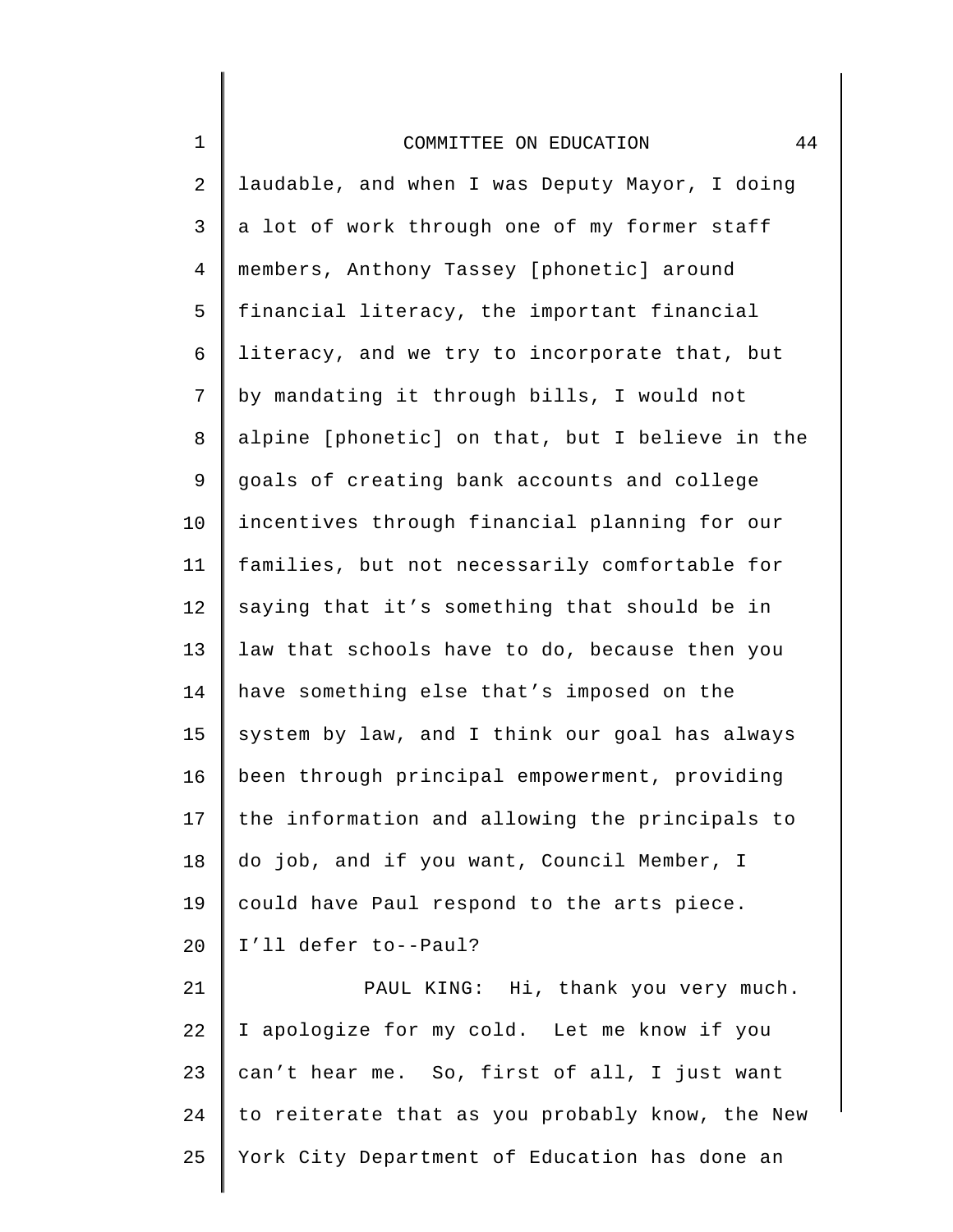## COMMITTEE ON EDUCATION 45

1

2 3 4 5 6 7 8 9 10 11 12 13 14 15 16 17 18 19 20 21 22 23 24 25 annual arts survey for the last seven years, and this is a comprehensive report of all our 1,700 schools that respond. More importantly, however, each school gets an individual arts report that is posted on that school's website that is available to community members, arts partners, organizations in the community so they can see the level of arts instruction and arts programing at the individual school site, and those are widely available. Schools use them as a diagnostic tool to think about their own arts programming and how they bring additional resources to bear. Those individual arts reports look at the hours of instruction that are provided, how schools allocate space, who the personnel is that is teaching and who the arts partners are among other things. As you were probably or also aware, we provided the City Council Members with CD's of all of the individual arts reports for the schools in their district. We have done that for the last four years, have burned CDs and delivered them to the Education Committee for distribution. At this point in time, in terms of the deeper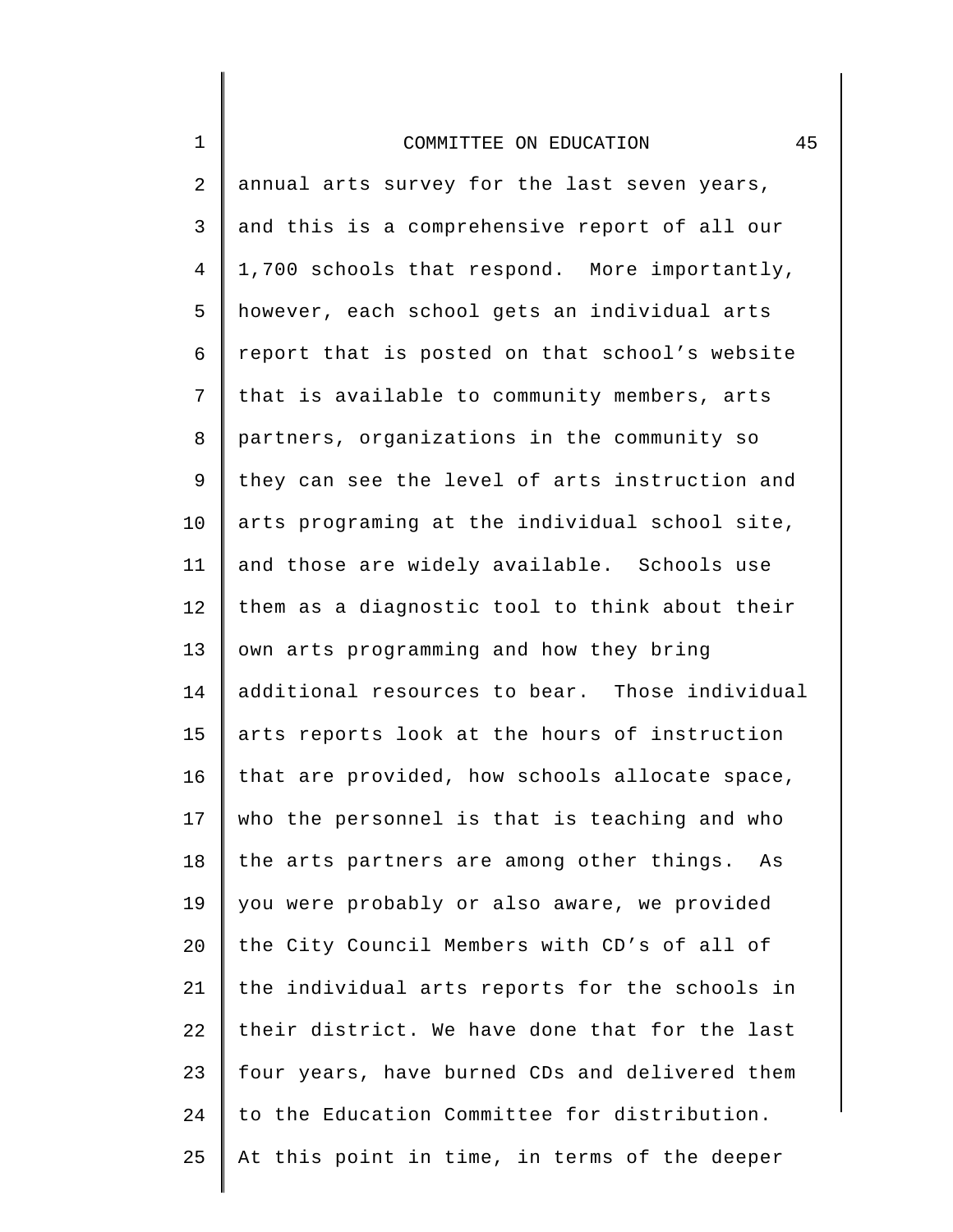| $1\,$          | 46<br>COMMITTEE ON EDUCATION                    |
|----------------|-------------------------------------------------|
| $\overline{2}$ | dive that you're looking for in terms of data   |
| 3              | related to ELS [phonetic] and--excuse me--      |
| $\overline{4}$ | Ellison [phonetic] students with disabilities.  |
| 5              | We actually believe that we're capturing most   |
| 6              | of that data in the individual arts reports.    |
| 7              | We look forward to working with the Council,    |
| 8              | should this resolution move forward. There are  |
| 9              | some very challenging elements of the current   |
| 10             | resolution the way it's constructed in terms of |
| 11             | the level of data we could get to, how that     |
| 12             | would be captured and what that means in terms  |
| 13             | of additional resources. So we look forward to  |
| 14             | working with you on that to help refine that    |
| 15             | resolution.                                     |
|                |                                                 |

16 17 18 19 20 21 22 23 24 25 CHAIRPERSON JACKSON: Yeah, that- this is not a resolution. It's a bill that will be a law, but my staff has informed that the information being provided is only by individual schools and is not aggregated by City Council district, by borough, by school districts. As far as meeting the requirements on the state law with regards to education. Now, if in fact, you have that information by individual schools, I would think in today's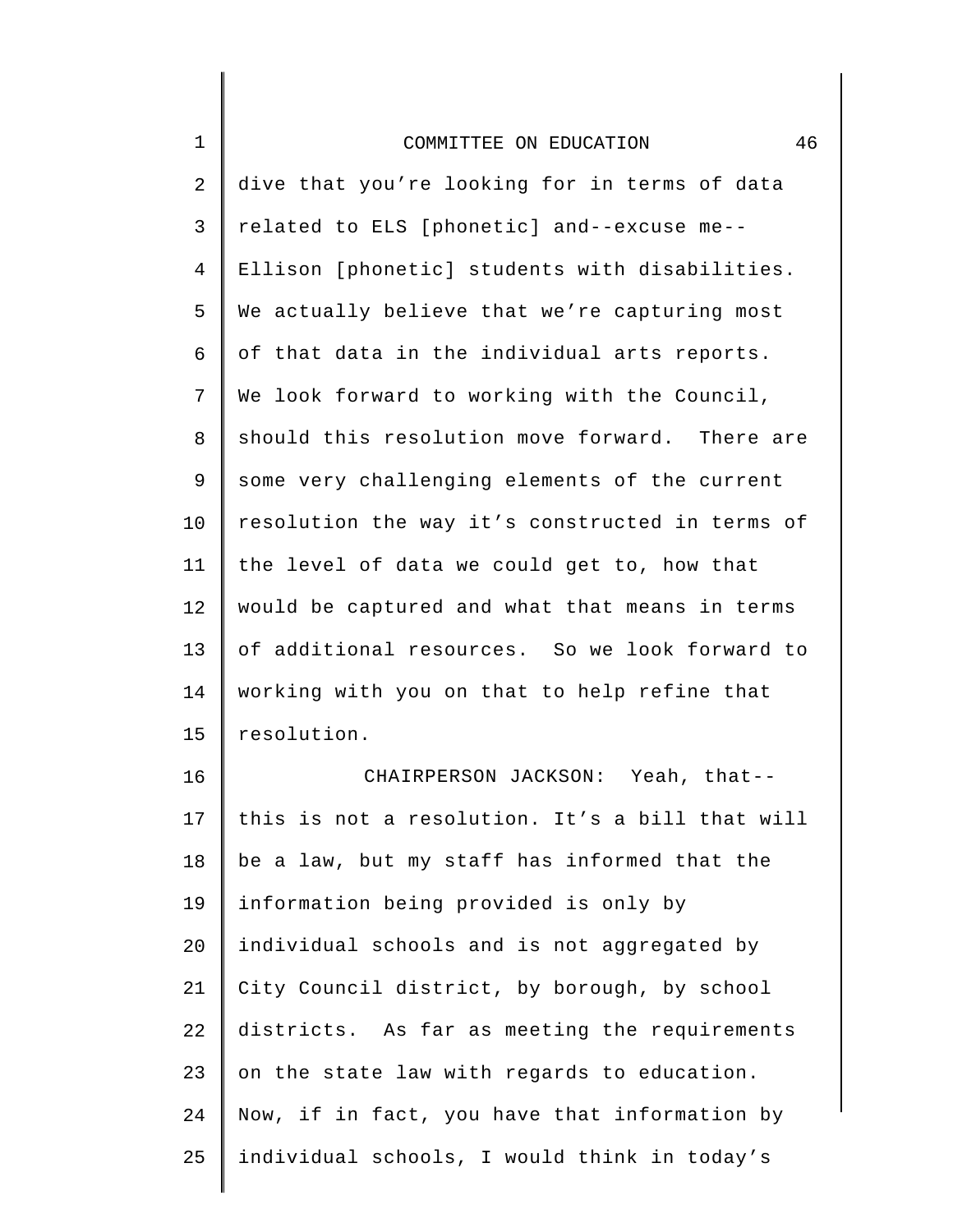| $\mathbf 1$ | 47<br>COMMITTEE ON EDUCATION                    |
|-------------|-------------------------------------------------|
| 2           | computer age that it's easy to aggregate that   |
| 3           | by City Council district so that I would know,  |
| 4           | you know, how things are going as far as        |
| 5           | meeting a requirement by community school       |
| 6           | districts, since we do have 32 districts, by    |
| 7           | borough, by elementary school, intermediate     |
| 8           | school, high schools. That should be pretty     |
| 9           | easily accessible and put together              |
| 10          | understanding I'm not a computer programmer,    |
| 11          | but I would assume that that's pretty easy to   |
| 12          | do. So my understanding is that you don't have  |
| 13          | that aggregated by those factors, but only by   |
| 14          | schools, specifically.                          |
| 15          | PAUL KING: So you're correct. It                |
| 16          | would be easy to aggregate. However, what I     |
| 17          | want to point out is there are issues in the    |
| 18          | way the bill is crafted that address elementary |
| 19          | school where the capturing of data at           |
| 20          | elementary schools is very different. So as     |
| 21          | you probably know where elementary schools      |
| 22          | don't have course codes. It's much more--don't  |
| 23          | have course codes.                              |
| 24          | CHAIRPERSON JACKSON: Okay.                      |
| 25          |                                                 |
|             |                                                 |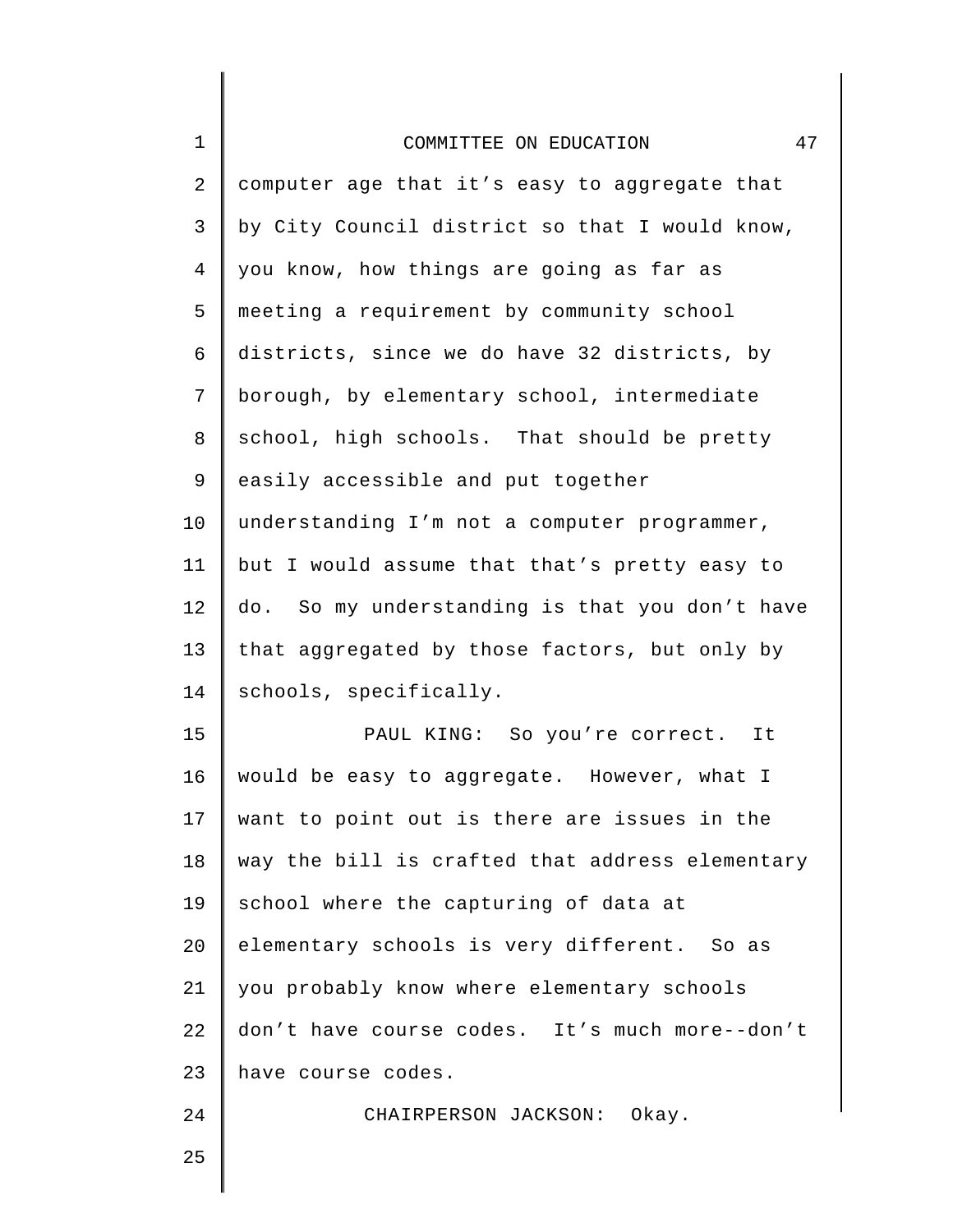| $\mathbf 1$    | 48<br>COMMITTEE ON EDUCATION                    |
|----------------|-------------------------------------------------|
| $\overline{2}$ | PAUL KING: It's much more                       |
| 3              | challenging to capture that data at this school |
| $\overline{4}$ | level. Elementary school data in terms of the   |
| 5              | arts remains mainly self-reported. So we can    |
| 6              | certainly report back on that, but I just want  |
| 7              | to be clear that is a different kind of data    |
| 8              | set. But certainly we could run the data in     |
| 9              | terms of Council districts. I think what we     |
| 10             | want to ask is, is it necessary to run it both  |
| 11             | by Council districts and community school       |
| 12             | districts as well as by individual schools, and |
| 13             | that's something we could certainly discuss.    |
| 14             | DENNIS WALCOTT: As you know, Chair,             |
| 15             | we meet on a quarterly basis and we sit down    |
| 16             | and have very productive meetings with you, me  |
| 17             | and our respective teams, and so we're always   |
| 18             | interested in seeing how we can cut data to     |
| 19             | meet the requirement of the Council. And so,    |
| 20             | that's something that we can start to process.  |
| 21             | Obviously, the next Chancellor will take that   |
| 22             | one, I imagine as this moves to fruition, but   |
| 23             | you know, as you want something, your folks and |
| 24             | my folks talk all the time, and if there are    |
| 25             | ways to cut it, whether you're trying to--try   |
|                |                                                 |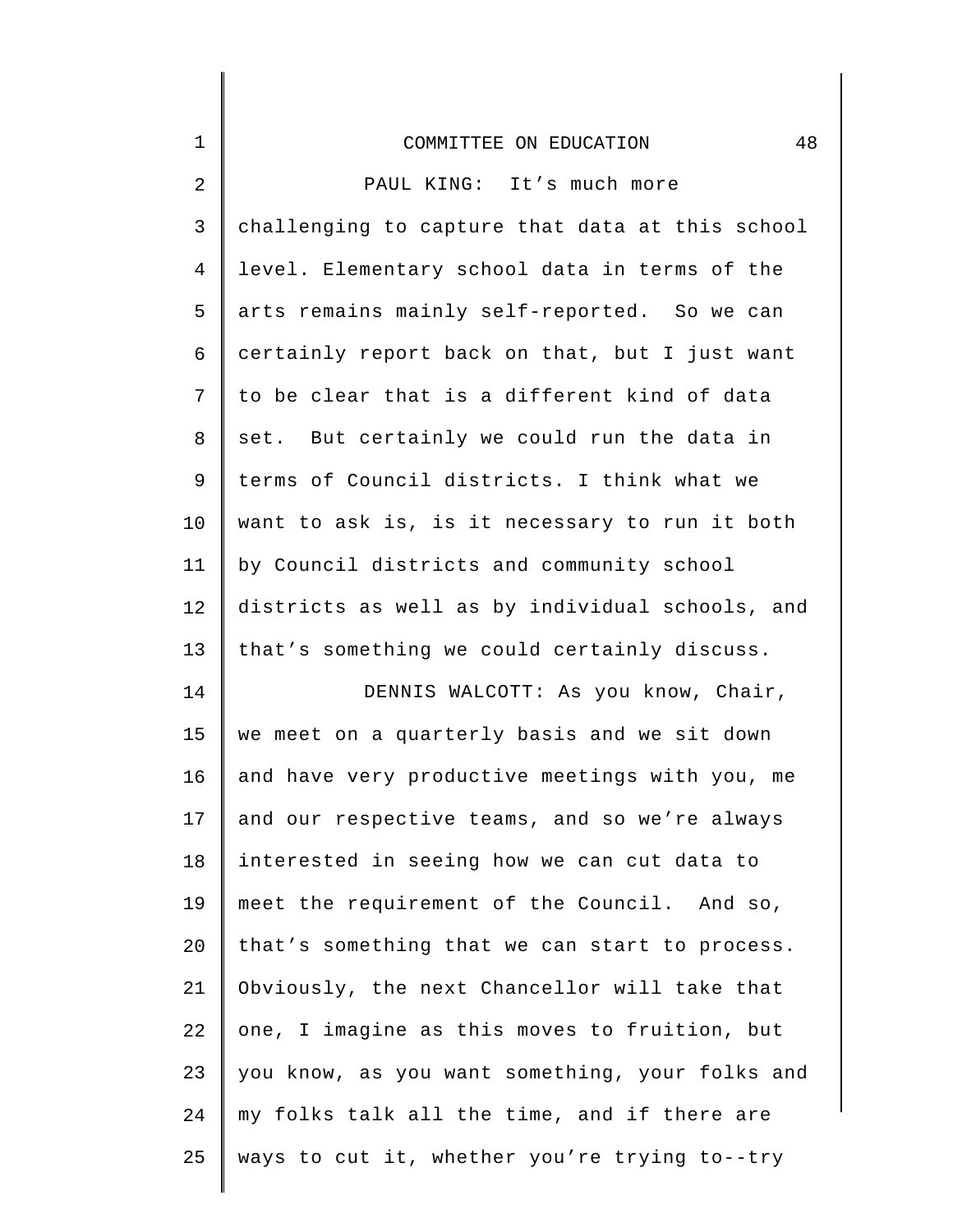| $\mathbf 1$ | 49<br>COMMITTEE ON EDUCATION                    |
|-------------|-------------------------------------------------|
| 2           | to find ways to cut it to meet your             |
| 3           | requirement.                                    |
| 4           | CHAIRPERSON JACKSON: Sure. And Mr.              |
| 5           | King, I do understand what you said in response |
| 6           | to the elementary school is mainly self-        |
| 7           | reporting. I do believe based on my historical  |
| 8           | aspect and dealing with arts education and the  |
| 9           | funding for arts, and I remember art used to--  |
| 10          | specifically amount of money used to be         |
| 11          | targeted for arts and then it became more       |
| 12          | general based on the school, and I remember the |
| 13          | representatives from the Department of          |
| 14          | Education giving testimony I believe after      |
| 15          | that, that more money was being spent on arts   |
| 16          | education than is required by the law, and I    |
| 17          | just think that is important that we know       |
| 18          | whether or not all of the requirement, self-    |
| 19          | reporting or not are being met with regards to  |
| 20          | the minimum requirement, that's what--that's a  |
| 21          | minimum. I mean, we'd like to see a lot more    |
| 22          | than that, but so--and one of the things that I |
| 23          | say as an individual as you know, Dennis,       |
| 24          | you're leaving. I'm leaving too. I'm out 12-    |
| 25          | Is setting the parameters for the next<br>31.   |

 $\parallel$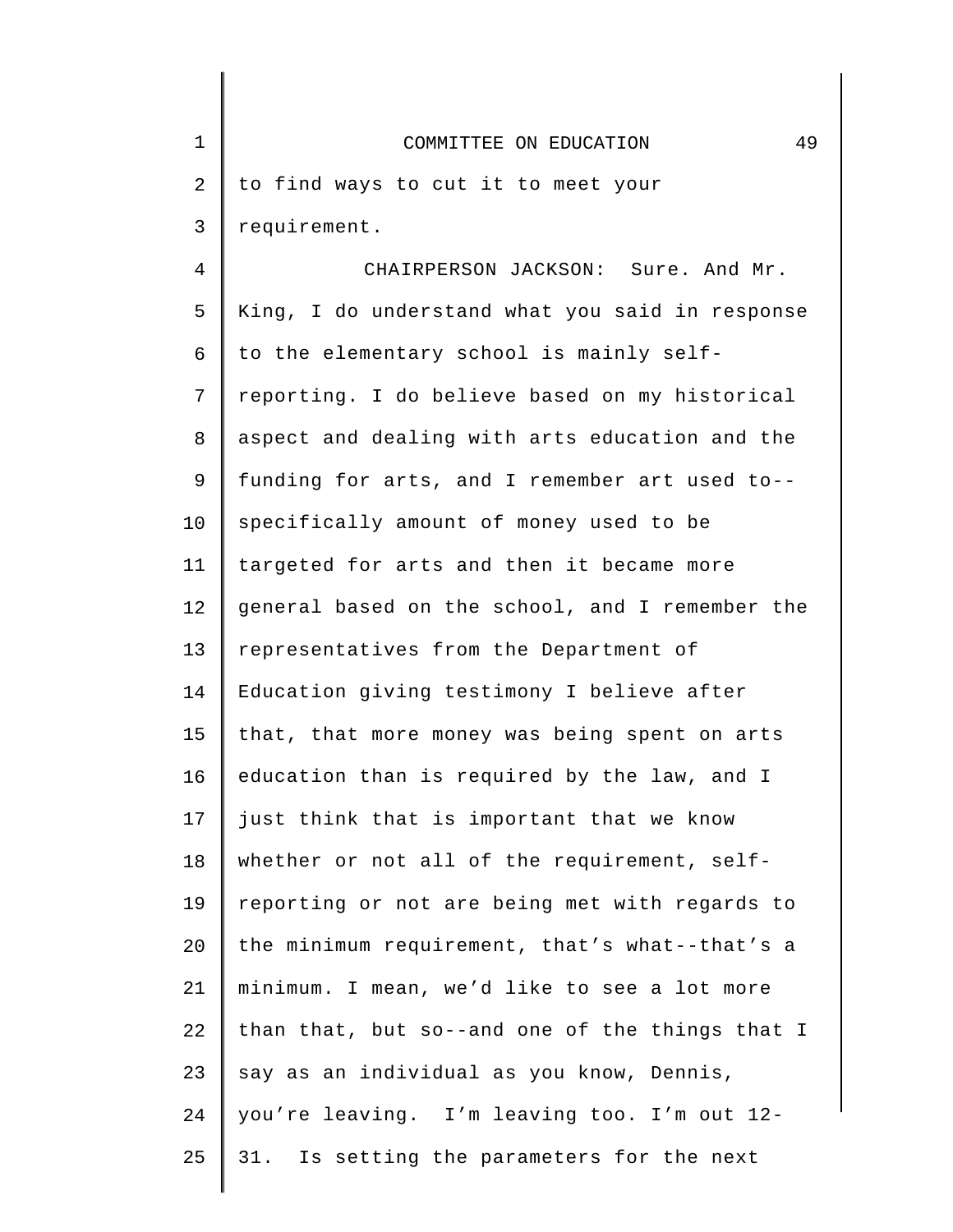| $1\,$          | 50<br>COMMITTEE ON EDUCATION                    |
|----------------|-------------------------------------------------|
| $\overline{2}$ | Chancellor and the next administration. I think |
| $\mathsf 3$    | that that's what Mayor Bloomberg did when he    |
| $\overline{4}$ | put forward last week. What he said was he's    |
| 5              | leaving the Administration with a balanced      |
| 6              | budget. So this is the first time he's come out |
| 7              | with a budget prediction before the end of the  |
| 8              | year and obviously from his perspective it's    |
| 9              | because he's leaving now, and he wants to       |
| 10             | communicate publicly about the shape that he's  |
| 11             | leaving the City in. There's certain things     |
| 12             | that we're putting forward as far as            |
| 13             | legislation that we want in place before the    |
| 14             | next administration so that they have to deal   |
| 15             | with it. And so this is one of the things that  |
| 16             | has been out there for a while in which we want |
| 17             | to try to lock in now and not wait until next   |
| 18             | year.                                           |
| 19             | DENNIS WALCOTT: So, as you know,                |
| 20             | Chair, that the mayor way of education has put  |
| 21             | in an additional two billion dollars to make up |
| 22             | for the short fall from the feds in the state   |
| 23             | and as you well know that the distribution,     |
| 24             | percentage distribution of funding from the     |

25 state and the city has changed drastically.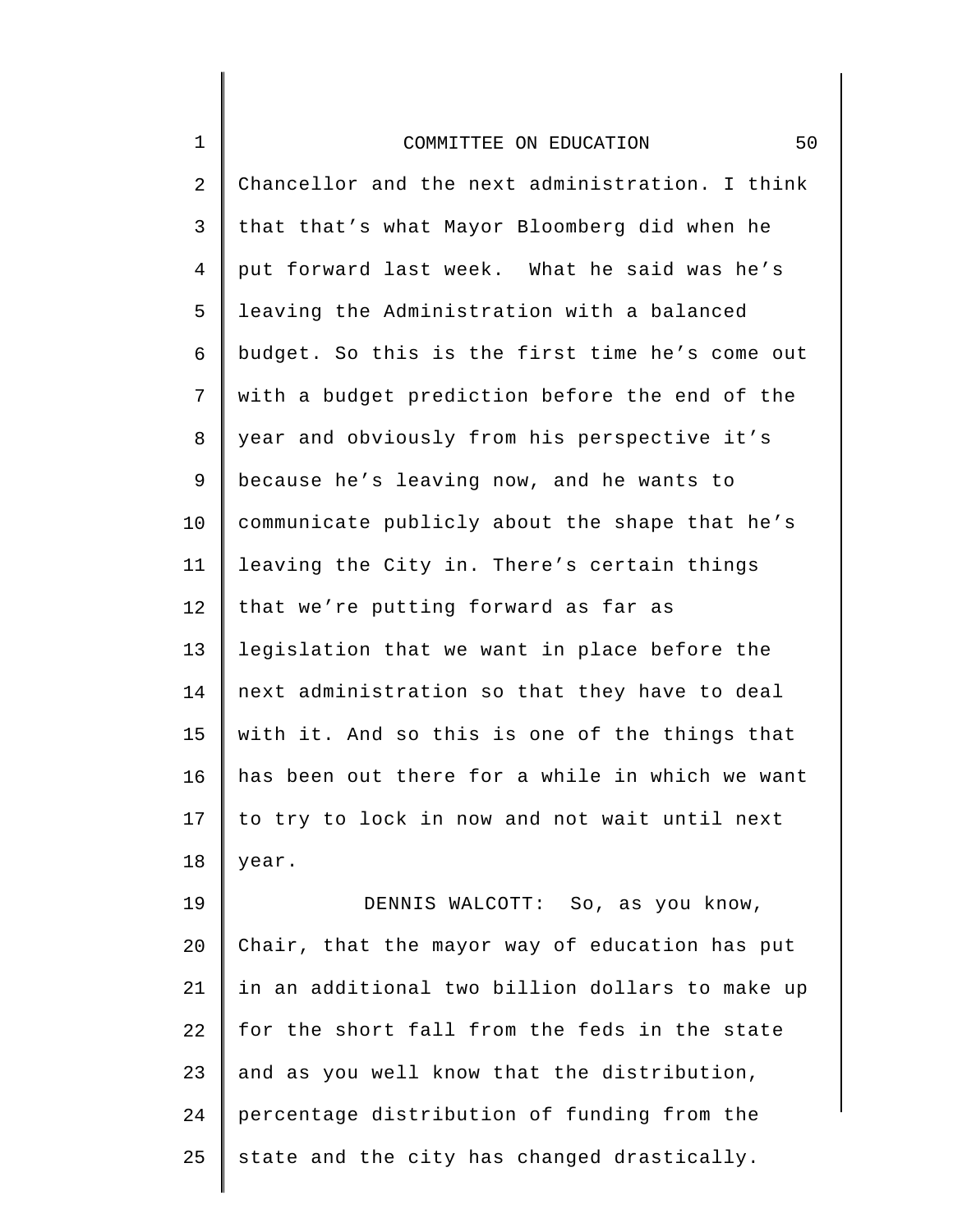## COMMITTEE ON EDUCATION 51

1

2 3 4 5 6 7 8 9 10 11 12 13 14 15 16 17 18 19 20 21 22 23 Whereas the City now through city tax levy has picked up a way higher percentage than the state historically had put in before, and as a result of that, you know, schools have had to have made difficult choice but what we've tried to do is not go by the way of other districts where they have laid off teachers in record numbers. Just go a little bit further south and take a look at what they did in Philadelphia. And as far as the laying off of teachers, and we've tried to preserve funding. And I've always said this, while over the last several years funding has basically been stable, we understand the buying power of schools as a result of step increases on salaries erode some of that buying power, but at the same time through the arts, we've tried to maintain as much both of monies going to our schools around arts, but at the same time giving the flexibility for our principals to decide on how to use the money and Paul can talk a little further about that.

24 25 PAUL KING: So, you're absolutely right in 1990's--excuse me, in 2007 the project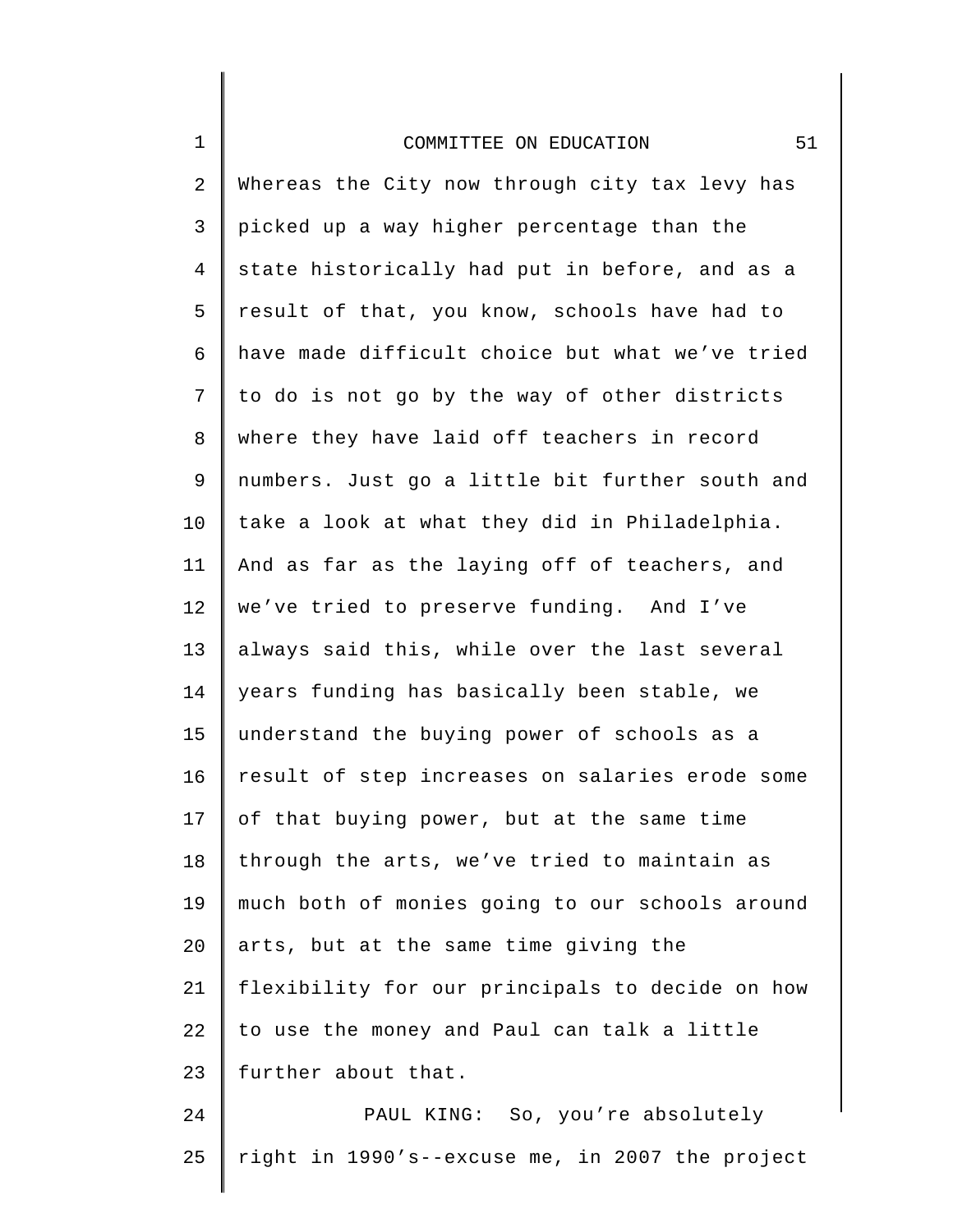## COMMITTEE ON EDUCATION 52

1

2 3 4 5 6 7 8 9 10 11 12 13 14 15 16 17 18 19  $20^{\circ}$ 21 22 23 24 25 arts funds were unrestricted. Those monies, however still go to the school budgets. This year SAM [phonetic] allocation, the school allocation memorandum for the arts for supplementary arts funding was 63 dollars per student that went out to every school in the system. SO those monies still exist within school budgets. The other thing that we're seeing is pretty much a flat trend in terms of the school's spend at the local level on the arts over the last five years, not seeing a substantial increase or decrease, but more importantly as a percentage of the school budgets art spend remains at--has remained consistent at three percent of school budgets over the last five years. We are absolutely aware how challenging is it for school leaders to make these decisions in terms of how to allocate resources. We have seen schools struggle with buying basic art supplies, but what is more encouraging is that they have not laid off teachers in substantial numbers. We've actually maintained our numbers of arts teachers for the most part. We've seen a small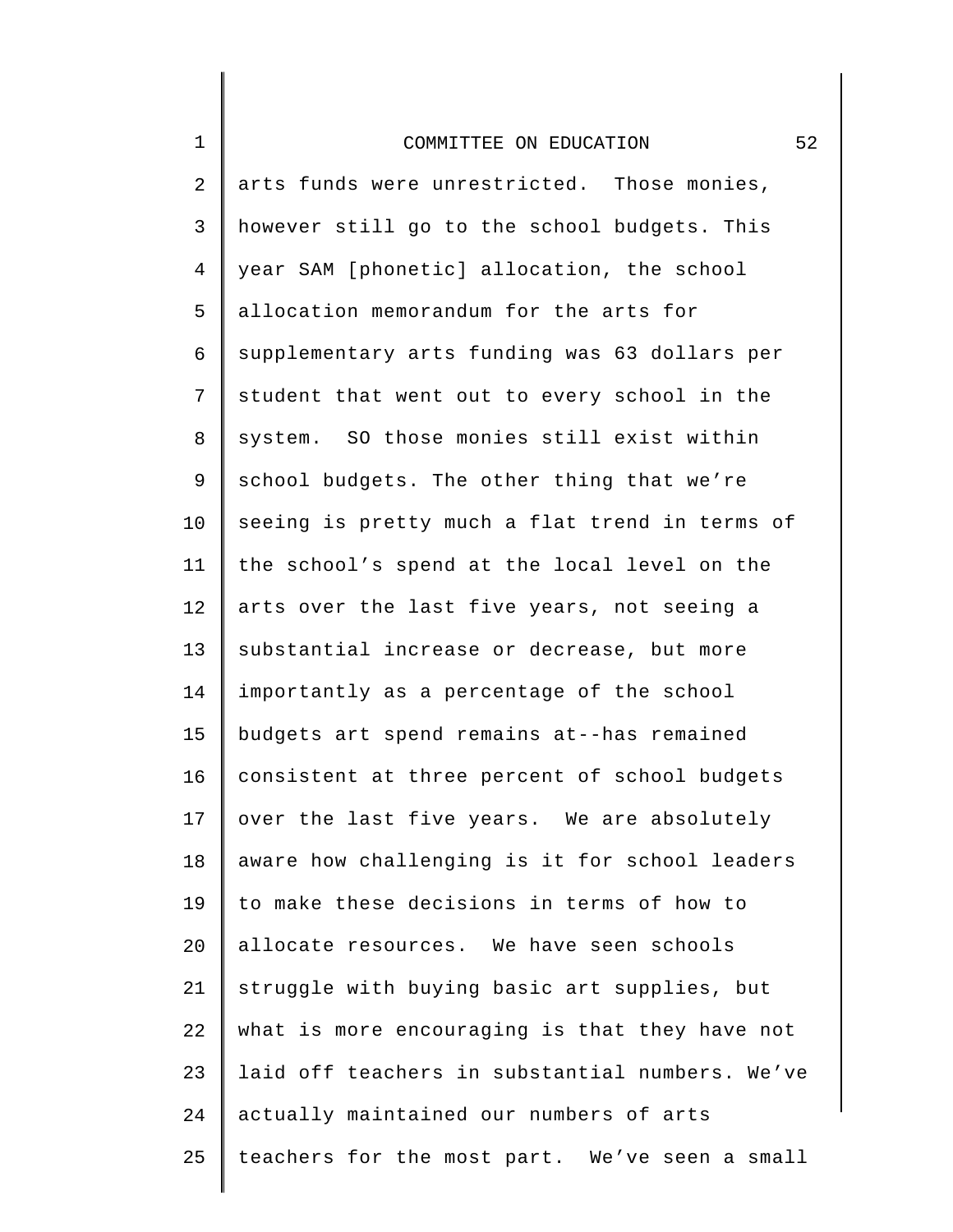| $\mathbf 1$    | 53<br>COMMITTEE ON EDUCATION                   |
|----------------|------------------------------------------------|
| $\overline{2}$ | decline of about 200 teachers or seven percent |
| 3              | of arts teachers over the last five years,     |
| 4              | which is comparable with other content areas.  |
| 5              | So there's certainly work to be done and I'd   |
| 6              | love to see sort of fine arts teachers in all  |
| 7              | of our 1,700 schools, but we're not in a dire  |
| 8              | situation. What we're seeing is principals     |
| 9              | making smart decisions in really difficult     |
| 10             | recessionary budget times.                     |
| 11             | CHAIRPERSON JACKSON: Okay. Let me              |
| 12             | turn to our colleague, Mark Weprin for some    |
| 13             | questions and then we'll move on.              |
| 14             | COUNCIL MEMBER WEPRIN: Thank you,              |
| 15             | Mr. Chair. I won't be long. Chancellor, it's   |
| 16             | good to see you as always.                     |
| 17             | DENNIS WALCOTT: Good seeing you                |
| 18             | again. District 26 doing well?                 |
| 19             | COUNCIL MEMBER WEPRIN: Still doing             |
| 20             | well, yes.                                     |
| 21             | DENNIS WALCOTT: Excellent. Glad to             |
| 22             | hear that.                                     |
| 23             | COUNCIL MEMBER WEPRIN: As is                   |
| 24             | district 29. So I just got a--I was curious    |
| 25             | about the Common Core, just as far as the      |
|                |                                                |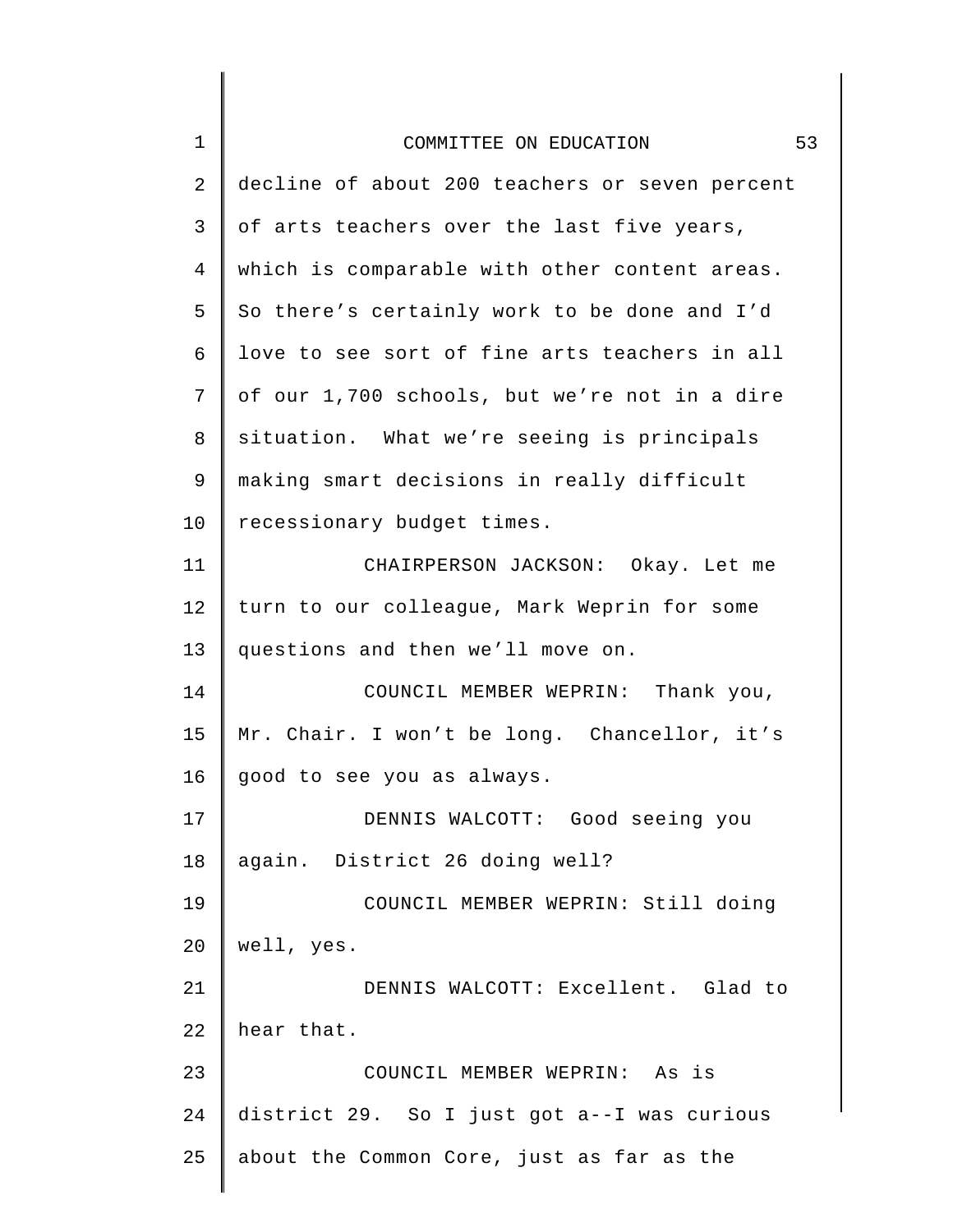| $\mathbf 1$    | 54<br>COMMITTEE ON EDUCATION                    |
|----------------|-------------------------------------------------|
| 2              | assessments go or the test goes, how are they   |
| 3              | different? I know you referenced more writing,  |
| $\overline{4}$ | but could you describe exactly how they're      |
| 5              | different than the other standardized tests     |
| 6              | they were taking before the Common Core?        |
| 7              | DENNIS WALCOTT: Sure, I mean, in a              |
| 8              | very simple way and then we could get into a    |
| 9              | more sophisticated description as well, it's    |
| 10             | not as wide as before. It's more deeper in      |
| 11             | depth as far as the type of content knowledge   |
| 12             | that's being measured. I think Common Core also |
| 13             | deals with more non-fiction texts and making    |
| 14             | sure students are able to analyze and support   |
| 15             | the answer to question. You will see it moving  |
| 16             | away and it had been moving away from bubble    |
| 17             | test type of responses and dealing with more    |
| 18             | essays and critical thinking in their responses |
| 19             | to questions as well, having evidence to cite   |
| 20             | it. I've seen it in evidence in other subject   |
| 21             | areas as well. With math, as I indicated, I     |
| 22             | think you were here as well, and how one comes  |
| 23             | up with an answer and be able to support him    |
| 24             | coming up with the answer and being able to     |
| 25             | think critically along that process as well.    |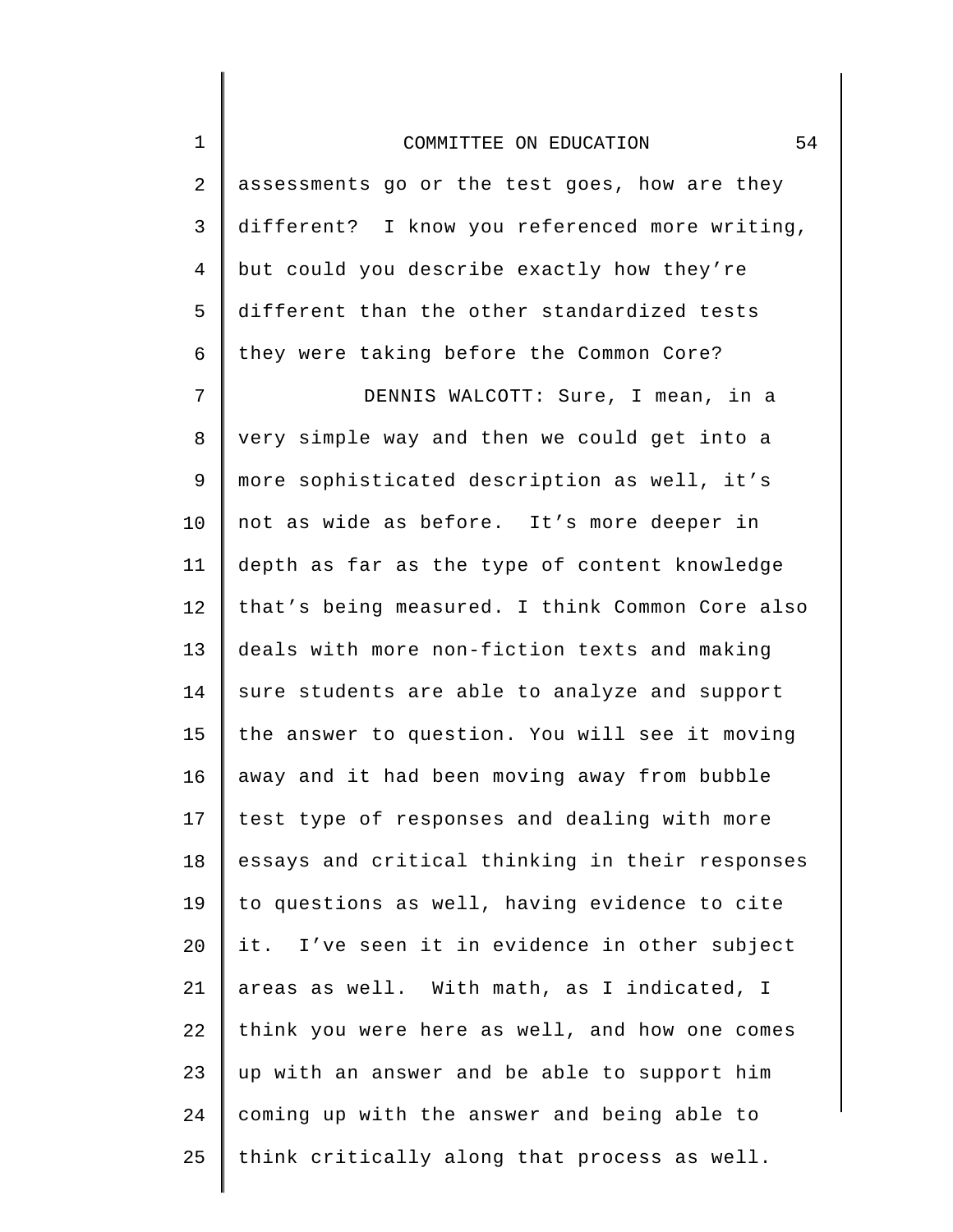| $\mathbf 1$ | 55<br>COMMITTEE ON EDUCATION                    |
|-------------|-------------------------------------------------|
| 2           | So I think it's that deep analysis of answers   |
| 3           | to questions and the research that goes into    |
| 4           | preparing for it. I think the overall teaching  |
| 5           | you see it differently where you see more       |
| 6           | shared discussion taking place with our         |
| 7           | students as well as far sharing information,    |
| 8           | being able to analyze that information, be able |
| 9           | to debate each other around the questions and   |
| 10          | the answers, and teachers facilitating that     |
| 11          | process instead of pointing to one student and  |
| 12          | then putting that student on the spot.          |
| 13          | COUNCIL MEMBER WEPRIN: The shared               |
| 14          | answers part is not part of the exam. You're    |
| 15          | saying in classrooms, you're talking--          |
| 16          | DENNIS WALCOTT: [interposing] Yeah,             |
| 17          | it's about Common Core in general, not about    |
| $1\,8$      | the test.                                       |
| 19          | COUNCIL MEMBER WEPRIN: Right.                   |
| 20          | Right.                                          |
| 21          | DENNIS WALCOTT: [cross-talk]                    |
| 22          | COUNCIL MEMBER WEPRIN: Now on the               |
| 23          | test, though, there's still bubble answers on   |
| 24          | the test, some?                                 |
| 25          |                                                 |
|             |                                                 |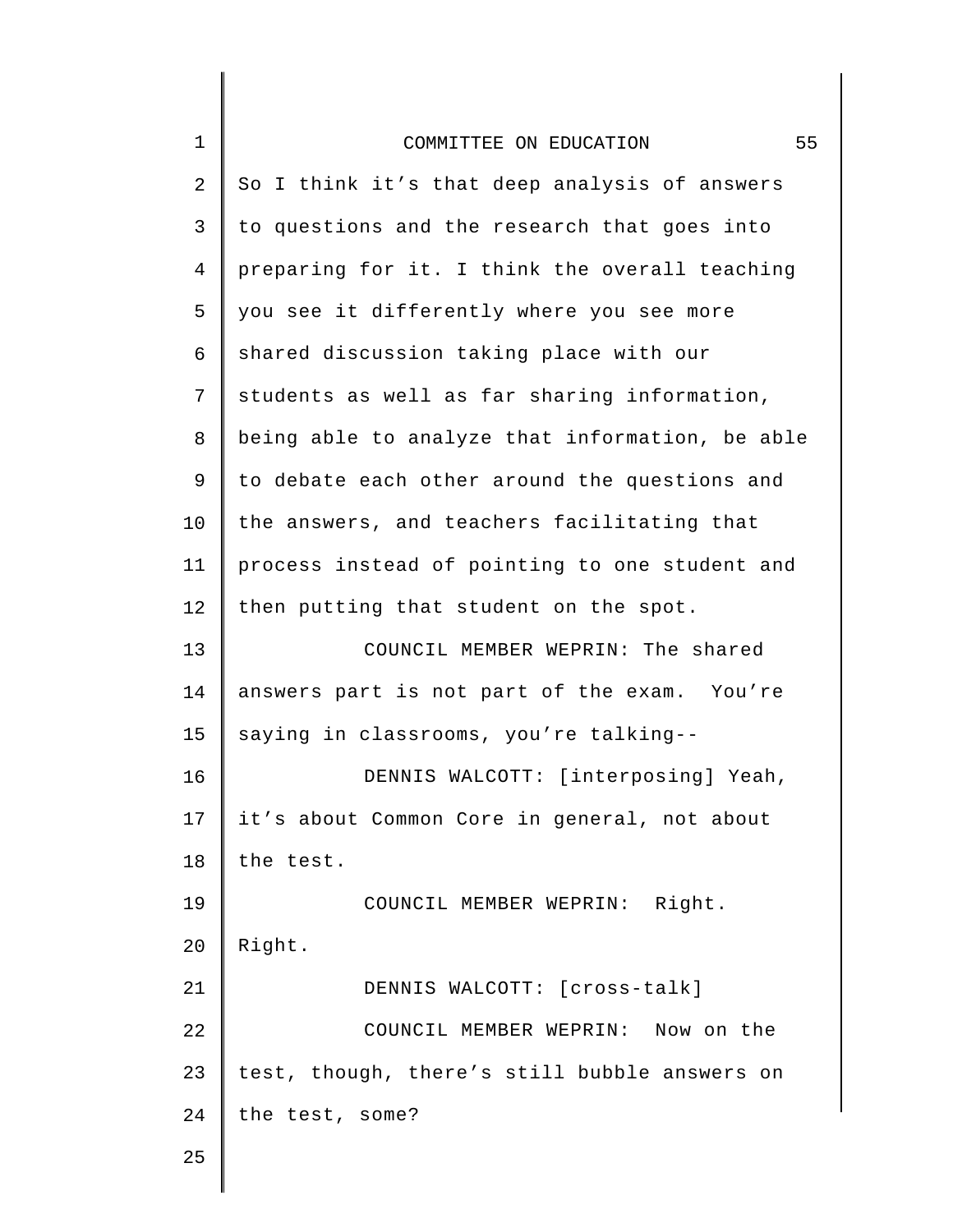| $\mathbf 1$    | 56<br>COMMITTEE ON EDUCATION                    |
|----------------|-------------------------------------------------|
| $\overline{2}$ | DENNIS WALCOTT: Simone can get into             |
| 3              | the actual test part of it. Some, but it's been |
| 4              | moving away, and the State is gearing up        |
| 5              | through a variety of measures in having total   |
| 6              | moving away from bubbles, but Simone?           |
| 7              | SIMONE D'SOUZA: Sure. Yes, there                |
| 8              | still are some multiple choice response         |
| $\mathsf 9$    | questions, but the difference is that they're   |
| 10             | much deeper multi step questions. So even the   |
| 11             | math questions that are multiple choice ask     |
| 12             | students to do sort of multi-step math problems |
| 13             | to get to the answer. So even those multiple    |
| 14             | choice questions are richer.                    |
| 15             | COUNCIL MEMBER WEPRIN: Do they still            |
| 16             | have Stanley Kaplan packets to send home with   |
| 17             | the kids for these questions as well, or no?    |
| 18             | They used to get packets home from Stanley      |
| 19             | Kaplan telling them how to get the right        |
| 20             | answers on tests, like the little tricks, you   |
| 21             | know. If it says always or never, it's the      |
| 22             | wrong answer, those type of things. Do they     |
| 23             | still make those for this test as well?         |
| 24             | DENNIS WALCOTT: There will always               |
| 25             | be companies that have, I think, supports for   |

 $\parallel$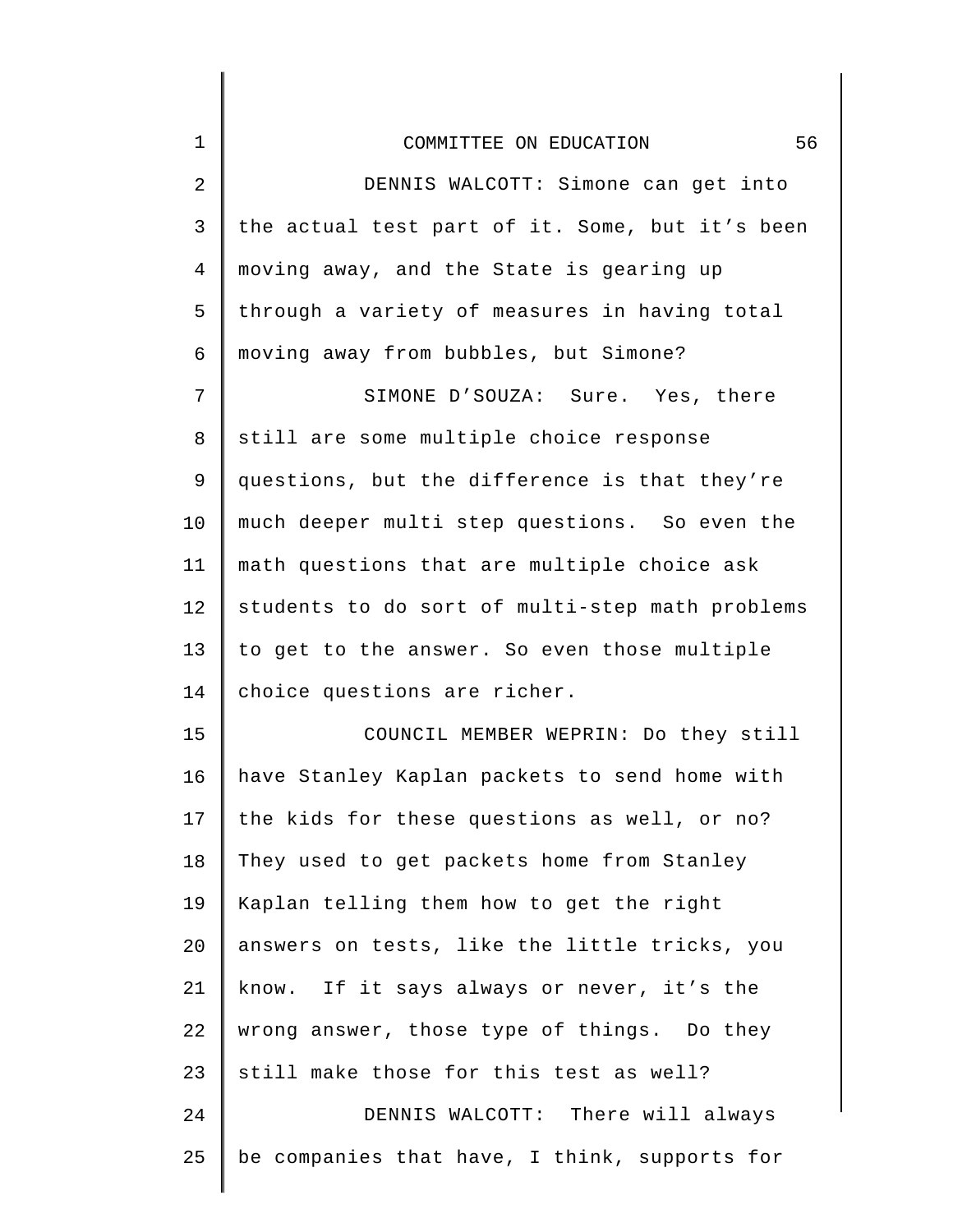| $\mathbf 1$ | 57<br>COMMITTEE ON EDUCATION                    |
|-------------|-------------------------------------------------|
| 2           | families and students and families and students |
| 3           | seeking out companies, whether it's Stanley     |
| 4           | Kaplan, or--                                    |
| 5           | COUNCIL MEMBER WEPRIN:                          |
| 6           | [interposing] No, no. This wasn't parents       |
| 7           | seeking out the companies. This was going home  |
| 8           | with their regular curriculum in their folders, |
| 9           | Stanley Kaplan packets. Are you unaware of      |
| 10          | that?                                           |
| 11          | SIMONE D'SOUZA: For this test--                 |
| 12          | COUNCIL MEMBER WEPRIN: [interposing]            |
| 13          | No, no. I haven't been--                        |
| 14          | DENNIS WALCOTT: It sounds like                  |
| 15          | you're asking a general question and I'm not    |
| 16          | sure I want to--                                |
| 17          | COUNCIL MEMBER WEPRIN: [interposing]            |
| 18          | No, no.                                         |
| 19          | DENNIS WALCOTT: So then they--                  |
| 20          | COUNCIL MEMBER WEPRIN: [interposing]            |
| 21          | I'll be more specific.                          |
| 22          | DENNIS WALCOTT: Yeah, please.                   |
| 23          | COUNCIL MEMBER WEPRIN: The old test,            |
| 24          | the kids used to get Stanley Kaplan packets     |
| 25          |                                                 |
|             |                                                 |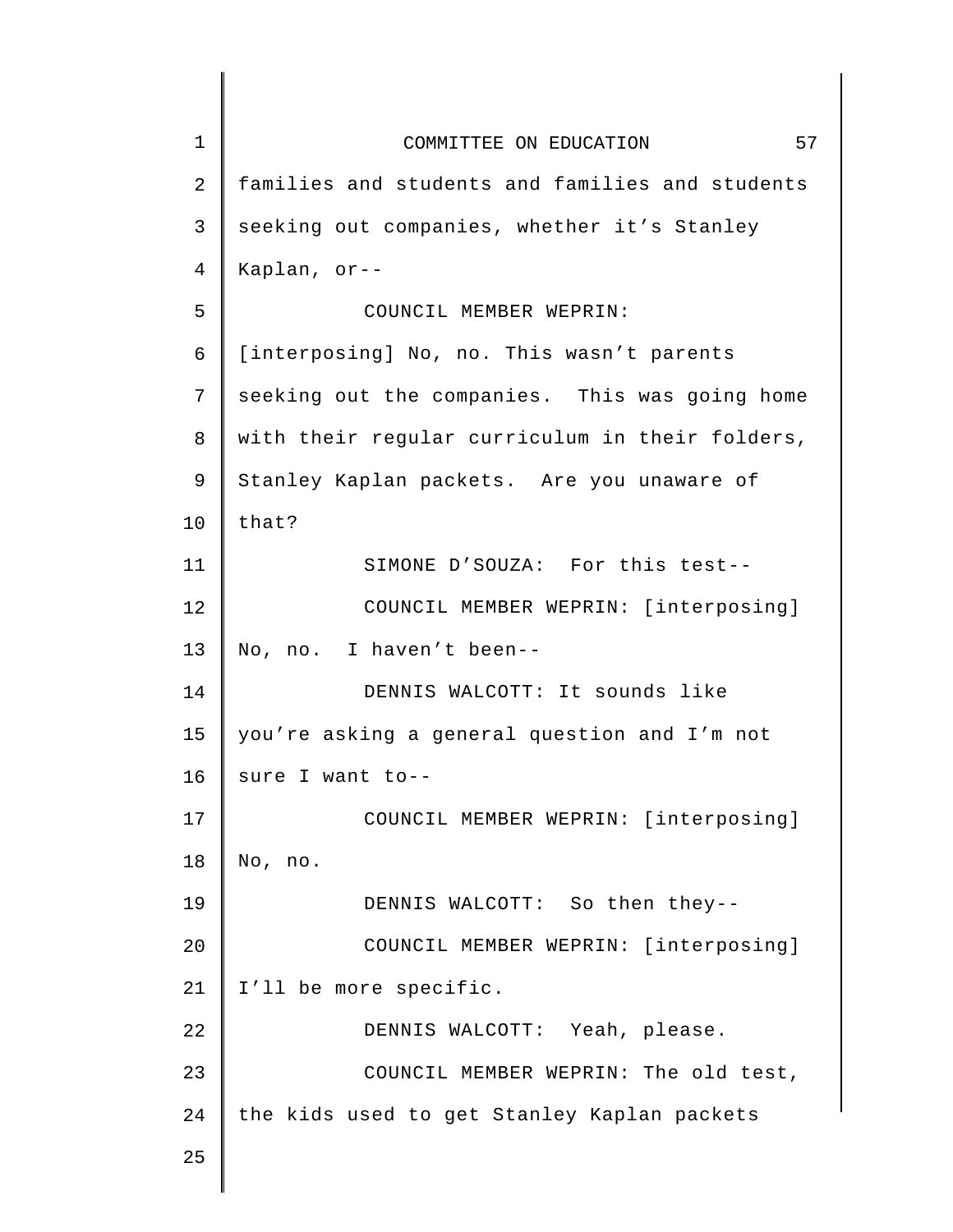| $\mathbf{1}$ | 58<br>COMMITTEE ON EDUCATION                    |
|--------------|-------------------------------------------------|
| 2            | home with tricks on getting the right answer on |
| 3            | tests. That was given to them by schools.       |
| 4            | DENNIS WALCOTT: Every student would             |
| 5            | get this?                                       |
| 6            | COUNCIL MEMBER WEPRIN: Well, I don't            |
| 7            | know about every student. I only--              |
| 8            | DENNIS WALCOTT: I know District 26              |
| 9            | has been one of the highest performance. Are    |
| 10           | you saying there's something wrong with what    |
| 11           | they were doing?                                |
| 12           | COUNCIL MEMBER WEPRIN: In a high                |
| 13           | performing school district, kids were getting   |
| 14           | Stanley Kaplan packets home, teaching them how  |
| 15           | to get the right answer on the old standardized |
| 16           | test. I was just curious--                      |
| 17           | DENNIS WALCOTT: [interposing]                   |
| 18           | Teaching them how to take a test? Because I     |
| 19           | mean, I wanted your distinction between test    |
| 20           | prep and test sophistication.                   |
| 21           | COUNCIL MEMBER WEPRIN: Okay.                    |
| 22           | DENNIS WALCOTT: And that, to me, in             |
| 23           | knowing how to take tests is an extremely       |
| 24           | important part of life for a student and a      |
| 25           | family as well and lot of students just don't   |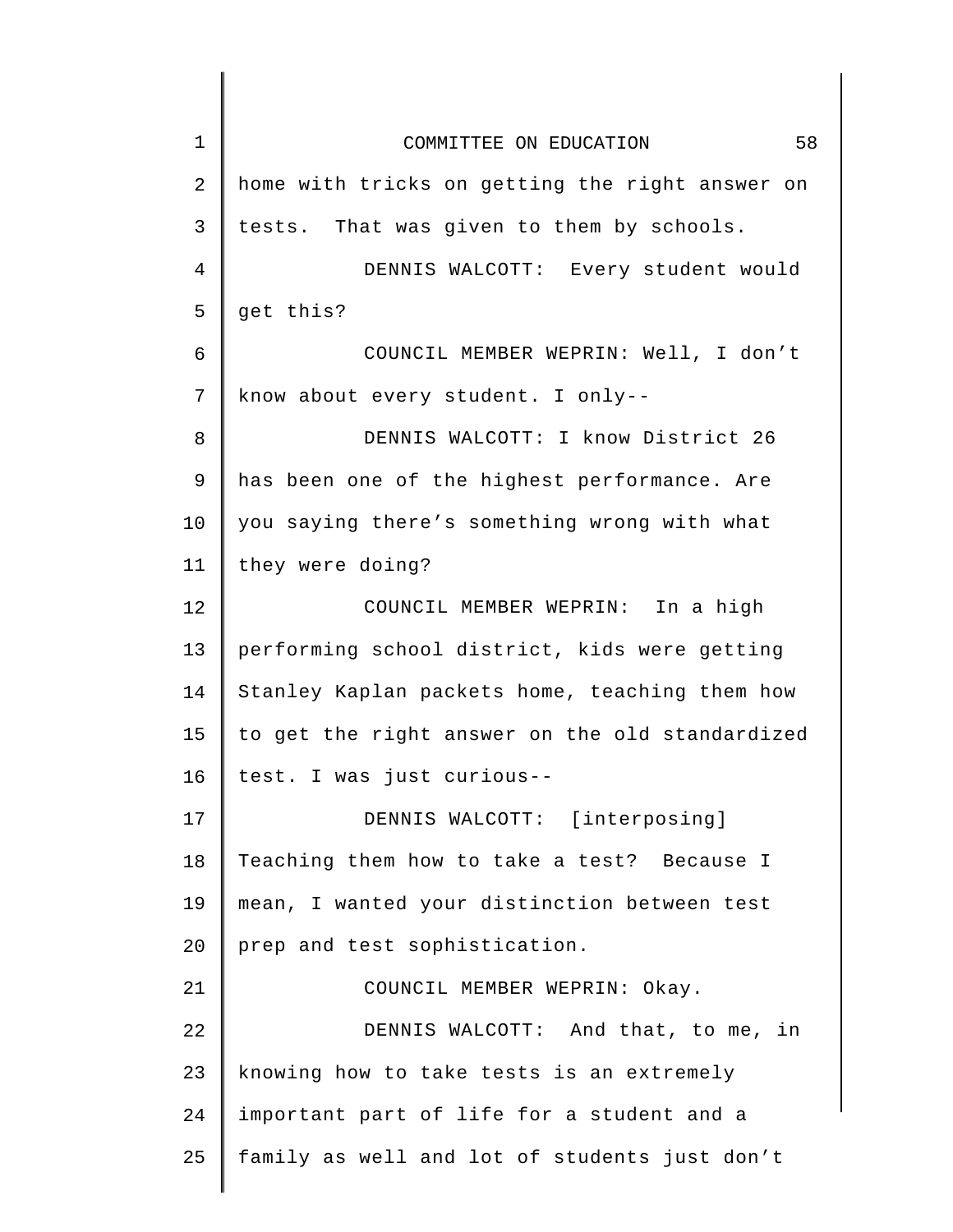| $\mathbf 1$    | 59<br>COMMITTEE ON EDUCATION                    |
|----------------|-------------------------------------------------|
| $\mathbf{2}$   | know how to take tests, and they need to become |
| 3              | more sophisticated in taking tests, and that's  |
| $\overline{4}$ | something that I believe in. In test prep, we   |
| 5              | should not be teaching to the test. I've been   |
| 6              | very clear about that before, and the way       |
| 7              | you're asking the question and not familiar and |
| 8              | Simone's not familiar, it sounds like there's a |
| 9              | pejorative attached to Stanley Kaplan packets   |
| 10             | going home, and so I just wanted to try to      |
| 11             | tease out where it's going with the question.   |
| 12             | COUNCIL MEMBER WEPRIN: I don't want             |
| 13             | to belabor this. I know, I mean, they used to   |
| 14             | have packets go home actually written by        |
| 15             | Stanley Kaplan, that would go home as part of   |
| 16             | their curriculum. I mean, well probably the     |
| 17             | school giving them out and it would give you    |
| 18             | tricks. Like, they would say if an answer       |
| 19             | choice says always or never, it's the wrong     |
| 20             | answer, or they tell you to read the first line |
| 21             | of every paragraph. I mean, that may be--       |
| 22             | DENNIS WALCOTT: [interposing] It                |
| 23             | sounds like the old things when they used to    |
| 24             | take the SAT, and then--                        |
| 25             |                                                 |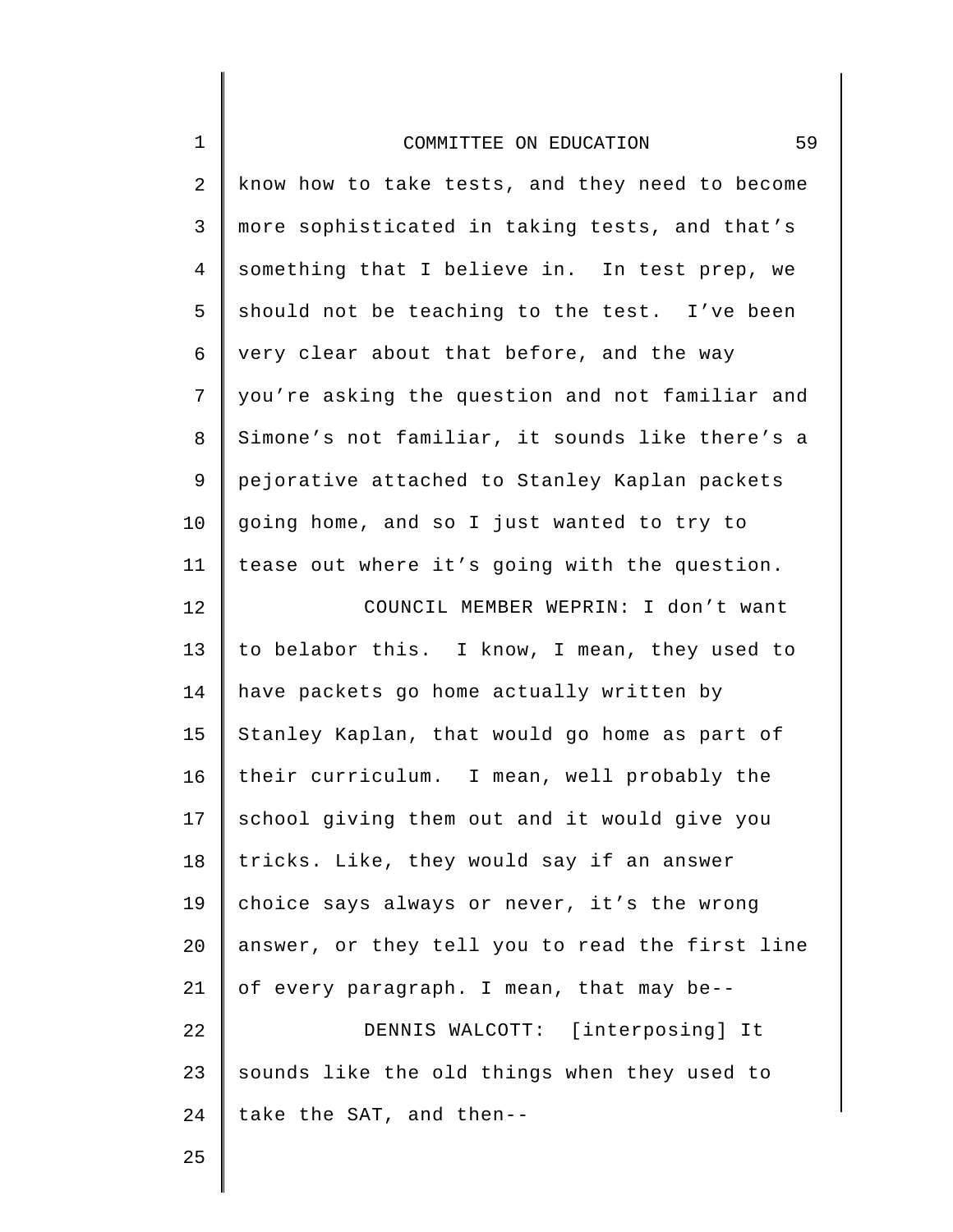1 2 3 4 5 6 7 8 9 10 11 12 13 14 15 16 17 18 19 20 21 22 23 24 25 COMMITTEE ON EDUCATION 60 COUNCIL MEMBER WEPRIN: [interposing] Yeah. DENNIS WALCOTT: I would go to-- COUNCIL MEMBER WEPRIN: [interposing] When you went privately-- DENNIS WALCOTT: [cross-talk] COUNCIL MEMBER WEPRIN: when you went privately to a tutor probably and they taught you how to trick the test. I wouldn't be a lawyer today, probably-- DENNIS WALCOTT: No, no, it wasn't-- [cross-talk] DENNIS WALCOTT: more sophisticated in taking and SAT and different steps of things to do and things not to do in taking the SAT. COUNCIL MEMBER WEPRIN: Right. DENNIS WALCOTT: So I'm not sure if that's the distinction-- COUNCIL MEMBER WEPRIN: [interposing] Well, I-- DENNIS WALCOTT: [interposing] that you're-- COUNCIL MEMBER WEPRIN: But alright, alright, so you're saying that--I was just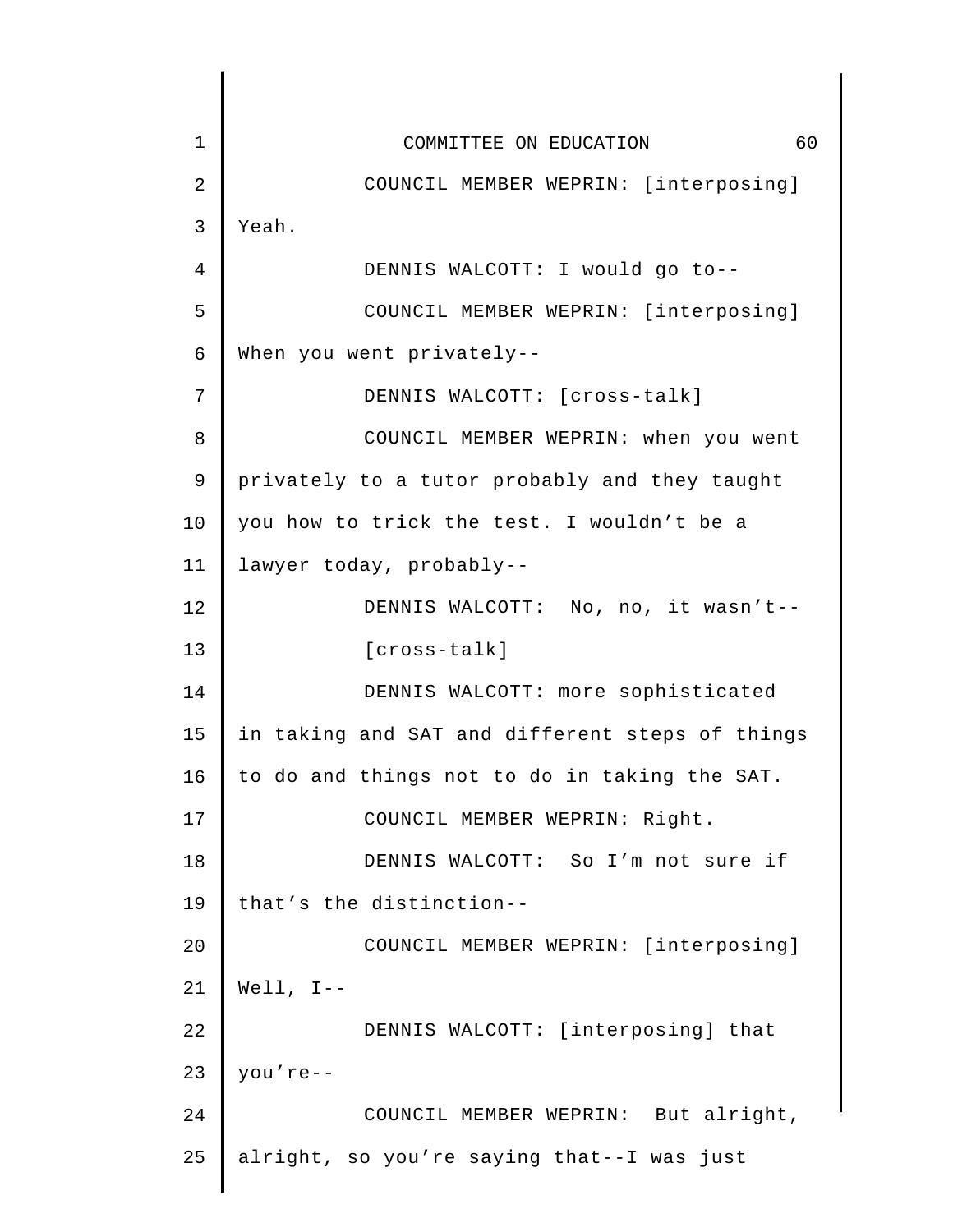| $\mathbf 1$    | 61<br>COMMITTEE ON EDUCATION                    |
|----------------|-------------------------------------------------|
| $\overline{2}$ | curious whether these new tests still allow for |
| $\mathsf{3}$   | that. It does, obviously. It seem like,         |
| 4              | right? I mean you could still send what you say |
| 5              | is ways to take the test to make it easier to   |
| 6              | get the right answer.                           |
| 7              | DENNIS WALCOTT: I think you missed              |
| 8              | the overall point around Common Core. It's      |
| 9              | allowing a student to think critically,         |
| 10             | allowing a student to think critically to come  |
| 11             | up with the answers on their own, and the       |
| 12             | teacher's preparing that student with evidence  |
| 13             | $based -$                                       |
| 14             | COUNCIL MEMBER WEPRIN: [interposing]            |
| 15             | I didn't mean to--I really didn't mean to       |
| 16             | belabor this point. Could I ask this question,  |
| 17             | on the test as far as the Common Core, how are  |
| 18             | they graded compared to the other tests? What-  |
| 19             | -the grading system the same as far as, you     |
| 20             | know, how they come back with threes and fours  |
| 21             | and do you come back with a number?             |
| 22             | SIMONE D'SOUZA: There is a four-                |
| 23             | point scale. So students are given a            |
| 24             | proficiency score and a proficiency rating that |
| 25             | ranges from 1.0 to 4.5.                         |
|                |                                                 |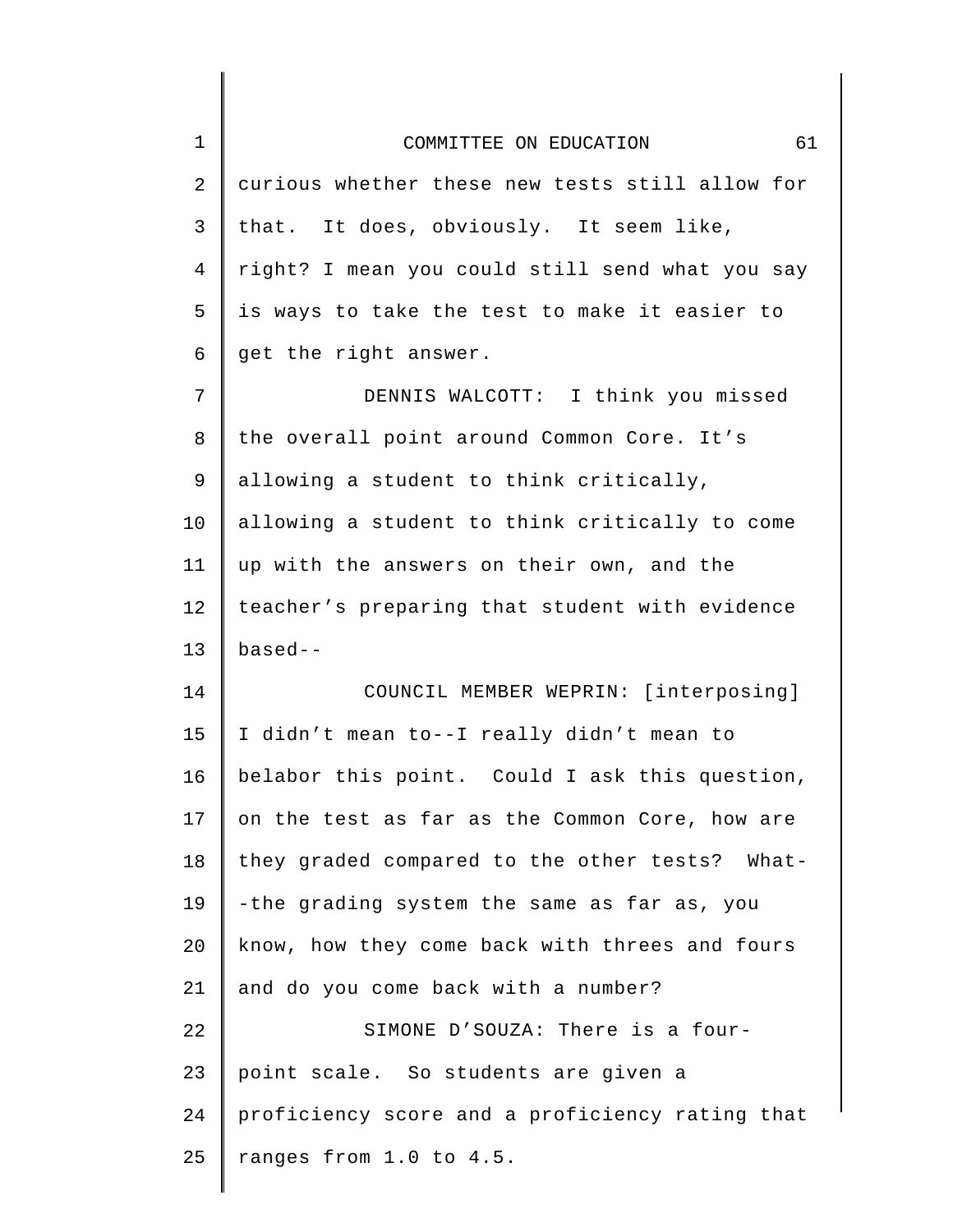| $\mathbf 1$ | 62<br>COMMITTEE ON EDUCATION                    |
|-------------|-------------------------------------------------|
| 2           | COUNCIL MEMBER WEPRIN: Right.                   |
| 3           | SIMONE D'SOUZA: Each score means                |
| 4           | something slightly difference because the       |
| 5           | standard has been raised. So proficiency on the |
| 6           | new test means that students are college-ready. |
| 7           | COUNCIL MEMBER WEPRIN: Right.                   |
| 8           | SIMONE D'SOUZA: And on the old test,            |
| 9           | proficiency meant a different standard. It was  |
| 10          | more similar to sort of the graduation          |
| 11          | standard.                                       |
| 12          | COUNCIL MEMBER WEPRIN: [cross-talk]             |
| 13          | DENNIS WALCOTT: Just if I may for               |
| 14          | one second. I really want to highlight that     |
| 15          | because I think that's not really been part of  |
| 16          | the public debate as far as how one views       |
| 17          | proficiency now and what a three actually       |
| 18          | represents, because that's a key marker now as  |
| 19          | far as the college readiness itself, and then   |
| 20          | to me what we've been able to do if you do a    |
| 21          | two, while two is below where we want that      |
| 22          | student to be, the two does mean that that      |
| 23          | student is ready potentially to graduate from   |
| 24          | high school and it's been part of that change   |
| 25          |                                                 |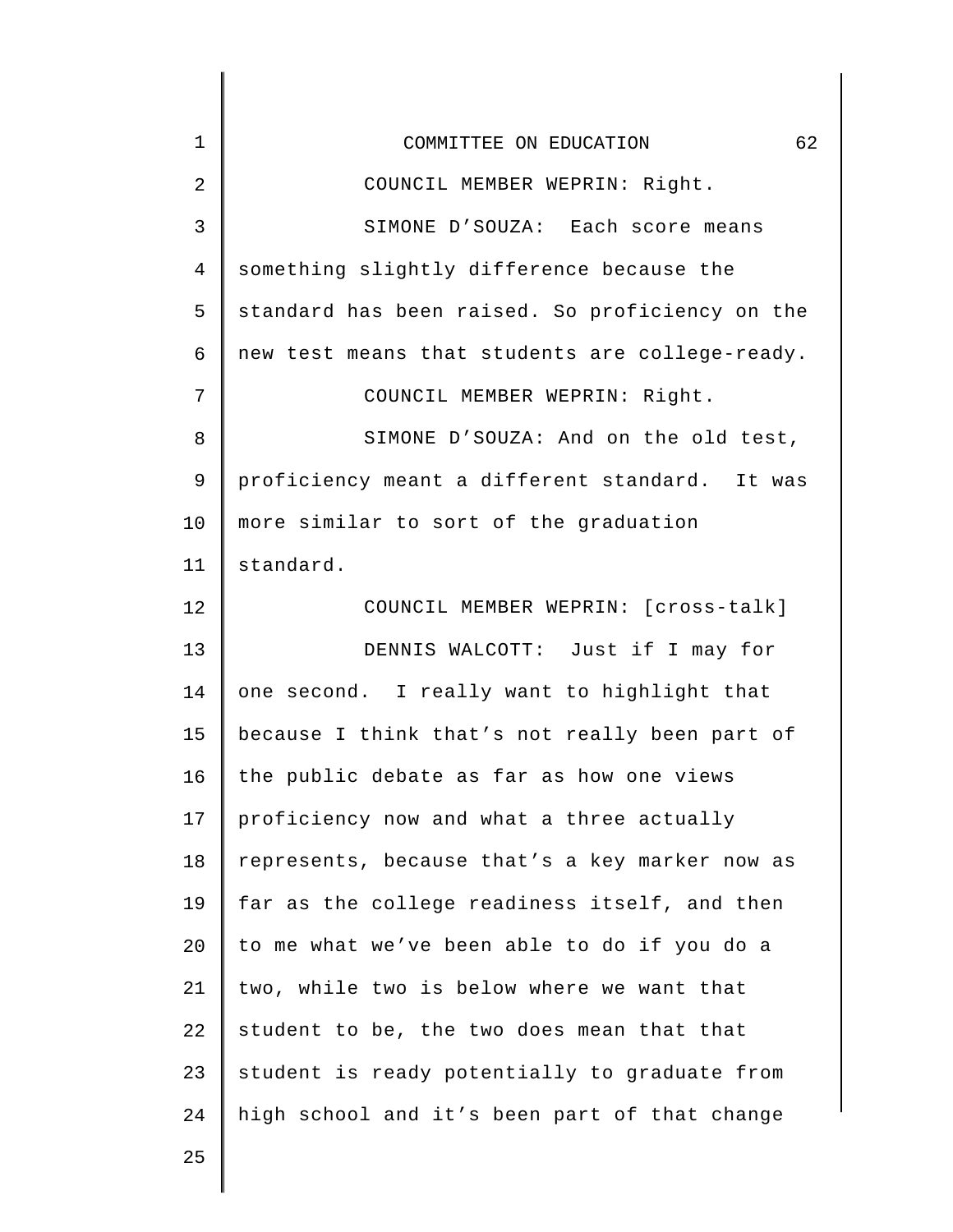| 1  | 63<br>COMMITTEE ON EDUCATION                    |
|----|-------------------------------------------------|
| 2  | that I think is an important part of the        |
| 3  | discussion as well.                             |
| 4  | COUNCIL MEMBER WEPRIN: Now, are the             |
| 5  | grades norm referenced or with a bell curve or  |
| б  | are they criteria referenced with just like a   |
| 7  | passing grade? Because I was even curious       |
| 8  | about that last year when every body said the   |
| 9  | grades are so bad, but why were--were they      |
| 10 | curve or they just were--they were just bad and |
| 11 | they just--they didn't make the level?          |
| 12 | SIMONE D'SOUZA: They are largely                |
| 13 | criterian [phonetic] reference. There was a     |
| 14 | standard setting process at the state where     |
| 15 | educators came together to look at what each    |
| 16 | level meant and what a student's understanding  |
| 17 | was at every level, and they established the    |
| 18 | sort of cut off for each grade and level at     |
| 19 | that meeting. So they are largely criterion     |
| 20 | referenced benchmarks.                          |
| 21 | DENNIS WALCOTT: Right, and so the               |
| 22 | state had a very, very comprehensive process    |
| 23 | that they put in place to establish that        |
| 24 | benchmark, that line, and the criterion         |
| 25 | reference that Simone talked about.             |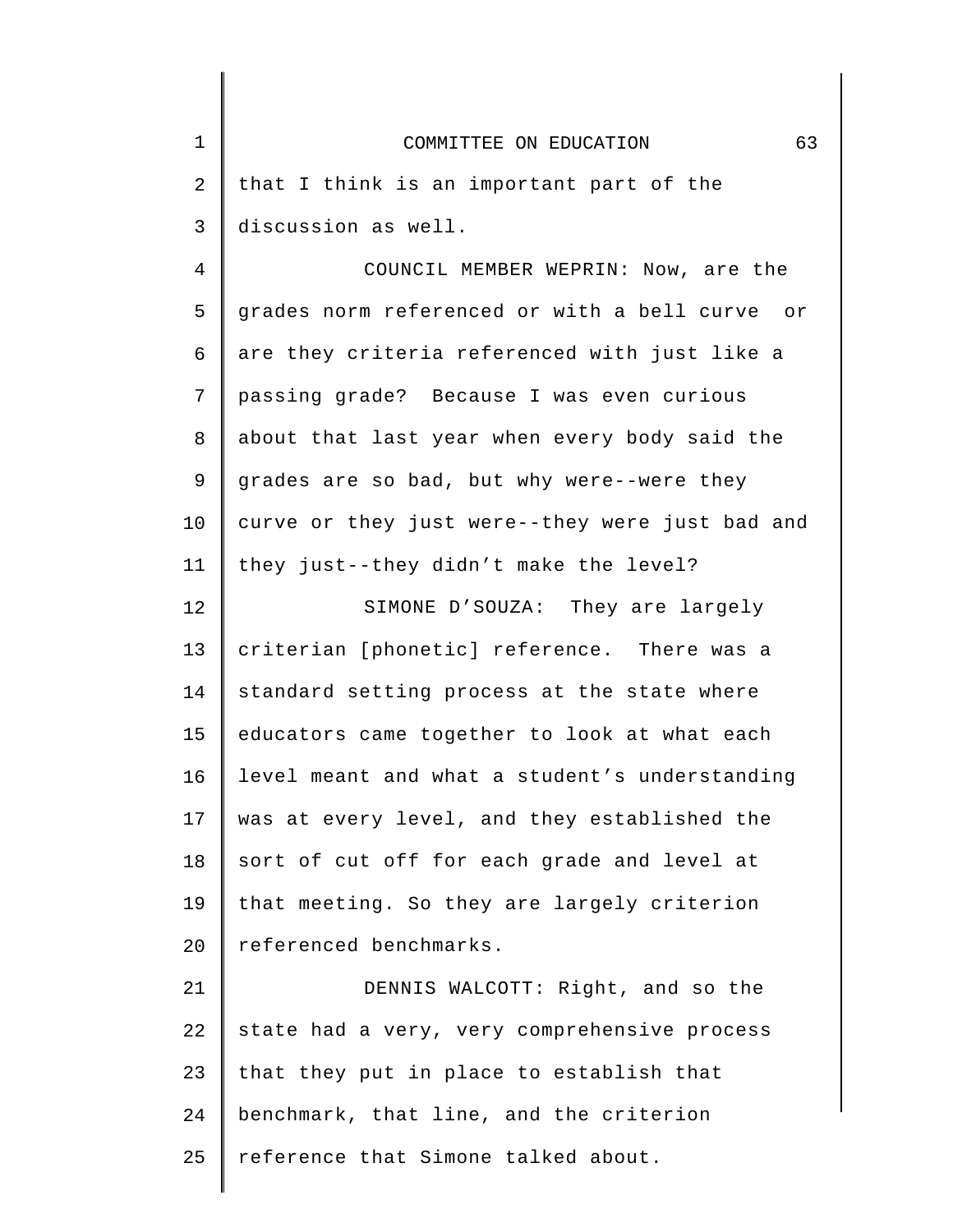| $\mathbf 1$ | 64<br>COMMITTEE ON EDUCATION                    |
|-------------|-------------------------------------------------|
| 2           | COUNCIL MEMBER WEPRIN: And that'll              |
| 3           | probably happen again this year. That's the     |
| 4           | way we do this. We have the state set a number  |
| 5           | of what you're trying to reach, and then you    |
| 6           | figure out--                                    |
| 7           | SIMONE D'SOUZA: [interposing] It                |
| 8           | was just especially important in the first year |
| 9           | as we for the first time established what those |
| 10          | benchmarks were--                               |
| 11          | COUNCIL MEMBER WEPRIN:                          |
| 12          | [interposing] Right.                            |
| 13          | SIMONE D'SOUZA: for the Common Core,            |
| 14          | and they're probably will be some review of     |
| 15          | that, but I think now, the benchmarks have been |
| 16          | established of what each level cut off is.      |
| 17          | DENNIS WALCOTT: So for the next                 |
| 18          | round of tests, hopefully there's a commonality |
| 19          | around that benchmark referencing that will     |
| 20          | take place. So again, as we always tried to     |
| 21          | say in the beginning in the implementation of   |
| 22          | the new Common Core tests, it is not fair to    |
| 23          | compare one versus another because a whole set  |
| 24          | of criterion were established and benchmarks    |
| 25          |                                                 |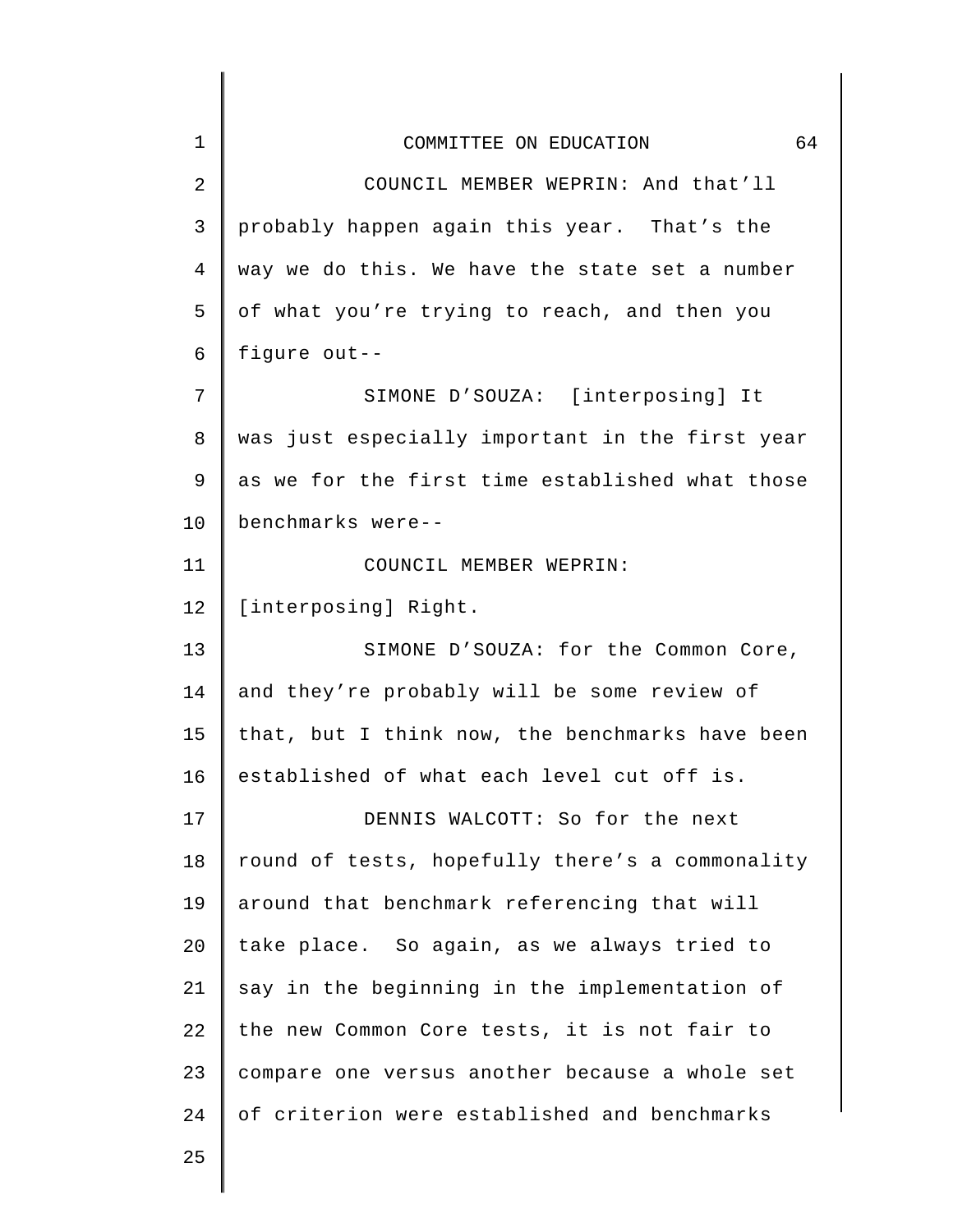| 1  | 65<br>COMMITTEE ON EDUCATION                    |
|----|-------------------------------------------------|
| 2  | were established that were totally different    |
| 3  | than the prior test. That would have been--     |
| 4  | COUNCIL MEMBER WEPRIN: [interposing]            |
| 5  | So that's what we expect to happen this year,   |
| 6  | too. Again, like sort of having the state will  |
| 7  | set the number or city will set--               |
| 8  | DENNIS WALCOTT: [interposing] State             |
| 9  | every--go ahead Simone.                         |
| 10 | SIMONE D'SOUZA: Alright. I think we             |
| 11 | expect the standards to be the same, and then   |
| 12 | student's performance against that standard     |
| 13 | could and hopefully will improve, but this      |
| 14 | standard should remain the same as they were    |
| 15 | this past year.                                 |
| 16 | DENNIS WALCOTT: But that is                     |
| 17 | something that he state will let folks know     |
| 18 | about, but again, we expect and the State, when |
| 19 | we've been aware the state has basically said   |
| 20 | that what Simone said, that it will be          |
| 21 | basically the same, and that way we will have   |
| 22 | an apple to apple comparison or a better        |
| 23 | comparison versus--really there is not a        |
| 24 | comparison from this year's results to last     |
| 25 | year's results.                                 |
|    |                                                 |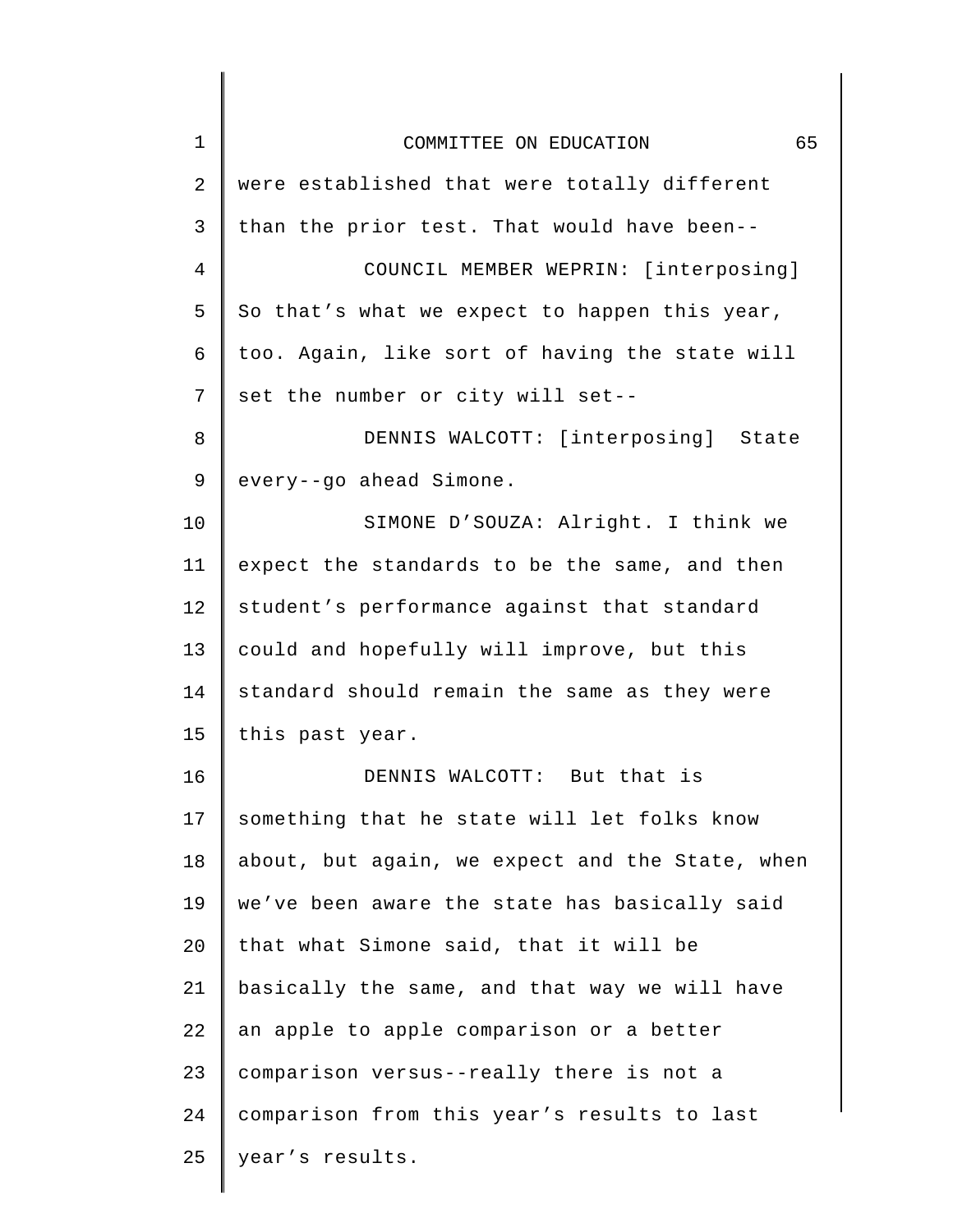| 1              | 66<br>COMMITTEE ON EDUCATION                    |
|----------------|-------------------------------------------------|
| $\overline{2}$ | COUNCIL MEMBER WEPRIN: Right. Look,             |
| $\mathsf{3}$   | I don't have a problem with the Common Core. I  |
| $\overline{4}$ | think it, you know, I think it is good to raise |
| 5              | the standards for students. I, you know--you    |
| 6              | know I've always had a beef with the way we     |
| 7              | assess students and I think it's unfair of you  |
| 8              | to say that you know, the tests are similar to  |
| 9              | when we were younger. Because when I was        |
| 10             | younger I took those standardized tests that    |
| 11             | you referenced, and I don't ever remember       |
| 12             | feeling the pressure that the kids today feel   |
| 13             | because mostly because they weren't really      |
| 14             | assessing the teachers back then with my grade. |
| 15             | They were assessing me. Now we're assessing     |
| 16             | the teachers, principals, chancellors and       |
| 17             | mayors with the tests and the kids feel it. I   |
| $18\,$         | mean, I didn't have subway ads when I was a kid |
| 19             | telling me standardized tests are coming. All   |
| 20             | I did was literally the day before the test,    |
| 21             | the teacher would say, "Tomorrow, bring two     |
| 22             | number two pencils." That was the build up.     |
| 23             | There's a lot of build up now, Chancellor that  |
| 24             | wasn't there when you were younger and I was    |
| 25             | younger.                                        |
|                |                                                 |

 $\begin{array}{c} \hline \end{array}$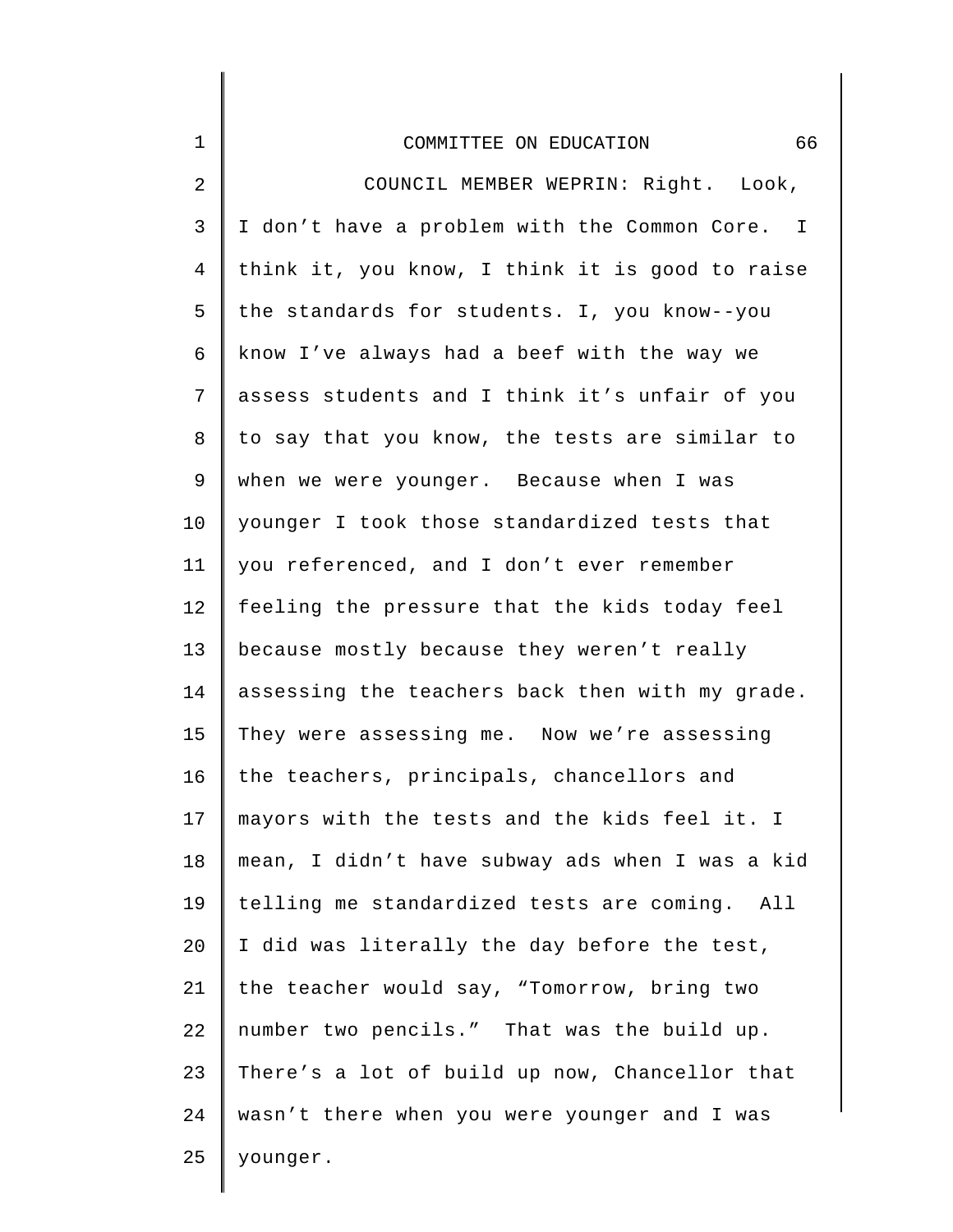| $\mathbf 1$ | 67<br>COMMITTEE ON EDUCATION                    |
|-------------|-------------------------------------------------|
| 2           | DENNIS WALCOTT: Well, first I want              |
| 3           | to thank you for including me in your           |
| 4           | generation. My generation was totally           |
| 5           | different than your generation, so I want to    |
| 6           | thank you for that, but two, quite frankly and  |
| 7           | I'm not joking, I do remember when I was third  |
| 8           | and fourth grade feeling the same pressure, and |
| 9           | it wasn't about just a regular test. It was     |
| 10          | about that reading test and whether I would be  |
| 11          | promoted to the next grade. And so there was    |
| 12          | pressure when I was taking the tests, and I     |
| 13          | always dedicate my life to my third grade       |
| 14          | reading teacher who took extra time to make     |
| 15          | sure that I was prepared for that, and so yes-- |
| 16          | $[cross-talk]$                                  |
| 17          | COUNCIL MEMBER WEPRIN: Was it Mrs.              |
| 18          | Brown was it? What was her name?                |
| 19          | DENNIS WALCOTT: Mrs. Long.                      |
| 20          | COUNCIL MEMBER WEPRIN: Long, okay.              |
| 21          | [cross-talk]                                    |
| 22          | DENNIS WALCOTT: I can tell you all,             |
| 23          | every elementary teacher that I had because     |
| 24          | they had a significant part of my life, and     |
| 25          | then hopefully, and I can't talk to this for a  |
|             |                                                 |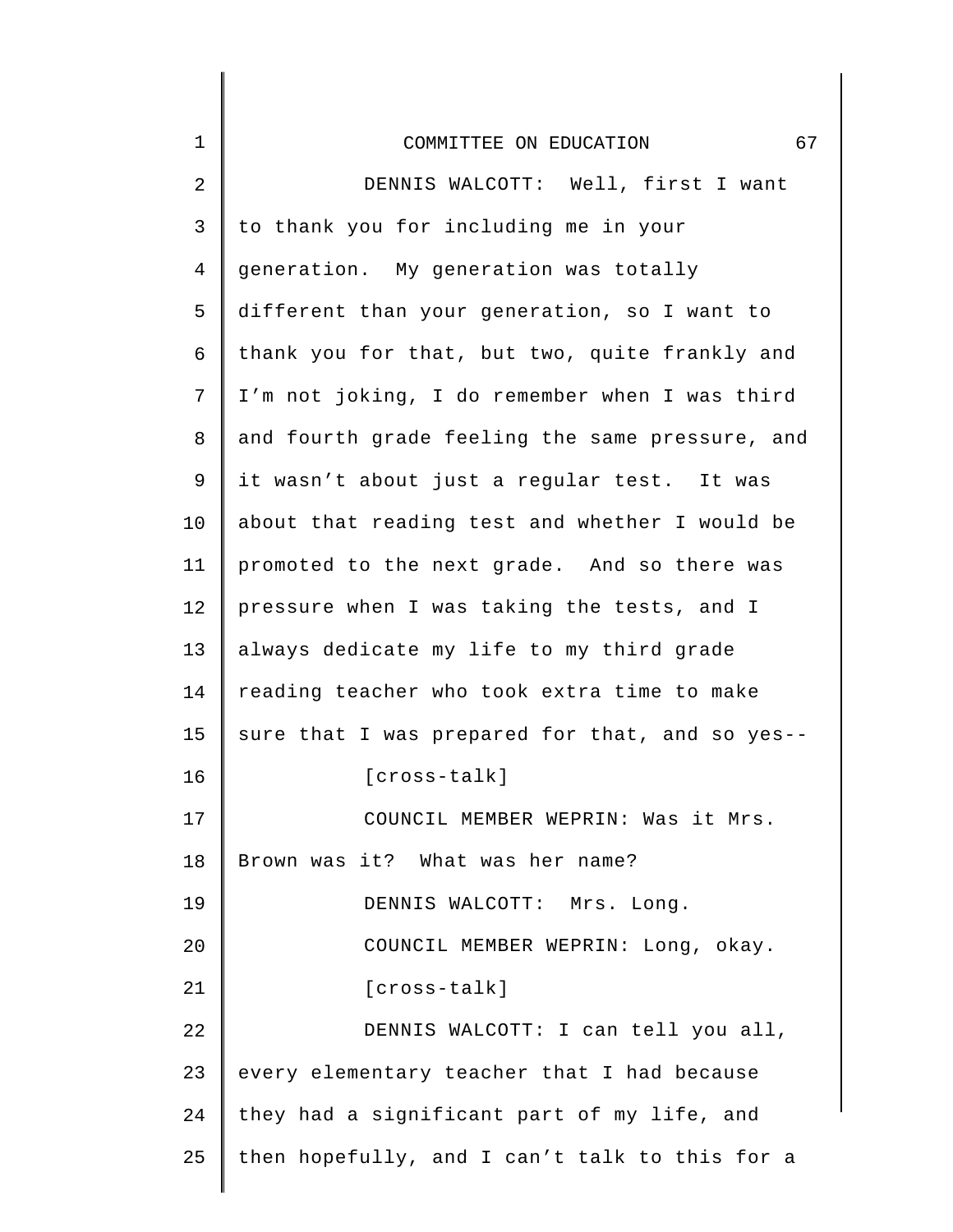| $\mathbf 1$    | 68<br>COMMITTEE ON EDUCATION                    |
|----------------|-------------------------------------------------|
| $\sqrt{2}$     | fact, but there was some form of evaluation,    |
| 3              | but that form of evaluation that I can say from |
| $\overline{4}$ | fact was an SMU system. So the system that's in |
| 5              | place now is even fairer for our teachers to    |
| 6              | give them a better measure of their performance |
| 7              | and then the feedback, as far as making sure    |
| 8              | they're doing the job because we want great     |
| 9              | teachers in front of the classroom to succeed   |
| 10             | for our students to benefit in the--            |
| 11             | COUNCIL MEMBER WEPRIN: [interposing]            |
| 12             | And I'll agree with you on that, that the more  |
| 13             | broad base the evaluation I think the better it |
| 14             | is, because then the teachers don't feel as     |
| 15             | much pressure about this one test and making    |
| 16             | sure these kids are doing well on this one      |
| 17             | test, because that's how I'm going to be        |
| 18             | evaluated. You know, that's always been my      |
| 19             | beef all along, honestly. You know, I have, as  |
| 20             | you know, three kids in New York City public    |
| 21             | schools, so I do see it myself not only my kids |
| 22             | schools, but I visit schools as an elected      |
| 23             | official. When I visit as an elected official   |
| 24             | and I go into a classroom they know I'm there,  |
| 25             | and you know, and you feel that vibrancy, but   |
|                |                                                 |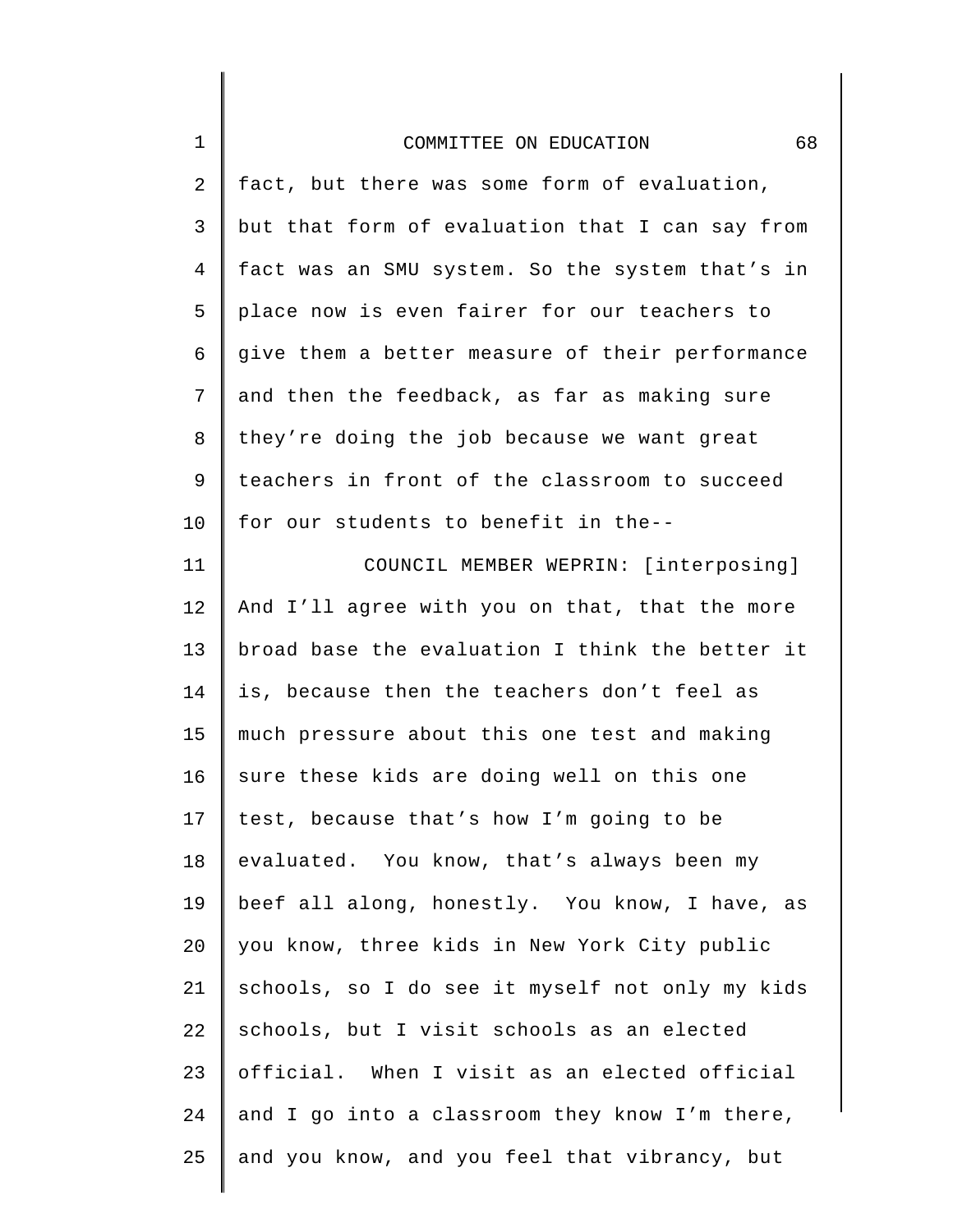| $\mathbf 1$ | 69<br>COMMITTEE ON EDUCATION                    |
|-------------|-------------------------------------------------|
| 2           | I'm telling you that a lot of these             |
| 3           | standardized test succession has deadened a lot |
| 4           | of the education in other classroom, and I have |
| 5           | a feeling it's different when I walk in a room  |
| 6           | as an elected official and when I'm watching    |
| 7           | what happens as a parent.                       |
| 8           | DENNIS WALCOTT: There's a school in             |
| 9           | your district that we both been to, maybe not   |
| 10          | together, but that that vibrancy exists and--   |
| 11          | COUNCIL MEMBER WEPRIN: [interposing]            |
| 12          | That's true.                                    |
| 13          | DENNIS WALCOTT: the schools                     |
| 14          | throughout your district and other districts    |
| 15          | throughout all of the--                         |
| 16          | COUNCIL MEMBER WEPRIN: [interposing]            |
| 17          | No, it does.                                    |
| 18          | DENNIS WALCOTT: Because where the               |
| 19          | vibrancy exists, you see the learning taking    |
| 20          | place. You see the teacher energized, but we    |
| 21          | do understand, a lot of new has taking place    |
| 22          | this year, and we respect what people are       |
| 23          | saying, but the same time it is our             |
| 24          | responsibility to put this in place to benefit  |
| 25          | our students in the long run. Life would have   |
|             |                                                 |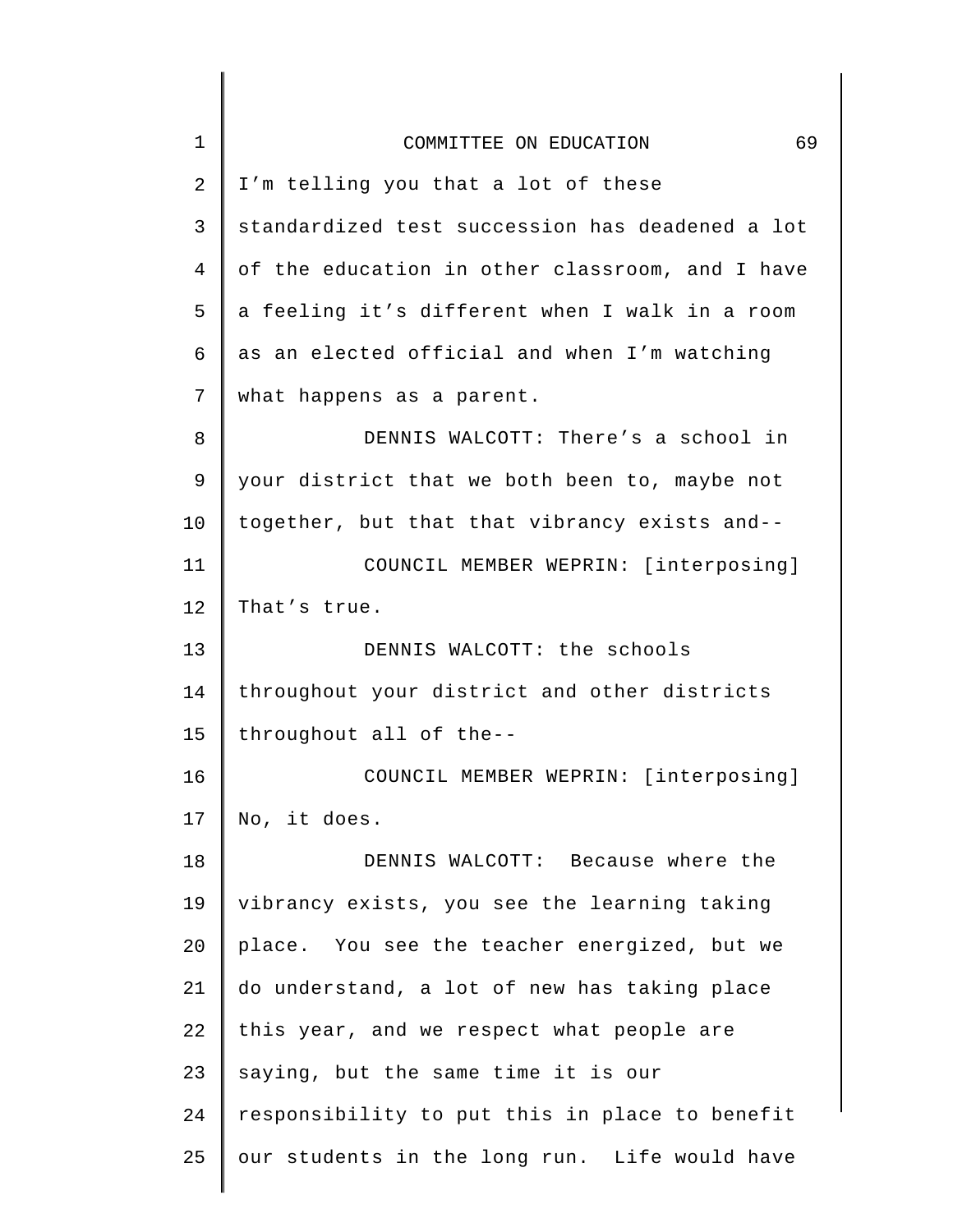| $\mathbf 1$    | 70<br>COMMITTEE ON EDUCATION                    |
|----------------|-------------------------------------------------|
| $\overline{2}$ | been easy not to do anything that's new, but    |
| 3              | then that would have been totally unfair to our |
| $\overline{4}$ | students. We have to tackle these difficult     |
| 5              | topics and make sure that we put the systems in |
| 6              | place to make sure our students are able to     |
| 7              | compete, and that's the challenge that we too   |
| 8              | on and I am not shying away from that           |
| 9              | challenge, and I think in the long run it will  |
| 10             | benefit our students and we're laying a solid   |
| 11             | foundation for the next mayor and the next      |
| 12             | Chancellor to build on and that's something     |
| 13             | that this debate will allow us to build on that |
| 14             | as well.                                        |
| 15             | COUNCIL MEMBER WEPRIN: Well, good.              |
| 16             | I don't disagree with that. It's a good         |
| 17             | challenge, and I want to see the kids           |
| 18             | challenged. There's just a question of how we   |
| 19             | assess it. I apologize, Mr. Chairman, I have    |
| 20             | to run across the street to another committee   |
| 21             | meeting and apologize--                         |
| 22             | CHAIRPERSON JACKSON: [interposing]              |
| 23             | Can I say that as well?                         |
| 24             | COUNCIL MEMBER WEPRIN: No.                      |
| 25             |                                                 |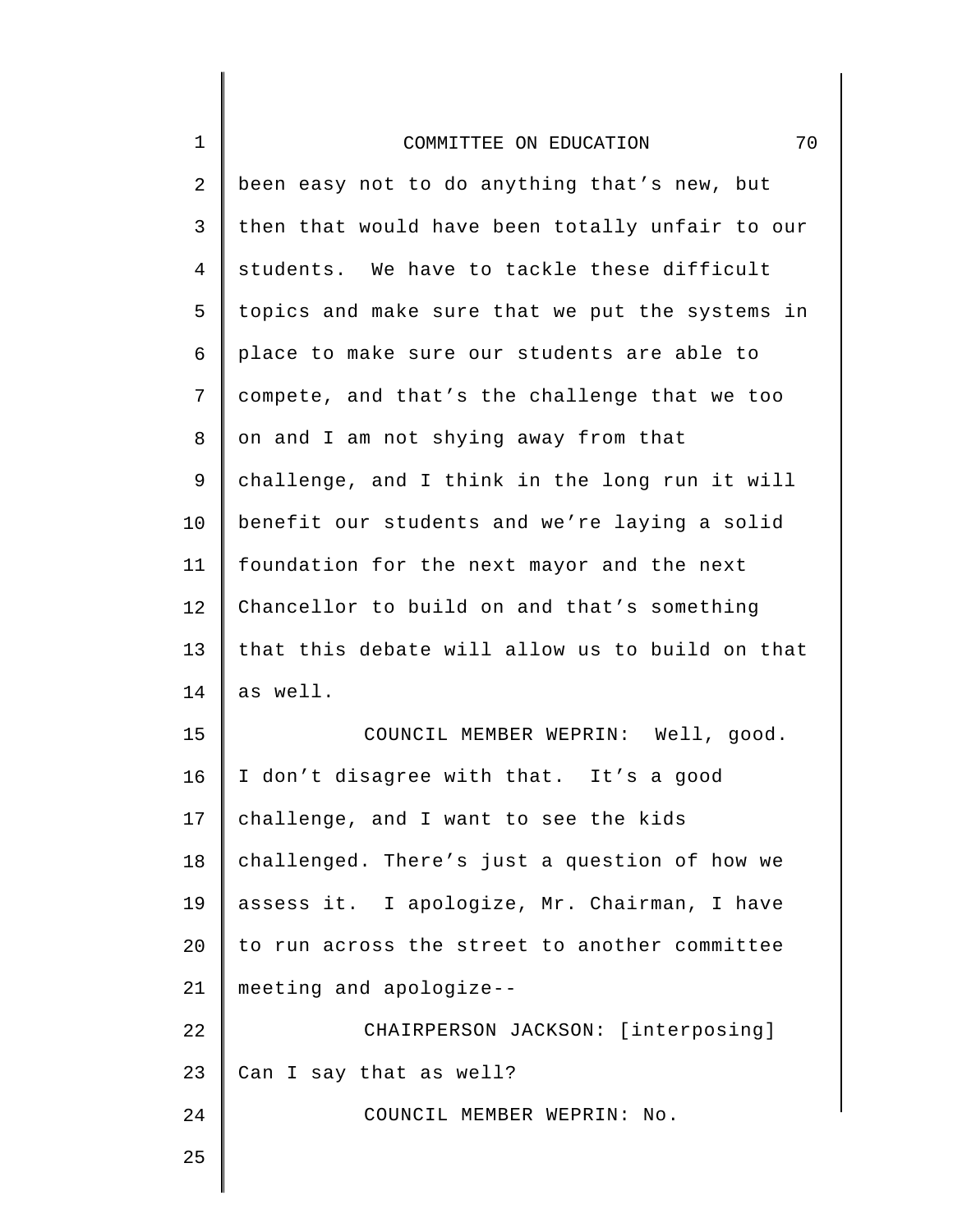| $1\,$          | 71<br>COMMITTEE ON EDUCATION                    |
|----------------|-------------------------------------------------|
| $\overline{2}$ | CHAIRPERSON JACKSON: So before we               |
| 3              | turn to my colleague Danny Dromm, since we're   |
| 4              | talking about tests, I have one question maybe  |
| 5              | you or staff can answer it, then I'll move to   |
| 6              | Danny Dromm. How many tests to New York City    |
| 7              | students take on average over the course of a   |
| 8              | school year and over the school career?         |
| $\mathsf 9$    | SIMONE D'SOUZA: Sure. So the only               |
| 10             | state mandated test for the sort of our general |
| 11             | education population is the three through eight |
| 12             | state test that students take, so a math and    |
| 13             | the ELA test every takes in third through       |
| 14             | eighth grade. In high school students are       |
| 15             | required to pass five Regents to graduate. So   |
| 16             | over the course of their four years in high     |
| 17             | school, students must take and pass five        |
| 18             | Regents in order to earn a diploma. There are   |
| 19             | some other alternative assessments that are     |
| 20             | English language learners take that our         |
| 21             | students that don't take the standardized tests |
| 22             | take. So our alternative assessment students    |
| 23             | take another set of tests, but in general there |
| 24             | is one set of state tests that our students     |
|                |                                                 |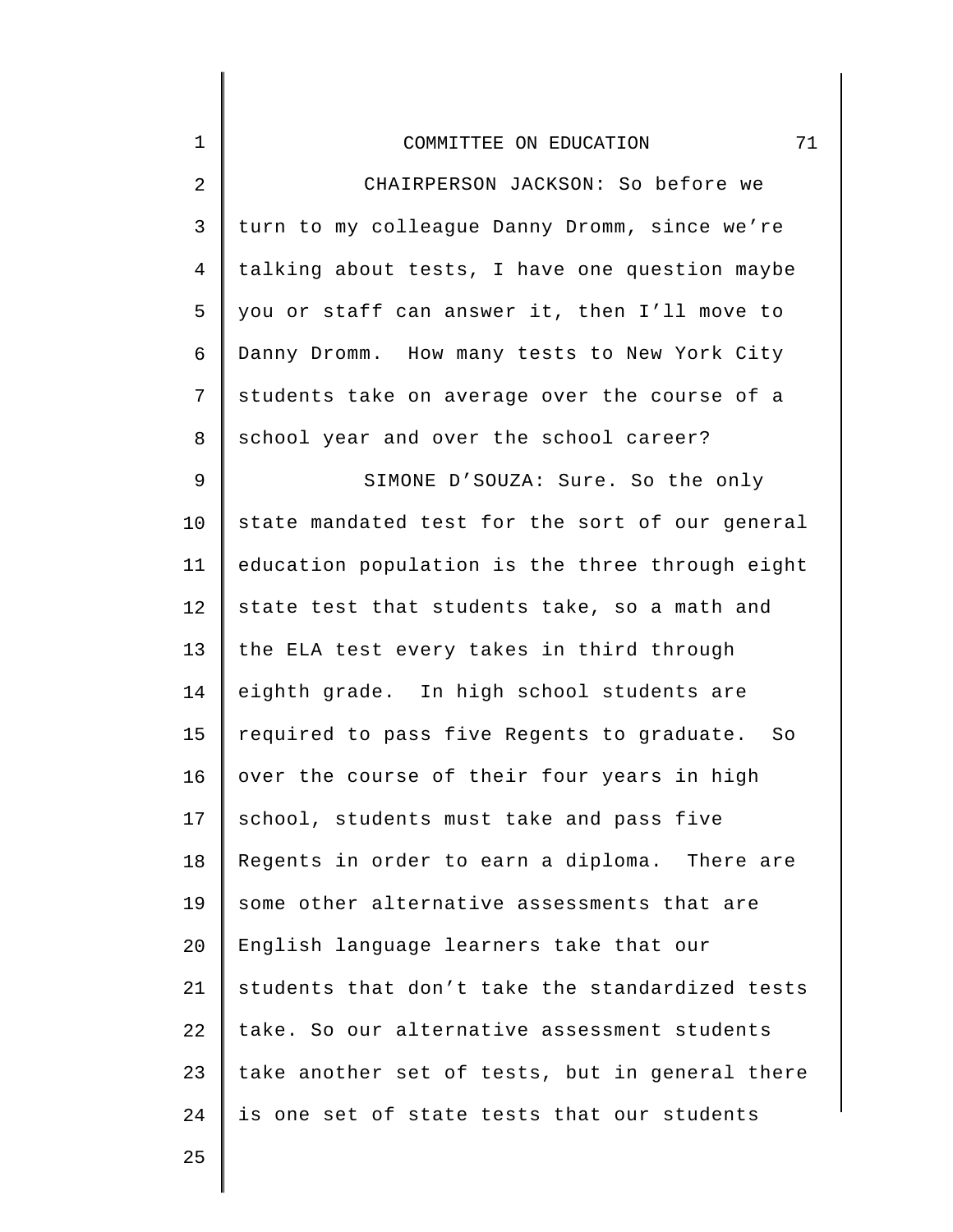1 2 3 COMMITTEE ON EDUCATION 72 take and that adds up to sort of day or so of instructional time.

4 5 6 7 8 9 10 11 12 13 14 15 16 17 18 19 20 21 22 23 24 25 CHAIRPERSON JACKSON: So, let me-- I've heard your response. So is it 10, 15, 20, 30 tests over the course of a school year? I know you broke it down specifically three to eight, they take the math. They take the English, the ELA, and then a certain grades take others. So on an average, so based on all of this stuff that I mentioned--not stuff, but all of the exams that I mentioned in my opening statement, what would you say if you know, an average number of tests that a student takes over the course of a year, 15, 20 or what? SIMONE D'SOUZA: So there's actually--it's just one ELA state test and one math state test, and then for the measures of student learning as part of the teacher evaluation, there are performance based assessments that students might also take. Those are much more rigorous sort of essaybased assessments that really feed into the instruction that's happening in the classroom. So there really are sort of in terms of more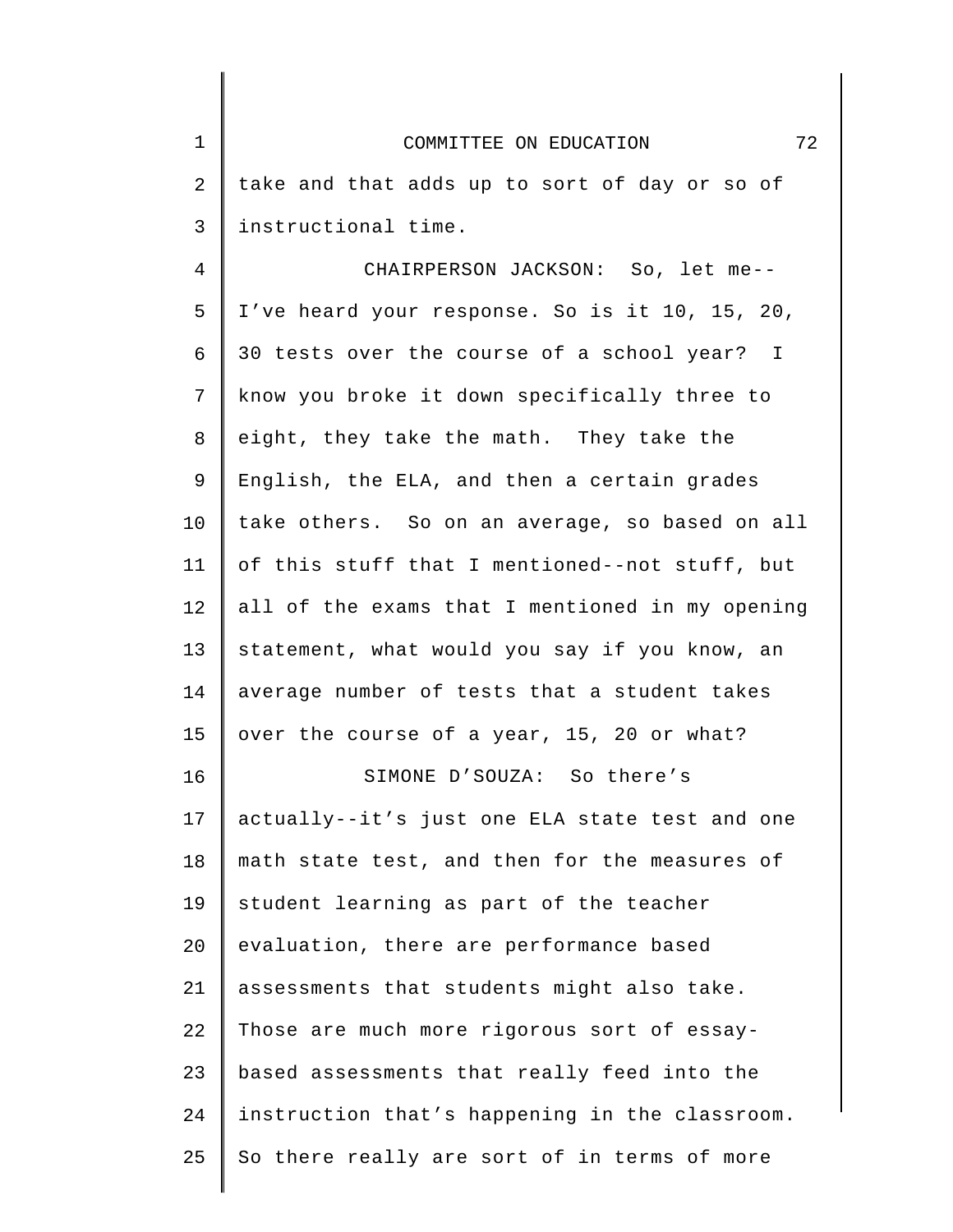| $\mathbf 1$    | 73<br>COMMITTEE ON EDUCATION                    |
|----------------|-------------------------------------------------|
| $\overline{2}$ | standardized tests, there's just the state ELA  |
| $\mathsf{3}$   | and math test and then for some students they   |
| $\overline{4}$ | take some form of the performance based         |
| 5              | assessments for measures of student learning.   |
| 6              | DENNIS WALCOTT: Because I was going             |
| 7              | to ask you, Chair, it depends on how you're     |
| 8              | defining tests as well. So as Simone indicated  |
| 9              | there are those, and then as you know, with the |
| 10             | Regents, over the last number of years the      |
| 11             | requirements have increased to the five now.    |
| 12             | It was at four once before, then the grading of |
| 13             | those changed from 55 to 65 and that's changed  |
| 14             | as well. And then the--                         |
| 15             | CHAIRPERSON JACKSON: [interposing]              |
| 16             | Appropriately so, too. Appropriately so.        |
| 17             | DENNIS WALCOTT: Agreed. And so                  |
| 18             | again, it depends, and then some schools have   |
| 19             | flexibility as well. So I think that's what     |
| 20             | you hear Simone talking about.                  |
| 21             | CHAIRPERSON JACKSON: Okay. But well             |
| 22             | what about now with the evaluations in place    |
| 23             | and, you know, people being evaluated based on  |
| 24             | student's progress. I believe there's in        |
| 25             | place, and correct me if I'm wrong, a sort of   |
|                |                                                 |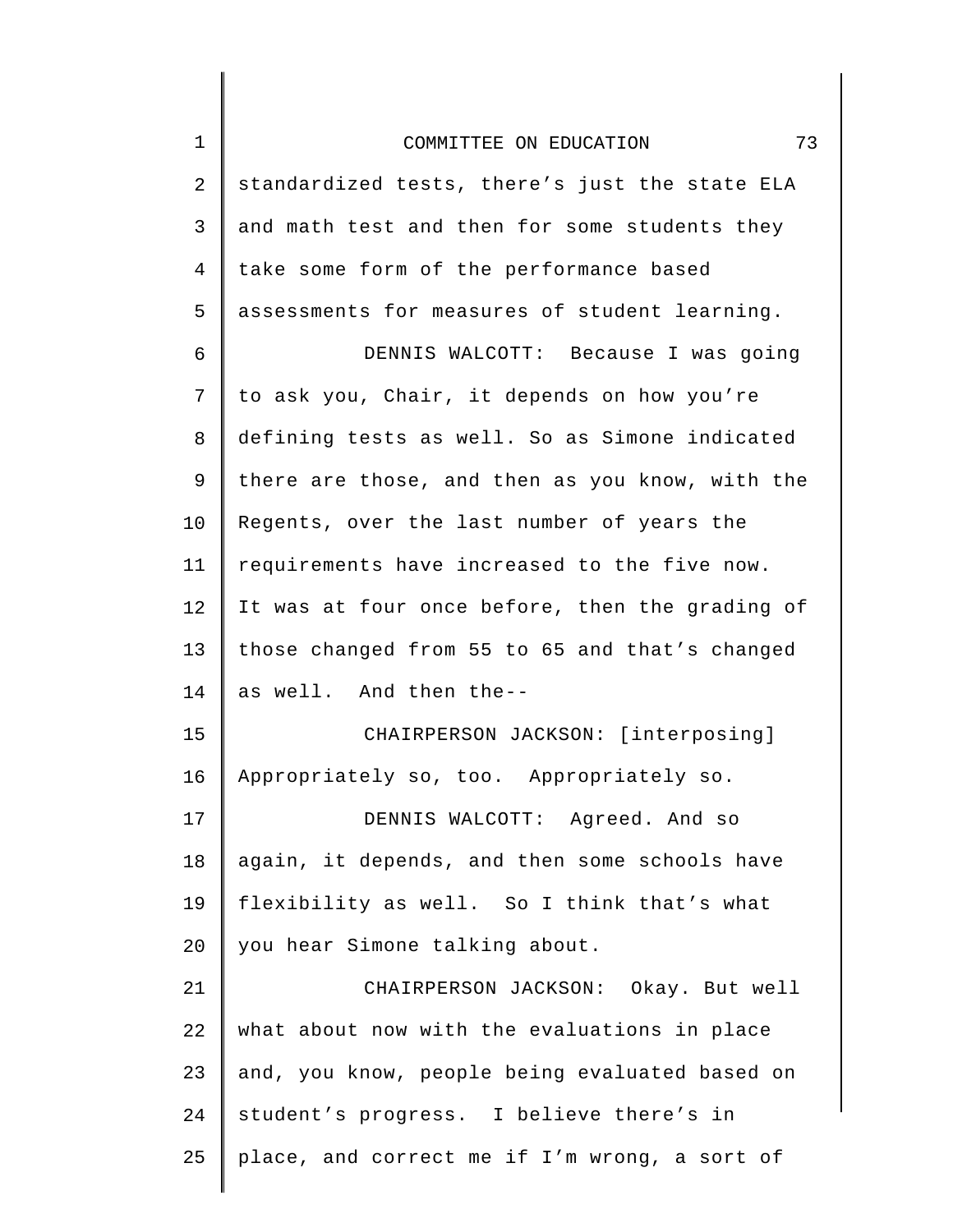| $\mathbf 1$    | 74<br>COMMITTEE ON EDUCATION                    |
|----------------|-------------------------------------------------|
| $\overline{2}$ | like a test at the beginning of the year to     |
| 3              | determine where they are and then a test at the |
| $\overline{4}$ | end to determine what they've learned so that   |
| 5              | that can be part of the evaluation. And I'm     |
| 6              | just trying to get an assessment based on all   |
| 7              | things considered. Not only the mandated        |
| 8              | exams, but exams if I had to take one for ELL   |
| 9              | or if I had to take one for my competency in    |
| 10             | Chinese or French, on the average 10 exams a    |
| 11             | year, 15, 20, on the average? I'm not talking   |
| 12             | about a little test as a teacher. I may say,    |
| 13             | "Okay, you're going to do a teacher assessment  |
| 14             | of how you're doing in this subject area on     |
| 15             | this chapter." I'm just talking about on an     |
| 16             | average, 15, 10, 20?                            |
| 17             | SIMONE D'SOUZA: Sorry, to not                   |
| $18\,$         | answer the question. I think it's really hard   |
| 19             | to give an average. So for some students, for   |
| 20             | many of our students it's just two. It's just   |
| 21             | the state math and the ELA exam if they use     |
| 22             | those exams for teacher evaluation. I think for |
| 23             | others, it could be five or six. I don't think  |
| 24             | it's going into the range of 10 or 15, but I    |
| 25             |                                                 |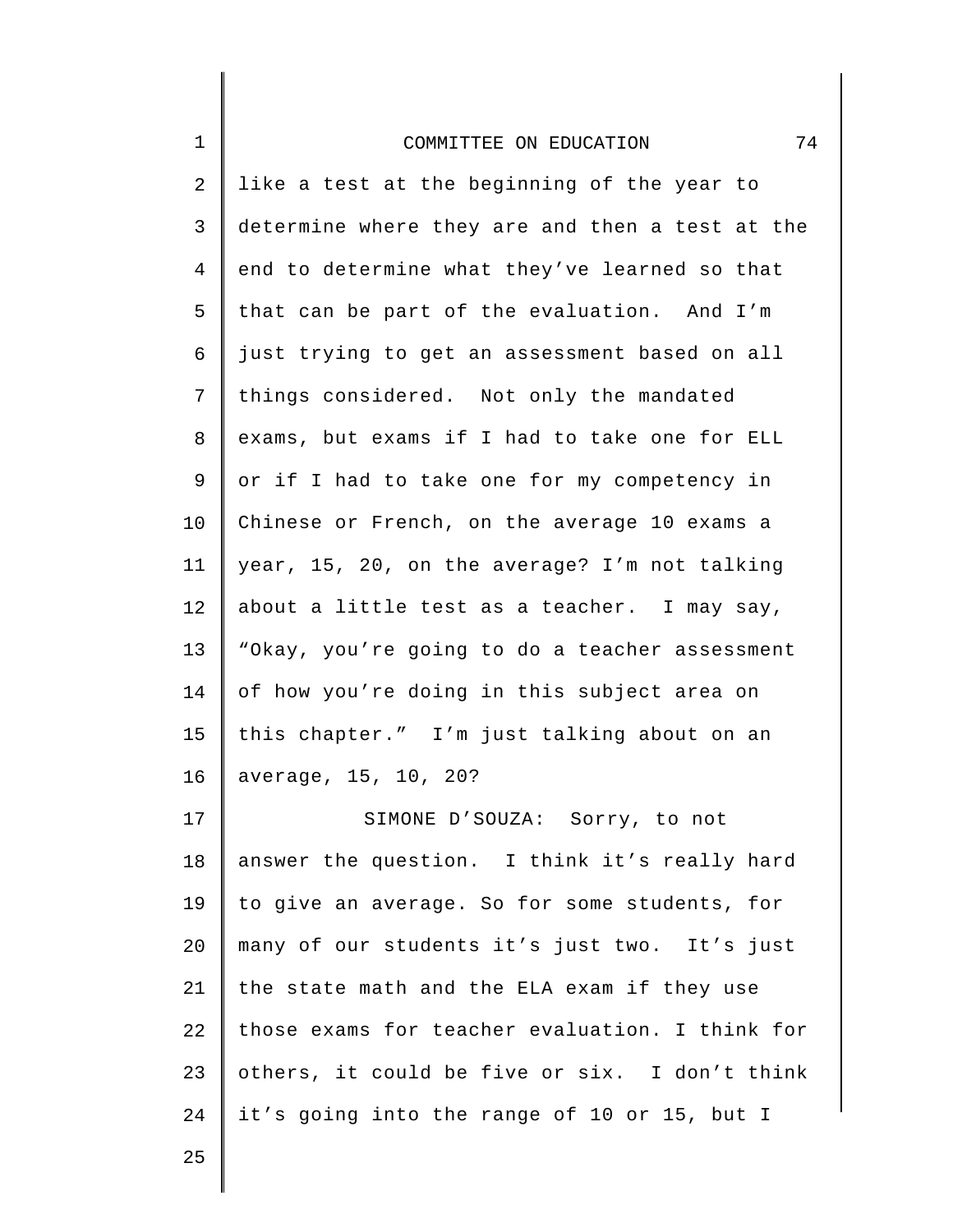| $\mathbf 1$ | 75<br>COMMITTEE ON EDUCATION                    |
|-------------|-------------------------------------------------|
| 2           | think that it could range from just the two     |
| 3           | state exams to sort of up to five or six.       |
| 4           | CHAIRPERSON JACKSON: Okay. Let me               |
| 5           | turn to our colleagues, Danny Dromm. We've bee  |
| 6           | joined by Eric Ulrich from Queens. Earlier, we  |
| 7           | were joined by colleagues Charles Barron of     |
| $\, 8$      | Brooklyn--and who else? And he said he'd be     |
| 9           | back. Okay, Danny Dromm of Queens?              |
| 10          | COUNCIL MEMBER DROMM: Thank you.                |
| 11          | Thank you, Mr. Chair. A lot of what I wanted to |
| 12          | ask about has been questioned already. I would  |
| 13          | like to say that it's my belief as well as I    |
| 14          | think a number of people on this committee that |
| 15          | the problem isn't so much the test but how      |
| 16          | they're used, and since tests are now being     |
| 17          | used to evaluate teachers, evaluate principals  |
| 18          | to determine the report card for the school,    |
| 19          | determine raises for people in the school,      |
| 20          | etcetera, and there's even talk in political    |
| 21          | circles of even furthering that. For me, it's   |
| 22          | this over emphasis on testing that determines   |
| 23          | so much of how we evaluate schools that is the  |
| 24          | problem, and I think we need to move away from  |
| 25          | that and the resolution that we're talking      |
|             |                                                 |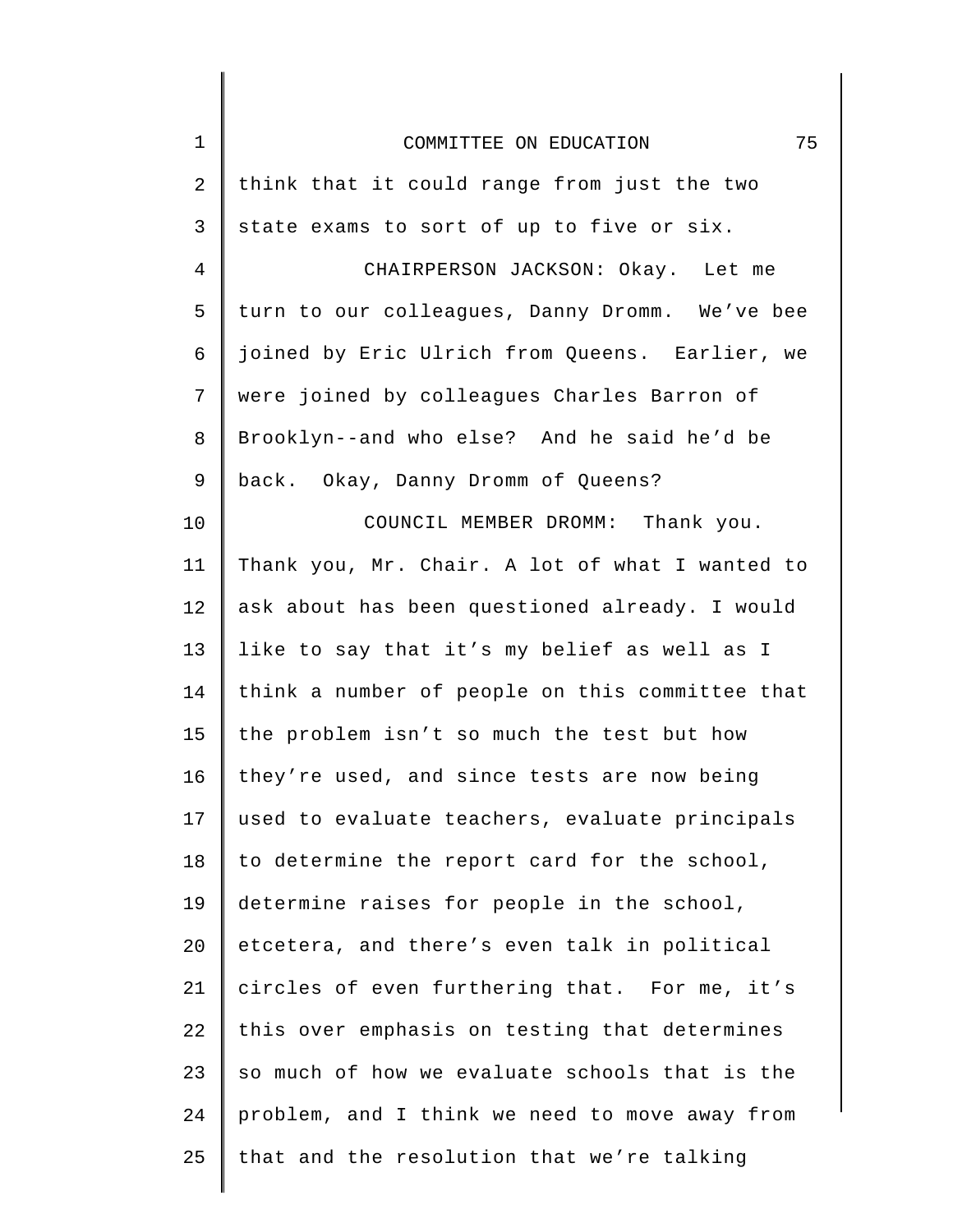| $\mathbf 1$ | 76<br>COMMITTEE ON EDUCATION                   |
|-------------|------------------------------------------------|
| 2           | about today actually addresses that, and that  |
| 3           | is to have alternative types of evaluation     |
| 4           | going on in the classroom, and I'm sorry I     |
| 5           | forgot your name?                              |
| 6           | DENNIS WALCOTT: Simone.                        |
| 7           | COUNCIL MEMBER DROMM: Simone, when             |
| 8           | you were talking you had mentioned the         |
| 9           | classroom assessment, I guess, but you know as |
| 10          | a teacher for 25 years before I got elected to |
| 11          | the Council, and when I left in 2009, we were  |
| 12          | required to give a pre-test and a post-test    |
| 13          | almost for every chapter in every subject in   |
| 14          | the school, and then to record that as well    |
| 15          | because of this over emphasis, what I believe  |
| 16          | to be an over emphasis on testing. That still  |
| 17          | occurs in the schools, am I right?             |
| 18          | SIMONE D'SOUZA: In some cases, yes.            |
| 19          | COUNCIL MEMBER DROMM: So when you              |
| 20          | add the fact that kids are taking a test, pre- |
| 21          | test and post-test once a month at least       |
| 22          | probably in all of those subjects and then you |
| 23          | have the standardized test on top of that,     |
| 24          | that's the type of pressure that we're talking |
| 25          | about, and when the Chancellor mentioned that  |
|             |                                                |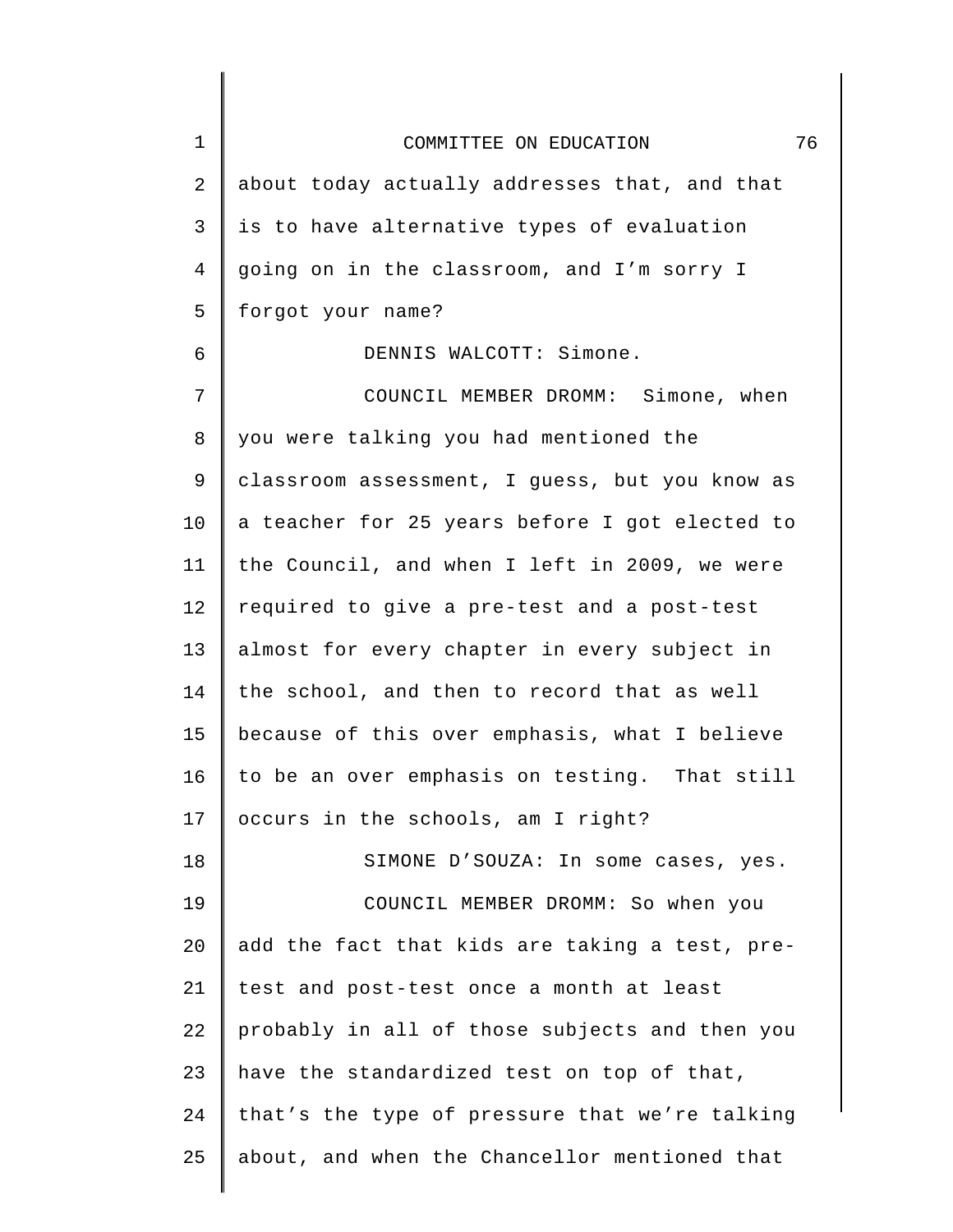| $\mathbf 1$    | 77<br>COMMITTEE ON EDUCATION                    |
|----------------|-------------------------------------------------|
| 2              | we all took tests when we were younger, yes,    |
| 3              | but the difference was that the tests weren't   |
| $\overline{4}$ | used in the same way. And I think that's part   |
| 5              | of what the problem is that's going on here. So |
| 6              | I don't recall when I was younger, when I was   |
| 7              | in school having the test used to evaluate      |
| 8              | teachers or schools per say in such a way that  |
| 9              | they're being used today. I also don't recall   |
| 10             | when I was teaching, for the most part. I       |
| 11             | mean, the principal would bring you down in the |
| 12             | beginning of the year and he would say to you-- |
| 13             | in those days would raise them by year, 2.1 or  |
| 14             | 3.4, wherever they fell on the spectrum, and    |
| 15             | he's ask you to go through it. Then at the      |
| 16             | year he'd bring you down again and say to you,  |
| 17             | "Well this is how far your kids have come."     |
| 18             | Part of the problem today also, and maybe it's  |
| 19             | changed a little bit since I left, is the fact  |
| 20             | when the tests are given. So when I left they   |
| 21             | were being given in January. I think maybe      |
| 22             | there in March or April--                       |
| 23             | DENNIS WALCOTT: [interposing] March,            |
| 24             | April.                                          |
| 25             |                                                 |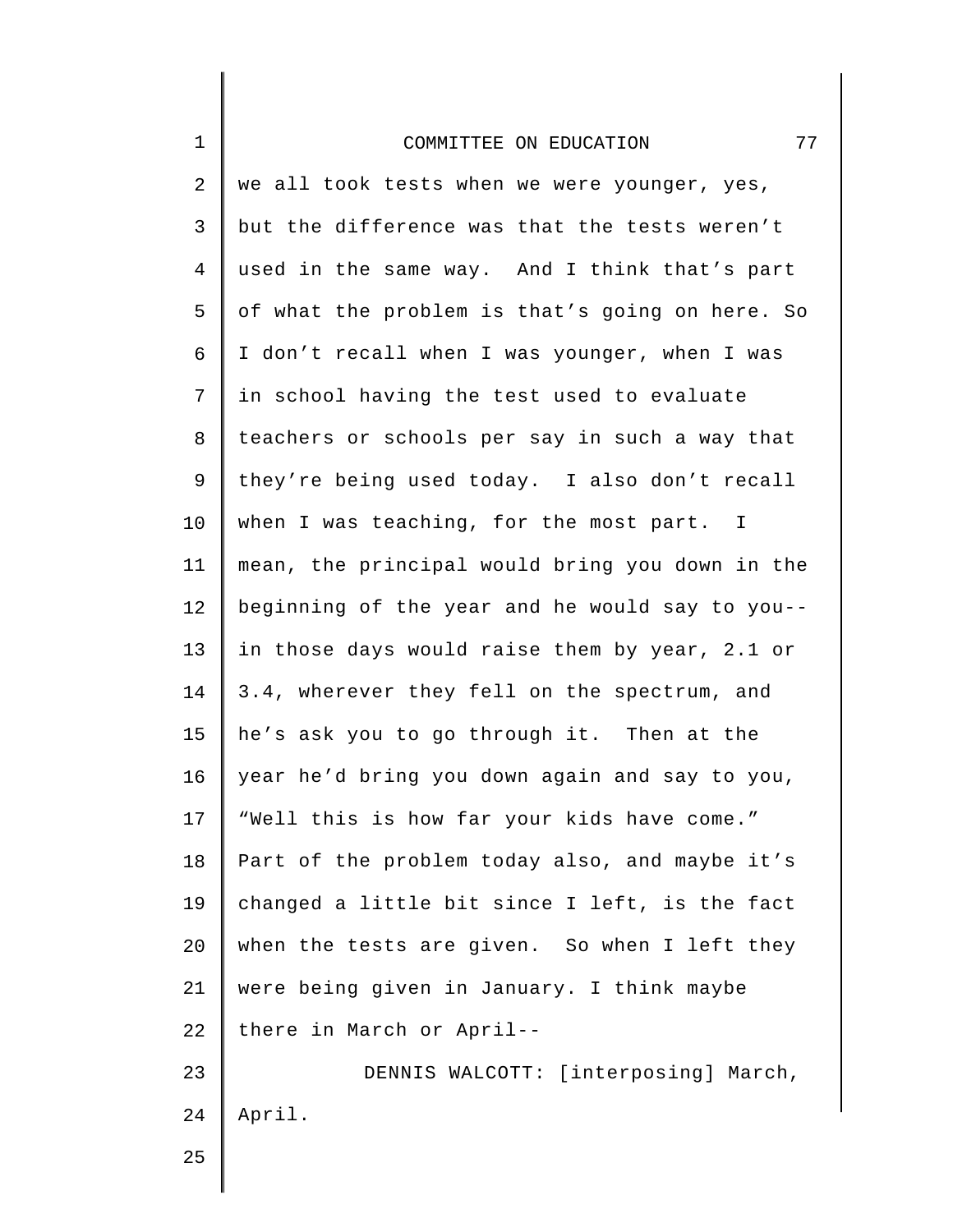1

2 3 4 5 6 COUNCIL MEMBER DROMM: Right. So that it doesn't fully reflect the full year of teaching of the person who's actually giving the test. So I don't know if you can respond to that as well.

7 8 9 10 11 12 13 14 15 16 17 18 19  $20^{\circ}$ 21 22 23 24 25 DENNIS WALCOTT: So let me take the general and then we can get into the specifics. And that I think we've talked about this in various appearances before you, the body itself, and that I think we may just have a philosophical disagreement around the value of testing and what tests are used for, and I think tests are extremely important tool for accountability and measure not just student performance but how well a teacher is doing and also the principal and the school, and it all goes back to students performing at a high level to compete in today's society. And I believe in that. We have talked about and I talked about it a little bit in my testimony and we've talked about it before, also that not having tests be the sole criteria, and I do understand that, and there should be a variety of mechanisms. And I think the difference from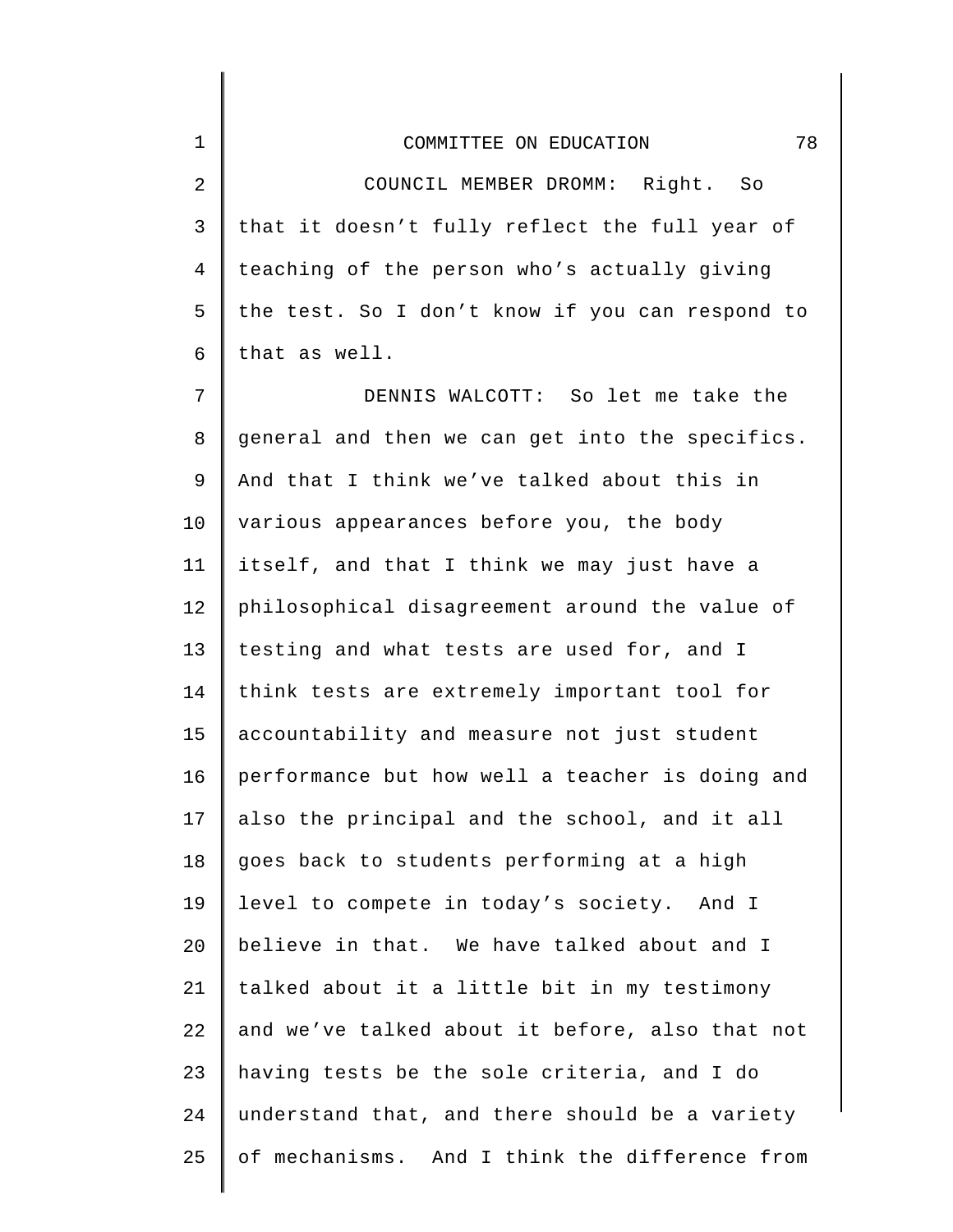| $\mathbf 1$    | 79<br>COMMITTEE ON EDUCATION                    |
|----------------|-------------------------------------------------|
| 2              | when you were a teacher now as far as           |
| 3              | evaluation, more informal observations, and     |
| $\overline{4}$ | then in New York we are one of the few          |
| 5              | districts that will have students as a part of  |
| б              | that process as well, because students know     |
| 7              | what's going on in their respective classroom.  |
| 8              | That builds a robust system of benefitting our  |
| 9              | students in the long run, and I think testing   |
| $10 \,$        | is a key component of that. And so, yes,        |
| 11             | students do the pre and the post and that's     |
| 12             | part of something that's used for developing    |
| 13             | teachers, but I guess there's nothing wrong     |
| 14             | with that. I mean, it's all about connecting    |
| 15             | the dots, and the connecting of the dots is,    |
| 16             | school are you doing well? Teachers are you     |
| 17             | doing well in teaching our students? Students,  |
| 18             | are they performing at a level that we expect   |
| 19             | them, and will they be able to move on to that  |
| 20             | next grade at a higher level, and all of that   |
| 21             | is a direct line connection of accountability   |
| 22             | of the performance and assessing how well a     |
| 23             | school, a teacher, but most importantly how     |
| 24             | well our students are doing. So I think that is |
| 25             | just how you view it sometimes and how maybe I  |
|                |                                                 |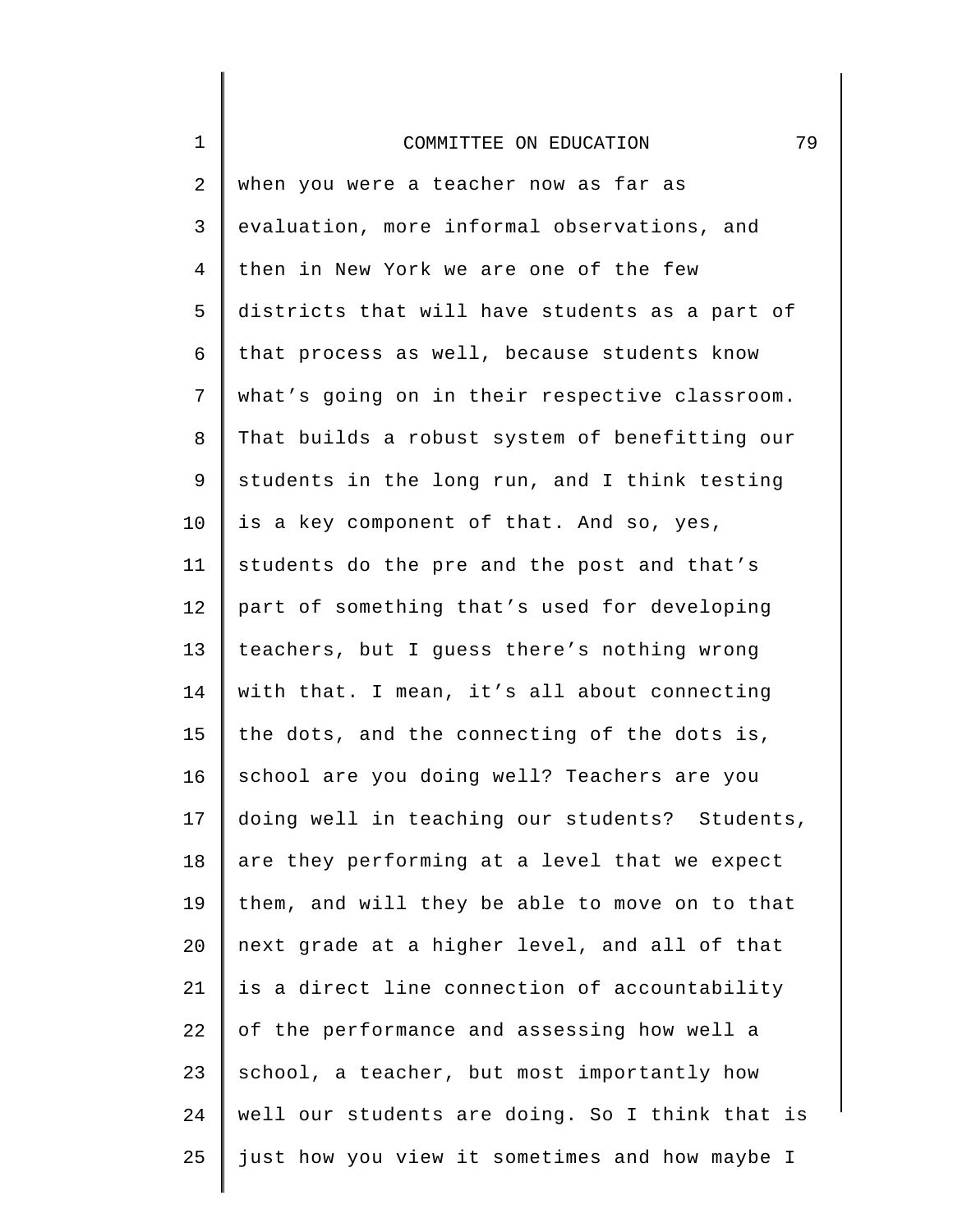| $\mathbf 1$ | 80<br>COMMITTEE ON EDUCATION                    |
|-------------|-------------------------------------------------|
| 2           | view it are different. And with specific        |
| 3           | answers, Simone can give you those.             |
| 4           | SIMONE D'SOUZA: Sure. It might be               |
| 5           | worth just talking through how the tests are    |
| 6           | used for the various stakeholders and the other |
| 7           | information that's really valuable to our       |
| 8           | decision making as well. So when we think about |
| 9           | students, certainly the tests are part of the   |
| 10          | data that we use in terms of understanding      |
| 11          | whether students are ready to move to the next  |
| 12          | grade level, but we also look at other          |
| 13          | performance assessments. Principals have a lot  |
| 14          | of discretion in determining whether or not     |
| 15          | students are in fact ready to be promoted and   |
| 16          | can promote students outside of their test      |
| 17          | performance. From a teacher perspective, as     |
| 18          | Dennis mentioned, the teacher evaluation system |
| 19          | does incorporate test performance, but it is    |
| 20          | the minority of what is used in evaluating      |
| 21          | teachers. So the actual measures of practice    |
| 22          | of teachers and those observations matter a lot |
| 23          | more to the overall teacher evaluation, and     |
| 24          | then finally for school accountability, there's |
| 25          | various components and the progress report is   |
|             |                                                 |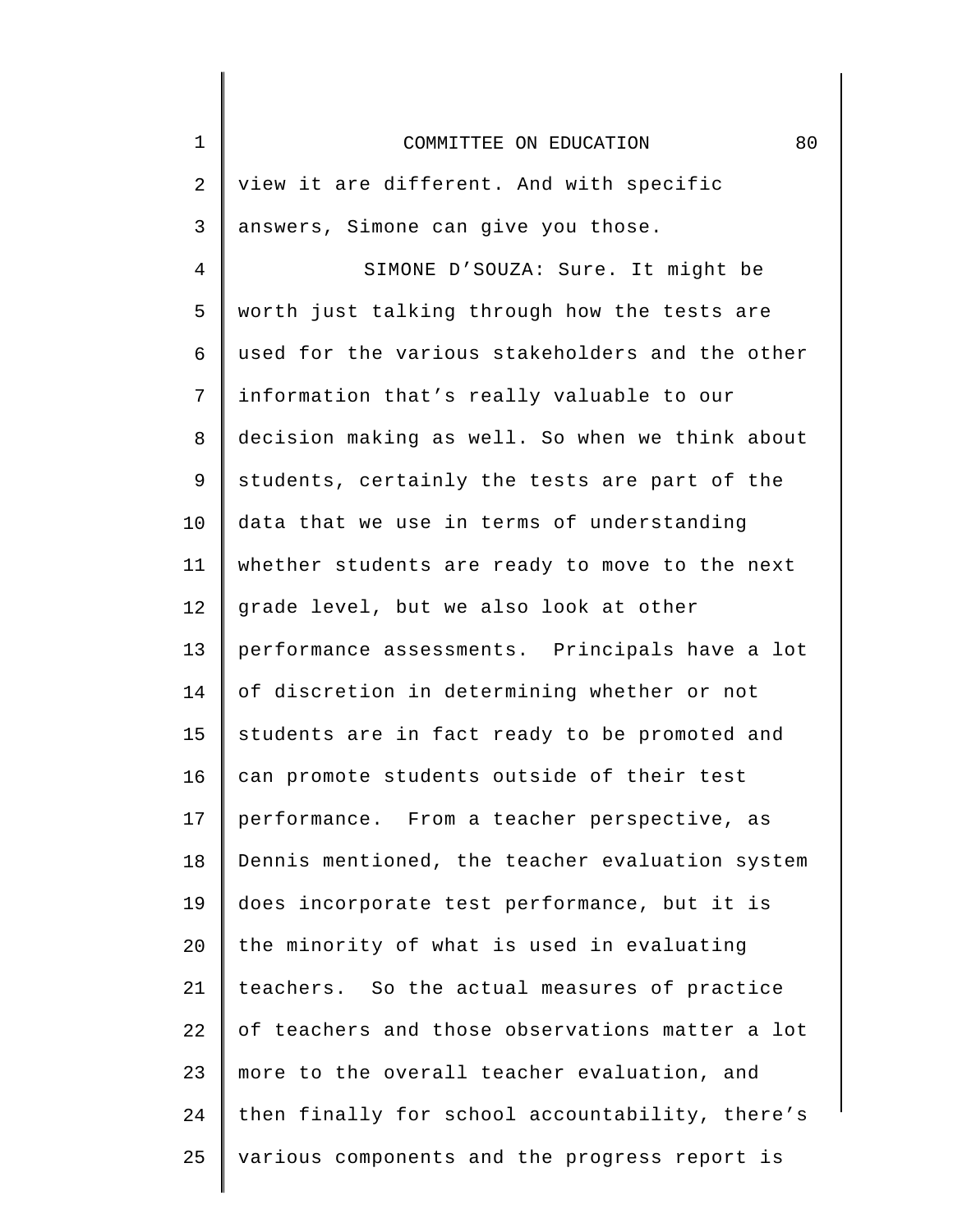| $\mathbf 1$     | 81<br>COMMITTEE ON EDUCATION                    |
|-----------------|-------------------------------------------------|
| 2               | the one that is most focused on test            |
| 3               | performance, but even the progress report looks |
| 4               | at much more than just tests. It looks at       |
| 5               | course grades for students. It looks at how     |
| 6               | students perform when they move onto their next |
| 7               | institution. It looks at the school survey      |
| 8               | results that we just mentioned, attendance, and |
| 9               | a variety of other factors, and then beyond the |
| 10 <sub>1</sub> | progress report, the quality review is really   |
| 11              | deep and rigorous assessment of a school from   |
| 12              | the inside. So educators spend two days in the  |
| 13              | building and really understand the              |
| 14              | instructional work happening in the school.     |
| 15              | COUNCIL MEMBER DROMM: But those                 |
| 16              | quality reviews today are done internally or    |
| 17              | they're done externally? Does somebody come in  |
| 18              | from the outside? Because when I was teaching   |
| 19              | also, we used to have the Australians come in,  |
| 20              | and they'd be--                                 |
| 21              | DENNIS WALCOTT: [interposing] Is                |
| 22              | that your definition? No, it's our team of      |
| 23              | individuals from different schools and networks |
| 24              | and others and superintendents as well that go  |
| 25              | in and do the quality review and I think it was |
|                 |                                                 |

∥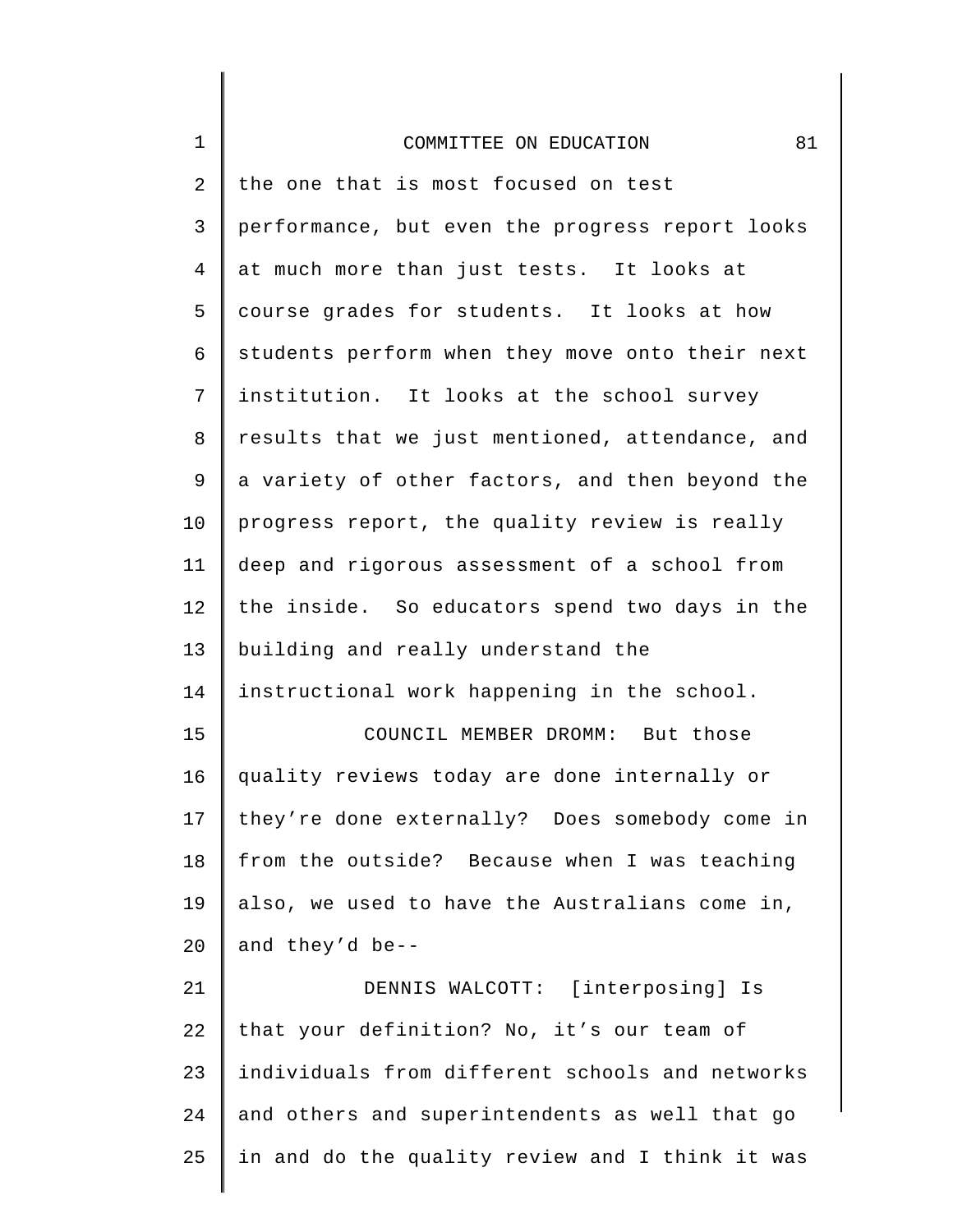| $\mathbf 1$    | 82<br>COMMITTEE ON EDUCATION                    |
|----------------|-------------------------------------------------|
| 2              | a good throw away line, but the reality was     |
| 3              | that, you know, we listened to a variety of     |
| $\overline{4}$ | different stakeholders and building in the      |
| 5              | process for the QR, the quality review, but     |
| 6              | it's teams of individuals and our staff prepare |
| 7              | for the quality reviews including teachers and  |
| 8              | all, and that's what the process is, and I      |
| 9              | think what Simone indicated, that is a very     |
| 10             | rigorous intensive process on talking about the |
| 11             | overall performance of a school and the deep    |
| 12             | understanding of what's going on both the good  |
| 13             | and the bad.                                    |
| 14             | COUNCIL MEMBER DROMM: What about                |
| 15             | portfolio of planning and portfolio--and the    |
| 16             | portfolio planning, but portfolios using as--to |
| 17             | be used as systems of evaluation? Why has that  |
| 18             | been eliminated?                                |
| 19             | SIMONE D'SOUZA: So there are in                 |
| 20             | certain cases portfolios that are used to       |
| 21             | evaluate students, particularly some of our     |
| 22             | higher needs students that we think the test    |
| 23             | doesn't fully evaluate that student's           |
| 24             | performance, and so portfolios are used in many |
| 25             |                                                 |
|                |                                                 |

 $\Big\}$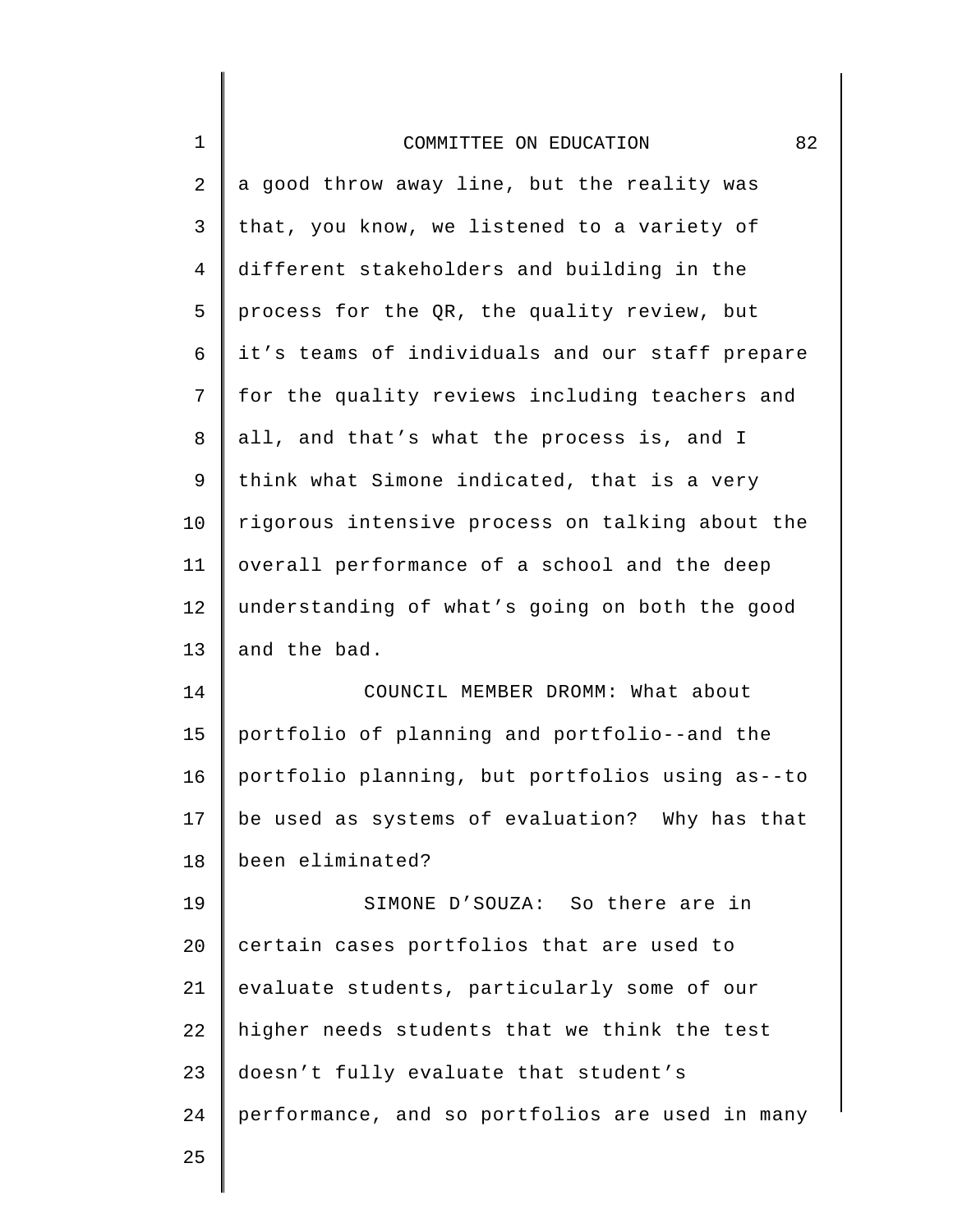| $\mathbf 1$    | 83<br>COMMITTEE ON EDUCATION                    |
|----------------|-------------------------------------------------|
| $\overline{a}$ | cases across schools. They're not use system-   |
| 3              | wide in part because of scope, but the--        |
| $\overline{4}$ | COUNCIL MEMBER DROMM: [interposing]             |
| 5              | And by scope you mean?                          |
| 6              | SIMONE D'SOUZA: Just the reality of             |
| 7              | the work involved in assessing portfolio for    |
| 8              | every single student in our system. So we use   |
| 9              | portfolios where we think they're most needed   |
| 10             | in terms of evaluating student performance.     |
| 11             | COUNCIL MEMBER DROMM: To be honest              |
| 12             | with you, in some ways he's a teacher and the   |
| 13             | information that I've received from the prior   |
| 14             | teacher that contained a writing sample and an  |
| 15             | art sample, a math sample, a problem solving    |
| 16             | piece gave me more information about where that |
| 17             | student was at than a standardized test score.  |
| 18             | So do you have any plans to go back or to       |
| 19             | systemizing that or, you know, making it across |
| 20             | the whole system because that's really the type |
| 21             | of information that I think teachers want about |
| 22             | students rather than just a standardized test   |
| 23             | score.                                          |
| 24             | SIMONE D'SOUZA: I mean, teachers                |
| 25             | also have student grades and information from   |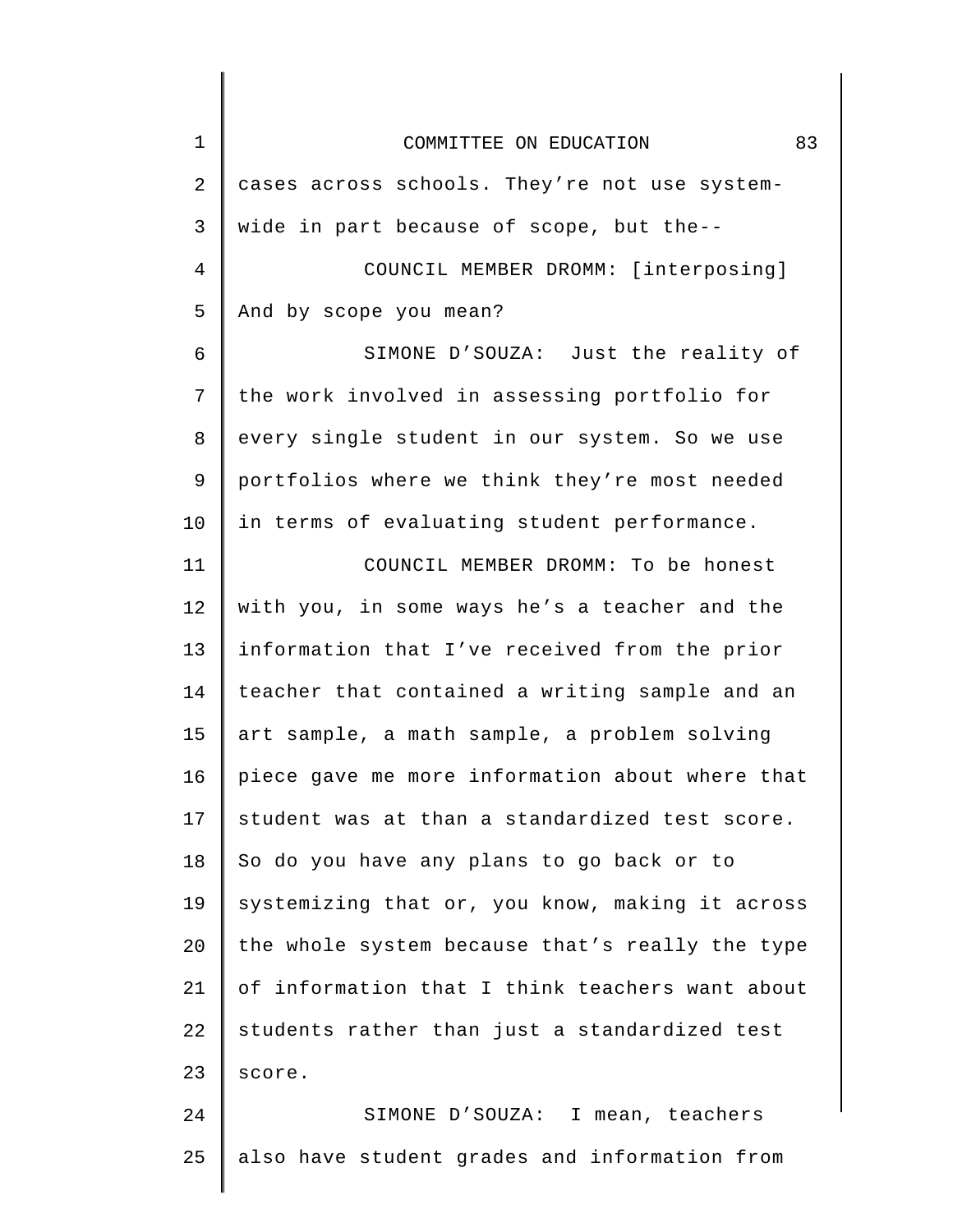| $\mathbf 1$    | 84<br>COMMITTEE ON EDUCATION                    |
|----------------|-------------------------------------------------|
| $\overline{2}$ | prior teachers. So that's a sort of proxy, I    |
| $\mathsf{3}$   | think, for some of what you're talking about,   |
| 4              | understanding how students did in the course at |
| 5              | large, not just on the test, but certainly,     |
| 6              | there's other pieces of information that        |
| 7              | teachers have about their former students when  |
| 8              | $they--$                                        |
| $\mathsf 9$    | COUNCIL MEMBER DROMM: So I hate to              |
| 10             | keep harping back to my old days as a teacher,  |
| 11             | but from my experience in the classroom I       |
| 12             | remember when the principal would come to me in |
| 13             | the beginning of the year actually and tell me  |
| 14             | not to look at the record cards because it      |
| 15             | would pre-judge. Sometimes teachers would pre-  |
| 16             | judge their students by how they performed on a |
| 17             | standardized test, and he said, "Put those      |
| 18             | record cards away and get to know your kids     |
| 19             | first." We've come so far from those days. Do   |
| 20             | you feel that these scores prejudge, because    |
| 21             | basically you're testing a student on how they  |
| 22             | perform on one day. Maybe that student came to  |
| 23             | school when they were sick. Maybe they were     |
| 24             | throwing up because of nervousness from the     |
| 25             | exam. And I taught elementary school, so the    |
|                |                                                 |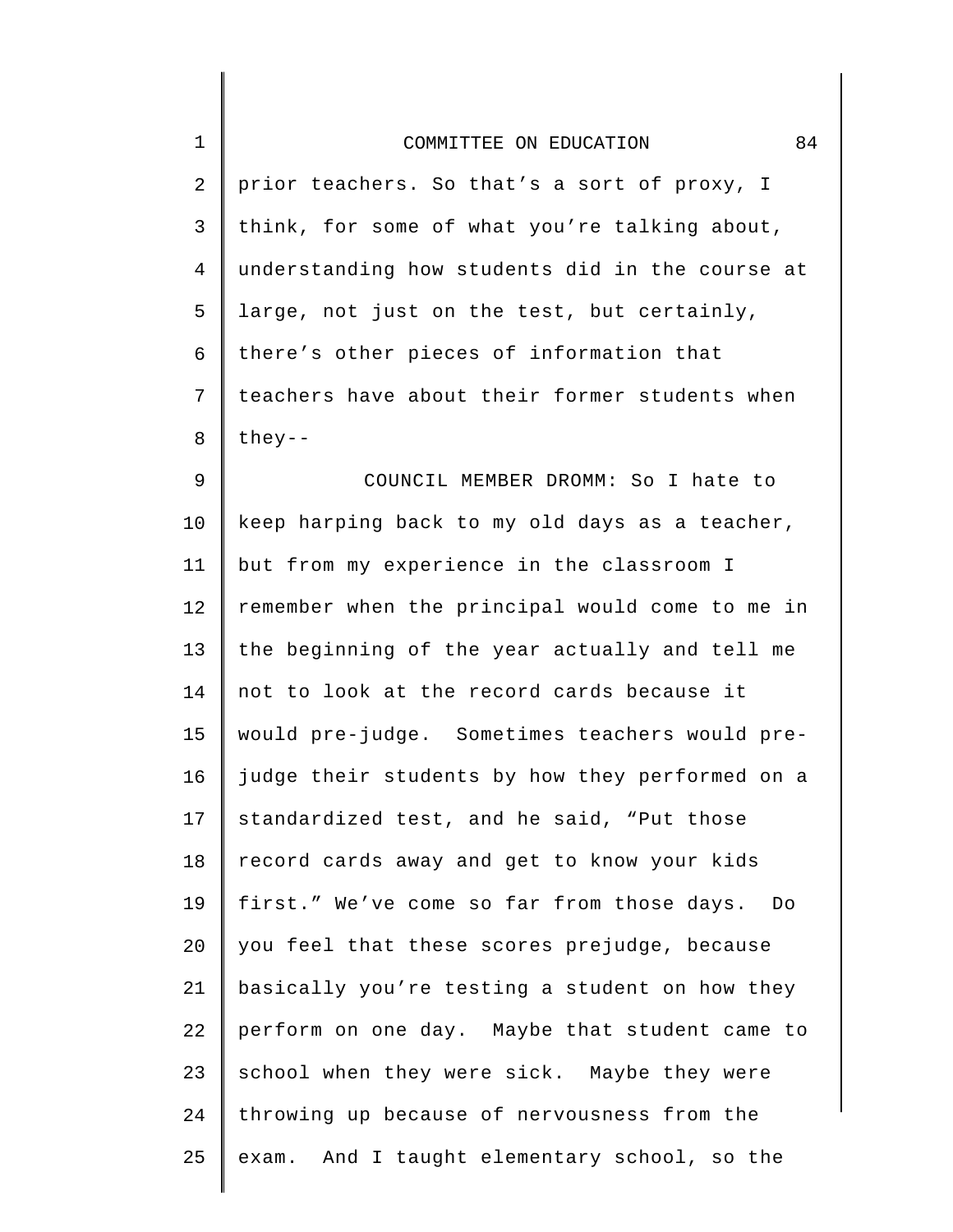## COMMITTEE ON EDUCATION 85

1

2 3 4 5 6 7 experience in high school is probably somewhat different. And maybe that child can actually perform better as they go through. So, I think that this reliance on jus that one test or those two tests, the math and the reading, is an emphasis on those tests.

8 9 10 11 12 13 14 15 16 17 18 19 20 21 SIMONE D'SOUZA: Yeah, I mean, I think that there is certainly other information that is used besides just the over--I think you're speaking to sort of the overall result. One thing that teachers do find very valuable is understanding sort of how that test breaks down. So what we provide to schools is how students performed on various elements of the assessment. So figuring out what their strengths and weaknesses are, and I certainly agree that actually spending time with the student is another very good way to get at this information. The test performance is just one other piece of data--

22 23 COUNCIL MEMBER DROMM: [interposing] One, yeah.

24 25 SIMONE D'SOUZA: that I think helps understand the strengths and weaknesses of a--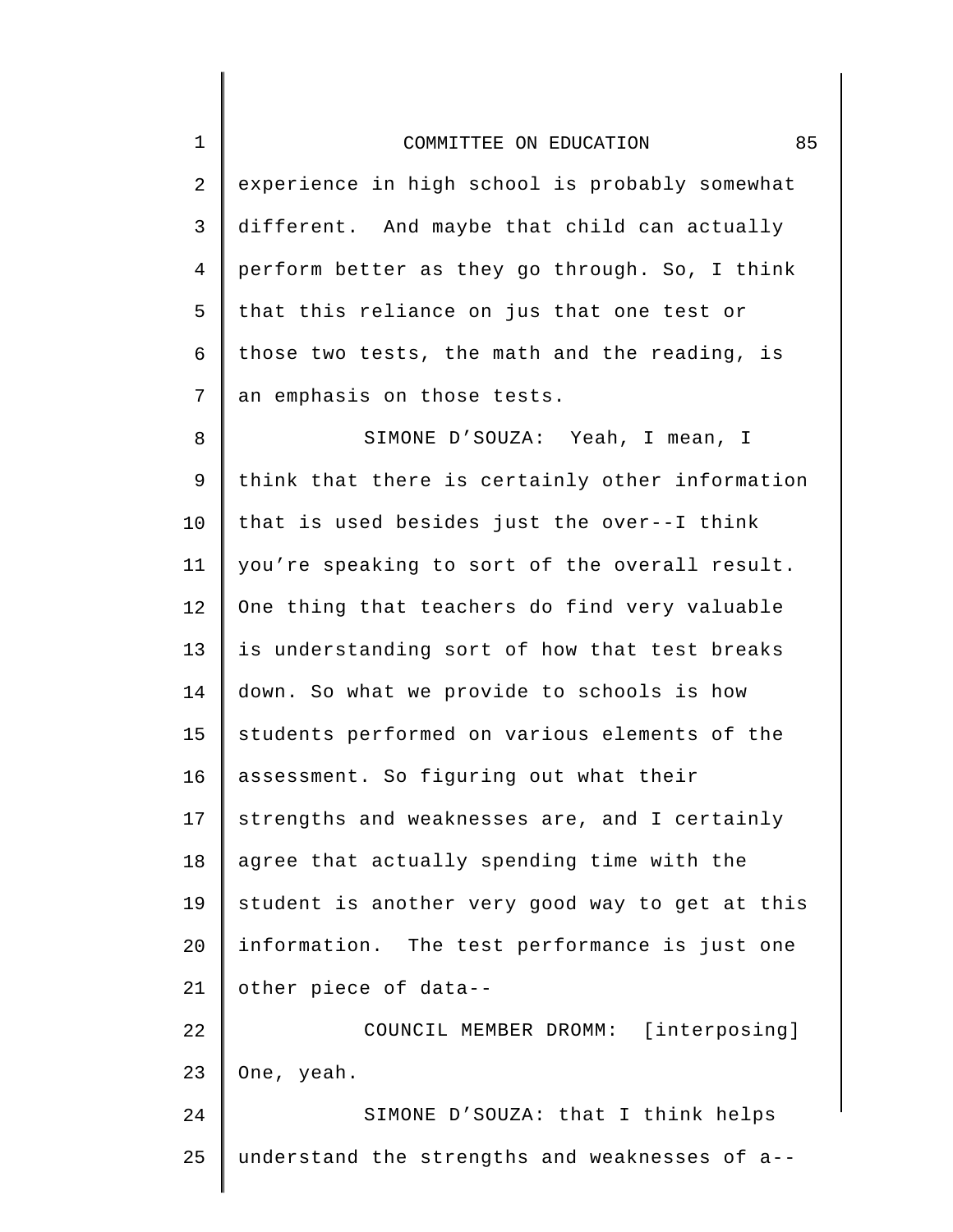| $\mathbf 1$    | 86<br>COMMITTEE ON EDUCATION                    |
|----------------|-------------------------------------------------|
| $\overline{a}$ | DENNIS WALCOTT: [interposing] Yeah,             |
| 3              | I don't think we're that far apart. I mean,     |
| $\overline{4}$ | it's one part of understanding where a student  |
| 5              | is and making sure. And I think Simone          |
| 6              | indicated as well that it just doesn't look at  |
| 7              | the raw score, but it really goes deeper into   |
| 8              | that in understanding what's going on and then  |
| 9              | also sharing that information with families as  |
| 10             | well. I mean, one of the things we've tried to  |
| 11             | do really well, we've done very well, is        |
| 12             | getting information out. I think we got more    |
| 13             | information out to families in a variety of     |
| 14             | different ways about the performance of their   |
| 15             | child and how well their child is doing, some   |
| 16             | areas of strengths, weaknesses, and what it     |
| 17             | actually means, and we will continue to work in |
| 18             | improving on that and making sure that language |
| 19             | is very clear and understandable for families   |
| 20             | to understand as well as for staff to           |
| 21             | understand, and we continue to work on that.    |
| 22             | COUNCIL MEMBER DROMM: So on those               |
| 23             | extended time sessions that you had promoted    |
| 24             | with the UFT and the other unions, what         |
| 25             | parents--                                       |

 $\Big\}$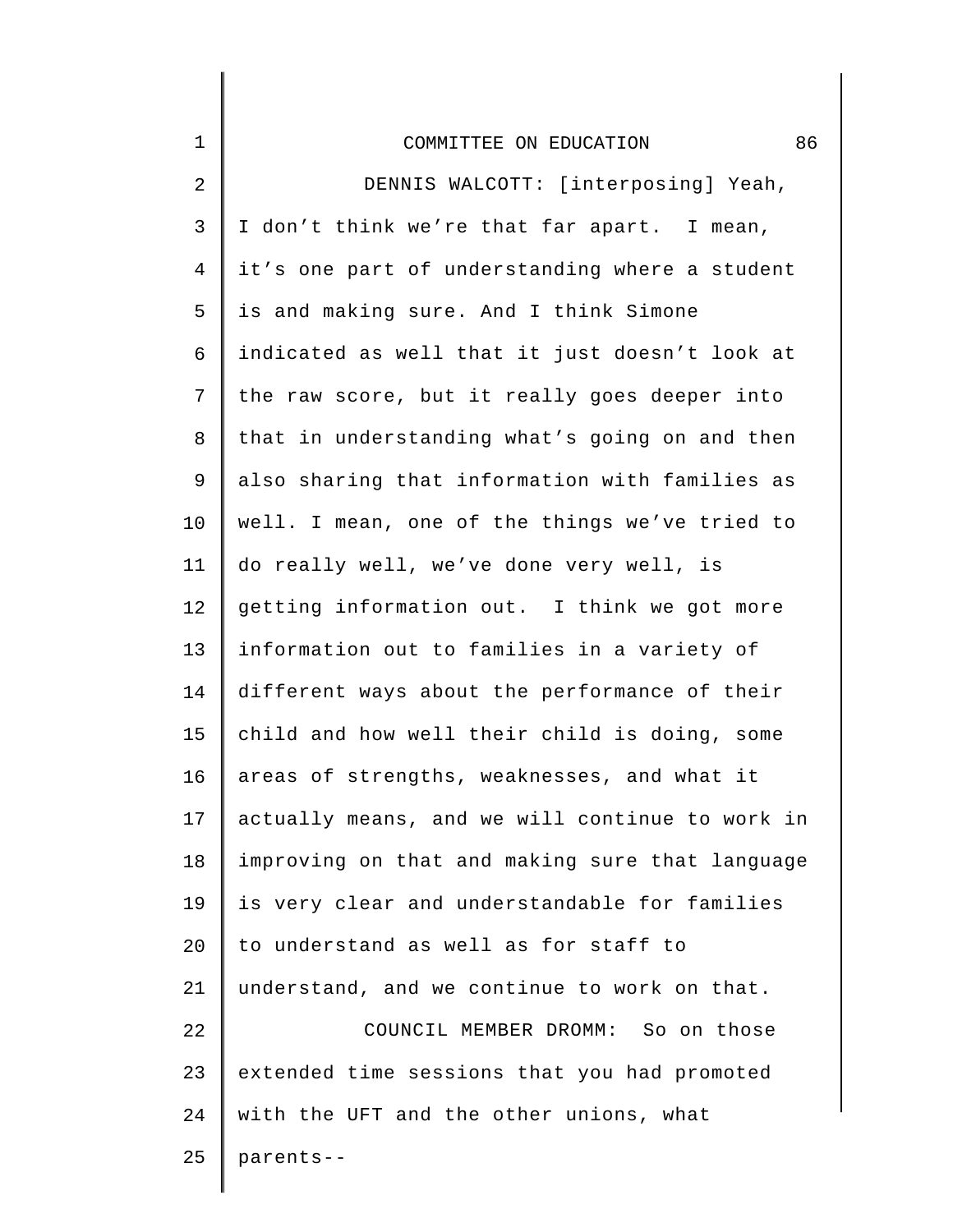| $\mathbf 1$ | 87<br>COMMITTEE ON EDUCATION                    |
|-------------|-------------------------------------------------|
| 2           | DENNIS WALCOTT: [interposing] And an            |
| 3           | advocacy organization.                          |
| 4           | COUNCIL MEMBER DROMM: Yep, advocacy             |
| 5           | groups as well.                                 |
| 6           | DENNIS WALCOTT: I mean, that's                  |
| 7           | rare. So let's--I mean, you guys beat us up on  |
| 8           | that one. Let's give us some credit on that     |
| 9           | one.                                            |
| 10          | COUNCIL MEMBER DROMM: We're not                 |
| 11          | going to beat you up on that. I'm going to--    |
| 12          | I'm going to ask you though, were writing       |
| 13          | samples included in those discussions? Were     |
| 14          | parents shown samples of the children's work?   |
| 15          | Was there an opportunity--                      |
| 16          | DENNIS WALCOTT: [interposing] That              |
| 17          | just start. So we just allocated the five       |
| 18          | million. It started earlier this month. So I    |
| 19          | mean, schools will be doing it differently, but |
| 20          | principals were providing the information       |
| 21          | including writing samples and other types of    |
| 22          | information that they feel necessary to get the |
| 23          | families a better understanding of what's going |
| 24          | on. And specific to the, you know, the test     |
| 25          | itself. So it's not just parent/teacher         |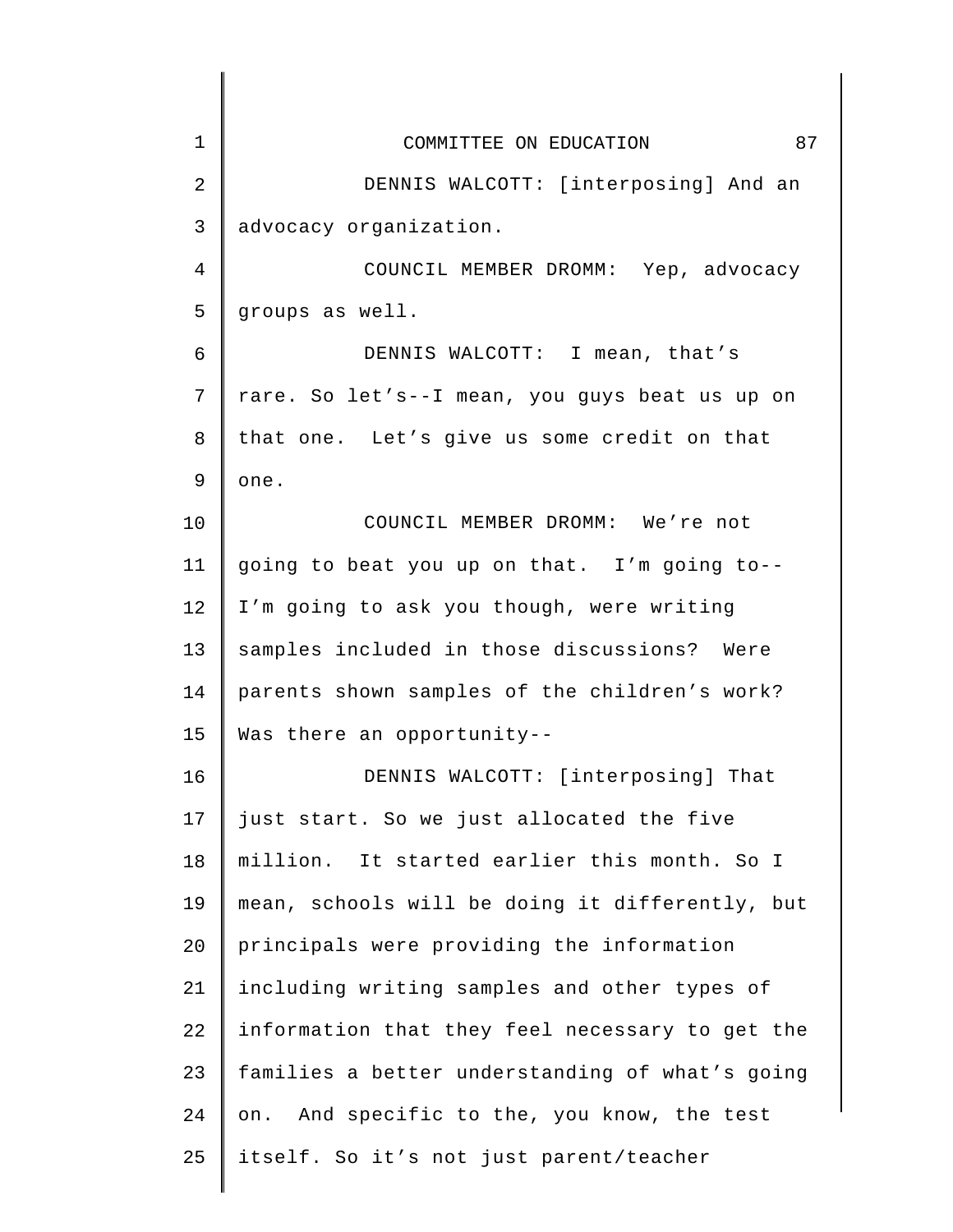| $\mathbf 1$    | 88<br>COMMITTEE ON EDUCATION                    |
|----------------|-------------------------------------------------|
| $\overline{a}$ | conference, but it is a deeper meaning, full    |
| 3              | understanding of what's happening with that     |
| 4              | particular--                                    |
| 5              | CHAIRPERSON JACKSON: [interposing]              |
| 6              | Thank you. Thank you Council Member Dromm.      |
| 7              | We're going to move on. You can come back for   |
| 8              | a second round.                                 |
| 9              | COUNCIL MEMBER DROMM: Just one                  |
| 10             | quick--                                         |
| 11             | CHAIRPERSON JACKSON: [interposing]              |
| 12             | You've had about eight minutes already, and     |
| 13             | other colleagues want to try to get in. you     |
| 14             | can come back second round.                     |
| 15             | COUNCIL MEMBER DROMM: Alright.                  |
| 16             | CHAIRPERSON JACKSON: Margaret Chin              |
| 17             | followed by Debbie Rose.                        |
| 18             | COUNCIL MEMBER CHIN: Good morning,              |
| 19             | Chancellor. So in your testimony on page two    |
| 20             | you talk about assessment provides feedback,    |
| 21             | which in turn leads to more effective           |
| 22             | instructions. So what are the subject test that |
| 23             | student takes in each class? I mean, every      |
| 24             | class, what are the subject they are taking?    |
| 25             | They also have tests as a routine. So why       |
|                |                                                 |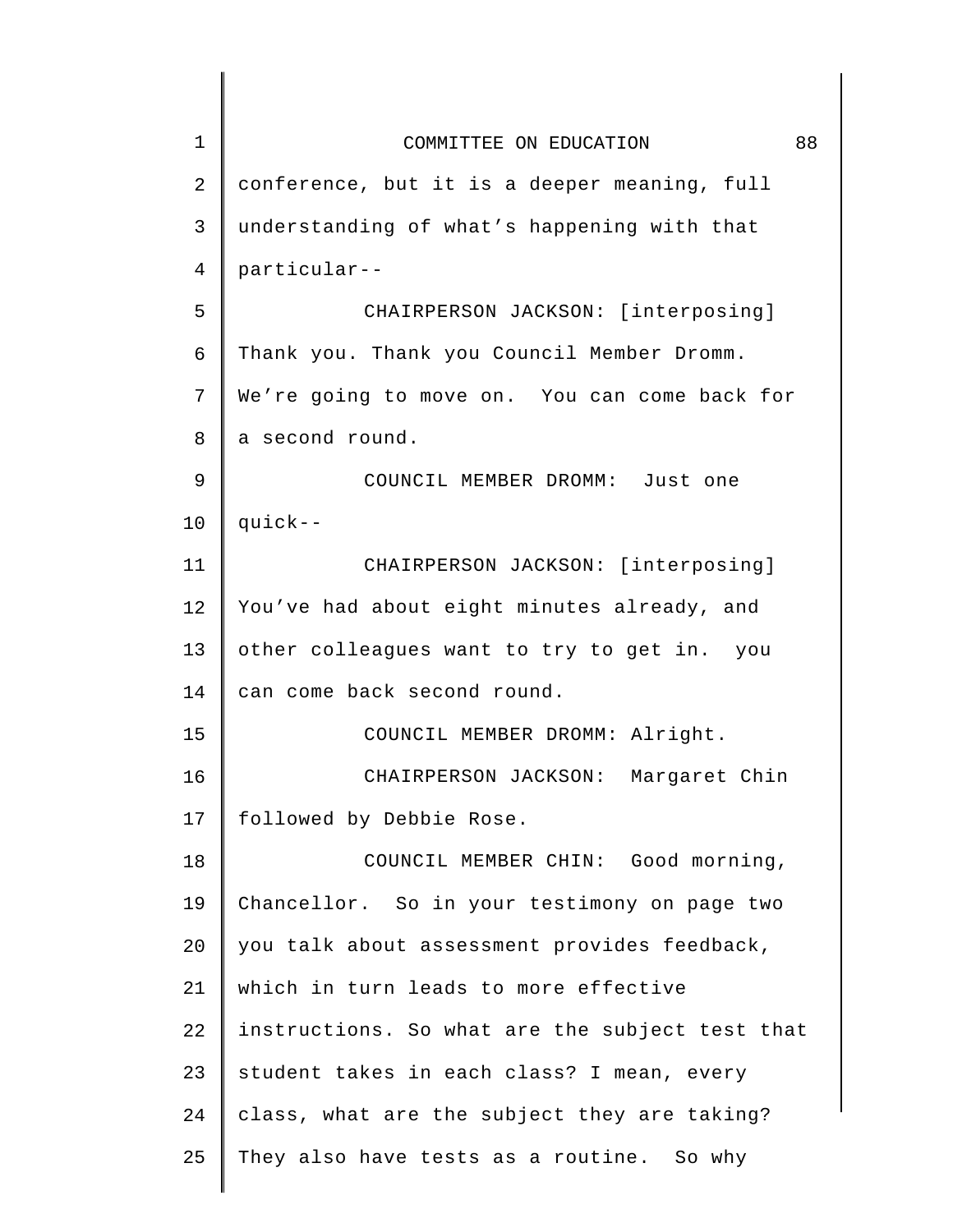| $\mathbf 1$ | 89<br>COMMITTEE ON EDUCATION                    |
|-------------|-------------------------------------------------|
| 2           | aren't those tests in terms of good enough as   |
| 3           | assessments, but you just rely on the           |
| 4           | standardized tests?                             |
| 5           | SIMONE D'SOUZA: You're talking                  |
| 6           | about sort of social studies, science, other    |
| 7           | subject tests in the class?                     |
| 8           | COUNCIL MEMBER CHIN: Yeah.                      |
| 9           | DENNIS WALCOTT: I'm not sure--                  |
| 10          | COUNCIL MEMBER CHIN: [interposing]              |
| 11          | Even math and English. I mean, the kids gets    |
| 12          | regular testings from their teachers?           |
| 13          | SIMONE D'SOUZA: Yeah, I think that              |
| 14          | all goes into the overall grade of a student,   |
| 15          | the value of the standardized test is that it's |
| 16          | standardized across all students in New York    |
| 17          | City and across the State, so you get a         |
| 18          | comparable picture of student performance on a  |
| 19          | relative basis, but certainly course grades and |
| 20          | how students are performing in their classrooms |
| 21          | is incorporated into school accountability.     |
| 22          | It's a component of how teachers think about    |
| 23          | whether or not students should be promoted to   |
| 24          | the next grade as well. So I think both of      |
| 25          | those pieces of information are useful.         |
|             |                                                 |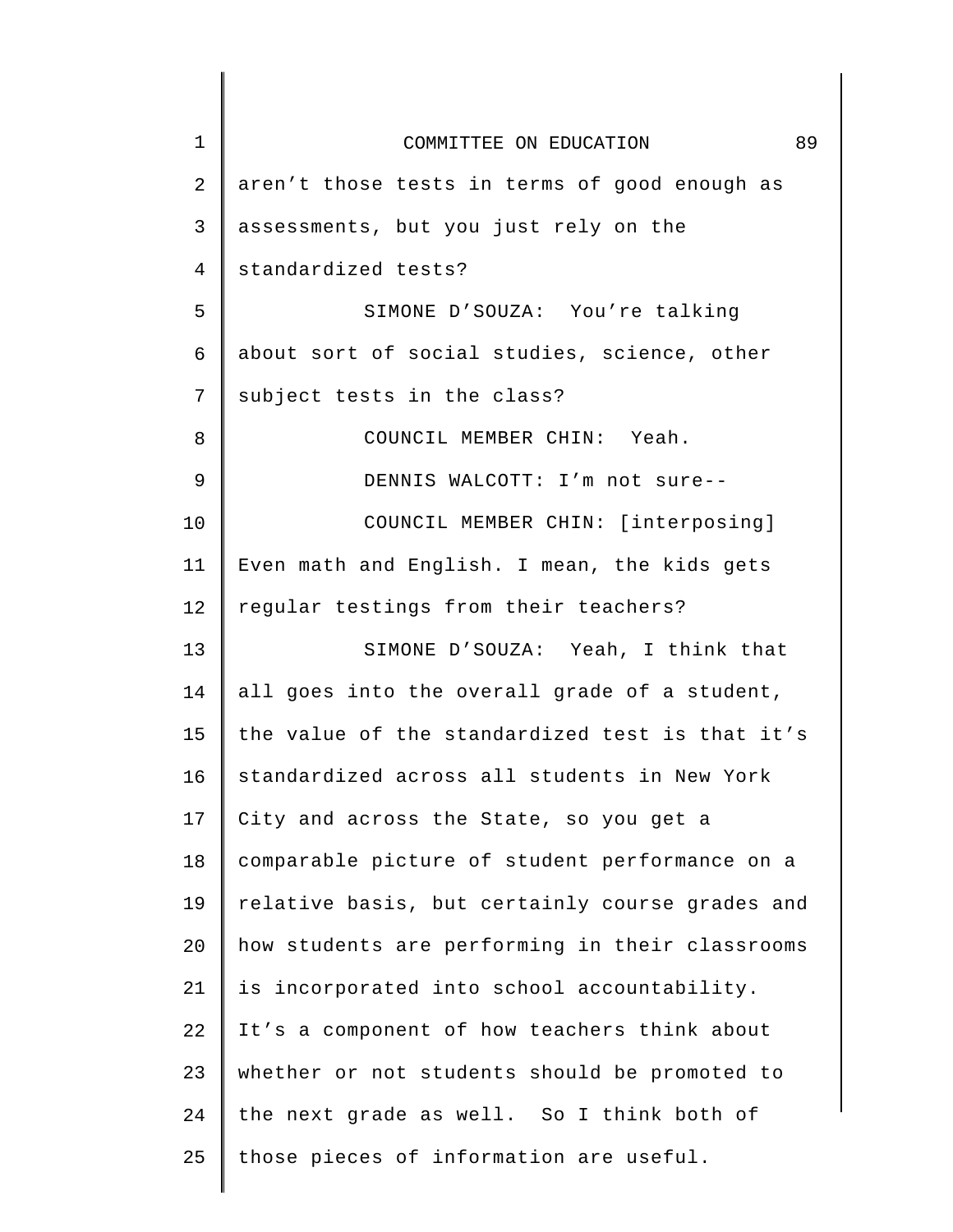| $\mathbf 1$     | 90<br>COMMITTEE ON EDUCATION                    |
|-----------------|-------------------------------------------------|
| $\overline{2}$  | Standardized tests are just a sort of           |
| 3               | standardized way to look at performance across  |
| $\overline{4}$  | the City.                                       |
| 5               | COUNCIL MEMBER CHIN: So if it--I                |
| 6               | mean, now we're talking about the Common Core,  |
| 7               | so the classwork are more aligned with the      |
| 8               | State standards. Then some of these extra       |
| 9               | assessments would still be necessary? To sort   |
| 10              | of like reflect more of a standard.             |
| 11              | DENNIS WALCOTT: So, if I understand             |
| 12              | the question correctly, I mean part of the      |
| 13              | assessment is as a result of law, and so it's   |
| 14              | forming the basis for evaluation, which I think |
| 15              | several of the Council Members have talked      |
| 16              | about and whether they are for it or against    |
| 17 <sub>2</sub> | it, I mean, that's part of the linkage of if I  |
| 18              | heard you correctly, the pre and post           |
| 19              | assessments that are given as well. And then    |
| 20              | as Simone indicated, then you have the ELA and  |
| 21              | math standardized tests. So I mean, all of      |
| 22              | these are necessary, but it gives a picture of  |
| 23              | how well a student is doing and how well the    |
| 24              | teaching is taking place in helping that        |
| 25              | student reach that particular goal.             |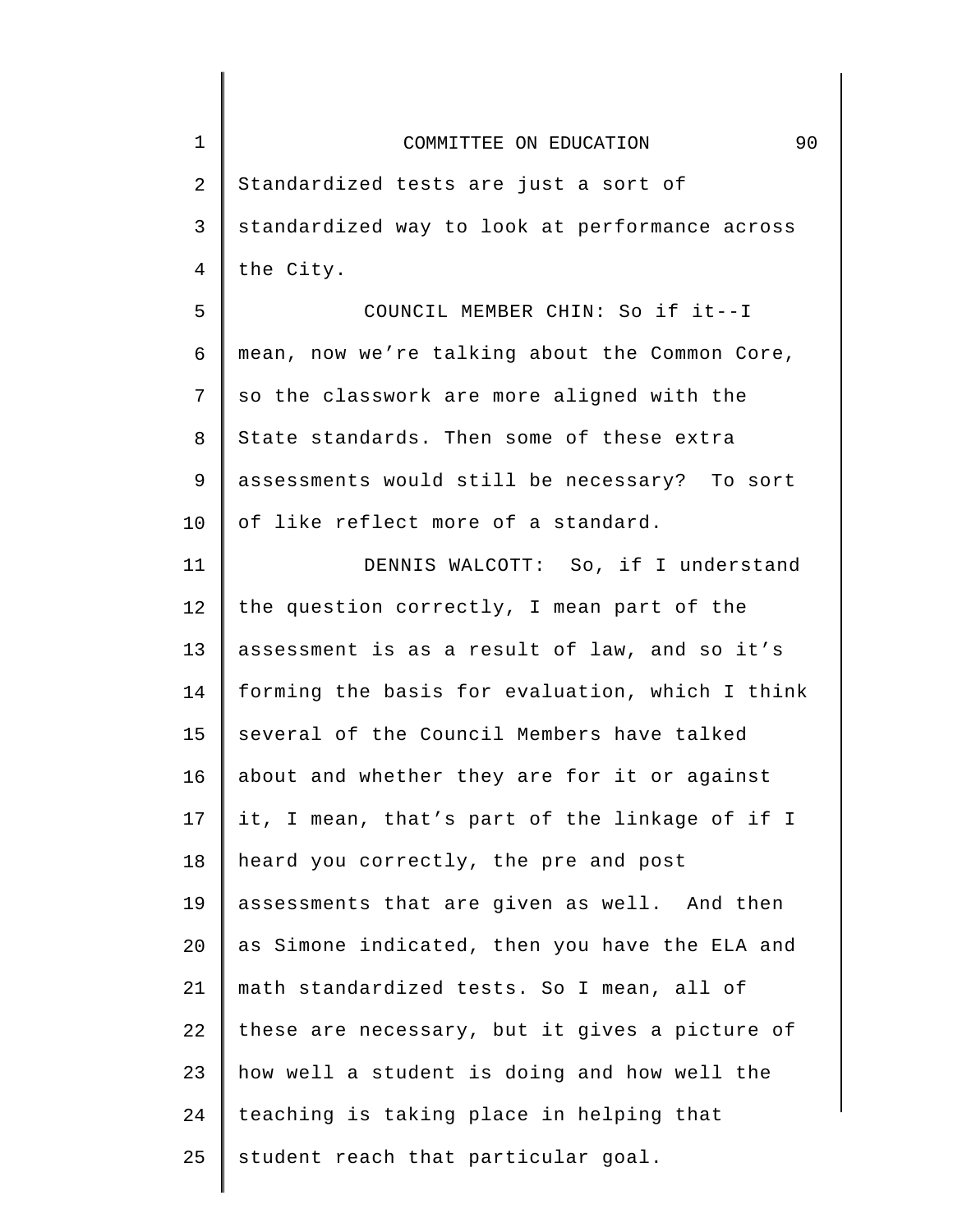| $\mathbf 1$ | 91<br>COMMITTEE ON EDUCATION                    |
|-------------|-------------------------------------------------|
| 2           | COUNCIL MEMBER CHIN: But because--              |
| 3           | DENNIS WALCOTT: [interposing] If I              |
| 4           | understood you correctly.                       |
| 5           | COUNCIL MEMBER CHIN: Yeah, but                  |
| 6           | because the students are taking regular tests,  |
| 7           | which their teacher will have more information  |
| 8           | in terms of assessing what the students knows.  |
| 9           | So I think the point is that standardized tests |
| 10          | should not be, you know, the main emphasis.     |
| 11          | DENNIS WALCOTT: But I think Simone-             |
| 12          |                                                 |
| 13          | COUNCIL MEMBER CHIN: [interposing]              |
| 14          | Because we used to compare, you know, student-- |
| 15          | DENNIS WALCOTT: [interposing] Simone            |
| 16          | has commented standardized test is not solely   |
| 17          | the main emphasis, but standardized tests are   |
| 18          | those tests that are system wide and that gives |
| 19          | you the baseline comparison to how the peers    |
| 20          | are doing as well as state-wide how they're     |
| 21          | doing as well. The whole thing that this--we    |
| 22          | have to very clear that we believe in tests.    |
| 23          | We believe in having rigorous tests. We         |
| 24          | believe in having tests that measures a         |
| 25          | student's performance and where that student is |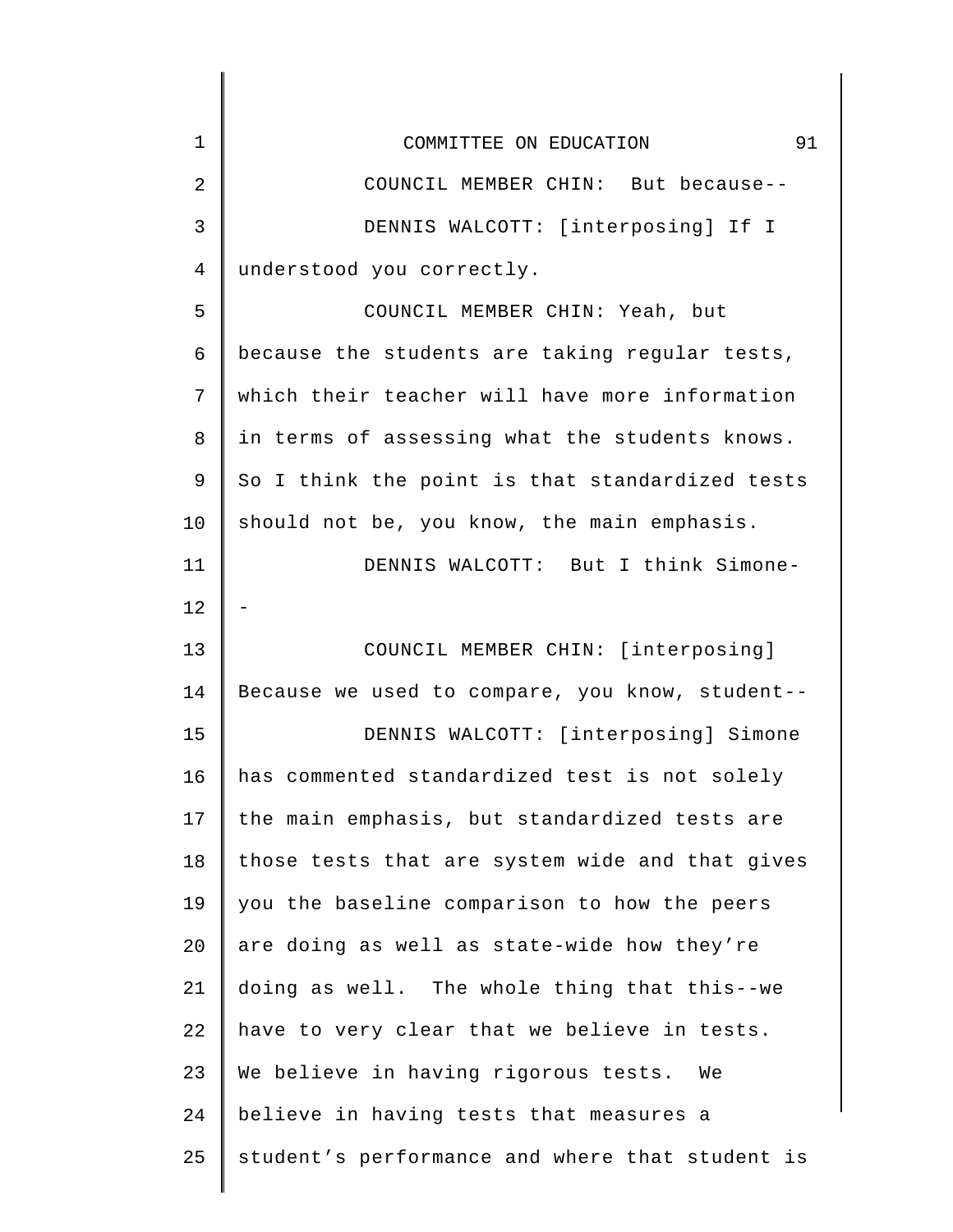| $\mathbf 1$ | 92<br>COMMITTEE ON EDUCATION                    |
|-------------|-------------------------------------------------|
| $\sqrt{2}$  | at at any given point in time, and then having  |
| 3           | the ability to compare that student to their    |
| 4           | peers and that's how grades are formed and      |
| 5           | everything else is formed as far as             |
| 6           | accountability, and that's something we believe |
| 7           | in that will benefit our students in the long   |
| 8           | run, and so it's not how many, it's the quality |
| 9           | of the tests that is extremely important and I  |
| 10          | think the quality has improved significantly,   |
| 11          | and we want to make sure that we have those     |
| 12          | rigorous tests that measure performance to      |
| 13          | allow our students to compete for today's jobs. |
| 14          | COUNCIL MEMBER CHIN: I guess my                 |
| 15          | following question with that is that is really  |
| 16          | how the teacher gets the information, how the   |
| 17          | parents get the information and how the student |
| 18          | get the information in how terms of how well    |
| 19          | they did on those tests, because I think I'm    |
| 20          | glad to hear there's some changes when you are  |
| 21          | spending more time to explain to parents,       |
| 22          | because in the past, the test comes down to     |
| 23          | student just hearing the number, "Oh, I got a   |
| 24          | four. I got a three. Oh, I got a one." So it    |
| 25          | already sets a stigma that if you get a two or  |

 $\Big\}$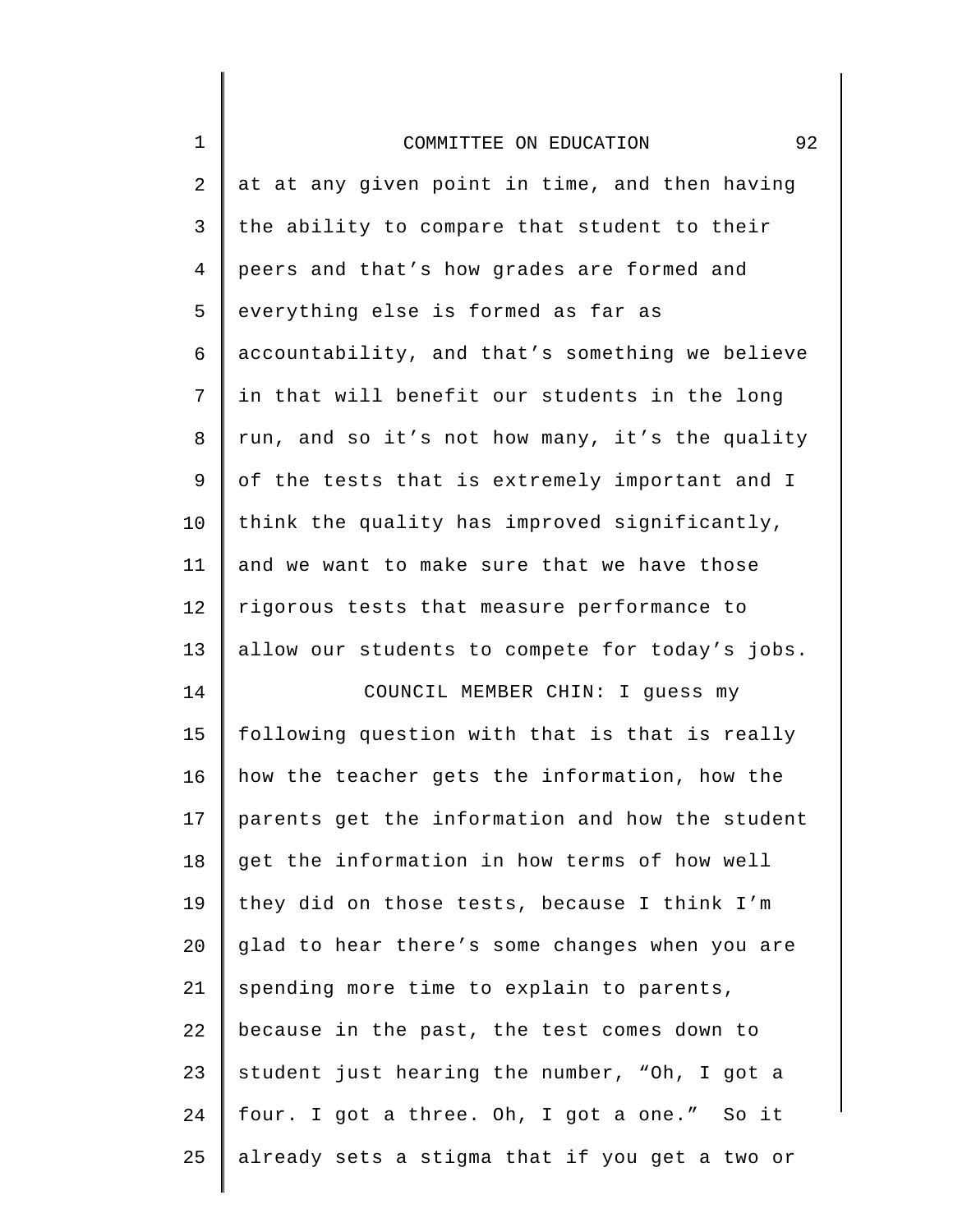## COMMITTEE ON EDUCATION 93

1

8

2 3 4 5 6 7 a one you're really bad. If you get a four, you're terrific. So I think it's really the component of explaining where this strength and weakness are how a student or parent could help the student improve. Same thing with the teacher.

DENNIS WALCOTT: Sure.

9 10 11 12 13 14 15 16 COUNCIL MEMBER CHIN: I think that's the piece that needs to really be expanded on and getting support to teachers so that they have the time to really do that with the students, so they don't feel bad that they got a one, and to be able to explain, you know, what they did well on the test, what they need to improve on.

17 18 19 20 21 22 23 24 25 DENNIS WALCOTT: Right. I mean, I totally agree. So for example, this represents information that we've sent out to parents alone, and it goes into chapter and verse about Common Core, what it means, giving information, and it lays out very detailed way Common Core standard shift, was is taught in literacy and math across subject areas, for example, I just happened to open it up to this. And it talks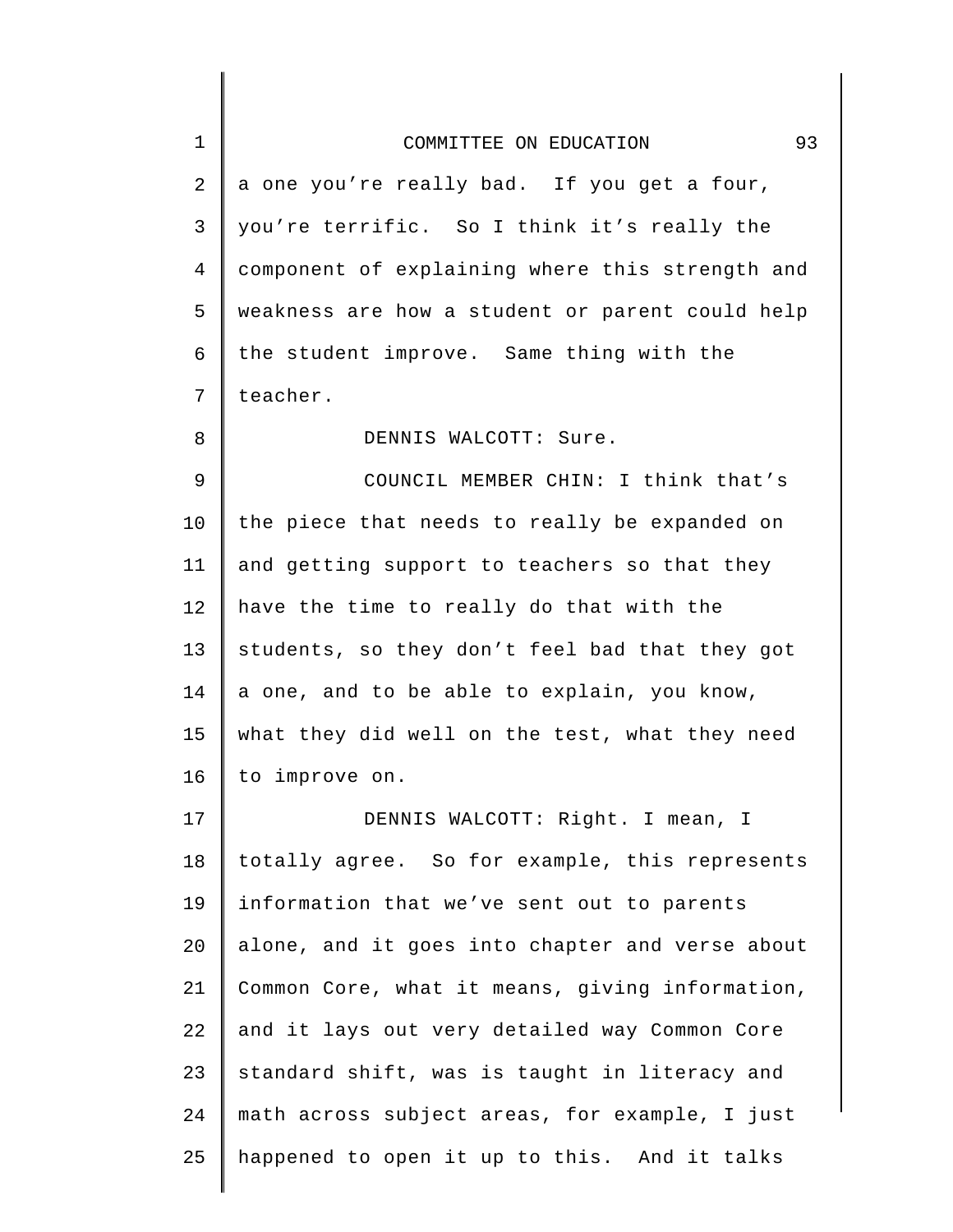| $\mathbf 1$ | 94<br>COMMITTEE ON EDUCATION                    |
|-------------|-------------------------------------------------|
| 2           | about instructional shifts in math, focus,      |
| 3           | learn more about less, build skills across      |
| 4           | grades, develop speed and accuracy, really know |
| 5           | it really good. I mean, all of these are        |
| 6           | things that have been sent out to families. I   |
| 7           | think we've done a very comprehensive job in    |
| 8           | getting information out and also trying to de-  |
| 9           | stigmatize what it means in the schools. As I   |
| $10 \,$     | indicated in my testimony as far as even the    |
| 11          | public service campaign with the ads that we    |
| 12          | have in the subway cars, information, the       |
| 13          | webinars we've done. I mean, we've done a       |
| 14          | comprehensive job in getting information out,   |
| 15          | and we'll always do more. As you know,          |
| 16          | penetrating the media market in New York is     |
| 17          | always a very difficult market, just because    |
| 18          | we're so big and large. I mean, we're talking   |
| 19          | about 1.1 million students, and with this       |
| 20          | particular case with three through eight, you   |
| 21          | know, less than a million students. But we have |
| 22          | sent out a tremendous amount of information and |
| 23          | we will continue to make sure we do that, and   |
| 24          | that's part of the allocation also of the five  |
| 25          | million dollars around extending the            |
|             |                                                 |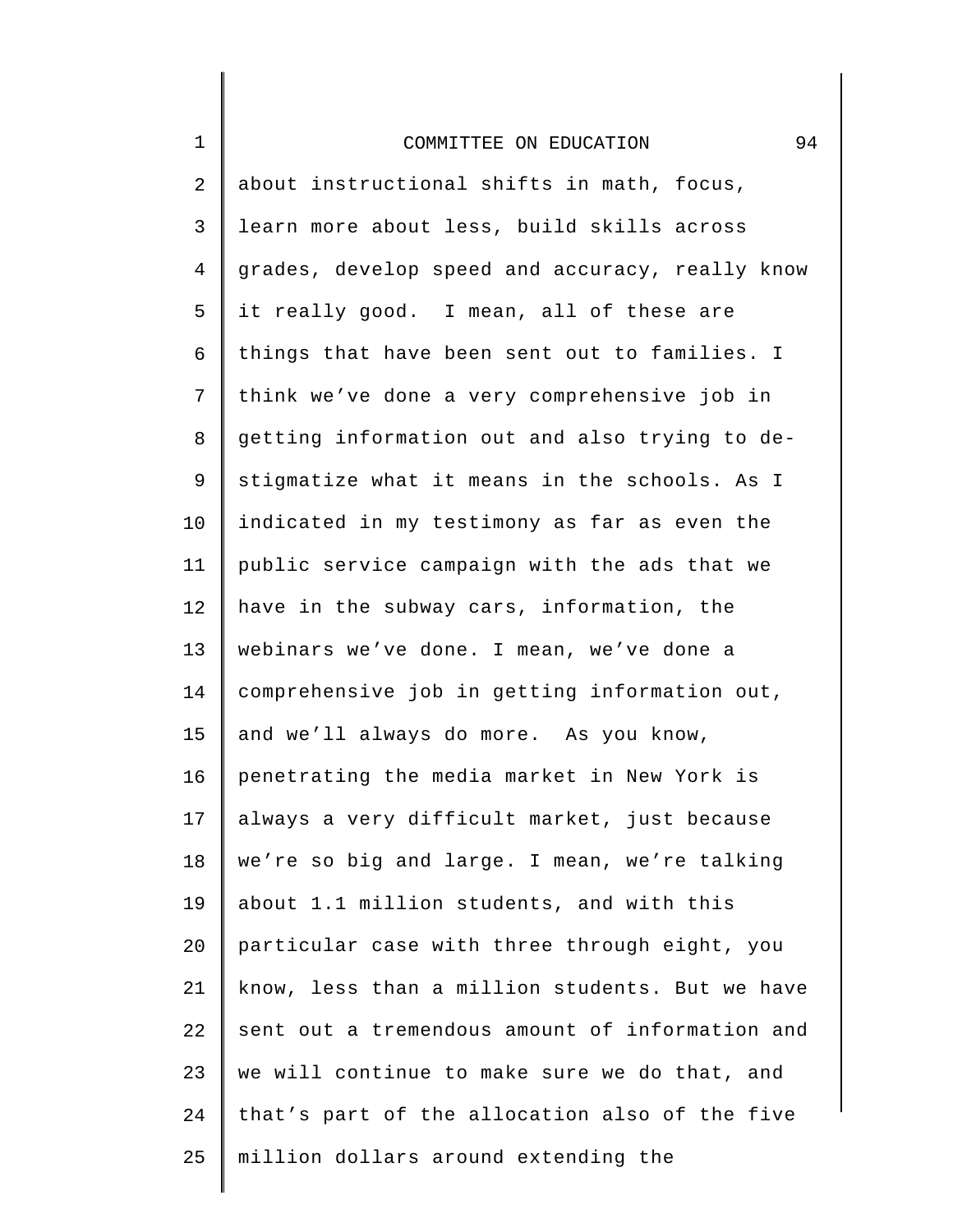| $\mathbf 1$ | 95<br>COMMITTEE ON EDUCATION                    |
|-------------|-------------------------------------------------|
| 2           | information out to our families so children     |
| 3           | have a level one and level two.                 |
| 4           | COUNCIL MEMBER CHIN: I think that's-            |
| 5           | -I mean, I think it's as important. I don't     |
| 6           | want to focus so much on the mass media, really |
| 7           | within each specific school in getting to       |
| 8           | parents. I mean, even if that information, I    |
| 9           | assume is translated into the major languages-- |
| 10          | DENNIS WALCOTT: [interposing]                   |
| 11          | Translated into the mandatory languages.        |
| 12          | COUNCIL MEMBER CHIN: I mean, any                |
| 13          | parent, if you just give them a stack of paper  |
| 14          | like that, they're not going to understand,     |
| 15          | because I have constituents that couldn't       |
| 16          | understand why, you know, her second grade kid  |
| 17          | was put into with first grade kids and the kids |
| 18          | start like, "Am I a second grader or am I first |
| 19          | grader?" and they didn't understand the concept |
| 20          | of which class and how teaching is going to be  |
| 21          | taught. So I think there's still a lot of time  |
| 22          | that needs to be spent, you know, by the        |
| 23          | teacher to really talk to the parents and       |
| 24          | explain the concept, and also to the student in |
| 25          | the class.                                      |
|             |                                                 |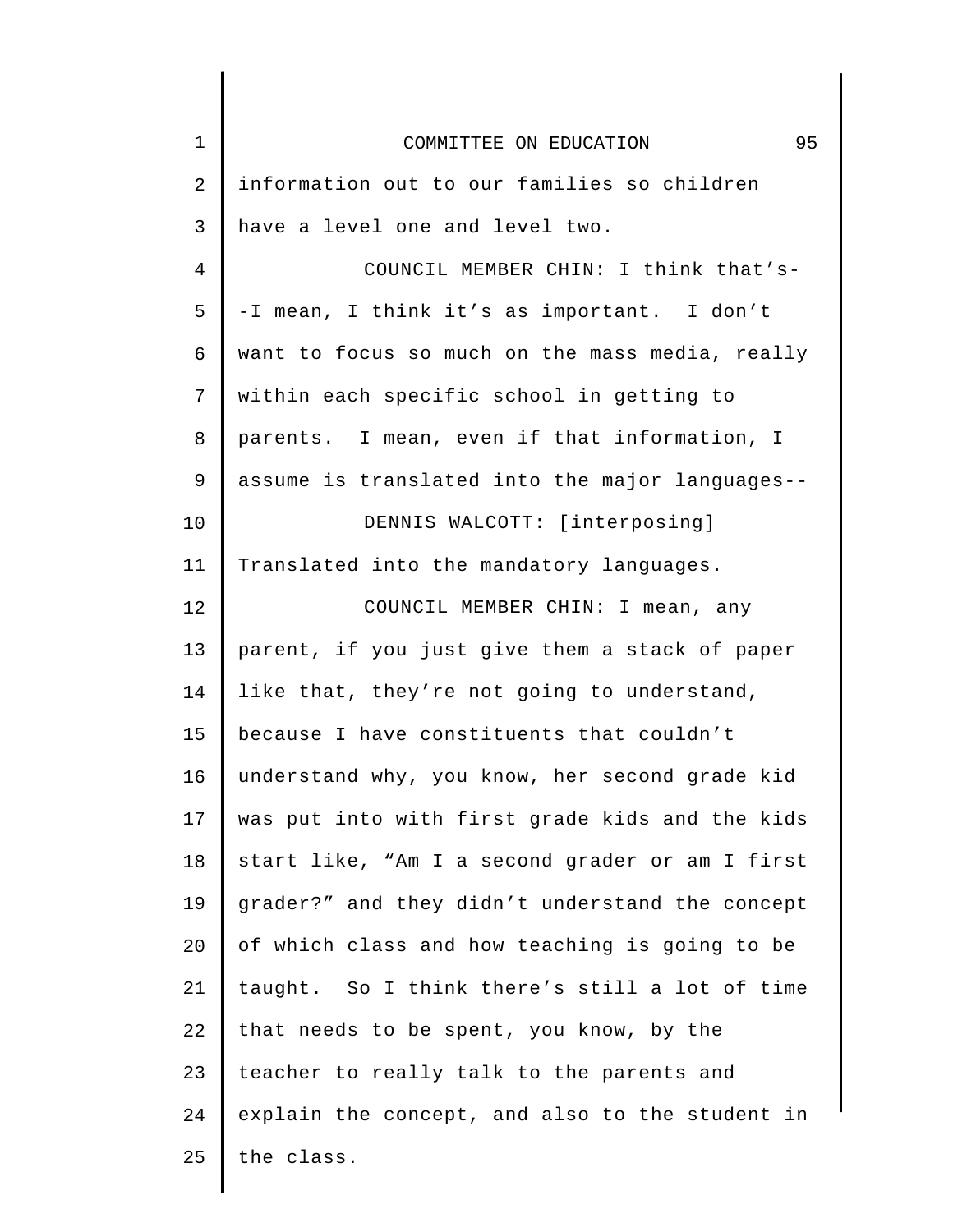| $\mathbf 1$    | 96<br>COMMITTEE ON EDUCATION                    |
|----------------|-------------------------------------------------|
| $\sqrt{2}$     | DENNIS WALCOTT: Well I don't                    |
| $\mathsf 3$    | disagree with you, and I think one of the       |
| $\overline{4}$ | things we try to do, I mean this is just one    |
| 5              | example, the public service campaign is just    |
| 6              | another example, and you know we've devoted 75  |
| 7              | to 80 million dollars for parent coordinators   |
| 8              | and parent coordinators have been working in    |
| 9              | our schools, providing that information and we  |
| 10             | will continue to do this. I think the flame of  |
| 11             | this discussion is that this is something brand |
| 12             | new, and it's something that people correctly   |
| 13             | so have a lot of questions about, and we        |
| 14             | understand the anxiety, but it was part of our  |
| 15             | responsibility to make sure that we put this in |
| 16             | place and not delay it, delay it, delay it,     |
| 17             | because then we delay learning for our children |
| 18             | to be prepared for today's society, and we      |
| 19             | cannot do that. And part of our goal as a       |
| 20             | system is to make sure we find various vehicles |
| 21             | for getting the information out to our families |
| 22             | so our families understand exactly what's going |
| 23             | on and addressing the questions. So again,      |
| 24             | we're always interested in other ways to do it, |
| 25             | but we have done, I think, a very comprehensive |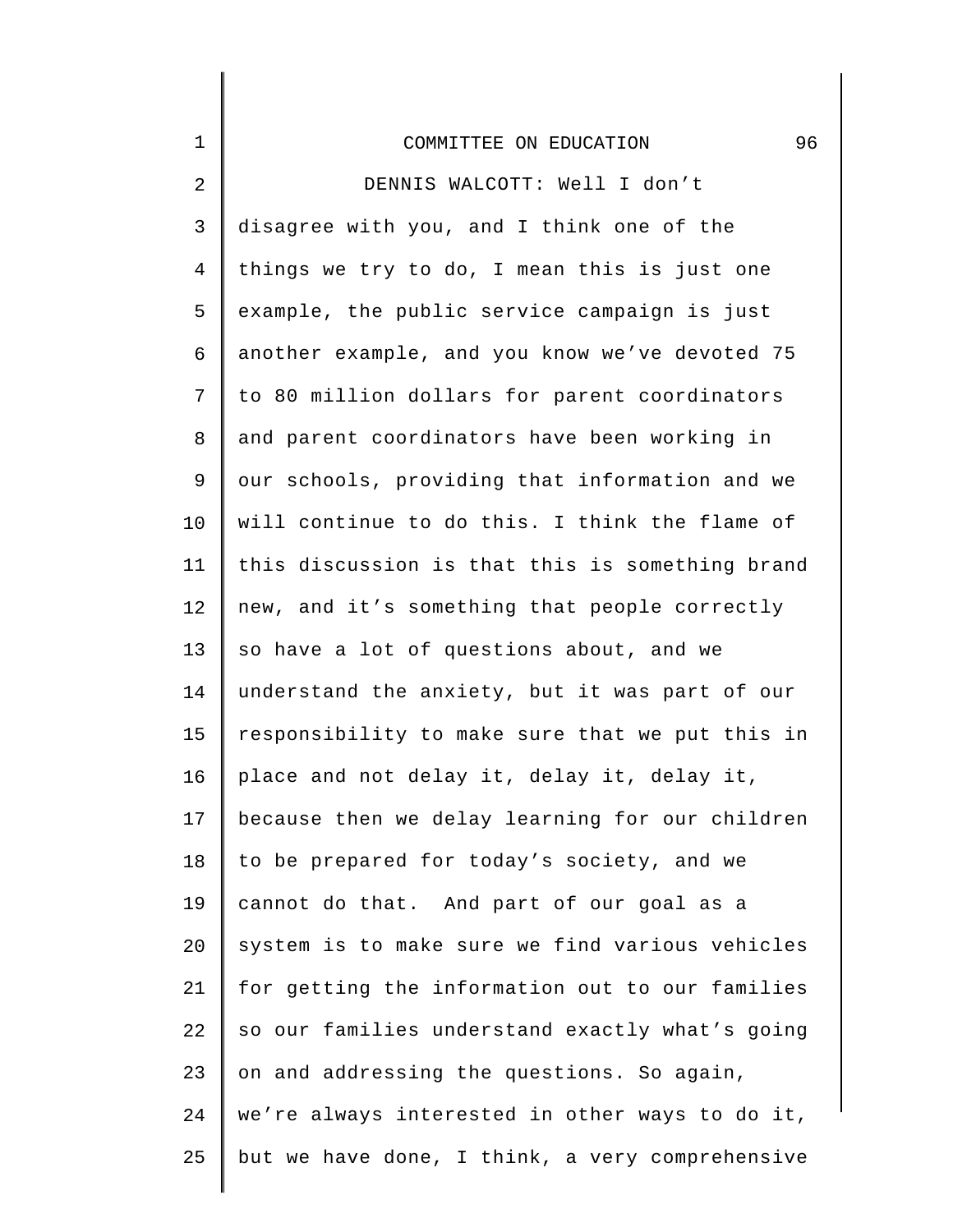| $\mathbf 1$    | 97<br>COMMITTEE ON EDUCATION                    |
|----------------|-------------------------------------------------|
| $\overline{2}$ | job at getting information out and we will      |
| 3              | continue to do that, and I never sell our       |
| 4              | families short in what they can understand, and |
| 5              | our goal is to make sure we continue to provide |
| 6              | that information so they're able to absorb      |
| 7              | something that is so brand new, that people     |
| 8              | rightfully so will have questions and saying,   |
| 9              | "What is going on? What does it mean for my     |
| 10             | child?" because like us, their best interest is |
| 11             | in what's in the best interest for their        |
| 12             | children.                                       |
| 13             | CHAIRPERSON JACKSON: Well we've been            |
| 14             | joined--                                        |
| 15             | COUNCIL MEMBER CHIN: [interposing]              |
| 16             | Thank you.                                      |
| 17             | CHAIRPERSON JACKSON: Thank you                  |
| 18             | Council Member Chin. We've been joined by       |
| 19             | fourth grade students from the Brooklyn Charter |
| 20             | School. Welcome children. And their teachers    |
| 21             | is must Gina [phonetic] and Ms. Laura.          |
| 22             | Welcome. You're at--                            |
| 23             | [applause]                                      |
| 24             | CHAIRPERSON JACKSON: You are hearing            |
| 25             | a discussion. Chancellor Dennis Walcott is here |
|                |                                                 |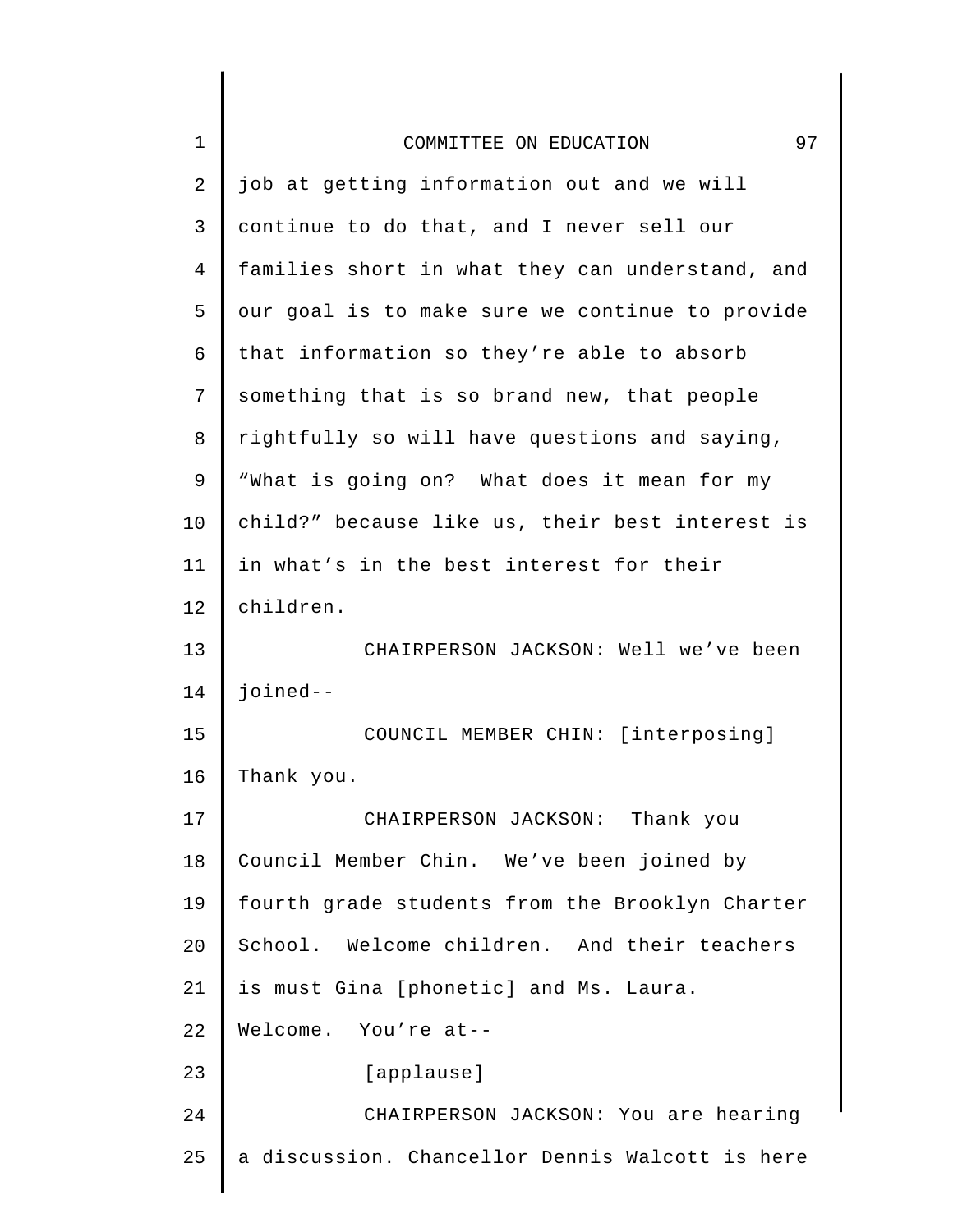| $\mathbf 1$    | 98<br>COMMITTEE ON EDUCATION                     |
|----------------|--------------------------------------------------|
| $\overline{2}$ | along with other representatives from the        |
| 3              | Department of Education at a hearing             |
| 4              | concerning--                                     |
| 5              | DENNIS WALCOTT: [interposing] I'm                |
| 6              | more scared of their questions.                  |
| 7              | CHAIRPERSON JACKSON: the issue of                |
| 8              | standardized testing, and so the committee       |
| 9              | report is--what's the subject of it again?       |
| 10             | DENNIS WALCOTT: Your subject?                    |
| 11             | CHAIRPERSON JACKSON: Impact on                   |
| 12             | standardized testing on New York City's          |
| 13             | students. That's the oversight hearing that      |
| 14             | were hearing the discussion about in the last    |
| 15             | five to seven minutes while you were here.<br>So |
| 16             | thank you for coming and enjoy your tour of      |
| 17             | City Hall. Okay? Thank you boys and girls.       |
| 18             | Now, we're going to turn to our colleague,       |
| 19             | Debbie Rose, and then we're going to follow up   |
| 20             | with our colleague Vincent Ignizio is here, I    |
| 21             | mean, if you were here, but Eric Ulrich has a    |
| 22             | question after Debbie Rose. Council Member       |
| 23             | Rose of Staten Island.                           |
| 24             | COUNCIL MEMBER ROSE: Good morning,               |
| 25             | Chancellor.                                      |
|                |                                                  |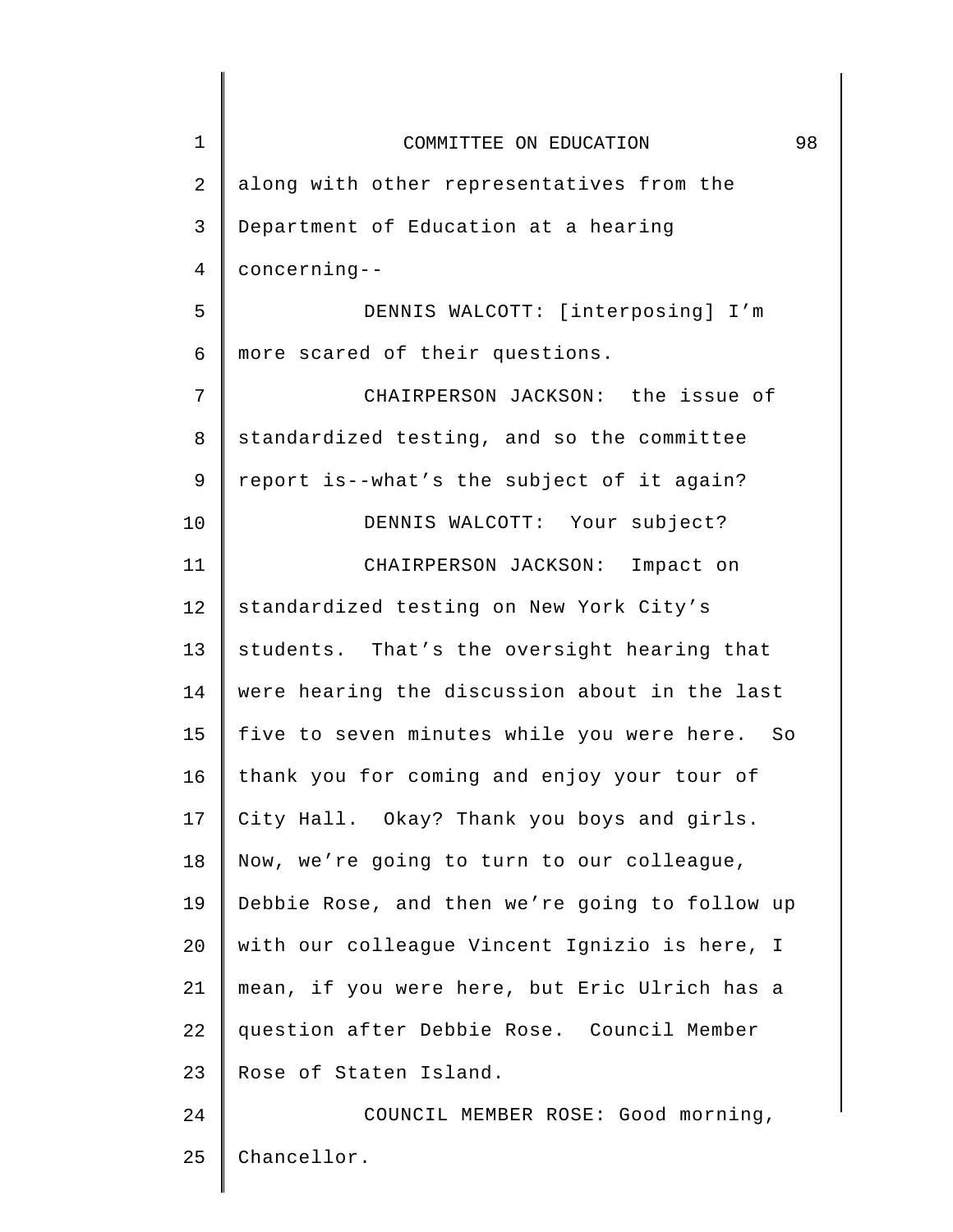| 1              | 99<br>COMMITTEE ON EDUCATION                    |
|----------------|-------------------------------------------------|
| $\overline{2}$ | CHAIRPERSON JACKSON: Council Member.            |
| 3              | COUNCIL MEMBER ROSE: It is--it's not            |
| 4              | close enough? Good morning, Chancellor.         |
| 5              | DENNIS WALCOTT: Morning.                        |
| 6              | COUNCIL MEMBER ROSE: And staff. In              |
| 7              | recent discussions with teachers in my          |
| 8              | district, I've been told that they do not have  |
| 9              | the teacher's guides to the Common Core         |
| 10             | curriculum. Do you know when they will          |
| 11             | actually receive them?                          |
| 12             | DENNIS WALCOTT: So, let me deal with            |
| 13             | that, in that if their specific case, then you  |
| 14             | should let us know because both with guides and |
| 15             | information, we put material out to the field,  |
| 16             | and so if there's a specific school that's      |
| 17             | missing something, please get to our staff and  |
| 18             | we'll respond accordingly.                      |
| 19             | COUNCIL MEMBER ROSE: Was there a                |
| 20             | delay in schools getting the materials and      |
| 21             | things or guides that they needed for Common    |
| 22             | $Core--$                                        |
| 23             | DENNIS WALCOTT: [interposing] Yes.              |
| 24             | COUNCIL MEMBER ROSE: before in fact             |
| 25             | it was implemented?                             |
|                |                                                 |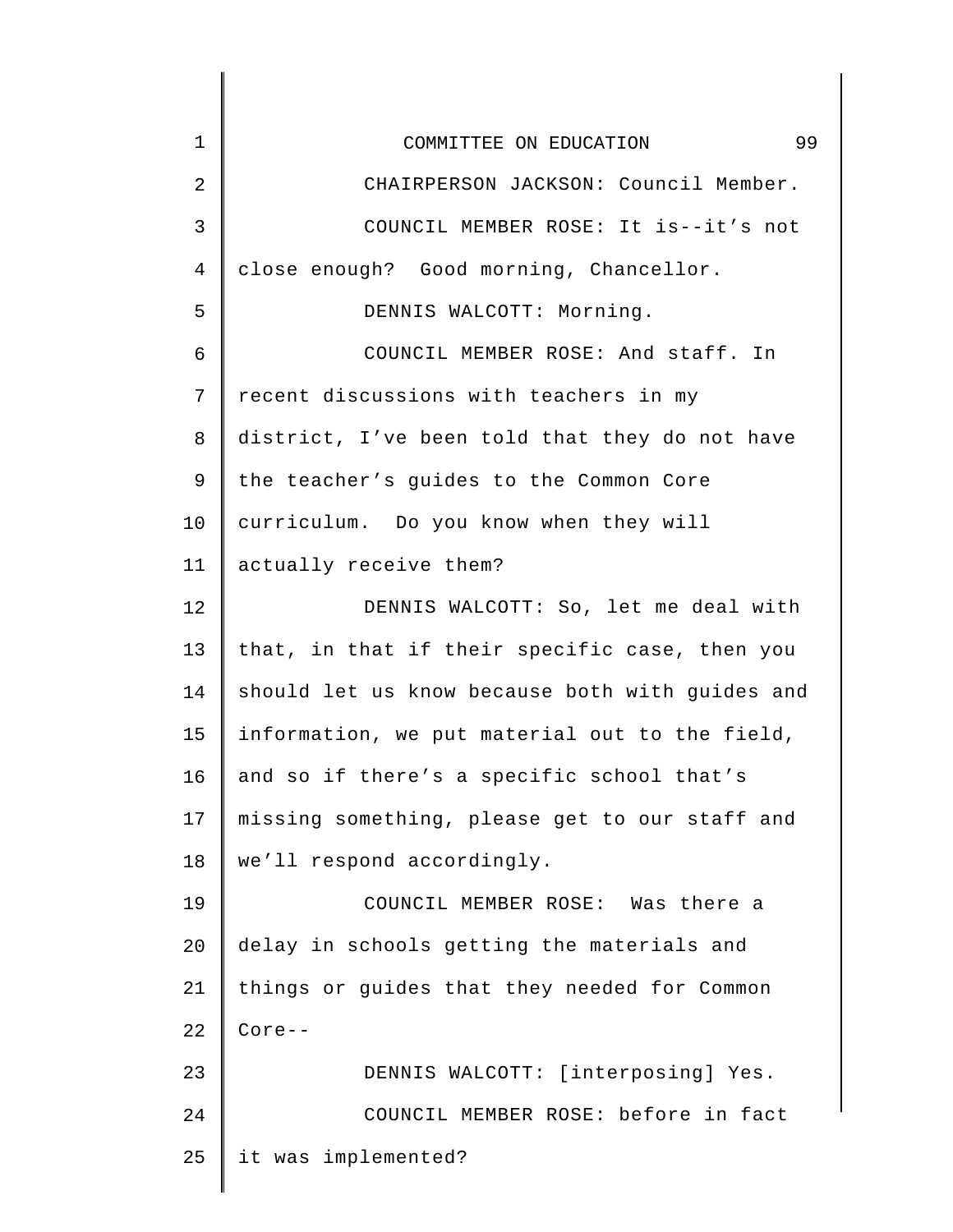| $\mathbf 1$ | 100<br>COMMITTEE ON EDUCATION                   |
|-------------|-------------------------------------------------|
| 2           | DENNIS WALCOTT: I've been public                |
| 3           | about that. When we delivered roughly 1.6       |
| 4           | million new books. I think the largest delivery |
| 5           | in the history of the Department and then there |
| 6           | have been cases where some didn't get material  |
| 7           | or some got the wrong material, and some        |
| 8           | deliveries were late, some went to other        |
| 9           | schools. So, you know, there are a variety of   |
| 10          | cases, and I've said that super majority have   |
| 11          | been delivered out there, and any type of       |
| 12          | questions or concerns that are raised, we have  |
| 13          | a team in place to respond to that and we've    |
| 14          | been doing that. So, again, that's why if you   |
| 15          | hear something that's current now, then let us  |
| 16          | know. You know, we can respond that.            |
| 17          | COUNCIL MEMBER ROSE: Do you think               |
| 18          | that the delay in the materials or anything     |
| 19          | will have any particular effect on the testing? |
| 20          | DENNIS WALCOTT: No, I do not. I                 |
| 21          | mean, because materials have also been          |
| 22          | available online as well, and so online         |
| 23          | material has been there and our teachers have   |
| 24          | been extremely resourceful as well as our       |
| 25          | principals. So, again, I have not know the      |

 $\mathsf I$ 

∥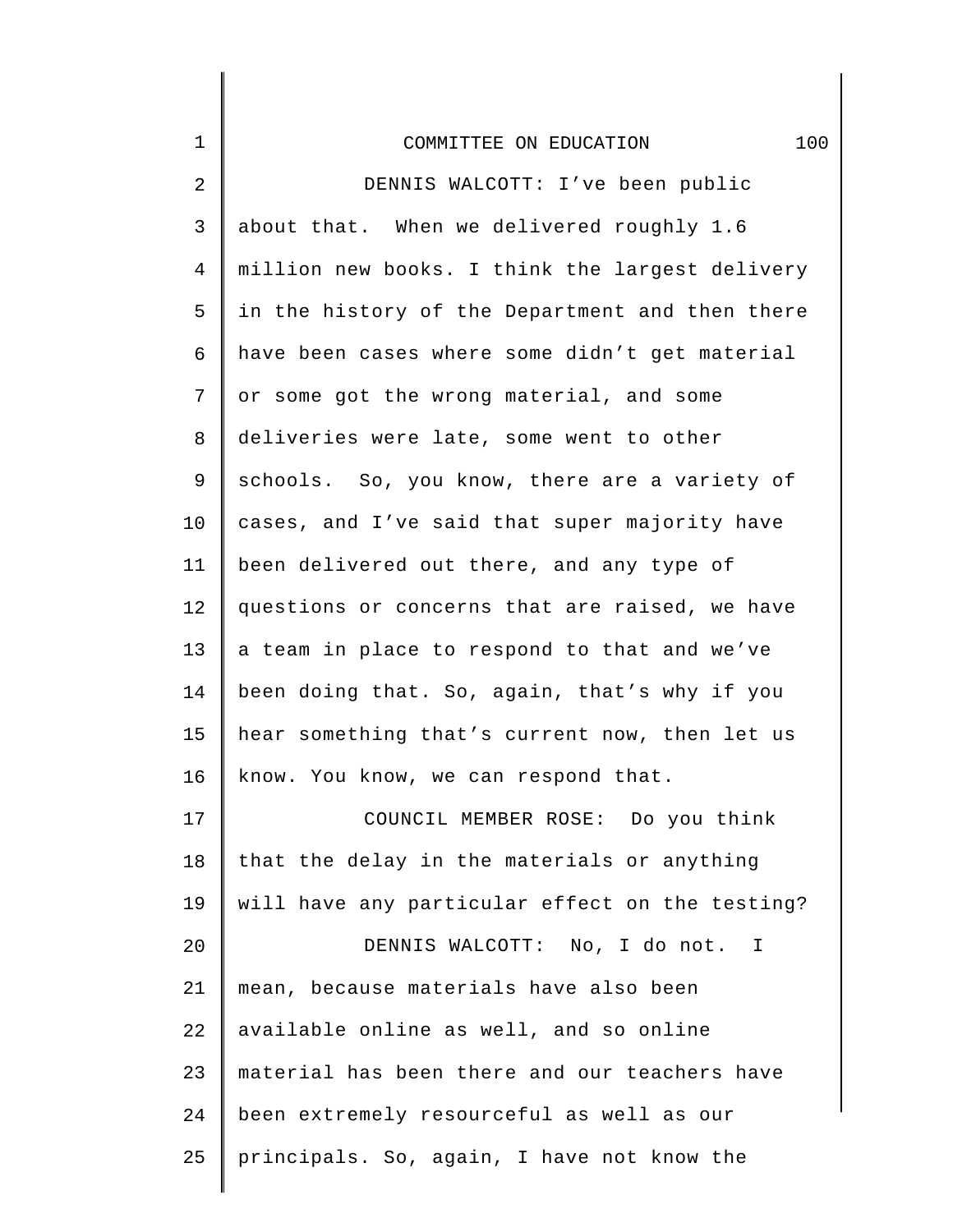| $\mathbf 1$ | 101<br>COMMITTEE ON EDUCATION                  |
|-------------|------------------------------------------------|
| 2           | specific case that you're talking about or     |
| 3           | cases, so let us know and we'll get back.      |
| 4           | COUNCIL MEMBER ROSE: I will.                   |
| 5           | DENNIS WALCOTT: Okay.                          |
| 6           | COUNCIL MEMBER ROSE: Do you know how           |
| 7           | long that delay was?                           |
| 8           | DENNIS WALCOTT: It varies. Some was            |
| 9           | very short and some--it depends on what it may |
| 10          | be. Maybe manipulative at a school. It may     |
| 11          | not be a book itself. So it varies. There's no |
| 12          | one answer to that question.                   |
| 13          | COUNCIL MEMBER ROSE: Okay. But you             |
| 14          | feel that it won't impact the outcome of the   |
| 15          | exams?                                         |
| 16          | DENNIS WALCOTT: Not at all.                    |
| 17          | COUNCIL MEMBER ROSE: Thank you.                |
| 18          | CHAIRPERSON JACKSON: Council Member            |
| 19          | Eric Ulrich of Queens?                         |
| 20          | COUNCIL MEMBER ULRICH: Thank you,              |
| 21          | Mr. Chairman and Chancellor. Good morning.     |
| 22          | DENNIS WALCOTT: Sir.                           |
| 23          | COUNCIL MEMBER ULRICH: I am not                |
| 24          | sure if this will be your last appearance      |
| 25          | before the committee.                          |
|             |                                                |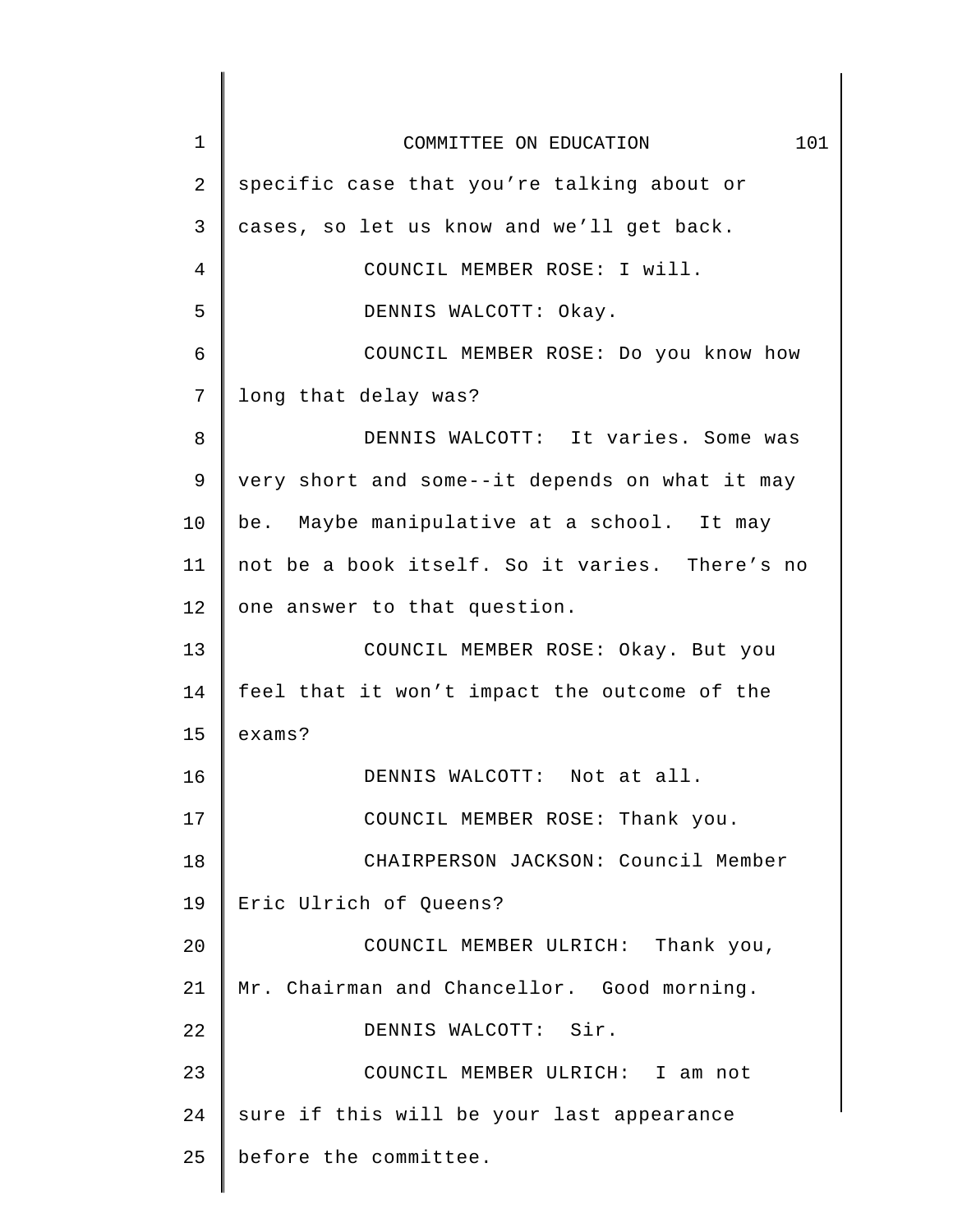| $\mathbf 1$    | 102<br>COMMITTEE ON EDUCATION                   |
|----------------|-------------------------------------------------|
| $\overline{2}$ | DENNIS WALCOTT: Before you came in              |
| $\mathsf{3}$   | we talked about doing something jointly on the  |
| 4              | 31 <sup>st</sup> of December.                   |
| 5              | COUNCIL MEMBER ULRICH: Okay,                    |
| 6              | alright. Well then--well that was my question.  |
| 7              | No, I'm just kidding. No, that wasn't my        |
| 8              | question. But I want to thank you again. You    |
| 9              | have a very difficult job, but I think that you |
| 10             | and the administration, your predecessors have  |
| 11             | made remarkable progress in our schools in      |
| 12             | several areas. Certainly when I was attending   |
| 13             | public schools I remember trailers being        |
| 14             | outside every public school building because of |
| 15             | over-crowding. That is slowly become a--not     |
| 16             | slowly, but rapidly becoming a thing of the     |
| 17             | past because of the tens of thousands of seats  |
| 18             | that have been added to the public schools.     |
| 19             | Violence in the high schools has been cut       |
| 20             | drastically in the past 12 years, and I think   |
| 21             | we have raised standards considerably so, you   |
| 22             | know, really challenging students to reach      |
| 23             | their full potential and teachers to do the     |
| 24             | best that they can possibly do. But one of the  |
| 25             | areas that I think the administration is        |
|                |                                                 |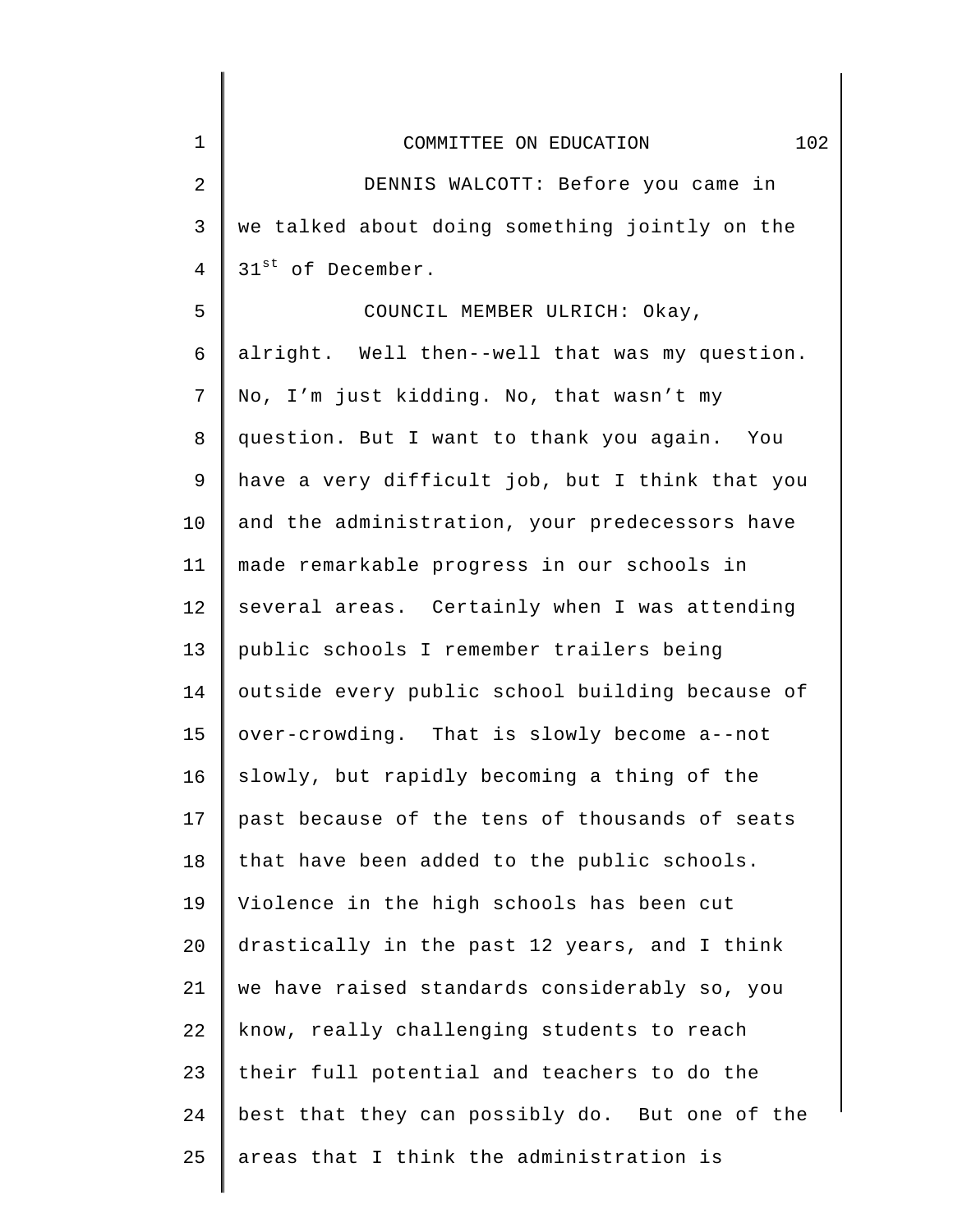| $\mathbf 1$    | 103<br>COMMITTEE ON EDUCATION                   |
|----------------|-------------------------------------------------|
|                |                                                 |
| $\overline{c}$ | leaving to the next man it's a tremendous       |
| $\mathsf{3}$   | challenges, is closing the achievement gap in   |
| $\overline{4}$ | our schools. We've seen graduation rates rise.  |
| 5              | We've seen the use of standardized testing to   |
| 6              | measure student performance and how we've been  |
| 7              | able to track progress from year to year, but   |
| 8              | the achievement gap, you know, is still--it's   |
| 9              | still there. And what steps are we taking to    |
| 10             | address that today? And what steps do you       |
| 11             | think the next school's chancellor, you know,   |
| 12             | ought to be able to take to address closing the |
| 13             | achievement gap in the schools?                 |
| 14             | DENNIS WALCOTT: Sure. So before I               |
| 15             | ask Simone to go into some specific numbers,    |
| 16             | because I think we have made strides in dealing |
| 17             | with the achievement gap, but the gap still     |
| 18             | does exist and the gap existing is still        |
| 19             | unacceptable, and our goal has always been, and |
| 20             | that's what the reform was about, to close the  |
| 21             | gap. So as you know, we have put in place our   |
| 22             | new small school movement. We have roughly      |
| 23             | created 684 new schools and roughly close       |
| 24             | around 190 some odd poor performing schools,    |
| 25             | and I think we've seen an improvement in our    |
|                |                                                 |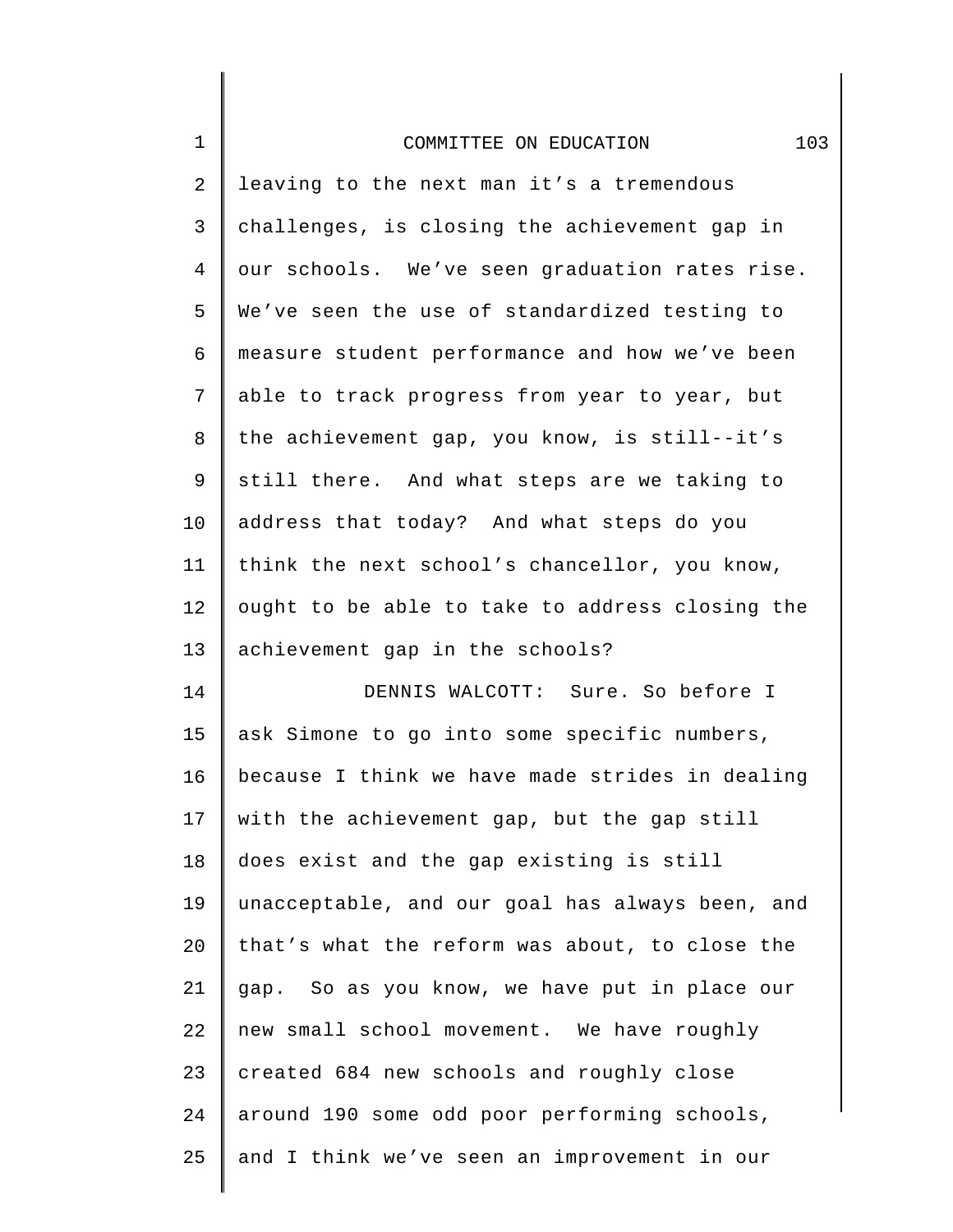| $\mathbf 1$ | 104<br>COMMITTEE ON EDUCATION                   |
|-------------|-------------------------------------------------|
| 2           | rates and part of that also goes to reducing    |
| 3           | the gap in a number of areas. I think all the   |
| 4           | reforms we're talking about is to address some  |
| 5           | of that as well, to make sure that we continue  |
| 6           | to narrow the gap. I think the mayor does not   |
| 7           | get enough credit for this, but the mayor       |
| 8           | deserves a tremendous amount of credit in       |
| 9           | creating our Young Men's Initiative, and part   |
| 10          | of our Young Men's Initiative is to address not |
| 11          | just from an education point of view but from   |
| 12          | health, corrections, you name it.               |
| 13          | COUNCIL MEMBER ULRICH: Personally               |
| 14          | financed.                                       |
| 15          | DENNIS WALCOTT: Both from a                     |
| 16          | personal.                                       |
| 17          | COUNCIL MEMBER ULRICH: Right.                   |
| 18          | DENNIS WALCOTT: From a political                |
| 19          | and from city tax levy dollars, commitment to   |
| 20          | address the gaps that occurred, especially with |
| 21          | young men of color, and other that in           |
| 22          | conjunction with the Open Society and the       |
| 23          | SoHo's [phonetic] foundation, they've been in   |
| 24          | partnership together. We created our expanded   |
| 25          | success initiative, what takes a look at those  |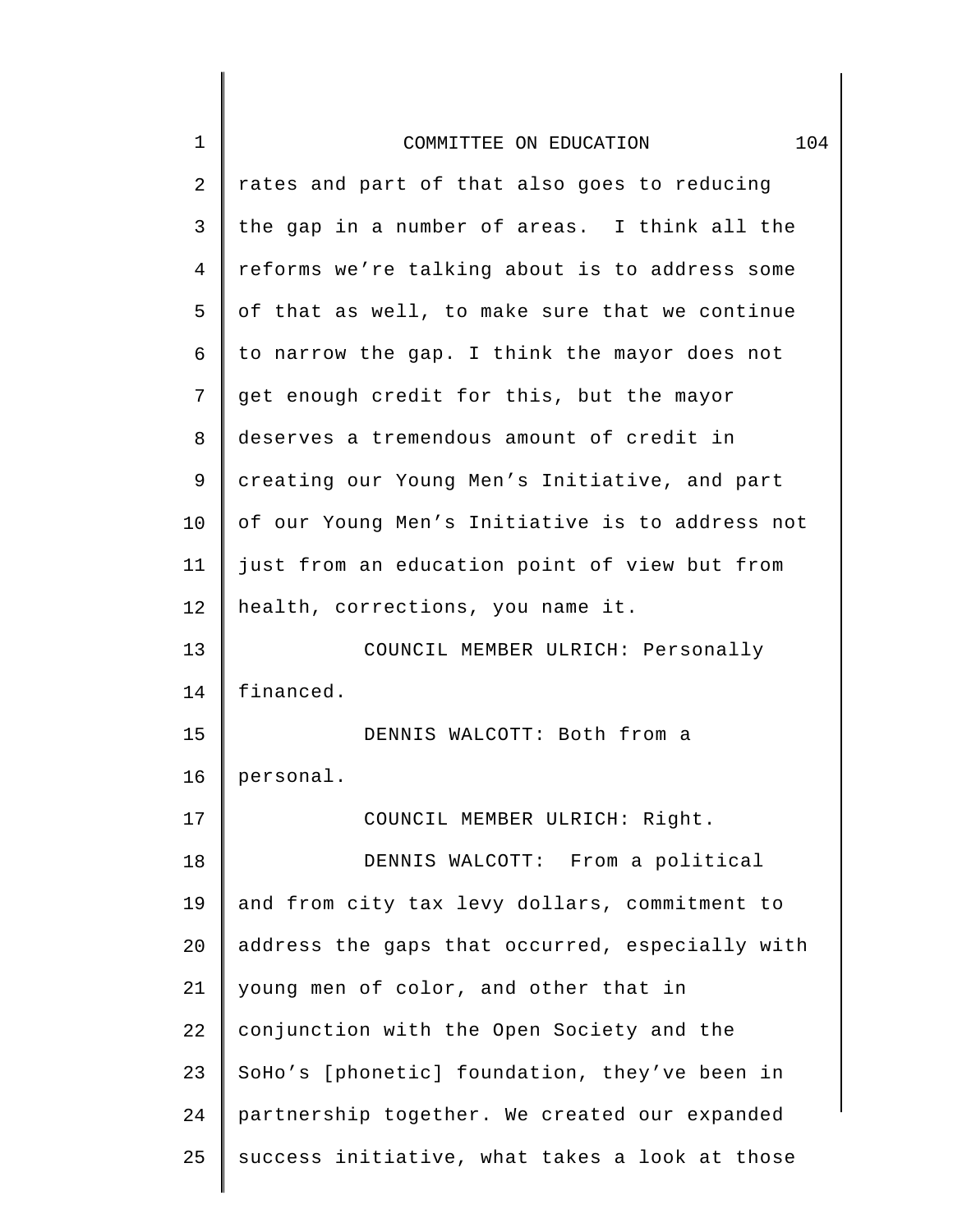| $\mathbf 1$    | 105<br>COMMITTEE ON EDUCATION                   |
|----------------|-------------------------------------------------|
| 2              | high schools that have been beating the odds as |
| $\mathsf{3}$   | far as graduation rates for young men of color  |
| $\overline{4}$ | and deepening that within those high schools as |
| 5              | well as replicating that as well, and that's    |
| 6              | something that is not talking about the next    |
| 7              | administration, because I'm not going to be     |
| 8              | saying anything about what they should do,      |
| 9              | because they know what they want to do and      |
| 10             | that's their responsibility to talk about that  |
| 11             | and do that when they come into office. But I   |
| 12             | think with ESI, Expanded Success Initiative     |
| 13             | through the Young Men's Initiative, that's      |
| 14             | another way of doing it. We created a program   |
| 15             | called Summer Quest and located that in the     |
| 16             | Bronx and took a look at a number of districts  |
| 17             | in particular in the Bronx and I think some in  |
| 18             | Council Member King's district and preventing   |
| 19             | summer reading loss and working and the results |
| 20             | are coming in, and this is our second year      |
| 21             | doing it where we expanded it and we're seeing  |
| 22             | some progress in a number of areas in our       |
| 23             | second year. And so we've tried to tackle it    |
| 24             | in a variety of ways, but I think the overall   |
| 25             | school reforms are a key way of addressing      |

 $\mathsf I$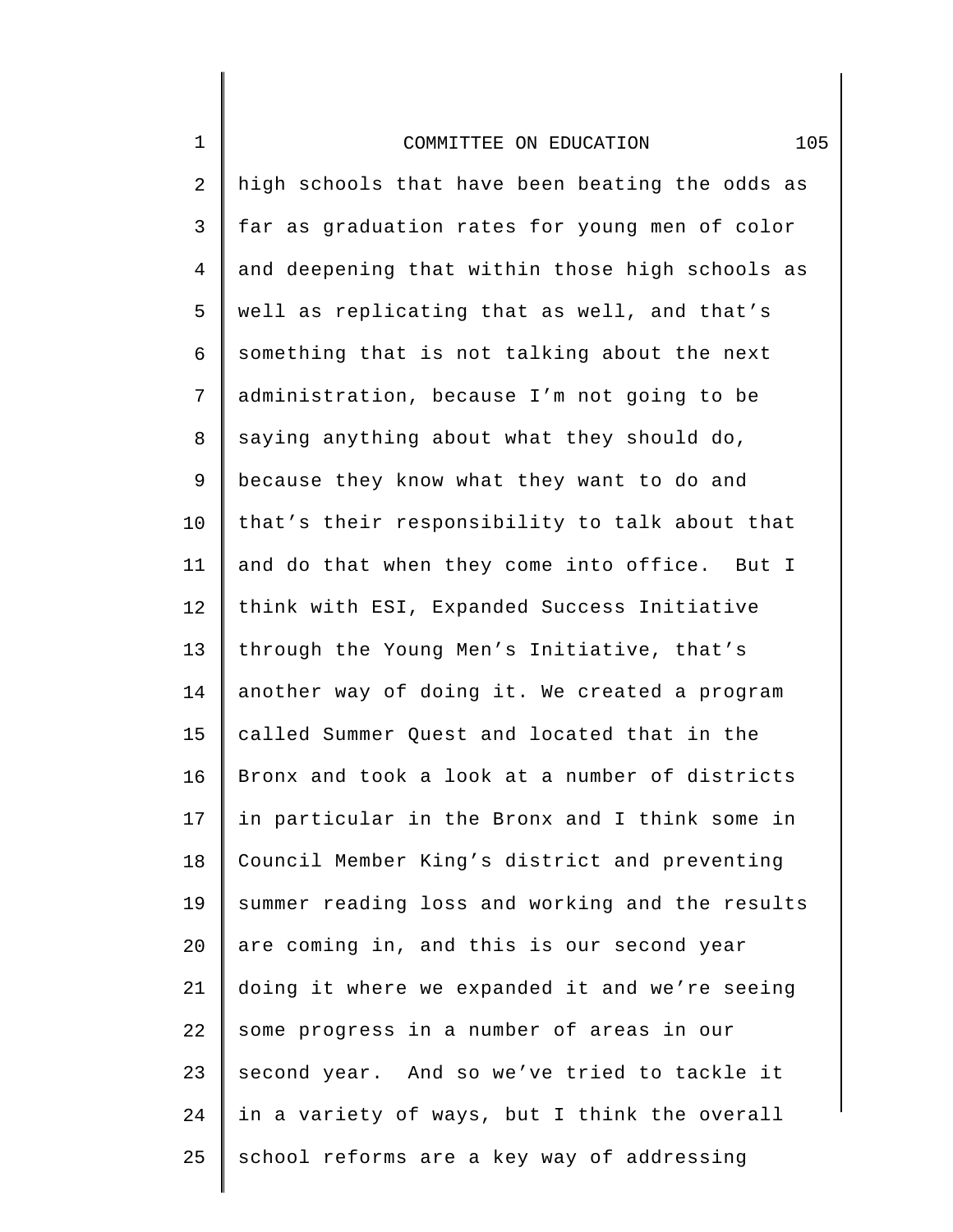| $\mathbf 1$    | 106<br>COMMITTEE ON EDUCATION                   |
|----------------|-------------------------------------------------|
| $\overline{c}$ | that, and the reforms are showing the benefit.  |
| $\mathsf{3}$   | So MDRC has shown that that actually works.     |
| $\overline{4}$ | Georgetown and others, I mean, so we have had   |
| 5              | positive results from that and I think          |
| 6              | continuing down that path will help             |
| 7              | tremendously. I think the one thing that has,   |
| 8              | while I understand it creates a problem for     |
| 9              | people, but I think it really does go to the    |
| 10             | heart of accountability in not allowing poor    |
| 11             | performing schools to stay open. I think for    |
| 12             | too long we've allowed our poor performing      |
| 13             | schools to stay open. This administration took  |
| 14             | it on. Schools that have been just existing,    |
| 15             | existing, existing where students were not      |
| 16             | performing, performing, performing were allowed |
| 17             | to continue. I think that's unacceptable. One   |
| 18             | of the things that we created hopefully that    |
| 19             | will continue on as well, and it's been a       |
| 20             | really good program that hasn't gotten a lot of |
| 21             | credit are transfer schools, and our transfer   |
| 22             | schools focus on overage under credited         |
| 23             | students, and so taking a look at how we bring  |
| 24             | those students back into the fold and what that |
| 25             | actually means. One of these things that we     |
|                |                                                 |

∥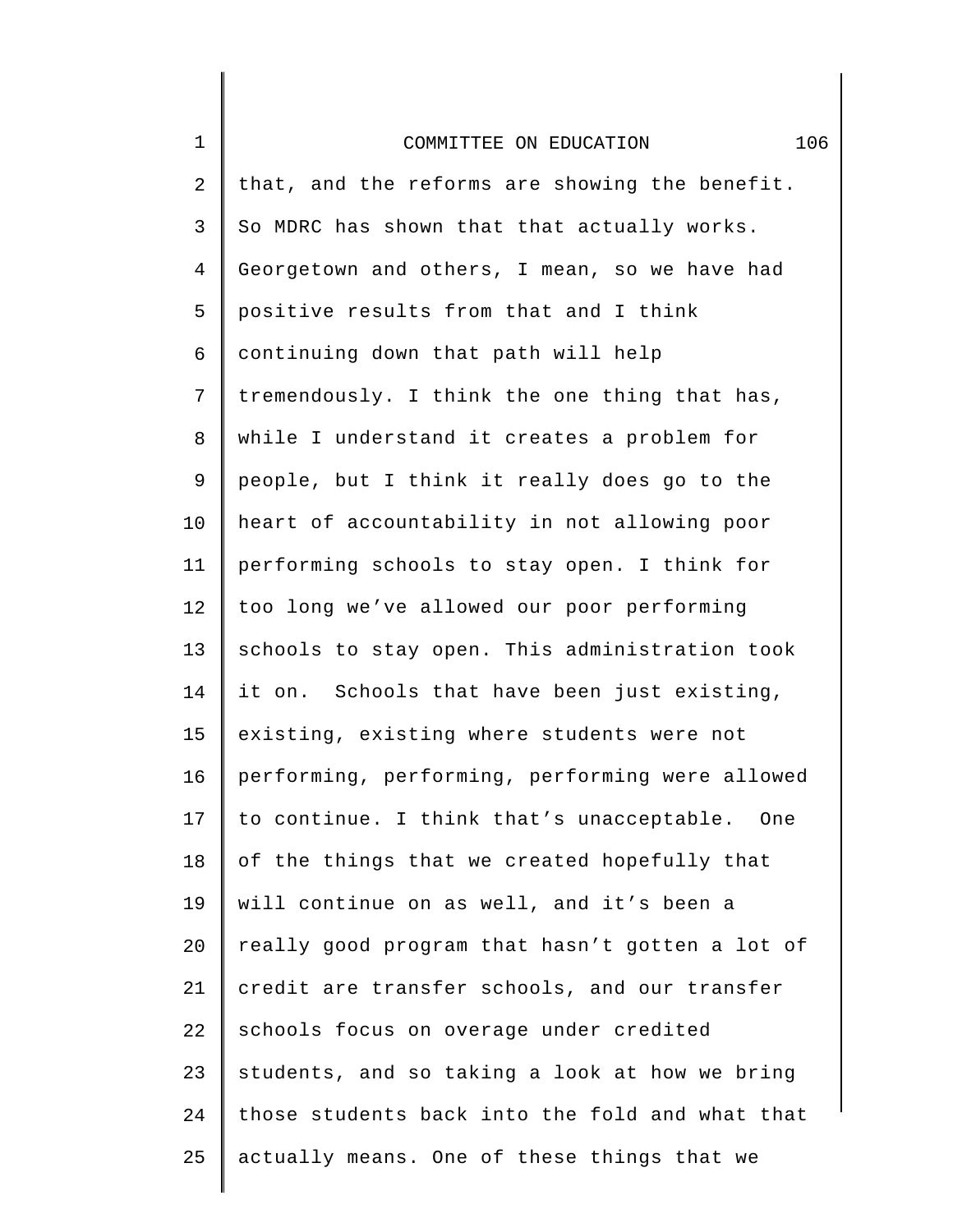| $\mathbf 1$ | 107<br>COMMITTEE ON EDUCATION                   |
|-------------|-------------------------------------------------|
| 2           | need to talk about is how we--that goes to the  |
| 3           | heart of the cutting in half of the drop out    |
| 4           | rate. And all that will go together around the  |
| 5           | new evaluation system, Common Core, what it     |
| 6           | means and including rigorous evaluations of our |
| 7           | schools through progress reports and quality    |
| 8           | review will get to the issue of the gap and     |
| 9           | reducing the gap.                               |
| 10          | COUNCIL MEMBER ULRICH: There's no               |
| 11          | question, by the way, that some of those        |
| 12          | reforms I would agree with have made a          |
| 13          | considerable dent in trying to address the      |
| 14          | achievement gap. I also think, though, that     |
| 15          | offering parents a choice where to send their   |
| 16          | children is key to addressing some of those     |
| 17          | issues. We had the Brooklyn Charter School      |
| 18          | here. That was a big--that was not planned by   |
| 19          | the way. I don't represent that district. They  |
| 20          | just happen to be here on the trip, but when I  |
| 21          | hear the next administration talking about      |
| 22          | charging rent to charter schools, I think that  |
| 23          | would be detrimental to students, many of whom  |
| 24          | are of color or from minority communities and   |
| 25          | are now receiving an excellent education in     |

 $\begin{array}{c} \hline \end{array}$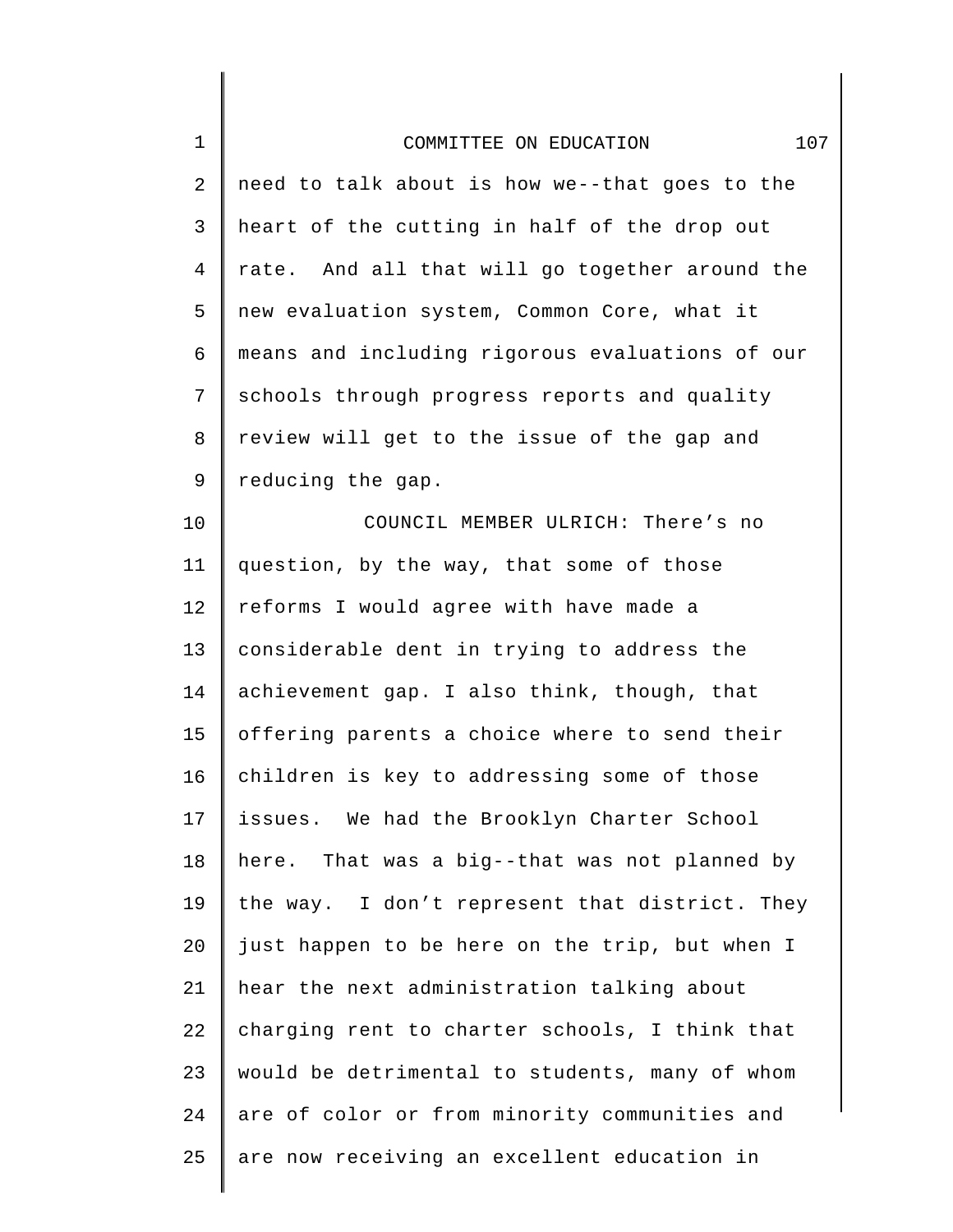| $\mathbf 1$ | 108<br>COMMITTEE ON EDUCATION                   |
|-------------|-------------------------------------------------|
| 2           | public charter schools, and we should not be    |
| 3           | making it more difficult for charter schools to |
| 4           | exist in this City. We should be supporting     |
| 5           | them the same way that we should be supporting  |
| 6           | traditional public school, regular public. I    |
| 7           | went to regular public school. I didn't go to   |
| 8           | charter school, but I think giving parents a    |
| 9           | choice where to send their children is a key    |
| 10          | component of that. Other people might not       |
| 11          | agree with that. I want to talk about           |
| 12          | accountability and then we have to move to the  |
| 13          | next question. We talk a lot about              |
| 14          | accountability. This City has ponied up         |
| 15          | billions of dollars for public education, and   |
| 16          | when it comes to accountability in my honest    |
| 17          | opinion, the State gets a pass. When mayor      |
| 18          | Bloomberg was elected in 2001, the school       |
| 19          | governance law was passed, 2002 or 2003.        |
| 20          | DENNIS WALCOTT: 2002.                           |
| 21          | COUNCIL MEMBER ULRICH: And since                |
| 22          | 2002, the State's portion of education funding  |
| 23          | has shrunk when you consider it, you know, to   |
| 24          | be proportional to the City's. Now, we used to  |
| 25          | be about half, 50/50 and now the City's paying  |
|             |                                                 |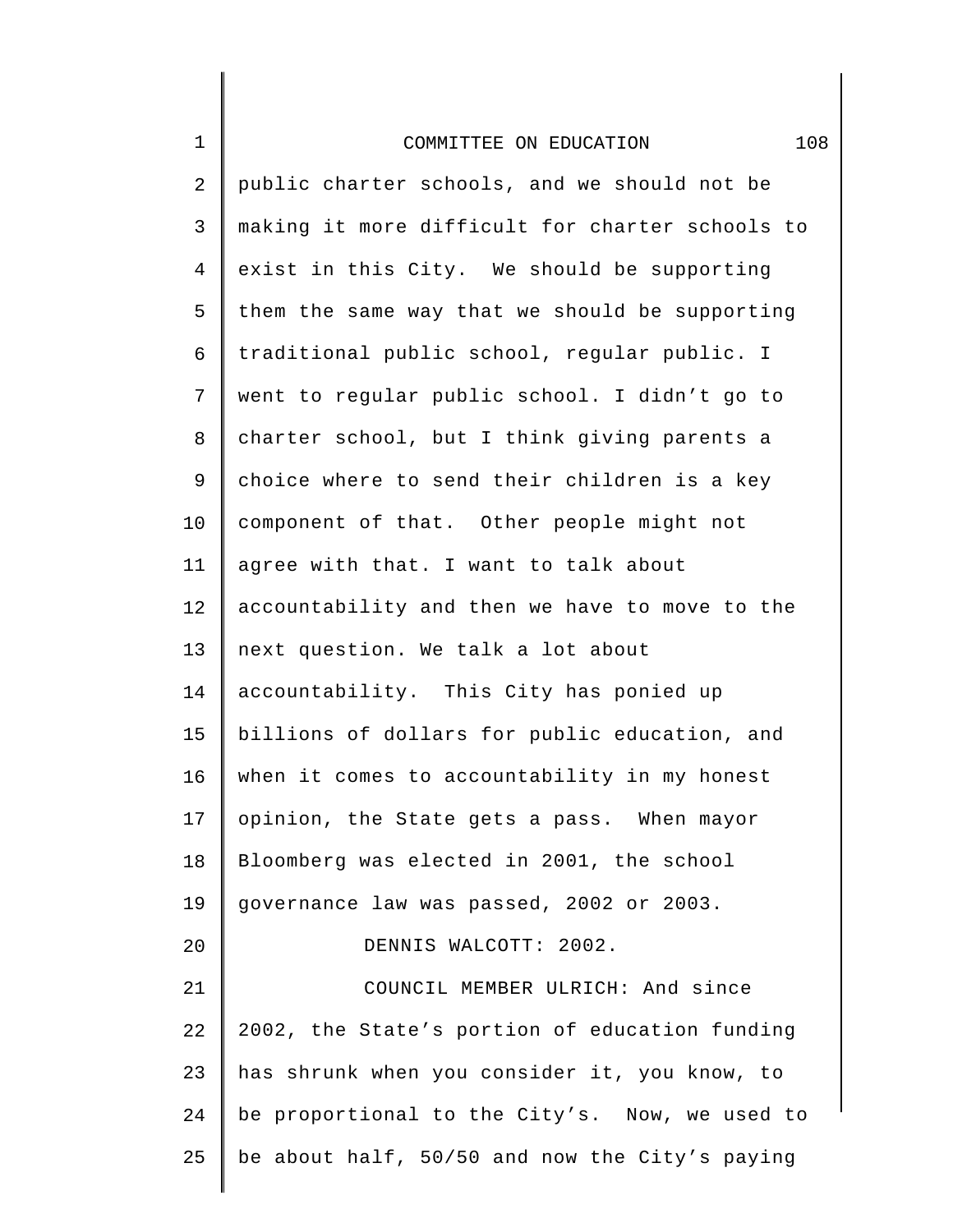| $\mathbf 1$ | 109<br>COMMITTEE ON EDUCATION                   |
|-------------|-------------------------------------------------|
| 2           | 60 percent of education expenses in the city    |
| 3           | and the state is down to 40 percent, and they   |
| 4           | like to send out press releases and have, you   |
| 5           | know, all the record funding, another 300       |
| 6           | million dollars in funding. Well that's all     |
| 7           | well and good, but it's a drop in a bucket      |
| 8           | that's not paying bills. And what               |
| 9           | accountability does the state have to support   |
| 10          | the students to 1.1 million public school       |
| 11          | students in New York City. I think they've      |
| 12          | gotten a pass on. It's not right.               |
| 13          | CHAIRPERSON JACKSON: Before you                 |
| 14          | respond, and appropriately so, just Council     |
| 15          | Member, the focus of this oversight is the      |
| 16          | impact on standardized testing overall, okay.   |
| 17          | COUNCIL MEMBER ULRICH: Right.                   |
| 18          | CHAIRPERSON JACKSON: Okay, I just               |
| 19          | wanted to stay focused. Chancellor, you want    |
| 20          | to respond--                                    |
| 21          | DENNIS WALCOTT: [interposing] So let            |
| 22          | me tie the two together then, in that I think   |
| 23          | part of what we try to do is use the money that |
| 24          | we have to focus on how we improve our schools  |
| 25          | locally, and as a result of the diminution of   |
|             |                                                 |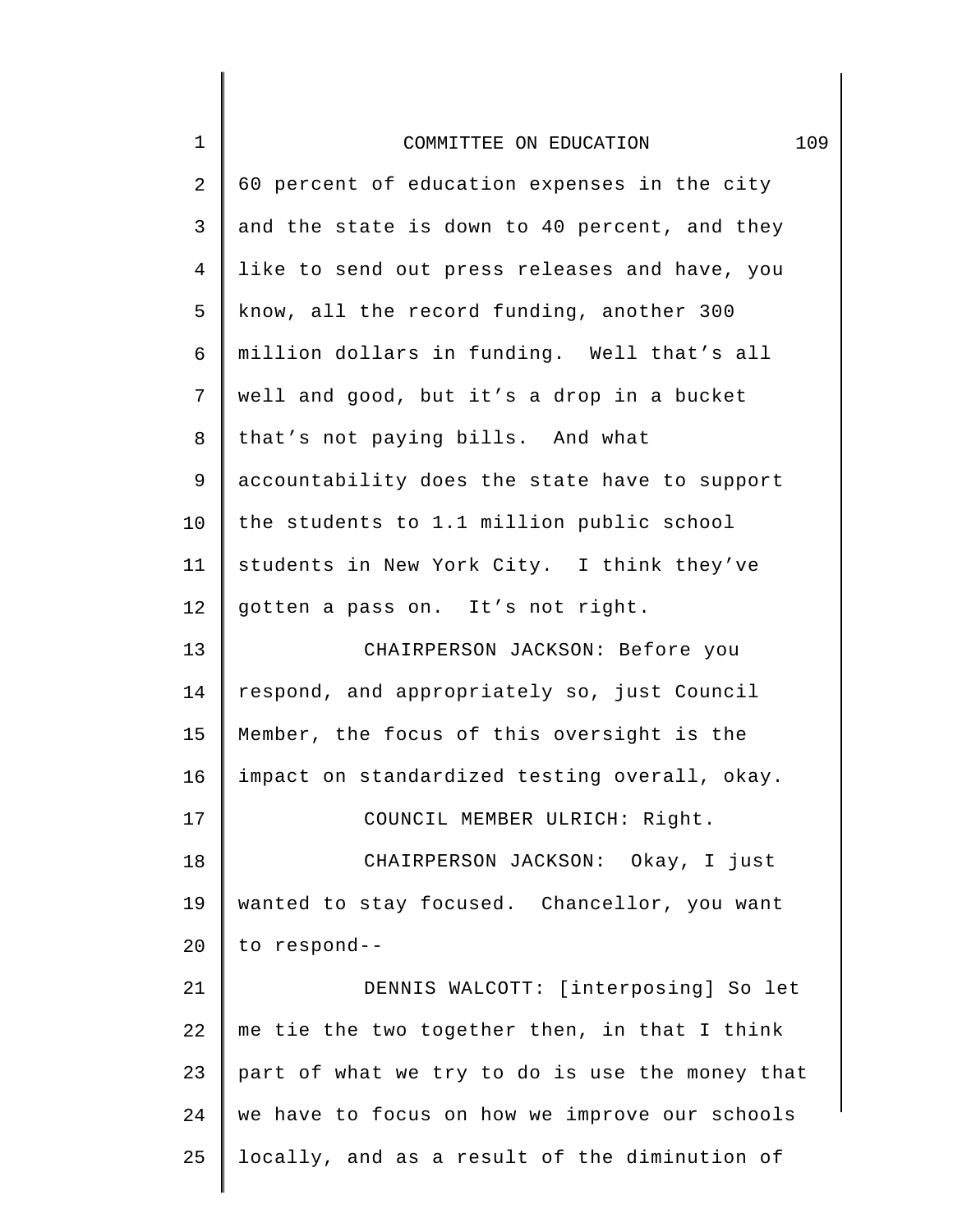| $\mathbf 1$    | 110<br>COMMITTEE ON EDUCATION                   |
|----------------|-------------------------------------------------|
| 2              | dollars from the state. What we've done         |
| 3              | through the mayor's office is as I indicated    |
| $\overline{4}$ | had an increase of two million dollars, and     |
| 5              | with that, Council Member Jackson, Chair        |
| 6              | Jackson, what we've tried to is devolve the     |
| 7              | dollars from the administration to put more     |
| 8              | emphasis to the dollars going directly to       |
| $\mathsf 9$    | schools and the building the overall supports   |
| 10             | around testing and accountability and what it   |
| 11             | means to have performance being measures of our |
| 12             | students and how well they're doing, and I      |
| 13             | think by doing that we've empowered our         |
| 14             | principals, and it's all direct line connected, |
| 15             | because by giving principals the authority of   |
| 16             | utilizing their budget through fair student     |
| 17             | funding, it is built in the accountability of   |
| 18             | what it means and the expectations around       |
| 19             | performance or lack of performance and the      |
| 20             | consequence for the lack of performance, and so |
| 21             | there is a direct correlation to both the       |
| 22             | dollars, because we've been able to hold        |
| 23             | funding flat for the last couple of years and   |
| 24             | not have mid-year cuts, and that has impacted,  |
| 25             | I think, the testing how a test is used and     |
|                |                                                 |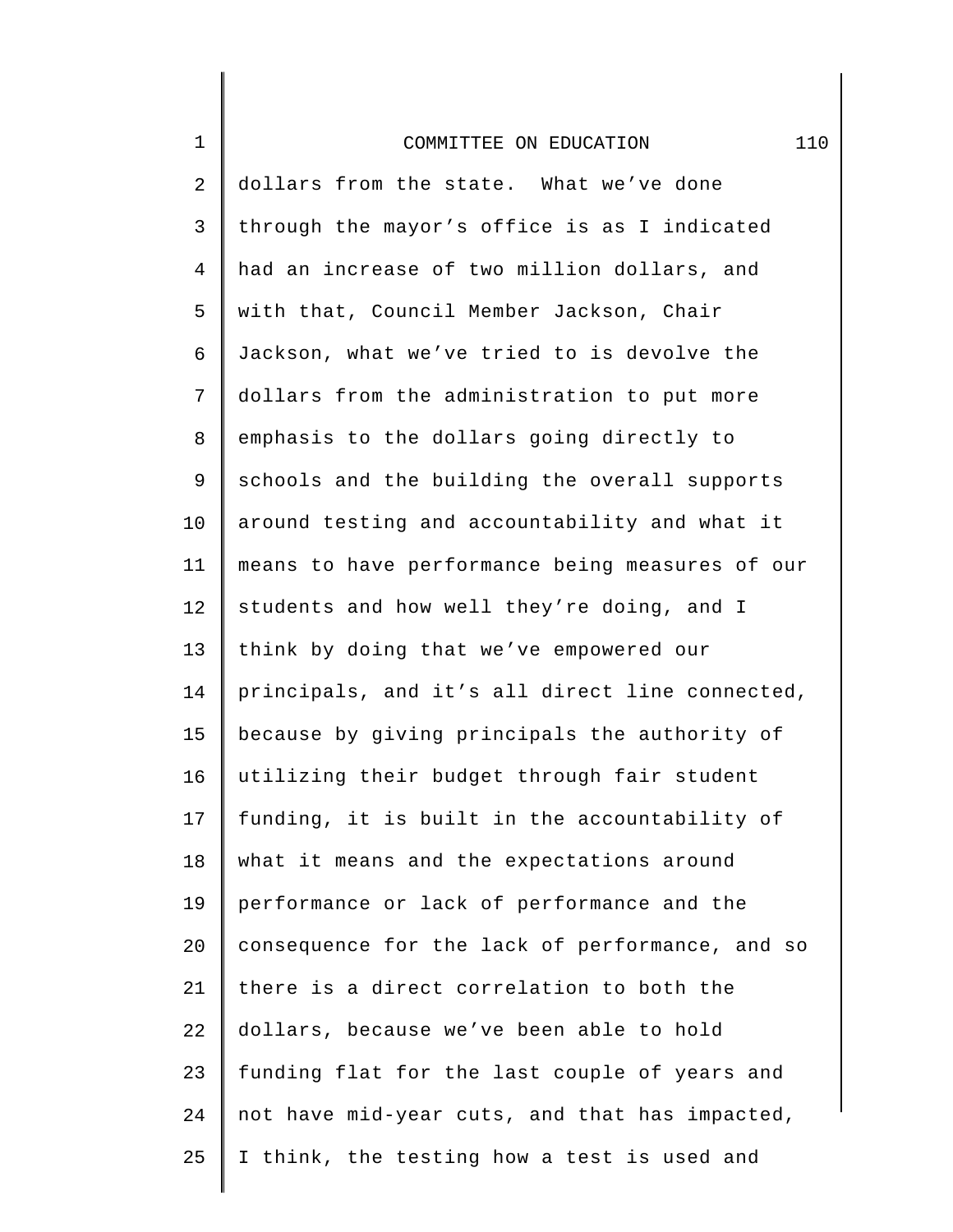| $\mathbf 1$    | COMMITTEE ON EDUCATION<br>111                   |
|----------------|-------------------------------------------------|
|                |                                                 |
| $\overline{2}$ | making sure the supports are there for teachers |
| $\mathsf{3}$   | and our students to benefit from those supports |
| 4              | of the dollars. So that's my connecting the     |
| 5              | dots of the dollars and testing. And you know,  |
| 6              | the mayor has stepped up to the plate over and  |
| 7              | over again. Even when we lost the 250 million   |
| 8              | dollars, you know, we tried to make sure we     |
| 9              | protected the schools and dealt with the        |
| 10             | accountability of making sure that with peer    |
| 11             | reviews of testing results that we don't        |
| 12             | penalize our schools, and we talked about that  |
| 13             | as well.                                        |
| 14             | COUNCIL MEMBER ULRICH: Chairman,                |
| 15             | thank you for you indulgence. Thank you,        |
| 16             | Chancellor.                                     |
| 17             | DENNIS WALCOTT: Thank you, sir.                 |
| 18             | CHAIRPERSON JACKSON: So let's go                |
| 19             | back to--first, go back to Andy King had some   |
| 20             | clarification, Chancellor, on your comments     |
| 21             | regarding the Intro 1091, so he just needs some |
| 22             | clarification on that. Council Member King?     |
| 23             | 1091 deals with the savings information.        |
| 24             | COUNCIL MEMBER KING: And I don't                |
| 25             | know if I--I just want to get clarification,    |
|                |                                                 |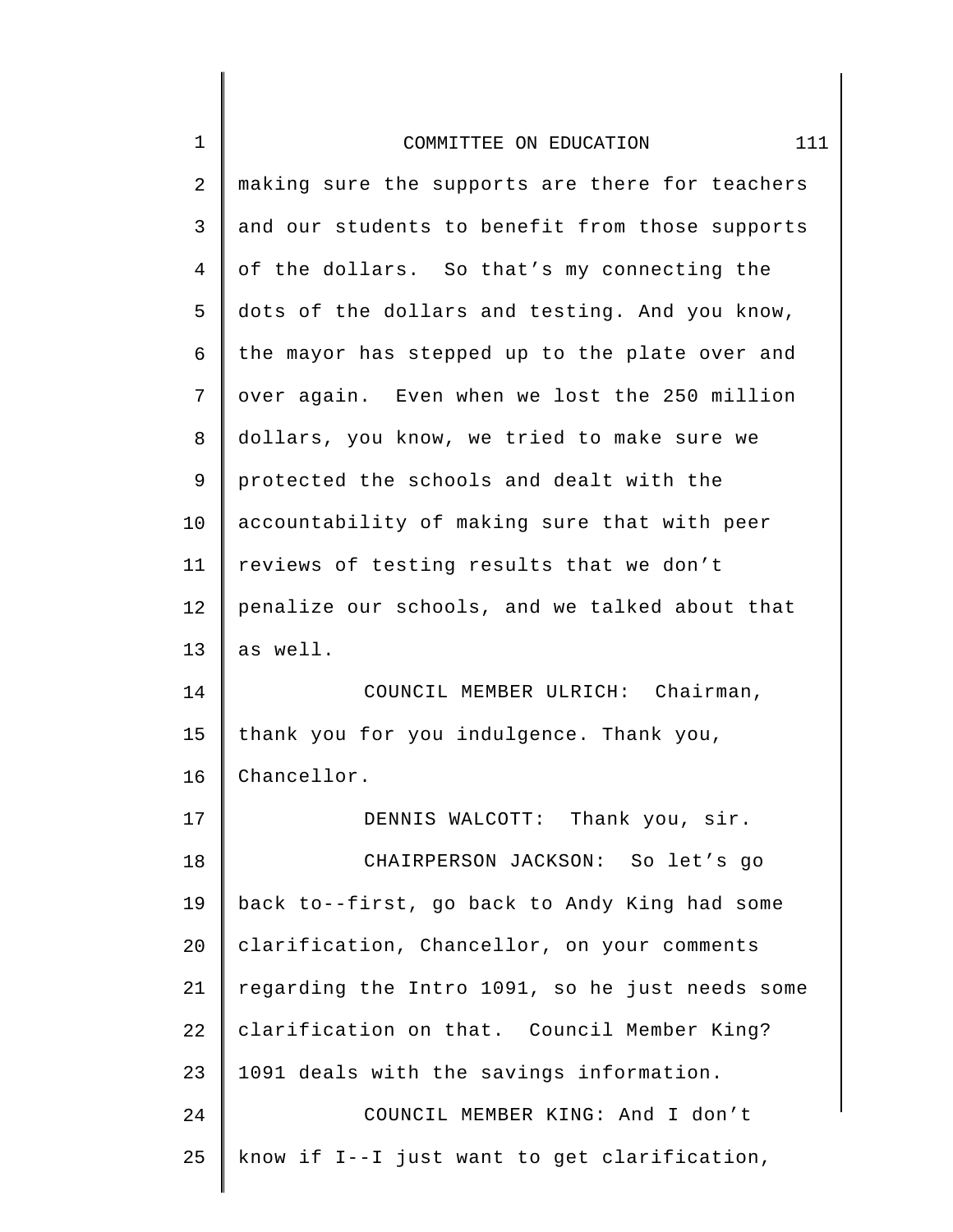| $\mathbf 1$ | 112<br>COMMITTEE ON EDUCATION                   |
|-------------|-------------------------------------------------|
| 2           | because I heard you say that you didn't really  |
| 3           | support it because you thought it was adding    |
| 4           | another layer of responsibility to the          |
| 5           | administration, whereas it's not creating       |
| 6           | anything new, but it's just saying that         |
| 7           | information that's already, that should be      |
| 8           | available, should be made available and be--    |
| 9           | parents should have access to it when their     |
| 10          | child first enters into the school system. IF   |
| 11          | they're going into a new--like as you graduate  |
| 12          | from elementary, you're going into middle       |
| 13          | school, they should access to do it again when  |
| 14          | they graduate from junior high and high school, |
| 15          | they should have access to it again, just in    |
| 16          | case they didn't get it earlier, and if a child |
| 17          | transfers into a new school, that they know     |
| 18          | that this information is there. So it's not     |
| 19          | creating any--no new system or anything like    |
| 20          | that. So, it's--                                |
| 21          | DENNIS WALCOTT: [interposing] Well,             |
| 22          | let's have our folks talk then. I mean, because |
| 23          | you know, I'm always interested on how we could |
| 24          | improve information getting out there. It's     |
| 25          | just whether it's through a law or not is I     |
|             |                                                 |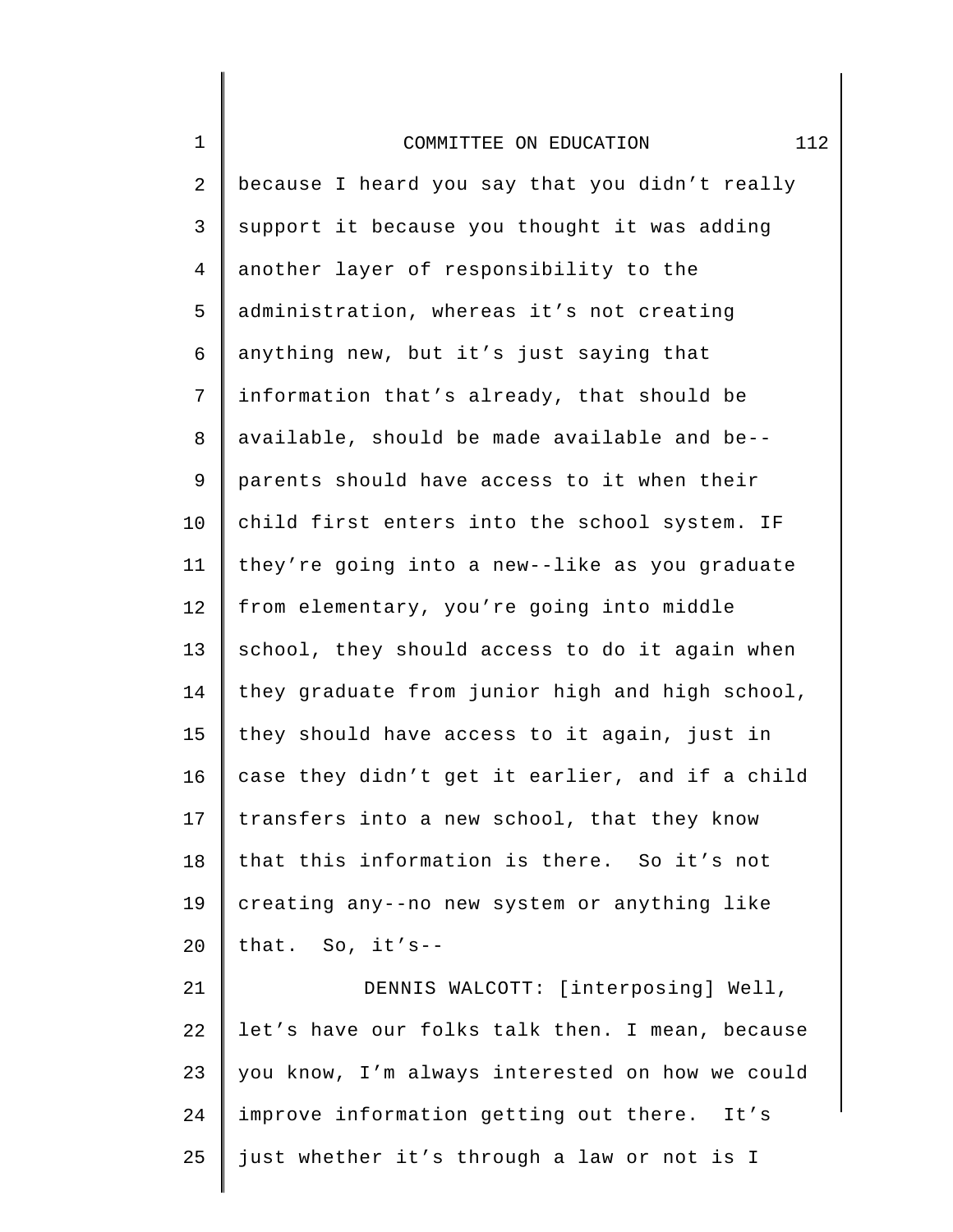| $\mathbf 1$ | 113<br>COMMITTEE ON EDUCATION                   |
|-------------|-------------------------------------------------|
| 2           | think the distinction. So we'd love to talk to  |
| 3           | you and have our staff talk about that.         |
| 4           | COUNCIL MEMBER KING: Would love to,             |
| 5           | love to.                                        |
| 6           | DENNIS WALCOTT: Thank you for the               |
| 7           | clarification.                                  |
| 8           | COUNCIL MEMBER KING: If I may take              |
| 9           | 30 seconds. Is that okay with you, Chair? I     |
| 10          | may go off the reservation on this one just a   |
| 11          | little bit, but I'm going to try to stay on it. |
| 12          | When it comes to the Common Core tests again, I |
| 13          | know that I was listening to my colleague talk  |
| 14          | over--Council Member Dromm in regards to when   |
| 15          | teachers are being more evaluated and           |
| 16          | principals are being evaluated, you know, the   |
| 17          | building and school staff are being more        |
| 18          | evaluated, it almost appears that the student   |
| 19          | kind of can take a back seat, because the       |
| 20          | adults have to make sure that they are solid in |
| 21          | what they're supposed to be doing, and how does |
| 22          | that take away from the development of the      |
| 23          | child? Because testing doesn't develop a        |
| 24          | child. You know? There's a whole bunch of       |
| 25          | learning factors you know as an educator that   |
|             |                                                 |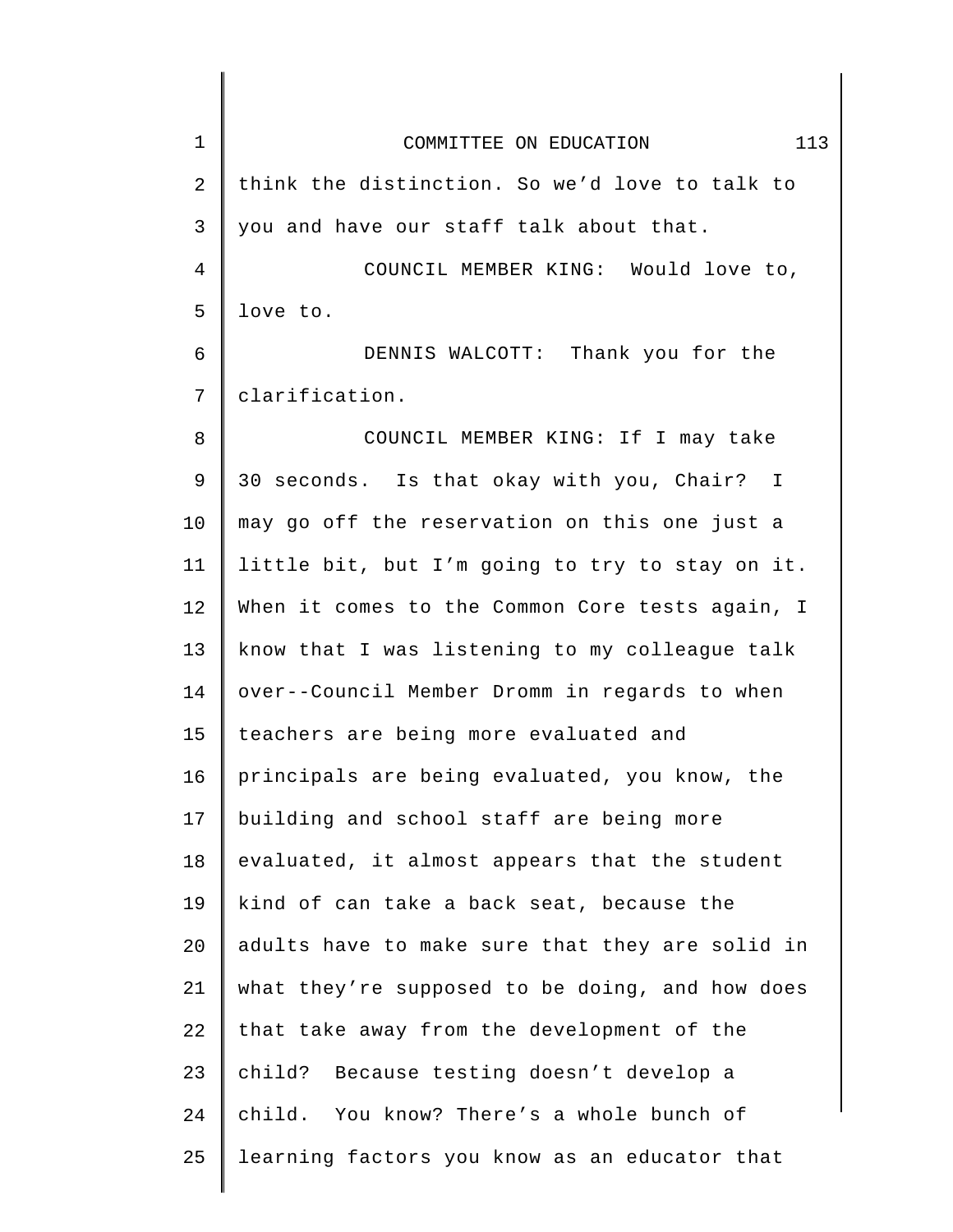| $\mathbf 1$    | 114<br>COMMITTEE ON EDUCATION                   |
|----------------|-------------------------------------------------|
| $\overline{2}$ | goes into helping a child develop, and testing  |
| 3              | is just one aspect of it, and you kind of can   |
| $\overline{4}$ | kill the motivation if I'm always nervous about |
| 5              | having to take a test and I forget about all    |
| 6              | the other creative juices that get stimulated   |
| 7              | that make me want to learn. So, I want to know  |
| 8              | is there--because when we come to these         |
| 9              | testimonies, we hear all the good things, but   |
| 10             | we never really hear all the real, you know,    |
| 11             | the things that are really challenging for our  |
| 12             | students all the time. We get all the good      |
| 13             | conversation. So I want to know, is there any   |
| 14             | way that we can a little bit more start talking |
| 15             | about the real hard challenges that students    |
| 16             | are having in the classroom sometimes as        |
| 17             | opposed to all the success stories?             |
| 18             | DENNIS WALCOTT: Sure. I mean, let               |
| 19             | me broaden your question. This may be--you're   |
| 20             | off the reservation, I can go off the           |
| 21             | reservation too. We can get in mutual trouble.  |
| 22             | I mean, it's not just about the classroom, but  |
| 23             | it's life challenges of a student and how a     |
| 24             | student has to navigate the life challenges,    |
| 25             | and yeah, we talk about that. It may not be me  |

∥ ∥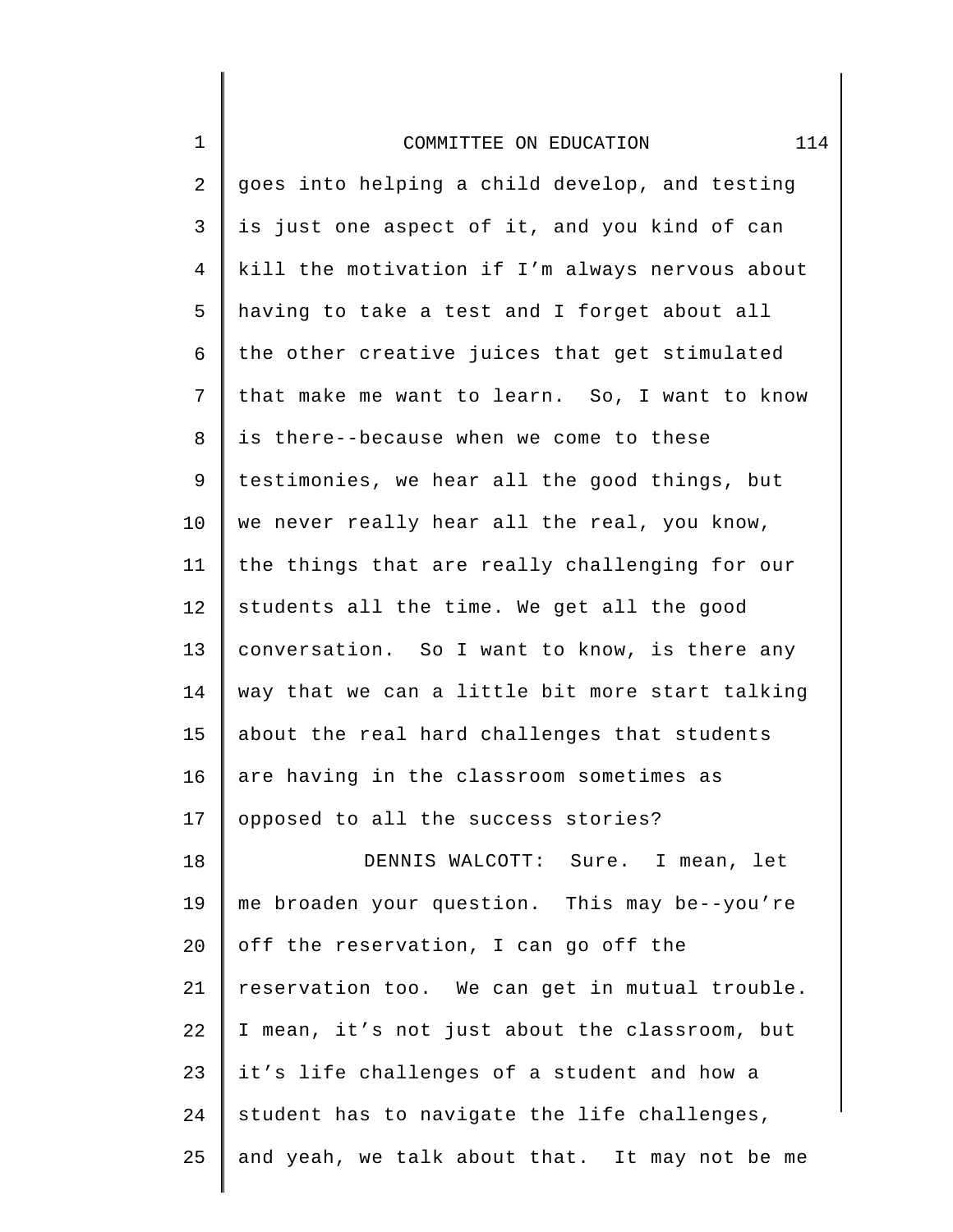| $\mathbf 1$    | 115<br>COMMITTEE ON EDUCATION                   |
|----------------|-------------------------------------------------|
| $\overline{2}$ | all the time in the different hearings before   |
| 3              | the Council, whether it's Kathleen Gwen         |
| $\overline{4}$ | [phonetic] or Lana Constant [phonetic] and      |
| 5              | others who deal with the life class challenges  |
| 6              | of a student. I got an email first thing this   |
| 7              | morning that really was a very eye opening but  |
| 8              | unfortunately--I won't say common, but it's an  |
| 9              | occurrence that occurs unfortunately too        |
| 10             | frequently where a principal sent me an email   |
| 11             | about a student that she was advocating on      |
| 12             | behalf who unfortunately came to her from out   |
| 13             | of state ill prepared for high school. She      |
| 14             | accepted this student into the high school and  |
| 15             | I'm glad she did, because this student didn't   |
| 16             | have a lot of credits, 19 years old, got caught |
| 17             | up into the criminal justice system and then    |
| 18             | she went to court to be there for this          |
| 19             | particular student because the student missed a |
| 20             | couple of days. She called the student, "Where  |
| 21             | are you?" I got arrested around x, y, and z.    |
| 22             | Didn't sound correct. She went. Child's lawyer  |
| 23             | didn't show up. Judge was about to remand the   |
| 24             | kid to the 15 days. She called the lawyer       |
| 25             | said, "Where are you?" He thought it was        |
|                |                                                 |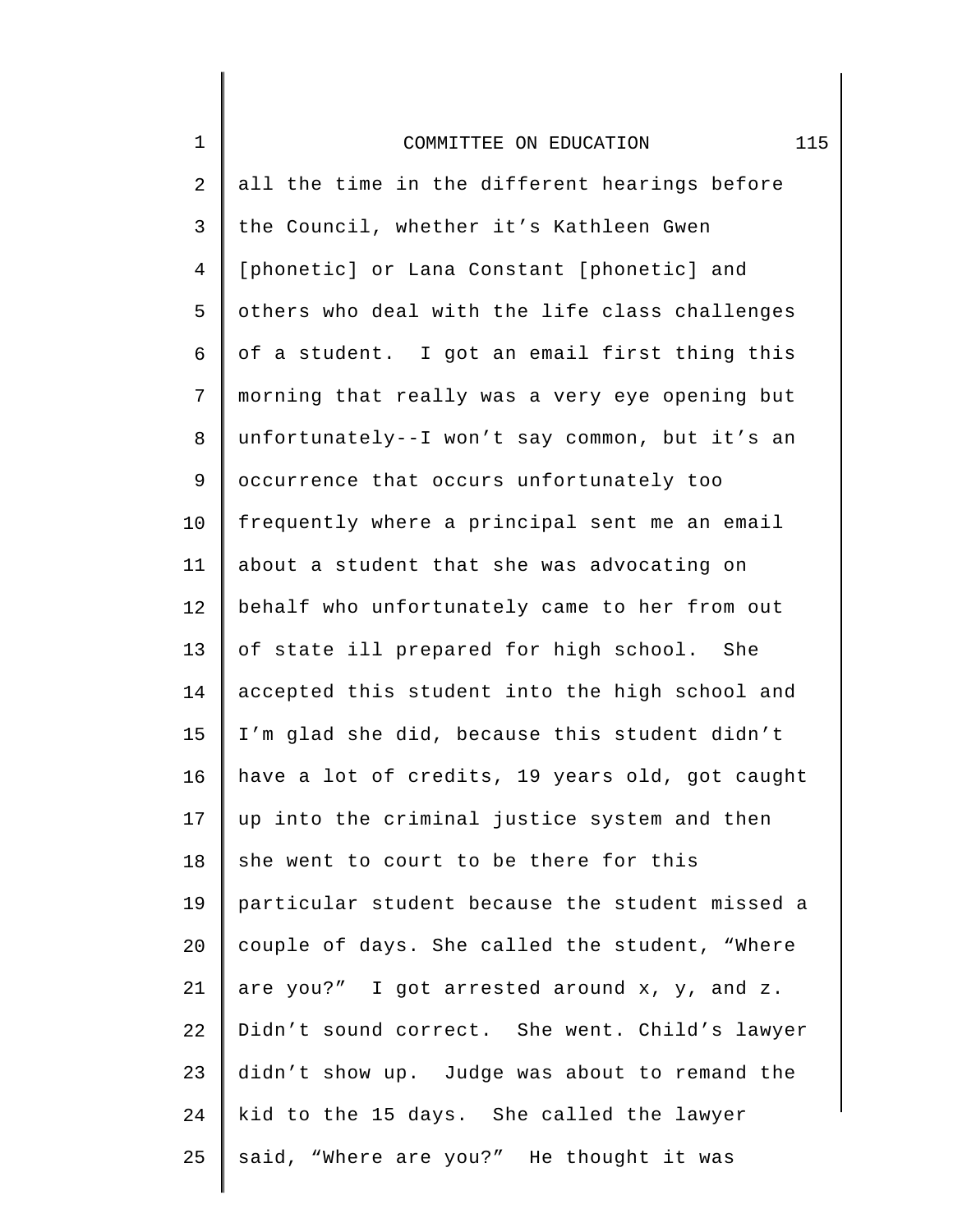| $\mathbf 1$    | 116<br>COMMITTEE ON EDUCATION                   |
|----------------|-------------------------------------------------|
| 2              | another hearing date, and she said, "No, get    |
| 3              | over here now." He got over there, and then as  |
| $\overline{4}$ | a result of her advocacy, this student          |
| 5              | basically was released on his own recognizance  |
| 6              | and is back in school. And I say that because   |
| 7              | that really captured, unfortunately, what some  |
| 8              | of our students have to go through in not just  |
| 9              | the classroom, but their life and it carries on |
| 10             | into the classroom. And then we got the new     |
| 11             | title that we've done. I always remember the    |
| 12             | old title of this award ceremony we have called |
| 13             | "Beating the Odds." And I loved beating the     |
| 14             | odds. The beating of the odds ceremony are      |
| 15             | those students who had challenges, student like |
| 16             | this particular one who may be living not with  |
| 17             | family members and navigating on their own, and |
| 18             | how we provide the support. We provide those    |
| 19             | type of supports whether directly by the school |
| 20             | community or in partnership with the community- |
| 21             | based organization. We've tried to provide the  |
| 22             | support to that child to navigate all the       |
| 23             | issues around testing, and we see that in our   |
| 24             | schools, you know, all too often.               |

∥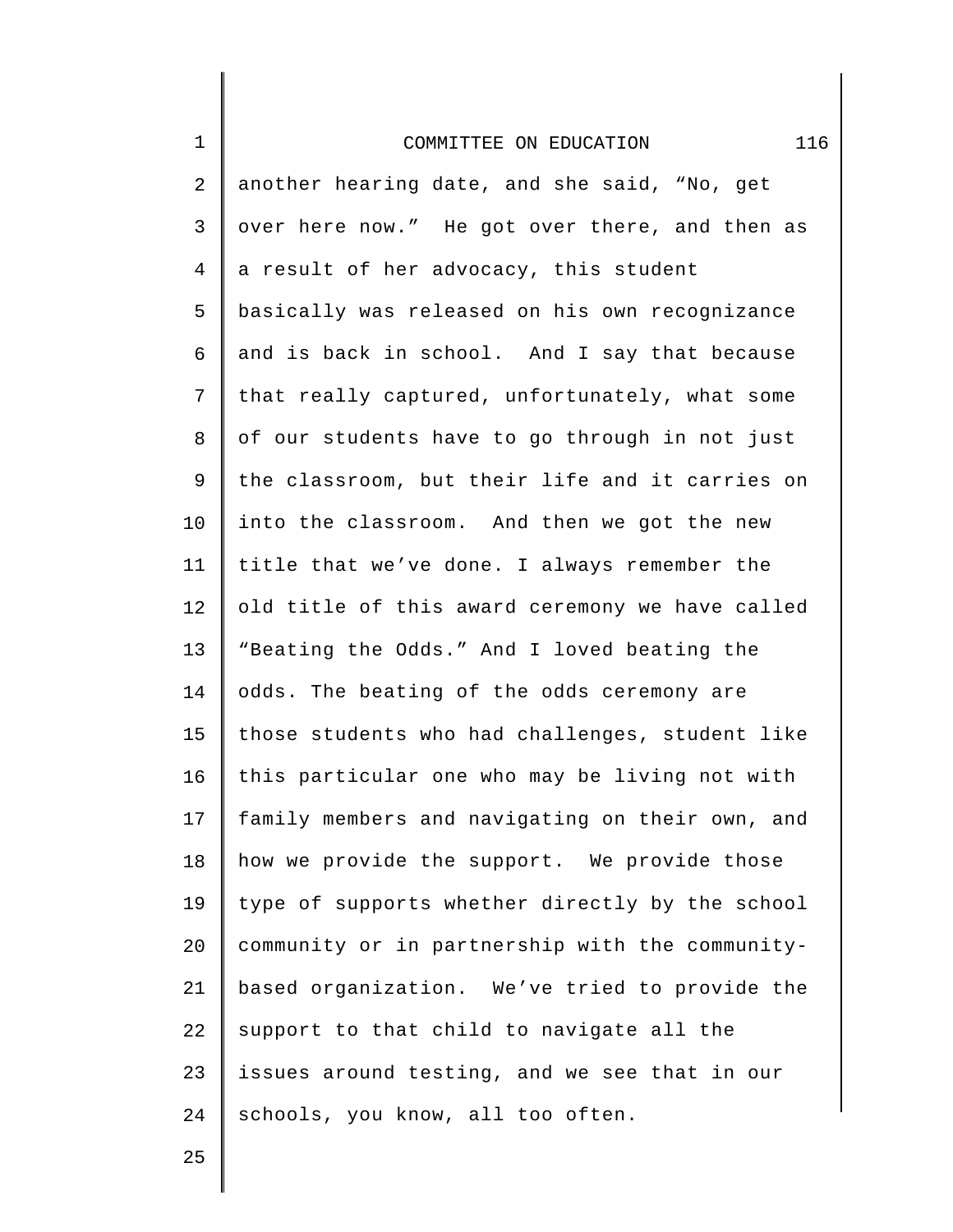| 1  | 117<br>COMMITTEE ON EDUCATION                   |
|----|-------------------------------------------------|
| 2  | COUNCIL MEMBER KING: Right. I got               |
| 3  | to ask you something before your time explodes. |
| 4  | DENNIS WALCOTT: I thought it was                |
| 5  | $my - -$                                        |
| 6  | CHAIRPERSON JACKSON: Council                    |
| 7  | Member, you said 30 seconds, and it's been five |
| 8  | minutes.                                        |
| 9  | COUNCIL MEMBER KING: I'm sorry.                 |
| 10 | This one comes from a high schooler--           |
| 11 | CHAIRPERSON JACKSON: Okay.                      |
| 12 | COUNCIL MEMBER KING: Who wanted to              |
| 13 | ask you a question in regards to testing.       |
| 14 | CHAIRPERSON JACKSON: Okay, but I'm              |
| 15 | going--I'm going to yield to Council Member     |
| 16 | Dromm, and then you can come back.              |
| 17 | COUNCIL MEMBER KING: Alright, thank             |
| 18 | you. I apologize.                               |
| 19 | DENNIS WALCOTT: We do provide the               |
| 20 | supports to deal with those both in classroom   |
| 21 | as well as life issues to try to help our       |
| 22 | students.                                       |
| 23 | CHAIRPERSON JACKSON: Council Member             |
| 24 | Dromm. We've been joined by colleague David     |
| 25 | Greenfield of Brooklyn.                         |
|    |                                                 |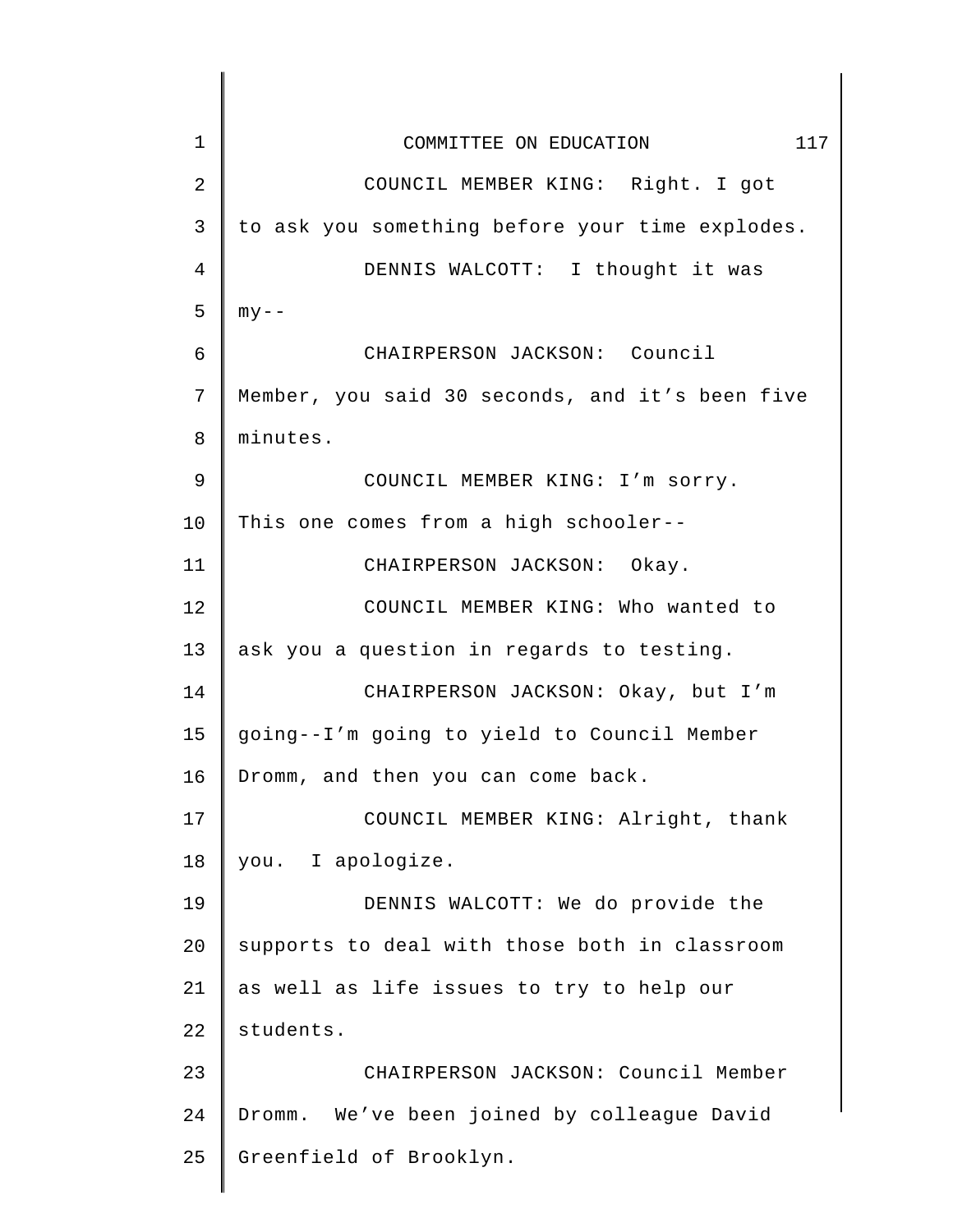| $\mathbf{1}$ | 118<br>COMMITTEE ON EDUCATION                   |
|--------------|-------------------------------------------------|
| 2            | COUNCIL MEMBER DROMM: Thank you.                |
| 3            | SO my last question was going to be before, in  |
| 4            | light of all that has happened with regard to   |
| 5            | the drop in the test scores last year, because  |
| 6            | I think we rank somewhere around 30 percent, 33 |
| 7            | percent maybe proficient in English and in      |
| 8            | math.                                           |
| 9            | DENNIS WALCOTT: Right.                          |
| 10           | COUNCIL MEMBER DROMM: Do you think              |
| 11           | that you've become victim to your own over      |
| 12           | emphasis on the testing?                        |
| 13           | DENNIS WALCOTT: Not at all. I mean,             |
| 14           | I was very clear and Simone can go over in more |
| 15           | detail, but I was very clear in response to     |
| 16           | another question. This is a new baseline.       |
| 17           | It's a more rigorous baseline. It's not being a |
| 18           | victim. If anything, we have the guts to do     |
| 19           | this, and the guts to take this on. As far as   |
| 20           | saying we want a tougher standard and put the   |
| 21           | information out there that if you do a          |
| 22           | comparison, one is not correct to do, but you   |
| 23           | will see a drop and that's what everything has  |
| 24           | been about and preparing us for that. It's      |
| 25           | ripping the band aid off and saying, "We have a |
|              |                                                 |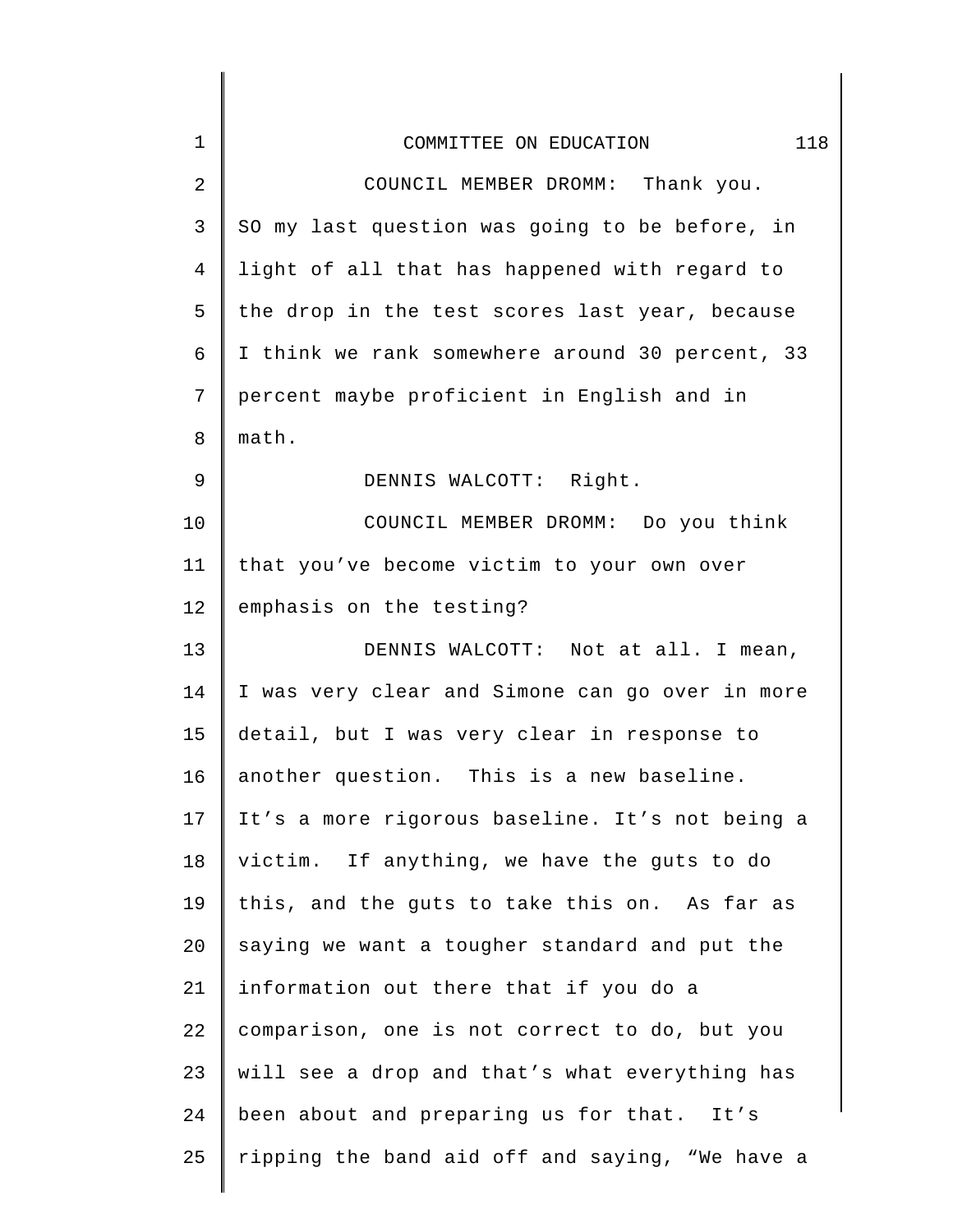| $\mathbf 1$    | 119<br>COMMITTEE ON EDUCATION                   |
|----------------|-------------------------------------------------|
| $\overline{2}$ | responsibility as a state and a district to     |
| $\mathsf{3}$   | make sure that our students are being measured  |
| $\overline{4}$ | on a higher level of expectation than what      |
| 5              | success actually means to prepare them for      |
| 6              | college. So, no, I don't think we've been a     |
| 7              | victim. I think if anything we've taken on a    |
| 8              | very difficult challenge and taken it on with   |
| 9              | vigor and I believe in what we're doing.        |
| 10             | COUNCIL MEMBER DROMM: And Mr.                   |
| 11             | Chancellor, from my experience as well, any     |
| 12             | time we've brought in a new reading program     |
| 13             | into the school, a new math program, whether    |
| 14             | it's everyday math, whether it was close        |
| 15             | reading, whatever it might be, teachers         |
| 16             | college, we only saw those drops in the reading |
| 17             | scores, and then that's ultimately what the     |
| 18             | problem is with this emphasis on testing is     |
| 19             | that they change, the companies are not         |
| 20             | reliable. It's comparing apples to oranges.     |
| 21             | It's comparing how a group of third grader      |
| 22             | performed in third grade and then how they did  |
| 23             | it in fourth grade and one thing has nothing to |
| 24             | do with the other, and that's the point that    |
| 25             | I'm trying to get at. With all due respect,     |
|                |                                                 |

 $\begin{array}{c} \hline \end{array}$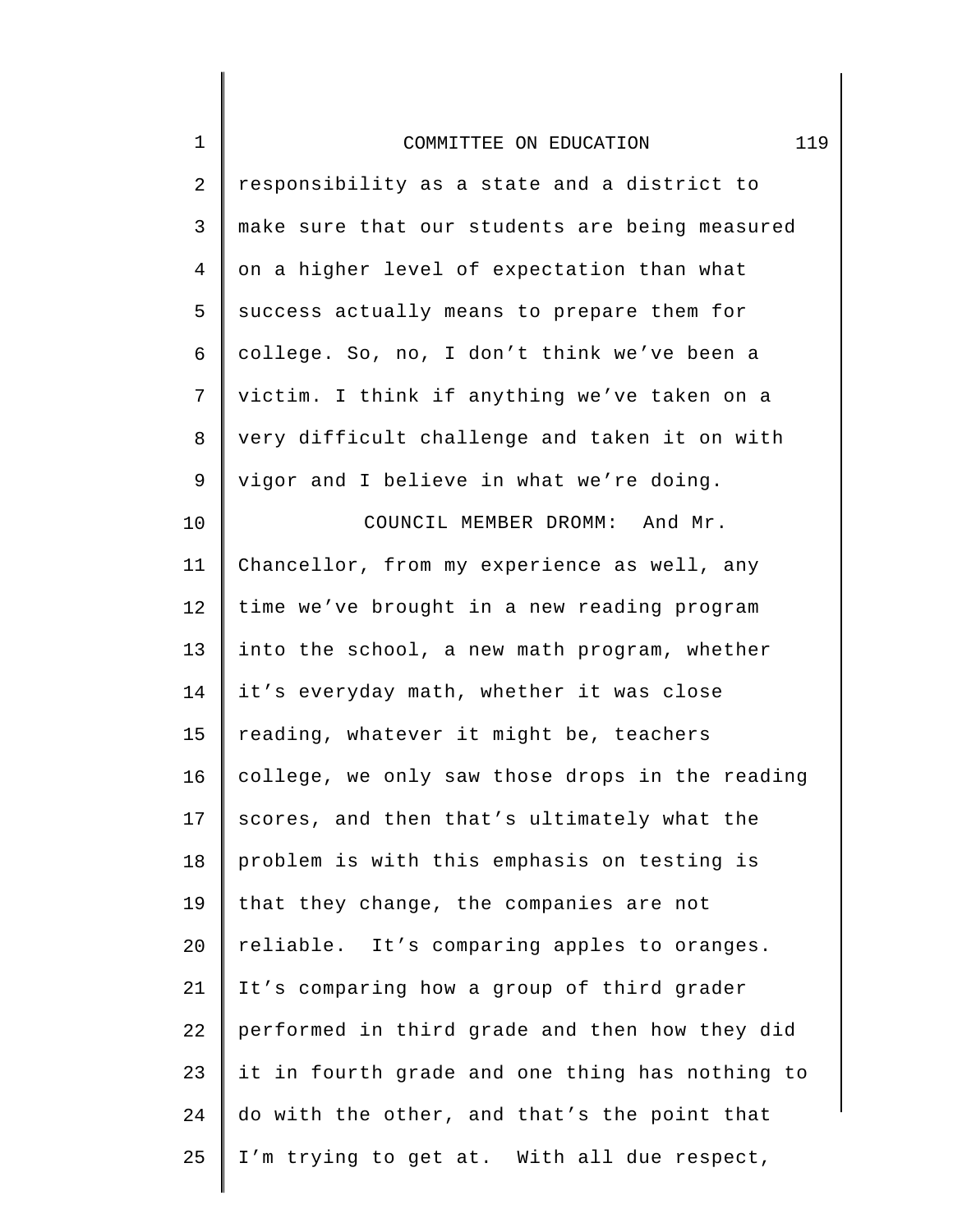| $\mathbf 1$ | 120<br>COMMITTEE ON EDUCATION                   |
|-------------|-------------------------------------------------|
| 2           | this over emphasis on this testing when we know |
| 3           | that it's not 100 percent reliable is a huge    |
| 4           | part of the problem.                            |
| 5           | DENNIS WALCOTT: We had reached the              |
| 6           | kum by yah moment in the earlier round of       |
| 7           | questioning that we said test is not the only   |
| 8           | thing, and we said that. I thought we were      |
| 9           | there. I thought we had that mind meld that     |
| 10          | took place.                                     |
| 11          | COUNCIL MEMBER DROMM: It still                  |
| 12          | remains in the mind for many of the teachers--  |
| 13          | DENNIS WALCOTT: [interposing] But               |
| 14          | the Common Core is so important and it's not    |
| 15          | just about New York State. It's about 45        |
| 16          | states and the District of Columbia that's      |
| 17          | taking this on. It's about those states that    |
| 18          | took it on, those few states that took it on    |
| 19          | initially and New York State is one of them,    |
| 20          | and then as a result of taking it on, they're   |
| 21          | seeing more--they're seeing deeper learning     |
| 22          | that's taking place that will benefit the       |
| 23          | students in the long run and really the key     |
| 24          | example is Massachusetts, and Massachusetts is  |
| 25          | light years ahead of most states, and you'll    |
|             |                                                 |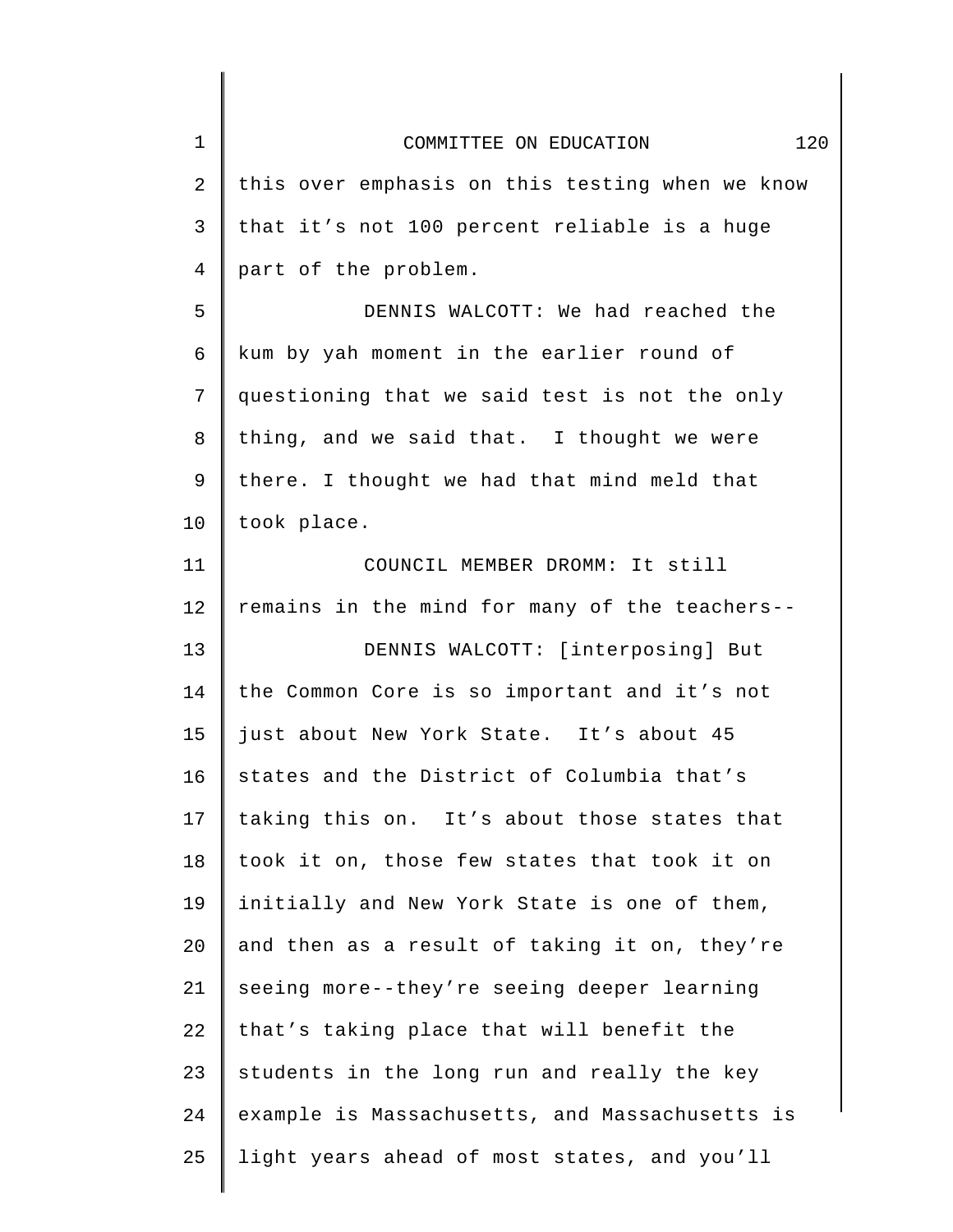| $\mathbf 1$ | 121<br>COMMITTEE ON EDUCATION                   |
|-------------|-------------------------------------------------|
| 2           | see it in New York State and having New York    |
| 3           | State, and I think New York State to their      |
| 4           | credit didn't wait for the other states to jump |
| 5           | in. The Commissioner and the Chancellor of the  |
| 6           | state felt it was important for us not to wait  |
| 7           | and we whole heartedly support them in that     |
| 8           | regard.                                         |
| 9           | COUNCIL MEMBER DROMM: So with regard            |
| 10          | to the kum by yah moment, would you then say    |
| 11          | you agree with the resolution that's presented  |
| 12          | here before us today?                           |
| 13          | DENNIS WALCOTT: To say what?                    |
| 14          | COUNCIL MEMBER DROMM: That the                  |
| 15          | resolution reads that we use other--let me just |
| 16          | quote it, that we develop a system based on     |
| 17          | multiple forms of assessment which do not       |
| 18          | require extensive standardized testing.         |
| 19          | DENNIS WALCOTT: No, because it                  |
| 20          | says--I mean, again, I'm not backtracking from  |
| 21          | standardized testing. I believe in standardized |
| 22          | testing. I believe in standardized testing. I   |
| 23          | believe in what we're doing, but I think as     |
| 24          | Simone has articulated, in our schools we take  |
| 25          | a look at a variety of different measures as    |
|             |                                                 |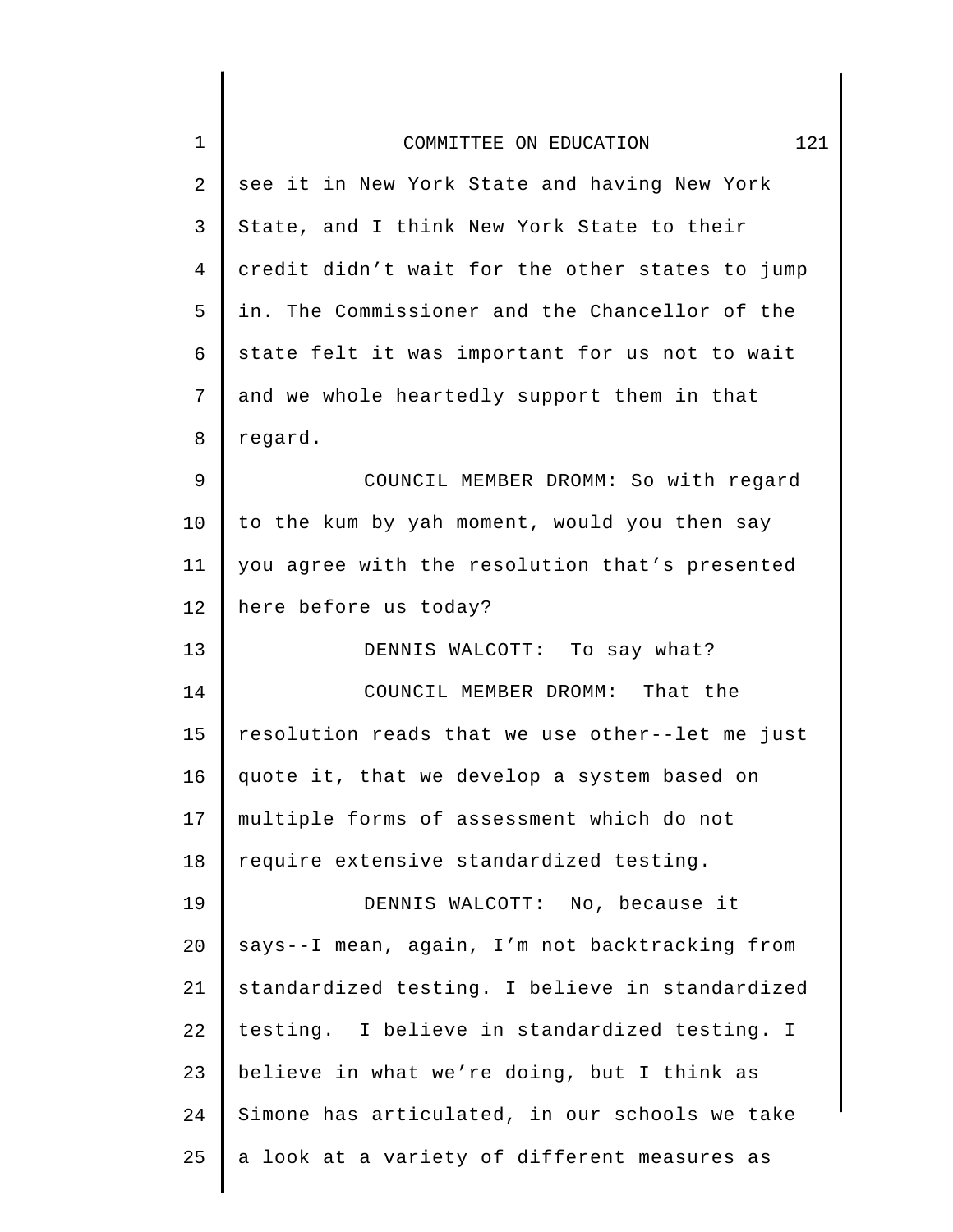| $\mathbf 1$ | 122<br>COMMITTEE ON EDUCATION                   |
|-------------|-------------------------------------------------|
| 2           | well, but what--bless you. What Common Core     |
| 3           | does is something extremely important that will |
| 4           | benefit our students in the long run, and I     |
| 5           | whole heartedly support the standardized        |
| 6           | testing that we have in place, and we're always |
| 7           | evolving the system to make it better and       |
| 8           | stronger and a new Mayor and a new Chancellor   |
| 9           | will take it to the next level.                 |
| 10          | COUNCIL MEMBER DROMM: Alright. And              |
| 11          | then finally, I do have a concern, and my       |
| 12          | colleague, Council Member King, as well, in     |
| 13          | regard to the other--the other, I guess, intro  |
| 14          | on providing the data, providing the            |
| 15          | information on savings accounts because of what |
| 16          | you had stated and I don't always agree with    |
| 17          | you, but I think a lot of burden often times is |
| 18          | placed on the school system where by teachers   |
| 19          | are asked to provide this thing or that thing   |
| 20          | and library cards and voter registrations and   |
| 21          | stuff like that which is all good and well, but |
| 22          | I also do think as an educator that sometimes   |
| 23          | it takes away from the classroom time and/or    |
| 24          | administrative time to do--to make sure that    |
| 25          | all of those mandates happen, and so I do have  |
|             |                                                 |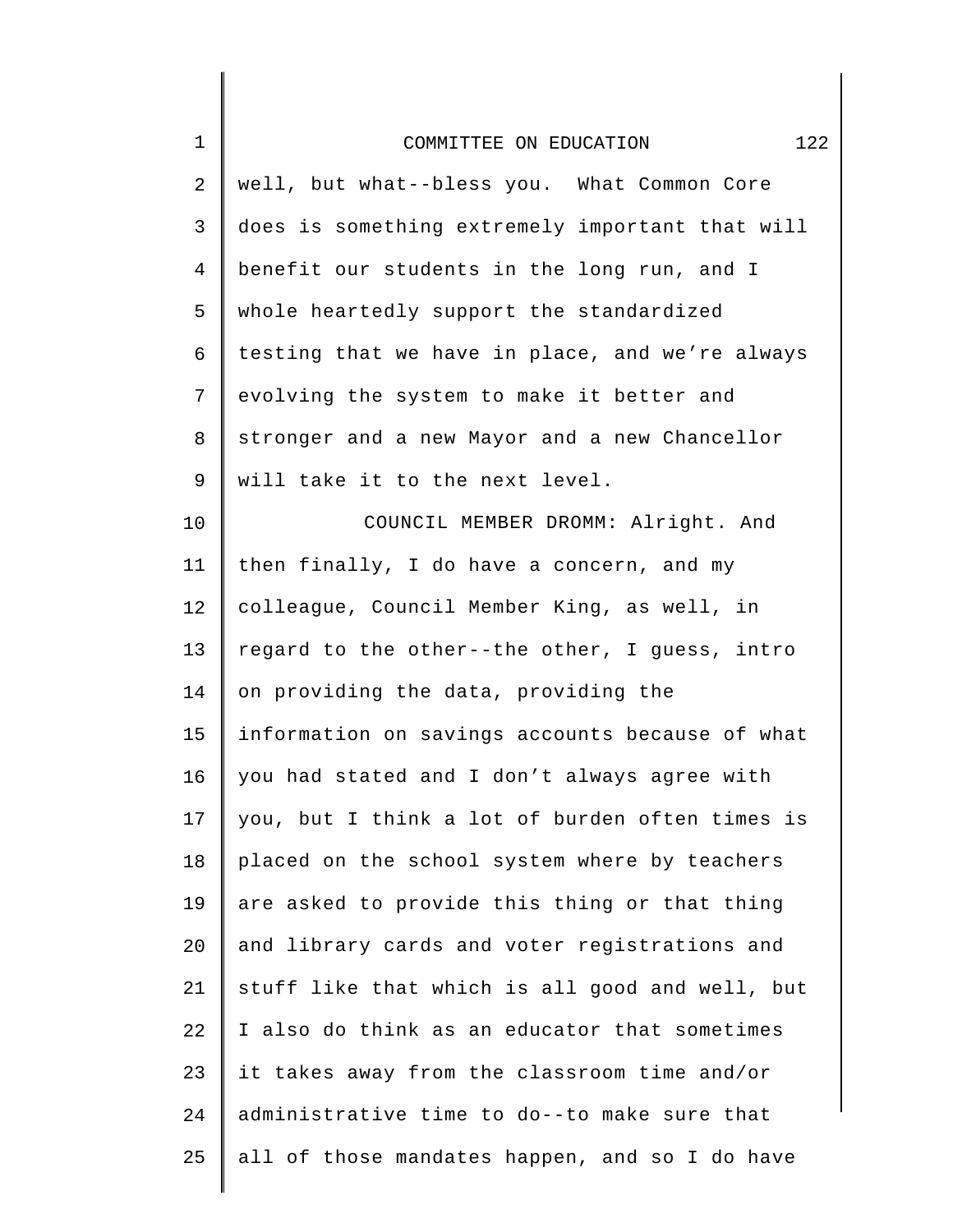| $\mathbf 1$    | 123<br>COMMITTEE ON EDUCATION                   |
|----------------|-------------------------------------------------|
| $\overline{2}$ | a little bit of concern about that as well.     |
| 3              | Thank you.                                      |
| 4              | CHAIRPERSON JACKSON: We've been                 |
| 5              | joined by colleague Dan Garodnick of Manhattan, |
| 6              | and you can't--I'm going to hold you in         |
| 7              | advance. I'm going to ask my questions. I       |
| 8              | want to keep you here at the hearing so I'm     |
| 9              | going to let you hang in there. You have my     |
| 10             | back? I appreciate it. Chancellor, I have a     |
| 11             | couple of questions, and I know it's getting    |
| 12             | late, but I have to ask these questions or else |
| 13             | my staff will not allow me to leave this        |
| 14             | hearing. So, let me turn to this question       |
| 15             | here. Both the New York State Education         |
| 16             | Department and the Department of Education,     |
| 17             | your agency, claim that student, staff, and     |
| 18             | schools will not be negatively impacted by the  |
| 19             | lower 2013 test scores. However, New York City  |
| 20             | students score at level one on state ELA and    |
| 21             | math tests are in danger of being held back,    |
| 22             | and many more students scored at level one in   |
| 23             | 2013 than any other year. In 2013, a total of   |
| 24             | 155,000 students or 36.8 percent of all test    |
| 25             | takers scored at level one on the math test     |
|                |                                                 |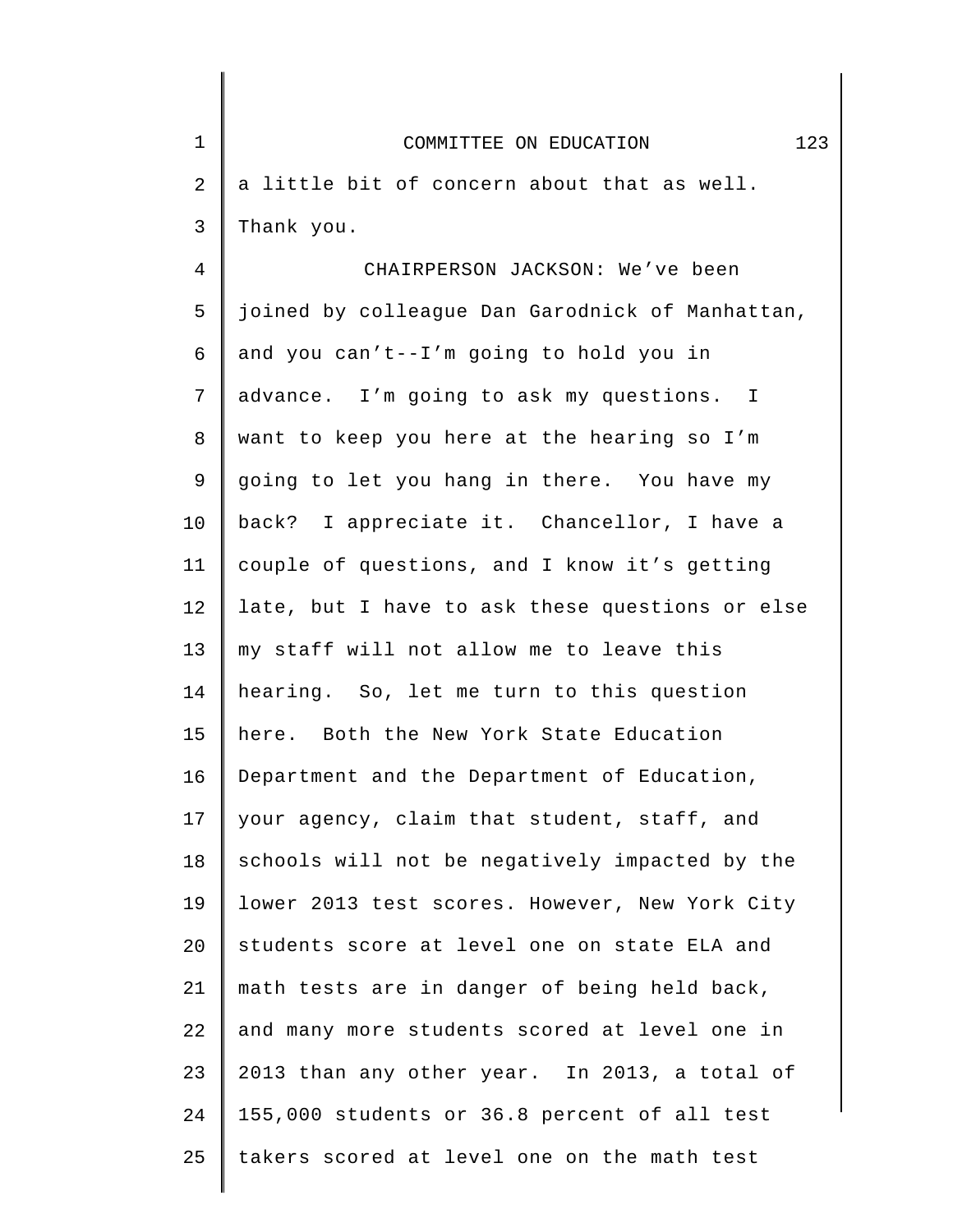| $\mathbf 1$ | 124<br>COMMITTEE ON EDUCATION                   |
|-------------|-------------------------------------------------|
| 2           | compared to 39,000 in 2012. And doesn't that    |
| 3           | mean that more students are or will be held     |
| 4           | back? Yes, or no, or maybe so?                  |
| 5           | DENNIS WALCOTT: My answers not, but             |
| 6           | we can tell you the why.                        |
| 7           | SIMONE D'SOUZA: Sure. So I think                |
| 8           | the way that we look at the test performance is |
| 9           | really important in understanding why students  |
| 10          | in schools are not penalized, which is that we  |
| 11          | are using test performance in a relative way,   |
| 12          | not in an absolute way, and so for example, for |
| 13          | student promotion as you're mentioning, what we |
| 14          | publicly announced was that a similar           |
| 15          | percentage of students would go to summer       |
| 16          | school and then would be held back and need to  |
| 17          | attend summer school this past year and prior   |
| 18          | years, and so what we did was we said the       |
| 19          | bottom students, so the bottom approximately 10 |
| 20          | percent of students were sent to summer school, |
| 21          | which is a similar percentage of students that  |
| 22          | were sent in the past, and that's because we    |
| 23          | understood that with this transition we would   |
| 24          | see more students at level one, and we didn't   |
| 25          | want to penalize a larger percentage of         |
|             |                                                 |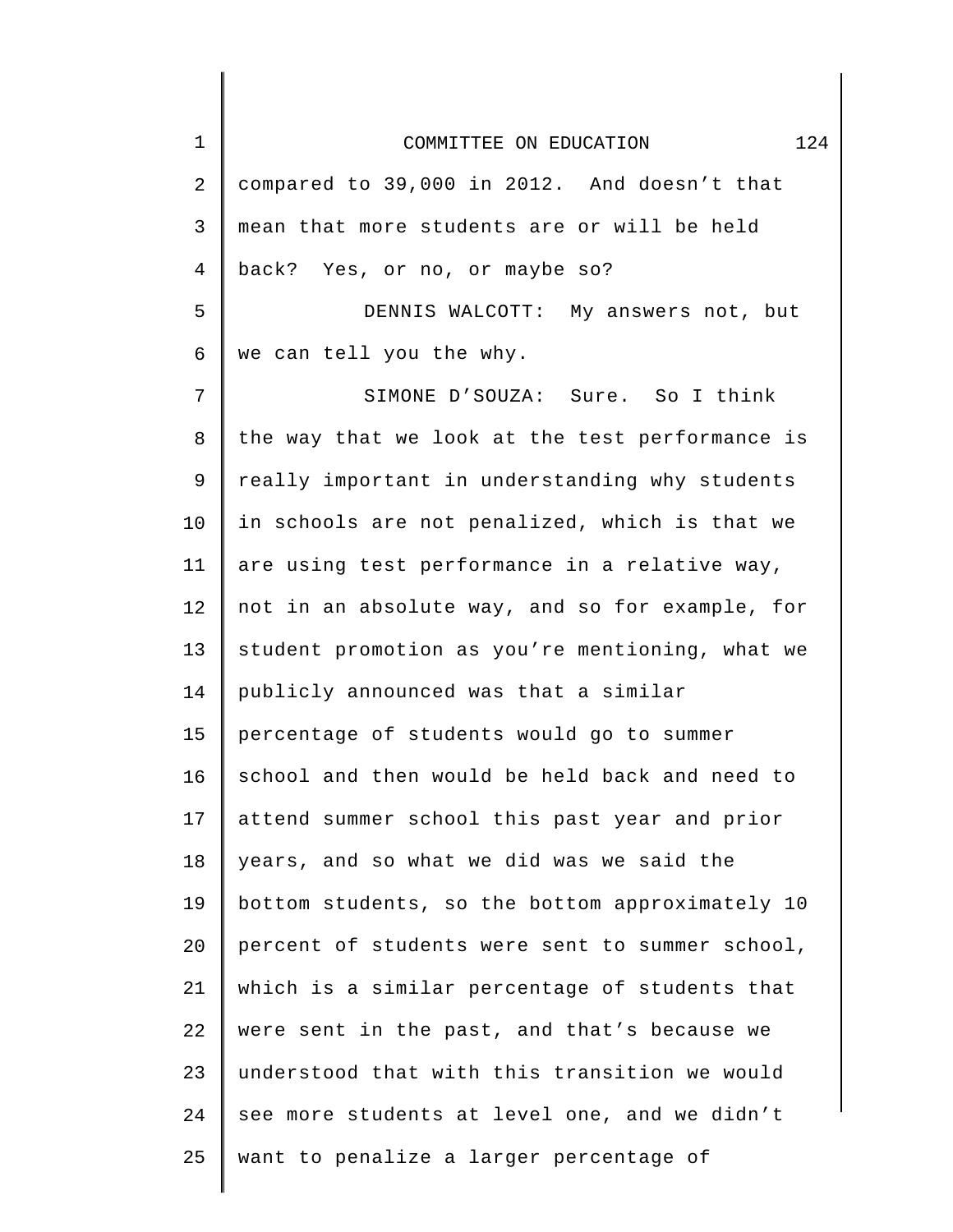| $\mathbf 1$    | 125<br>COMMITTEE ON EDUCATION                   |
|----------------|-------------------------------------------------|
| 2              | students or send a larger percentage to summer  |
| 3              | school. From a school accountability            |
| $\overline{4}$ | perspective as well, we look at students        |
| 5              | performance relative to each other and then we  |
| 6              | look at schools performance relative to similar |
| 7              | schools, and so acknowledging that many schools |
| 8              | saw a change in their overall performance,      |
| 9              | we're comparing each school to 40 other schools |
| 10             | or to other schools in the City that are        |
| 11             | similar to them. So when all schools do see a   |
| 12             | decline, you're not negatively impacted by just |
| 13             | having that decline because you're being        |
| 14             | compared to other similar schools and           |
| 15             | understanding your school's performance.        |
| 16             | CHAIRPERSON JACKSON: Okay. So I just            |
| 17             | want to be able to assess this from a           |
| 18             | perspective of I'm not a budget analysis        |
| 19             | person. I'm more an oversight, and if I was a   |
| 20             | parent, okay, so you're telling me that         |
| 21             | basically the same percentage of students that  |
| 22             | went to summer school last year, even though    |
| 23             | the percentage that scored at level one, which  |
| 24             | is the lowest level, there's 36. Whatever,      |
| 25             | 155,000, but not all of those are going to be   |
|                |                                                 |

║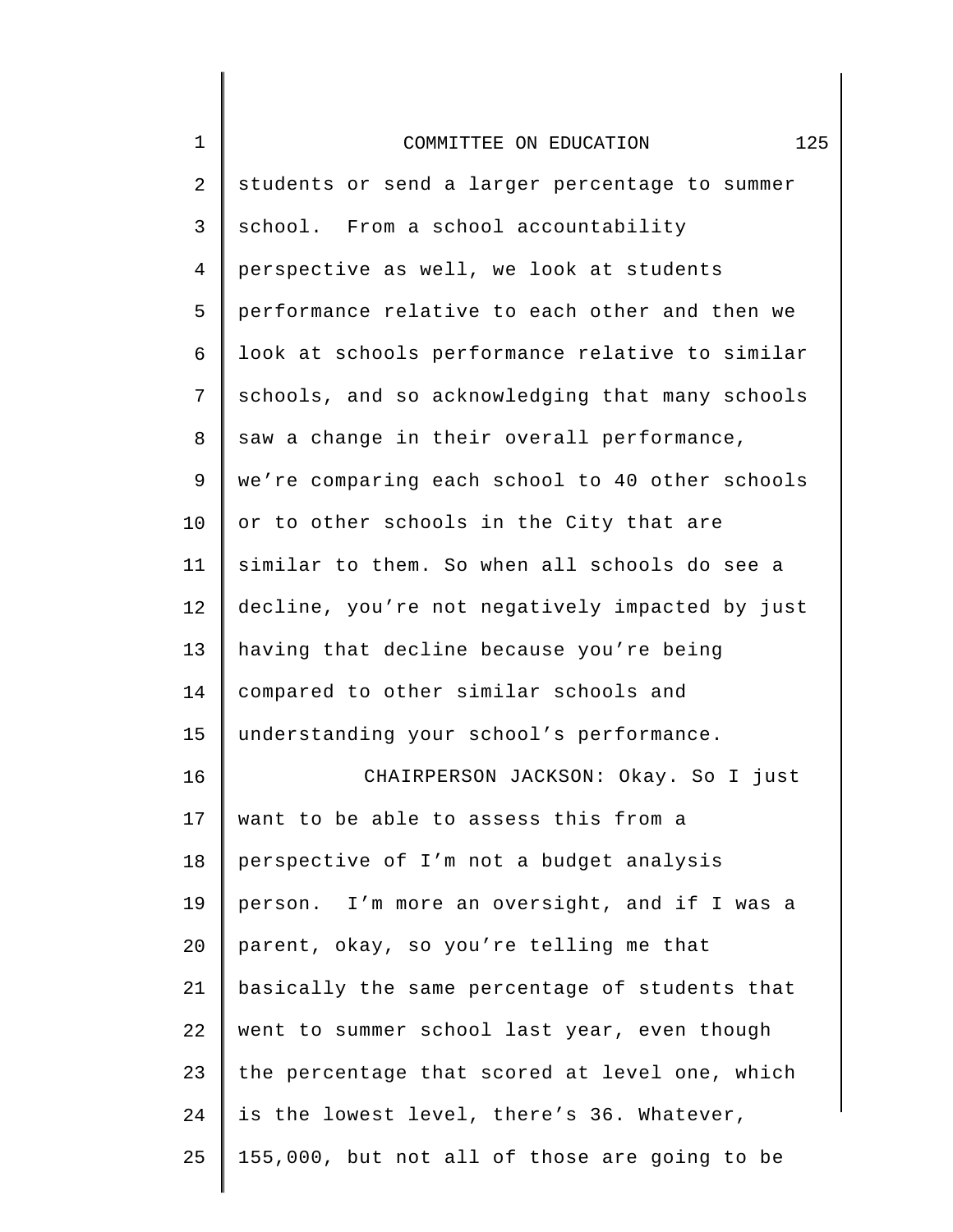| $\mathbf{1}$ | 126<br>COMMITTEE ON EDUCATION                   |
|--------------|-------------------------------------------------|
| 2            | held back or forced to go to summer school, but |
| 3            | certain percentage as last year. What number    |
| 4            | was that last year, meaning 2012? If in fact    |
| 5            | 30--155,000 or 30--and I'm not going into the   |
| 6            | details, 155, dah [phonetic] dah, dah, but 155. |
| 7            | How many students went to summer school in      |
| 8            | 2012?                                           |
| 9            | SIMONE D'SOUZA: In 2012? So the                 |
| 10           | approximate number last year that was released  |
| 11           | was in the range of 25,000.                     |
| 12           | CHAIRPERSON JACKSON: Okay. And so               |
| 13           | basically what DOE has said that basically it   |
| 14           | would be about the same amount in 2013 as it    |
| 15           | was in 2012?                                    |
| 16           | DENNIS WALCOTT: It was.                         |
| 17           | SIMONE D'SOUZA: This--                          |
| 18           | CHAIRPERSON JACKSON: [interposing]              |
| 19           | It was?                                         |
| 20           | SIMONE D'SOUZA: Yes.                            |
| 21           | CHAIRPERSON JACKSON: Okay.                      |
| 22           | SIMONE D'SOUZA: And just to                     |
| 23           | clarify, that's the number of students that are |
| 24           | mandated for summer school based on the state   |
| 25           | test, about 25,000.                             |
|              |                                                 |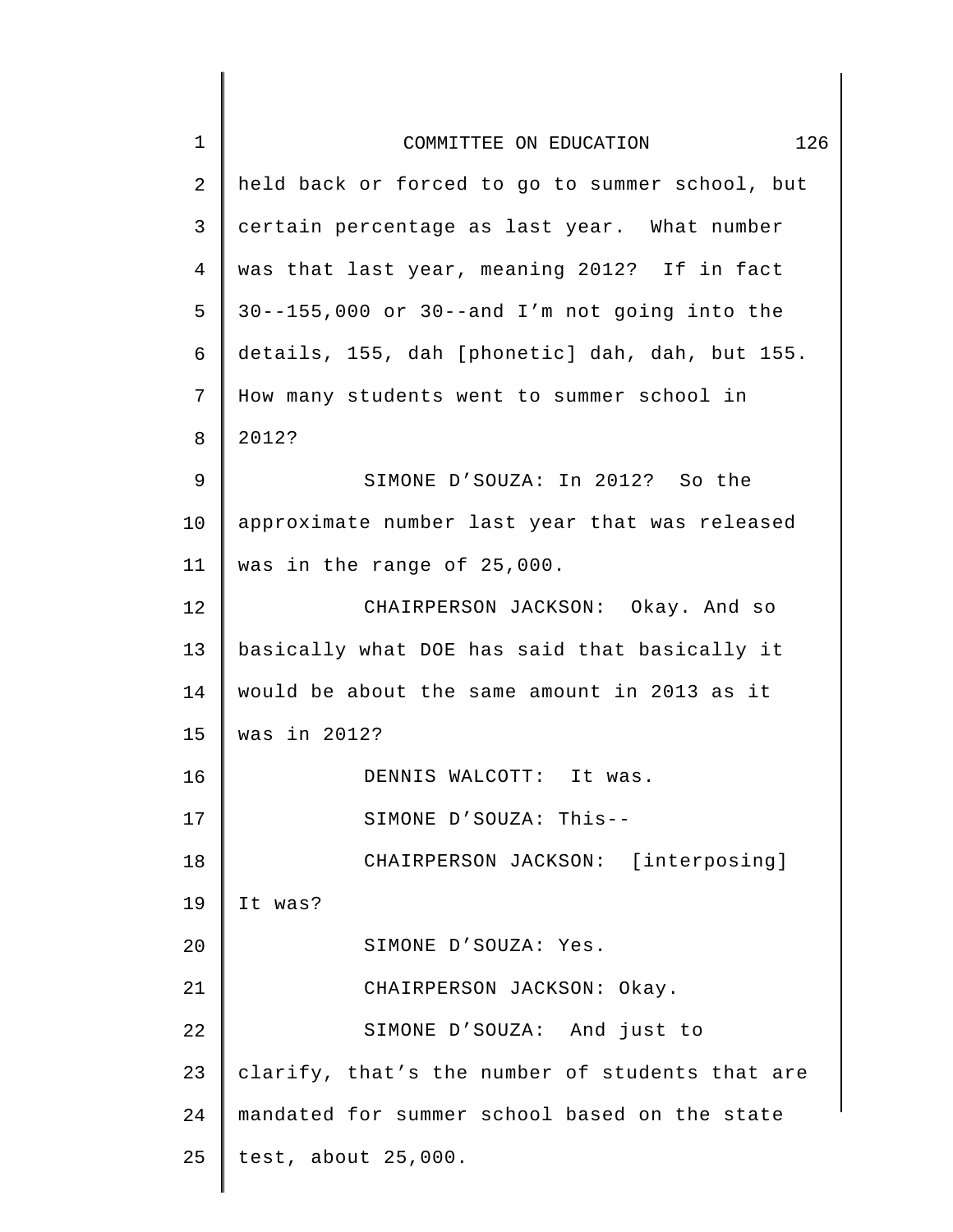| $\mathbf 1$ | 127<br>COMMITTEE ON EDUCATION                   |
|-------------|-------------------------------------------------|
| 2           | CHAIRPERSON JACKSON: Okay. And how              |
| 3           | did you do that? Was there a certain            |
| 4           | percentage by each district, by each school, or |
| 5           | the total number of 155 that scored in level    |
| 6           | one, did you just say, "Okay, the bottom 10     |
| 7           | percent or x percent of that total." And then   |
| 8           | you go in the school? And so it could be for    |
| 9           | example all of the kids in district six and     |
| 10          | district five and none in Brooklyn based on     |
| 11          | that number or what?                            |
| 12          | DENNIS WALCOTT: Depends on where                |
| 13          | they fell. And so we announced before we knew   |
| 14          | the results, that it would be the bottom 10     |
| 15          | percent.                                        |
| 16          | CHAIRPERSON JACKSON: Of that 36                 |
| 17          | percent in level one?                           |
| 18          | DENNIS WALCOTT: Of the overall level            |
| 19          | ones, whatever.                                 |
| 20          | CHAIRPERSON JACKSON: Whatever it                |
| 21          | was? Okay, no matter where they were from or    |
| 22          | what district?                                  |
| 23          | DENNIS WALCOTT: The bottom 10                   |
| 24          | percent, right, across the system, across the   |
| 25          | DOE.                                            |
|             |                                                 |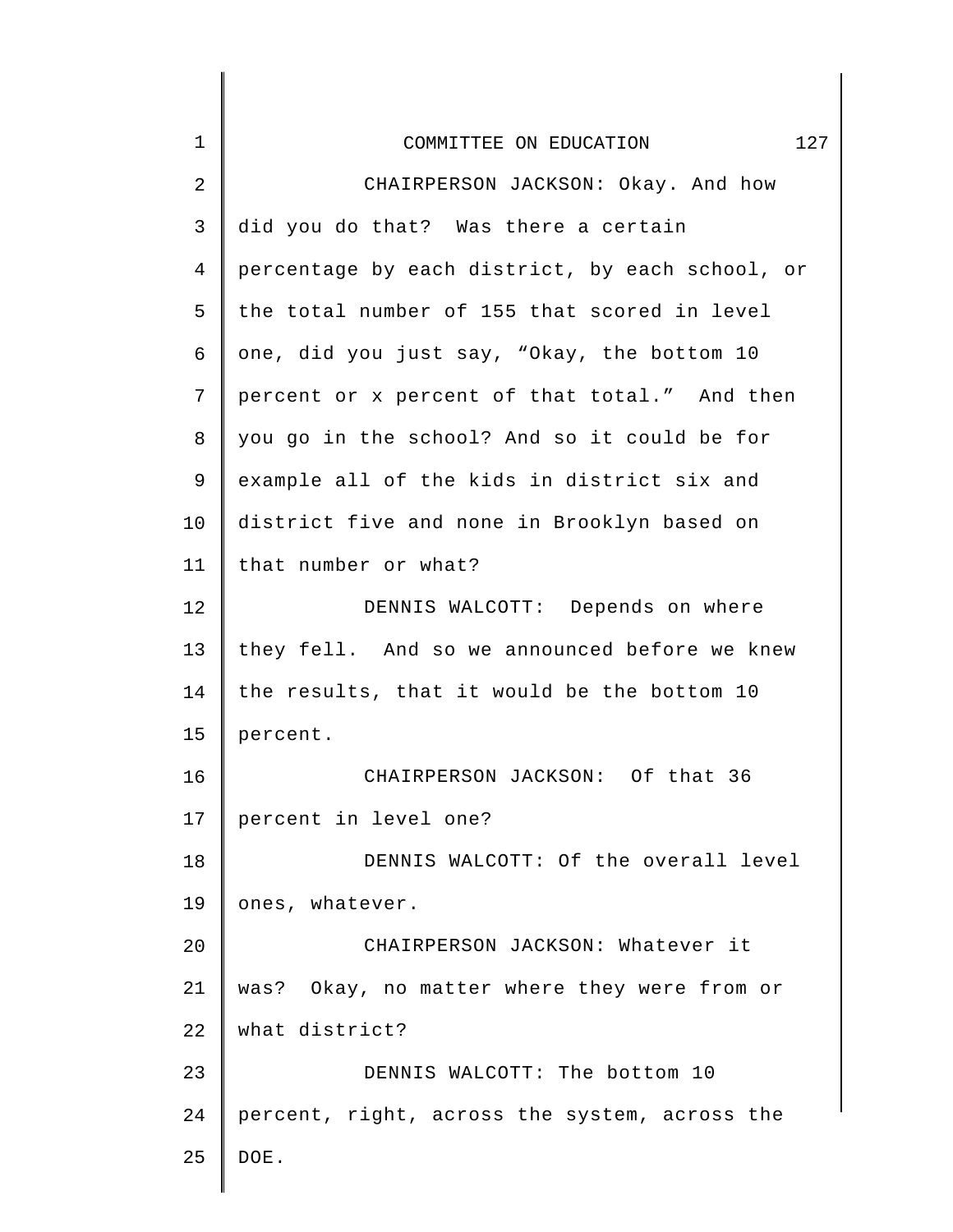| $\mathbf 1$ | 128<br>COMMITTEE ON EDUCATION                   |
|-------------|-------------------------------------------------|
| 2           | CHAIRPERSON JACKSON: Okay. So 10                |
| 3           | percent of the 155 is about 15,000.             |
| 4           | SIMONE D'SOUZA: It's 10 percent of              |
| 5           | the overall number of students that took the    |
| 6           | test, not 10 percent of the level ones.         |
| 7           | CHAIRPERSON JACKSON: Okay. And the              |
| 8           | overall number of students that took the exam   |
| 9           | was?                                            |
| 10          | DENNIS WALCOTT: Because we didn't               |
| 11          | know what the number would be beforehand, so we |
| 12          | announced this beforehand.                      |
| 13          | CHAIRPERSON JACKSON: How many                   |
| 14          | students took the exam?                         |
| 15          | SIMONE D'SOUZA: Overall it's 450,000            |
| 16          | approximately, but all of those students, the   |
| 17          | test is not used to determine their promotion   |
| 18          | level. So it will be in the range of 25 to      |
| 19          | 30,000 students. Our expectation is it will be  |
| 20          | in that same range as last year. So the number  |
| 21          | of students that are mandated for summer        |
| 22          | school, this past summer should be. We haven't  |
| 23          | publicly or finalized that number, but should   |
| 24          | be similar to that 25 to 30,000 that went to    |
| 25          | school summer last year.                        |
|             |                                                 |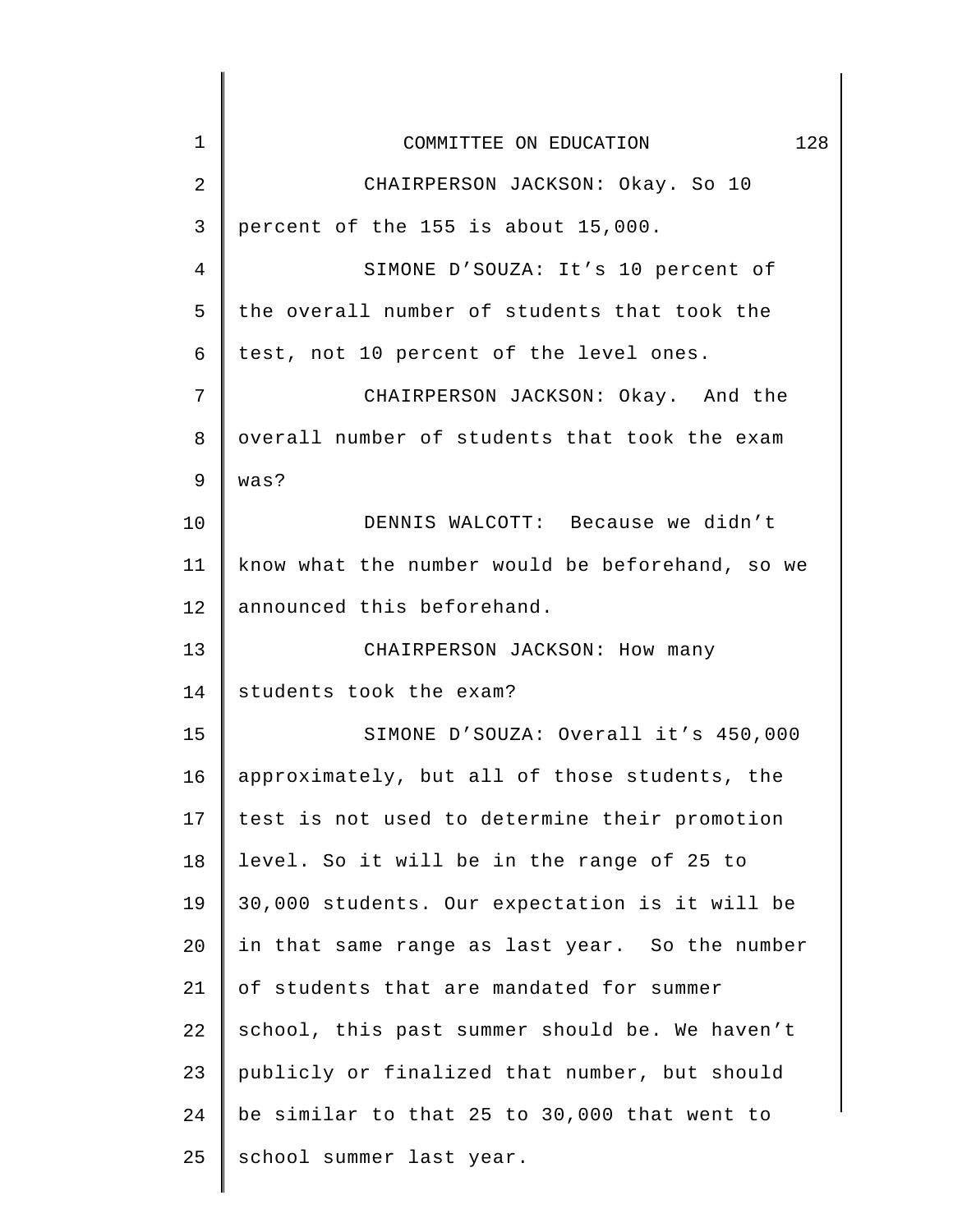| $\mathbf 1$ | 129<br>COMMITTEE ON EDUCATION                   |
|-------------|-------------------------------------------------|
| 2           | CHAIRPERSON JACKSON: About 25 to                |
| 3           | 30,000. How many students were left back as a   |
| 4           | result of their scores compared to those that   |
| 5           | were left back the year before?                 |
| 6           | SIMONE D'SOUZA: So, again, our                  |
| 7           | expectation is that it will be approximately    |
| 8           | the same amount. So the summer school test then |
| 9           | determines whether students are promoted from   |
| 10          | the summer into their next grade, and our       |
| 11          | expectation is that it will be a very similar   |
| 12          | percentage from 2012 to 2013. In 2012 it was    |
| 13          | about two and a half percent of students that   |
| 14          | were eventually left back, and so it should be  |
| 15          | approximately in that range again this year.    |
| 16          | CHAIRPERSON JACKSON: And two and a              |
| 17          | half percent, what numbers are we talking?      |
| 18          | Equate that into numbers                        |
| 19          | DENNIS WALCOTT: Of the 25 to 30,000.            |
| 20          | CHAIRPERSON JACKSON: Say that again,            |
| 21          | Dennis. I'm sorry.                              |
| 22          | DENNIS WALCOTT: Two and a half                  |
| 23          | percent of the 25 to 30,000.                    |
| 24          | CHAIRPERSON JACKSON: Okay. So--                 |
| 25          |                                                 |
|             |                                                 |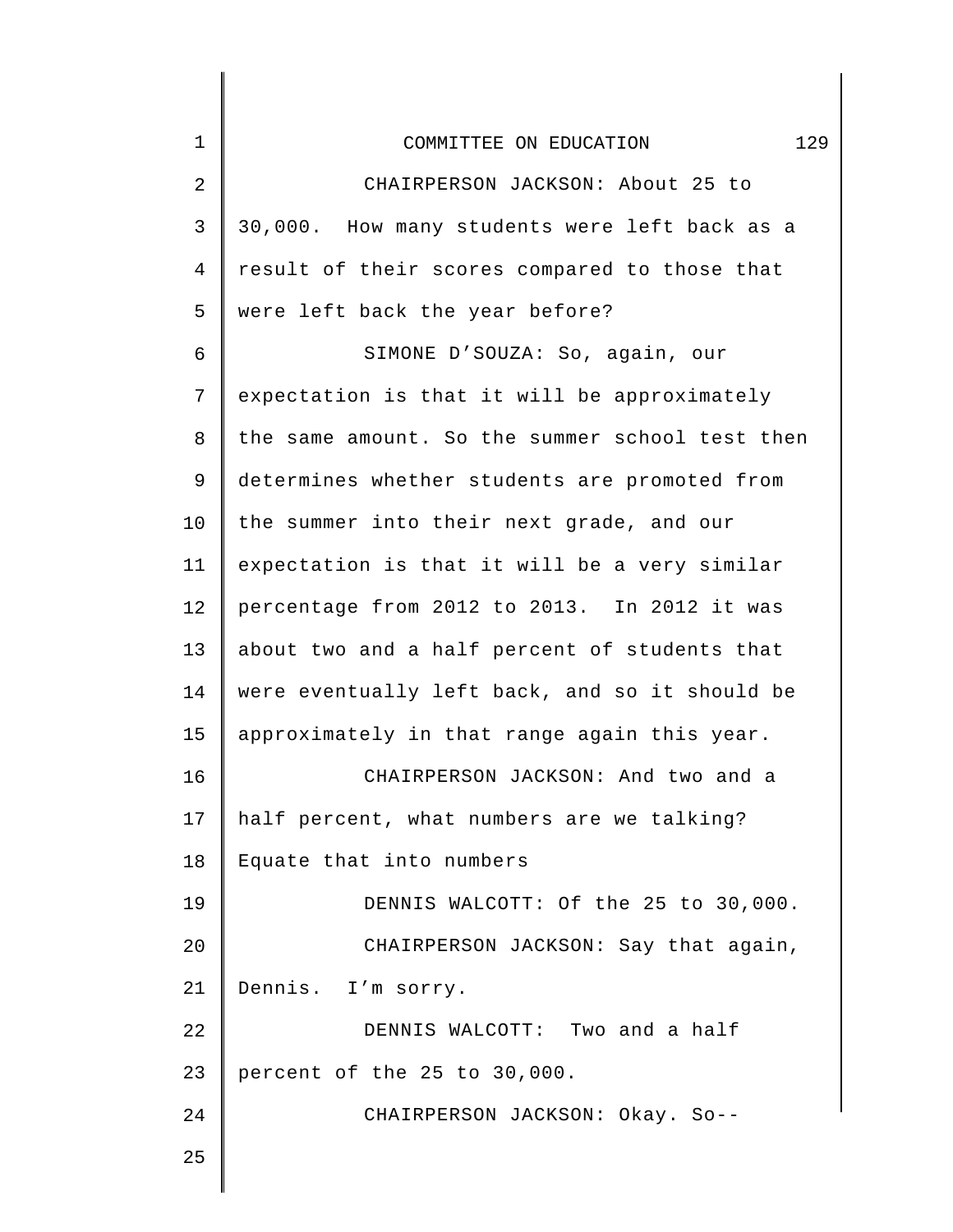| $\mathbf 1$ | 130<br>COMMITTEE ON EDUCATION                   |
|-------------|-------------------------------------------------|
| 2           | SIMONE D'SOUZA: [interposing] Sorry,            |
| 3           | of the over--two and a half percent of the      |
| 4           | overall numbers of students taking the test.    |
| 5           | CHAIRPERSON JACKSON: Taking the                 |
| 6           | test?                                           |
| 7           | SIMONE D'SOUZA: Yes.                            |
| 8           | CHAIRPERSON JACKSON: And how many               |
| 9           | students are taking the test, about--           |
| 10          | SIMONE D'SOUZA: [interposing] About             |
| 11          | 450,000.                                        |
| 12          | CHAIRPERSON JACKSON: So that's--so              |
| 13          | one percent of 400,000 is, what, 400?           |
| 14          | SIMONE D'SOUZA: 4,500.                          |
| 15          | CHAIRPERSON JACKSON: Huh?                       |
| 16          | SIMONE D'SOUZA: 4,500. So it would              |
| 17          | be in the range of slightly over 10,000.        |
| 18          | CHAIRPERSON JACKSON: 10,000 that--              |
| 19          | SIMONE D'SOUZA: [interposing] In                |
| 20          | that range.                                     |
| 21          | CHAIRPERSON JACKSON: that were not              |
| 22          | promoted in essence left back, is that correct? |
| 23          | SIMONE D'SOUZA: Yeah, I mean that's             |
| 24          | an approximate number. We can get you the       |
| 25          | $exact--$                                       |
|             |                                                 |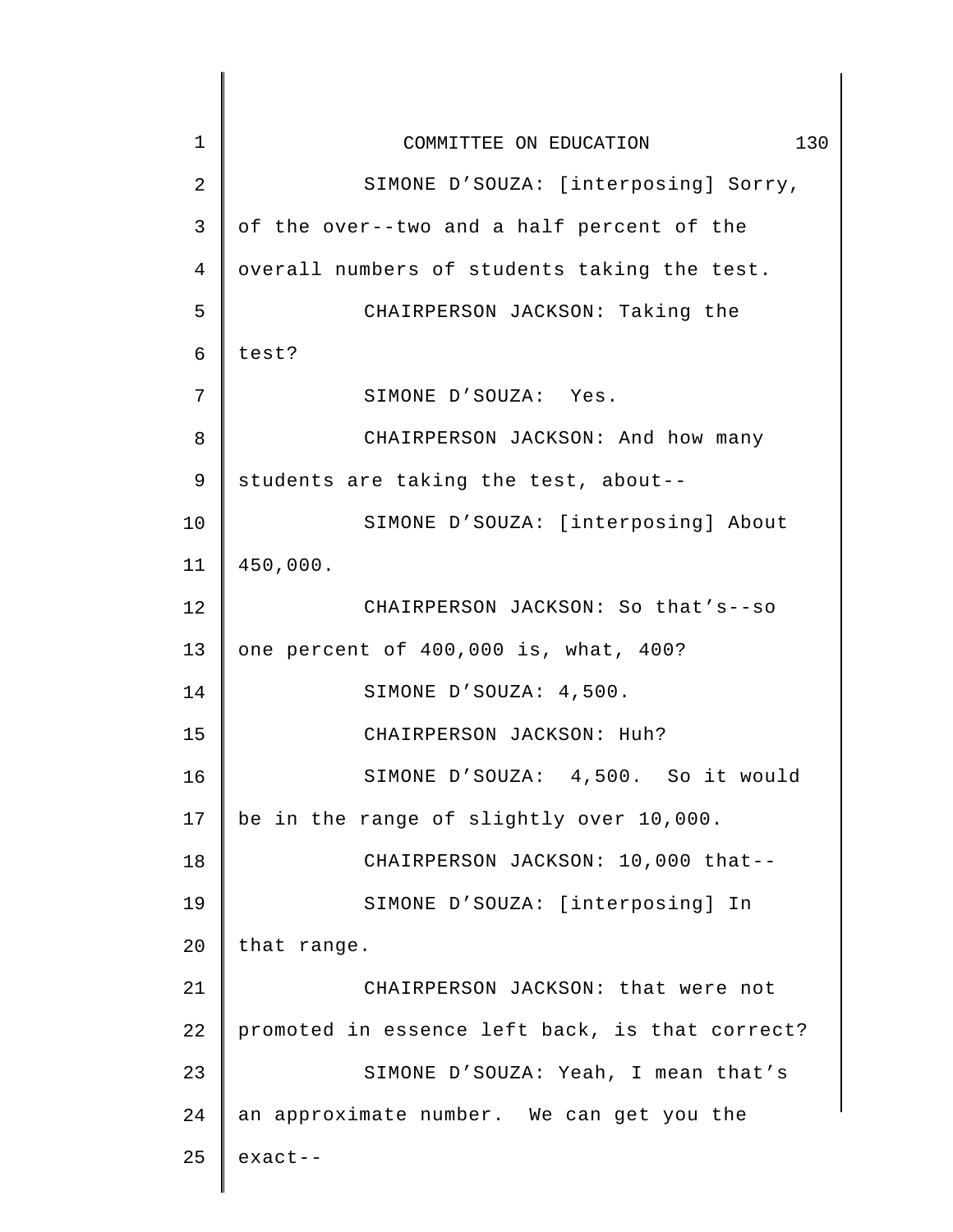| $\mathbf 1$    | 131<br>COMMITTEE ON EDUCATION                   |
|----------------|-------------------------------------------------|
| 2              | CHAIRPERSON JACKSON: Okay, and were             |
| 3              | there any students that started the school year |
| $\overline{4}$ | and were told they had to return to repeat the  |
| 5              | previous grade as result of the test scores as  |
| 6              | happened in 2010. I remember one high school    |
| 7              | girl very specifically. She came to a hearing.  |
| 8              | Her mom--but I'm just--I don't want to focus in |
| 9              | on her, because I don't even remember her name, |
| 10             | but I remember that very vividly, but how many  |
| 11             | as far as numbers that move forward and then    |
| 12             | told that no, a week or two weeks into the      |
| 13             | school year, "I'm sorry, you got to go back and |
| 14             | repeat the grade."                              |
| 15             | SIMONE D'SOUZA: We don't know of                |
| 16             | instances--that should not have happened, and   |
| 17             | we don't know of instances where that happened, |
| 18             | but we're happy to look into it at the school   |
| 19             | level, but to our knowledge--                   |
| 20             | DENNIS WALCOTT: [interposing] You               |
| 21             | said that was this year, Chair?                 |
| 22             | CHAIRPERSON JACKSON: No--                       |
| 23             | SIMONE D'SOUZA: [interposing] 2010.             |
| 24             | CHAIRPERSON JACKSON: I don't think--            |
| 25             | that was I think last year or the year before.  |
|                |                                                 |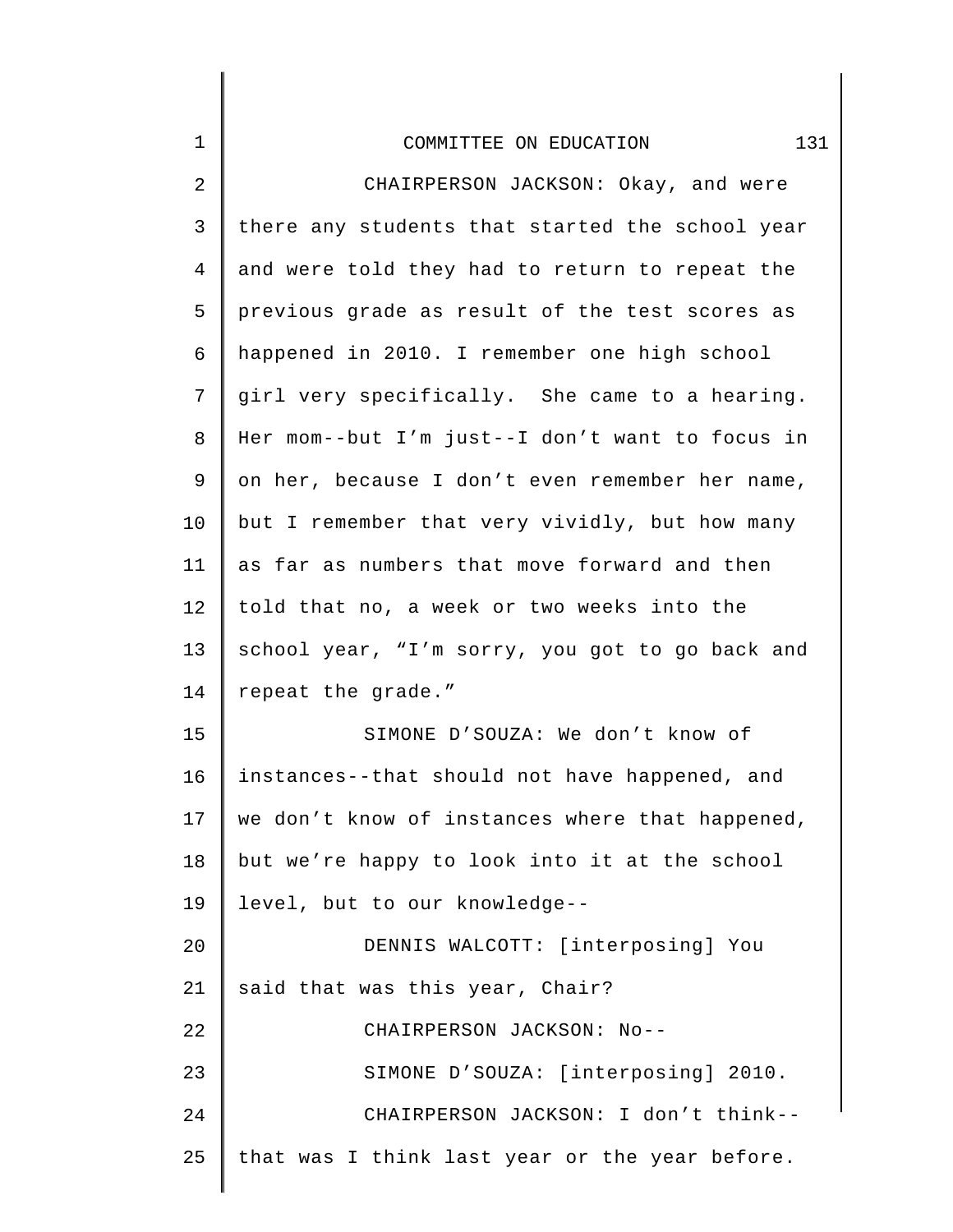| $\mathbf 1$    | 132<br>COMMITTEE ON EDUCATION                  |
|----------------|------------------------------------------------|
| 2              | It was one very clear example, and that's just |
| 3              | in my mind. I was just asking in situations    |
| $\overline{4}$ | like that were there 10, 20, 50, 100? You      |
| 5              | don't have any numbers?                        |
| 6              | SIMONE D'SOUZA: Of situations where            |
| 7              | that has happened and it should not happen.    |
| 8              | CHAIRPERSON JACKSON: Okay. In 2010,            |
| 9              | the last time the tests were recalibrated to a |
| 10             | higher standards and the scores fell           |
| 11             | dramatically, the state granted districts      |
| 12             | state-wide a one year waiver from having to    |
| 13             | provide academic intervention services to the  |
| 14             | additional students who failed to meet the new |
| 15             | proficiency standards. But they did give       |
| 16             | districts and option of providing the academic |
| 17             | intervention services to all of them. Has the  |
| 18             | state granted a similar waiver this year, and  |
| 19             | where do we stand as far as New York City      |
| 20             | Department of Education regarding that waiver, |
| 21             | whether we are taking the waiver, not taking   |
| 22             | the waiver and providing AIS, Academic         |
| 23             | Intervention Services to all the children that |
| 24             | need? Can you give a little clarity on that if |
| 25             | you can?                                       |
|                |                                                |

 $\begin{array}{c} \hline \end{array}$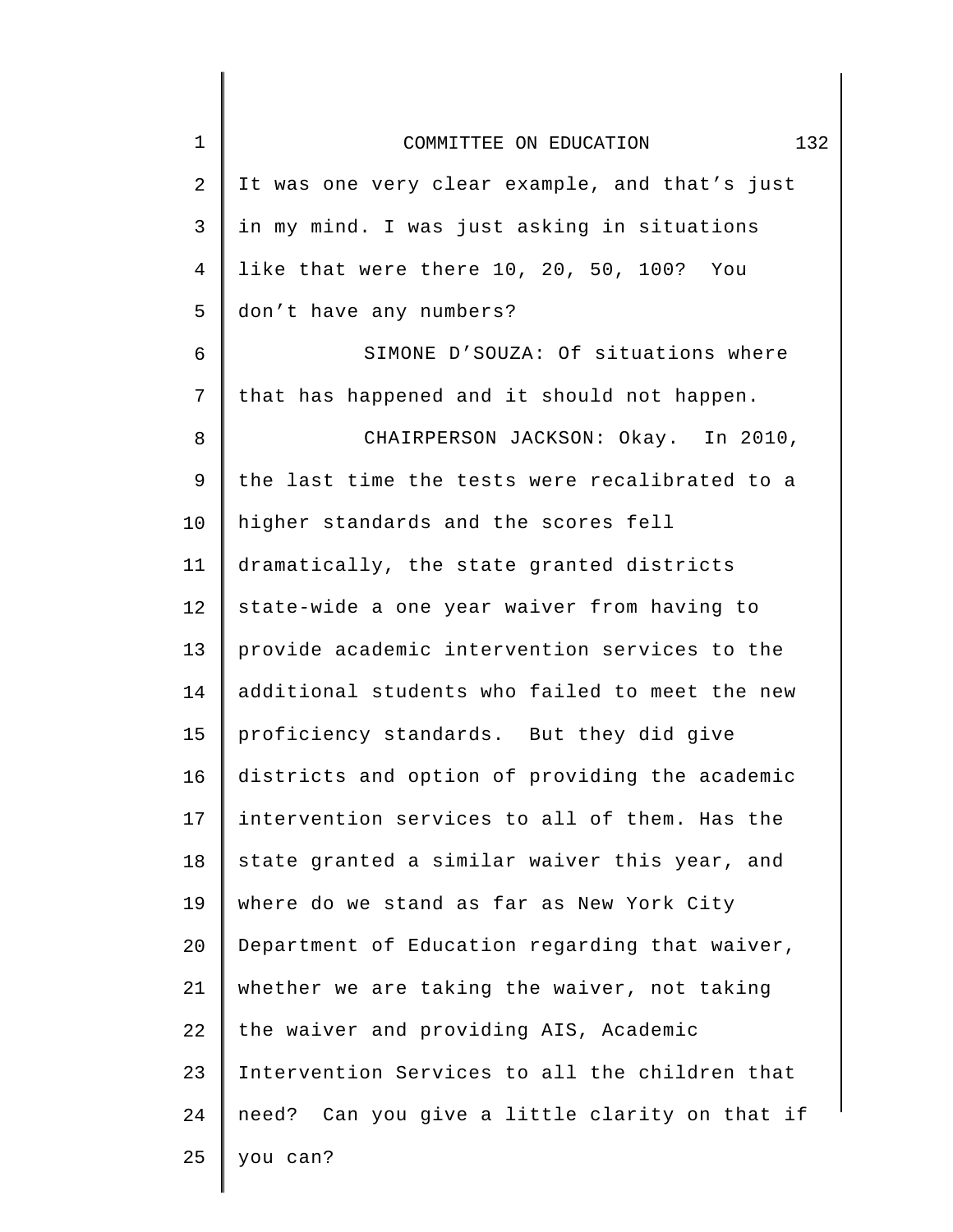| $\mathbf 1$    | 133<br>COMMITTEE ON EDUCATION                   |
|----------------|-------------------------------------------------|
| $\overline{a}$ | SIMONE D'SOUZA: Sure. So in terms of            |
| 3              | what's happening this year, so we did announce  |
| $\overline{4}$ | also when the state test results came out that  |
| 5              | four of those level one students that you were  |
| 6              | mentioning that were not attending summer       |
| 7              | school, that there is Academic Intervention     |
| 8              | Service funding that is going towards providing |
| 9              | them with additional supports through this      |
| 10             | school year because we know though we did not   |
| 11             | send them to summer school that they still have |
| 12             | work to do to continue to move forward and      |
| 13             | progress on in terms of their overall           |
| 14             | performance, and so funding AIS funding has     |
| 15             | been provided to those students to help them    |
| 16             | throughout the academic year.                   |
| 17             | CHAIRPERSON JACKSON: Is that after              |
| 18             | school funding, in school funding or summer     |
| 19             | school funding.                                 |
| 20             | SIMONE D'SOUZA: It's not summer                 |
| 21             | school funding. It's supplementary service      |
| 22             | funding. So it could be after school. It could  |
| 23             | be various--                                    |
| 24             | DENNIS WALCOTT: [interposing]                   |
| 25             | Schools can use it as it see fits. Again, it's  |
|                |                                                 |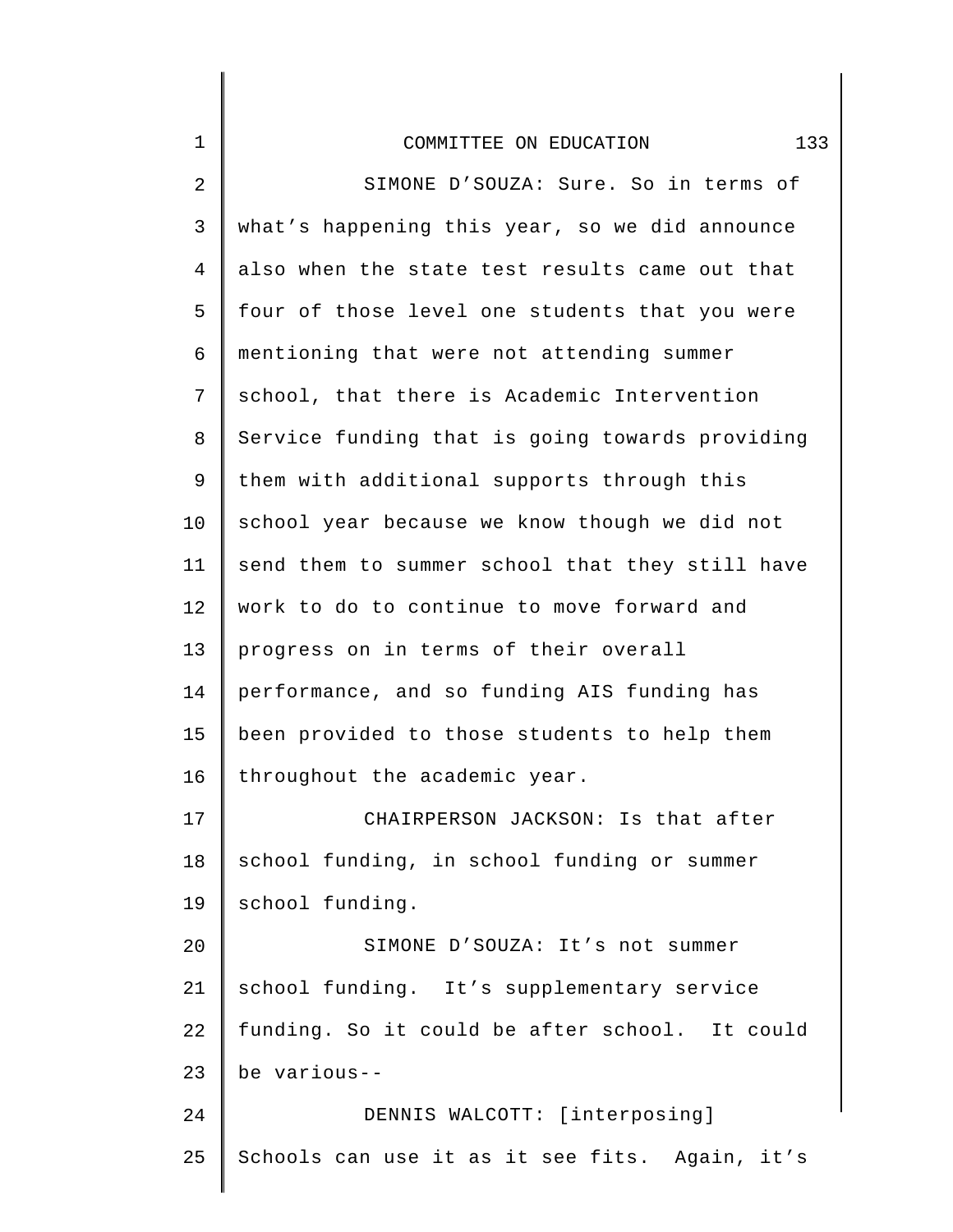| $\mathbf 1$ | COMMITTEE ON EDUCATION<br>134                   |
|-------------|-------------------------------------------------|
| 2           | around the empowerment of how that principal    |
| 3           | wants to utilize those dollars.                 |
| 4           | CHAIRPERSON JACKSON: And from a                 |
| 5           | budgetary point of view, each school receives x |
| 6           | amount of dollars based on the number of        |
| 7           | students that are in that category?             |
| 8           | SIMONE D'SOUZA: That's exactly                  |
| 9           | right, yes.                                     |
| 10          | DENNIS WALCOTT: Correct.                        |
| 11          | CHAIRPERSON JACKSON: Do you know--              |
| 12          | SIMONE D'SOUZA: [interposing] and               |
| 13          | math.                                           |
| 14          | CHAIRPERSON JACKSON: How much is                |
| 15          | it? What's the course factor? For example, I    |
| 16          | know that there's a formula that if you have x  |
| 17          | amount of students, that equates to x amounts   |
| 18          | of dollars. Basically if you can provide some   |
| 19          | insight. Is that for example, one dollar per    |
| 20          | student? I'm just giving an example. Ten        |
| 21          | dollars, 50 dollars, 100 dollars per student?   |
| 22          | So for example, if I'm the principal and I have |
| 23          | 75 students, that's 75 times 100 or 75 times    |
| 24          | 200, so I can hire intervention specialists or  |
| 25          | teachers to provide students with the extra     |
|             |                                                 |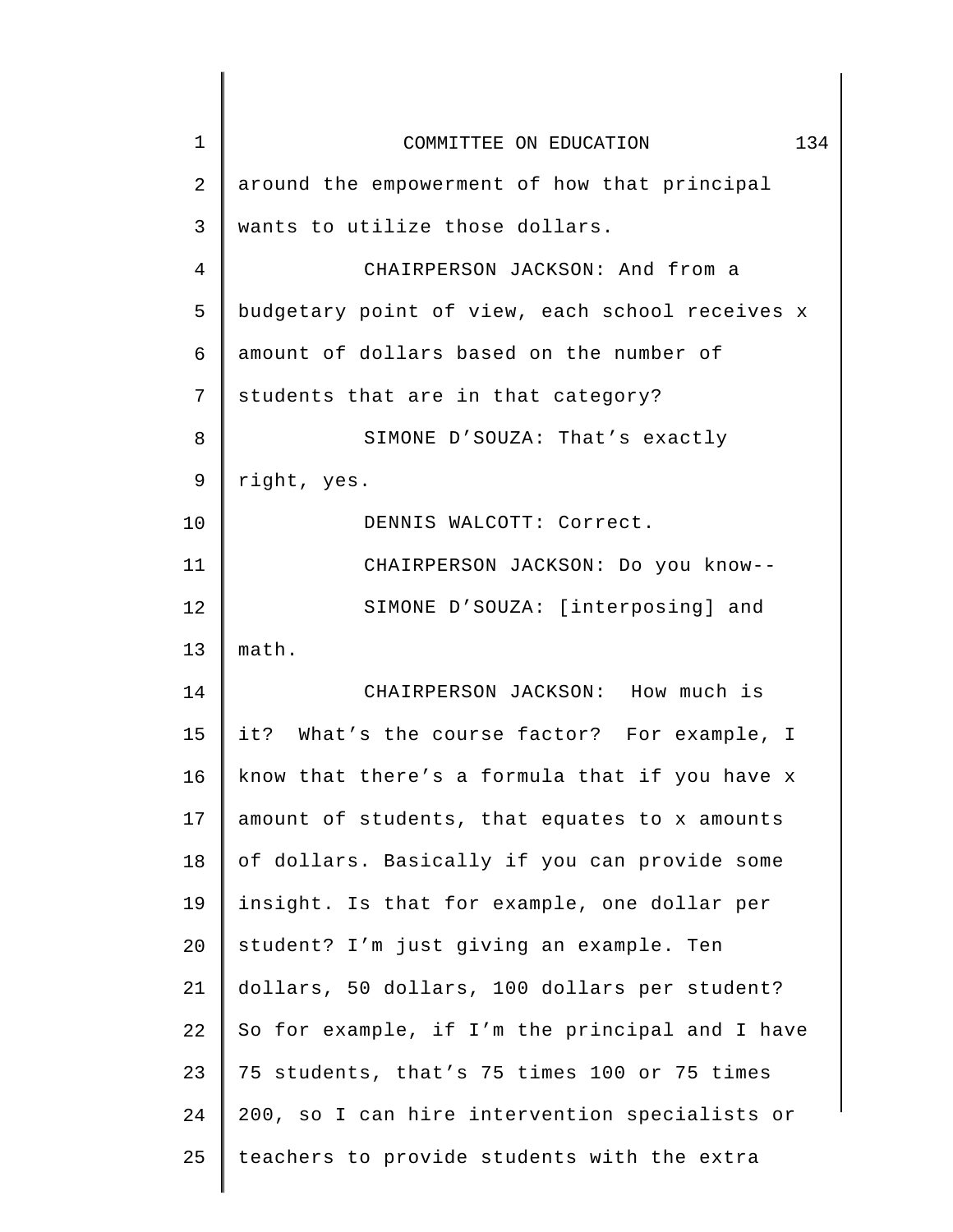| $\mathbf 1$ | 135<br>COMMITTEE ON EDUCATION                   |
|-------------|-------------------------------------------------|
| 2           | help they need. What is the funding formula     |
| 3           | for AIS?                                        |
| 4           | SIMONE D'SOUZA: So I'm not sure what            |
| 5           | the specific dollar per student is for the      |
| 6           | additional funding because it was sort of       |
| 7           | rolled up into broader AIS funding, but we can  |
| $\,8\,$     | get that to you.                                |
| $\mathsf 9$ | CHAIRPERSON JACKSON: Yeah. Because              |
| 10          | I guess I'm going to ask a couple of schools as |
| 11          | to how many students in that category and what  |
| 12          | additional funding that they receive in their   |
| 13          | budget for AIS. So I can--because I don't know  |
| 14          | for example is there enough money for them--I   |
| 15          | would assume that, correct me if I'm wrong, if  |
| 16          | I'm a principal and if I--let's say math for    |
| 17          | example, and I have a very good math teacher to |
| 18          | provide AIS, I'm paying per session I would     |
| 19          | think. Is that what the process is in order     |
| 20          | for that teacher to do the extra work that      |
| 21          | needs to be done, is that correct?              |
| 22          | DENNIS WALCOTT: That's one way of               |
| 23          | doing it.                                       |
| 24          | CHAIRPERSON JACKSON: Okay. Is there             |
| 25          | other ways, Chancellor, that anyone can         |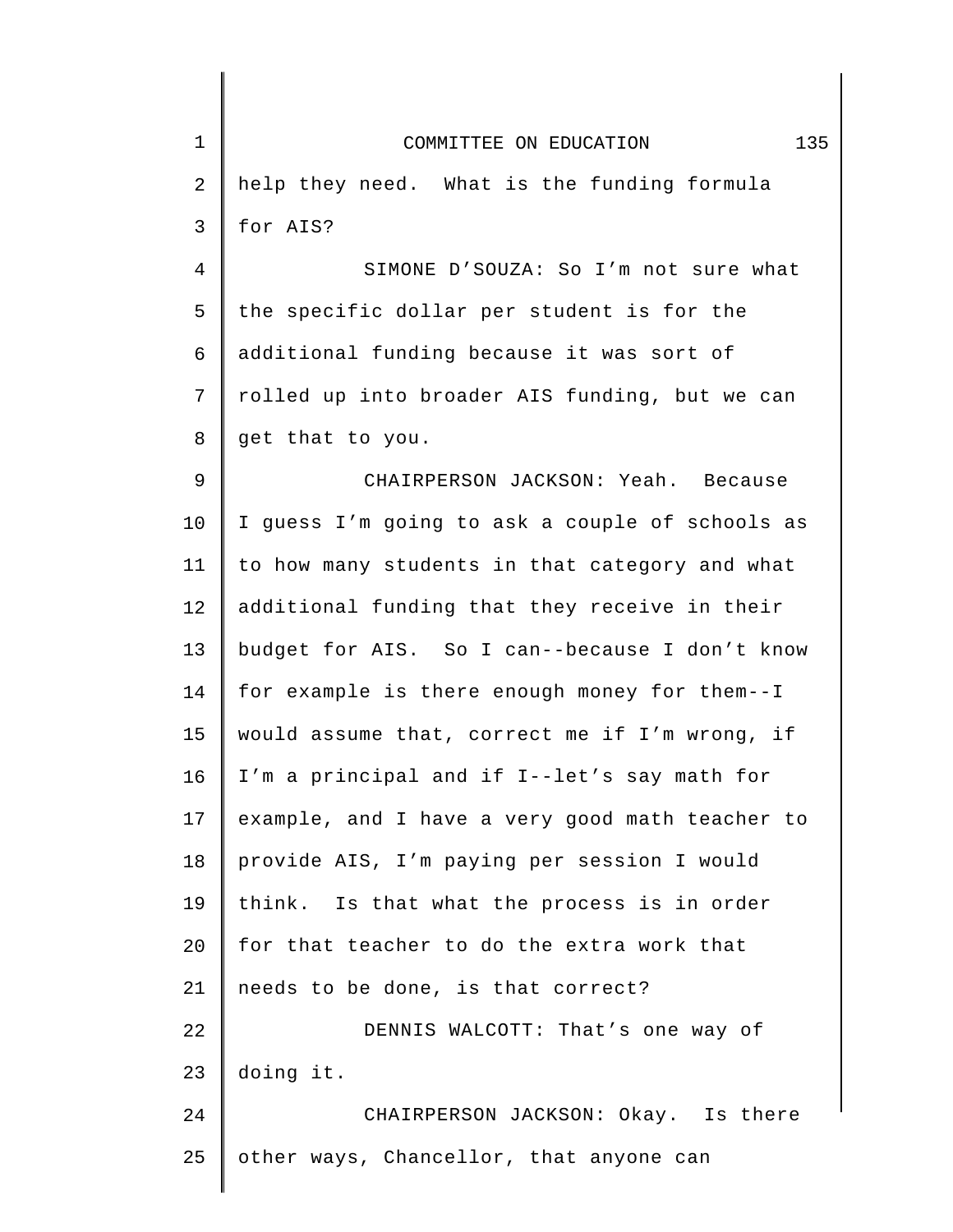| $1\,$          | 136<br>COMMITTEE ON EDUCATION                   |
|----------------|-------------------------------------------------|
| $\sqrt{2}$     | elaborate on so that I can get a better         |
| 3              | understanding?                                  |
| $\overline{4}$ | DENNIS WALCOTT: It depends, I think,            |
| 5              | on the relationship with the school with the    |
| 6              | providers. I mean, most likely through          |
| 7              | procession, but there may be other supports     |
| 8              | that a school may do. What we can do for you    |
| 9              | so we can give you specific answers, is get     |
| 10             | back to you both with the funding mechanism,    |
| 11             | and if there are other options that schools     |
| 12             | have taken advantage of for those AIS services  |
| 13             | so that way you have the range of information   |
| 14             | as you reach out to your respective schools.    |
| 15             | CHAIRPERSON JACKSON: Okay.                      |
| 16             | DENNIS WALCOTT: We'll have staff                |
| 17             | follow up with you on that.                     |
| 18             | CHAIRPERSON JACKSON: Sure. I'm going            |
| 19             | to halt my questions because we've been joined  |
| 20             | by Council Member Barron as I indicated earlier |
| 21             | and Council Member Greenfield, and so Council   |
| 22             | Member Barron and Greenfield have questions.    |
| 23             | And we'll turn to Council Member Barron who was |
| 24             | here earlier and then Council Member            |
| 25             | Greenfield.                                     |
|                |                                                 |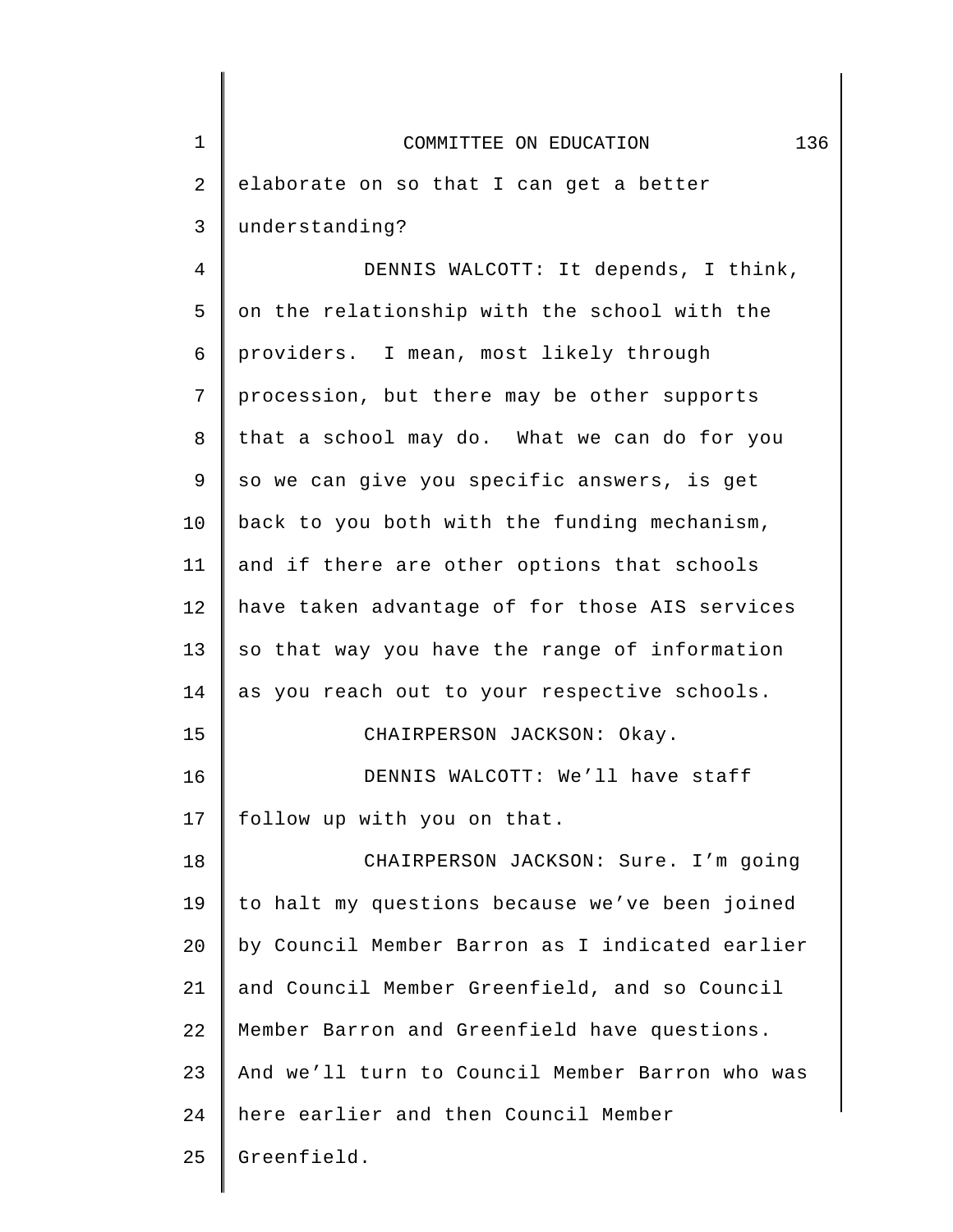| $\mathbf 1$    | 137<br>COMMITTEE ON EDUCATION                   |
|----------------|-------------------------------------------------|
| 2              | COUNCIL MEMBER BARRON: Thank you                |
| 3              | very much--                                     |
| $\overline{4}$ | CHAIRPERSON JACKSON: [interposing]              |
| 5              | My colleagues. I'm just saying you--all of us   |
| 6              | are on the five minute clock. Just want to      |
| 7              | give you FYI. Thank you.                        |
| 8              | COUNCIL MEMBER BARRON: If I'd                   |
| 9              | notice you make that announcement when I start  |
| 10             | speaking, Mr. Chair, I just wanted to let you   |
| 11             | know that I noticed that. Standardized          |
| 12             | testing, you know, a lot of u have serious      |
| 13             | problems with it. First of all, there was an    |
| 14             | over emphasis on standardized testing. When I   |
| 15             | got to a lot of schools in my district, it      |
| 16             | seems like every other period was test prep,    |
| 17             | test prep, test prep. The anxiety around that,  |
| 18             | the amount of teachers that were pressured by   |
| 19             | it, parents, students, and there was a great    |
| 20             | emphasis on standardized testing. Some of us    |
| 21             | were concerned that one, it may not be the most |
| 22             | accurate reliable way of evaluating student     |
| 23             | performance. You know, some people still        |
| 24             | believe that teacher evaluation and other kinds |
| 25             | of projects that students can get involved      |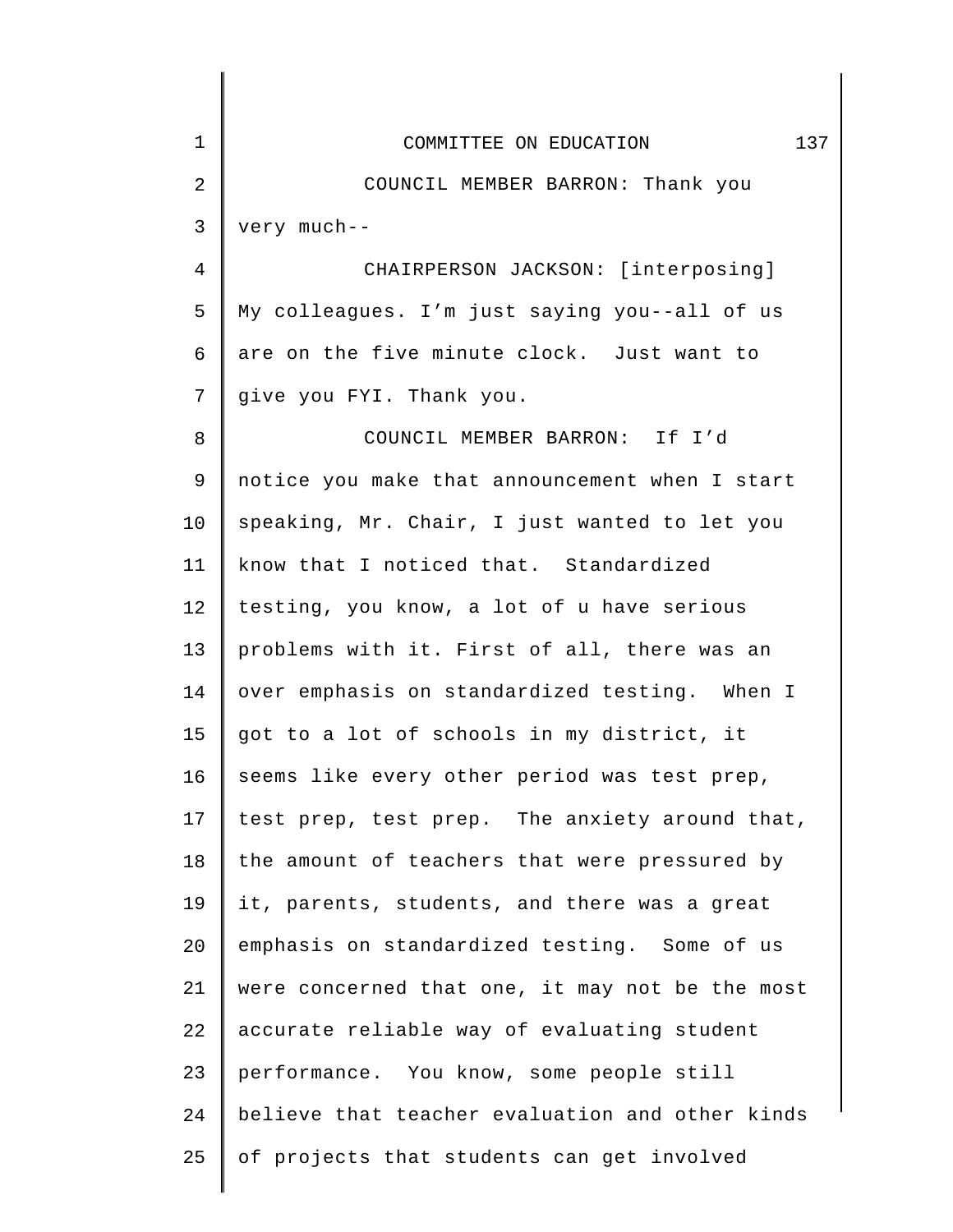| $\mathbf 1$    | 138<br>COMMITTEE ON EDUCATION                   |
|----------------|-------------------------------------------------|
| 2              | with. Students know a 1,000 more ways to learn  |
| 3              | than we know how to teach them, and I think     |
| $\overline{4}$ | some of those methods, thousands of methods     |
| 5              | were not used, and I firmly believe that        |
| 6              | standardized testing usually helps politicians  |
| 7              | more than children, because you're focusing on  |
| 8              | getting test scores up, and then it helps those |
| 9              | who manufacture, who produce the test. They     |
| 10             | become millionaires because it costs a lot of   |
| 11             | money to purchase the test so that the people   |
| 12             | who produce the test make a lot of money. The   |
| 13             | elected official, mayor, if they can get the    |
| 14             | scores up, they look good because scores are up |
| 15             | and there even were some cases where cheating   |
| 16             | was involved, and some of that was exposed in   |
| 17             | the City. And even cases where there was so     |
| 18             | much emphasis put on test scores, that looking  |
| 19             | at the creative development, looking at a       |
| 20             | school system that had arts and crafts and      |
| 21             | recreation and all kinds of other creative      |
| 22             | things were put aside for testing. Then the     |
| 23             | state changes the testing and the school system |
| 24             | does even worse on these new standards for      |
| 25             | testing. I've always detested the over use of   |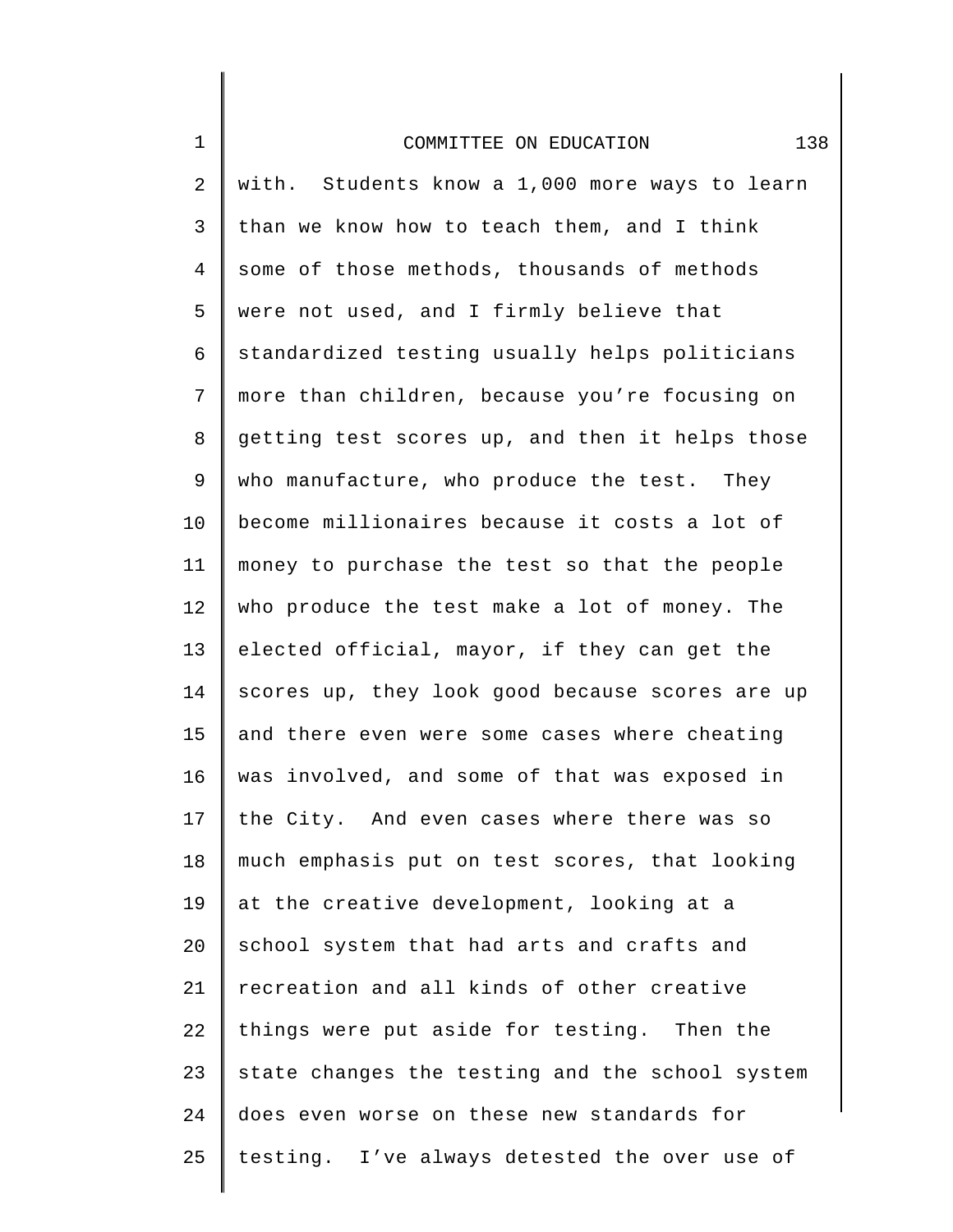| $1\,$          | 139<br>COMMITTEE ON EDUCATION                   |
|----------------|-------------------------------------------------|
| $\sqrt{2}$     | standardized testing. So I guess, I'm hoping    |
| $\mathsf{3}$   | that as we go forward that we learned a lesson  |
| $\overline{4}$ | from this, that it wasn't the best way to       |
| 5              | evaluate student performance, number one.       |
| 6              | Number two, it created a tremendous amount of   |
| 7              | pressure. Do you actually--could you actually   |
| 8              | sit here and say that it was successful, and    |
| 9              | that we achieved the objective with a           |
| 10             | standardized testing and what I considered as   |
| 11             | over emphasis on it?                            |
| 12             | DENNIS WALCOTT: So, yeah, I think               |
| 13             | that we just have a philosophical disagreement  |
| 14             | around the role of standardized tests and the   |
| 15             | benefit of standardized tests, and I think that |
| 16             | we have seen benefits of standardized testing   |
| 17             | that's taken place, but I think more            |
| 18             | importantly with Common Core, I think what we   |
| 19             | talked about earlier is the deepness and the    |
| 20             | richness of these tests and what they measure   |
| 21             | as far as student's performance and the ability |
| 22             | for our students to think critically, to have   |
| 23             | evidence support that critical thinking and     |
| 24             | what it actually means, and so I think we just  |
| 25             | have a philosophical disagreement around the    |
|                |                                                 |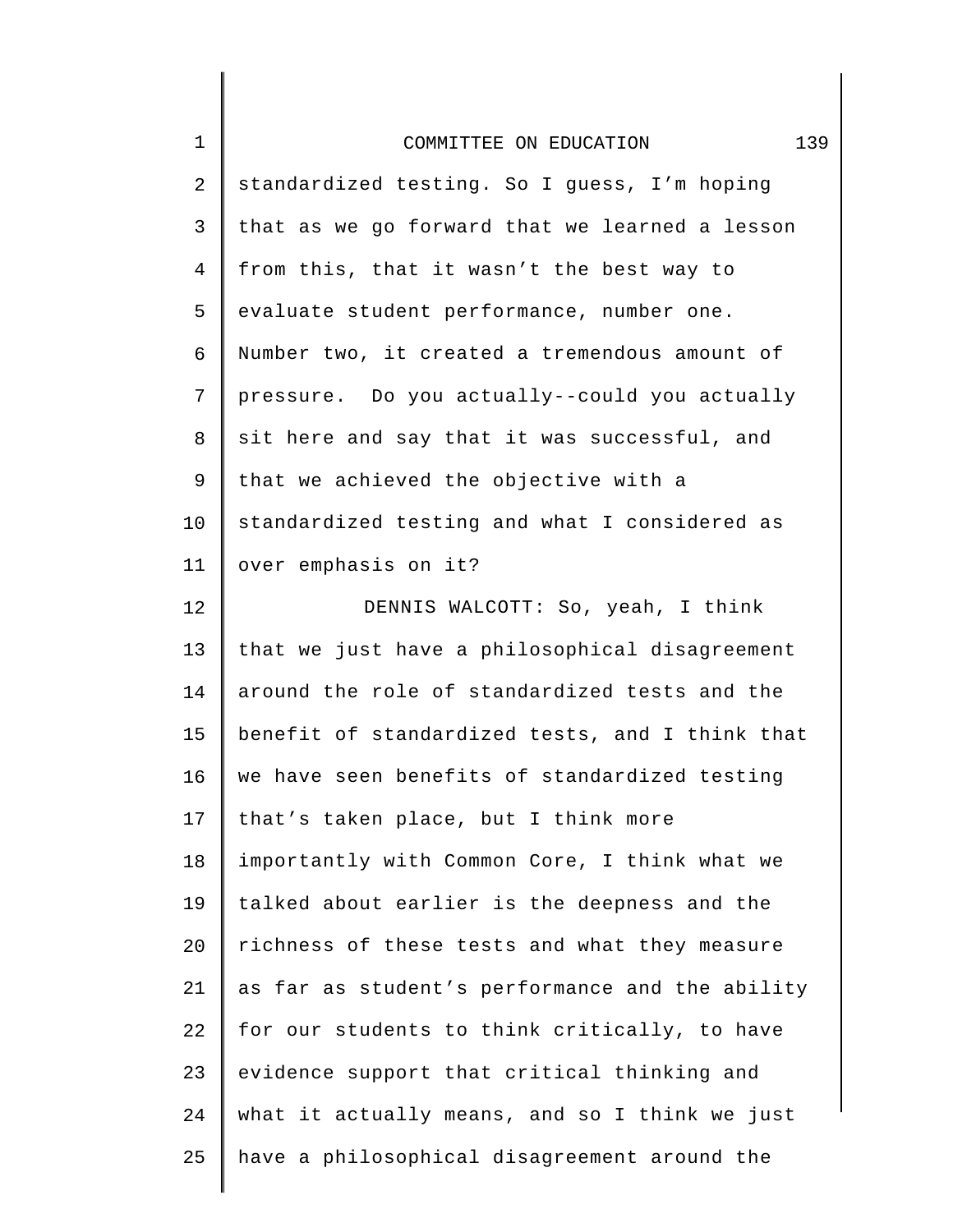| $\mathbf 1$ | 140<br>COMMITTEE ON EDUCATION                   |
|-------------|-------------------------------------------------|
| 2           | role of standardized tests. And one of the      |
| 3           | things I mentioned earlier was not just the     |
| 4           | issue around standardized tests, but test       |
| 5           | sophistication and having our students being    |
| 6           | able to think things through and how they think |
| 7           | in preparing for tests because it's preparing   |
| 8           | for life. I mean, you prepare, and we all       |
| $\mathsf 9$ | prepare in different ways, and having our       |
| 10          | students be able to understand that and         |
| 11          | conceptualize that I think is extremely         |
| 12          | important. I think we just have a basic         |
| 13          | disagreement around the role of the test, but   |
| 14          | in fairness to your question also, we continue  |
| 15          | to learn and establish a foundation to make it  |
| 16          | better, and it's not just here in New York      |
| 17          | City, but it's throughout the country as far as |
| 18          | the Common Core test and what it means and      |
| 19          | preparing our students to understand things in  |
| 20          | a deeper richer way in preparing them for       |
| 21          | college and careers.                            |
| 22          | COUNCIL MEMBER BARRON: Well, one                |
| 23          | thing, you can reduce it to a philosophical     |
| 24          | disagreement, but let's look at the practical   |
| 25          | results, and I mentioned this at every hearing  |
|             |                                                 |

∥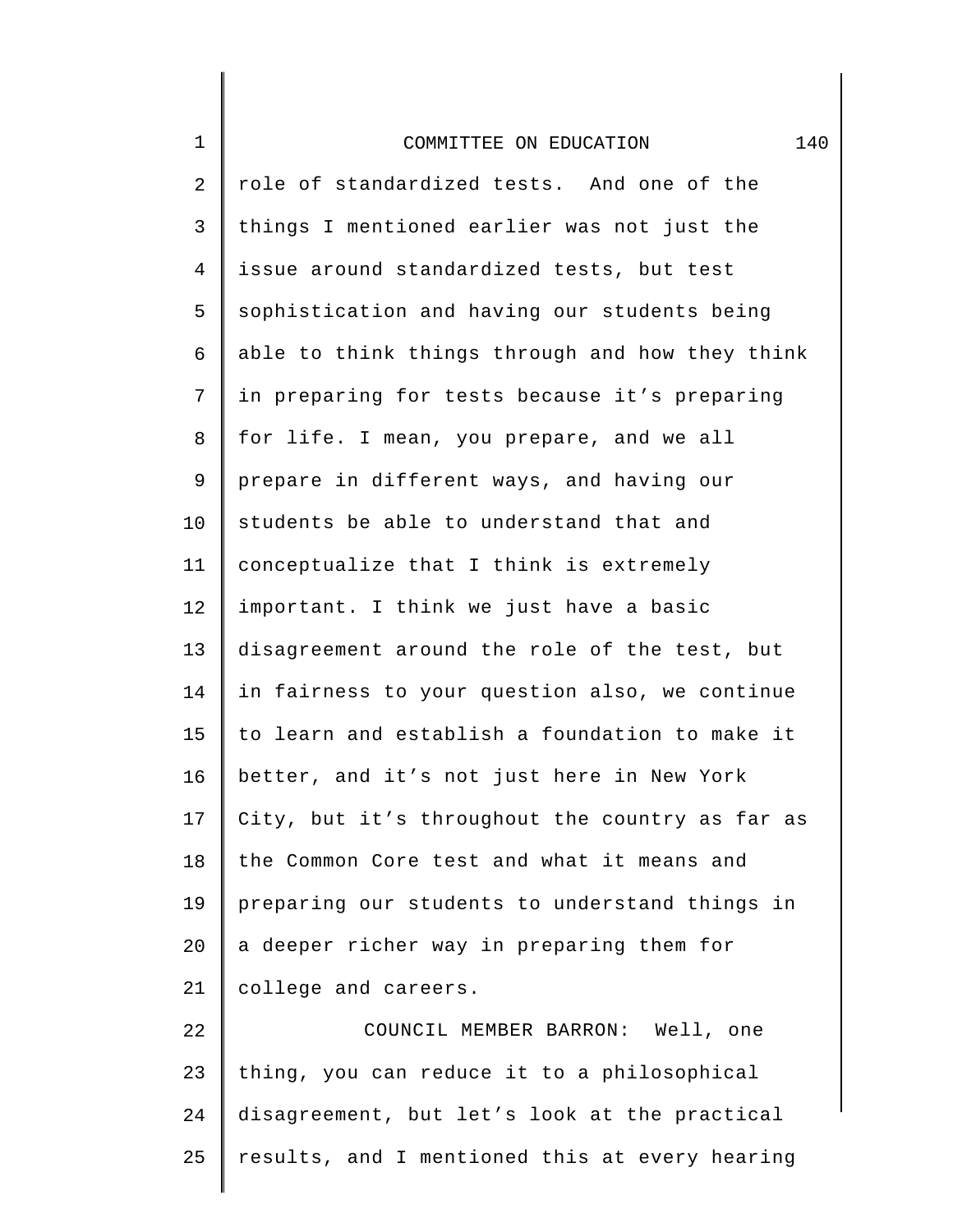| $\mathbf 1$ | 141<br>COMMITTEE ON EDUCATION                   |
|-------------|-------------------------------------------------|
| 2           | we have, that of the 65 percent of the students |
| 3           | that graduate, whatever the number is now, I    |
| 4           | left it at 13 percent, but now they say only 15 |
| 5           | percent are prepared for college or a career.   |
| 6           | Isn't that correct?                             |
| 7           | DENNIS WALCOTT: So we've doubled the            |
| 8           | rate since we started measuring college and     |
| 9           | career readiness and as I think I may have said |
| 10          | to you and others in the past as well, that was |
| 11          | never even part of a debate or a discussion     |
| 12          | before. I mean, we took that debate on knowing  |
| 13          | that people would criticize, but we're fine     |
| 14          | with people criticizing because it is           |
| 15          | unacceptably low. You will never hear an        |
| 16          | argument from me about that.                    |
| 17          | COUNCIL MEMBER BARRON: Right, and               |
| 18          | $I'$ m - -                                      |
| 19          | DENNIS WALCOTT: [interposing] Let me            |
| 20          | just round out my point if I may. I think what  |
| 21          | goes into measuring the metrics of determining  |
| 22          | someone being college and career ready is       |
| 23          | extremely important. I mean, we've had that     |
| 24          | discussion now over the last number of years    |
| 25          | where that was never analyzed before.           |
|             |                                                 |

 $\begin{array}{c} \hline \end{array}$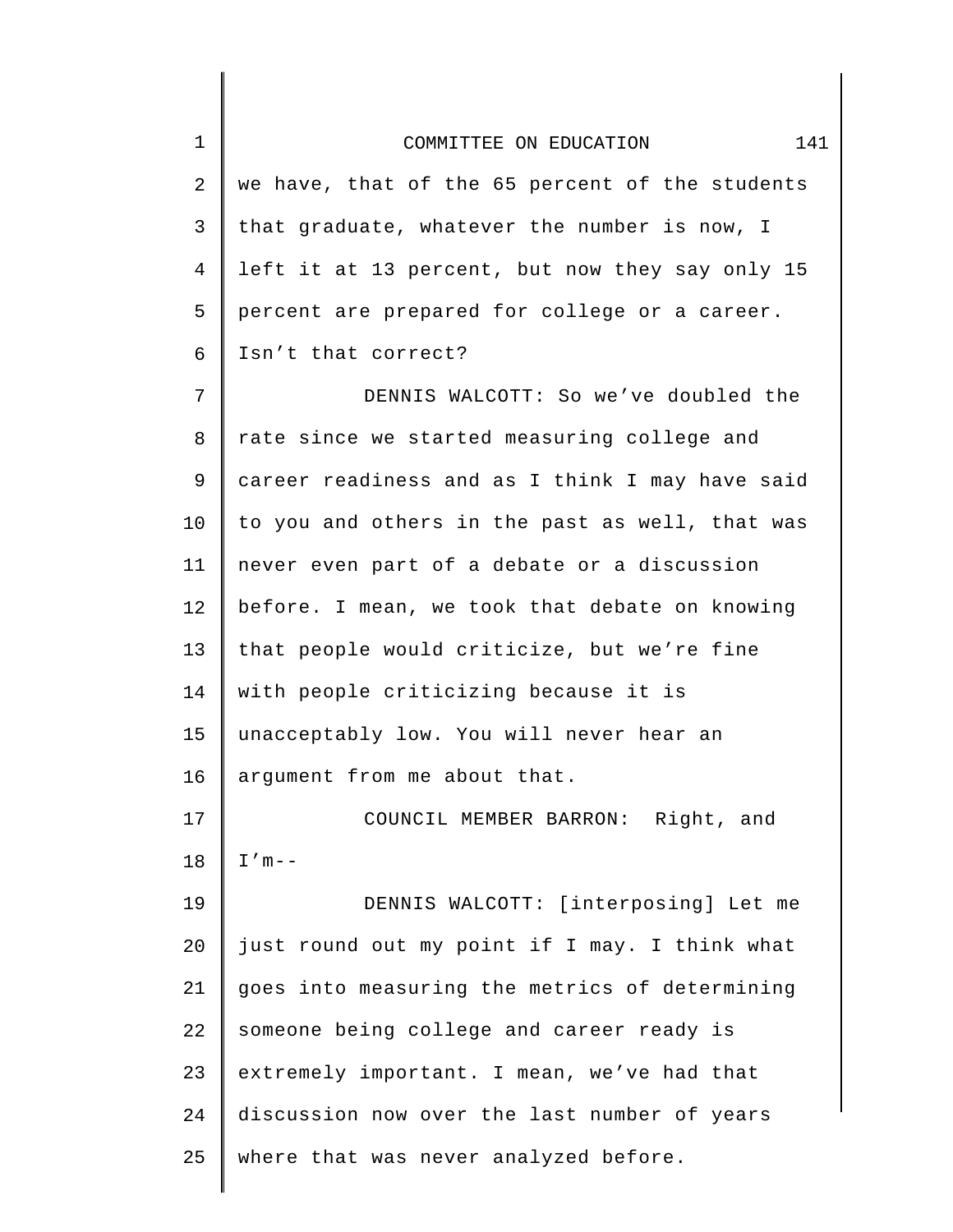|  |  | COMMITTEE ON EDUCATION |  |
|--|--|------------------------|--|
|--|--|------------------------|--|

2 3 4 5 6 7 8 9 10 11 12 13 14 15 16 17 18 19 20 21 22 23 24 25 Performance of schools were never measured based on them reaching those metrics, and also taking a look at what we've included in our progress reports around the where are they now as far as what happens when they leave the high schools, and all that's part of a continuum of accountability and assessing the performance of a school, and I think that's extremely important as far as preparing our children for future success. So, yes, we do agree, believe it or not, that that is not a number that we should brag about, but it's a number that we should talk about because we've increased it, one, over the last number of years, and we've doubled it, but more importantly, it gives an idea of what the expectations are now in our schools that were never part of that debate and expectation as far as a system-wide understanding of performance's concern. COUNCIL MEMBER BARRON: But the bottom line is 15 percent. The bottom line-- SIMONE D'SOUZA: [interposing] Clarify, it's actually--there's--it's 31 percent, 31 percent of our students that enter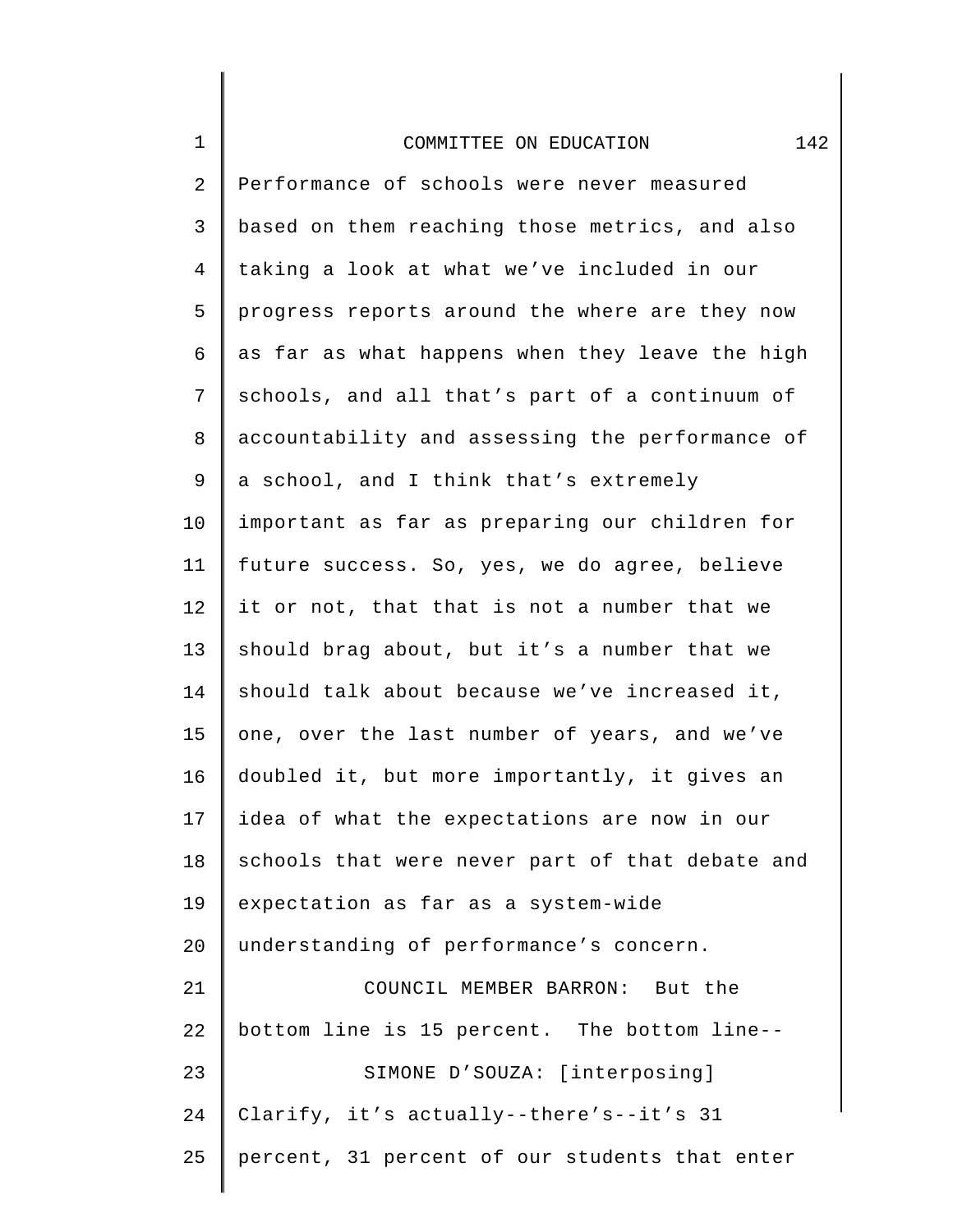| $\mathbf 1$ | 143<br>COMMITTEE ON EDUCATION                   |
|-------------|-------------------------------------------------|
| 2           | high school in 2009 are college ready by the    |
| 3           | time they graduate.                             |
| 4           | COUNCIL MEMBER BARRON: Well, we                 |
| 5           | have a difference there, because all of the     |
| 6           | studies that I read, it was 15 percent. First   |
| 7           | it was 13 percent for a while, then it went up  |
| 8           | to 15 percent, and--                            |
| 9           | DENNIS WALCOTT: [interposing] We'd              |
| 10          | be glad to get you the updated information.     |
| 11          | COUNCIL MEMBER BARRON: So are we                |
| 12          | talking about, if you look at--you talking      |
| 13          | about the total number or the number of blacks, |
| 14          | or the number of Latinos--                      |
| 15          | DENNIS WALCOTT: [interposing] I                 |
| 16          | think the Council--                             |
| 17          | $[cross-talk]$                                  |
| 18          | COUNCIL MEMBER BARRON: Because my               |
| 19          | understanding is black and Latinos, I'm sorry.  |
| 20          | [cross-talk]                                    |
| 21          | DENNIS WALCOTT: That's right.                   |
| 22          | That's where you're going.                      |
| 23          | COUNCIL MEMBER BARRON: I think that             |
| 24          | whites were going--coming in at 50 percent      |
| 25          | college ready, if I'm not mistaken, but if you  |
|             |                                                 |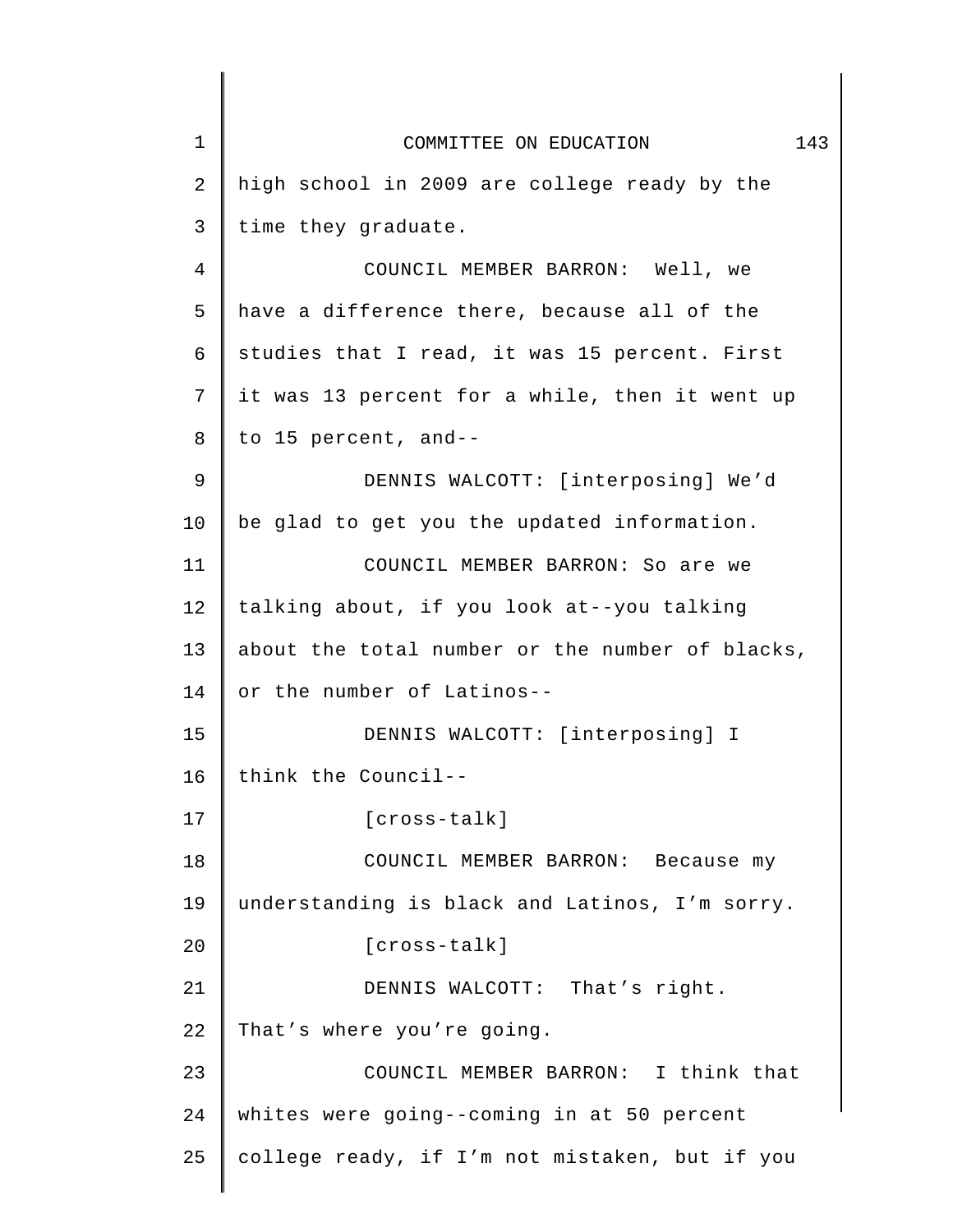| 1  | COMMITTEE ON EDUCATION<br>144                   |
|----|-------------------------------------------------|
| 2  | add them all together, it reduces the total     |
| 3  | number to about whatever that is. Is that       |
| 4  | correct?                                        |
| 5  | SIMONE D'SOUZA: Yes, the black--the             |
| 6  | black rate is about 19 percent, but yes.        |
| 7  | COUNCIL MEMBER BARRON: Well, what I             |
| 8  | left it at is city-wide was 17 percent. You     |
| 9  | say it's 31 percent, and black and Latino was   |
| 10 | 15 percent. But let's just take your numbers.   |
| 11 | Let's take your numbers for 24 billion dollar   |
| 12 | investment in an education system to only have  |
| 13 | 31 percent of our students prepared for         |
| 14 | college, and I just think that that is a        |
| 15 | failure of the system. I think standardized     |
| 16 | testing is a part of the over emphasis on       |
| 17 | standardized testing is a part of that failure, |
| 18 | and we should have looked at more creative      |
| 19 | approaches to education. A lot of us have made  |
| 20 | suggestions for things that I think would work  |
| 21 | better than an over emphasis on standardized    |
| 22 | testing. So the bottom line at the 12 years of  |
| 23 | this education system and a budget as high as   |
| 24 | 24 billion dollars, we probably spent over 150  |
| 25 | billion dollars on education, which is an       |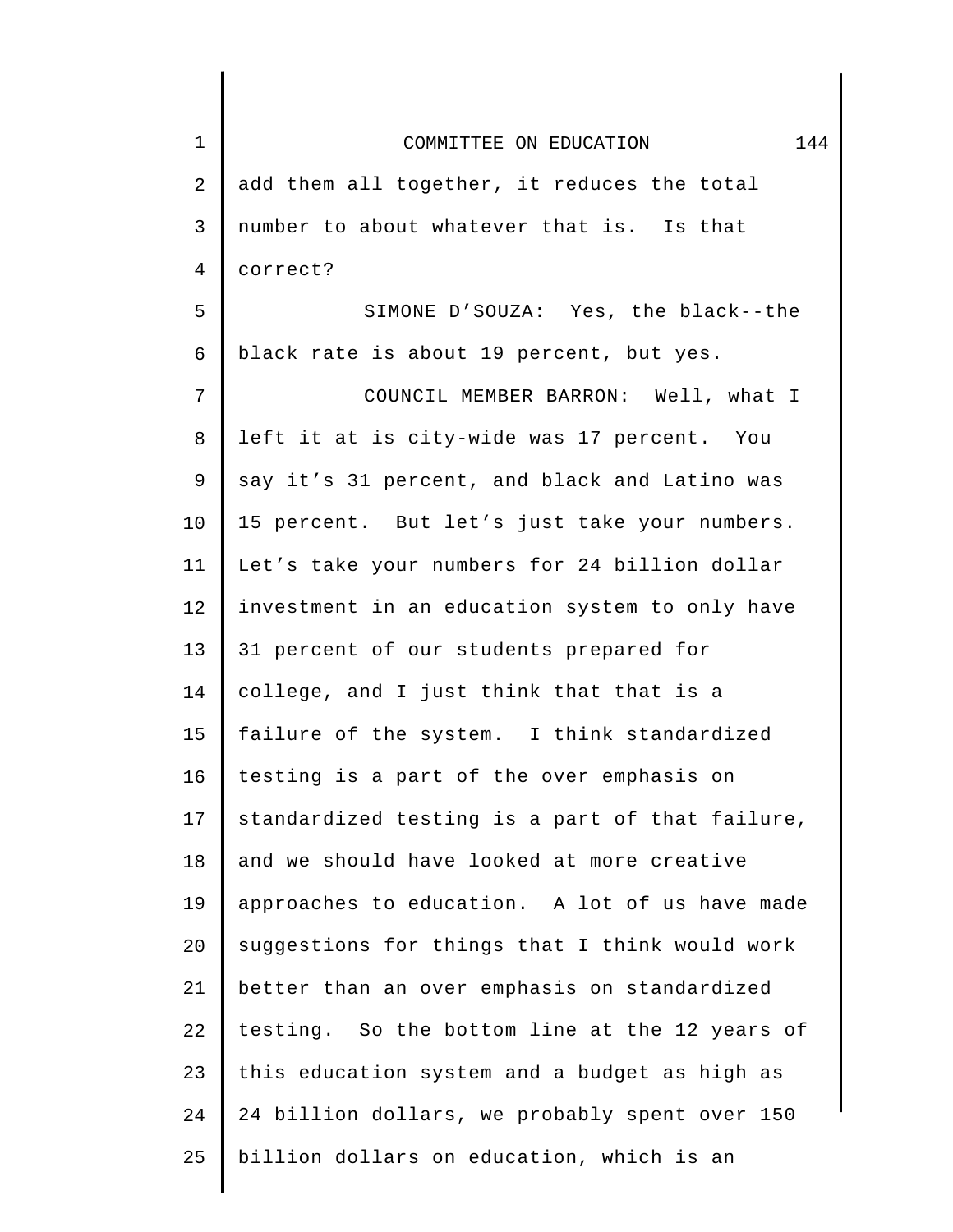| $\mathbf 1$    | 145<br>COMMITTEE ON EDUCATION                    |
|----------------|--------------------------------------------------|
| 2              | incredible amount of money in the last 12        |
| 3              | years, and after all is said and done no matter  |
| $\overline{4}$ | what was happening before you came in office,    |
| 5              | the bottom lien only 15, 19 percent of our       |
| 6              | black and Latino students are prepared for       |
| 7              | college and/or a career. To me, that's a         |
| 8              | failure.                                         |
| $\mathsf 9$    | DENNIS WALCOTT: So let me, if I may,             |
| 10             | just with my side of discussion around your      |
| 11             | points, in that one, for years prior to this     |
| 12             | administration, the high school graduation rate  |
| 13             | had flat lined basically at 49 percent.          |
| 14             | College and career readiness was never even      |
| 15             | talked about much less measured at all, and so   |
| 16             | you don't have a comparative number as far as    |
| 17             | success, but I would say it would probably be    |
| 18             | in single digits based closed to one to two      |
| 19             | percent, and when you take a look at the         |
| 20             | numbers when we started measuring college and    |
| 21             | career readiness, we have doubled it. Is it      |
| 22             | woefully low? Sure it is. Does it need to        |
| 23             | improve? By all means it does, but this          |
| 24             | administration has been able to double it.<br>We |
| 25             | have shown in significant increase in the        |
|                |                                                  |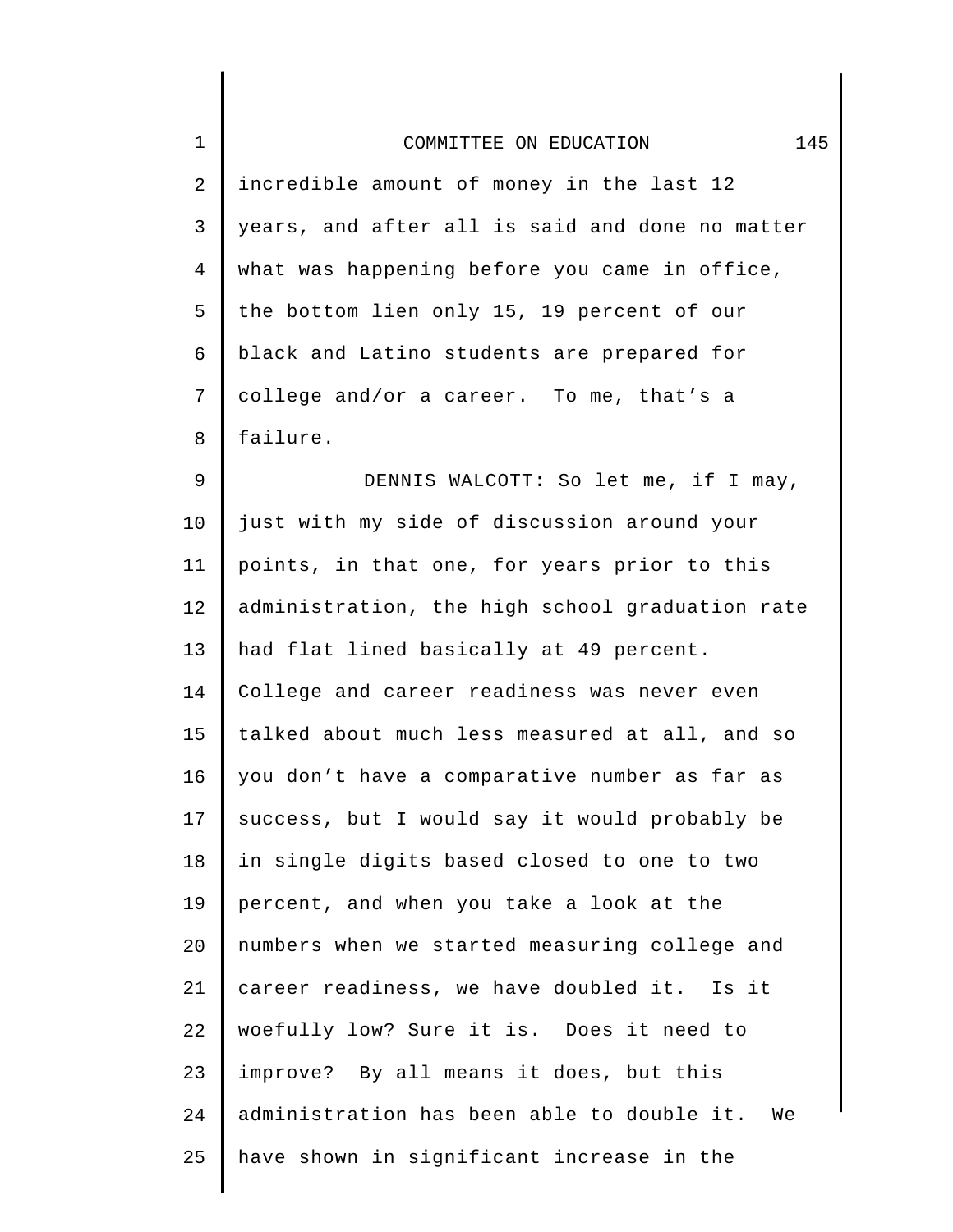| $\mathbf 1$ | 146<br>COMMITTEE ON EDUCATION                   |
|-------------|-------------------------------------------------|
| 2           | students who are graduating from high school.   |
| 3           | On the flip side, we've cut in half the number  |
| 4           | of students who are dropping out from school as |
| 5           | well.                                           |
| 6           | COUNCIL MEMBER BARRON: Let me say               |
| 7           | this Dennis, because my time is going to run    |
| 8           | out.                                            |
| 9           | DENNIS WALCOTT: Okay.                           |
| 10          | CHAIRPERSON JACKSON: It ran out.                |
| 11          | COUNCIL MEMBER BARRON: Let me just-             |
| 12          | -this last thing.                               |
| 13          | CHAIRPERSON JACKSON: No, go ahead.              |
| 14          | COUNCIL MEMBER BARRON: This last                |
| 15          | thing.                                          |
| 16          | CHAIRPERSON JACKSON: Go ahead,                  |
| 17          | Charles.                                        |
| 18          | DENNIS WALCOTT: Let's do this then,             |
| 19          | let's just--                                    |
| 20          | $[cross-talk]$                                  |
| 21          | COUNCIL MEMBER BARRON: This will be             |
| 22          | the last one. Even when you talk about the      |
| 23          | prior administrations before you came in, they  |
| 24          | didn't have 24 billion dollars. That's number   |
| 25          |                                                 |
|             |                                                 |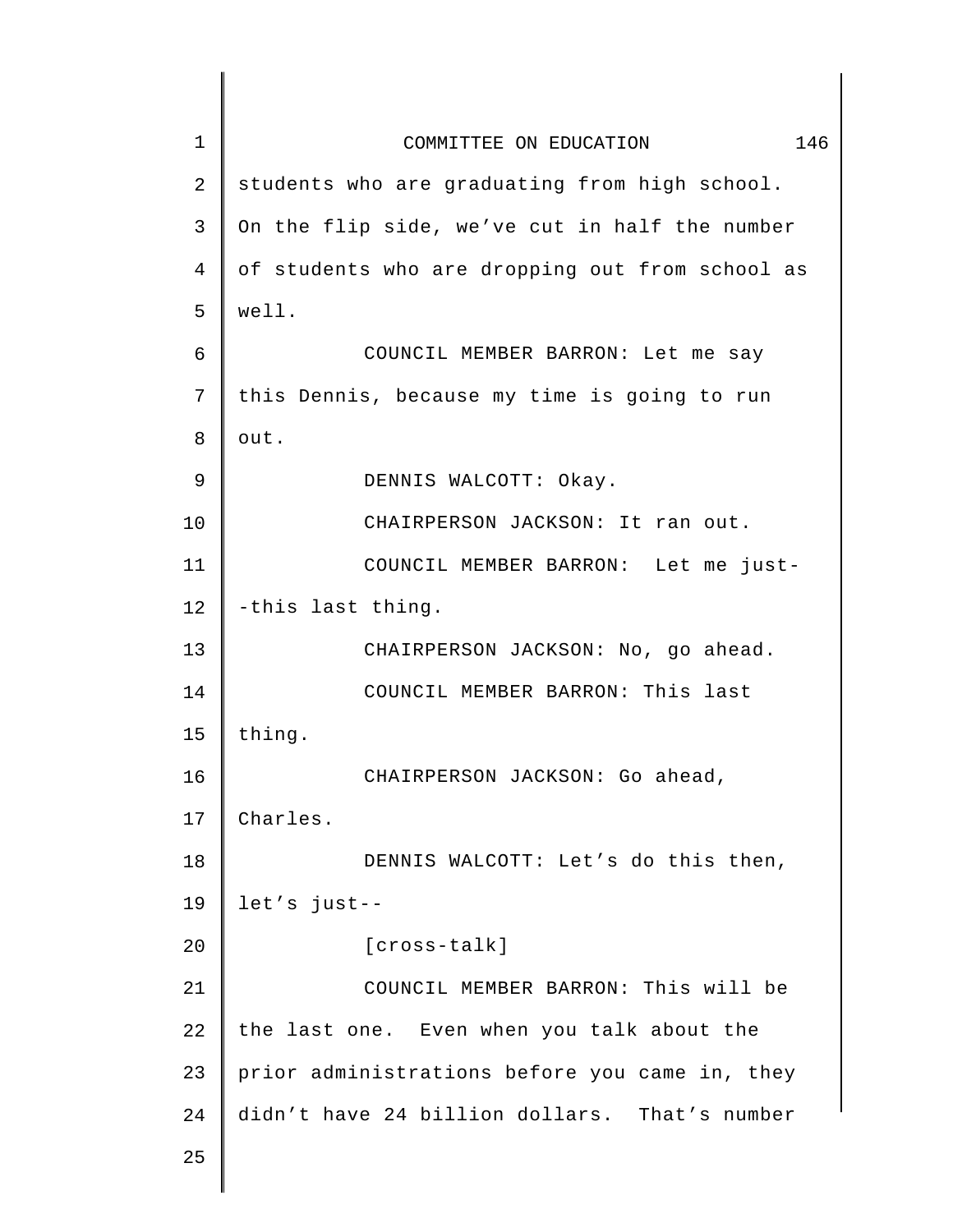| $\mathbf 1$ | COMMITTEE ON EDUCATION<br>147                 |
|-------------|-----------------------------------------------|
| 2           | one. You had twice as much money. When I came |
| 3           | in the education--                            |
| 4           | DENNIS WALCOTT: [interposing] That's          |
| 5           | not a fair--Charles--                         |
| 6           | COUNCIL MEMBER BARRON: [interposing]          |
| 7           | Wait, let me finish. Let me finish.           |
| 8           | DENNIS WALCOTT: [interposing] I just          |
| 9           | want to--because context of--                 |
| 10          | COUNCIL MEMBER BARRON:                        |
| 11          | [interposing] You're going to have to give me |
| 12          | extra time because he's cutting me off, Mr.   |
| 13          | Chairman.                                     |
| 14          | CHAIRPERSON JACKSON: Chancellor--             |
| 15          | DENNIS WALCOTT: [interposing] You             |
| 16          | have to look at the personnel.                |
| 17          | CHAIRPERSON JACKSON: Wait, wait,              |
| 18          | wait.                                         |
| 19          | COUNCIL MEMBER BARRON: But tell him           |
| 20          | to wait until I'm finished, please.           |
| 21          | CHAIRPERSON JACKSON: Wait.                    |
| 22          | COUNCIL MEMBER BARRON: You have to            |
| 23          | wait until I'm finished.                      |
| 24          | DENNIS WALCOTT: This is part of us.           |
| 25          | This is who we are. Yes.                      |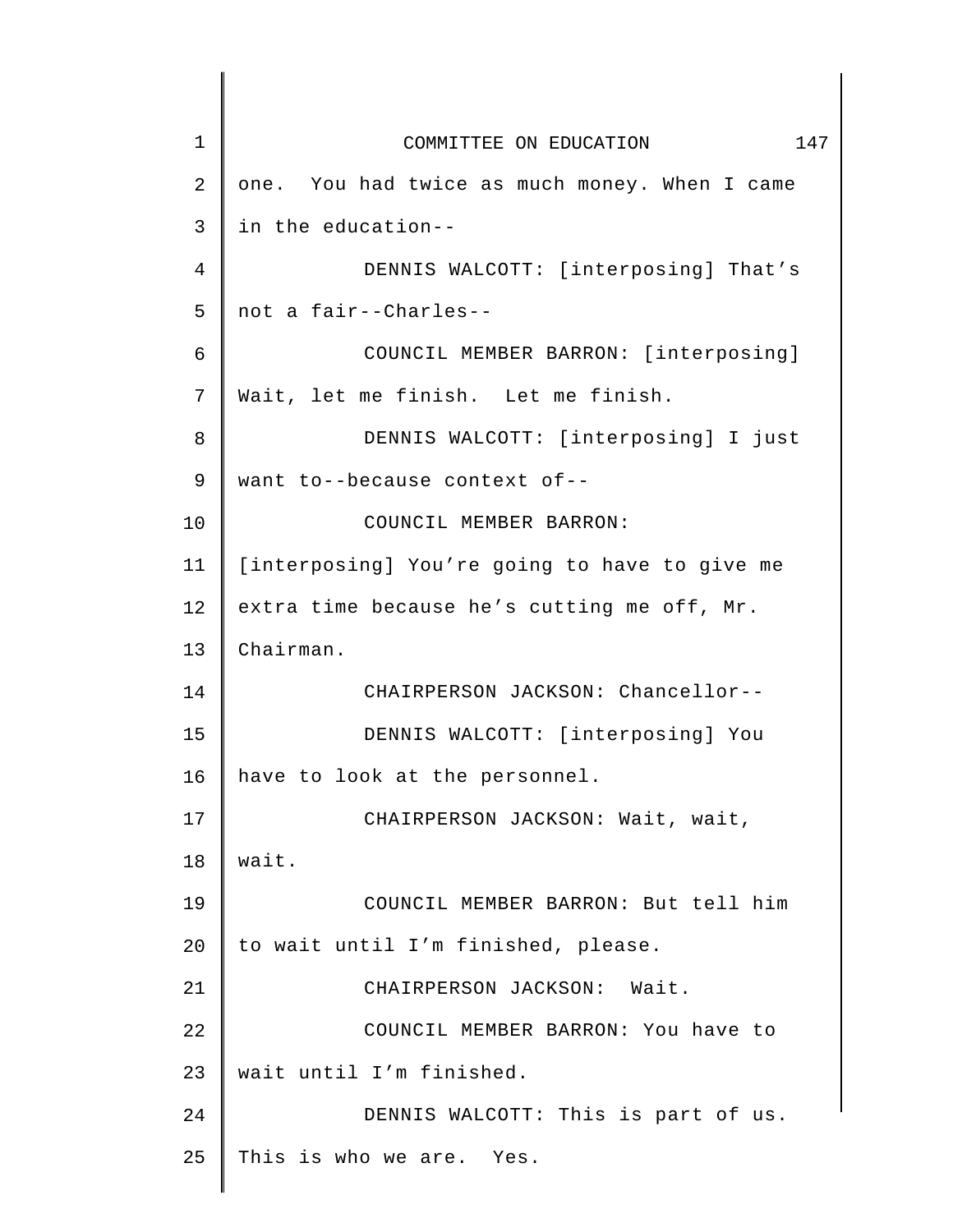| $\mathbf 1$    | 148<br>COMMITTEE ON EDUCATION                  |
|----------------|------------------------------------------------|
| $\overline{2}$ | COUNCIL MEMBER BARRON: You have to             |
| 3              | wait.                                          |
| 4              | CHAIRPERSON JACKSON: Please, no, no,           |
| 5              | both of you wait.                              |
| 6              | COUNCIL MEMBER BARRON: Okay.                   |
| 7              | CHAIRPERSON JACKSON: Please, I                 |
| 8              | can't hear both you talking over each other.   |
| 9              | COUNCIL MEMBER BARRON: He's the one            |
| 10             | who interrupted.                               |
| 11             | DENNIS WALCOTT: I did. I apologize.            |
| 12             | I apologize.                                   |
| 13             | CHAIRPERSON JACKSON: So Charles                |
| 14             | asked you a question. Let the Chancellor       |
| 15             | respond. Then we're going to move to our       |
| 16             | colleague David Greenfield.                    |
| 17             | COUNCIL MEMBER BARRON: I was                   |
| 18             | talking when he interrupted me.                |
| 19             | CHAIRPERSON JACKSON: I understand              |
| 20             | that. Go ahead, please.                        |
| 21             | COUNCIL MEMBER BARRON: I was just              |
| 22             | trying to--I'm trying to let him know that for |
| 23             | prior to him coming in office, the prior       |
| 24             | administration didn't have near the money you  |
| 25             | have and you know it. They had much less money |
|                |                                                |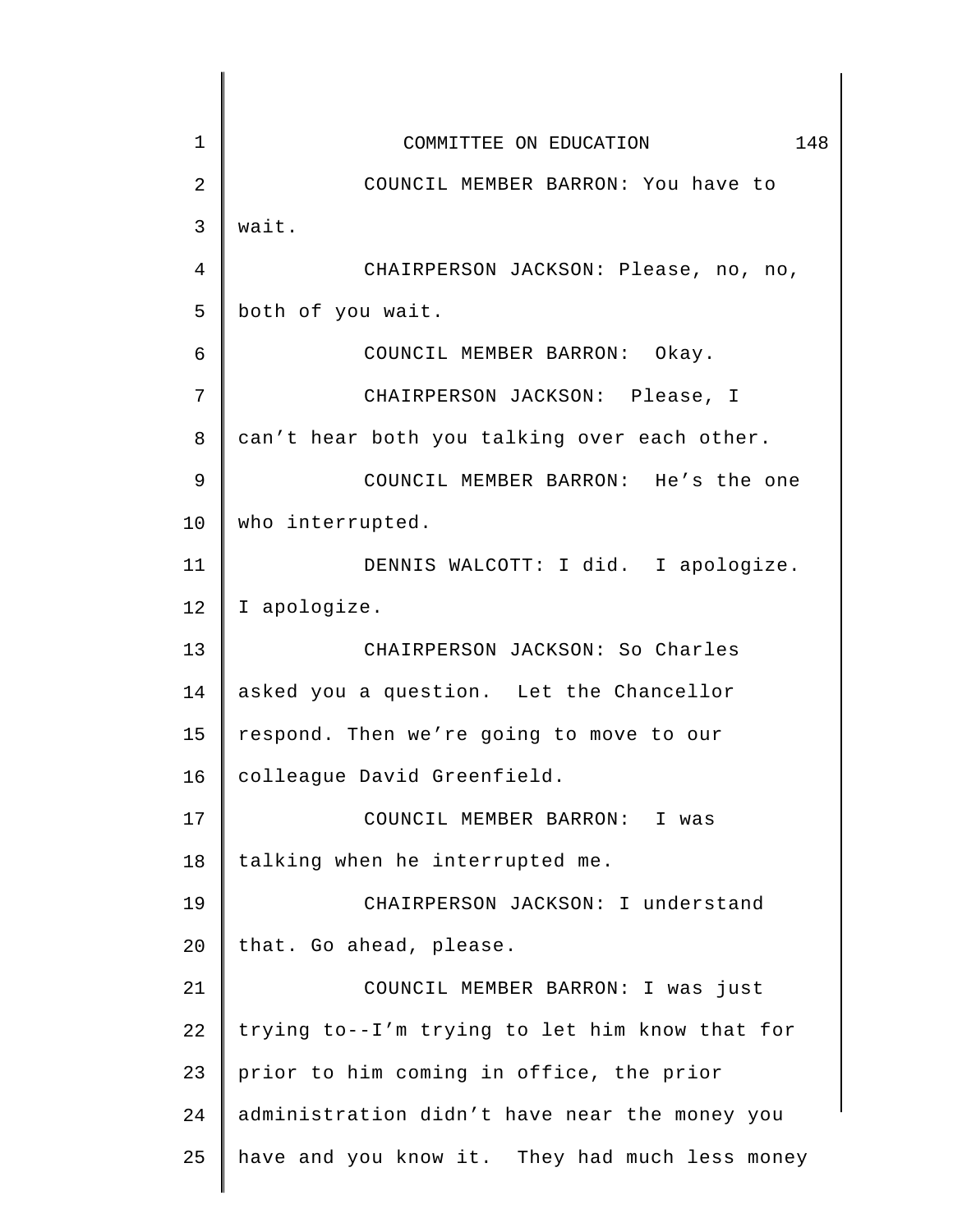| $\mathbf 1$ | 149<br>COMMITTEE ON EDUCATION                   |
|-------------|-------------------------------------------------|
| 2           | and see, if you are working in a corporation    |
| 3           | and I've seen this before, if you take over and |
| 4           | you only improve a little bit, then you have a  |
| 5           | lot more, you get fired. So you can't base      |
| 6           | your growth and improvement on those who had    |
| 7           | much less than you in terms of capital budget,  |
| 8           | need me to talk about that, and your expense    |
| 9           | budget. Your capital budget is very very high   |
| 10          | compared to the capital budgets prior to your   |
| 11          | years and your expense budget is off the hook,  |
| 12          | and your contracting budget I always have       |
| 13          | problems with, about a 4.5 billion dollars in   |
| 14          | contracts. So I just think when you look at     |
| 15          | the resources and the money and then look at    |
| 16          | the so-called achievement, it's been a failure. |
| 17          | $So --$                                         |
| 18          | DENNIS WALCOTT: Along that line,                |
| 19          | just to be really fast. You just can't say      |
| 20          | that the budget is x without analyzing why the  |
| 21          | budget is x. And so when you take a look at 24  |
| 22          | bill compared to what existed before, you       |
| 23          | really have to analyze personnel costs that go  |
| 24          | to support that as well as you well know that.  |
| 25          |                                                 |

25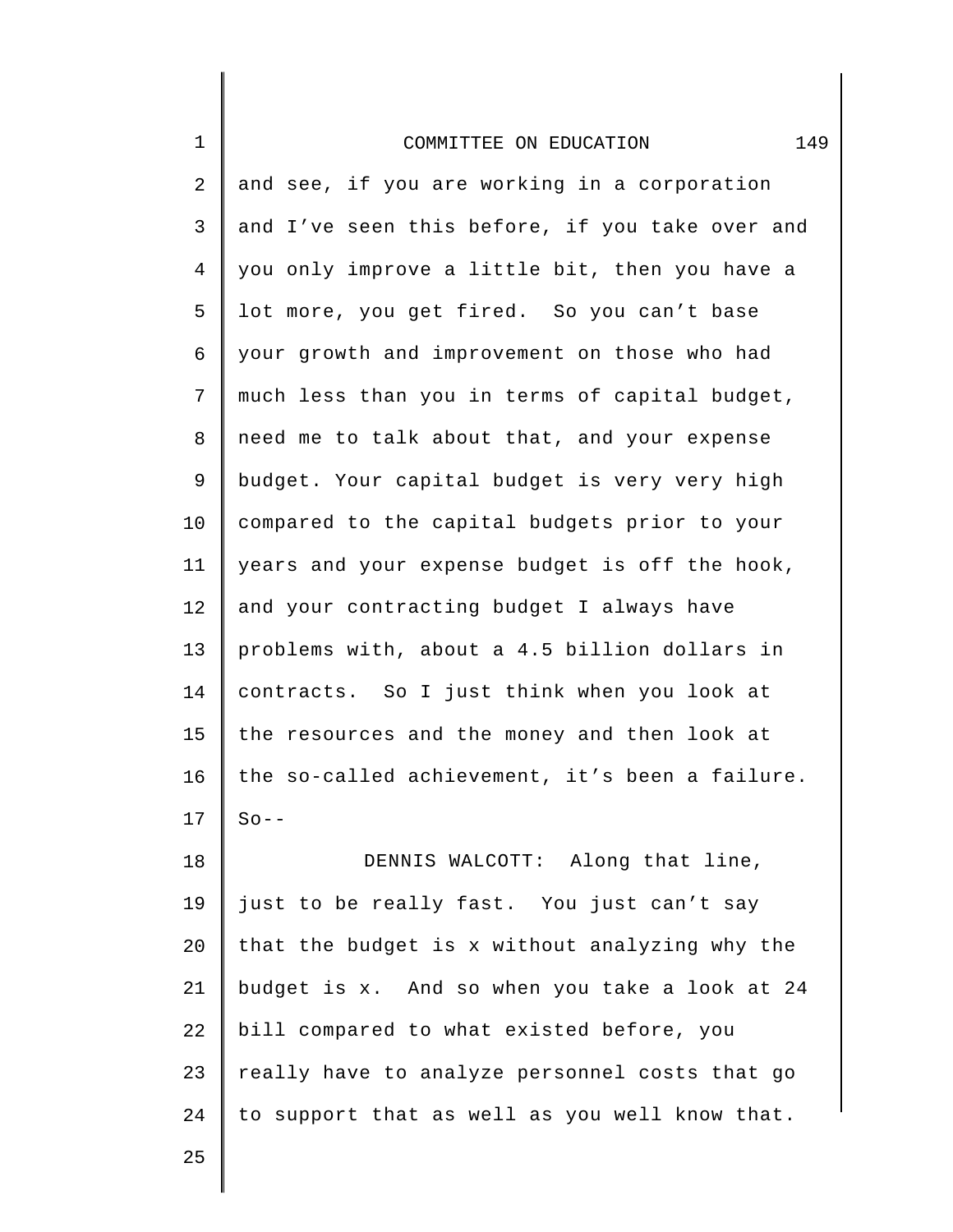| $\mathbf 1$ | 150<br>COMMITTEE ON EDUCATION                   |
|-------------|-------------------------------------------------|
| 2           | And so when you--no, no, we're going to take a  |
| 3           | look at the personnel.                          |
| 4           | COUNCIL MEMBER BARRON: Allow me to              |
| 5           | finish.                                         |
| 6           | DENNIS WALCOTT: That was his one                |
| 7           | interruption to me, so now we're even. And so   |
| 8           | when you analyze that, roughly 70 percent of    |
| 9           | the costs of the dollars are in personnel when  |
| 10          | you take a look at school costs, and that's     |
| 11          | been going up every year, and our teachers      |
| 12          | deserve the money that they got from this       |
| 13          | administration and we increase teacher salaries |
| 14          | by 43 percent, and so as a result of that,      |
| 15          | that's where you see a bulk of the dollars. As  |
| 16          | far as the capital piece, we're very proud of   |
| 17          | our capital budget, and the capital budget over |
| 18          | last--over the last 11 years has allowed us to  |
| 19          | build 126,000 new seats in the entire city,     |
| 20          | including seats in your district and in schools |
| 21          | that are in Spring Creek and other places in    |
| 22          | your district, and so that as result as well as |
| 23          | if you take a look at every building, a lot of  |
| 24          | buildings around, you will see the scaffolding  |
| 25          | where we're making major capital improvements   |
|             |                                                 |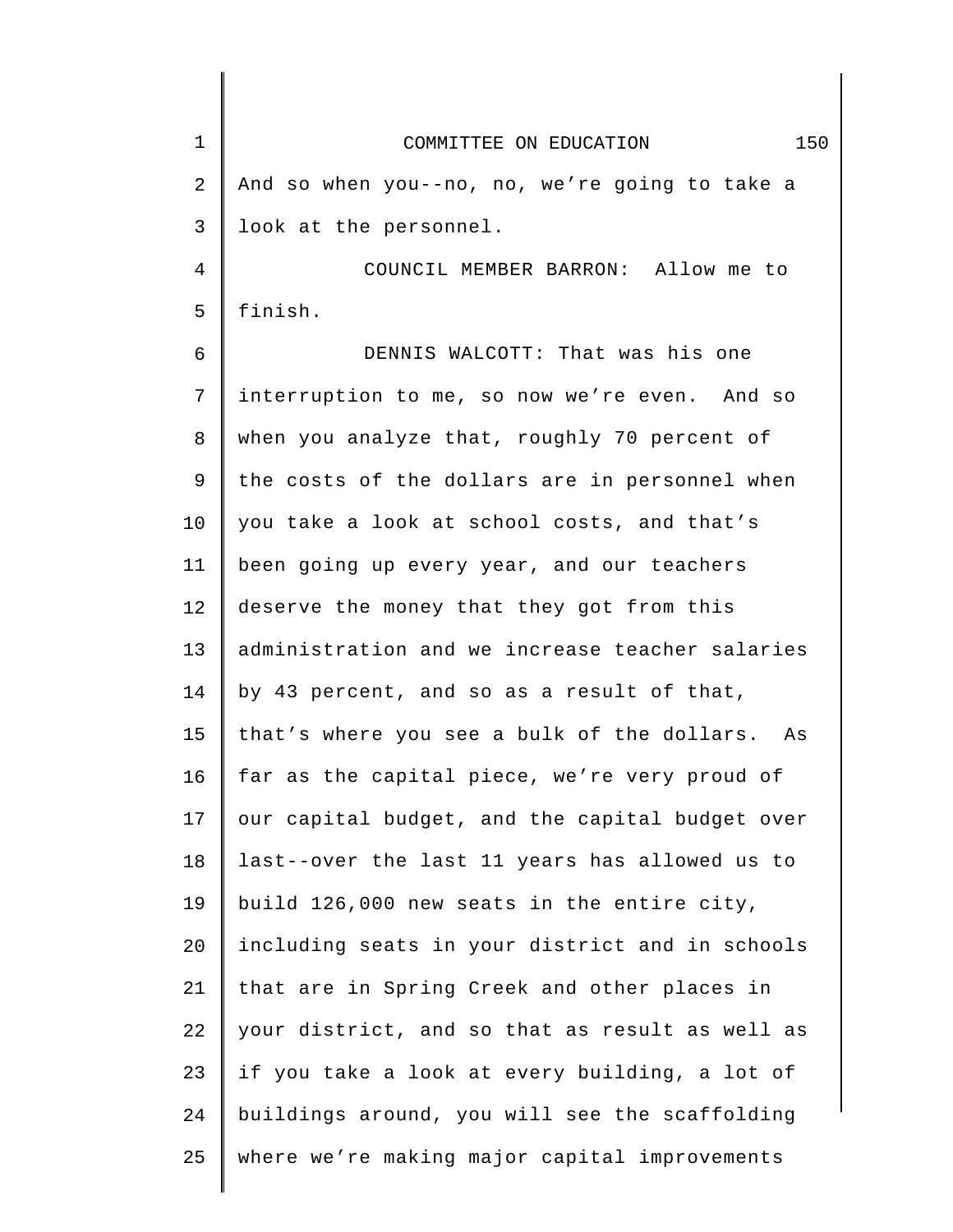| $\mathbf 1$    | 151<br>COMMITTEE ON EDUCATION                   |
|----------------|-------------------------------------------------|
| $\overline{c}$ | to our school. The average age of our school    |
| 3              | building is roughly 64 years old and we've been |
| $\overline{4}$ | investing both from a technological point of    |
| 5              | view and as well as the brick and mortar point  |
| 6              | of view with a CIP, a Capital Improvement       |
| 7              | Projects, and the next Council will have before |
| 8              | it a 12 billion dollar five year capital plan   |
| 9              | that they will review in conjunction with the   |
| 10             | new mayor, and that's something that we propose |
| 11             | because it will still be a continued need to    |
| 12             | invest in the infrastructure of our schools as  |
| 13             | well.                                           |
| 14             | CHAIRPERSON JACKSON: Thank you.                 |
| 15             | Council Member--thank you. Council Member       |
| 16             | Greenfield. Council Member Barron, thank you.   |
| 17             | Mr. Greenfield.                                 |
| 18             | COUNCIL MEMBER GREENFIELD: Thank                |
| 19             | you. Thank you, Mr. Chairman. And by the way,   |
| 20             | Mr. Barron, I refer you to Wall Street for      |
| 21             | CEO's who do a little bit better and get paid   |
| 22             | millions of dollars. I'm not sure about that    |
| 23             | comparison. I think unfortunately it happens    |
| 24             | all the time.                                   |
| 25             |                                                 |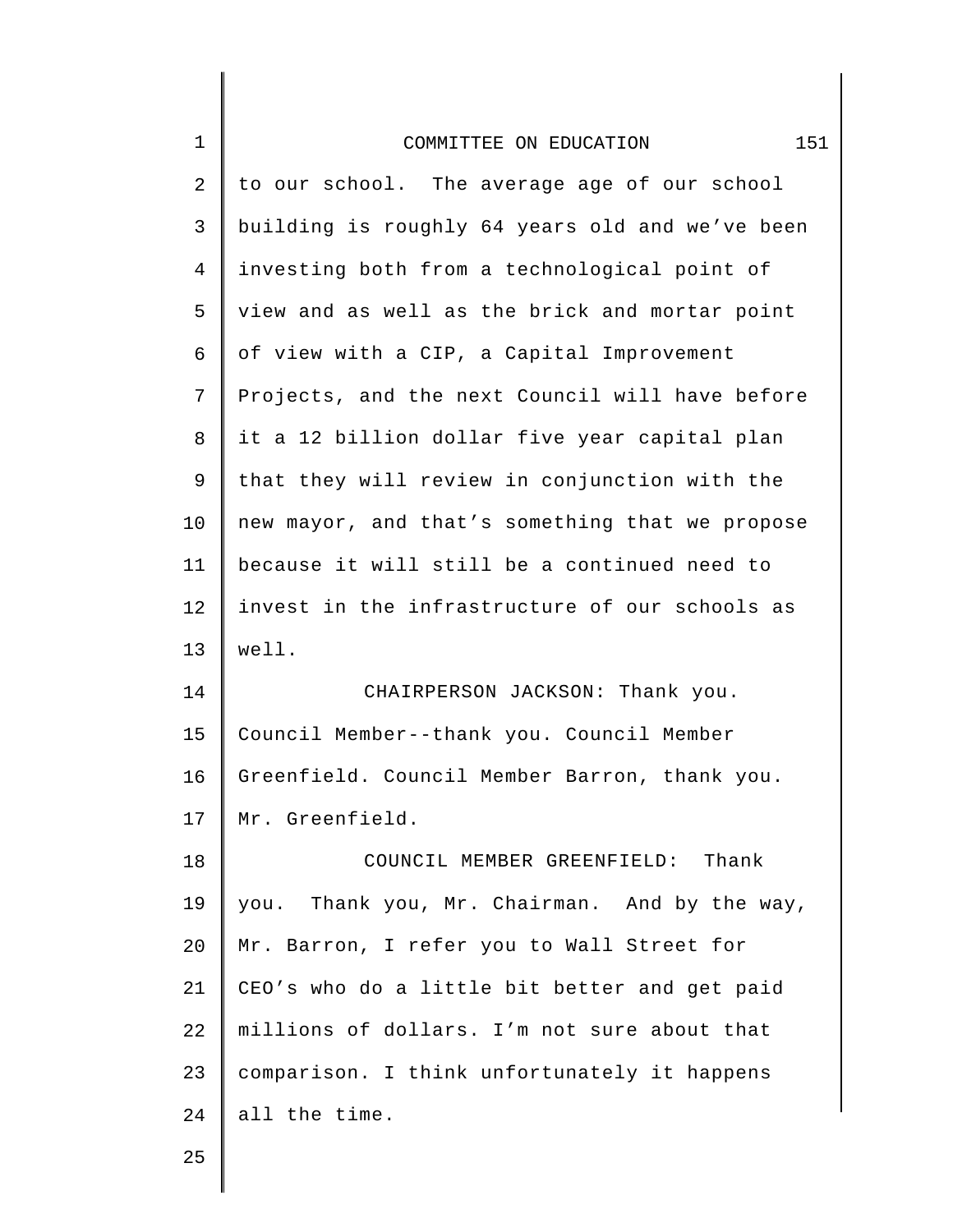| $\mathbf{1}$ | 152<br>COMMITTEE ON EDUCATION                   |
|--------------|-------------------------------------------------|
| 2            | COUNCIL MEMBER BARRON: Nobody was               |
| 3            | talking to you.                                 |
| 4            | COUNCIL MEMBER GREENFIELD:                      |
| 5            | [laughter] Alrighty then. I have--you know,     |
| 6            | I'm a little melancholy at our last hearing     |
| 7            | over here, not just because it's your last      |
| 8            | hearing testifying, but it's one of the last of |
| 9            | our great Chairman Robert Jackson. He's done    |
| 10           | an outstanding job as a steward of this         |
| 11           | committee and provided an important check on    |
| 12           | the Department of Education and its budget, and |
| 13           | so I thank him for his leadership as well. I    |
| 14           | actually just was curious about one thing you   |
| 15           | said, and I just want to have some broader      |
| 16           | questions. I hear you say a lot and I respect   |
| 17           | where you're coming from and I certainly        |
| 18           | understand the need for testing, although I     |
| 19           | think we can agree to disagree on the level of  |
| 20           | testing, but testing is critical for the next   |
| 21           | stages of life, right? Are you referring        |
| 22           | specifically to college or to those of us who   |
| 23           | sort of are adults? I mean, I haven't taken a   |
| 24           | test in years. I imagine you haven't take a     |
| 25           | test in years either. So I'm just sort of       |
|              |                                                 |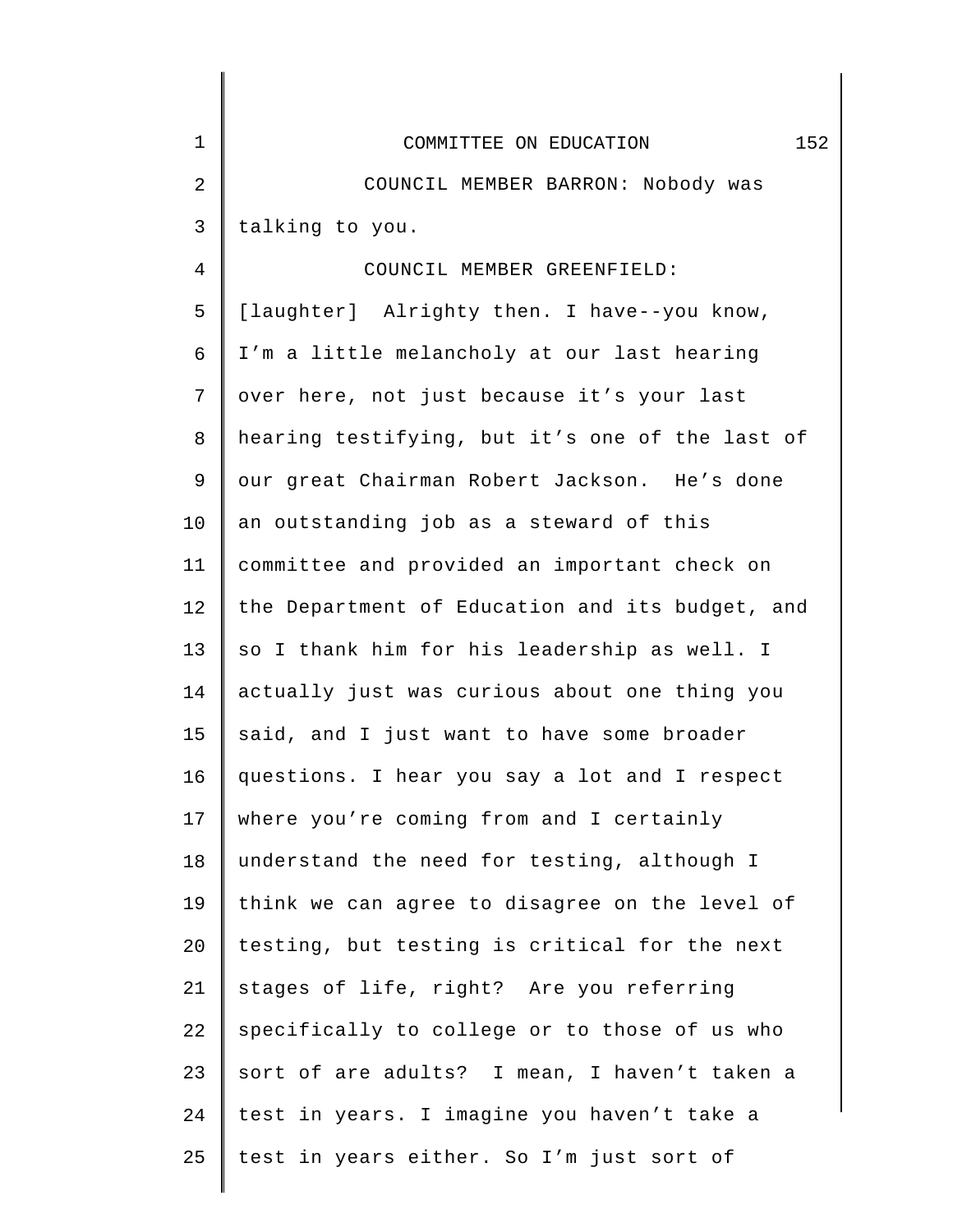| $1\,$          | 153<br>COMMITTEE ON EDUCATION                   |
|----------------|-------------------------------------------------|
| $\overline{2}$ | trying to understand the philosophy behind it.  |
| 3              | I certainly understand it if it's a college     |
| $\overline{4}$ | philosophy. I'm just trying to understand the   |
| 5              | focus of testing being important for further    |
| 6              | success for the rest of a child's life.         |
| 7              | DENNIS WALCOTT: Well, it's the skill            |
| 8              | sets that are involved in testing. I consider   |
| 9              | this a test, quite frankly. It's a test of      |
| 10             | discussion. It's a test of having evidence to   |
| 11             | support your belief system and how you interact |
| 12             | with others as far as the ability to articulate |
| 13             | that, whether we agree or disagree. That's a    |
| 14             | test. I prepared for this hearing. I prepared   |
| 15             | very vigorously for this hearing.               |
| 16             | COUNCIL MEMBER GREENFIELD: We can               |
| 17             | tell.                                           |
| 18             | DENNIS WALCOTT: And as a result of              |
| 19             | that I think that's part of the preparation     |
| 20             | that goes into life in preparing our students   |
| 21             | for being successful in college and as adults.  |
| 22             | So when you go for a job in any industry,       |
| 23             | you're going to be measured on your ability to  |
| 24             | do that job and how well you do it. That's      |
| 25             | part of testing. That's part of life            |

 $\mathsf I$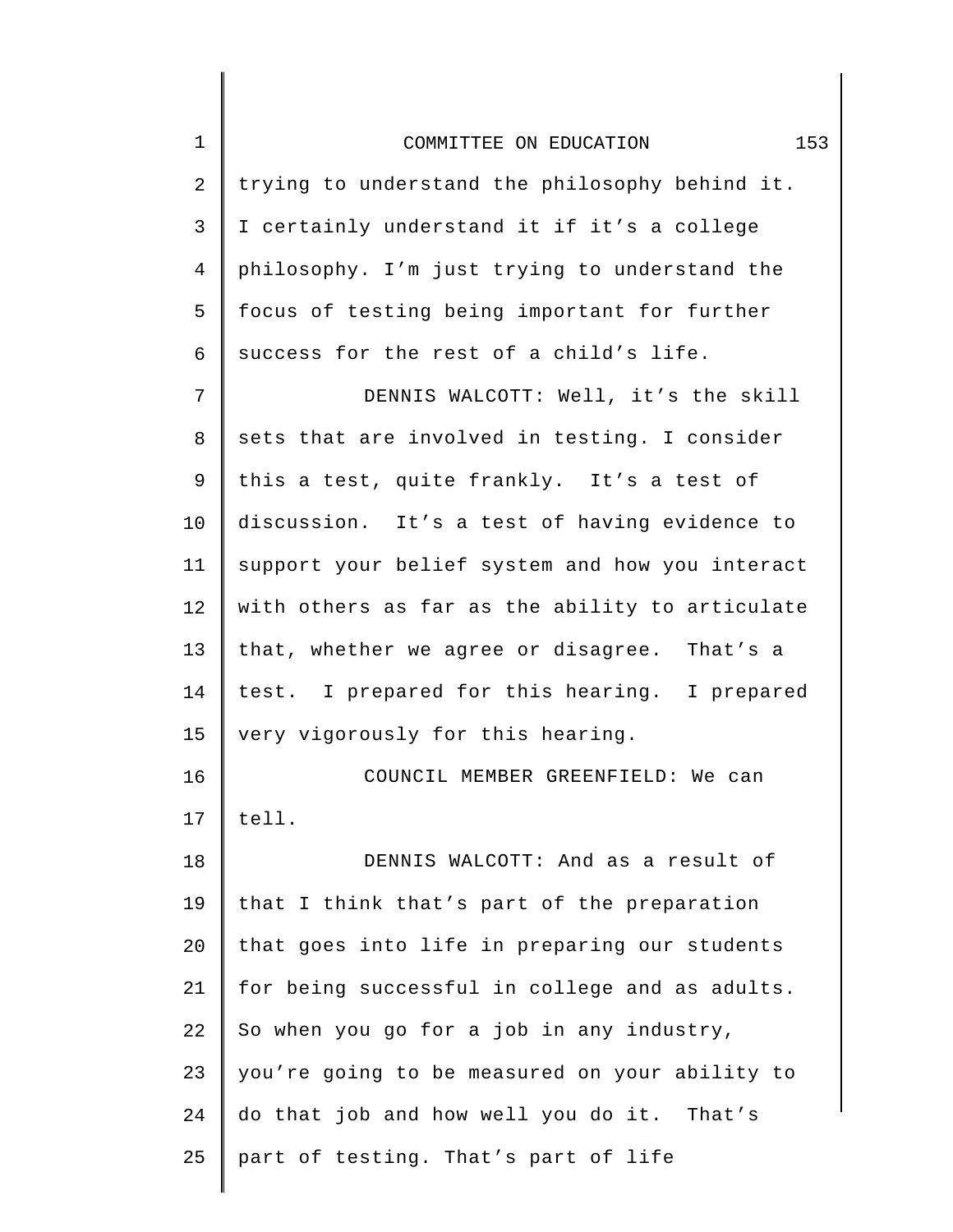| $\mathbf 1$    | 154<br>COMMITTEE ON EDUCATION                   |
|----------------|-------------------------------------------------|
| 2              | preparation, and that's what we mean with       |
| 3              | Common Core. It's the ability to understand, to |
| $\overline{4}$ | support your answer, to engage in thoughtful    |
| 5              | interaction with others, to have the evidence   |
| 6              | to back it up, knowing how to do the research   |
| 7              | in preparing for whatever that life issue may   |
| 8              | be. If you go into the Army, if you go into the |
| 9              | military you are tested. If you go for working  |
| 10             | on a construction site, you're tested.          |
| 11             | COUNCIL MEMBER GREENFIELD: So--                 |
| 12             | DENNIS WALCOTT: [interposing] All               |
| 13             | that is part of it as well as getting that      |
| 14             | degree, and you've heard me--you alright--      |
| 15             | talking about the new career technical          |
| 16             | education schools and what that--I mean, all    |
| 17             | these are part of a system of preparing our     |
| 18             | students to be successful as adults.            |
| 19             | COUNCIL MEMBER GREENFIELD: So,                  |
| 20             | Chancellor, I'm going to agree with you that    |
| 21             | testing is critical in our lives, I'm just not  |
| 22             | going to agree with you that necessarily it's   |
| 23             | standardized testing, and I think that part of  |
| 24             | the challenge, and I think part of the          |
| 25             | frustration is that the testing that we're      |
|                |                                                 |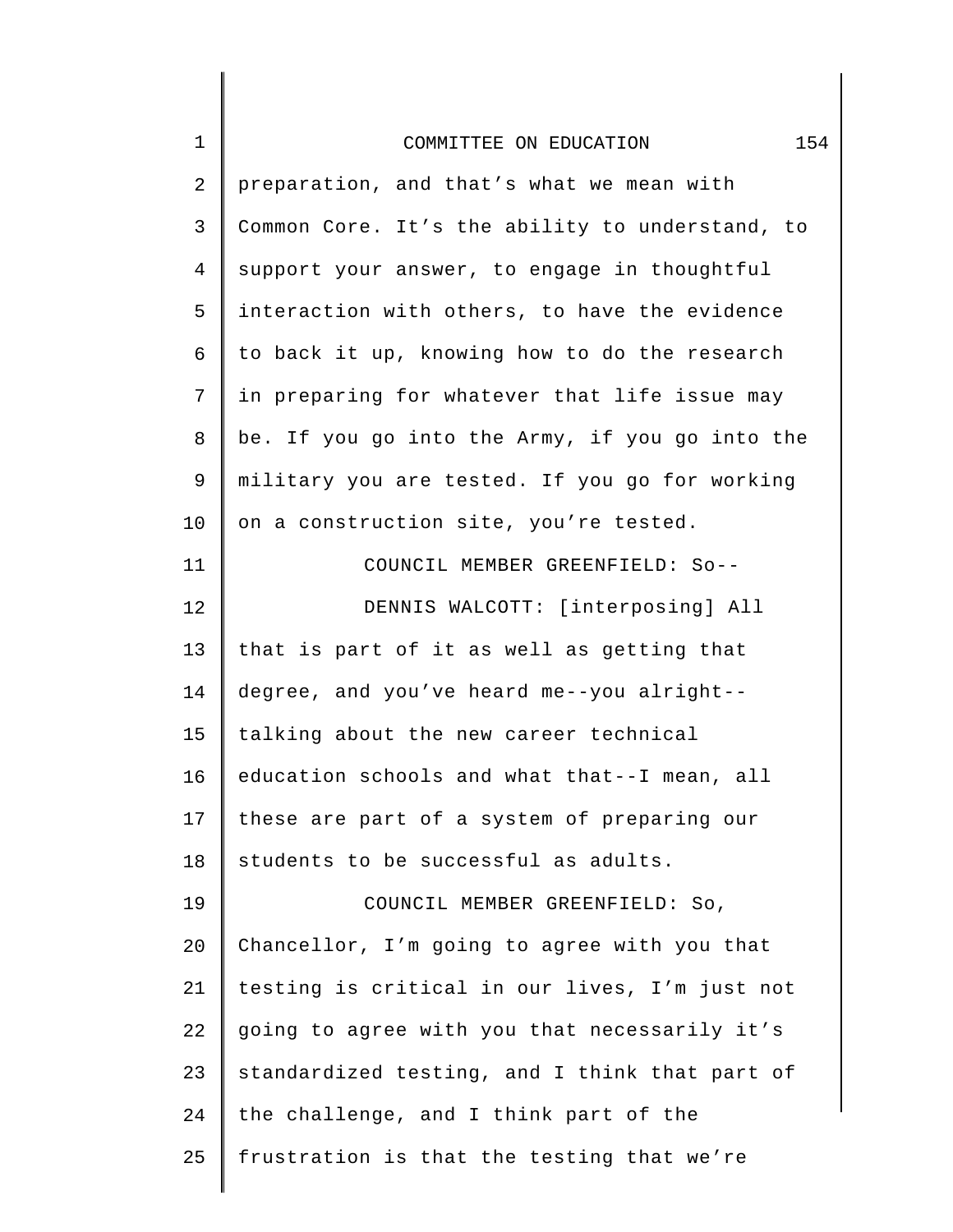| $1\,$ | 155<br>COMMITTEE ON EDUCATION                   |
|-------|-------------------------------------------------|
| 2     | engaging in and especially the high stakes      |
| 3     | testing specifically focuses on one kind of     |
| 4     | test, where as you know you could get straight  |
| 5     | 100 scores on all the standardized tests and    |
| 6     | you could still be a colossal failure in the    |
| 7     | real world, and so I just sort of--I'm just     |
| 8     | throwing it out there. I know it's sort of late |
| 9     | in the tenure, just throwing it out there, that |
| 10    | I'm not disagreeing with you on testing. I just |
| 11    | think that there's more than one of test, and I |
| 12    | think the test that we focus on, the            |
| 13    | standardized test does not necessarily prepare  |
| 14    | you for the cross examination of a hearing, for |
| 15    | example, that perhaps other kinds of tests      |
| 16    | might prepare you for.                          |
| 17    | DENNIS WALCOTT: So, I think Simone              |
| 18    | talked about this earlier as well, Simone can   |
| 19    | chime in as far as testing, but I think with    |
| 20    | Common Core, let's just focus on Common Core.   |
| 21    | There's something that's been adopted by 45     |
| 22    | states and the District of Columbia and it's a  |
| 23    | deeper, richer, understanding of what it means  |
| 24    | to be measured on performance and what's being  |
| 25    | measured itself, and I think it's important to  |

 $\parallel$ 

 $\mathsf{l}$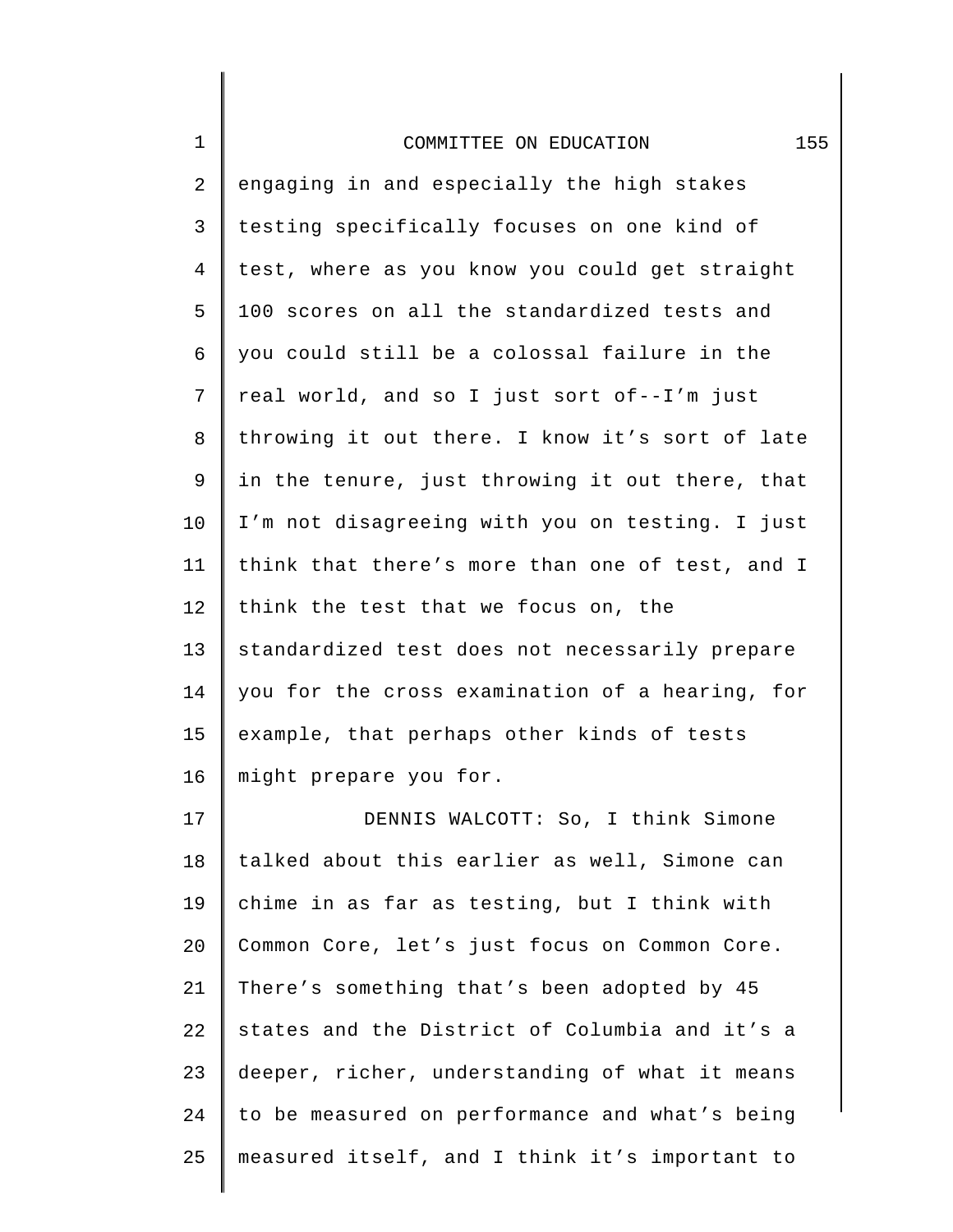| 1  | 156<br>COMMITTEE ON EDUCATION                   |
|----|-------------------------------------------------|
| 2  | really have the ability to do that and to have  |
| 3  | standard comparisons to what we've done here in |
| 4  | New York City is measuring against peers, and-- |
| 5  | COUNCIL MEMBER GREENFIELD:                      |
| 6  | [interposing] I understand.                     |
| 7  | DENNIS WALCOTT: it takes away the               |
| 8  | excuses, and I think all that--                 |
| 9  | COUNCIL MEMBER GREENFIELD:                      |
| 10 | [interposing] I'm just referring specifically,  |
| 11 | Chancellor, to the comparison, and it's not a   |
| 12 | point that necessarily needs to be defended.    |
| 13 | DENNIS WALCOTT: Okay.                           |
| 14 | COUNCIL MEMBER GREENFIELD: I'm just             |
| 15 | trying to observe that I appreciate the         |
| 16 | importance of testing, but I think that the     |
| 17 | variety of ways to test in order to allow       |
| 18 | students to have the ability to be successful   |
| 19 | in the future, and standardized testing in      |
| 20 | terms of the ability to succeed beyond the      |
| 21 | college classroom, I think is not necessarily   |
| 22 | the only form of testing that we should be      |
| 23 | looking at.                                     |
| 24 | SIMONE D'SOUZA: We certainly agree              |
| 25 | with that, and so we don't just look at tests   |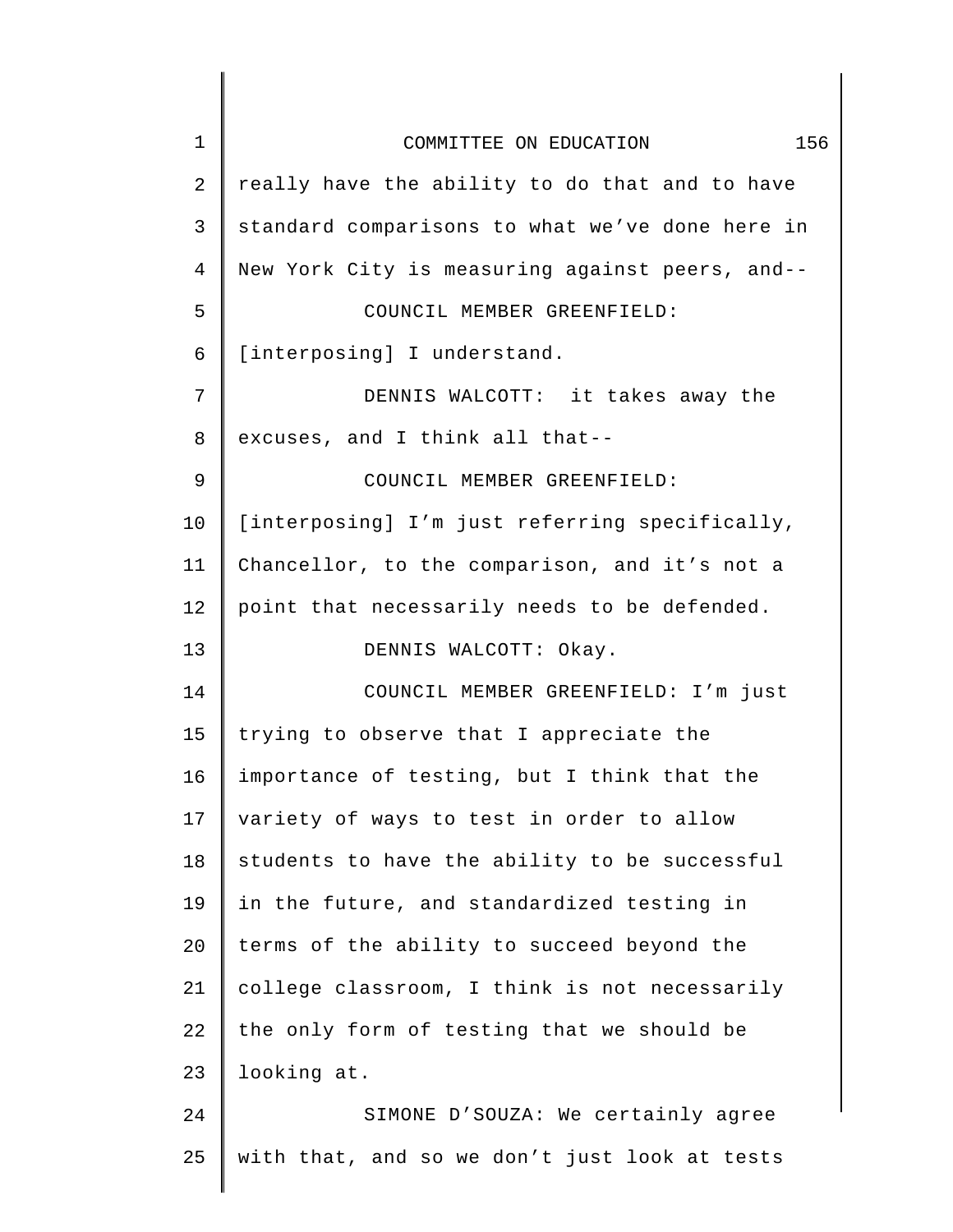| $\mathbf 1$ | 157<br>COMMITTEE ON EDUCATION                   |
|-------------|-------------------------------------------------|
| 2           | and we talked a little bit about his earlier.   |
| 3           | Of course, grades are very important. Other     |
| 4           | kinds $of --$                                   |
| 5           | COUNCIL MEMBER GREENFIELD:                      |
| 6           | [interposing] Got it.                           |
| 7           | SIMONE D'SOUZA: more formative                  |
| 8           | assessments are important, and so we look at    |
| 9           | all that, but to your point, you're certainly   |
| 10          | right that you could do very well on lots of    |
| 11          | tests and not be successful in the future, but  |
| 12          | that's--we don't see that that's very likely,   |
| 13          | actually. So test performance is a pretty       |
| 14          | strong indication of future performance in      |
| 15          | college, but even beyond, it's not fully        |
| 16          | correlated, but we do see some--                |
| 17          | COUNCIL MEMBER GREENFIELD:                      |
| 18          | [interposing] I'm not sure. I mean, I'm going   |
| 19          | to disagree with you. I just want to make a     |
| 20          | final point because I'm running out of time. I  |
| 21          | would agree with you that it's--you can measure |
| 22          | success in college because obviously you have   |
| 23          | similar tests in college. However, I haven't    |
| 24          | seen and I would love it if you had some sort   |
| 25          | of study that proves that those people who do   |
|             |                                                 |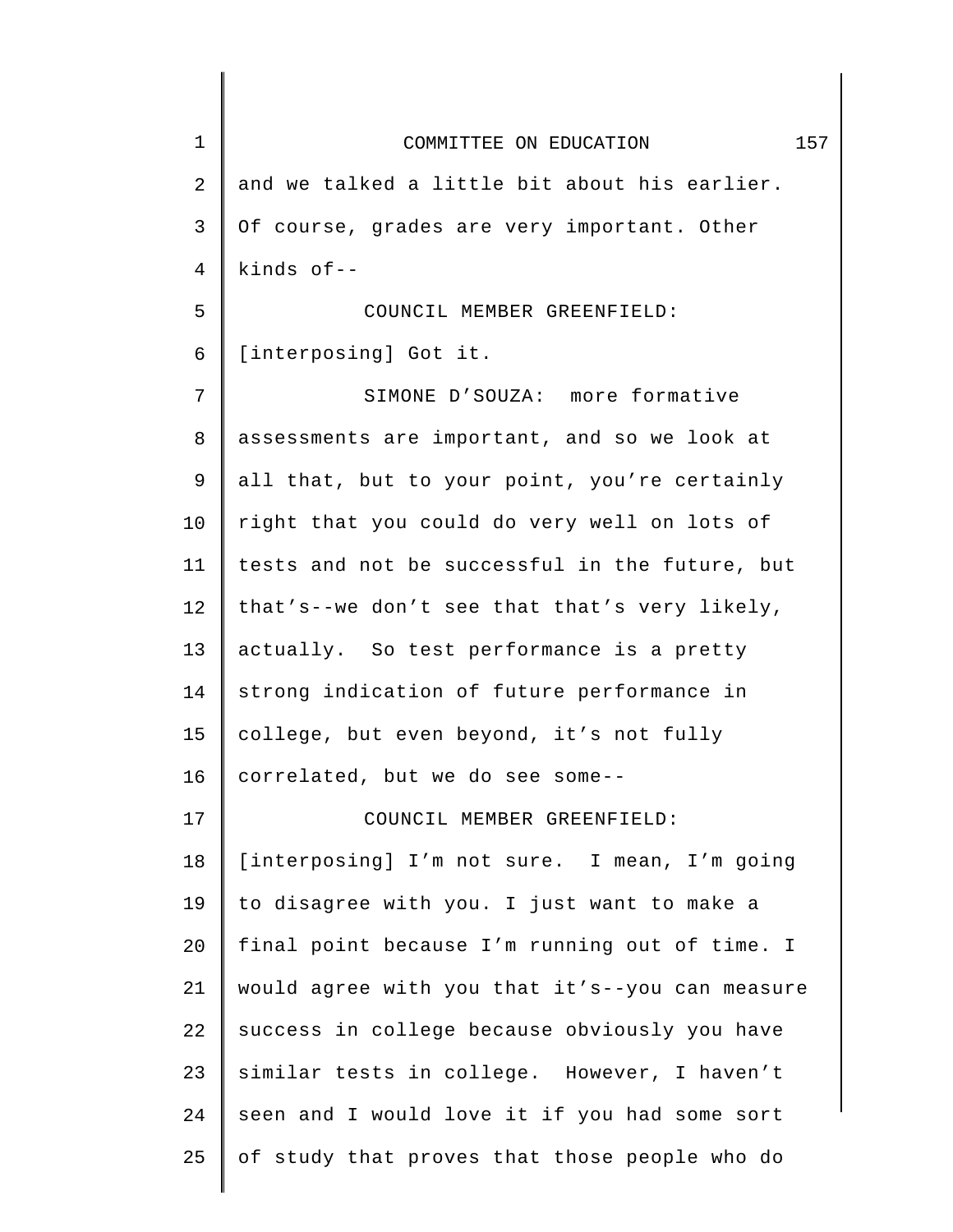| $1\,$          | 158<br>COMMITTEE ON EDUCATION                   |
|----------------|-------------------------------------------------|
| $\mathbf{2}$   | well on tests do well in the future. I do just  |
| 3              | want to make one final, one final point and ask |
| $\overline{4}$ | one final question if the Chair would permit    |
| 5              | me, and that is, I do want to thank you,        |
| 6              | because I think that despite the fact that      |
| 7              | we've agreed to disagree on many occasions, I   |
| 8              | firmly believe that you and your staff, you     |
| 9              | work hard and it's a--comes from an honest      |
| 10             | disagreement over where we should be going, and |
| 11             | certainly you're some of the hardest working    |
| 12             | folks in the City of New York and I'm grateful. |
| 13             | And I will leave you because I don't think it's |
| 14             | fair that in a final hearing that we should     |
| 15             | completely end our relationship beating up on   |
| 16             | you. So I'll leave you with a final open ended- |
| 17             |                                                 |
| 18             | DENNIS WALCOTT: [interposing] I got             |
| 19             | a smile on my face.                             |
| 20             | COUNCIL MEMBER GREENFIELD: open--               |
| 21             | you're smiling because it's your last hearing.  |
| 22             | CHAIRPERSON JACKSON: Council Member             |
| 23             | Greenfield, no one said this is the final       |
| 24             | hearing of the year.                            |
| 25             |                                                 |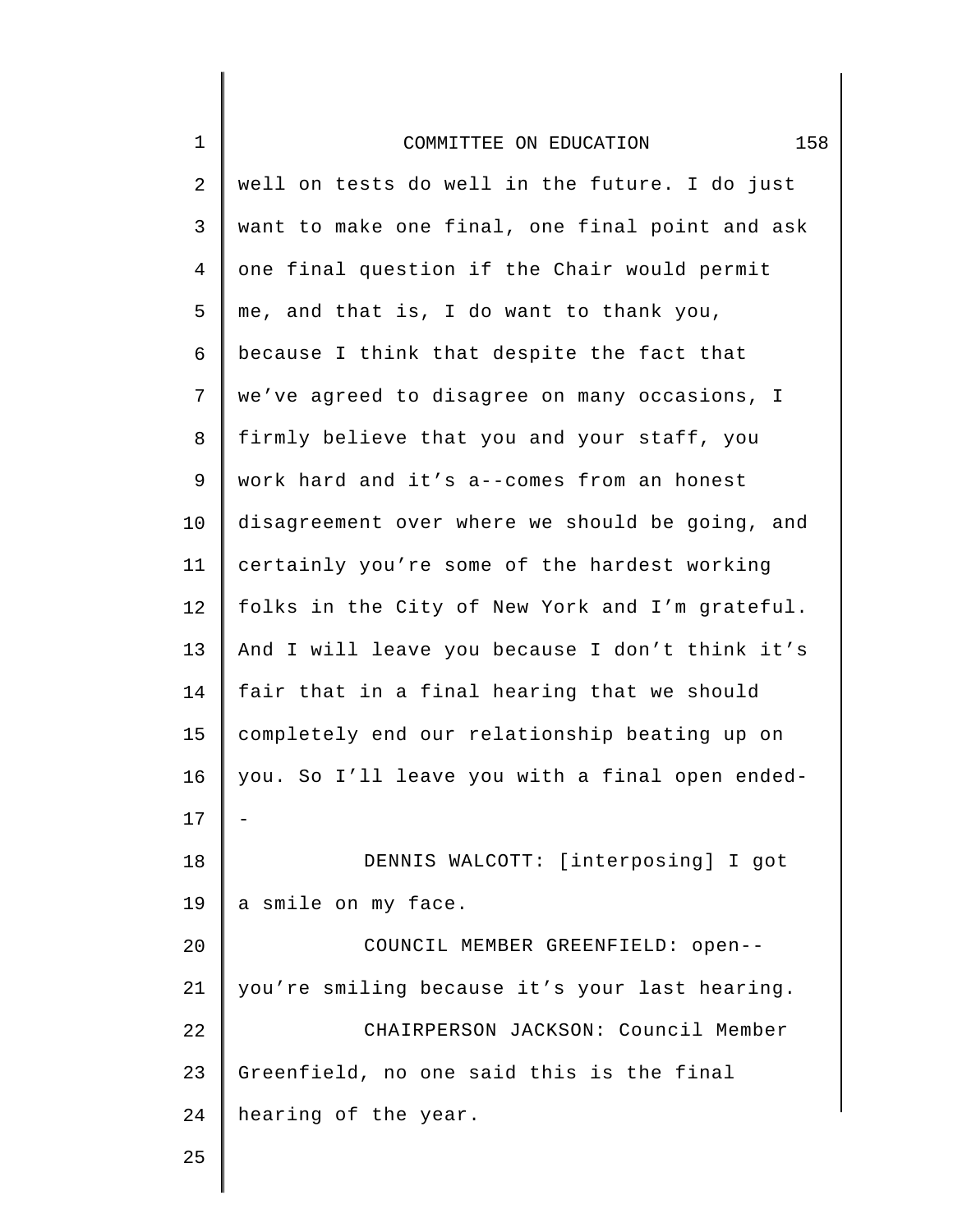| $\mathbf 1$    | 159<br>COMMITTEE ON EDUCATION                               |
|----------------|-------------------------------------------------------------|
| $\overline{2}$ | COUNCIL MEMBER GREENFIELD: For the                          |
| 3              | Chancellor, for the Chancellor. He said it's                |
| 4              | his last testimony. The Chancellor said he's                |
| 5              | not testifying before us again.                             |
| 6              | CHAIRPERSON JACKSON: I said just the                        |
| 7              | opposite.                                                   |
| 8              | COUNCIL MEMBER GREENFIELD: What's                           |
| $\mathsf 9$    | that?                                                       |
| 10             | CHAIRPERSON JACKSON: I said I expect                        |
| 11             | us to have a hearing on December 31 <sup>st</sup> . I mean, |
| 12             | I'm willing and ready. I'm not slowing down.                |
| 13             | I'm still full speed ahead. I got a job until               |
| 14             | December 31 <sup>st</sup> . Charles Barron's taxes pay my   |
| 15             | salary. So, you know, I got to earn my salary.              |
| 16             | [off mic] One of the things I'm glad that we                |
| 17             | have a sense of humor and can laugh while                   |
| 18             | taking care of serious business and that's                  |
| 19             | important. Council Member, you're finished,                 |
| 20             | Council Member?                                             |
| 21             | COUNCIL MEMBER GREENFIELD: I do. I                          |
| 22             | have one final question, and as retrospective I             |
| 23             | am curious about. From your perspective as the              |
| 24             | Chancellor, what would say is your biggest                  |
| 25             | achievement and what's your biggest                         |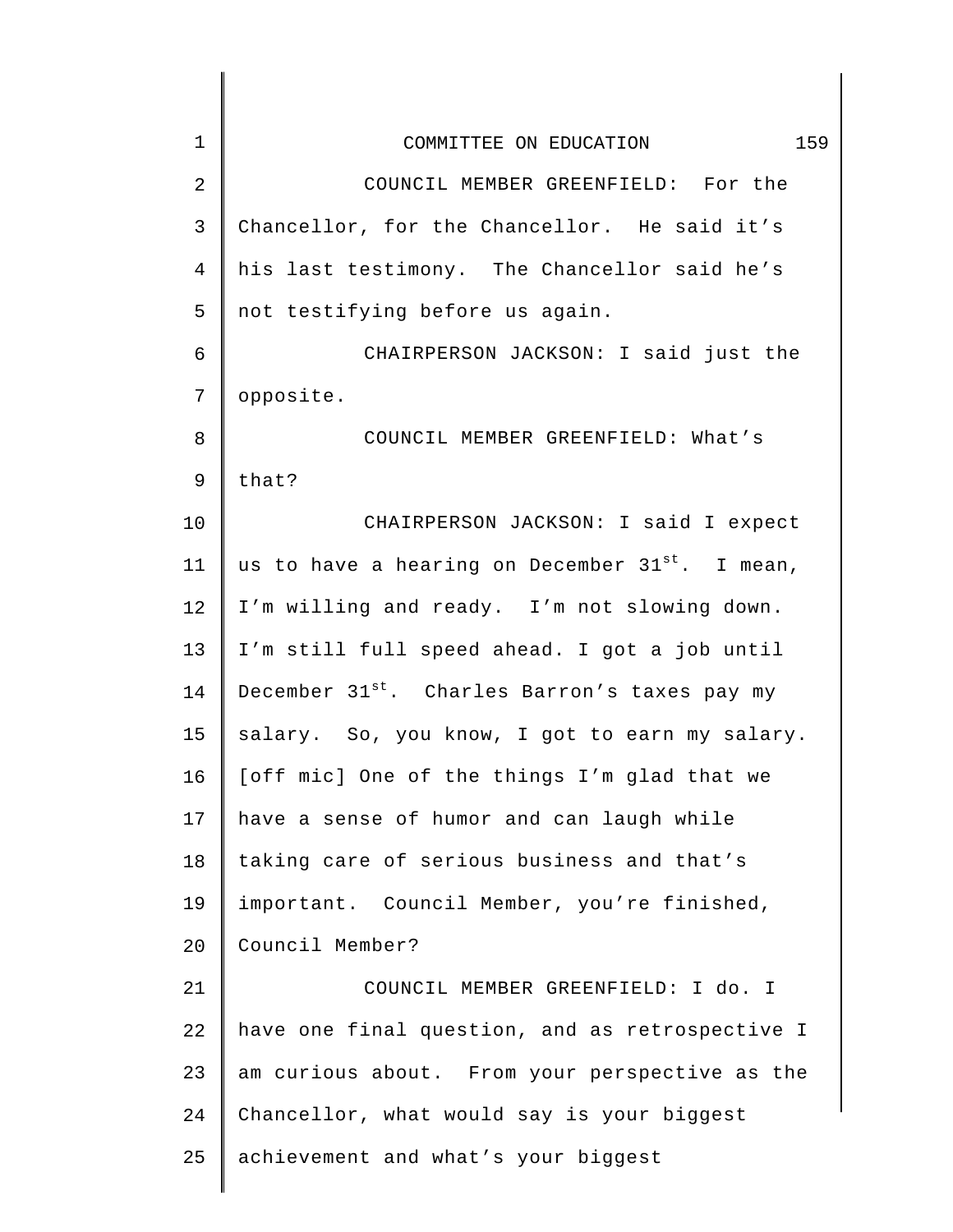| $\mathbf 1$ | 160<br>COMMITTEE ON EDUCATION                   |
|-------------|-------------------------------------------------|
| 2           | disappointment over the last few years, not     |
| 3           | just as Chancellor, but both as Deputy Mayor    |
| 4           | for Education?                                  |
| 5           | CHAIRPERSON JACKSON: If you don't               |
| 6           | mind, I mean, this is an oversight on           |
| 7           | standardized testing, and that's--they'll       |
| 8           | clearly be another hearing after this, and I    |
| 9           | would rather stay focus on the--                |
| 10          | COUNCIL MEMBER GREENFIELD:                      |
| 11          | [interposing] I've been over ruled by the Chair |
| 12          | and I respect that process. Thank you Mr.       |
| 13          | Chairman. Thank you Mr. Chancellor, and I'm     |
| 14          | actually going to run across the street to vote |
| 15          | on a transportation hearing. Thank you very     |
| 16          | much.                                           |
| 17          | CHAIRPERSON JACKSON: Thank you.                 |
| 18          | Now, Chancellor, concerning the ELL, ELA and    |
| 19          | math tests, they're given in April and May, and |
| 20          | test scores are being released later each year. |
| 21          | And my understanding is that we receive test    |
| 22          | scores in June to mid July to early August.     |
| 23          | Why is it taking so long to get test results    |
| 24          | back in today's technological age where, for    |
| 25          | example, kids are--students are already been    |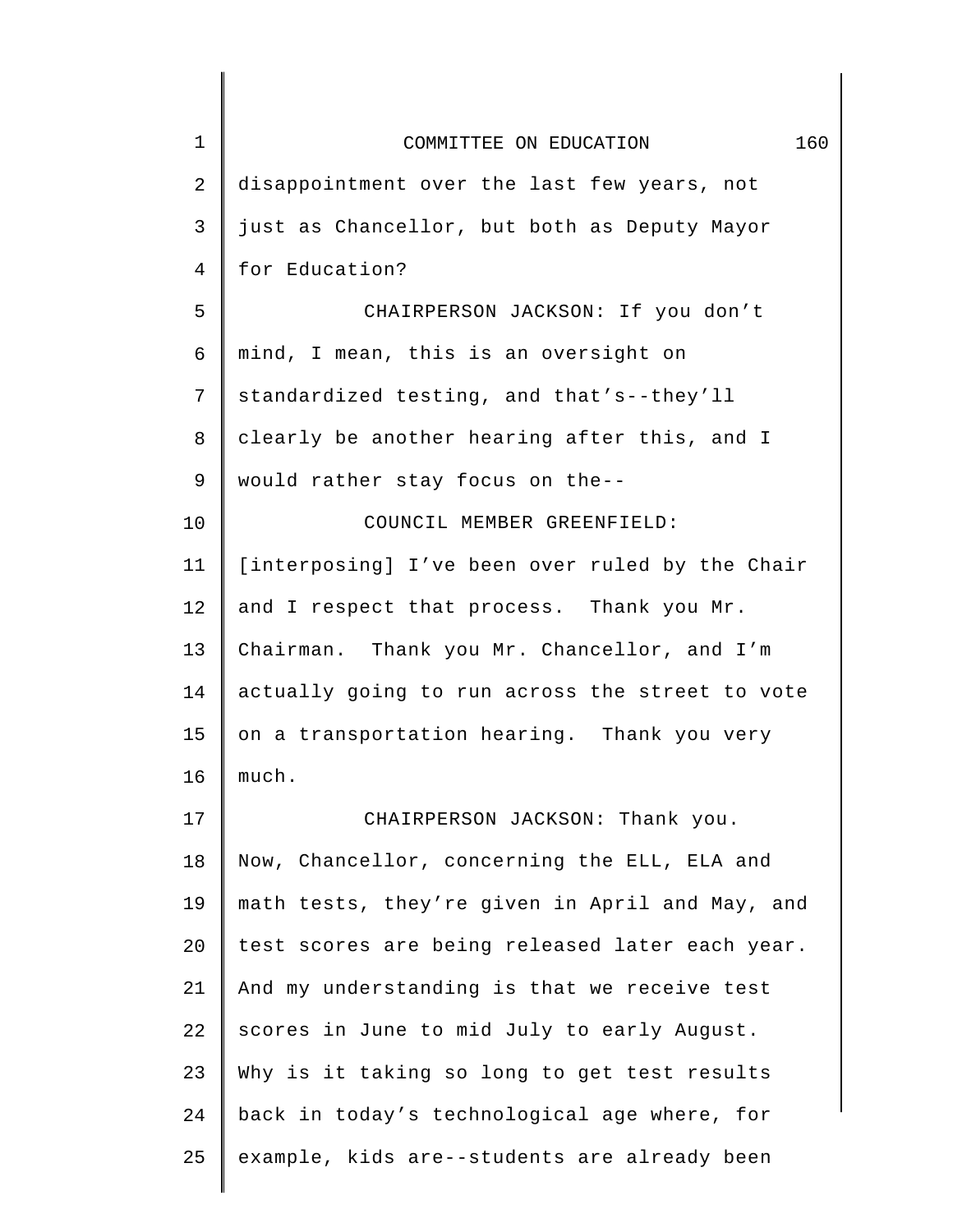| $\mathbf 1$ | 161<br>COMMITTEE ON EDUCATION                   |
|-------------|-------------------------------------------------|
| 2           | determined to be promoted and now they're       |
| 3           | getting results back in July and August where   |
| 4           | they may be left back. How can these test       |
| 5           | scores be used for high stakes decisions such   |
| 6           | as promotion and graduation when they are       |
| 7           | received so late, which is totally unacceptable |
| 8           | by anyone's standard. I don't know who can      |
| 9           | justify taking an exam in April or May and      |
| 10          | waiting until August to get the results.        |
| 11          | SIMONE D'SOUZA: Sure. So I think                |
| 12          | that we similarly experience some of your       |
| 13          | frustration that state tests are--the results   |
| 14          | are determined by the state and so we are sort  |
| 15          | of at the mercy of the state to receive the     |
| 16          | results. This year, part of the delay was       |
| 17          | because of the standard setting process we      |
| 18          | mentioned. So the state went through a process  |
| 19          | where they brought educators from around the    |
| 20          | state together to really determine what the cut |
| 21          | off should be for proficiency and other levels  |
| 22          | on the test. And so that added another layer    |
| 23          | to the processing of the results, but I agree   |
| 24          | that, you know, we would love to see the test   |
| 25          | results earlier as well from a promotion        |
|             |                                                 |

 $\mathsf I$ ∥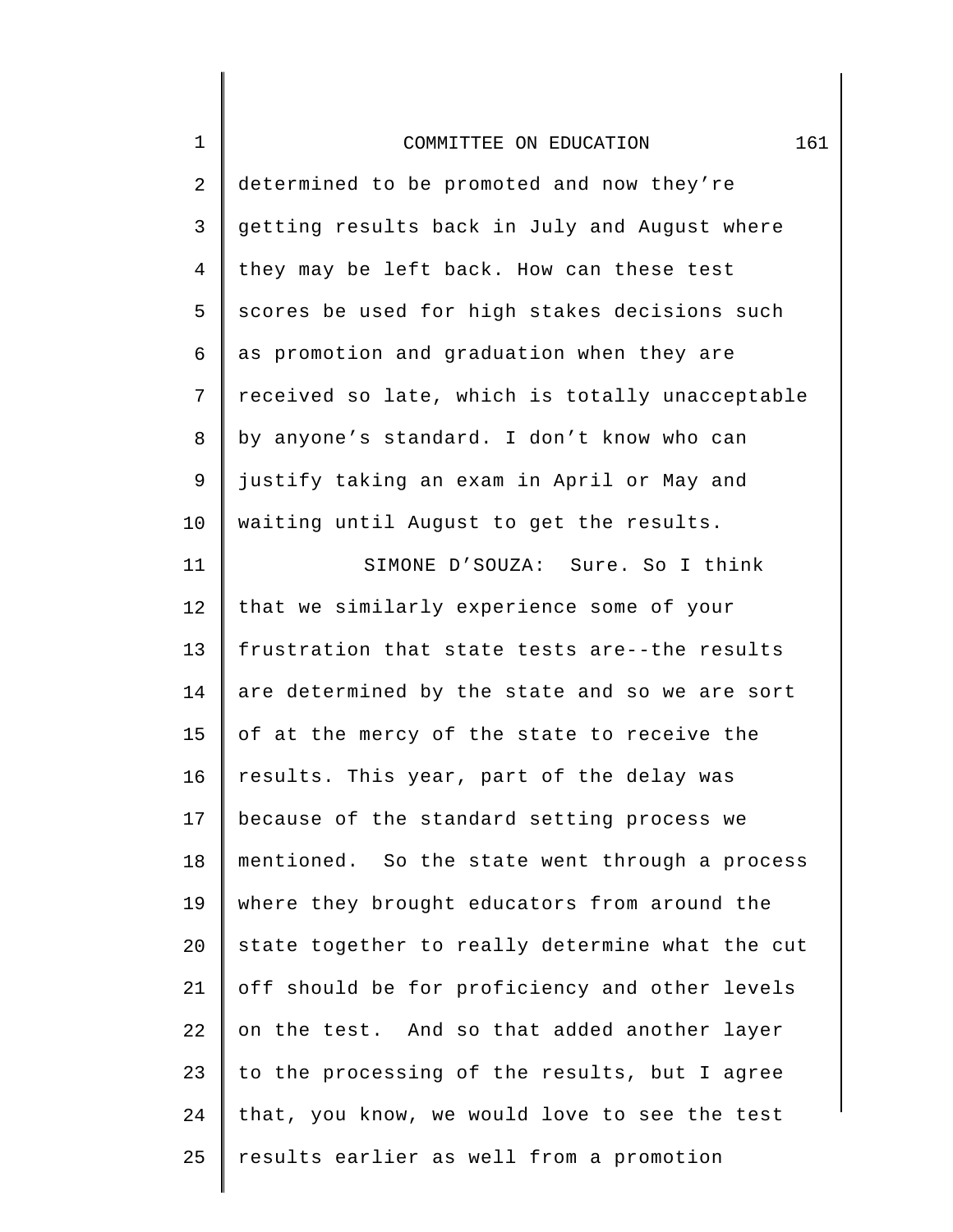## COMMITTEE ON EDUCATION 162

2 3 4 5 6 7 8 9 10 11 12 13 14 15 16 17 18 19  $20^{\circ}$ perspective, because as I mentioned we're promoting students that performed in that top 90 percent. We're only sending schools--kids to summer school that were in the bottom 10 percent. We have that data in advance of when we receive the state test results. So we know who those bottom 10 percent are before summer school starts. So that information is actually accurate when we're sending students to summer school, and as soon as we get the results, we do everything that we can during the month of August, this year, to process and get information to families and to schools and teachers and kids on how they performed on the test. So from the day we get the test, we really try to quickly get that information out to families and we wait for the state to publicly release their results before we're able to do that.

21 22 23 24 CHAIRPERSON JACKSON: Now, with my understanding and discussions that we had earlier this year that you actually get the results in July, then parents can go on the

25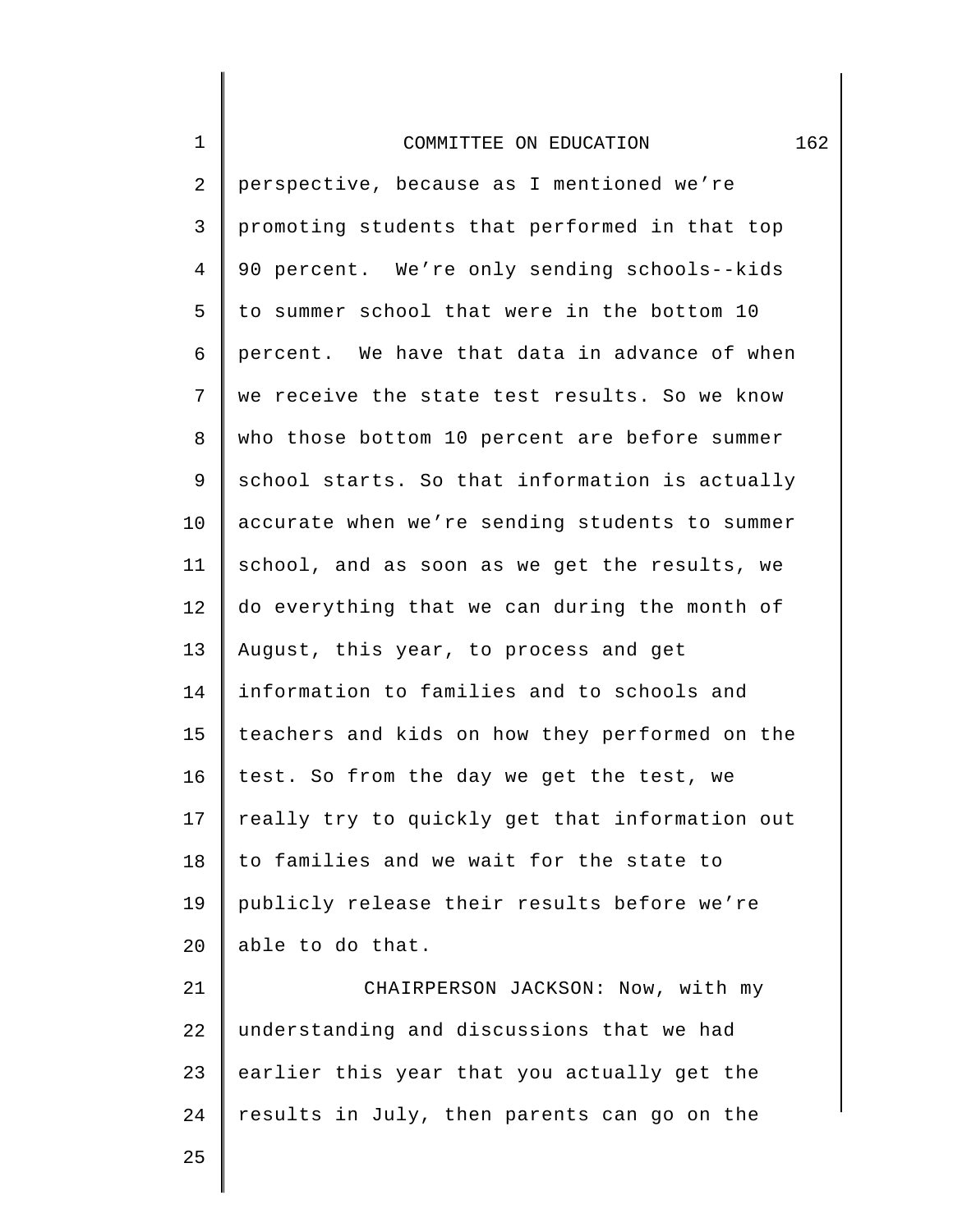1 2 3 4 5 6 7 8 9 10 11 12 13 14 15 16 17 18 19 20 21 22 23 24 25 COMMITTEE ON EDUCATION 163 computer and look at their kid's tests scores. Is that correct? In either July-- SIMONE D'SOUZA: [interposing] That was in August, this year. CHAIRPERSON JACKSON: In August. SIMONE D'SOUZA: In August. CHAIRPERSON JACKSON: That's the earliest-- SIMONE D'SOUZA: [interposing] It happened in July in the past, but this year it was in August. CHAIRPERSON JACKSON: Now, as far as determining the cut off, you had indicated in your response to my question that the stakeholders and educators and people involved in order to determine what the cut off is going to be. This is after they have already scored all of the exams and they see where it is in order to make the cut off or is it before they measure all of the exams? SIMONE D'SOUZA: So it's after they sort of score the exams on a correct/incorrect basis. So they know at the question level how many kids got which questions right, and that's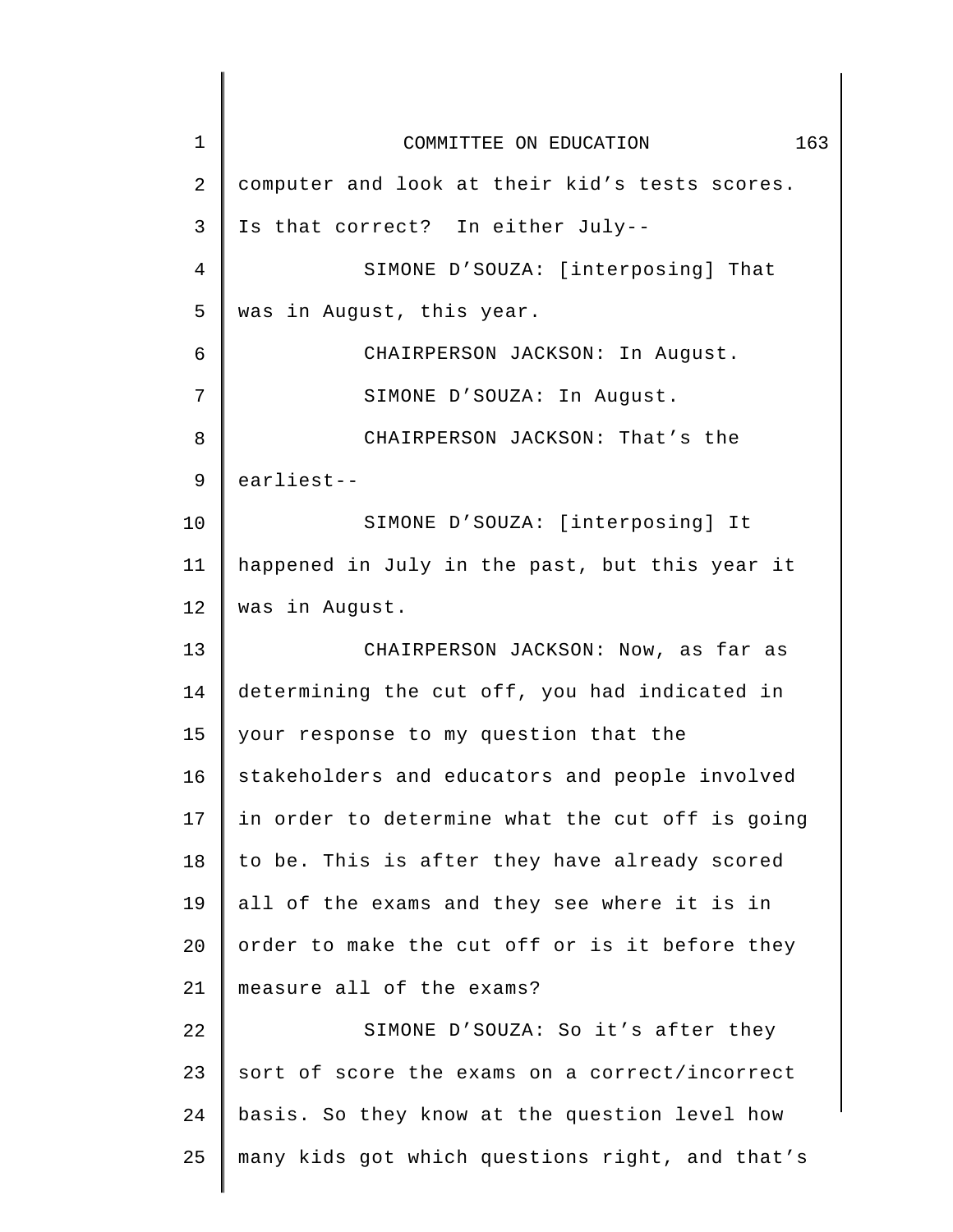| $\mathbf 1$ | 164<br>COMMITTEE ON EDUCATION                   |
|-------------|-------------------------------------------------|
| 2           | part of a separate process and then this        |
| 3           | process was to understand looking at the        |
| 4           | content of the exam, irrespective of sort of    |
| 5           | student performance, looking at the content of  |
| 6           | the exam, how did students--what level should a |
| 7           | level three be? So how many questions do you,   |
| 8           | do the educators think a student needs to get   |
| 9           | right in order to be proficient on this new     |
| 10          | test.                                           |
| 11          | CHAIRPERSON JACKSON: Now, have you,             |
| 12          | when I say you, the Department of Education     |
| 13          | have you expressed your frustration to the      |
| 14          | state Education Department why it's taking so   |
| 15          | long, and what response if you have, and I      |
| 16          | don't know if you have or have not, what type   |
| 17          | of response if you have, you received from the  |
| 18          | State Education Department? If I--if            |
| 19          | Commissioner King or Merril Tish [phonetic] was |
| 20          | in front of me, I would say it's totally        |
| 21          | unacceptable from April and May to wait until   |
| 22          | August to get results. So I want to know        |
| 23          | whether or not you've expressed that            |
| 24          | frustration and what type of response you've    |
| 25          | received?                                       |
|             |                                                 |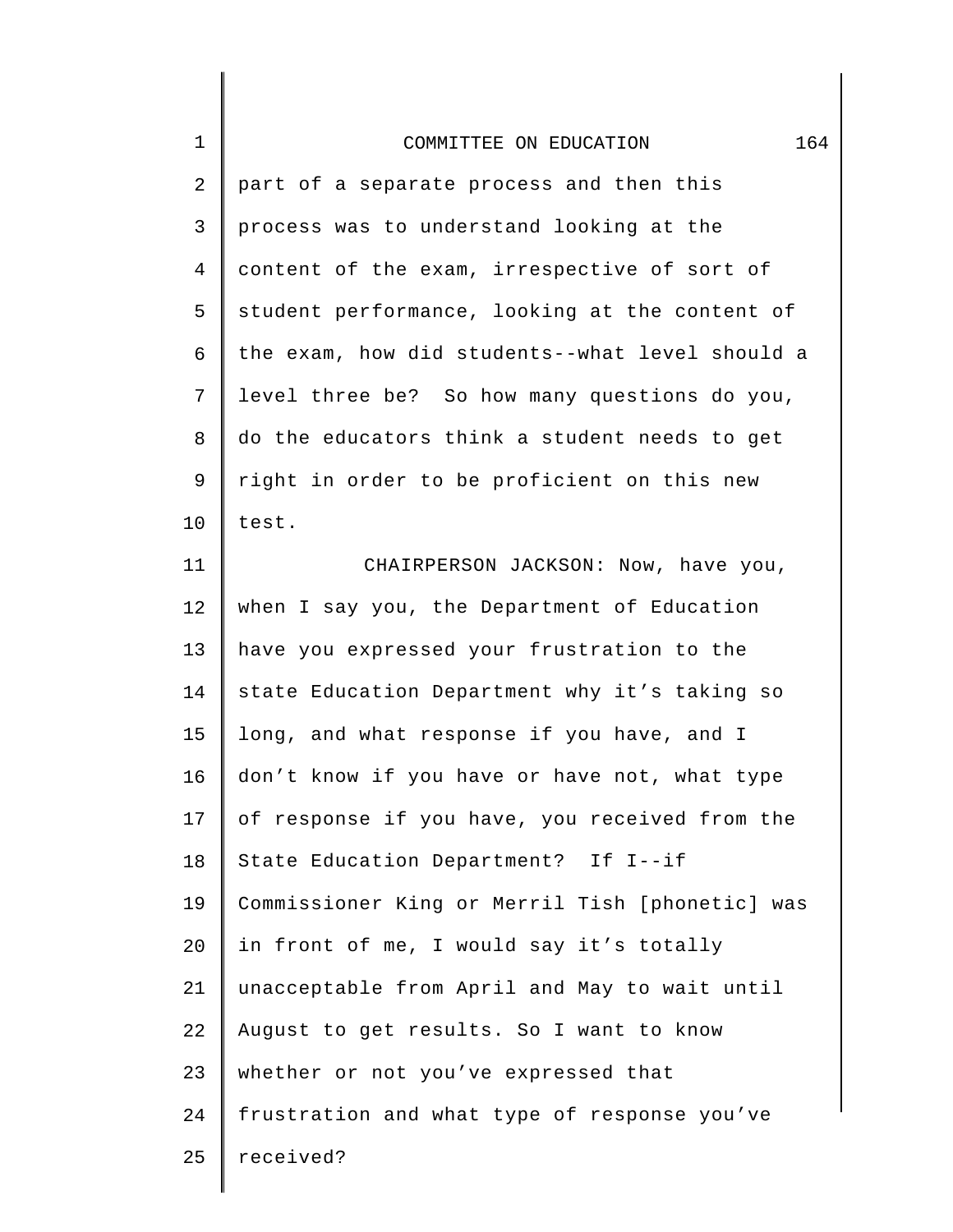| $\mathbf 1$    | 165<br>COMMITTEE ON EDUCATION                   |
|----------------|-------------------------------------------------|
| 2              | DENNIS WALCOTT: Sure. I mean, we                |
| 3              | talked to both the Commissioner, the            |
| $\overline{4}$ | Chancellor, and they understand our need,       |
| 5              | especially in New York City based on our        |
| 6              | promotion standard to try to get the            |
| 7              | information in as soon as possible, but they're |
| 8              | also responsible for the state and coordinating |
| 9              | it and part of the challenge is to make sure    |
| 10             | they do it correctly, and so they hear us, and  |
| 11             | I think what has happened as a result of those  |
| 12             | conversations, is that our teams work close     |
| 13             | together, closely together as far as trying to  |
| 14             | predict so that way we don't have students who  |
| 15             | should not be in summer school in summer school |
| 16             | or those students who should be in summer       |
| 17             | school not in summer school, and I think over   |
| 18             | the last several years, we've been able to work |
| 19             | collaboratively along that line, and that's     |
| 20             | part of their own internal needs and what they  |
| 21             | have to do as far as trying to make sure they   |
| 22             | expedite the process.                           |
| 23             | CHAIRPERSON JACKSON: Chencellor, how            |
| 24             | much does the Department of Education spend, if |
| 25             | you know, on testing every year, as far as      |

∥

∥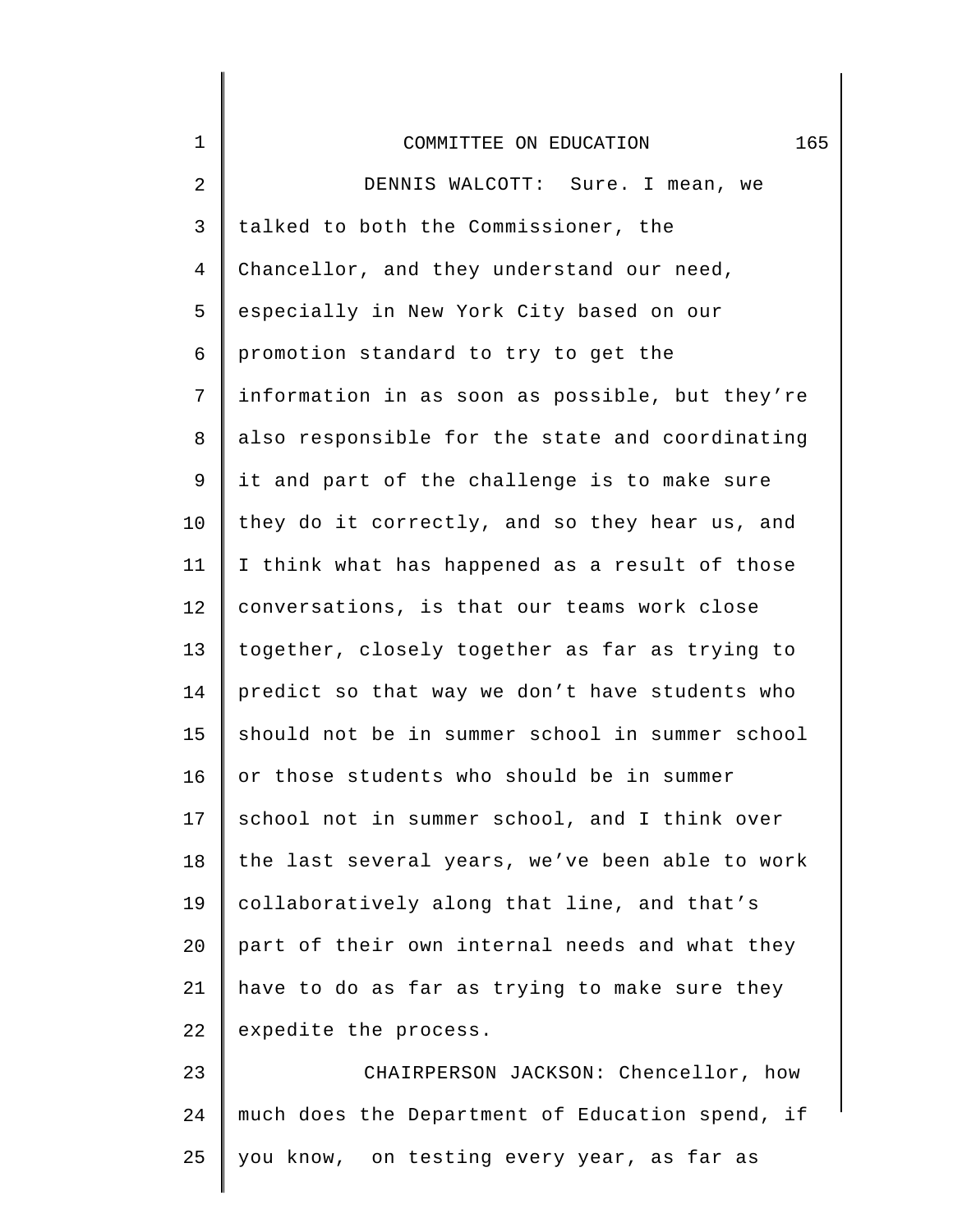| $\mathbf 1$    | 166<br>COMMITTEE ON EDUCATION                   |
|----------------|-------------------------------------------------|
| $\overline{a}$ | testing to administer, to score the exams, and  |
| 3              | all of the processes that we have to go through |
| 4              | as a system in order to have these exams, and   |
| 5              | not just the standardized ones but all of them. |
| 6              | If you had to evaluate how much money are we    |
| 7              | spending, what is the average or give me a      |
| 8              | range of how much money we're spending on       |
| 9              | administering or scoring and dealing with test  |
| 10             | results?                                        |
| 11             | DENNIS WALCOTT: Simone?                         |
| 12             | SIMONE D'SOUZA: Sure. And are you               |
| 13             | speaking specifically to the state tests, the   |
| 14             | math the ELA test or more broadly?              |
| 15             | CHAIRPERSON JACKSON: Well, if you               |
| 16             | could respond one to the state and then more    |
| 17             | broadly to overall, all of these tests, exams,  |
| 18             | and I'm not talking about where a teacher says, |
| 19             | "Okay, we're going to have a little test on the |
| 20             | chapter that we're dealing with." I'm talking   |
| 21             | about standardized tests and other tests that   |
| 22             | are administered system-wide.                   |
| 23             | SIMONE D'SOUZA: Sure. So for the                |
| 24             | state tests, our responsibility in terms of     |
| 25             | funding is largely scoring. So the funding that |
|                |                                                 |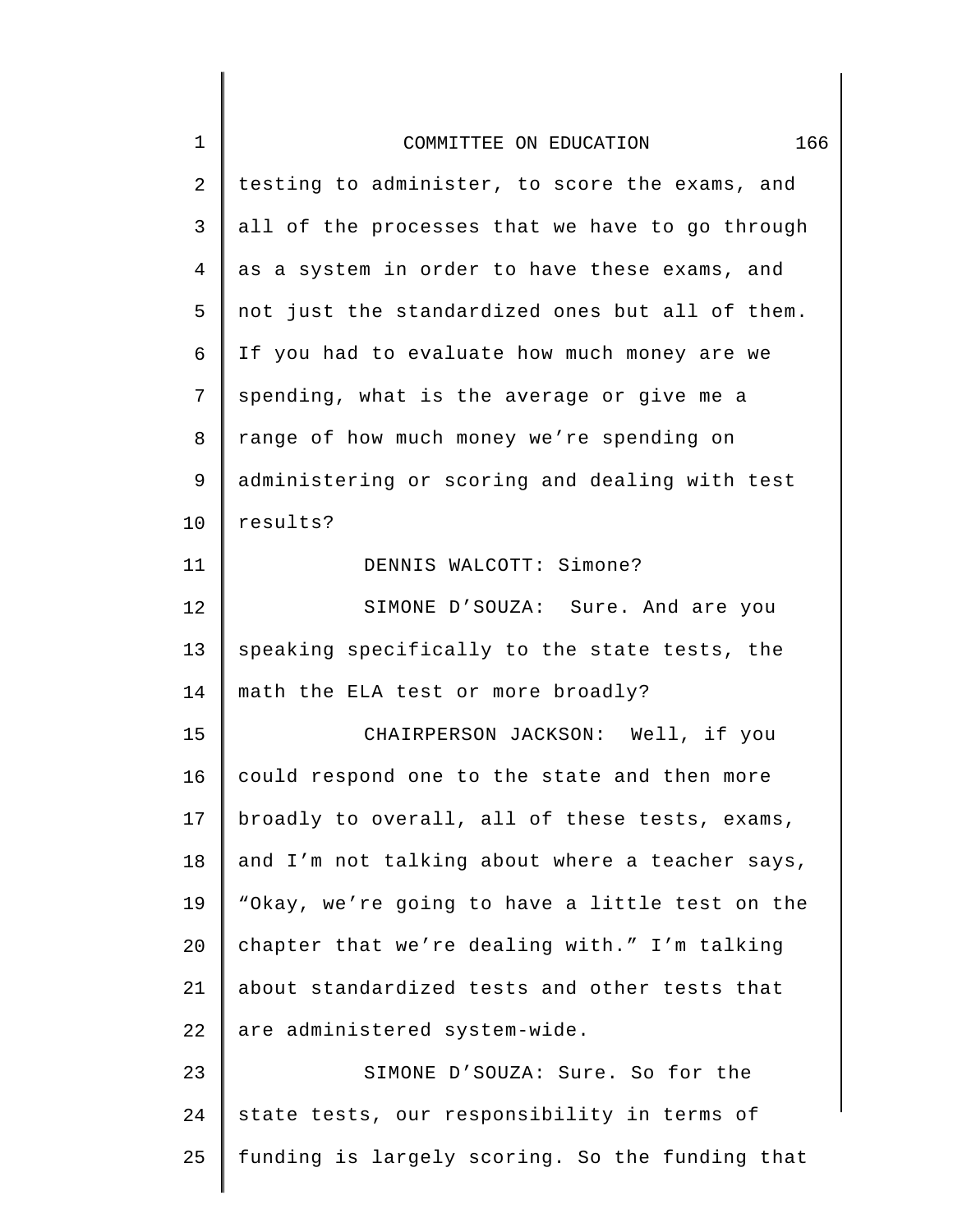| 1  | 167<br>COMMITTEE ON EDUCATION                   |
|----|-------------------------------------------------|
| 2  | we provide to teachers to score the assessment, |
| 3  | and that is approximately, this past year was   |
| 4  | approximately 15 million dollars, and then for  |
| 5  | some of the broader assessments, so assessments |
| 6  | such as the gifted and talented assessment,     |
| 7  | summer school assessments that we administer,   |
| 8  | that's another approximately eight million      |
| 9  | dollars.                                        |
| 10 | CHAIRPERSON JACKSON: So give or take            |
| 11 | approximately--                                 |
| 12 | $[cross-talk]$                                  |
| 13 | CHAIRPERSON JACKSON: 25 million?                |
| 14 | SIMONE D'SOUZA: Yeah, 24 or so                  |
| 15 | million dollars.                                |
| 16 | CHAIRPERSON JACKSON: Overall?                   |
| 17 | DENNIS WALCOTT: Rounding, yep.                  |
| 18 | CHAIRPERSON JACKSON: So and the                 |
| 19 | whole framework of a 19 or rounded off 19.5     |
| 20 | million dollar, billion dollar budget not       |
| 21 | including the debt service and what have you    |
| 22 | and so forth, you're spending about 25 million  |
| 23 | at the most give or take 25, 30 million at the  |
| 24 | most.                                           |
| 25 |                                                 |
|    |                                                 |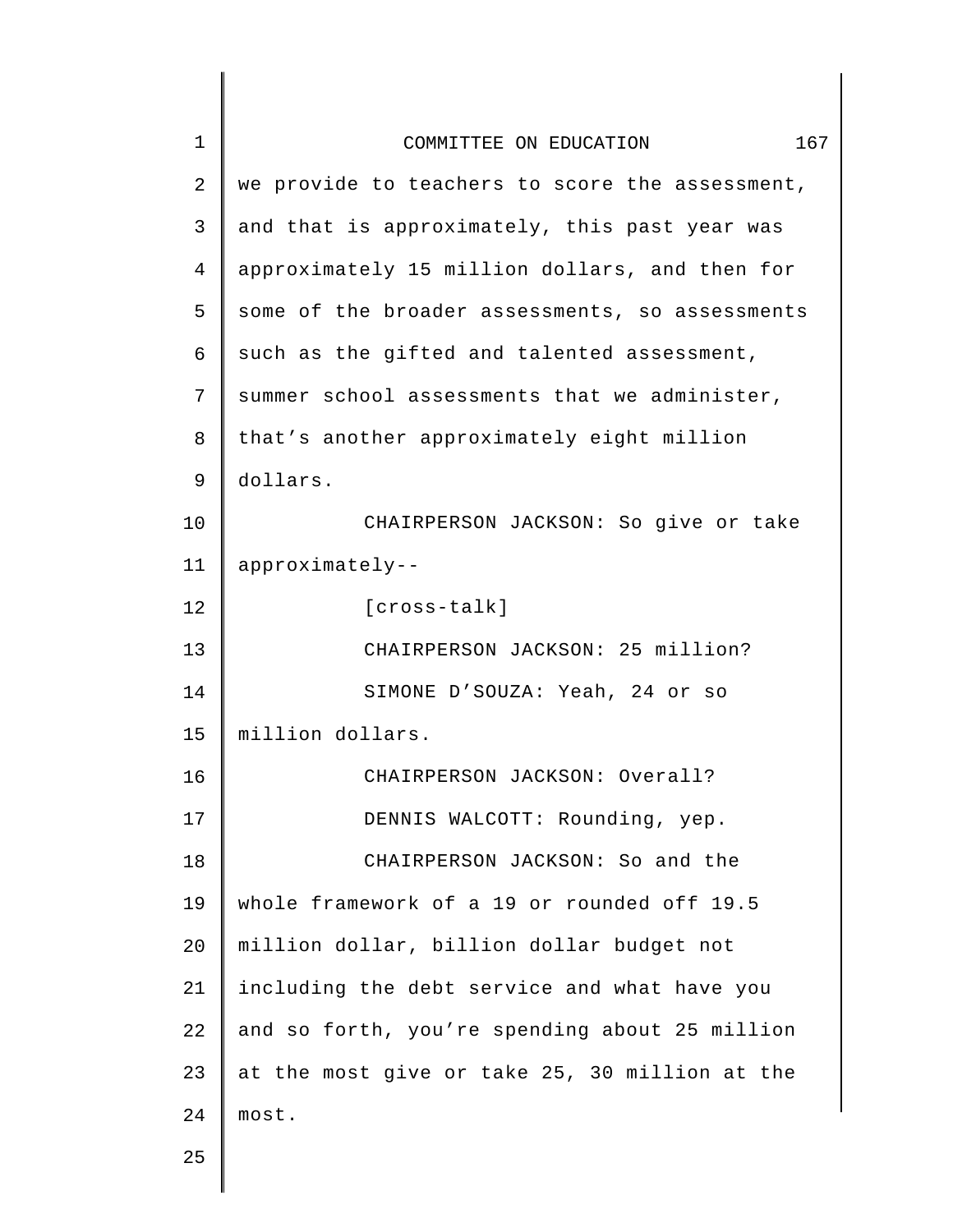| $\mathbf 1$    | 168<br>COMMITTEE ON EDUCATION                   |
|----------------|-------------------------------------------------|
| $\overline{2}$ | DENNIS WALCOTT: You upped it to 30,             |
| 3              | but round it to--                               |
| 4              | CHAIRPERSON JACKSON: [interposing]              |
| 5              | Around 25?                                      |
| 6              | DENNIS WALCOTT: you can say 30, I               |
| 7              | mean, but it's still a very small percentage,   |
| 8              | but again as Simone Indicated is based on more  |
| 9              | of the procession and responsibilities in       |
| 10             | scoring the test because the districts have to  |
| 11             | score the tests.                                |
| 12             | CHAIRPERSON JACKSON: And the                    |
| 13             | procession is for educators that are in the     |
| 14             | system that are basically scoring the           |
| 15             | examinations, is that correct?                  |
| 16             | DENNIS WALCOTT: That is correct,                |
| 17             | sir.                                            |
| 18             | SIMONE D'SOUZA: In part that's                  |
| 19             | because our goal is to not take teachers out of |
| 20             | the classroom as much as possible, so we want   |
| 21             | them to be scoring as procession after class so |
| 22             | we're not taking out of the--                   |
| 23             | CHAIRPERSON JACKSON: [interposing]              |
| 24             | Sure. I would agree with that. I don't have the |
| 25             | complaints about that. You--the education and   |
|                |                                                 |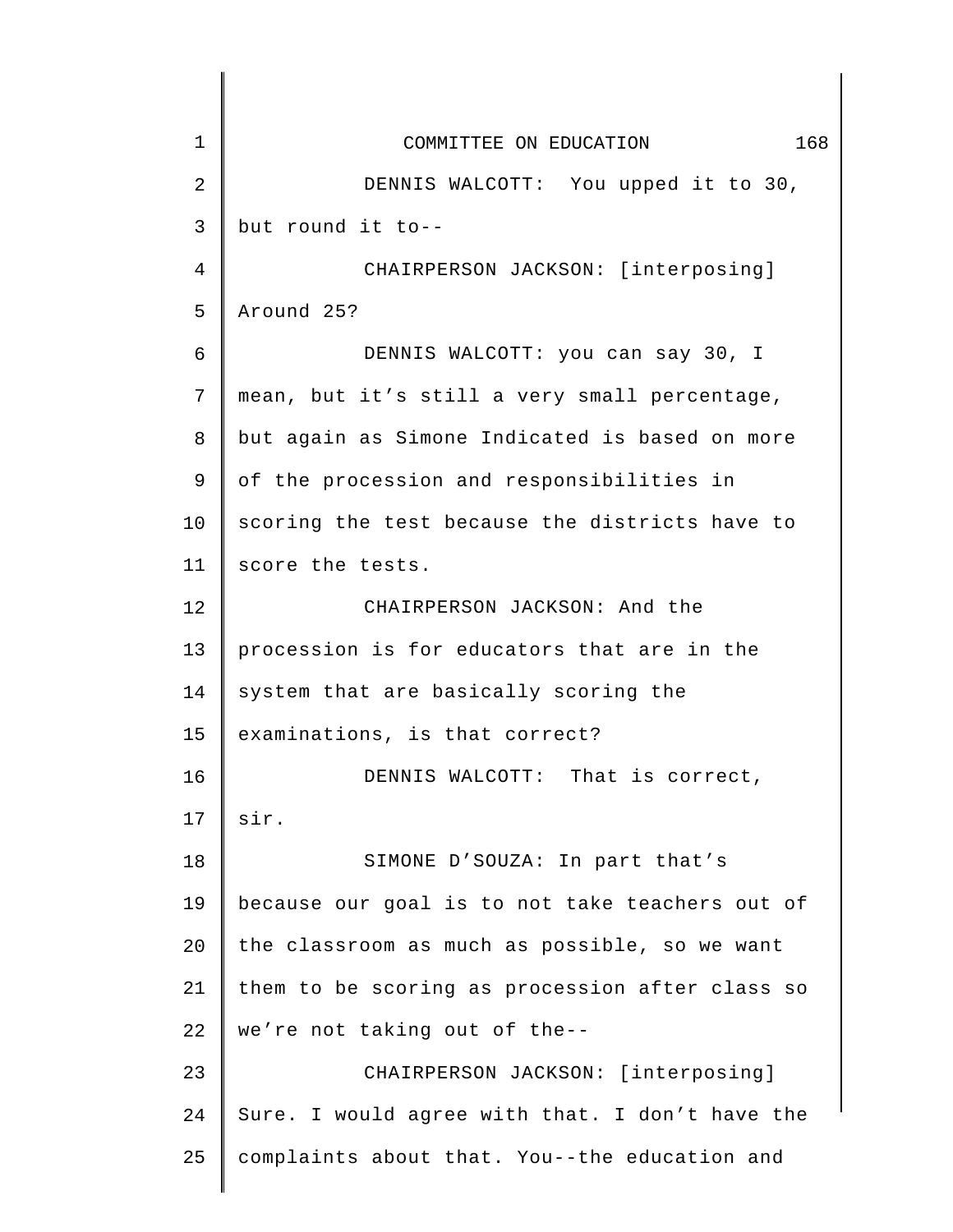| $\mathbf 1$ | 169<br>COMMITTEE ON EDUCATION                   |
|-------------|-------------------------------------------------|
| 2           | learning is in the classroom. Obviously, it     |
| 3           | could be outside of the classroom, but we don't |
| 4           | want any teachers to be taken out of the        |
| 5           | classroom to be scoring exams where our         |
| 6           | students are missing out.                       |
| 7           | DENNIS WALCOTT: Right.                          |
| 8           | CHAIRPERSON JACKSON: Well, I want to            |
| 9           | thank you and your staff for coming in this     |
| 10          | afternoon. We're going to be going to a couple  |
| 11          | of panels here from the unions and advocates--  |
| 12          | DENNIS WALCOTT: [interposing] Thank             |
| 13          | you, sir.                                       |
| 14          | CHAIRPERSON JACKSON: on this very               |
| 15          | important matter.                               |
| 16          | DENNIS WALCOTT: And obviously, based            |
| 17          | on the feedback from members who are here       |
| 18          | before, I'll guess we'll be seeing each other   |
| 19          | again before the end of December. Look forward  |
| 20          | to it. Thank you, sir.                          |
| 21          | CHAIRPERSON JACKSON: Thank you.                 |
| 22          | DENNIS WALCOTT: Thank you Council               |
| 23          | Members.                                        |
| 24          | CHAIRPERSON JACKSON: Our next panel             |
| 25          | we're getting for--is this it here? Richard     |
|             |                                                 |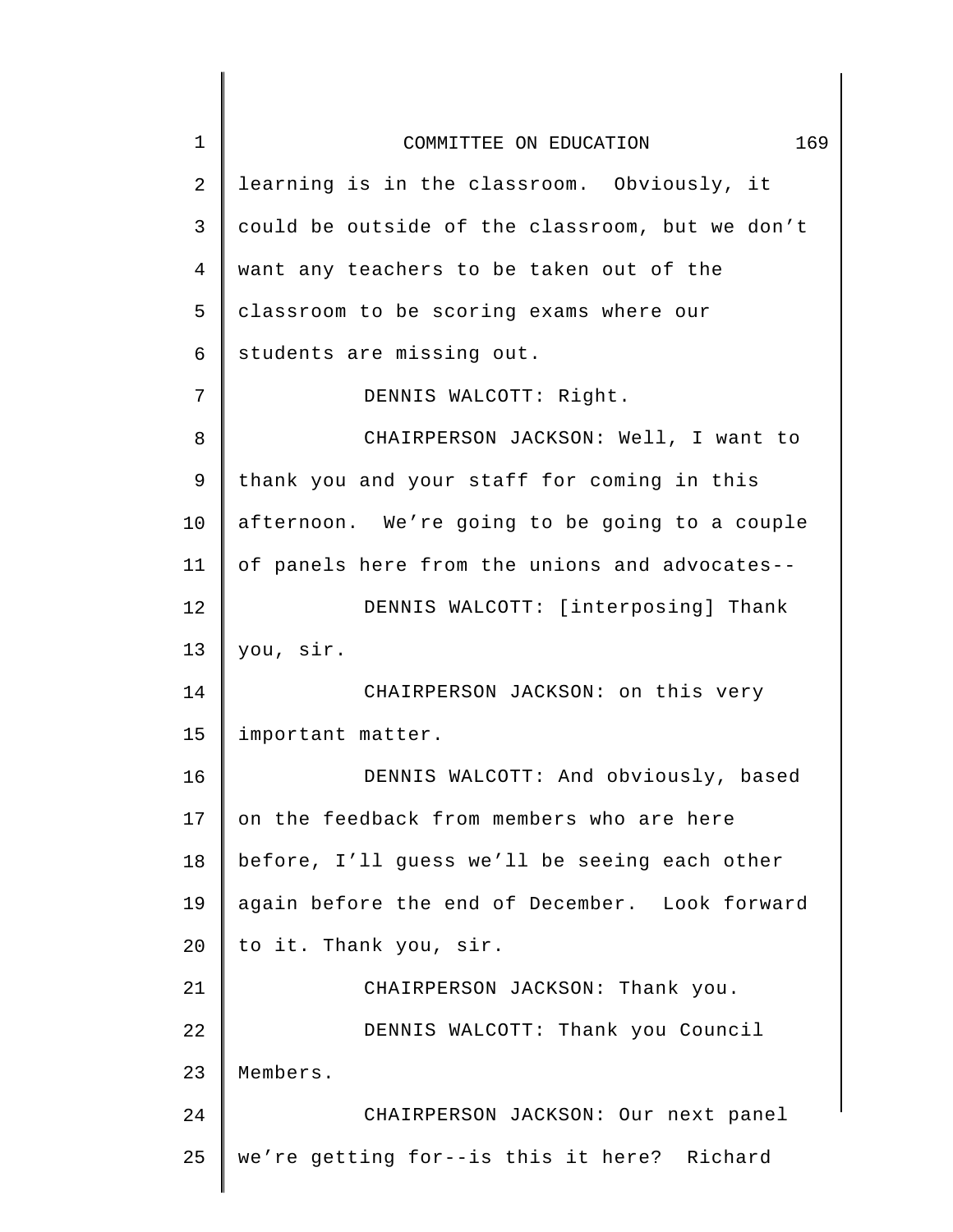| $\mathbf 1$ | 170<br>COMMITTEE ON EDUCATION                   |
|-------------|-------------------------------------------------|
| 2           | Mantell, Vice President from Middle Schools for |
| 3           | UFT, and John Khani, Assistant Director for     |
| 4           | Political Affairs for the Council of            |
| 5           | Supervisors and Administrators known as CSA.    |
| 6           | Let's take a two minute transition of the       |
| 7           | environment. Okay? Okay, we're going to         |
| 8           | administer the oath. Would you please raise     |
| 9           | your right hand. Do you swear or affirm to tell |
| 10          | the truth, the whole truth and nothing but the  |
| 11          | truth in your testimony before this education   |
| 12          | committee hearing and to respond honestly to    |
| 13          | Council Member's questions.                     |
| 14          | JOHN KHANI: I do.                               |
| 15          | RICHARD MANTELL: I do.                          |
| 16          | CHAIRPERSON JACKSON: Good. So,                  |
| 17          | think the first individual I'll call, the UFT   |
| 18          | representative. Just identify yourself for the  |
| 19          | record, your position, both of you, if you      |
| 20          | don't mind, then you can proceed with your      |
| 21          | testimony.                                      |
| 22          | RICHARD MANTELL: Okay. My name's                |
| 23          | Richard Mantell. I'm the newly elected Vice     |
| 24          | President for Middle Schools for the UFT.       |
| 25          |                                                 |

I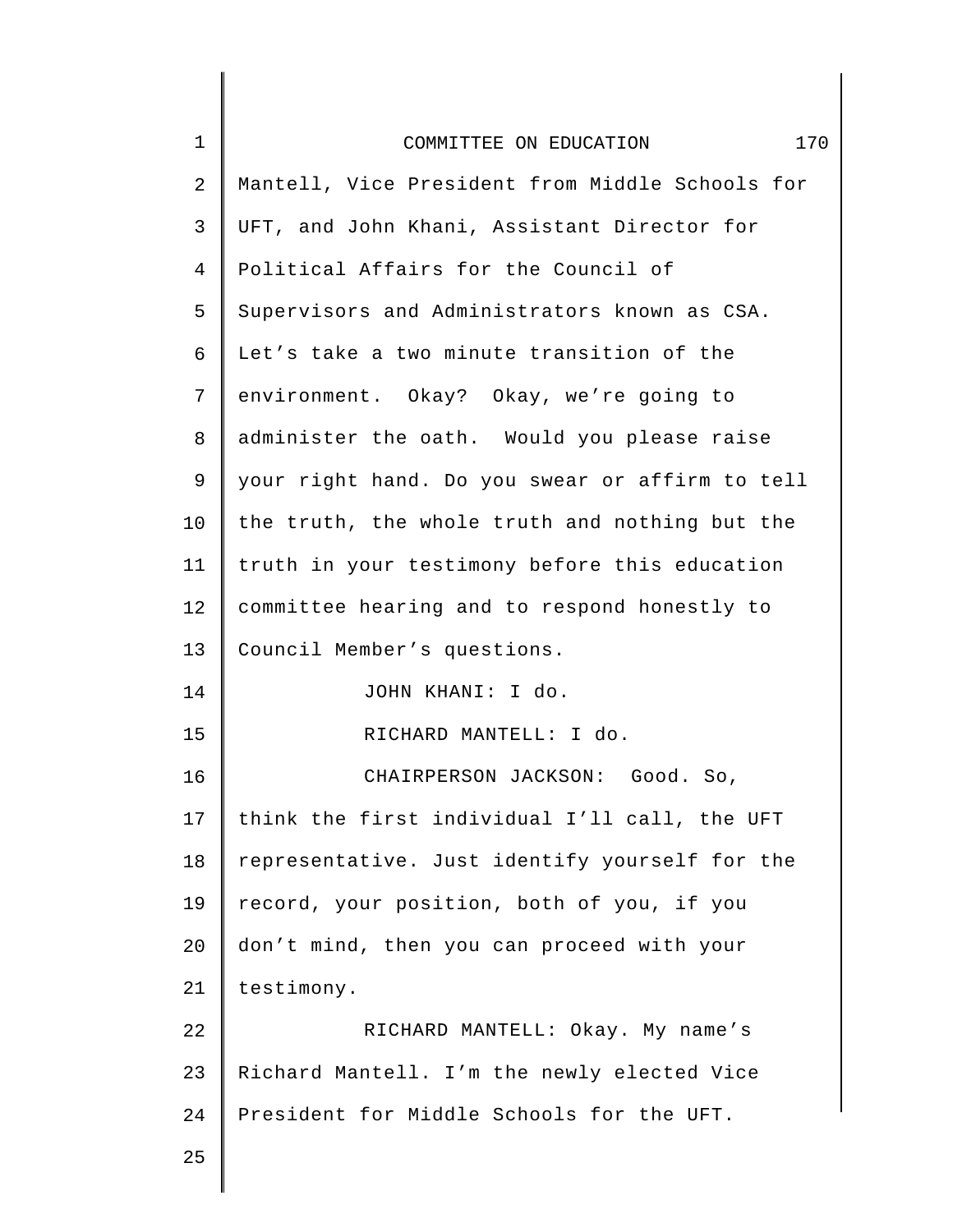| 1  | 171<br>COMMITTEE ON EDUCATION                   |
|----|-------------------------------------------------|
| 2  | CHAIRPERSON JACKSON:                            |
| 3  | Congratulations.                                |
| 4  | RICHARD MANTELL: Thank you. My                  |
| 5  | first time testifying.                          |
| 6  | JOHN KHANI: Okay, and I'm John                  |
| 7  | Khani, Assistant Director Political Affairs for |
| 8  | CSA.                                            |
| 9  | CHAIRPERSON JACKSON: Okay, proceed.             |
| 10 | RICHARD MANTELL: Okay. So on                    |
| 11 | behalf of our 200,000 members, I just want to   |
| 12 | thank you for this opportunity to testify, and  |
| 13 | we have written testimony which we're going to  |
| 14 | give to you. So I'm just going to basically     |
| 15 | summarize. So standardized test results         |
| 16 | determine everything in a school, from whether  |
| 17 | a student move on or not, the level of funding  |
| 18 | a school receives, to the evaluations for       |
| 19 | teachers and administrators. Weeks of valuable  |
| 20 | classroom instructional time are lost every     |
| 21 | year. For the so-called reformers obsessed with |
| 22 | testing, only data matters. Forget student      |
| 23 | portfolios of work over the course of the year, |
| 24 | and forget too whether or not the students had  |
| 25 | a bad day on the day of the exam. That simply   |
|    |                                                 |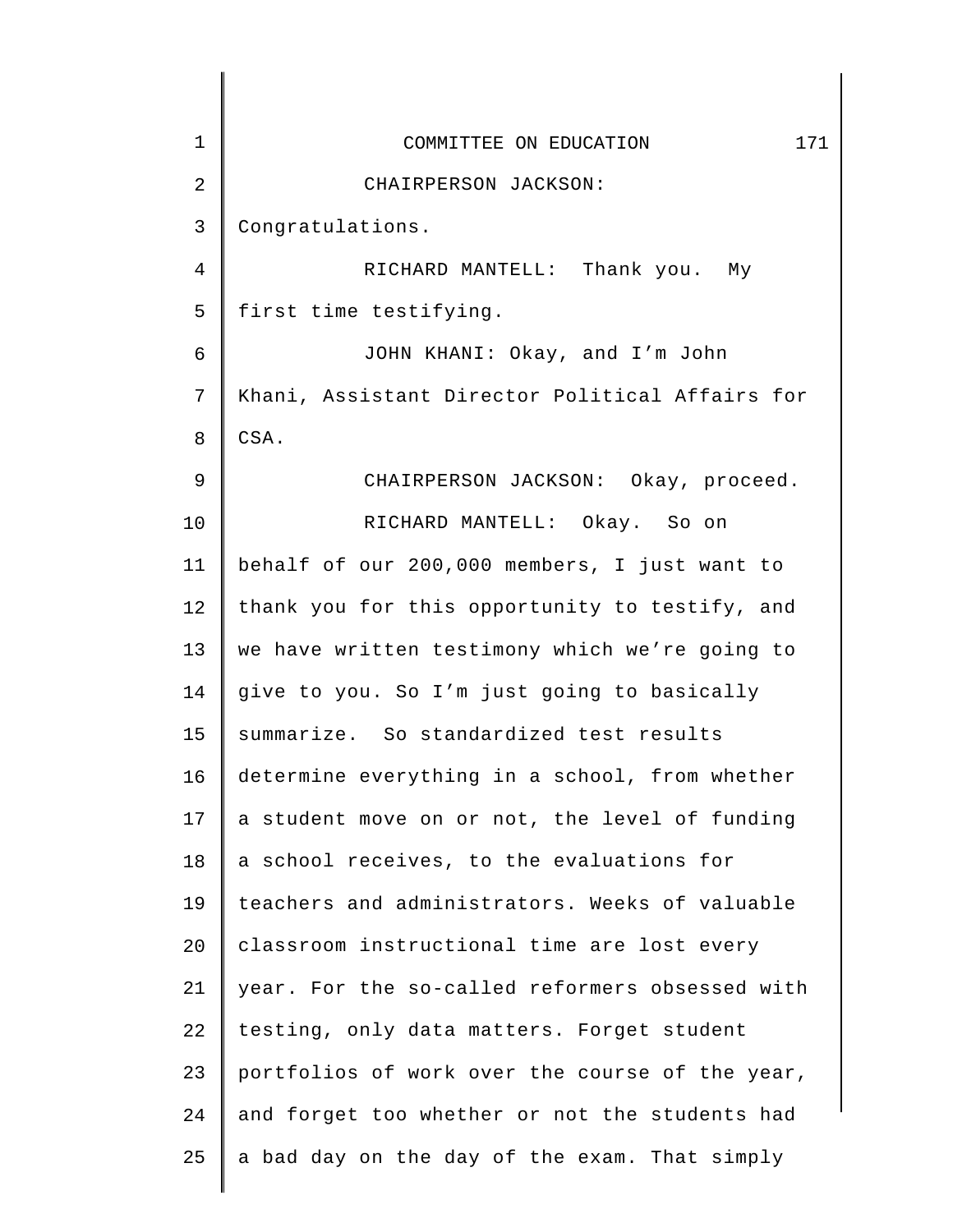| $1\,$          | 172<br>COMMITTEE ON EDUCATION                   |
|----------------|-------------------------------------------------|
| $\overline{2}$ | doesn't matter, excuse me. Our students and all |
| 3              | of us teachers have been reduced to nothing but |
| $\overline{4}$ | test scores. To compound the situation,         |
| 5              | teachers are asked to produce better results    |
| 6              | with absolutely or missing curriculum, and I    |
| 7              | disagree with the Chancellor's statement        |
| 8              | earlier that the delay in quick deliveries to   |
| 9              | schools will not have an impact on test scores. |
| 10             | How could they not? Regardless of what one      |
| 11             | thinks of the Common Core standards, higher     |
| 12             | standards are vitally important for our         |
| 13             | students, and we do them great harm if we fail  |
| 14             | to ask them to retry, but how can you raise     |
| 15             | standards when the short term bottom line test  |
| 16             | scores has come to define who are children are? |
| 17             | The standards are not the problem, it's the     |
| 18             | high stakes attached to these standards.<br>The |
| 19             | UFT Delegate Assembly recently passed two major |
| 20             | resolutions to address some of the major        |
| 21             | testing issues facing our schools. The first    |
| 22             | resolution is a moratorium on attaching         |
| 23             | consequences to standardized tests. Some        |
| 24             | teachers, as I just mentioned still have not    |
| 25             | received curriculum or training for teaching    |
|                |                                                 |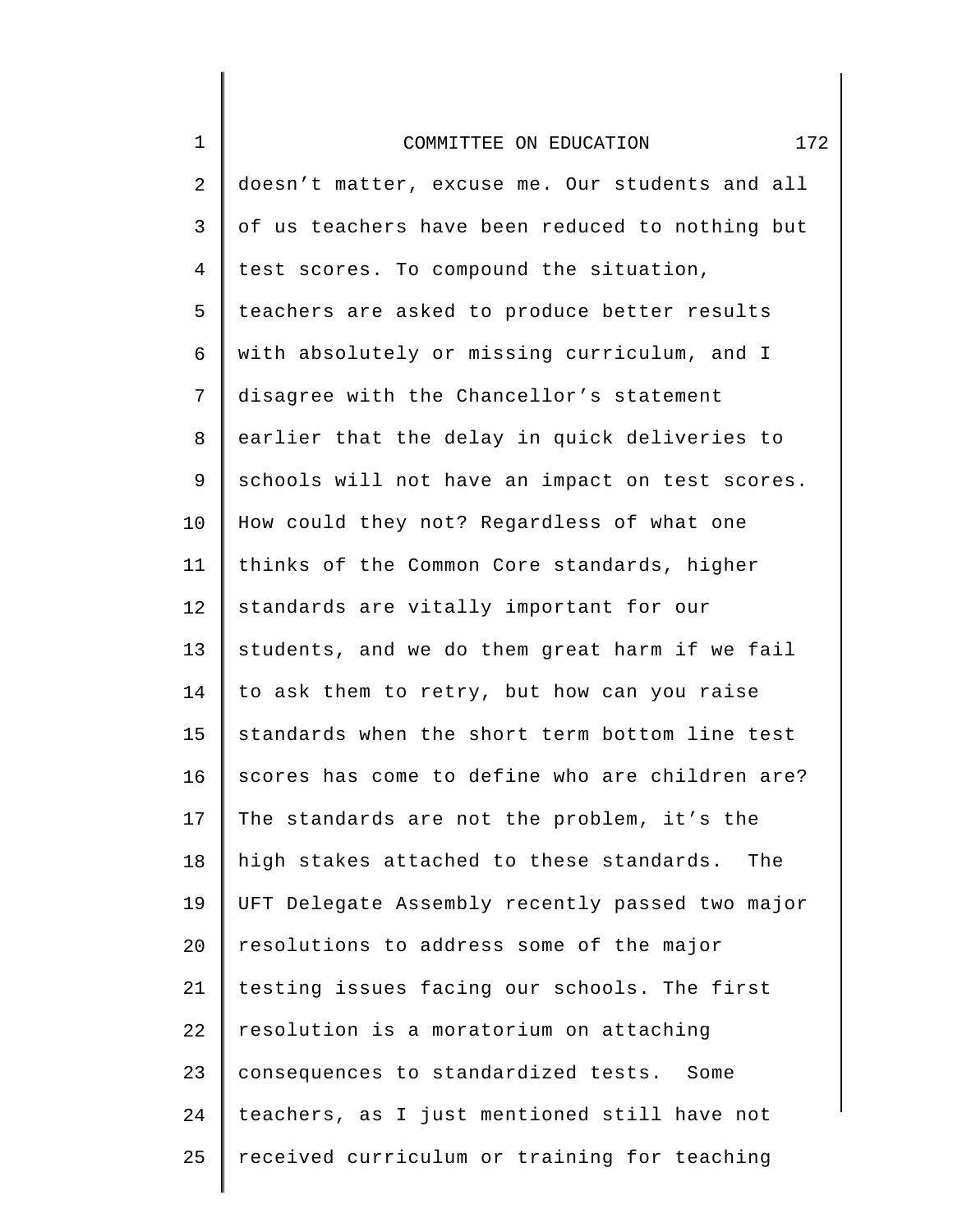| $\mathbf 1$    | 173<br>COMMITTEE ON EDUCATION                   |
|----------------|-------------------------------------------------|
| $\overline{2}$ | the Common Core standards. It's unfair and      |
| 3              | unacceptable for teachers to be judged on tests |
| $\overline{4}$ | for which they cannot properly teach their      |
| 5              | students and where they also lack the necessary |
| 6              | supplies, reading material, and curriculums.    |
| 7              | Therefore, we have called for a moratorium on   |
| 8              | testing until representatives of all interested |
| 9              | parties including parents, educators have       |
| $10 \,$        | worked with members of Congress, the State      |
| 11             | Legislature, the State Commissioner of          |
| 12             | Education, the Board of Regents, and the New    |
| 13             | York City Panel for Educational Policy to       |
| 14             | carefully examine how well the new curriculum,  |
| 15             | professional development, and tests aligned to  |
| 16             | the Common Core standards. We've also asked     |
| 17             | for a ban--well, passed a resolution, rather,   |
| 18             | to ban standardized testing for pre-k to second |
| 19             | grade students. We have done this along with    |
| 20             | parents--I'm sorry. The UFT along with parents  |
| 21             | and NYSID [phonetic] have called for his ban    |
| 22             | because teachers have always assessed k-2       |
| 23             | students for purposes of instruction and        |
| 24             | promotion, but we've never had to use           |
| 25             | standardized testing before. Bubble tests       |
|                |                                                 |

∥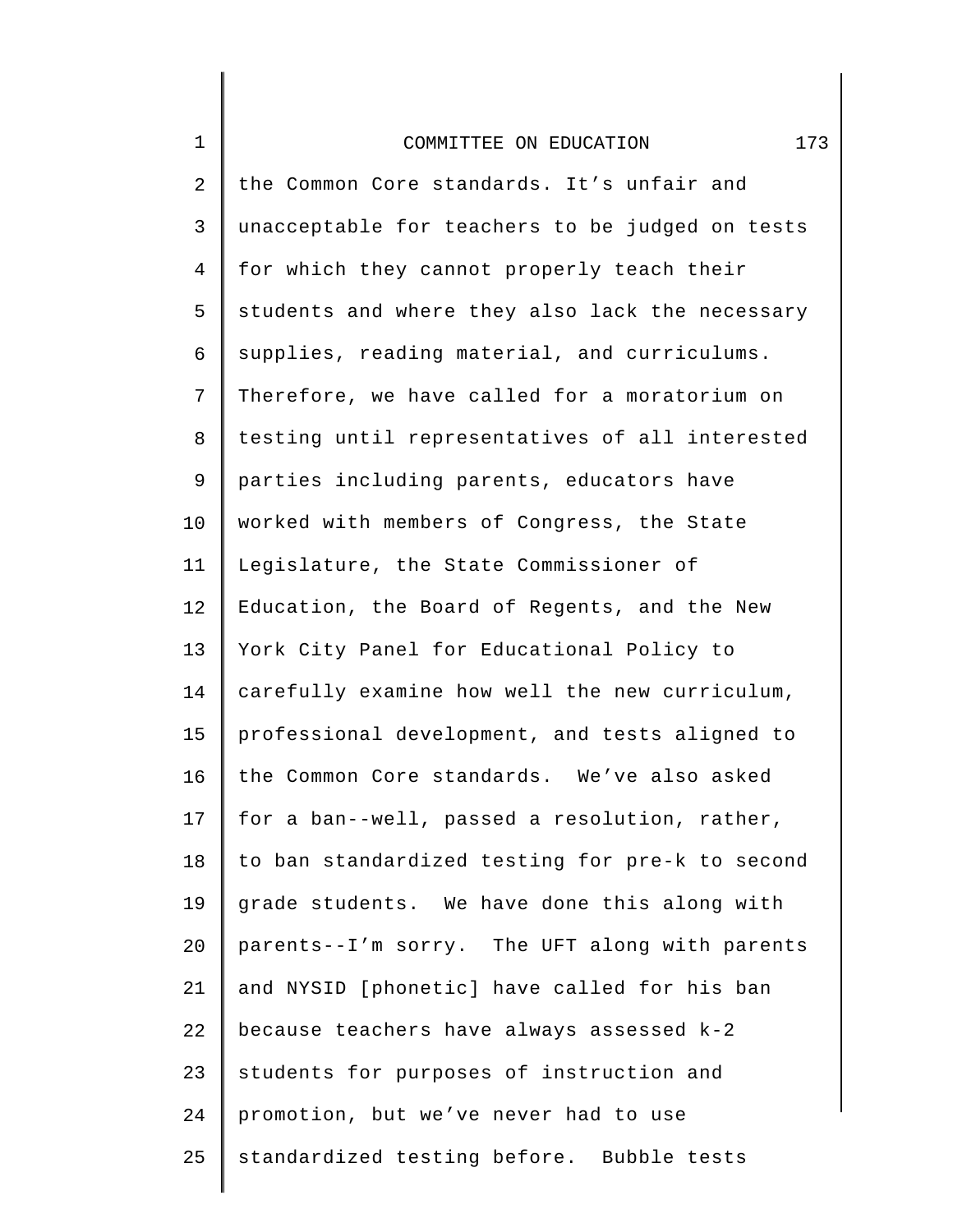| $\mathbf 1$    | 174<br>COMMITTEE ON EDUCATION                   |
|----------------|-------------------------------------------------|
| $\mathbf{2}$   | don't accomplish anything at a young age.       |
| 3              | Certainly nothing remotely close to helping to  |
| $\overline{4}$ | develop cognitive thinking or problem solving   |
| 5              | skills, and New Yorkers understand that, which  |
| 6              | is why we've had an online petition and in the  |
| 7              | first week we got over 10,000 signatures.       |
| 8              | Testing does not have to be a high stake gotcha |
| 9              | game in which children, teachers, and school    |
| 10             | communities face the potentials of being        |
| 11             | labeled as failures. When we use correctly, a   |
| 12             | quiz here, a written exam there, tests can be   |
| 13             | used as an important diagnostic tool for        |
| 14             | teachers, a tool that actually helps teachers   |
| 15             | teach. To that end, we support proposed         |
| 16             | resolution number 1394 and thank Councilman     |
| 17             | Jackson for support on these issues. Regarding  |
| 18             | the two other resolutions before the body       |
| 19             | today, we also support proposed Introduction    |
| 20             | 925 and we support proposed introduction 1091,  |
| 21             | and thank Council Member King for his           |
| 22             | leadership on this issue. Thank you.            |
| 23             | CHAIRPERSON JACKSON: Thank you.                 |
| 24             | Next please?                                    |
| 25             |                                                 |
|                |                                                 |

∥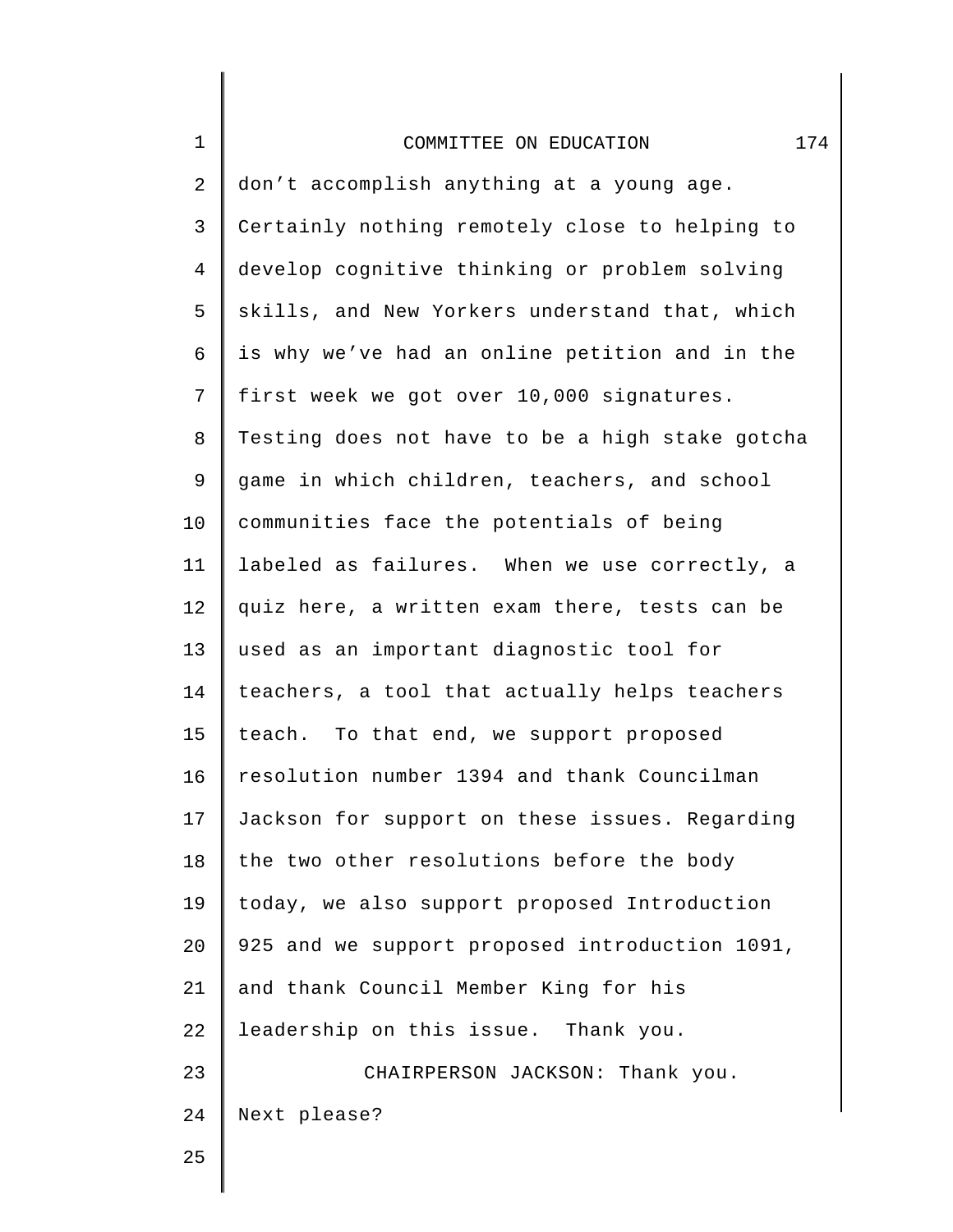| $\mathbf 1$    | 175<br>COMMITTEE ON EDUCATION                   |
|----------------|-------------------------------------------------|
| 2              | JOHN KHANI: Yes, good afternoon,                |
| 3              | Chair Jackson and distinguished members of the  |
| $\overline{4}$ | Education Committee who are still here. I'd     |
| 5              | like to begin by saying that we support         |
| 6              | resolution number 1394 that calls upon the      |
| 7              | State Ed Department, the State Legislature and  |
| 8              | the Governor to re-examine public school        |
| 9              | accountability systems and to develop a system  |
| $10 \,$        | based on multiple forms of assessment which do  |
| 11             | not require standard--extensive standardized    |
| 12             | testing. I've had 30 years of experience in     |
| 13             | the system, 18 of them as a principal, and I    |
| 14             | can tell you that high stakes testing should    |
| 15             | not be the sole factor used to judge student's  |
| 16             | performance. Let me make this very clear. We    |
| 17             | are doing the 1.1 million children in New York  |
| 18             | City a disservice if we continue to judge their |
| 19             | academic preparedness solely based on high      |
| 20             | stakes testing. We are all different, and       |
| 21             | therefore, learn differently, and Councilman    |
| 22             | Barron said that earlier. As educators and      |
| 23             | responsible members of society, we must make    |
| 24             | every effort to help and nurture the student as |
| 25             | a whole. High stakes testing and testing        |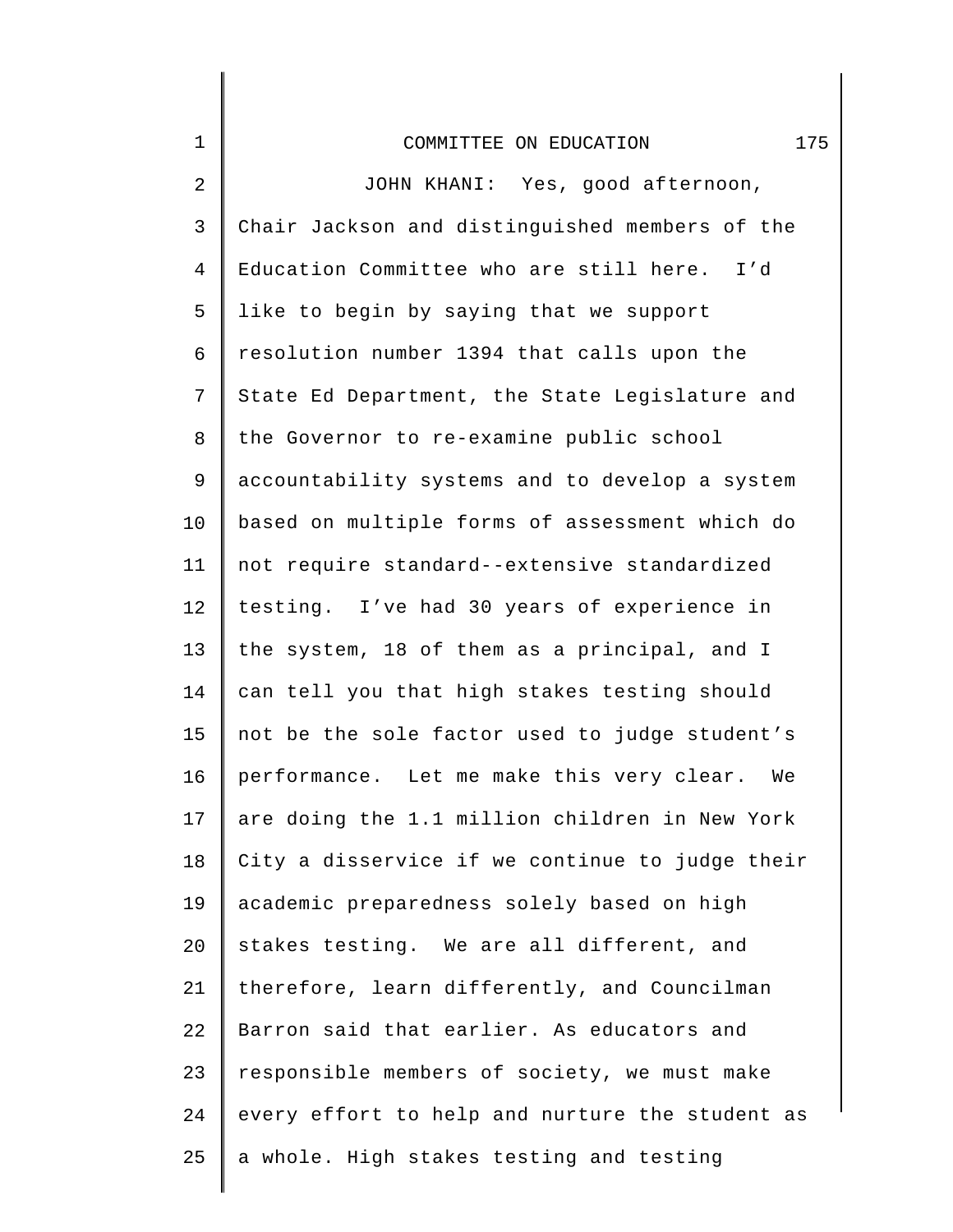## COMMITTEE ON EDUCATION 176

1

2 3 4 5 6 7 8 9 10 11 12 13 14 15 16 17 18 19 20 21 22 23 24 25 results should not be used as a tool to tear down schools and demoralize students, teachers, and administrators. I could sit here and quote statistics and show you charts explaining why the overuse of high stakes standardized testing does not work. I can also sit here and quote research stating how high stakes testing could be partially to blame for the growing number of school suspensions in recent years, which has doubled from the 1970's to about three million students a year nationally according to a study by Liz Sullivan of Dignia Schools (SIC). Many of our most vulnerable students in some of the neediest neighborhoods already have to deal with tremendous amounts of stress outside of the school environment and we've heard about this earlier. Anecdotally, several of our colleagues reached out to us to share their concerns about the undue stress these tests have caused our students. One principal told us, and I quote, "For the first time in my career, I have witnessed children crying during and after the test. I also children completely shut down to the point in which they stopped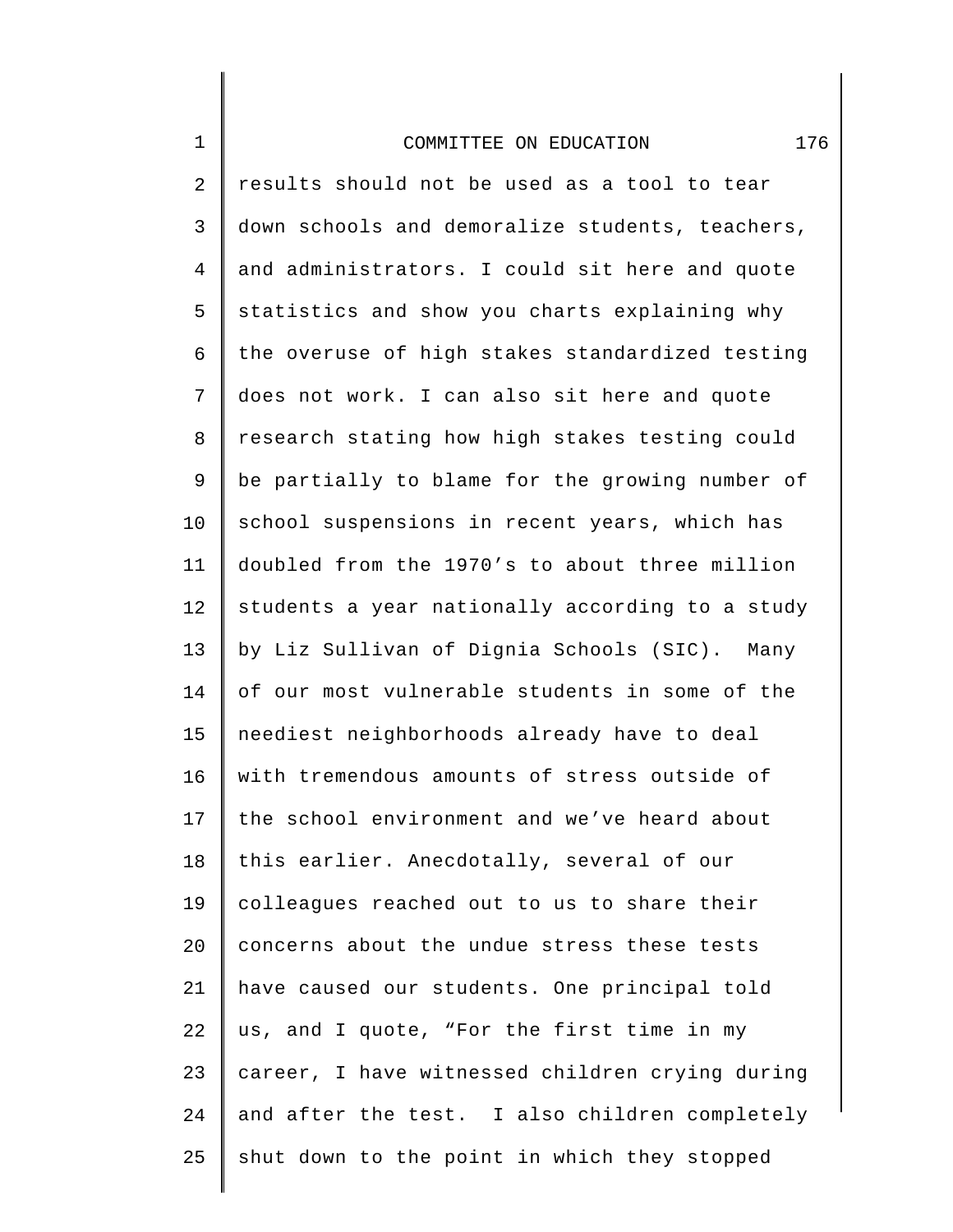| $\mathbf 1$    | 177<br>COMMITTEE ON EDUCATION                   |
|----------------|-------------------------------------------------|
| $\overline{2}$ | taking the test." We are being forced to add    |
| 3              | additional pressure on our student. My members  |
| $\overline{4}$ | are seeing more students being turned off from  |
| 5              | learning, often labeling themselves as          |
| 6              | failures. Kids are getting sick, vomiting due   |
| 7              | to the stress of testing or with worry about    |
| 8              | promotion and retention. With the added         |
| 9              | pressure of the teacher and principal           |
| 10             | evaluation that mandates that evaluations be    |
| 11             | solely based on testing, teachers are being     |
| 12             | pressed to get away from teaching and focus     |
| 13             | more on testing. The school administrative      |
| 14             | from Syracuse with over 27 years of experience  |
| 15             | decided to retire early regardless of the       |
| 16             | penalties. He became disheartened by the data   |
| 17             | driven education system that seeks only         |
| $18\,$         | conformity, standardization testing and zombie- |
| 19             | like adherence to generic Common Core           |
| 20             | standards. He went further to say, and I quote, |
| 21             | "I am not leaving my profession. In truth, it   |
| 22             | has left me. It no longer exists. I feel as     |
| 23             | though I had played some game halfway through   |
| 24             | its fourth quarter, a time out has been called. |
| 25             | My teammates hands have all been tied. The goal |
|                |                                                 |

I ∥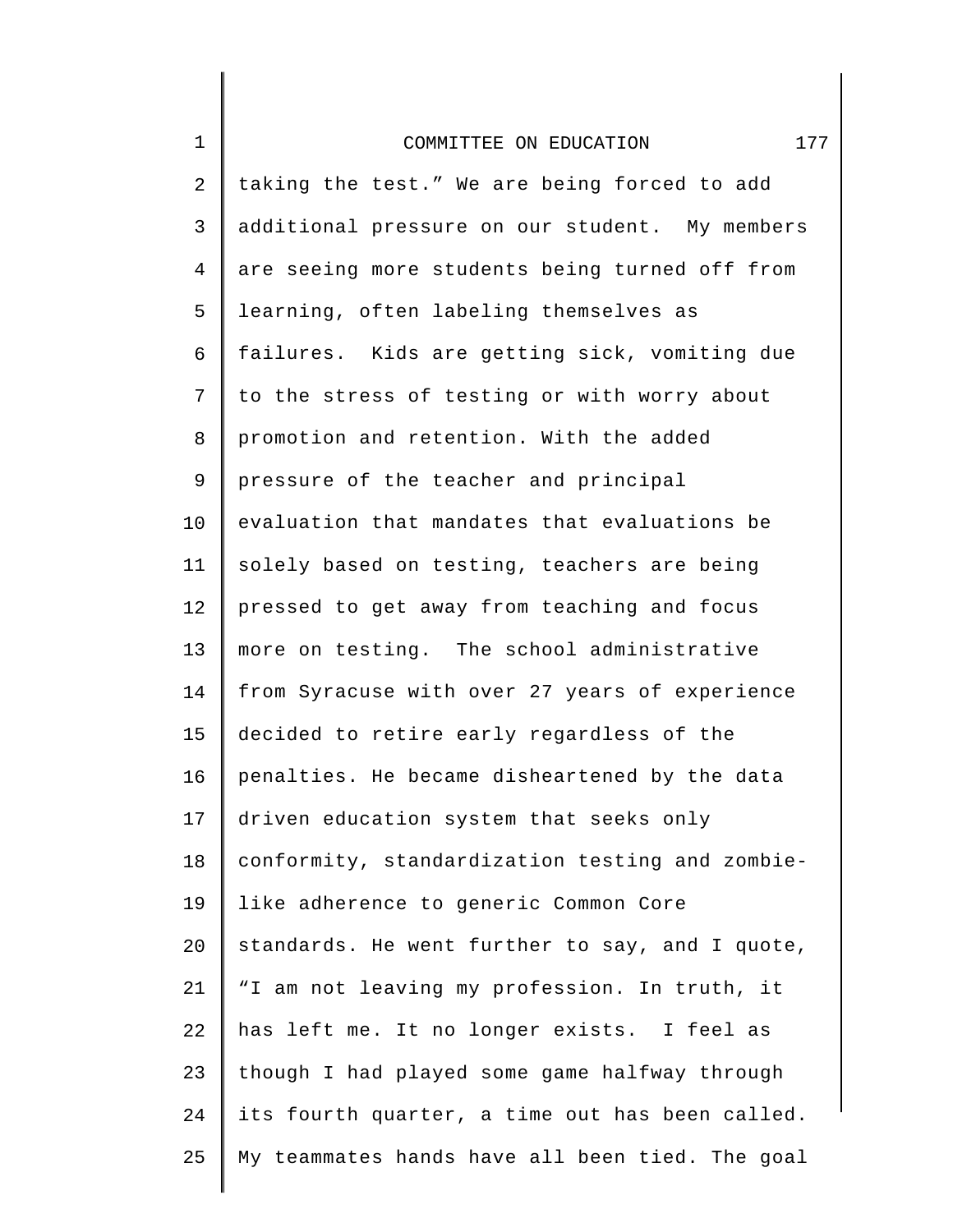| $\mathbf 1$    | 178<br>COMMITTEE ON EDUCATION                     |
|----------------|---------------------------------------------------|
| $\overline{2}$ | post moved. All previously scored points and      |
| 3              | honors expunged and all of the rules altered.     |
| $\overline{4}$ | How are we to guide the leaders of tomorrow       |
| 5              | with our hands tied?" Testing can be helpful      |
| 6              | in some instances. Some testing can give          |
| 7              | educators a great deal of useful information as   |
| 8              | a tool to teach. However, the DOE's using         |
| $\mathsf 9$    | testing to make decisions about situations that   |
| 10             | the tests were not meant to assess. How can       |
| 11             | the DOE justify closing schools based on a week   |
| 12             | of testing done during one school year? Why       |
| 13             | not provide much needed assistance to the         |
| 14             | school administrators? Why not speak to parents   |
| 15             | and members of the community that have a vested   |
| 16             | interest in the education of these students?<br>Ι |
| 17             | would like to begin by saying we support          |
| 18             | resolution 139--excuse me. Next page. Testing     |
| 19             | has become a big business and we've heard about   |
| 20             | this before. It is disheartening that millions    |
| 21             | of dollars in potential school funding are        |
| 22             | being squandered every year for profit            |
| 23             | companies that specialize in test preparedness.   |
| 24             | Millions wasted that should be put into the       |
| 25             | ever shrinking New York City school budget and    |
|                |                                                   |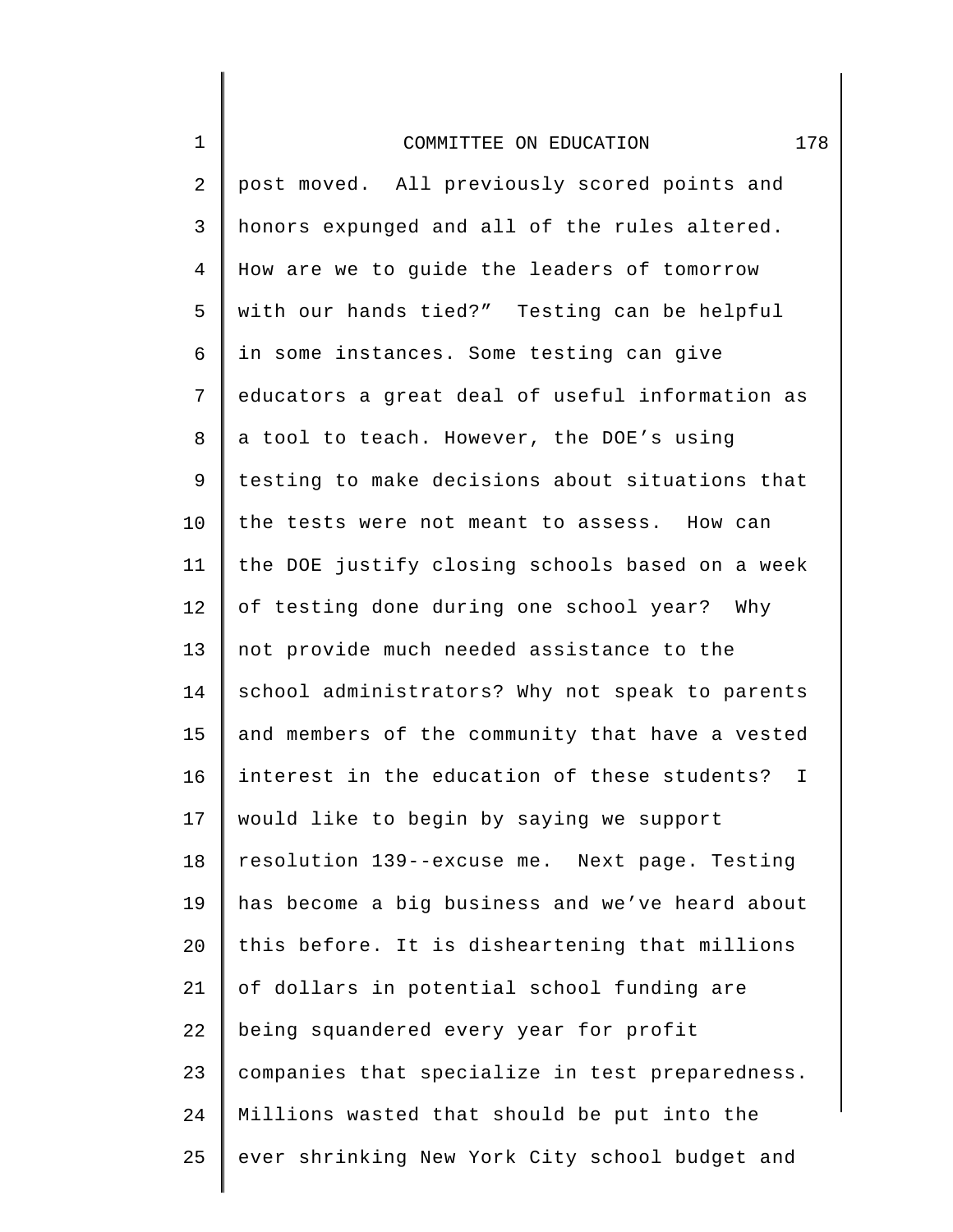| $\mathbf 1$ | 179<br>COMMITTEE ON EDUCATION                   |
|-------------|-------------------------------------------------|
| 2           | utilized to lower class size, increase physical |
| 3           | education programs, combat obesity, or just     |
| 4           | restore much needed programs that we have had   |
| 5           | to do without. Learning time is lost for        |
| 6           | students who are spending weeks preparing for   |
| 7           | the test. Students are losing precious learning |
| 8           | time in order to learn test taking skills.      |
| 9           | Teaching for the sake of testing is doing a     |
| 10          | disservice to our students, and finally, we     |
| 11          | must therefore develop a system based on        |
| 12          | multiple forms of assessment, assessments to    |
| 13          | see the student as a whole, not just a member   |
| 14          | or statistic. And we also are fully in support  |
| 15          | of intro 925, 1091, and Resolution 1394. Thank  |
| 16          | you.                                            |
| 17          | CHAIRPERSON JACKSON: Thank you.                 |
| 18          | So, now both of you in your capacities          |
| 19          | representing principals, assistant principals,  |
| 20          | administrators, educators, guidance counselors, |
| 21          | all of the people that deal with the students   |
| 22          | at the level of in the classroom, and what I'm  |
| 23          | hearing from both of you representing your      |
| 24          | various constituencies is that there is high    |
| 25          | stakes testing going on to the extent that is   |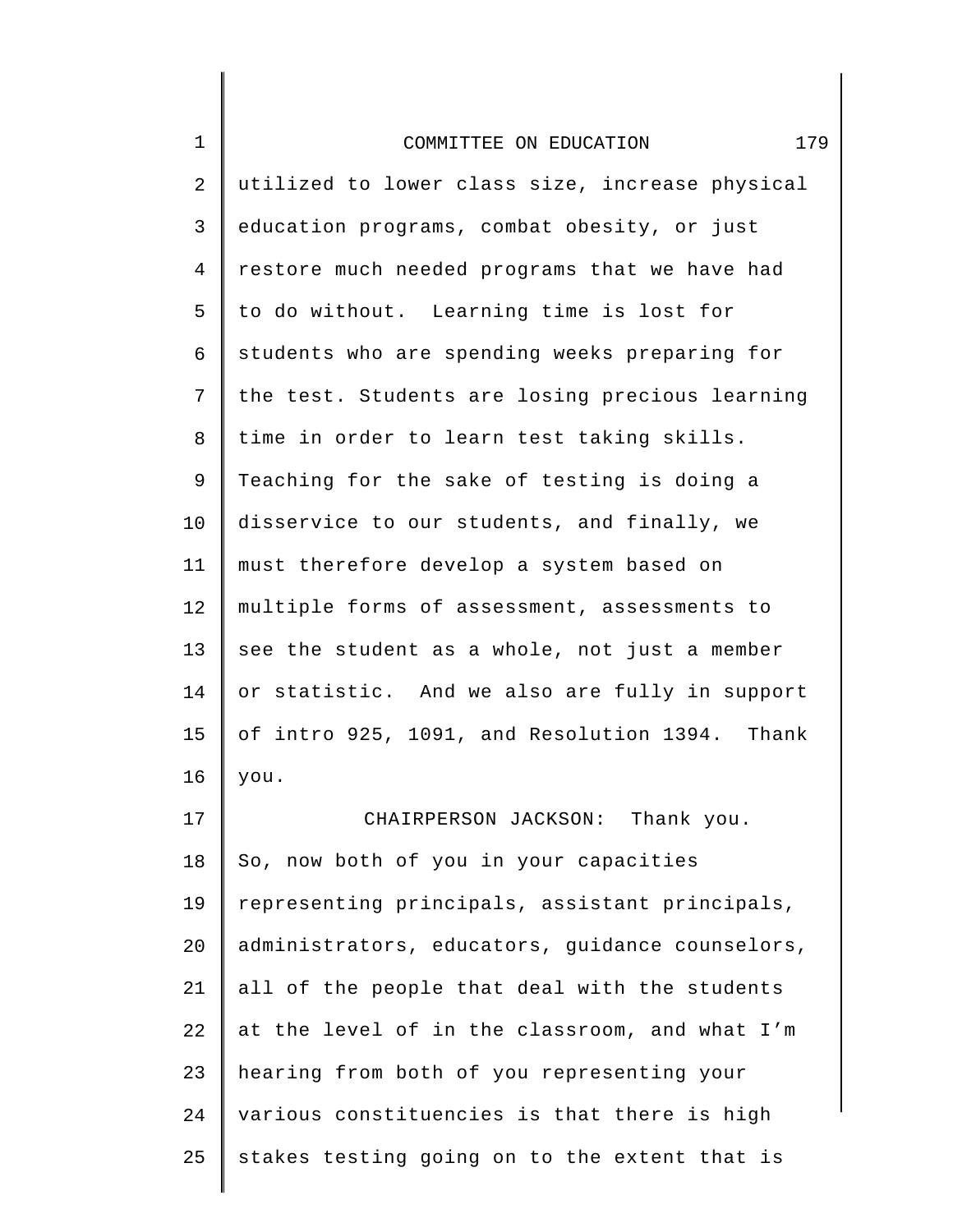| $\mathbf 1$    | 180<br>COMMITTEE ON EDUCATION                   |
|----------------|-------------------------------------------------|
| 2              | detrimental to the student's overall            |
| $\mathsf{3}$   | educational progress. Am--I'm summarizing that, |
| $\overline{4}$ | and I want to know whether or not you agree or  |
| 5              | disagree with that.                             |
| 6              | JOHN KHANI: I absolutely agree with             |
| 7              | that. I think it's the over utilization that    |
| 8              | we have an issue with because testing can be a  |
| 9              | useful tool if it's used for teaching and       |
| 10             | learning, but it doesn't seem to be.            |
| 11             | RICHARD MANTELL: Absolutely. It's               |
| 12             | the be-all end-all for almost everything in the |
| 13             | school, from how the kids are promoted or not,  |
| 14             | the funding, the teacher ratings, principal     |
| 15             | ratings, everything. School opens or closes.    |
| 16             | CHAIRPERSON JACKSON: And what about             |
| 17             | you've sat here, you heard some of the          |
| 18             | responses to the questions that were asked, in  |
| 19             | your opinion, as CSA or UFT, how many tests on  |
| 20             | average do students take every single year?     |
| 21             | JOHN KAHNI: I respectfully disagree             |
| 22             | with the numbers that we heard earlier, because |
| 23             | they take at least one for ELA, one for math,   |
| 24             | they take an early assessment. They take a      |
| 25             | post-assessment.                                |
|                |                                                 |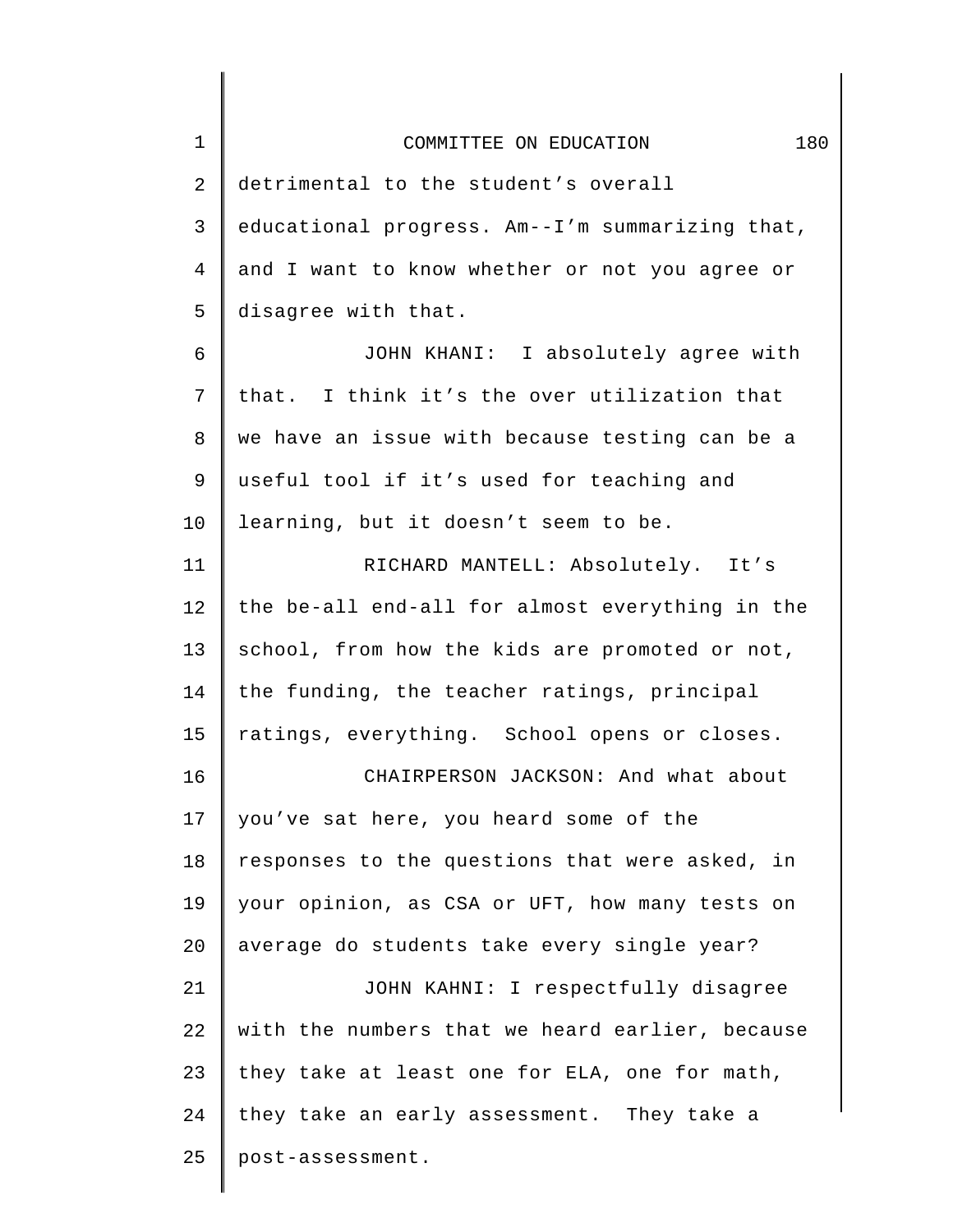| 1  | 181<br>COMMITTEE ON EDUCATION                   |
|----|-------------------------------------------------|
| 2  | CHAIRPERSON JACKSON: Early                      |
| 3  | assessment meaning for this--                   |
| 4  | JOHN KHANI: Earlier year.                       |
| 5  | CHAIRPERSON JACKSON: for this                   |
| 6  | evaluation that's in place, you mean?           |
| 7  | JOHN KHANI: Yes.                                |
| 8  | CHAIRPERSON JACKSON: Okay, go ahead.            |
| 9  | Continue.                                       |
| 10 | JOHN KHANI: And then they take a                |
| 11 | post assessment. This is besides if you are in  |
| 12 | high school you're taking a bunch of tests in   |
| 13 | your majors. So it's far more than five or six  |
| 14 | tests. And we're talking about the tests that   |
| 15 | are institutionalized city-wide as opposed to   |
| 16 | the ones just given within the school or just   |
| 17 | by the classroom teachers.                      |
| 18 | RICHARD MANTELL: I agree. I mean,               |
| 19 | at minimum five or six. That's ridiculous.      |
| 20 | Easily many more than that.                     |
| 21 | CHAIRPERSON JACKSON: I'm trying to              |
| 22 | get a assessment. Now they are--the Education   |
| 23 | Department and you represent when I say you,    |
| 24 | both of you in your capacity represent the      |
| 25 | employees at--principal, AP, and administrators |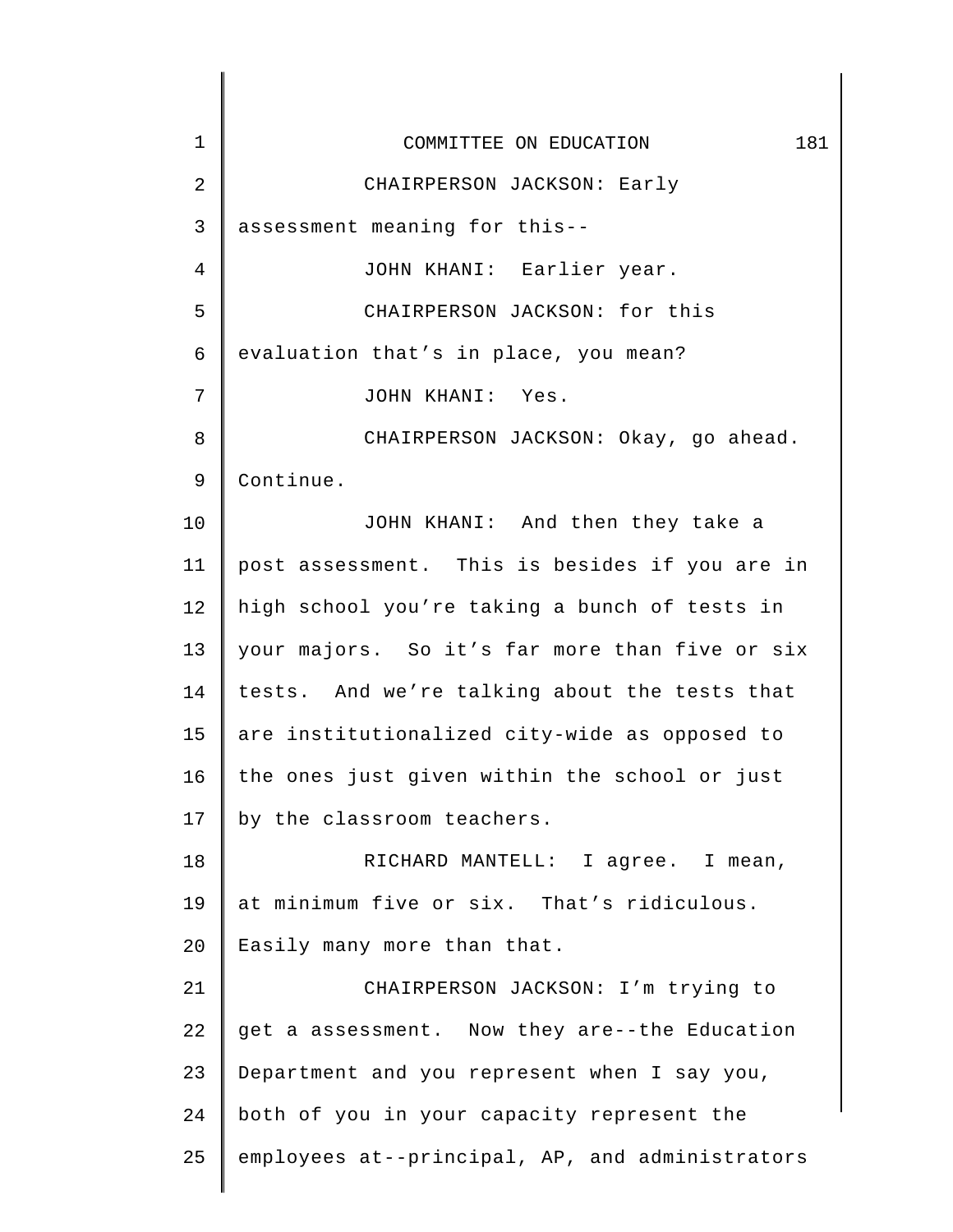| $\mathbf 1$ | 182<br>COMMITTEE ON EDUCATION                   |
|-------------|-------------------------------------------------|
| 2           | and as teachers and educators, and guidance     |
| 3           | counselors and other staff, would you say 15 to |
| 4           | 20 exams a year on average? Obviously, you      |
| 5           | know, I'm just trying to get an assessment on-- |
| 6           | you disagree with them as far as what numbers   |
| 7           | they say. I'm trying to get an opinion as you-  |
| 8           | -would you say 10 to 15 or 15 to 20 exams on    |
| 9           | average, a year?                                |
| 10          | RICHARD MANTELL: I would--you know,             |
| 11          | I don't want to give you misinformation. I      |
| 12          | would have to, you know, check back and we can  |
| 13          | get, easily get that information to you.        |
| 14          | JOHN KHANI: I would say it's closer             |
| 15          | to twice as many as they had announced. So I    |
| 16          | think they said five to six. I think it's at    |
| 17          | least 10 to 12.                                 |
| 18          | CHAIRPERSON JACKSON: Okay. Council              |
| 19          | Member King?                                    |
| 20          | COUNCIL MEMBER KING: Thank you both             |
| 21          | for testifying today. First I want to really    |
| 22          | thank you because what I heard today, I heard   |
| 23          | blood flowing through veins. You know, I was    |
| 24          | trying to ask the administration where's the    |
| 25          | blood flowing through the veins, because        |
|             |                                                 |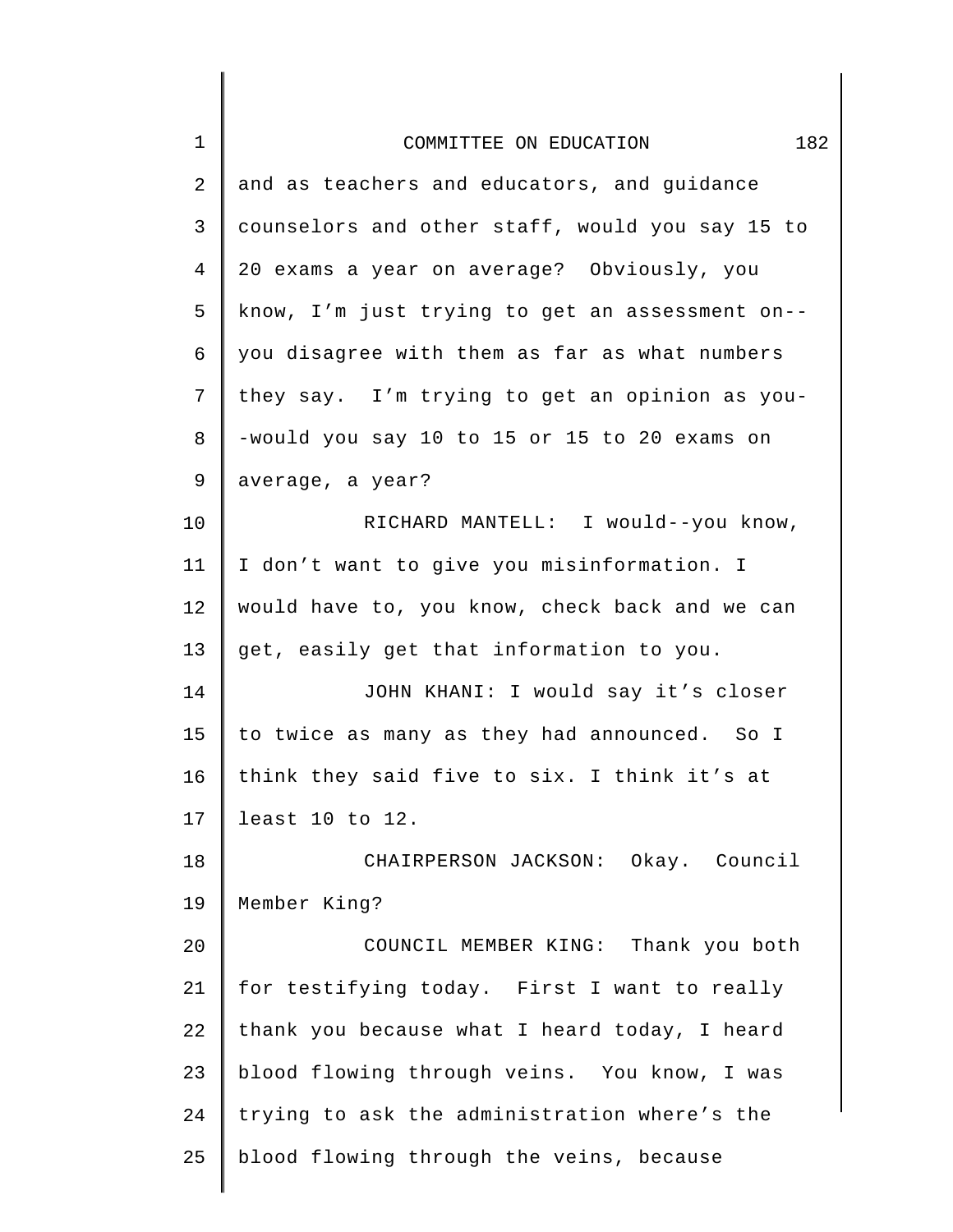| $1\,$          | 183<br>COMMITTEE ON EDUCATION                   |
|----------------|-------------------------------------------------|
| $\overline{2}$ | everything was so cold. It's like liquid        |
| 3              | nitrogen was running through as that testimony  |
| $\overline{4}$ | was spit out to us today, and this is what I'm  |
| 5              | trying to get a point, when you're teaching     |
| 6              | young people, there's more components to        |
| 7              | learning just sitting them down and having them |
| 8              | lose their minds trying to pass a test, and I   |
| 9              | want--and I'm sorry I didn't get a chance to    |
| 10             | ask the question, but I'm going to give it to   |
| 11             | you, and because one of the students that I     |
| 12             | have, they ask the question in which maybe you  |
| 13             | can answer it or maybe you can be an advocate   |
| 14             | of this, they want to know is there a way that  |
| 15             | the testing that they take doesn't weigh,       |
| 16             | change the percentage of how it weighs in their |
| 17             | overall grades. Because a few of them have done |
| 18             | exceptionally well throughout the year, but     |
| 19             | when it came to that end of the school year     |
| 20             | exam, they didn't do well on the Regence. Then  |
| 21             | they got put into summer school, even though    |
| 22             | they were 85 students and 95, they had to       |
| 23             | exhaust their whole summer taking the class     |
| 24             | over again to pass a--and then they would get a |
| 25             | failing grade and then they would take a summer |
|                |                                                 |

∥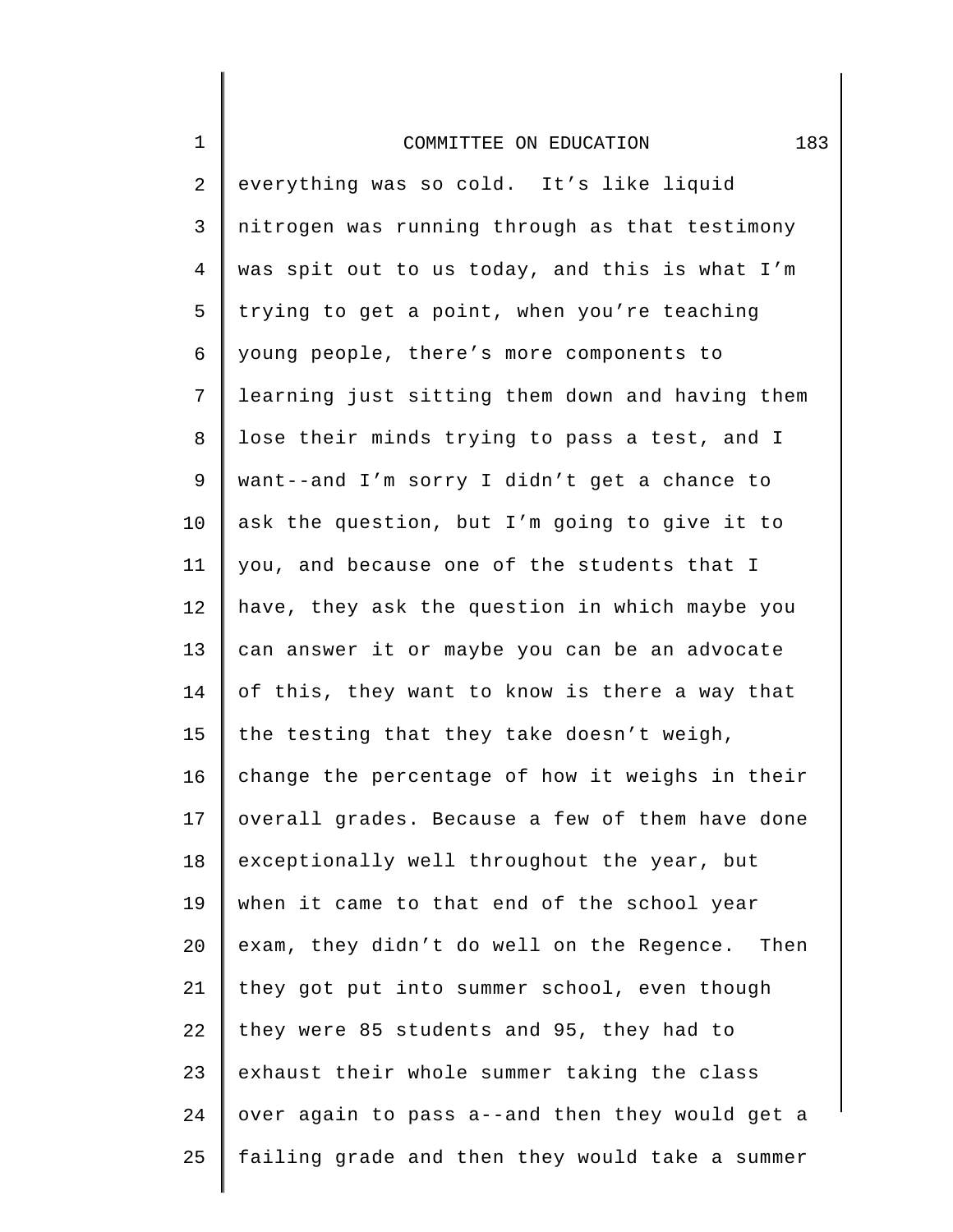| $\mathbf 1$    | 184<br>COMMITTEE ON EDUCATION                   |
|----------------|-------------------------------------------------|
| 2              | class, pass the Regence, but still, the first   |
| 3              | grade that they got was a 95, was dramatically  |
| $\overline{4}$ | reduced because of what they got in summer      |
| 5              | school. So, I'm like, how do they change the    |
| 6              | way--is there any way to advocate the change to |
| 7              | percentage of how testing plays out on the      |
| 8              | overall grades of a student? And secondly, was  |
| 9              | there anything that the administration said     |
| 10             | that you agreed with?                           |
| 11             | RICHARD MANTELL: To the second part,            |
| 12             | no. To the first part, look, we believe there   |
| 13             | should be alternate assessments. Not every      |
| 14             | student does well on the exam. We all know      |
| 15             | that.                                           |
| 16             | CHAIRPERSON JACKSON: Right.                     |
| 17             | RICHARD MANTELL: You happen to wake             |
| 18             | up, you're not feeling well, you have a bad     |
| 19             | day, you're hungry, there could be a million    |
| 20             | factors. You don't know. Portfolios, student    |
| 21             | work for the course of the year, their          |
| 22             | participation in the classroom, homework        |
| 23             | assignments, all these other factors. There     |
| 24             | are hundreds of factors that could be utilized  |
| 25             |                                                 |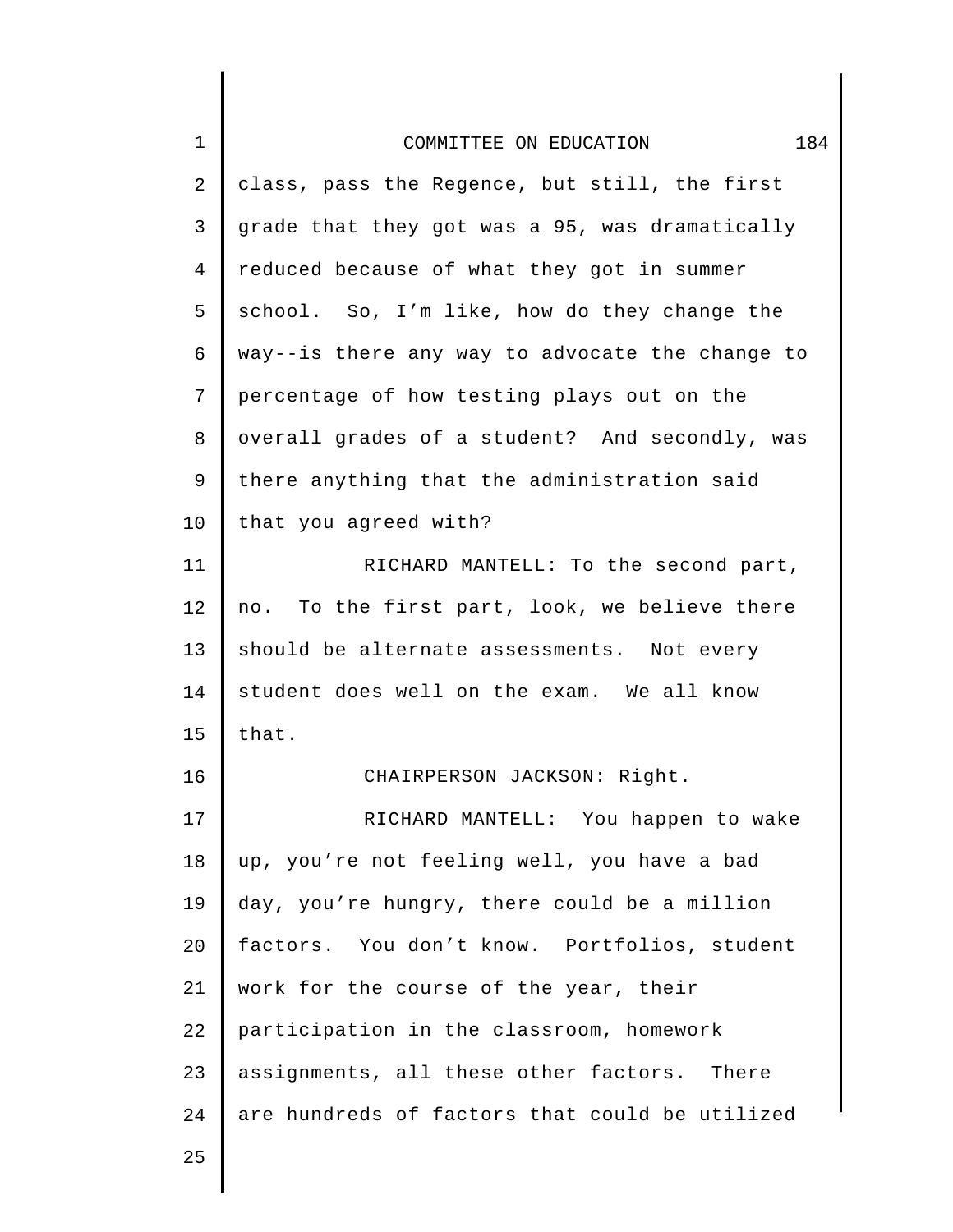| $\mathbf 1$ | 185<br>COMMITTEE ON EDUCATION                   |
|-------------|-------------------------------------------------|
| 2           | instead of just focusing on one test, and if    |
| 3           | you have one bad day, you're punished--         |
| 4           | COUNCIL MEMBER KING: Right.                     |
| 5           | RICHARD MANTELL: for every--for the             |
| 6           | entire year, for your whole career.             |
| 7           | COUNCIL MEMBER KING: Well, I thank              |
| 8           | you. Thank you for asking that question. And    |
| 9           | I know, and I know my colleagues here. I know I |
| 10          | will stand with you in any way that we can to   |
| 11          | make sure that it's not about the dollar. I     |
| 12          | know missed some of the early testimony,        |
| 13          | because I did want to know from summer school   |
| 14          | was--is there money being made from the DOE     |
| 15          | when children go to summer school or do they    |
| 16          | lose money? Because I'm trying to figure that   |
| 17          | one out, why you take kids--you know, they      |
| 18          | taking the class over more than once if they    |
| 19          | were successful during the fall and the spring  |
| 20          | semester, but they have to take a class over in |
| 21          | the summer time. Thank you.                     |
| 22          | JOHN KHANI: Thank you.                          |
| 23          | RICHARD MANTELL: Thank you.                     |
| 24          | CHAIRPERSON JACKSON: Thank you.                 |
| 25          | Council Member Barron?                          |
|             |                                                 |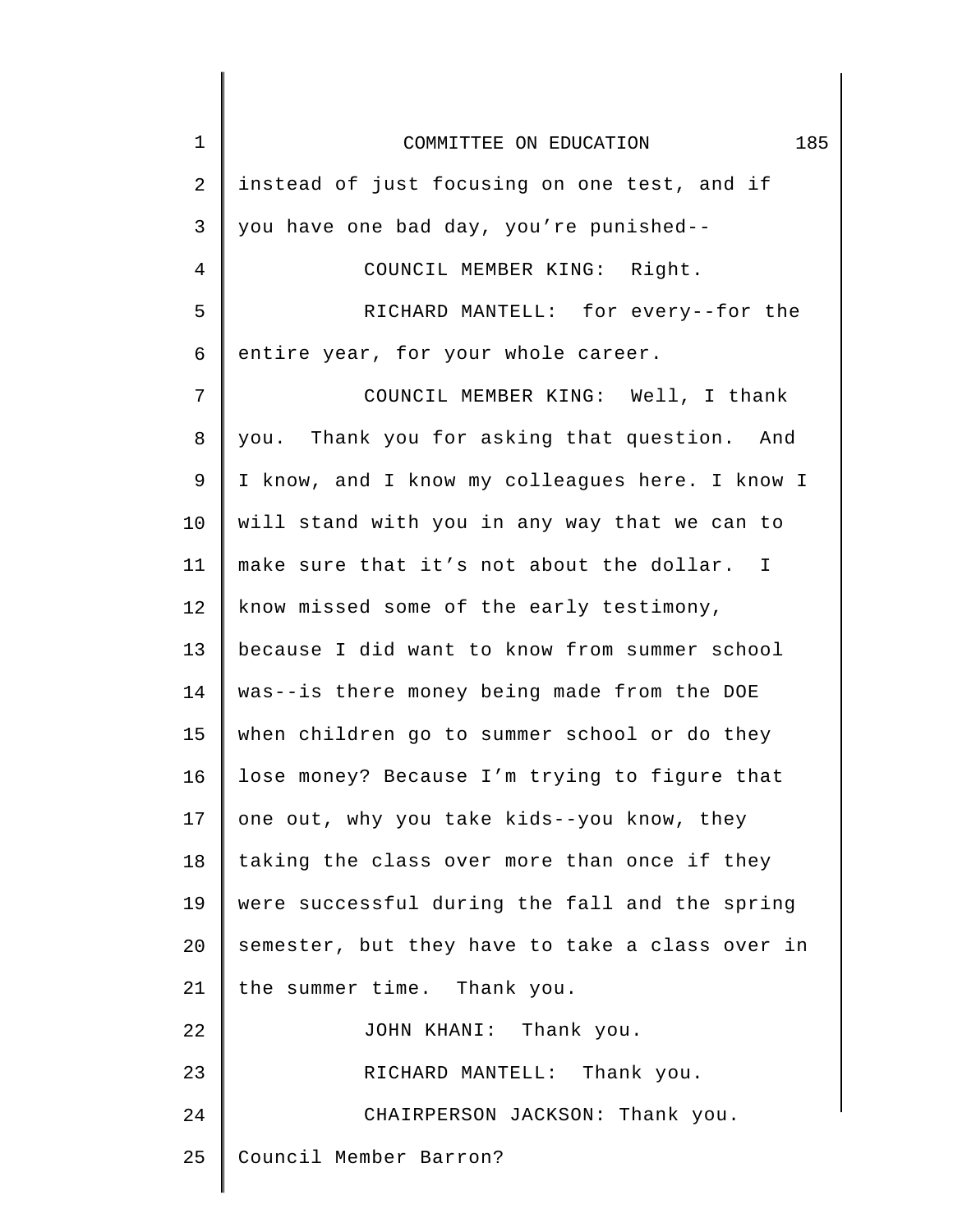| $\mathbf 1$    | 186<br>COMMITTEE ON EDUCATION                   |
|----------------|-------------------------------------------------|
| $\overline{2}$ | COUNCIL MEMBER BARRON: Thank you for            |
| 3              | your testimony. I wanted to know what           |
| 4              | percentage of the teacher evaluation is based   |
| 5              | on student performance. Forty?                  |
| 6              | RICHARD MANTELL: Overall 40, 20                 |
| 7              | percent for the state measure on the exam and   |
| 8              | then 20 percent for what is referred to as the  |
| 9              | local measure, which is another type of         |
| 10             | assessment or exam.                             |
| 11             | COUNCIL MEMBER BARRON: So it's 40               |
| 12             | percent. What is the other 60 percent based     |
| 13             | on?                                             |
| 14             | RICHARD MANTELL: Classroom                      |
| 15             | observations.                                   |
| 16             | COUNCIL MEMBER BARRON: Classroom                |
| 17             | observations and 40 percent teacher evaluation. |
| 18             | How does that fair in other states, is there    |
| 19             | any comparative studies of teacher evaluations? |
| 20             | RICHARD MANTELL: I believe that we,             |
| 21             | New York City, New York State rather, we have I |
| 22             | think a lower percentage for the exams, 40      |
| 23             | percent. I believe other--many other places     |
| 24             | have at least 50 percent for the exams. I don't |
| 25             |                                                 |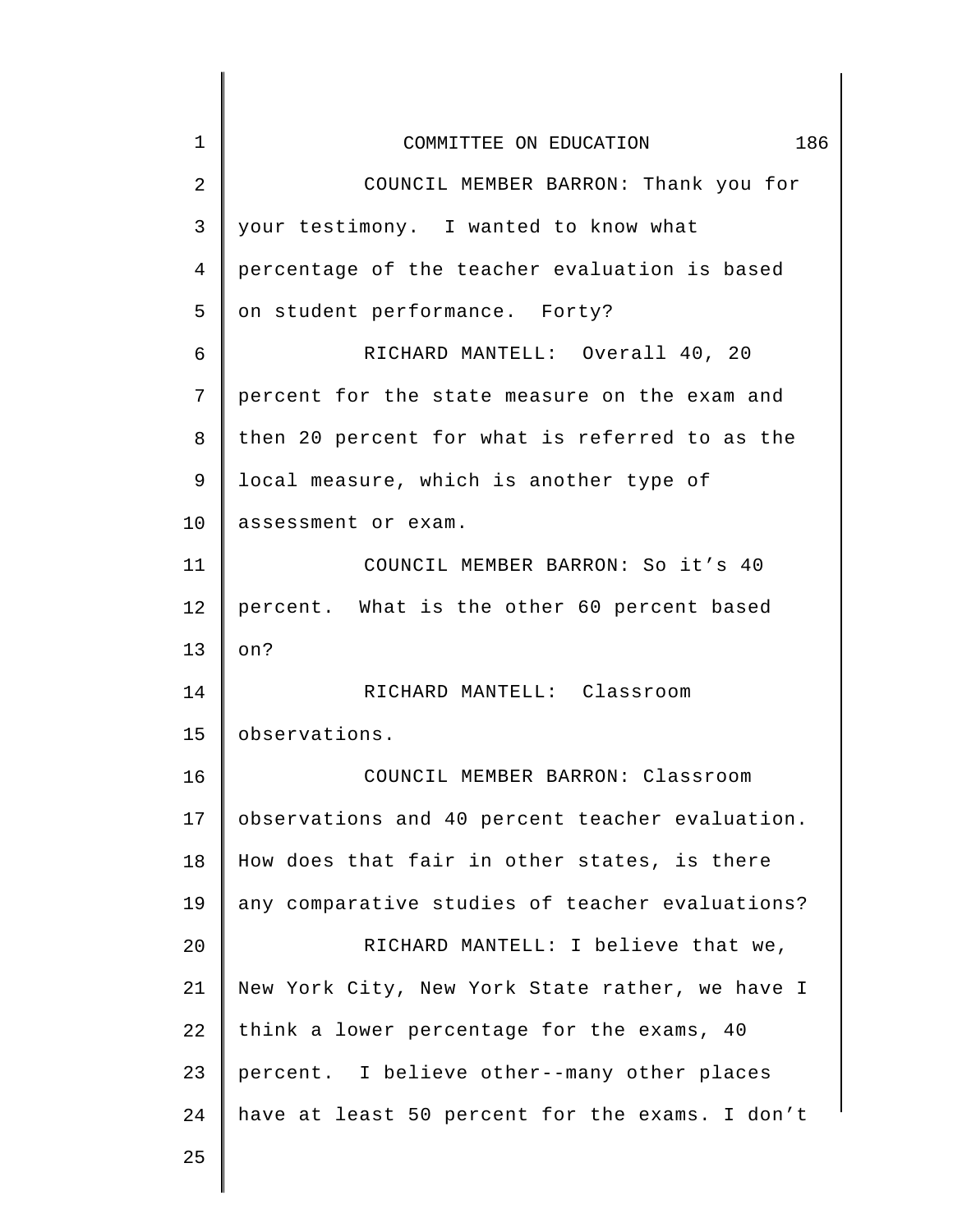| $\mathbf 1$    | 187<br>COMMITTEE ON EDUCATION                   |
|----------------|-------------------------------------------------|
| 2              | have the exact number. Again, we could easily   |
| 3              | get that for you, though.                       |
| $\overline{4}$ | COUNCIL MEMBER BARRON: And when--I              |
| 5              | know we talked about other ways of evaluating   |
| 6              | students, teacher portfolios, classroom         |
| 7              | participation, homework assignments, and I even |
| 8              | think like field, independent study, you know,  |
| 9              | assignments, but my concern about education in  |
| 10             | New York City, of course, the highest testing   |
| 11             | and that's a part of Bloomberg's idea of        |
| 12             | evaluating students so that he could look good. |
| 13             | Well, they--when he--when they had to do the    |
| 14             | state requirements, it shot that down. So now   |
| 15             | they're making all kinds of excuses. But just   |
| 16             | in the evaluation of students and the whole     |
| 17             | idea of evaluating students on certain things,  |
| 18             | I think in our education system, I remember     |
| 19             | when I was growing up not very long ago, just a |
| 20             | few days ago, they had things like electric     |
| 21             | shop and they had wood shop and they had home   |
| 22             | economics and they had an enriched cultural     |
| 23             | arts program and recreation program. It seems   |
| 24             | like all of that has been gutted out for high   |
| 25             | stakes testing. Do you--                        |
|                |                                                 |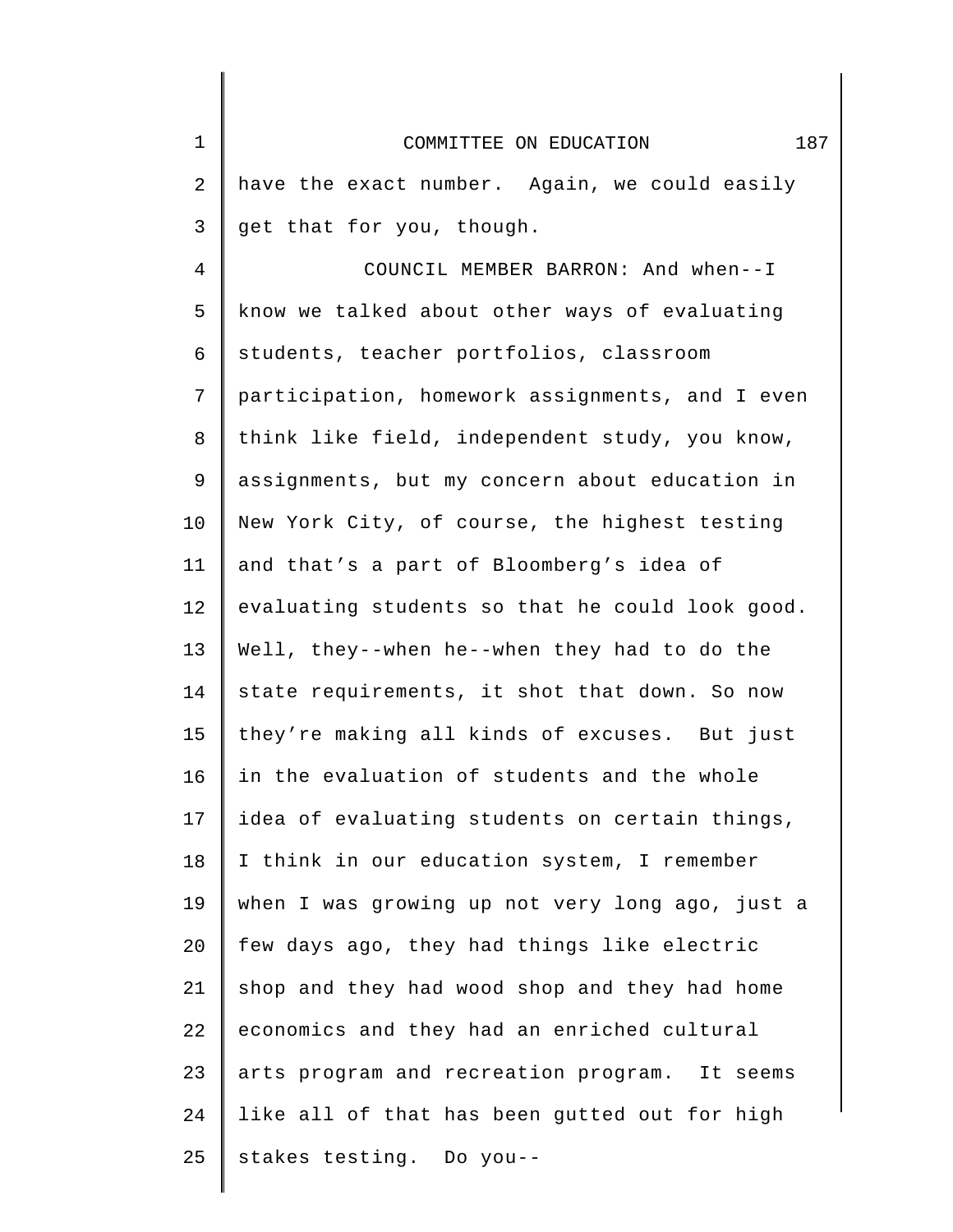| $\mathbf{1}$   | 188<br>COMMITTEE ON EDUCATION                   |
|----------------|-------------------------------------------------|
| $\overline{2}$ | RICHARD MANTELL: [interposing] It               |
| 3              | has. I actually teach in the same middle        |
| 4              | school I went to, and when I went there I took  |
| 5              | sewing. I took a cooking class. I took          |
| 6              | woodshop. I took electricity class, ceramics--  |
| 7              | COUNCIL MEMBER BARRON: [interposing]            |
| 8              | Right.                                          |
| 9              | RICHARD MANTELL: Gone. All those                |
| 10             | classes are gone. There's no such thing         |
| 11             | anymore. It's all about test prep, test prep,   |
| 12             | test prep.                                      |
| 13             | COUNCIL MEMBER BARRON: And I even               |
| 14             | noticed that my wife, I happened to be married  |
| 15             | to a fantastic lady. She's been in the          |
| 16             | education system for 36 years, about 10 years   |
| 17             | as a principal and 20 some odd years as a       |
| 18             | teacher, and I remember when she used to come   |
| 19             | home a lot, and there's just so much paperwork  |
| 20             | that a principal has to do that they don't get  |
| 21             | a chance to do the paperwork. So they have      |
| 22             | these paperwork, particularly around testing.   |
| 23             | The principal doesn't even have a chance to get |
| 24             | in the classroom and teach teachers how to      |
| 25             | teach because they respond so much of the       |
|                |                                                 |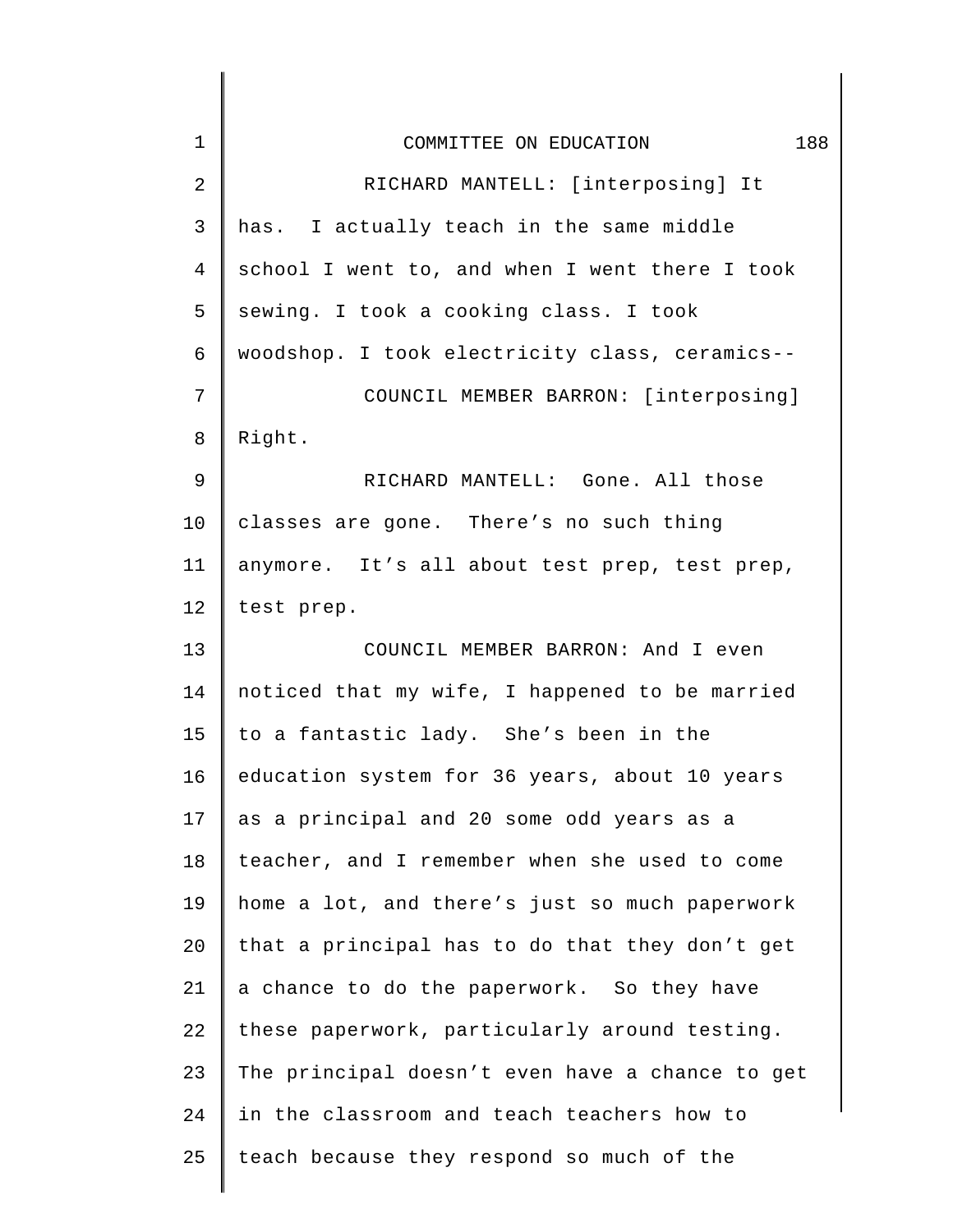| $\mathbf 1$    | 189<br>COMMITTEE ON EDUCATION                   |
|----------------|-------------------------------------------------|
| 2              | paperwork and the bureaucracy that goes along   |
| 3              | with these standardized testing, and the whole  |
| $\overline{4}$ | school is just under tremendous stress just to  |
| 5              | pass these tests, which are not accurate        |
| 6              | evaluators of what the teacher's doing or what  |
| 7              | the--how the student is really preforming.      |
| 8              | JOHN KHANI: I was just going to say             |
| 9              | you have to prioritize if you're more into the  |
| 10             | people or if you're into the paper, and         |
| 11             | hopefully people.                               |
| 12             | COUNCIL MEMBER BARRON: Right, right,            |
| 13             | and that's a real challenge, because you're     |
| 14             | focused on the people like you should and get   |
| 15             | behind in the paper, you can get fired. Then    |
| 16             | you'd be in trouble for not having the paper in |
| 17             | place. But just in school management, looking   |
| 18             | at the principal as a visionary, as a creative  |
| 19             | thinker, I remember--what was it? Kline         |
| 20             | [phonetic] Chancellor Kline said it was one of  |
| 21             | the most ignorant statements I've heard is      |
| 22             | that, "Students cannot get into creative        |
| 23             | thinking until they're properly tested." Or     |
| 24             | something like that. I couldn't believe he said |
| 25             | that, you know. As though that without properly |
|                |                                                 |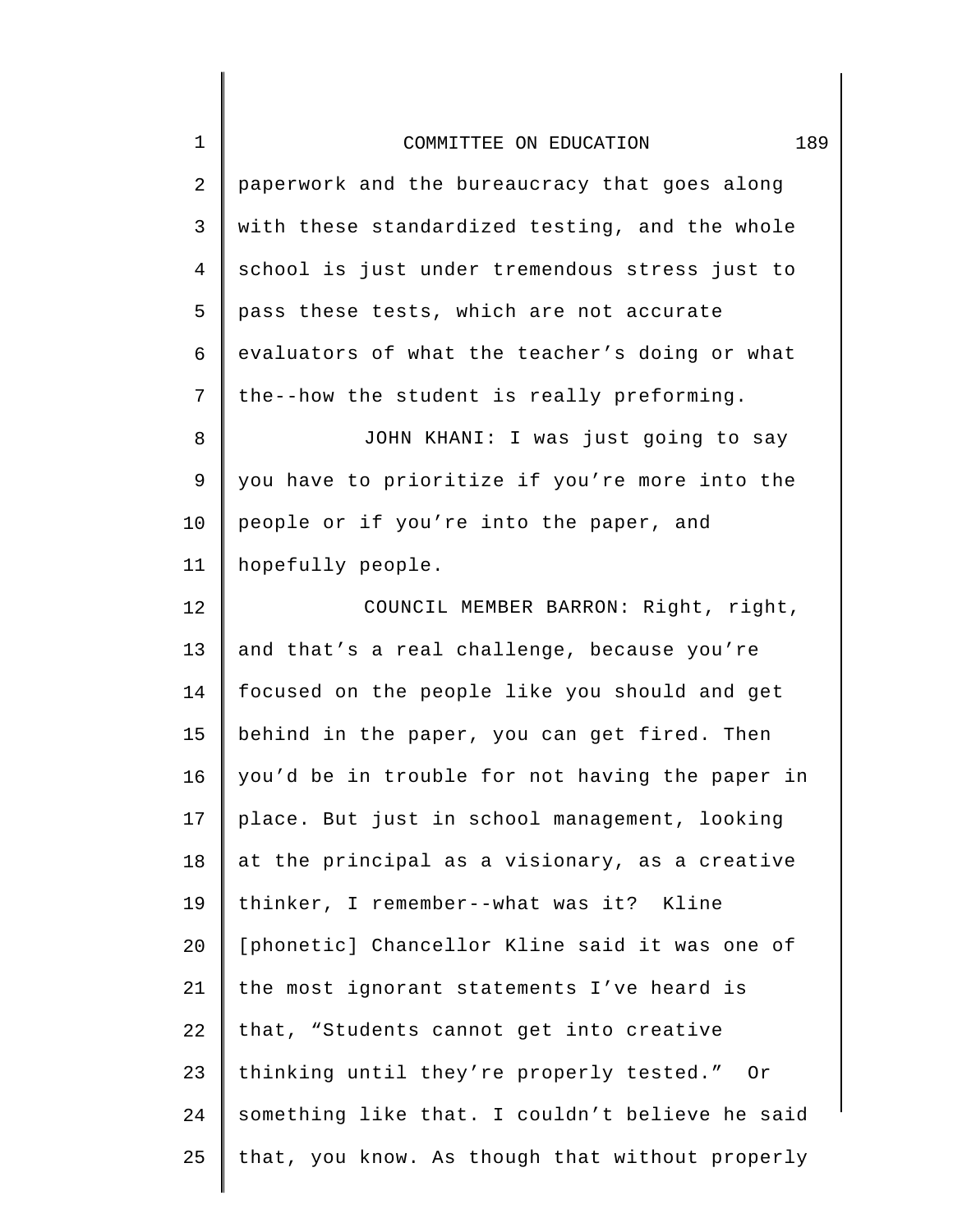| $\mathbf 1$    | 190<br>COMMITTEE ON EDUCATION                   |
|----------------|-------------------------------------------------|
| 2              | testing them and evaluating them, they can't    |
| 3              | get into creative thinking. I mean, one, two    |
| $\overline{4}$ | years old are into creative thinking. Shows     |
| 5              | you how creative his thinking is. But I think   |
| 6              | this whole system has been really, really a     |
| 7              | failure, you know, to our children. It's been   |
| 8              | a challenge for teachers and principals. What   |
| 9              | would you want to see around the whole          |
| 10             | evaluation process for the new mayor who, as    |
| 11             | he's progressive, we will see, and his          |
| 12             | response, what would be good for the new Mayor, |
| 13             | the new Chancellor in responding what we can do |
| 14             | to really do a better job educating our         |
| 15             | children?                                       |
| 16             | JOHN KHANI: I would just de-                    |
| 17             | emphasize the over emphasis of testing and      |
| 18             | create multiple venues to look at such as the   |
| 19             | portfolio assessment, teacher recommendations,  |
| 20             | homework, field work. There's just a ton of     |
| 21             | other ways to go, not just one test that a      |
| 22             | child has taken, and they could have frozen up. |
| 23             | That's what Councilman King was saying. We need |
| 24             | to look at the whole child and not how they did |
|                |                                                 |

II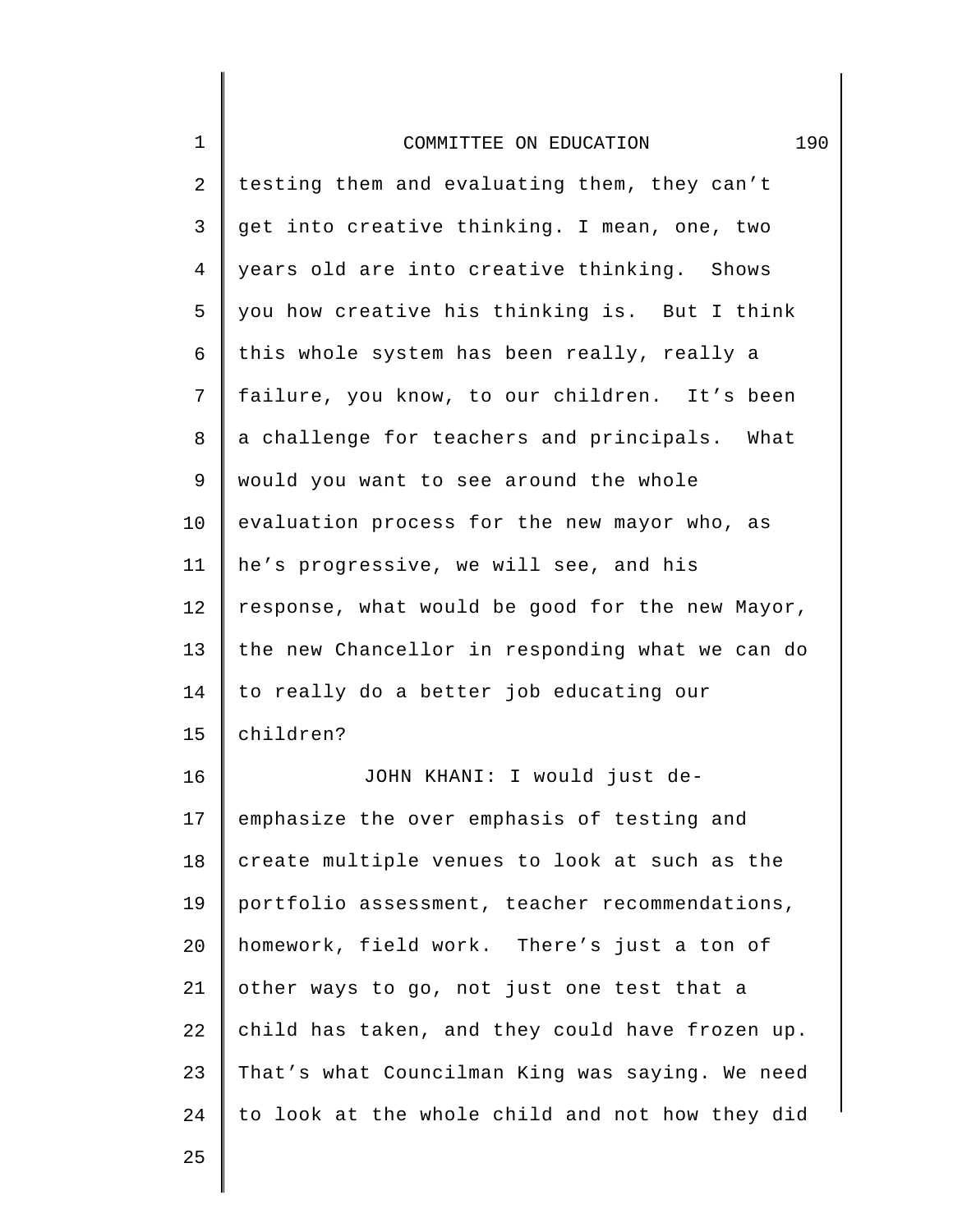4 5 6 7 8 9 10 11 12 13 14 15 16 17 18 19 20 21 22 23 24 COUNCIL MEMBER BARRON: And what do you think--last question. What do you think about the Montessori open classroom, open corridor, non-grading system in terms of evaluating including some of those open classroom kinds of things, open corridors, non grading, keeping multiple centers in a classroom for a child to advance at the rate they're capable of advancing as opposed to having everybody in the third grade taking a third grade math test when someone in the third grade may be able to function on a sixth grade math level, but if you had these centers in the classroom, it allows for the child's individual rate of growth to occur without keeping them on a third grade level or someone's on a second grade level and can't do third grade and get frustrated or someone's in the third grade on the fifth grade level and gets frustrated because they're way advanced. What do you think about--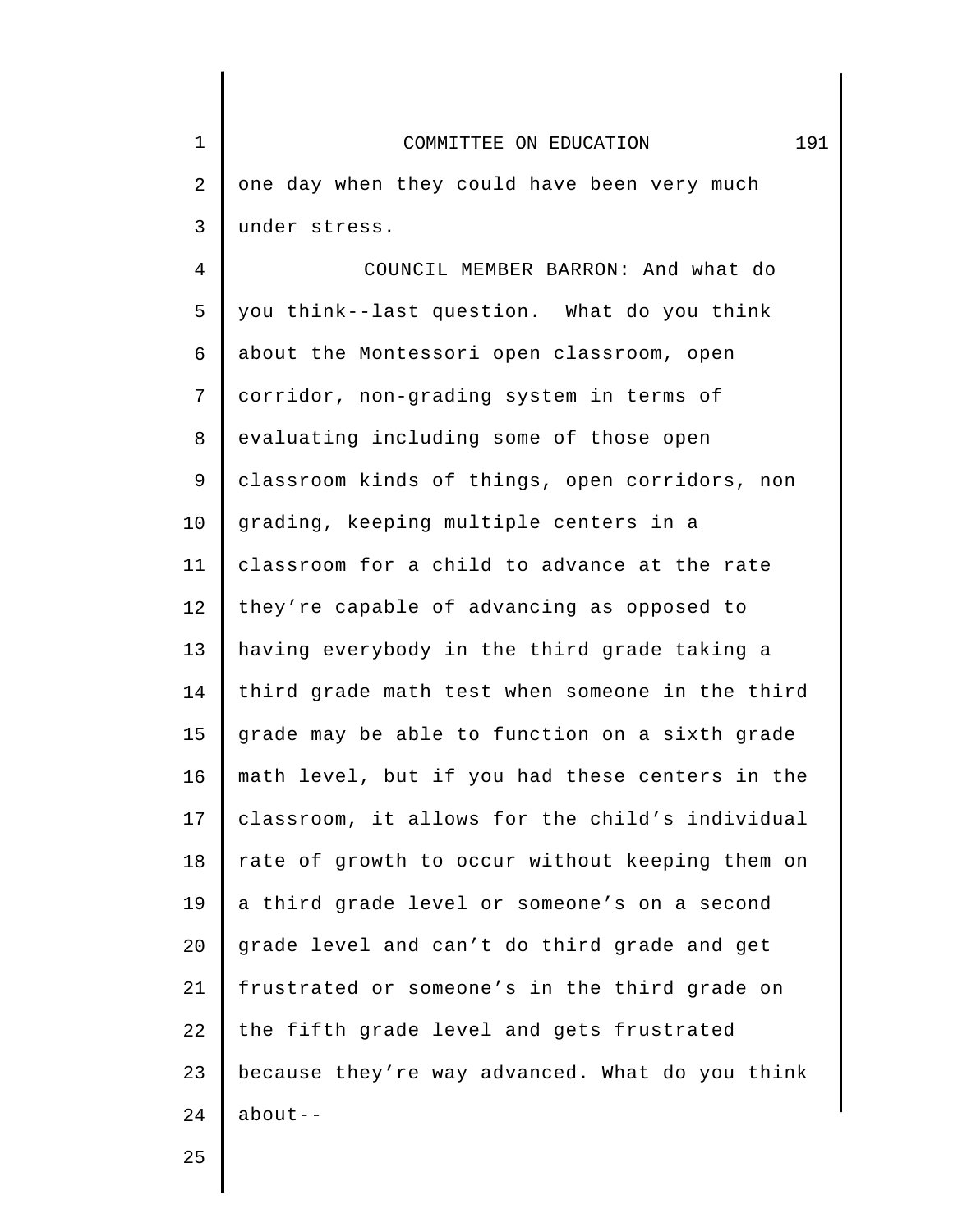| $\mathbf 1$ | 192<br>COMMITTEE ON EDUCATION                  |
|-------------|------------------------------------------------|
| 2           | JOHN KHANI: [interposing] I think              |
| 3           | if you have a strong leader with a great staff |
| 4           | they can make any system work, and there isn't |
| 5           | any one system that's better than another. You |
| 6           | have to be basically working with your         |
| 7           | community to see what's necessary within the   |
| 8           | community.                                     |
| 9           | COUNCIL MEMBER BARRON: Thank you               |
| 10          | very much.                                     |
| 11          | CHAIRPERSON JACKSON: Well thank you            |
| 12          | panel for coming in and we appreciate your     |
| 13          | testimony. The next panel we're going to hear  |
| 14          | from is Martha Kessler, CPAC, Michelle Kupper  |
| 15          | from CEC District 15, and Jeff Nichols, Change |
| 16          | the Stakes, and Martha Foote, A Time Out from  |
| 17          | Testing. Please come forward, please. Okay.    |
| 18          | Martha, we'll hear from you first, and we'll   |
| 19          | continue. So, please now be seated.            |
| 20          | MARTHA KESSLER: Which Martha? I'm              |
| 21          | Martha Kessler.                                |
| 22          | CHAIRPERSON JACKSON: Foote. Foote.             |
| 23          | So panel, would you please raise your right    |
| 24          | hand? And do you swear or affirm to tell the   |
| 25          | truth, the whole truth and nothing but the     |
|             |                                                |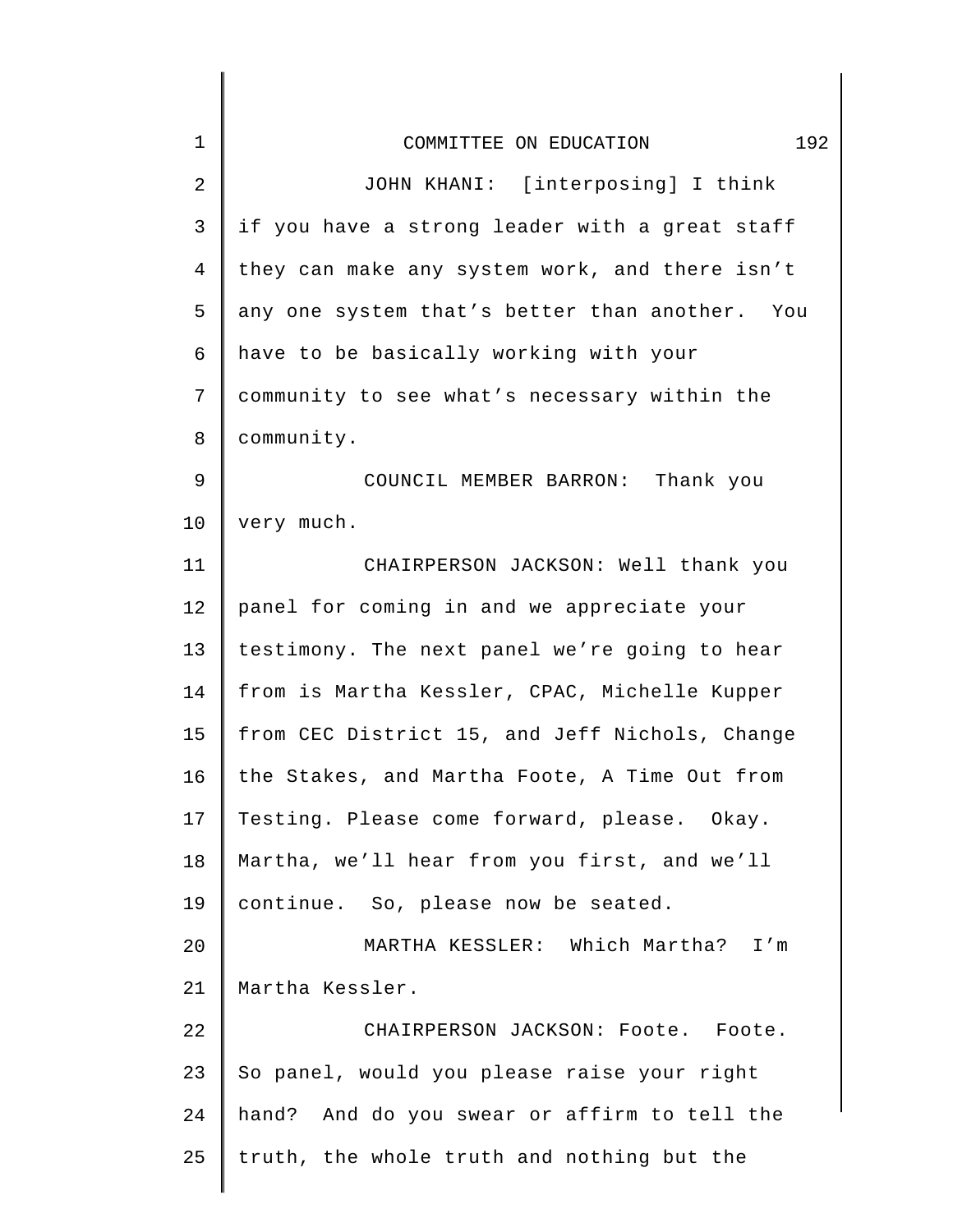| $\mathbf{1}$ | 193<br>COMMITTEE ON EDUCATION                   |
|--------------|-------------------------------------------------|
| 2            | truth in your testimony before this Education   |
| 3            | Committee hearing and to respond honestly to    |
| 4            | Council Member's questions?                     |
| 5            | JEFF NICHOLS: I do.                             |
| 6            | [off mic]                                       |
| 7            | CHAIRPERSON JACKSON: Okay. Thank                |
| 8            | you. And just state your name and your position |
| 9            | and your organization, and you may begin your   |
| 10           | testimony.                                      |
| 11           | MARTHA FOOTE: My name is Martha                 |
| 12           | Foote. I am here from Time out From Testing.    |
| 13           | I'm a public school parent, and I want to thank |
| 14           | you, Chairman Jackson, for holding these        |
| 15           | hearings and giving me this opportunity to      |
| 16           | speak today. I'm here today to ask for your     |
| 17           | support of Resolution 1394 calling upon the New |
| 18           | York State Education Department, the New York   |
| 19           | State Legislature and the Governor to re-       |
| 20           | examine public school accountability systems    |
| 21           | and to develop a system based on multiple forms |
| 22           | of assessment which do not require extensive    |
| 23           | standardized testing. Simply put, high stakes   |
| 24           | testing does not work. It does not improve      |
| 25           | teaching and learning, and it does not improve  |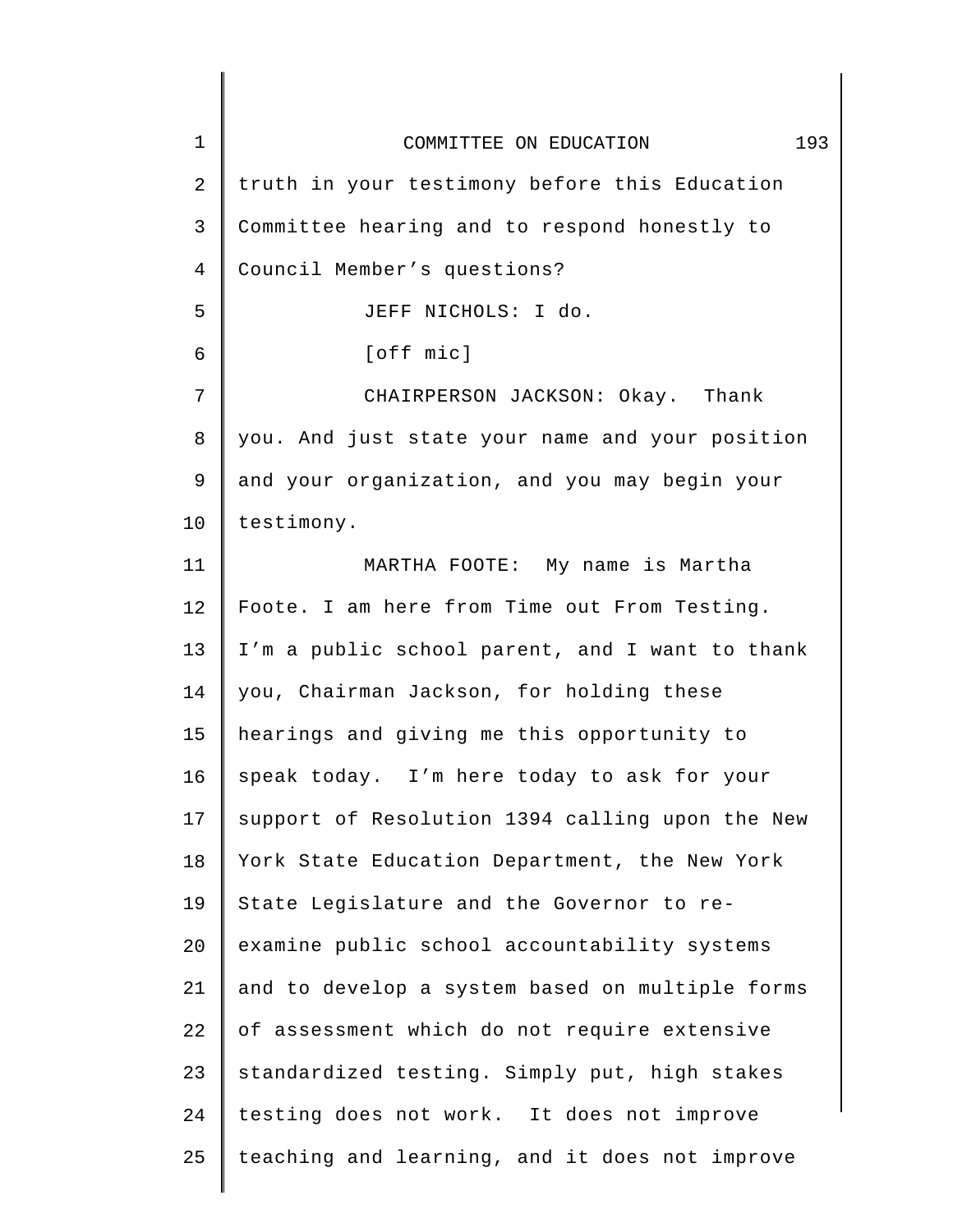| $\mathbf 1$    | 194<br>COMMITTEE ON EDUCATION                          |
|----------------|--------------------------------------------------------|
| 2              | our schools. Under Mayor Bloomberg, New York           |
| 3              | City has been at the forefront of high stakes          |
| $\overline{4}$ | testing policies and what do we have to show           |
| 5              | for it? New York City's NAEP scores, the only          |
| 6              | testing measure that has not been corrupted by         |
| 7              | teaching to the test, have stagnated, and our          |
| 8              | high school graduates are woefully unprepared          |
| 9              | for college academic work. Our school children         |
| 10             | are not being taught to think, to write deeply         |
| 11             | and critically, to research and analyze.               |
| 12             | Instead, they are being taught to fill in              |
| 13             | bubbles and write, formulate essays on state           |
| 14             | standardized tests. Why is that? Because their         |
| 15             | state test scores are weighted so heavily in           |
| 16             | high stakes decisions, school closings, grade          |
| 17             | promotions, middle school and high school              |
| 18             | placement, graduation, and now teacher                 |
| 19             | evaluations. My own son, who is now in $6^{\text{th}}$ |
| 20             | grade, is usually engaged and enthusiastic             |
| 21             | learner. He was also fortunate to attend an            |
| 22             | elementary school that was not at risk of              |
| 23             | closure, and thus did not engage in year-round         |
| 24             | test prep. However, once the state teacher             |
| 25             | evaluation law was passed and his teacher's            |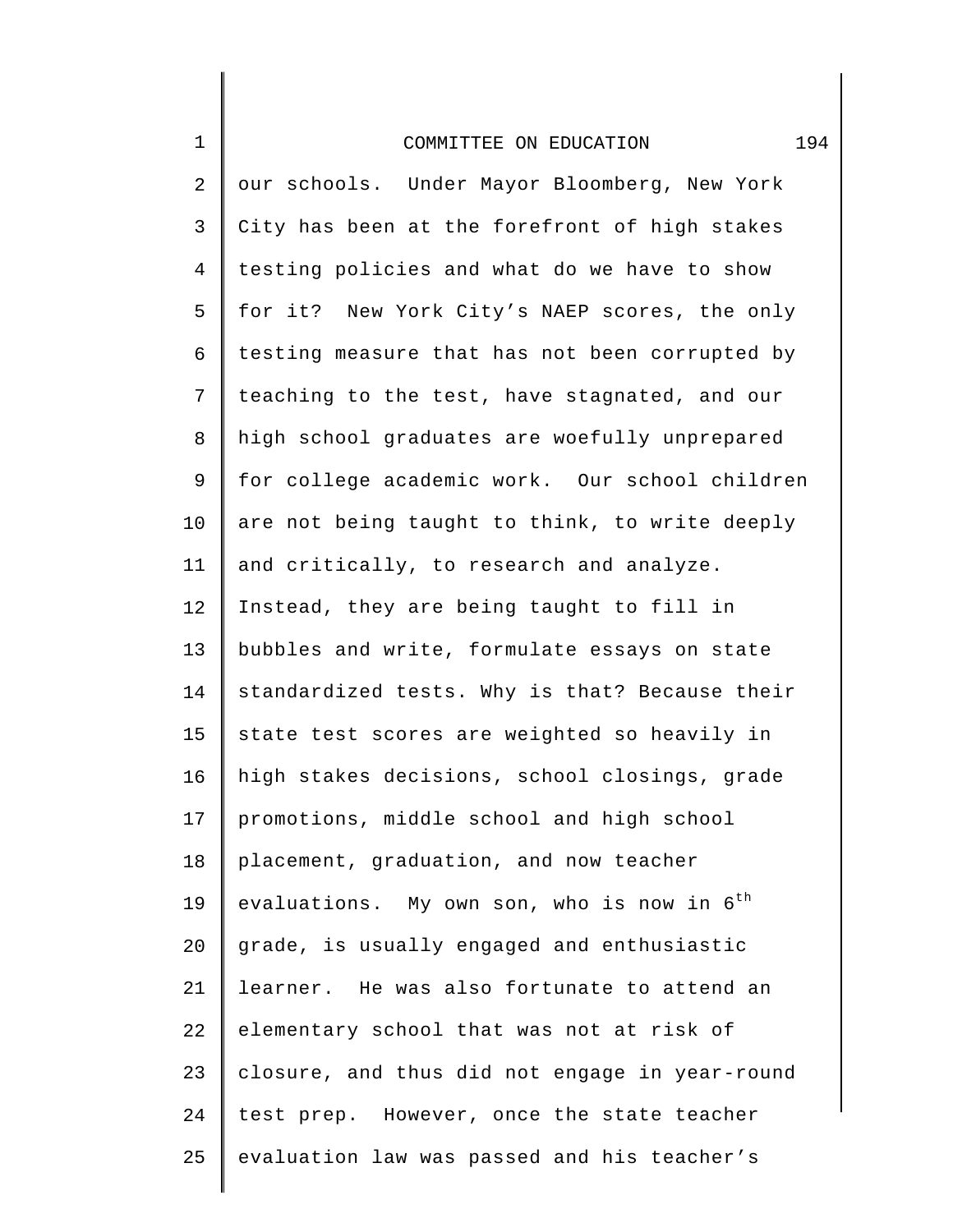| $\mathbf 1$    | 195<br>COMMITTEE ON EDUCATION                   |
|----------------|-------------------------------------------------|
| $\overline{c}$ | jobs hinged on their students test scores, I    |
| 3              | saw the test prep at his school ramp up         |
| 4              | considerably, and his enthusiasm for school     |
| 5              | dropped precipitously. Painfully, he began to   |
| 6              | hate going to school, resenting the suspension  |
| 7              | of in depth and creative class projects for     |
| 8              | daily practice writing mind numbing wrote       |
| 9              | essays and answering multiple choice questions  |
| 10             | over and over and over. All this test prep, all |
| 11             | this teaching to the test did nothing to        |
| 12             | increase or enhance my child's learning.        |
| 13             | Instead, it served to ensure his test scores    |
| 14             | would be as high as they could be so his        |
| 15             | teacher would look like a good teacher. It's    |
| 16             | ironic isn't it? His teacher engaged in lousy   |
| 17             | teaching so the measure of his teaching, that   |
| 18             | is the state test scores, would look terrific.  |
| 19             | As City Council Members, you now have a chance  |
| 20             | to make history. By passing Resolution 1394 you |
| 21             | can send a strong signal that New York City is  |
| 22             | ready to move away from high stakes testing and |
| 23             | toured a system of multiple measures that truly |
| 24             | reflects a child's achievements. You can send   |
| 25             | a signal that New York City is ready to listen  |
|                |                                                 |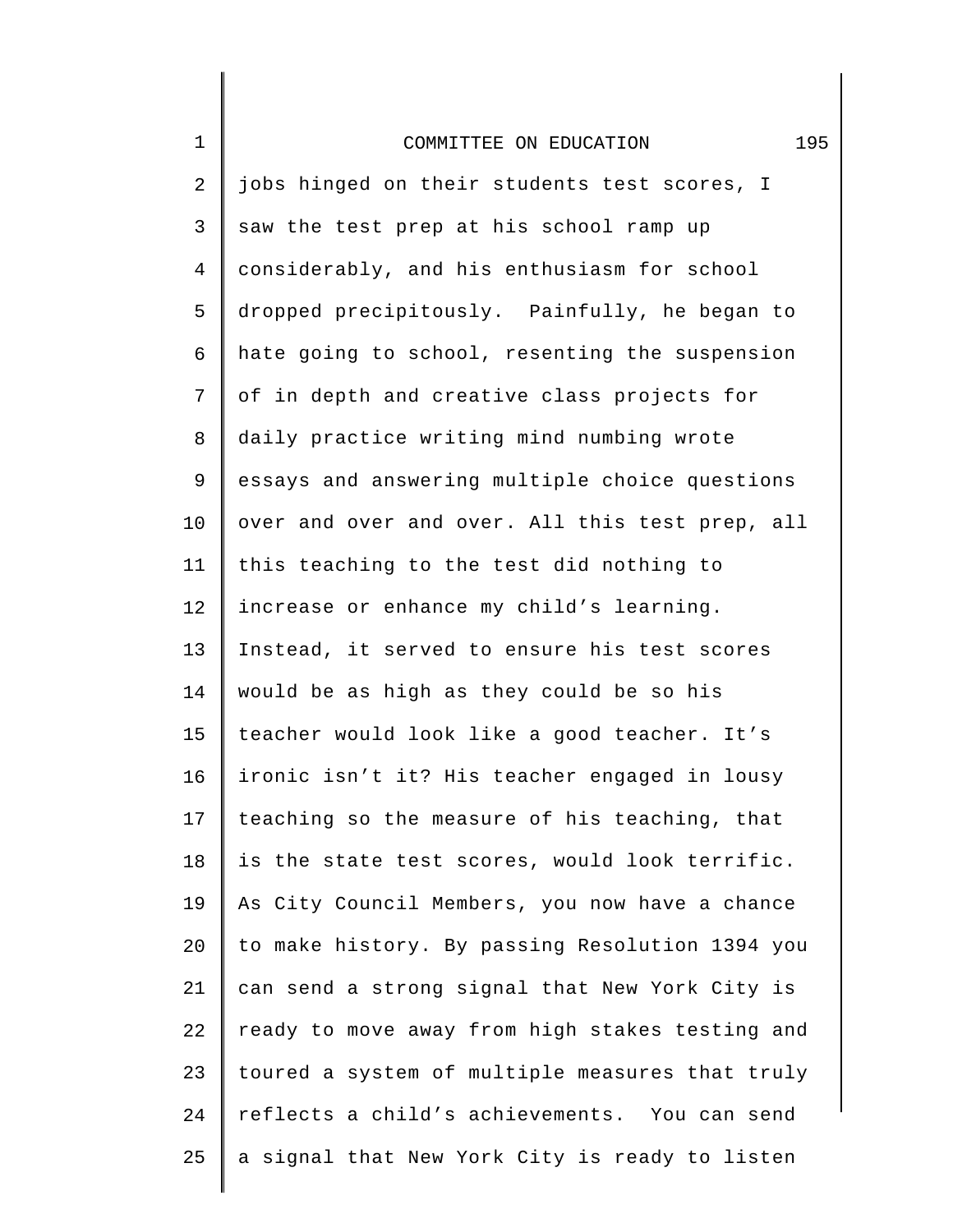| $\mathbf 1$    | 196<br>COMMITTEE ON EDUCATION                                      |
|----------------|--------------------------------------------------------------------|
| $\overline{2}$ | to parents who have had enough of policies that                    |
| $\mathsf 3$    | are harming education and crushing their                           |
| $\overline{4}$ | children's spirits and their hopes, that New                       |
| 5              | York City is ready to stand up to Albany and to                    |
| 6              | the federal government and to urge a better                        |
| 7              | way. Thank you.                                                    |
| 8              | CHAIRPERSON JACKSON: Thank you.                                    |
| 9              | Next please? Jeff? Yeah, you can go that way.                      |
| 10             | Pull the mic up to you and identify yourself                       |
| 11             | and your position and your organization. You                       |
| 12             | may begin your testimony.                                          |
| 13             | JEFF NICHOLS: Thank you, Councilman                                |
| 14             | Jackson, Councilman Barron. It's an honor to                       |
| 15             | be here, and I'm here to testify in favor of                       |
| 16             | Resolution 1394. My name is Jeff Nichols. My                       |
| 17             | Anne Stone [phonetic] and I have two young                         |
| 18             | children, Aaron and Gabriel in 5 <sup>th</sup> and 4 <sup>th</sup> |
| 19             | grades, respectively. We belong to Change the                      |
| 20             | Stakes, a group of parents and educators with                      |
| 21             | no budget, no hierarchy, which anyone can join,                    |
| 22             | a group of citizens united by outrage over the                     |
| 23             | astonishing direction education has taken in                       |
| 24             | recent years. In an era of economic scarcity,                      |
| 25             | we are wasting billions of dollars on the                          |
|                |                                                                    |

 $\begin{array}{c} \hline \end{array}$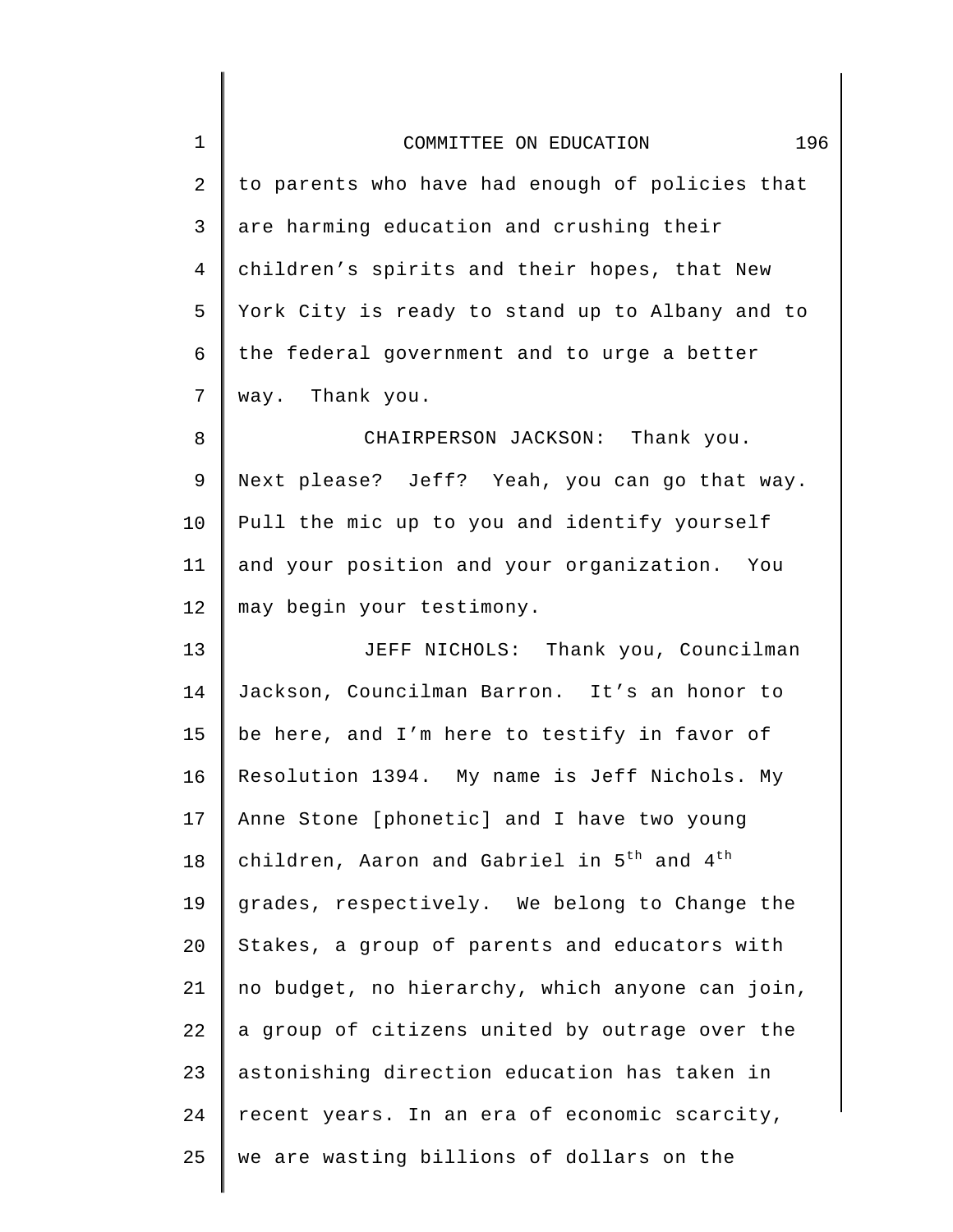## COMMITTEE ON EDUCATION 197

1

2 3 4 5 6 7 8 9 10 11 12 13 14 15 16 17 18 19 20 21 22 23 24 25 search for an illusory accountability system that will finally allow us to quantify the relationship between a teacher and a child. Think about that for a minute. Is there a more complex structure in the universe than the human brain? And we're talking about interactions between two of them. We want a single score or rating to explain how one effects the other. It is beyond my comprehension, but this futile search is the driving force in national education policy today, despite the fact that not only teachers and parents in ever increasing numbers, but testing and assessment experts as well decry this practice. Not because any of thinks our children shouldn't be challenged by difficult tasks at school or that the performance of teachers in the classroom should not be judged by the highest standards, but because there is no scientific validity whatsoever to the use of these tests is the primary instrument for evaluating children and teachers. We cannot kid ourselves that just because high stakes testing has become predominant in our schools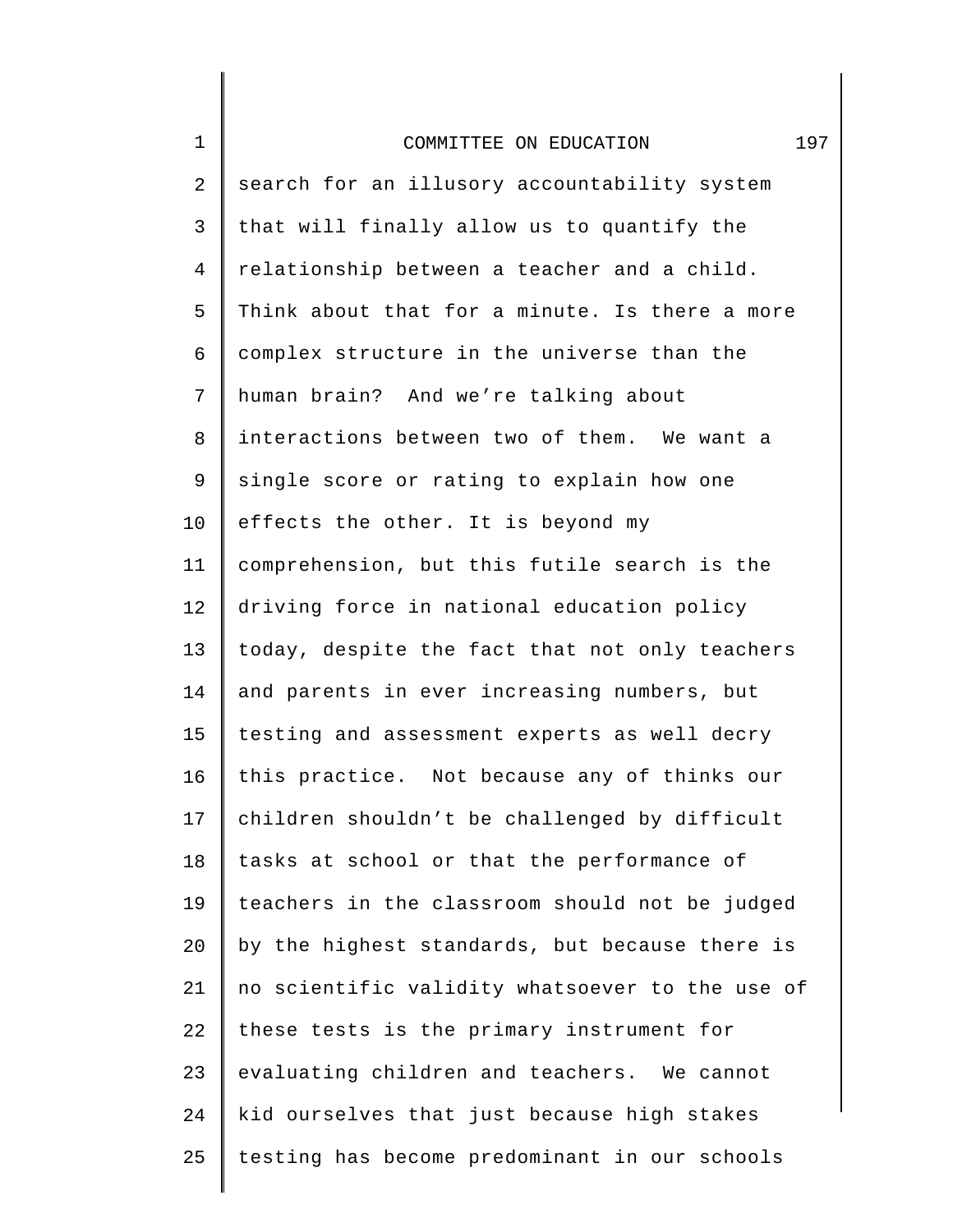| $1\,$          | 198<br>COMMITTEE ON EDUCATION                   |
|----------------|-------------------------------------------------|
| 2              | it is moral or even rational. Excuse me.        |
| 3              | Societies go astray just as individuals do. The |
| $\overline{4}$ | greatness of the United States is not that we   |
| 5              | are immune from committing profound social      |
| 6              | wrongs, but that our system of government       |
| 7              | allows us to write them. The tide is turning    |
| 8              | against the abuse of standardized testing.      |
| 9              | Now, city education officials say they agree    |
| 10             | with us that test driven education is wrong,    |
| 11             | but their hands are tied by state officials,    |
| 12             | and we saw that in Chancellor Walcott's answer  |
| 13             | to Councilman Jackson about timely return of    |
| 14             | test scores. It's not our fault, it's under     |
| 15             | the control of the State. That's not an excuse  |
| 16             | for something that's completely unacceptable.   |
| 17             | When the state tries to--sorry. This passing    |
| 18             | of the buck, which is endemic and which we were |
| 19             | seen today has to stop. In the United States,   |
| 20             | we do not accept, "I was just following orders" |
| 21             | as an excuse for violations of basic rights,    |
| 22             | like that of our children to a public education |
| 23             | based on best practices of the profession.      |
| 24             | When the State tries to compel educational      |
| 25             | malpractice, as Martha just outlined. It is     |
|                |                                                 |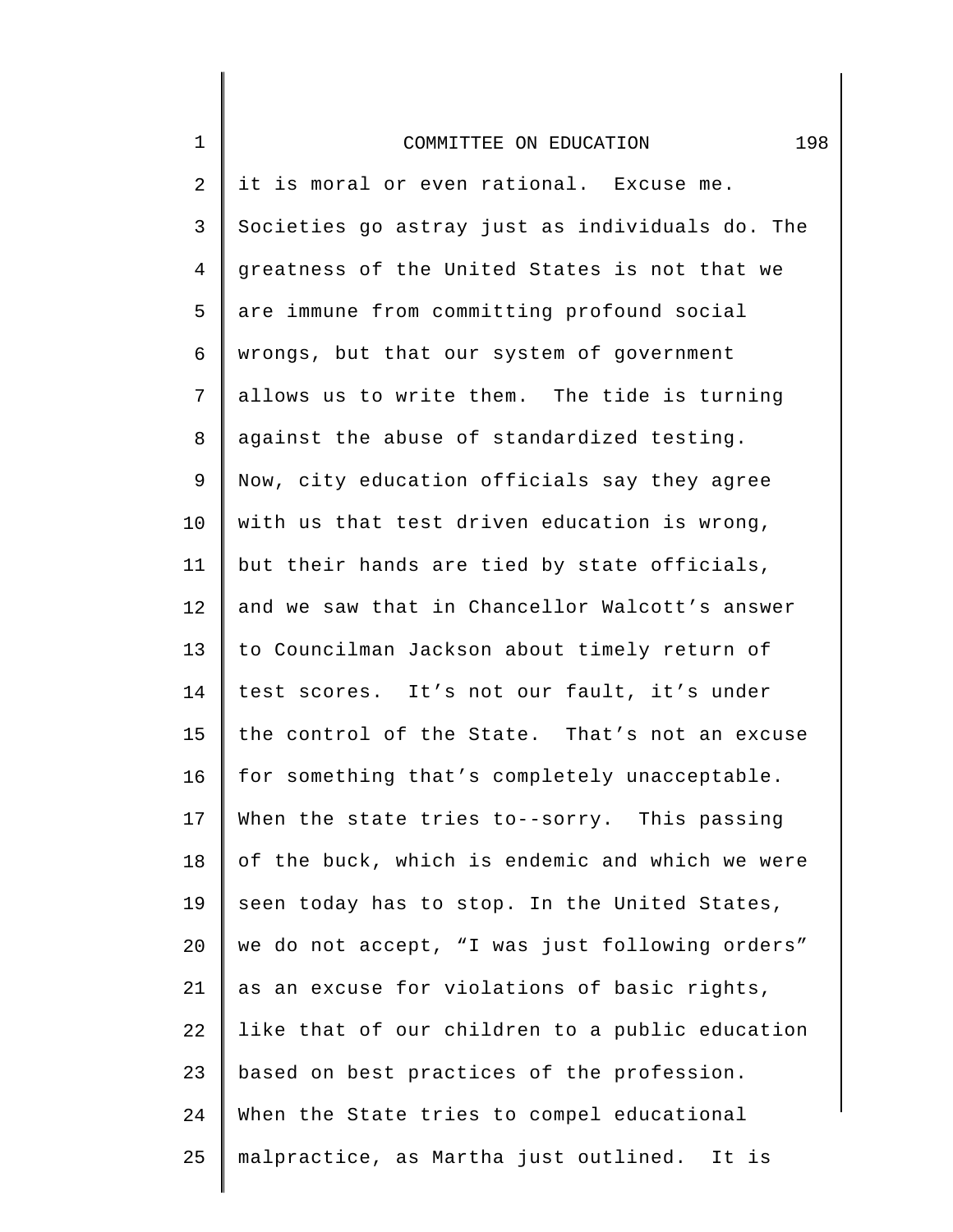| $\mathbf 1$     | 199<br>COMMITTEE ON EDUCATION                             |
|-----------------|-----------------------------------------------------------|
| 2               | the right of citizens to civilly disobey. My              |
| 3               | wife and I have boycotted standardized tests              |
| $\overline{4}$  | since they stole our then 3 <sup>rd</sup> graders love of |
| 5               | school from him two years ago. We and our                 |
| 6               | fellow parents and teachers at Change the                 |
| 7               | Stakes ask that our local leaders refuse to               |
| 8               | follow misguidance from above and fulfil their            |
| 9               | obligation to meet the educational needs of               |
| $10 \,$         | their constituents children. Resolution 1394              |
| 11              | is a great step in that direction, but we want            |
| 12              | more, much more. New York City is universally             |
| 13              | recognized as a major cultural and economic               |
| 14              | center. Let us also become known as world                 |
| 15              | leaders in education, not just rejecting wrong            |
| 16              | policies but promoting true innovation in the             |
| 17 <sub>2</sub> | classroom by allowing public school teachers              |
| 18              | the same intellectual freedom that teachers               |
| 19              | enjoy in the exclusive private schools most of            |
| 20              | our political leaders send their children to.             |
| 21              | As the great education scholar Yung Jao                   |
| 22              | [phonetic] has argued, "If we need everybody to           |
| 23              | be creative, entrepreneurial, globally                    |
| 24              | competent, we need a new paradigm." It would              |
| 25              | not be to reduce human diversity through                  |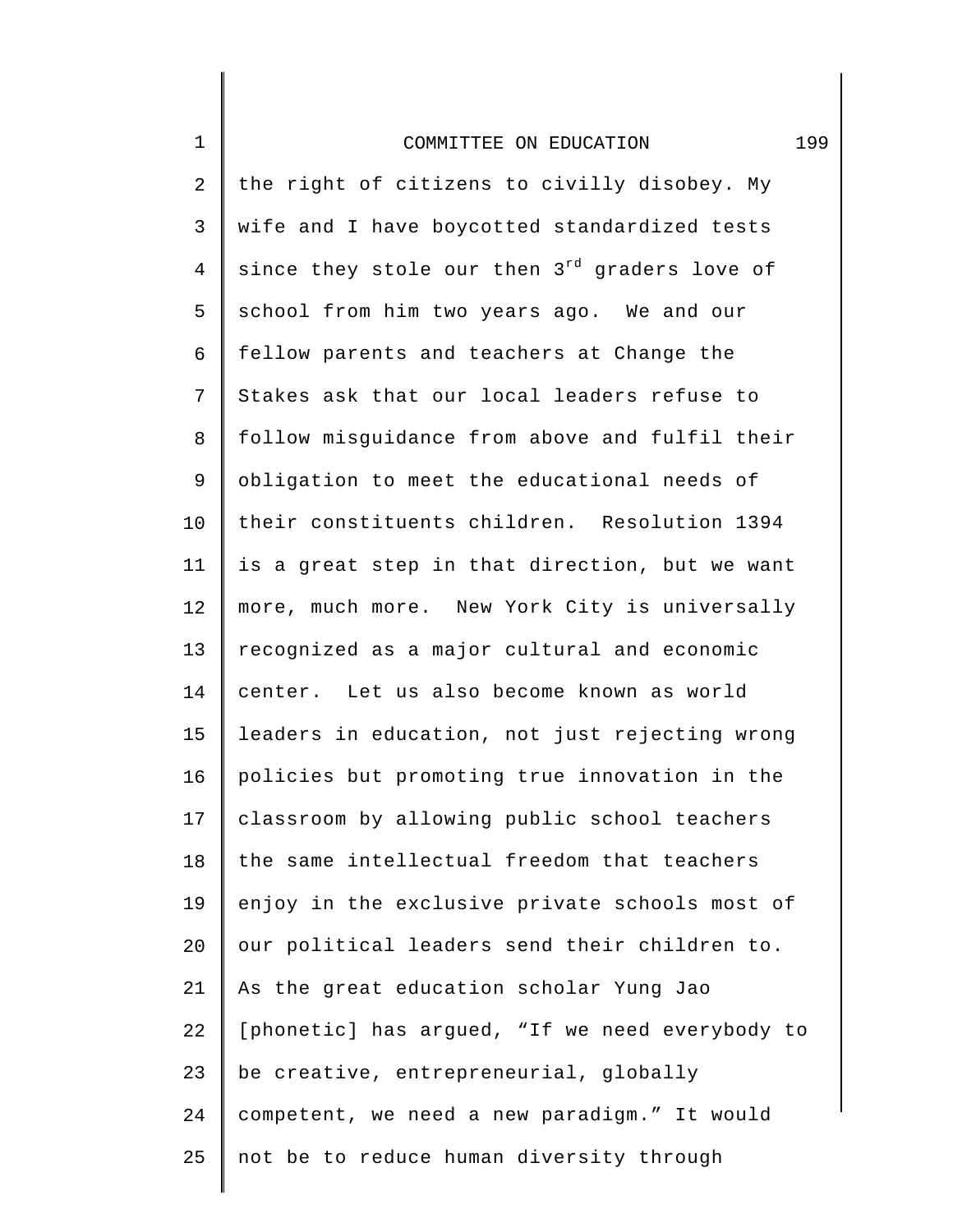| $\mathbf 1$ | 200<br>COMMITTEE ON EDUCATION                   |
|-------------|-------------------------------------------------|
| 2           | pervasive testing and standardized curriculum,  |
| 3           | but to expand human diversity through the       |
| 4           | values of progressive education. As he says,    |
| 5           | "America cannot afford to catch up to others.   |
| 6           | We must lead the way, be the first to take on   |
| 7           | so-called progressive education not as          |
| 8           | something nice to do, but as an economic        |
| 9           | necessity, and the central value of progressive |
| 10          | education is the empowerment of the individual  |
| 11          | mind, be of teacher or child. It's liberation   |
| 12          | from arbitrary and constrictive external        |
| 13          | mandates." Thank you.                           |
| 14          | CHAIRPERSON JACKSON: Thank you.                 |
| 15          | COUNCIL MEMBER BARRON: Mr. Chair, I             |
| 16          | just have to be excused because I have a        |
| 17          | Woman's Issue Committee meeting.                |
| 18          | CHAIRPERSON JACKSON: Okay.                      |
| 19          | COUNCIL MEMBER BARRON: So I mean no             |
| 20          | disrespect, but I have another Committee.       |
| 21          | CHAIRPERSON JACKSON: Thank you.                 |
| 22          | Next please? Identify yourself and your         |
| 23          | position. You may begin.                        |
| 24          | MARTHA KESSLER: Good afternoon. My              |
| 25          | name is Martha Kessler. I am the Co-Chair of    |
|             |                                                 |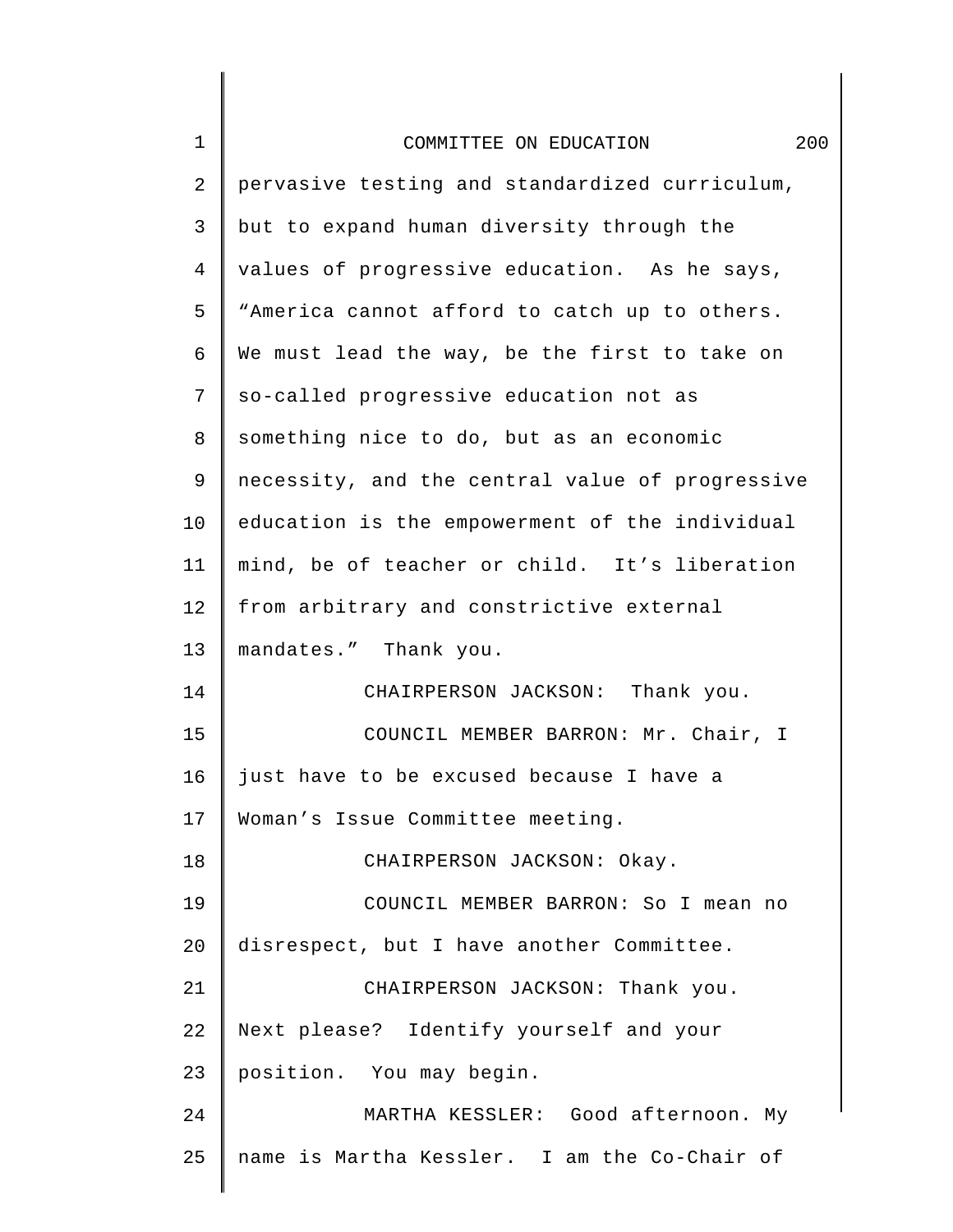| $\mathbf 1$    | 201<br>COMMITTEE ON EDUCATION                   |
|----------------|-------------------------------------------------|
| $\mathbf{2}$   | CPAC, which is the Chancellor's Parent Advisory |
| 3              | Committee. I mean Council. Sorry. We            |
| $\overline{4}$ | represent parent associations and PTA's from    |
| 5              | every public school district in the city as     |
| 6              | well as high schools in District 75. I'm here   |
| 7              | to testify very briefly on the following two    |
| 8              | items. On number 925 in relation to requiring   |
| 9              | the Department of Education to provide data     |
| $10 \,$        | regarding the provision of--that's not for me,  |
| 11             | right? Regarding the provision of arts          |
| 12             | instructional requirements. We're in favor of   |
| 13             | this law. Parents want to see their children    |
| 14             | have a well-rounded education. Music and arts   |
| 15             | classes outside of school are often             |
| 16             | prohibitively expensive. We worry that with     |
| 17             | every continuing budget cuts and every          |
| 18             | increasing pressure from the standardized       |
| 19             | testing that access to arts instruction will be |
| 20             | curtailed in the majority of schools. It would  |
| 21             | also be illuminating to gather data on the      |
| 22             | funding sources of arts programming currently   |
| 23             | in schools as many parent associations are      |
| 24             | actually raising the money to support these     |
| 25             | programs, which is creating further disparity   |
|                |                                                 |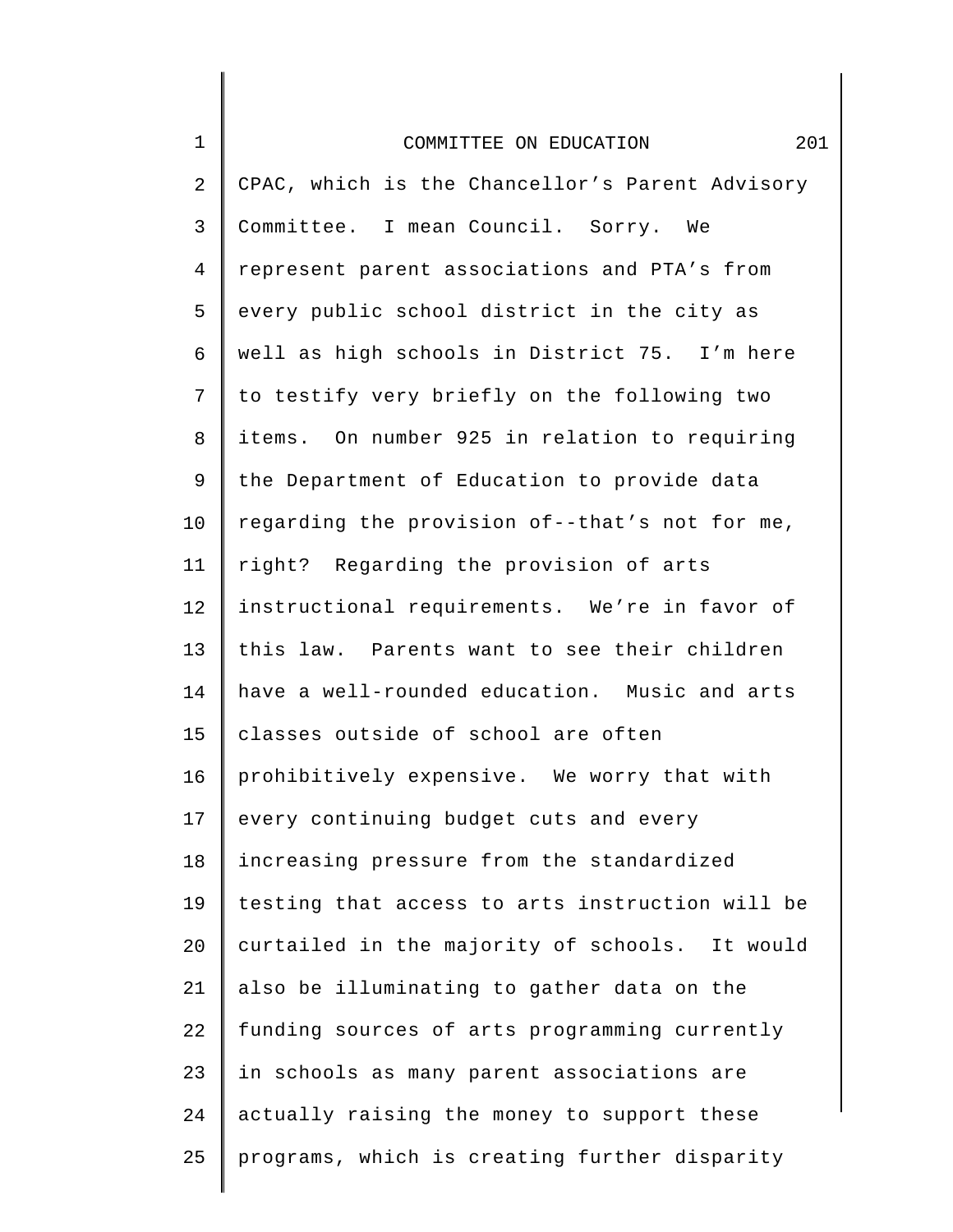| $\mathbf 1$    | 202<br>COMMITTEE ON EDUCATION                        |
|----------------|------------------------------------------------------|
| 2              | in access to arts instruction because wealthy        |
| 3              | schools can afford to raise money and pay for        |
| $\overline{4}$ | programming. Besides gathering this data, we         |
| 5              | would like to see follow through. Other              |
| 6              | results of the studies regarding the benefits        |
| 7              | of art instruction among other things                |
| 8              | compelling enough for the DOE to make a real         |
| 9              | commitment towards sustaining and increasing         |
| 10             | meaningful arts programming in schools from K        |
| 11             | to 12 <sup>th</sup> grade, and is the DOE willing to |
| 12             | mandate and invest in arts curriculum with the       |
| 13             | funding obviously, is what that's about. Are         |
| 14             | they willing to put their money where it             |
| 15             | belongs? In regards to Resolution 1394, that         |
| 16             | my colleagues have just spoken on, while             |
| 17             | generally parents do accept that there is a          |
| 18             | need to track student progress and testing           |
| 19             | should be part of this, most of us agree that        |
| 20             | the reliance upon test scores for so many            |
| 21             | things, schools grades, teachers grades,             |
| 22             | principal grades, eligibility for promotion,         |
| 23             | it's just not working. It discriminates              |
| 24             | against schools and teachers that serve our          |
| 25             | most needy communities. It discriminates             |
|                |                                                      |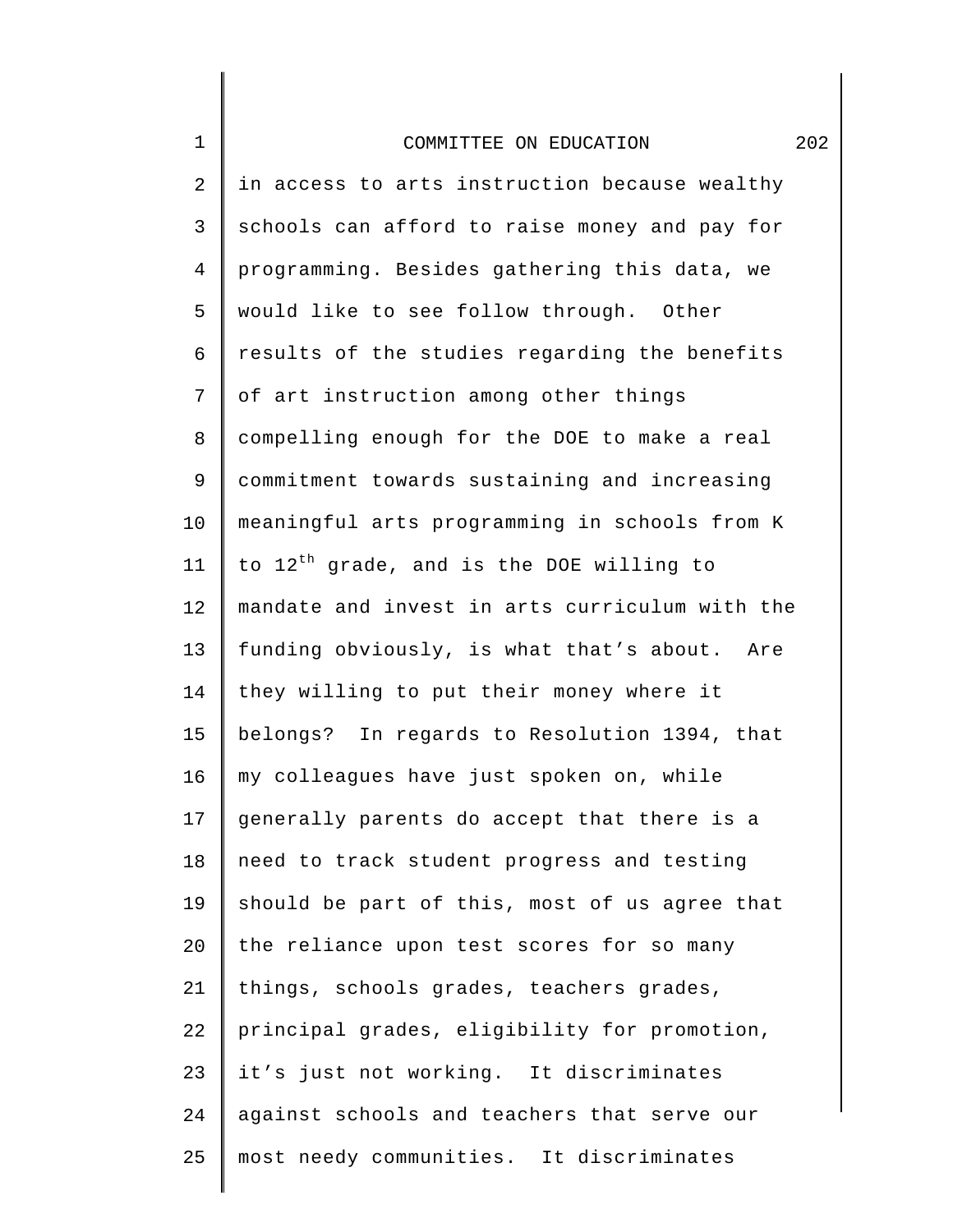| $\mathbf 1$    | 203<br>COMMITTEE ON EDUCATION                   |
|----------------|-------------------------------------------------|
| 2              | against our children who have special needs,    |
| $\mathsf{3}$   | and our children for whom English is a second   |
| $\overline{4}$ | language. And I lost the second page right      |
| 5              | here. Sorry, I thought it was still beside it.  |
| 6              | What did the test scores from the last academic |
| 7              | year show us? It actually illuminated,          |
| 8              | illustrated very clearly the fact that children |
| 9              | of New York City living in poverty with special |
| 10             | needs, English language learners are all        |
| 11             | lagging terribly. What we believe is that the   |
| 12             | way to fix this is not with more testing. We    |
| 13             | would be better used serving the vast quantity  |
| 14             | of money that I disagree with the Chancellor    |
| 15             | when he said it was 25, because that's the      |
| 16             | lowest number I've ever heard. I heard 37       |
| 17             | million, and I'm sorry I don't have the         |
| 18             | information to back that up, but that seemed    |
| 19             | very low balling to me. That it would be used   |
| 20             | these funds, the funds that it takes to create, |
| 21             | administer, and evaluate tests to support our   |
| 22             | schools and our teachers in a real way, by      |
| 23             | reversing some of these crippling budget cuts   |
| 24             | that have impacted our schools. This disparity  |
| 25             | that the tests show in academic performance     |
|                |                                                 |

∥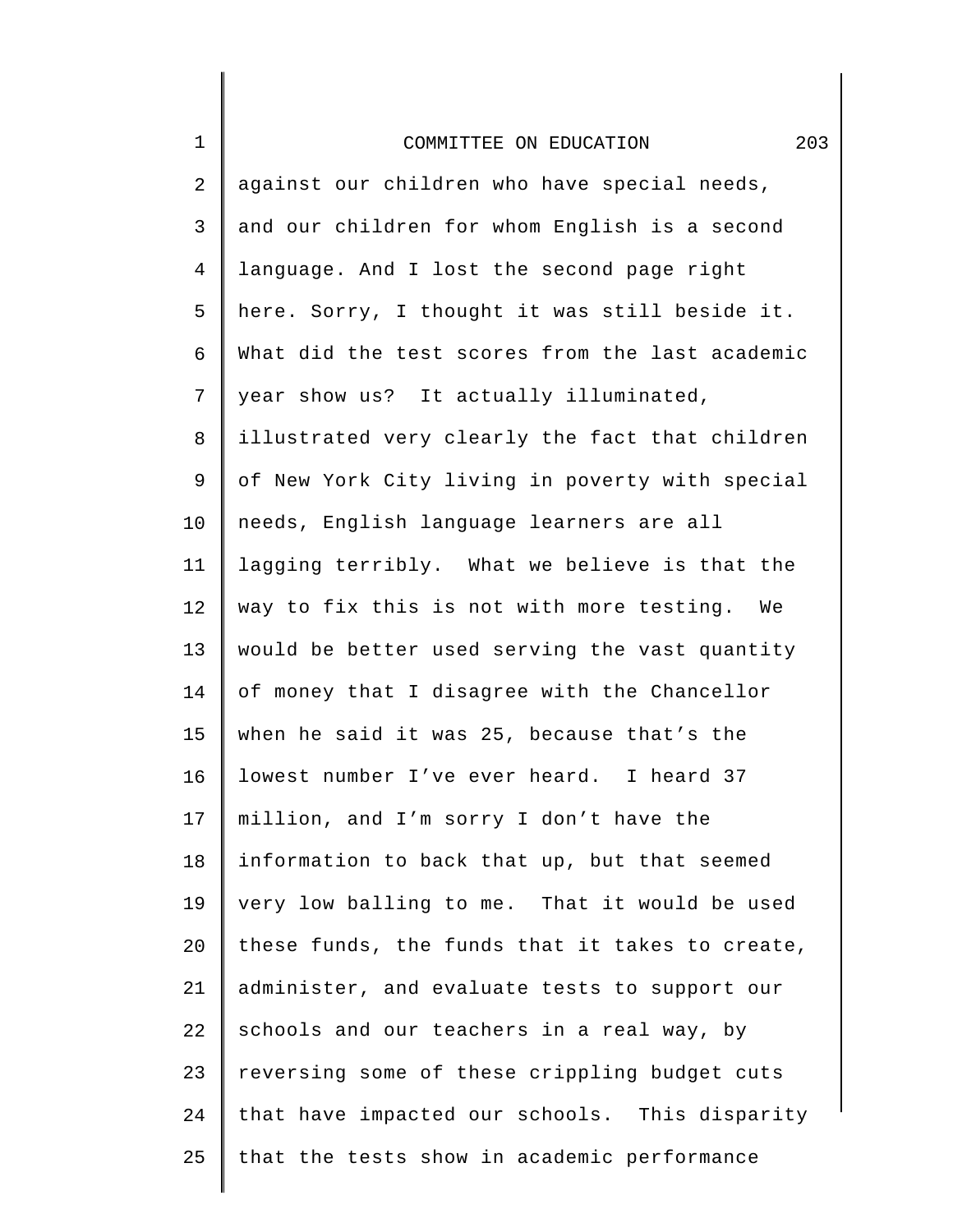| $\mathbf 1$ | 204<br>COMMITTEE ON EDUCATION                   |
|-------------|-------------------------------------------------|
| 2           | caused by economic disadvantage. It's not       |
| 3           | surprising piece of news, and I know that each  |
| 4           | one of us who is a stakeholder in this system,  |
| 5           | parents, teachers, advocates, principals,       |
| 6           | networks, and the Chancellor himself want to    |
| 7           | see every last one of our children thriving in  |
| 8           | their school, and whatever our differences of   |
| 9           | opinion are, I believe that we're all working   |
| 10          | for the same goal. Thank you very much.         |
| 11          | CHAIRPERSON JACKSON: Thank you.                 |
| 12          | Next, please? Just identify yourself, your      |
| 13          | position, organization. You may begin your      |
| 14          | testimony.                                      |
| 15          | MICHELLE KUPPER: Hello, members of              |
| 16          | the Council. My name is Michelle Kupper, and    |
| 17          | I'm the mother of three year old and also a     |
| 18          | second grader who goes to PS29 in Cobble Hill,  |
| 19          | Brooklyn. I have career background in           |
| 20          | education including a doctorate in Sociology of |
| 21          | Education. So as a parent and as a              |
| 22          | professional I'm deeply concerned about the     |
| 23          | direction of education. I'm also a member of    |
| 24          | the Community Education Council, the CEC, for   |
| 25          | District 15 in Brooklyn, and I'm here today to  |
|             |                                                 |

 $\begin{array}{c} \hline \end{array}$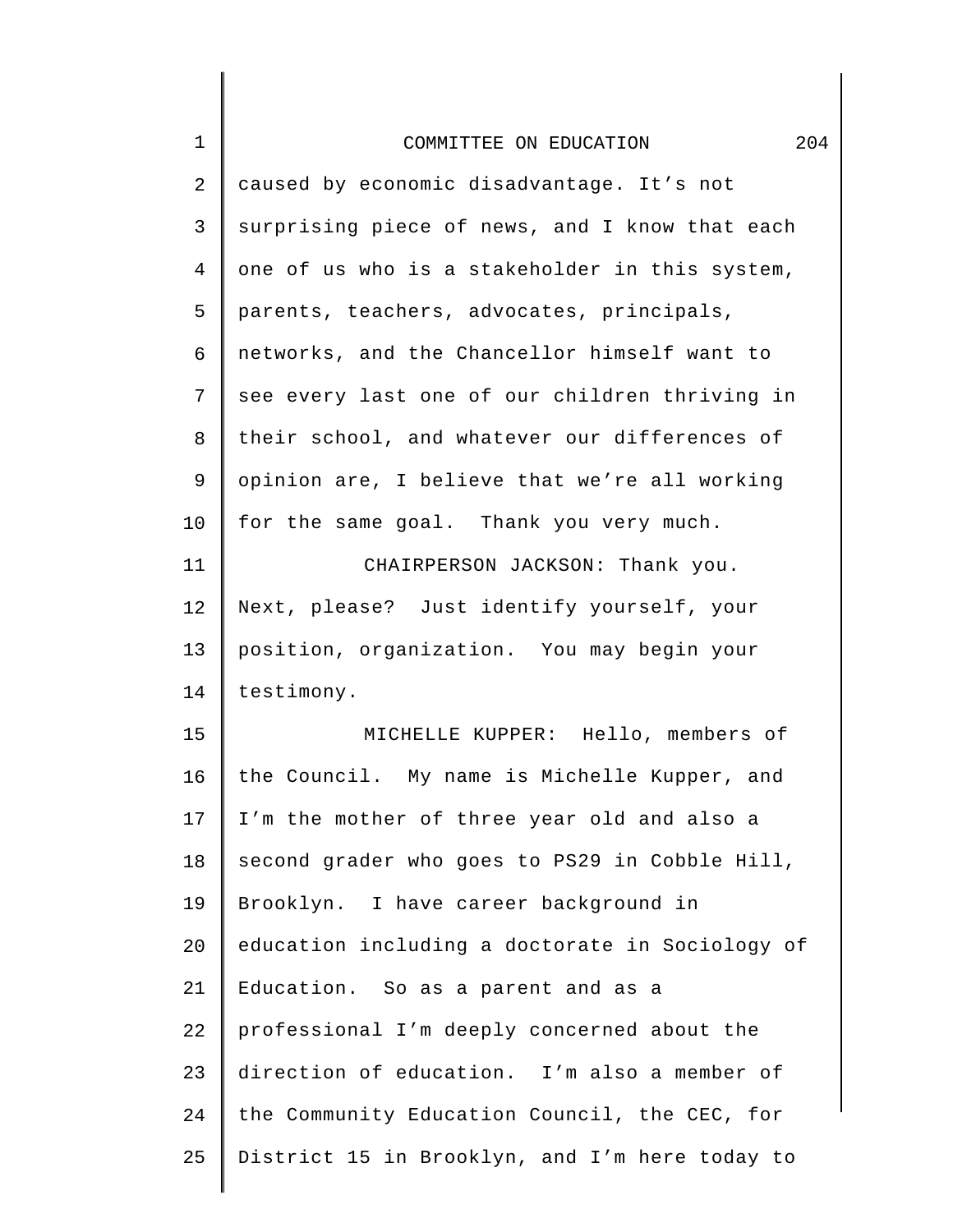| $\mathbf 1$    | 205<br>COMMITTEE ON EDUCATION                   |
|----------------|-------------------------------------------------|
| 2              | speak on behalf of fellow CEC members from      |
| $\mathsf{3}$   | around the City to urge you to pass Resolution  |
| $\overline{4}$ | 1394. Representatives from CEC's as well as     |
| 5              | the city-wide education councils have been      |
| 6              | coming together holding monthly meetings and    |
| 7              | they forged a letter to mayor elect De Blasio   |
| $\,8\,$        | regarding the changes we need to see in         |
| 9              | education, and I will read an excerpt from the  |
| 10             | letter on the impact of high stakes testing on  |
| 11             | students, schools, and teachers because it's in |
| 12             | full support of what your resolution would      |
| 13             | allow. From the letter, "Parents, teachers,     |
| 14             | and administrators are all increasing troubled  |
| 15             | by the growing emphasis on high stakes testing  |
| 16             | and its impact on our schools teaching          |
| 17             | environment. Under the rubric of                |
| 18             | "accountability" high stakes tests have         |
| 19             | archived a dominance that is dramatically       |
| 20             | changing our classroom culture. Instead of a    |
| 21             | classroom environment which encourages          |
| 22             | curiosity and critical thinking rooted in       |
| 23             | teachers freedom to make professional           |
| 24             | independent decisions about instruction and     |
| 25             | curriculum, we're seeing our schools pressured  |
|                |                                                 |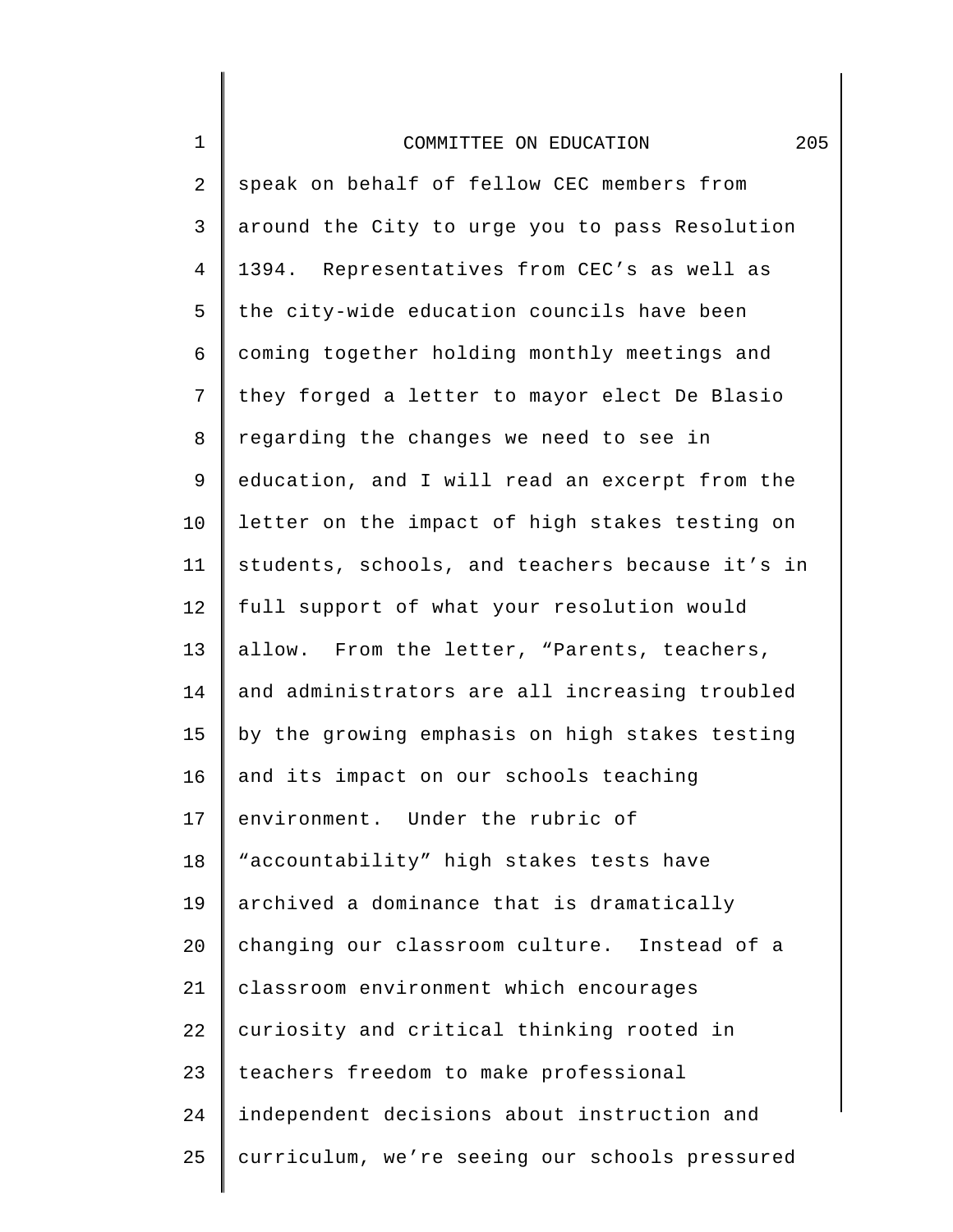| 1  | 206<br>COMMITTEE ON EDUCATION                   |
|----|-------------------------------------------------|
| 2  | to teach to the test and supplant their regular |
| 3  | instruction with test prep since school test    |
| 4  | performance takes administrative priority. The  |
| 5  | number of classroom hours spent in test taking, |
| б  | six days this past spring, for example and      |
| 7  | preparing for them takes away valuable and      |
| 8  | irreplaceable teaching time and the quality of  |
| 9  | teaching in our children's classrooms is sadly  |
| 10 | compromised. While we acknowledge that testing  |
| 11 | in and of itself has its uses for assessment    |
| 12 | and to gauge aspects of student achievement,    |
| 13 | most educators and many education policy makers |
| 14 | concur that the state tests do not fit the      |
| 15 | extremely high stakes purposes for which they   |
| 16 | are being used. Many of the test questions      |
| 17 | currently in use have been flagged as           |
| 18 | pedagogically unsound, and the test produce     |
| 19 | overly narrow, inconsistent, and unreliable     |
| 20 | measures of student progress and                |
| 21 | accomplishment. High stakes tests are also      |
| 22 | completely developmentally inappropriate for    |
| 23 | kindergarten through second grade students, the |
| 24 | newest youngest age group targeted for these    |
| 25 | tests and as a whole chorus of child            |
|    |                                                 |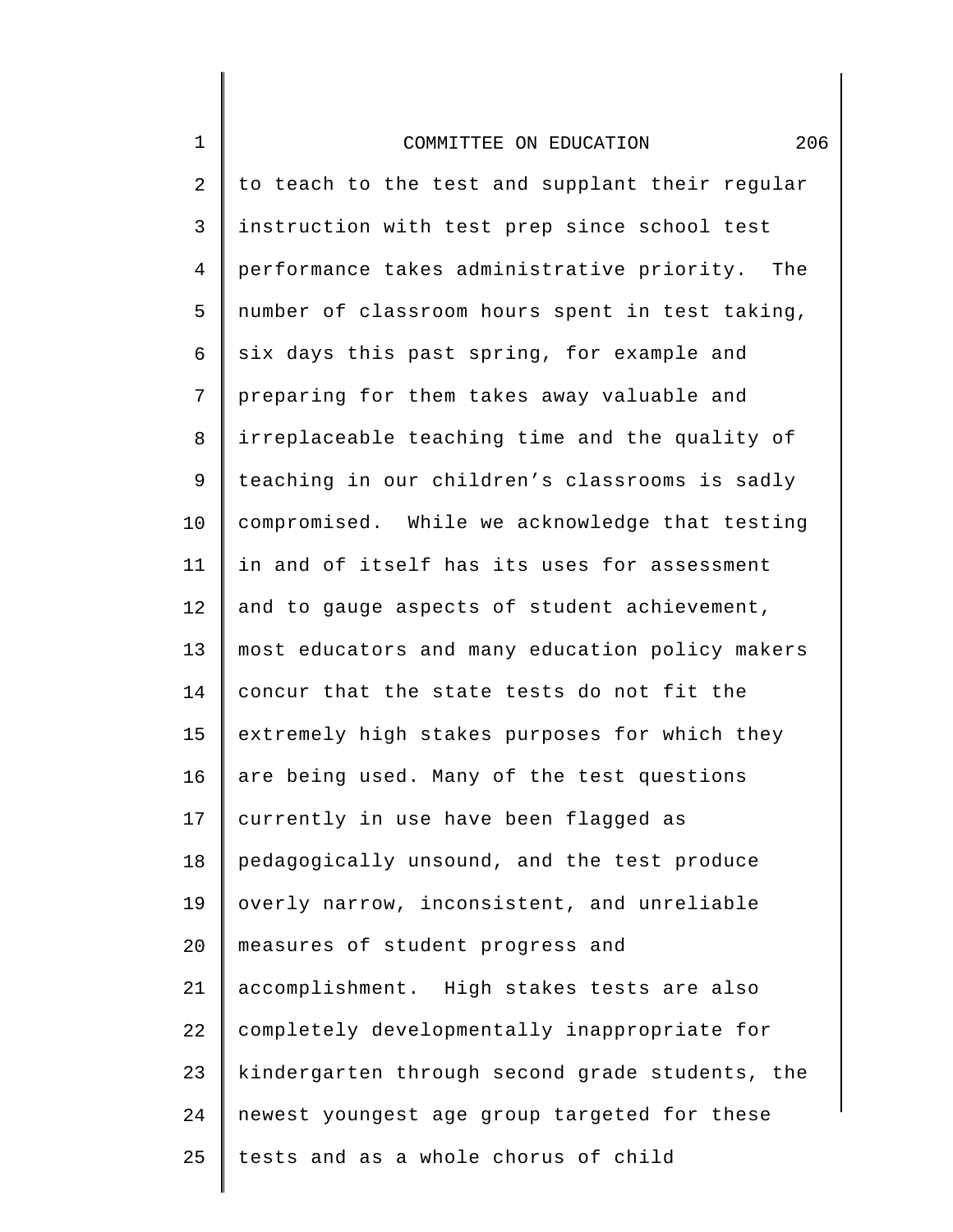| $1\,$          | 207<br>COMMITTEE ON EDUCATION                   |
|----------------|-------------------------------------------------|
| $\overline{2}$ | development specialists and educators are       |
| 3              | attesting to this. Yet the test continue to be  |
| $\overline{4}$ | used as both gate keepers to determine          |
| 5              | student's qualifications to advance a grade and |
| 6              | to judge the overall quality of schools. We     |
| 7              | recommend that you," this is to De Blasio--     |
| 8              | "place a moratorium on the use of these tests   |
| 9              | and these high stakes capacities and take a     |
| 10             | firm stand against the use of tests in          |
| 11             | kindergarten through second grades which seems  |
| 12             | a harmful trend. Most recently, and perhaps     |
| 13             | most insidiously, the state test results are    |
| 14             | being used as a measure of teacher performance. |
| 15             | The decision to link student performance on     |
| 16             | state tests to a value added algorithm          |
| 17             | assessing teacher quality makes students and    |
| 18             | parents unwitting or unwilling collaborators in |
| 19             | an evaluation system that lacks validity,       |
| 20             | contributes to lower morale, and may result in  |
| 21             | wrongfully negative teacher assessments and     |
| 22             | time commitment job insecurity. Poverty is the  |
| 23             | root problem in struggling schools, not bad     |
| 24             | teachers. We recommend that you work to modify  |
| 25             | this aspect of the teacher evaluations and we   |
|                |                                                 |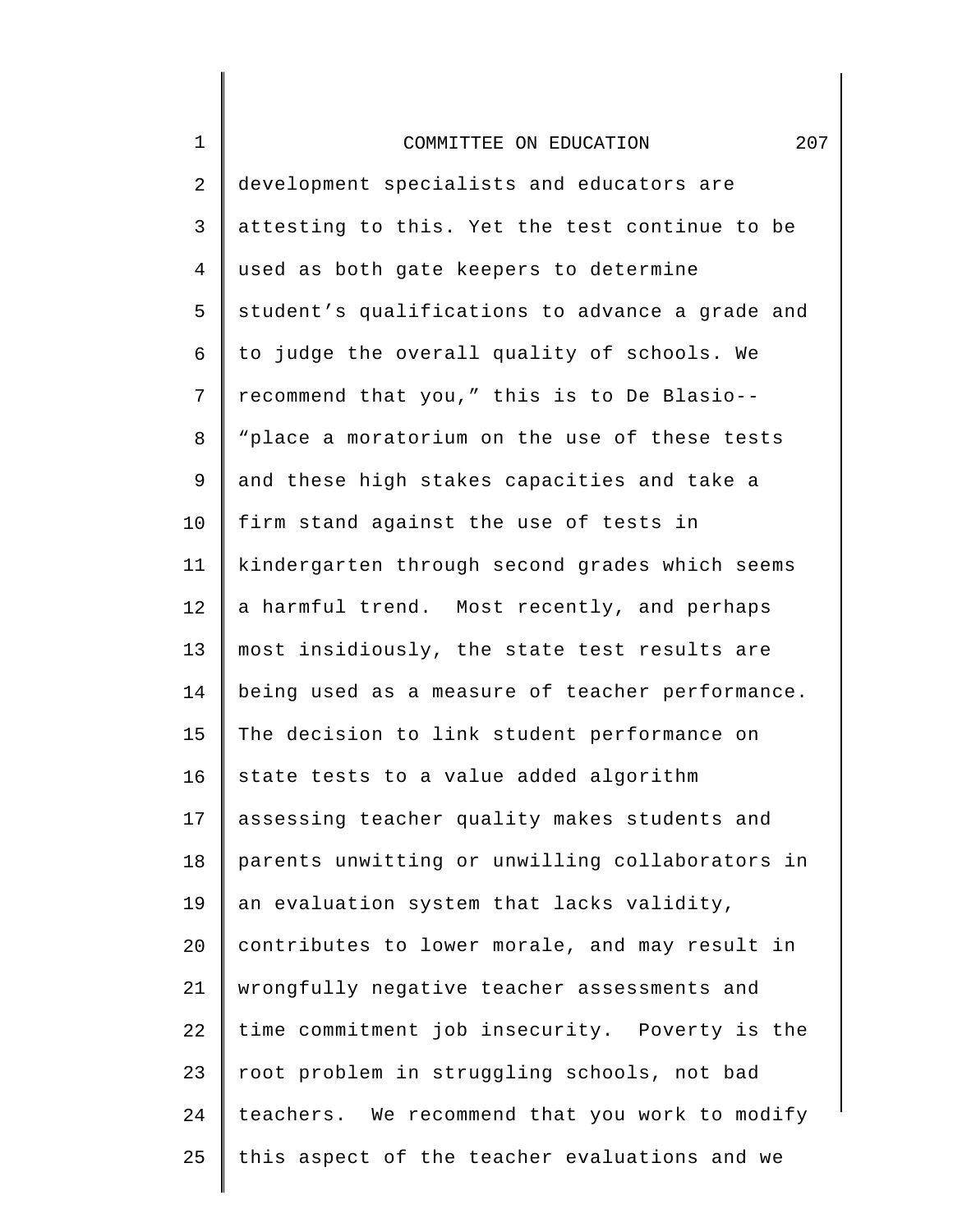| $\mathbf 1$    | 208<br>COMMITTEE ON EDUCATION                   |
|----------------|-------------------------------------------------|
| $\overline{2}$ | recognize that this may involve renegotiating   |
| 3              | race to the top monies." So City Council        |
| 4              | Members, passing this resolution to re-examine  |
| 5              | our current accountability system is a          |
| 6              | necessary step in the right direction. Lets--   |
| 7              | the tide is turning. Let's get this going as    |
| 8              | quickly as we can before we sacrifice a whole   |
| 9              | generation of kids education. So thank you.     |
| 10             | CHAIRPERSON JACKSON: Well, let me               |
| 11             | thank all of you for coming in and listening to |
| 12             | the testimony and being advocates on behalf of  |
| 13             | your children and children of New York City,    |
| 14             | and clearly we need more engaged parents that   |
| 15             | can come down to these hearings like yourself   |
| 16             | and give testimony so that hopefully the system |
| 17             | will move in a direction that we want to see.   |
| 18             | Thank you very much. Thank you. Our next        |
| 19             | panel is Doug Israel, The Center for Arts       |
| 20             | Education, Abja Midha, Advocates for Children   |
| 21             | of New York City of New York, Moira Flavin,     |
| 22             | Citizens Committee for Children, and just Max   |
| 23             | Ahmed, The New York Immigration Coalition.      |
| 24             | Please come forward please. Okay. So panel,     |
| 25             | would you raise your right hand. Do you swear   |
|                |                                                 |

∥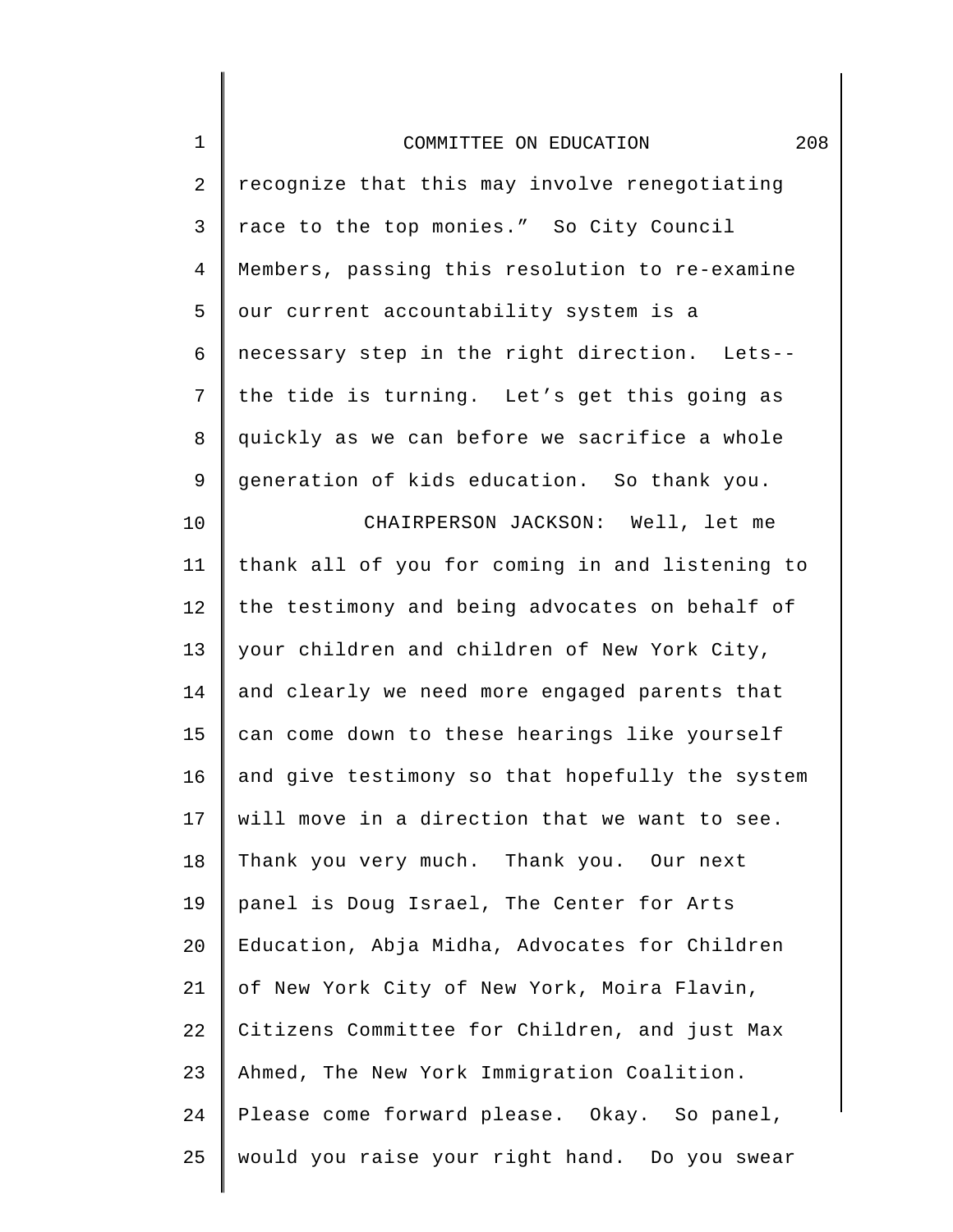| $\mathbf 1$ | 209<br>COMMITTEE ON EDUCATION                   |
|-------------|-------------------------------------------------|
| 2           | or affirm to tell the truth, the whole truth    |
| 3           | and nothing but the truth in your testimony     |
| 4           | before this Education Committee hearing and to  |
| 5           | respond honestly to any Council Member's        |
| 6           | questions.                                      |
| 7           | [off mic]                                       |
| 8           | CHAIRPERSON JACKSON: Thank you.                 |
| 9           | Okay. In the order in which I called your       |
| 10          | name, Doug Israel, just state your name, your   |
| 11          | title, and your organization and you may begin  |
| 12          | your testimony each one of you at the time that |
| 13          | you begin.                                      |
| 14          | DOUG ISRAEL: My name is Doug                    |
| 15          | Israel, Director of Research and Policy with    |
| 16          | the Center for Arts Education. Thank you today  |
| 17          | for the opportunity to testify on Introduction  |
| 18          | 925 in relation to the establishment of         |
| 19          | reporting requirements arts education as well   |
| 20          | as the impact of standardized testing in public |
| 21          | schools and the city and state accountability   |
| 22          | system. I'm going to direct my comments         |
| 23          | primarily to Introduction 925, although I will  |
| 24          | share thoughts on the other two, and would like |
| 25          | to note that we believe these, all these issues |
|             |                                                 |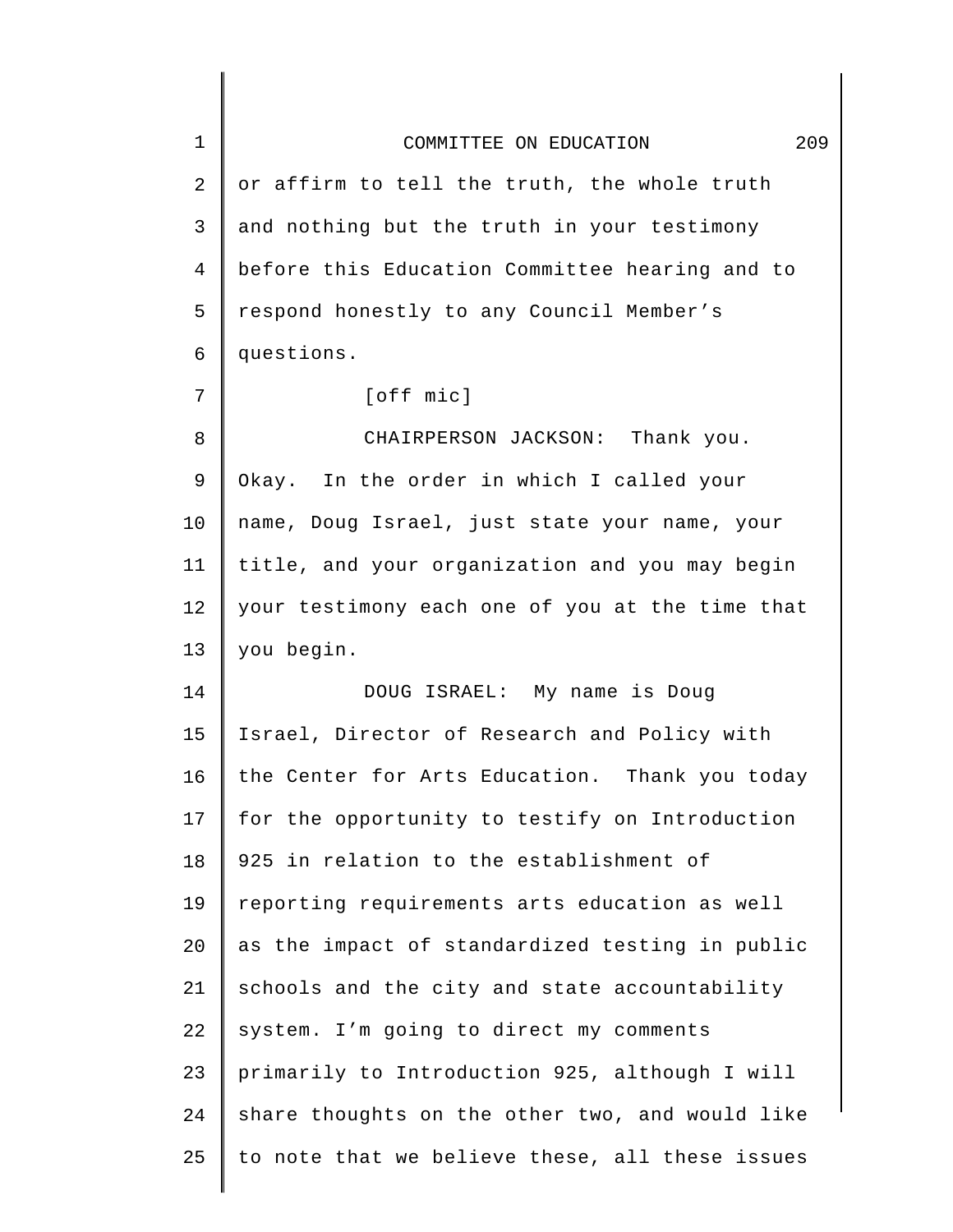| $\mathbf 1$    | 210<br>COMMITTEE ON EDUCATION                   |
|----------------|-------------------------------------------------|
| 2              | are intricately related. To begin with, thank   |
| $\mathsf{3}$   | you Council Member Jackson for the introduction |
| $\overline{4}$ | of 925 and to all the co-sponsors of the        |
| 5              | legislation. We believe that transparency in    |
| 6              | terms of school-based arts education can help   |
| 7              | parents become formed advocates for arts in     |
| 8              | their child's school, make critical decisions   |
| 9              | about where to send their children and provide  |
| 10             | a map that the public and private sector could  |
| 11             | use to target resources and efforts to close    |
| 12             | the educational opportunity gaps that exist in  |
| 13             | city public schools. And I believe it's         |
| 14             | important to note as Mr. Paul King did earlier  |
| 15             | from the Office of Arts and Special Projects    |
| 16             | that most of the data that is requested in the  |
| 17             | legislation is already collected by the Office  |
| 18             | of Arts and Special Projects and the Department |
| 19             | of Education, and it is reported out on         |
| 20             | individual annual arts and schools reports, but |
| 21             | as you noted, Council Member Jackson, it is not |
| 22             | really user friendly or provided in a way that  |
| 23             | Council Members, elected officials, parents,    |
| 24             | CEC's can look at the data and be able to       |
| 25             | analyze it and really figure out how their      |
|                |                                                 |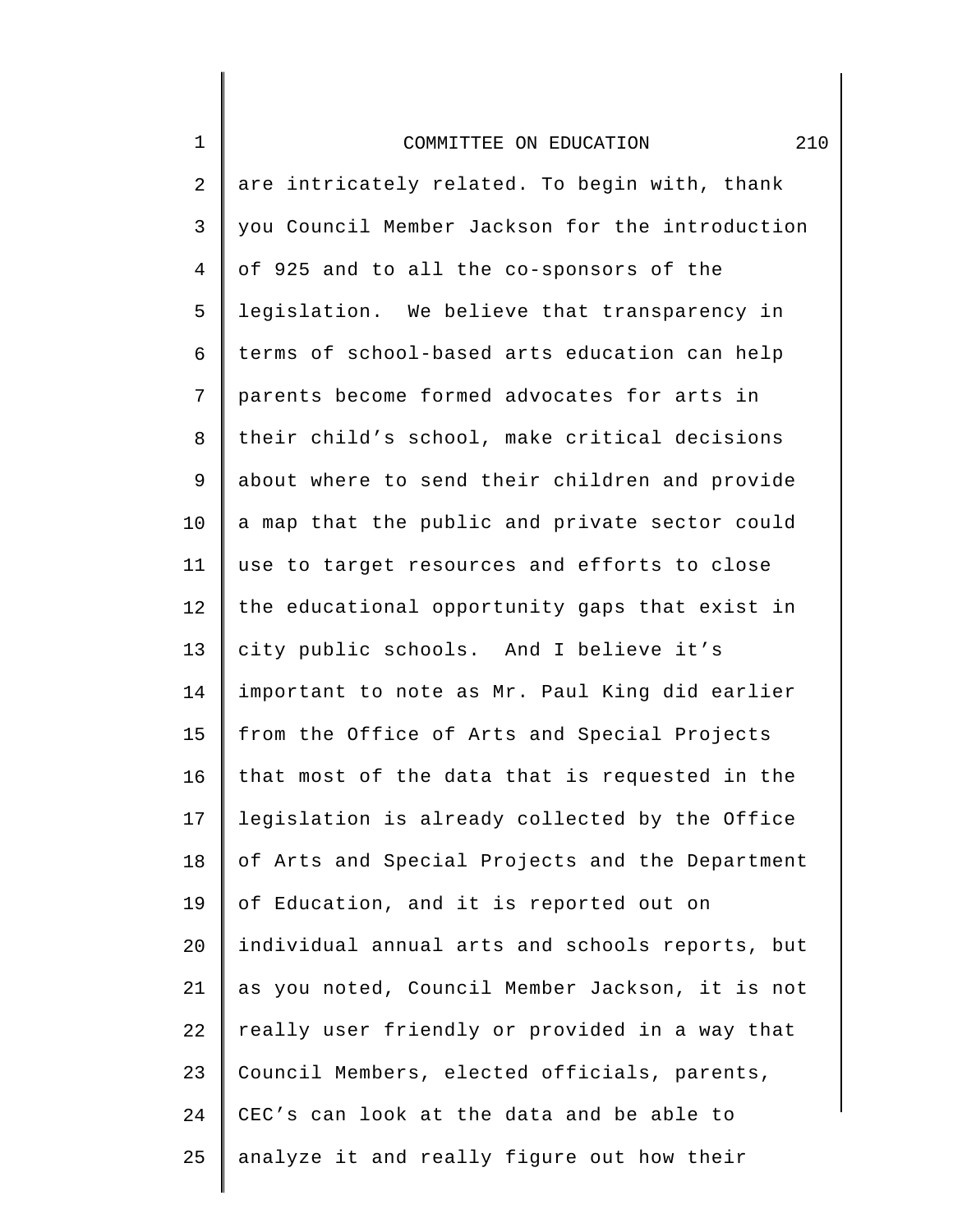| $\mathbf 1$    | 211<br>COMMITTEE ON EDUCATION                   |
|----------------|-------------------------------------------------|
| 2              | schools do in comparison to others and whether  |
| 3              | or not there were real kind of pockets or       |
| $\overline{4}$ | deserts of Arts Education that's being offered, |
| 5              | and I argue that providing it in this type of   |
| 6              | format is extremely important and will help     |
| 7              | drive improvements in what's being delivered in |
| 8              | public schools, and also as you noted, what's   |
| 9              | important is that what's requested and required |
| 10             | now is voluntary, and we don't know what will   |
| 11             | happen next year or in future administrations,  |
| 12             | and by putting this into law we ensure that we  |
| 13             | are getting a baseline of data about what is    |
| 14             | being offered in our public schools in terms of |
| 15             | arts education. And we're not asking for a      |
| 16             | million different indicators. Their             |
| 17             | legislation primarily asks for what's being     |
| 18             | offered in terms of what the state requires of  |
| 19             | the state mandated arts education that every    |
| 20             | single child should be receiving k-12. So we    |
| 21             | believe that is important information and we    |
| 22             | urge the Council to pass the bill. However, we  |
| 23             | do have a couple of suggestions to strengthen   |
| 24             | the bill. One, we feel strongly that the        |
| 25             | legislation should require reporting at the     |
|                |                                                 |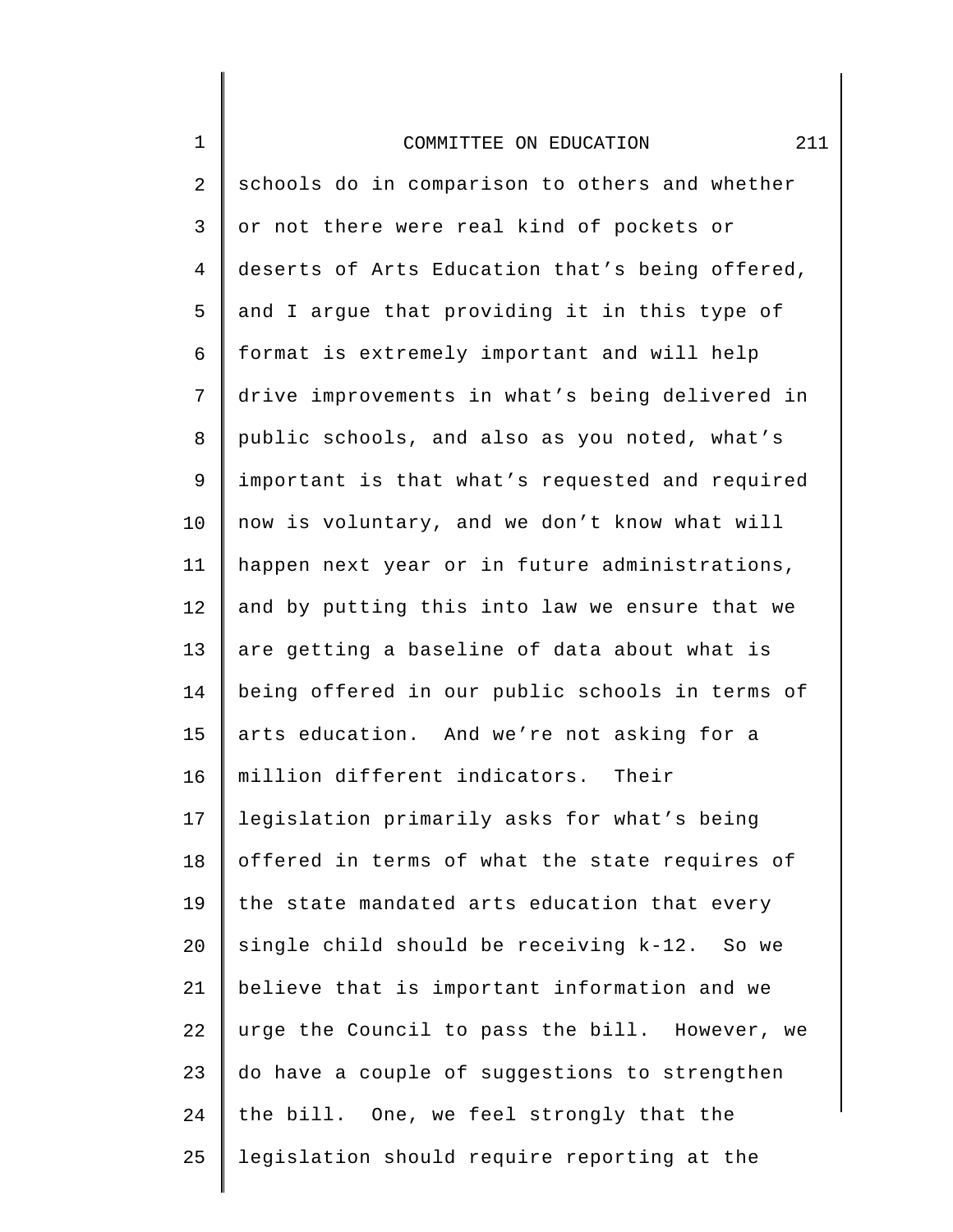| $\mathbf 1$    | 212<br>COMMITTEE ON EDUCATION                   |
|----------------|-------------------------------------------------|
| $\sqrt{2}$     | elementary school level. As Mr. King noted,     |
| $\mathsf{3}$   | this is a little more difficult to do.          |
| $\overline{4}$ | However, they already do collect that           |
| 5              | information, and it would seem to be a logical  |
| 6              | extension to include that in this bill. And     |
| $\overline{7}$ | finally, the second point is we believe         |
| 8              | potentially what's already included in          |
| 9              | legislation could be streamlined to provide--   |
| 10             | and still provide the key information on school |
| 11             | compliance with arts education requirements.    |
| 12             | In fact, that we feel that some of the things   |
| 13             | that are being asked to report on could         |
| 14             | potentially be burdensome to public schools, a  |
| 15             | little bit confusing to the public, and kind of |
| 16             | obfuscate the important bottom line of what     |
| 17             | percentage of students are being offered the    |
| 18             | state requirements. For example, the            |
| 19             | legislation asked for, you know, the number of  |
| 20             | students that have met less than 50 percent,    |
| 21             | less than 70 percent in any given school year,  |
| 22             | and you know, the state requirements at the     |
| 23             | middle school level. For instance, a student    |
| 24             | needs to complete two courses by the end of     |
| 25             | eighth grade, and they can complete them both   |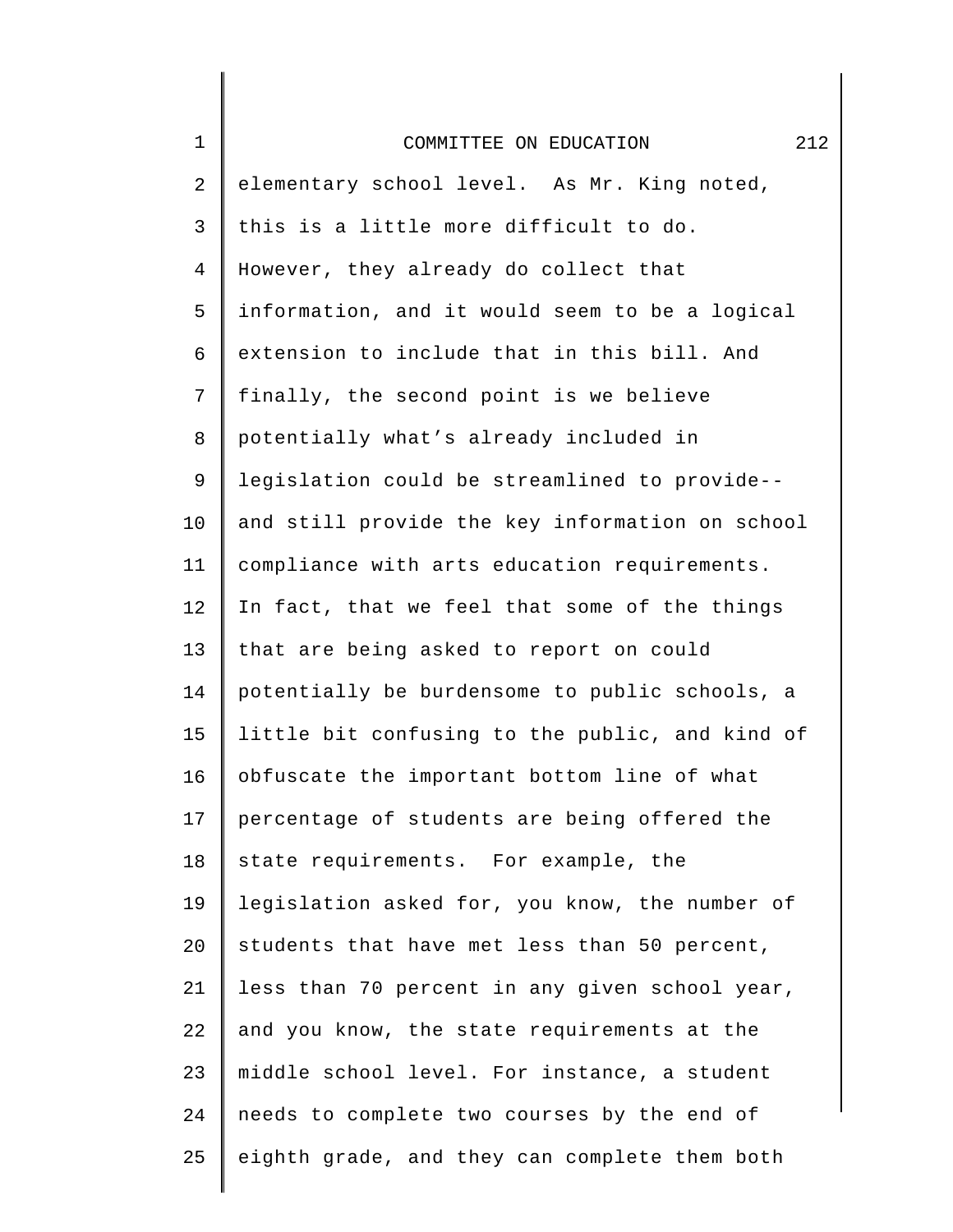| $\mathbf 1$    | 213<br>COMMITTEE ON EDUCATION                   |
|----------------|-------------------------------------------------|
| $\overline{a}$ | in eighth grade or both in seventh grade or one |
| 3              | in seventh and one in eighth, and so I'm not    |
| $\overline{4}$ | sure of the value of asking for what percentage |
| 5              | of students completed course work in the        |
| 6              | seventh, because you can have zero percent      |
| 7              | completing the seventh, yet still be in         |
| 8              | compliance with state requirements, and I would |
| 9              | hate to detract from the real core important    |
| 10             | information which is whether or not a school is |
| 11             | ultimately in compliance. And so I just want to |
| 12             | touch quickly on standardized testing and       |
| 13             | school accountability. It's been the Center     |
| 14             | for Arts Education's position since the         |
| 15             | introduction of the school progress reports and |
| 16             | the advent of the school accountability system  |
| 17             | that the reports did not really paint a broad   |
| 18             | enough picture of what is being offered in      |
| 19             | public schools and whether or not those schools |
| 20             | are providing the education that we believe is  |
| 21             | essential for children to be ready for college  |
| 22             | and career and life, and in fact, in a forum    |
| 23             | last week Chief Academic Officer Shale Seranski |
| 24             | [phonetic] actually mentioned that he did       |
| 25             | believe that in many instances testing and      |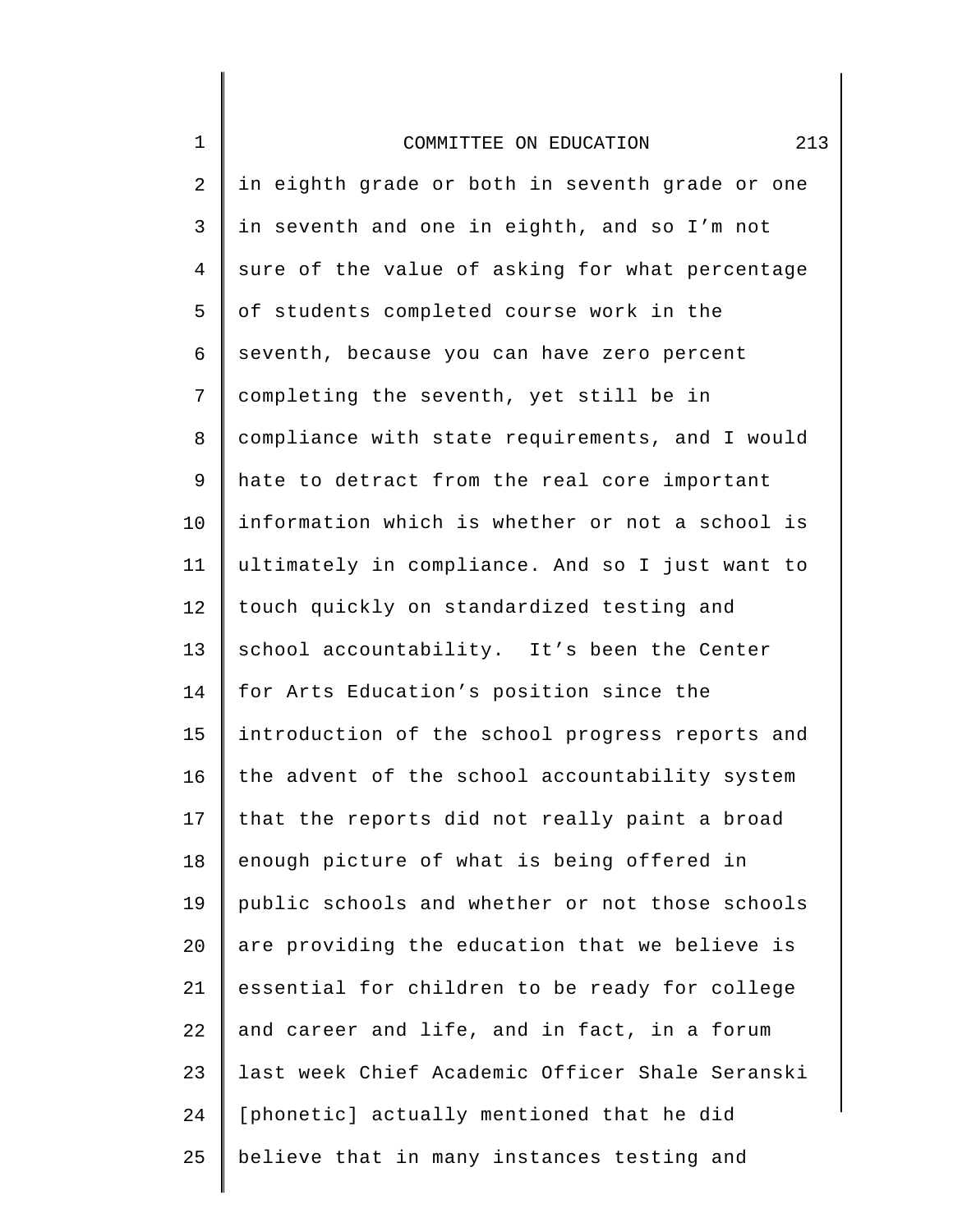| $\mathbf 1$    | 214<br>COMMITTEE ON EDUCATION                   |
|----------------|-------------------------------------------------|
| 2              | accountability system has led to a narrowing of |
| 3              | the curriculum in public schools and that even  |
| $\overline{4}$ | to the disengagement of many public school      |
| 5              | students. We agree with this analysis fully.    |
| 6              | It's been a long time coming, and we know from  |
| 7              | research and experience that the arts provide a |
| 8              | great tool to engage students in school and     |
| 9              | their education and this is particularly true   |
| 10             | for students who are struggling and students    |
| 11             | who are risk of dropping out, and so we         |
| 12             | advocate the accountability system that reports |
| 13             | being broadened to include additional array of  |
| 14             | metrics, not only in the arts, but in physical  |
| 15             | education, foreign language, health, and the    |
| 16             | other core subject areas. And we also believe   |
| 17             | that what's being asked to be provided through  |
| 18             | 925 could be that core information on arts      |
| 19             | education that could be transferred over into   |
| 20             | the school accountability system and the school |
| 21             | progress reports. I think whether or not        |
| 22             | schools providing the minimum requirements is a |
| 23             | good measure that parents would be interested   |
| 24             | in knowing, and it would be great to see that   |
| 25             | in a school progress report that really looks   |
|                |                                                 |

∥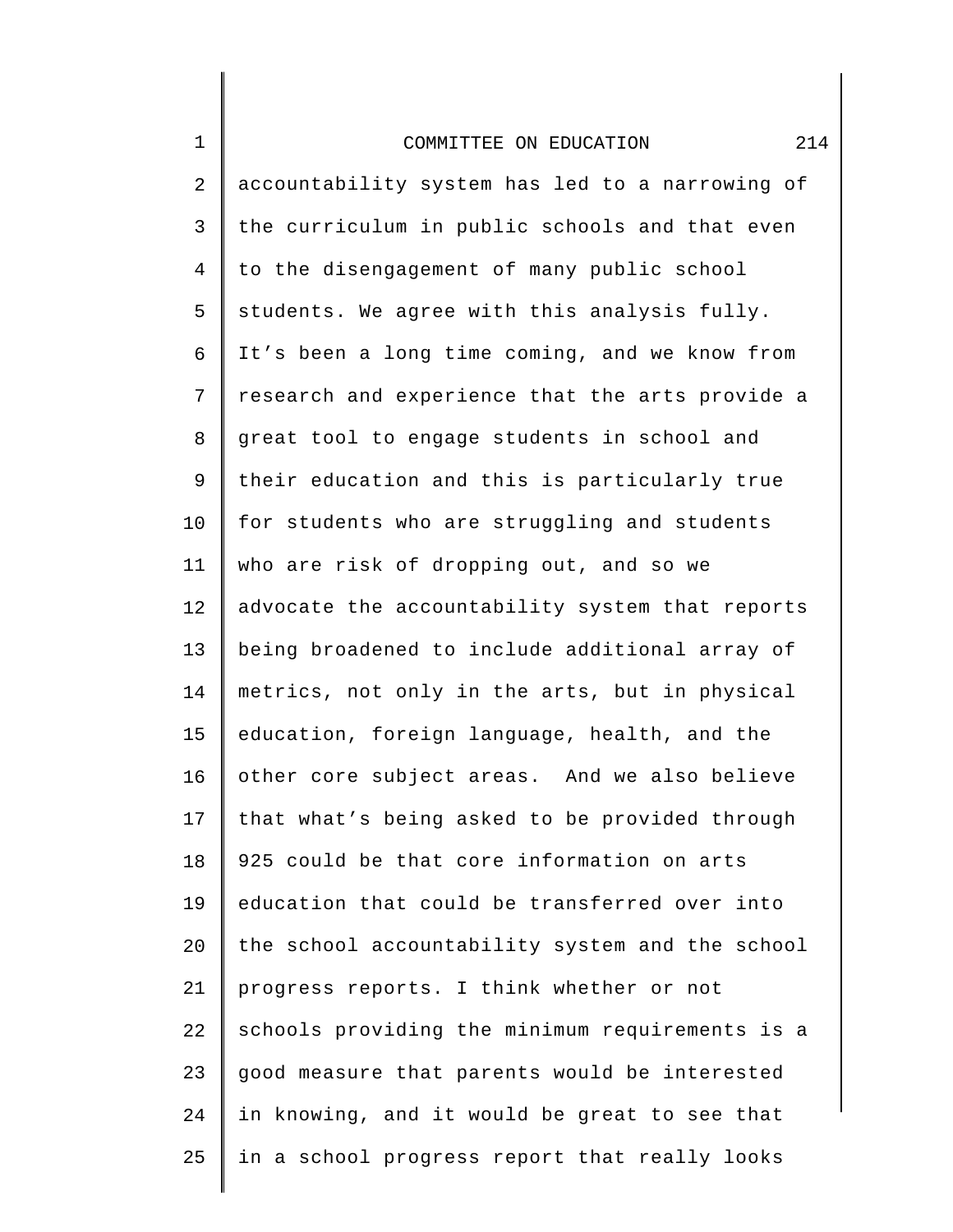| $\mathbf 1$    | 215<br>COMMITTEE ON EDUCATION                   |
|----------------|-------------------------------------------------|
| 2              | at a broad array of measures. In conclusion, we |
| 3              | believe that transparency and reporting on arts |
| $\overline{4}$ | education serves an important educational       |
| 5              | purpose and provides useful information that    |
| 6              | can help focus resources and efforts to close   |
| 7              | the educational opportunity gap, and we believe |
| 8              | the inclusion of the arts and the other core    |
| 9              | subjects in the school progress reports would   |
| 10             | send a very clear message to parents and        |
| 11             | principals and school communities that the City |
| 12             | understands that these subject areas are        |
| 13             | essential to the education of our public school |
| 14             | children and it would also provide them         |
| 15             | critical information about the public schools   |
| 16             | and their child's education. Thank you for the  |
| 17             | opportunity to testify today.                   |
| 18             | CHAIRPERSON JACKSON: Thank you.                 |
| 19             | Abja--how do you pronounce your last name?      |
| 20             | ABJA MIDHA: Midha.                              |
| 21             | CHAIRPERSON JACKSON: Midha. And                 |
| 22             | you're Advocates for Children?                  |
| 23             | ABJA MIDHA: Yes, I am.                          |
| 24             | CHAIRPERSON JACKSON: Okay. Just                 |
| 25             | pull the mic up a little closer if you don't    |
|                |                                                 |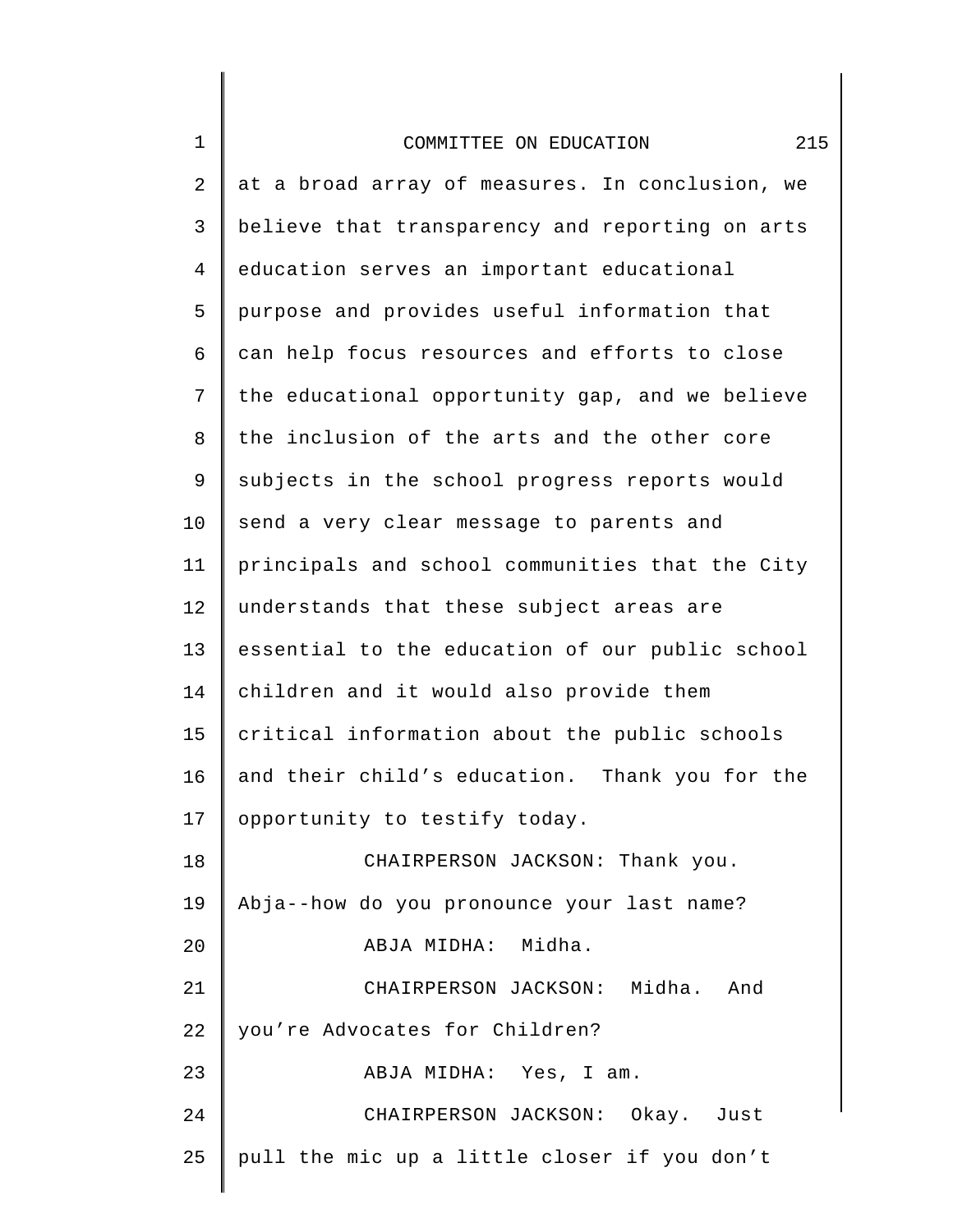| 1  | 216<br>COMMITTEE ON EDUCATION                   |
|----|-------------------------------------------------|
| 2  | mind. Pull up--yeah, pull the whole thing up    |
| 3  | closer.                                         |
| 4  | ABJA MIDHA: Better?                             |
| 5  | CHAIRPERSON JACKSON: Okay, go ahead.            |
| 6  | ABJA MIDHA: Okay, great. Good                   |
| 7  | afternoon. My name is Abja Midha, and I'm a     |
| 8  | project director at Advocates for Children of   |
| 9  | New York. For more than 40 years, Advocates     |
| 10 | for Children has worked to promote access to    |
| 11 | the best education New York can provide for all |
| 12 | students, including students from low income    |
| 13 | backgrounds, students who are learning English, |
| 14 | students with disabilities, and students of     |
| 15 | color. Advocates for Children also coordinates  |
| 16 | the Coalition for Multiple Pathways to a        |
| 17 | Diploma--excuse me--a statewide coalition of    |
| 18 | educational and advocacy organizations and      |
| 19 | families who have come together to urge the     |
| 20 | creation of multiple pathways to a diploma in   |
| 21 | New York State, each of which holds all         |
| 22 | students to high expectations, provides them    |
| 23 | with quality instruction, and opens doors to    |
| 24 | career and post secondary education             |
| 25 | opportunities. At Advocates for Children, we    |
|    |                                                 |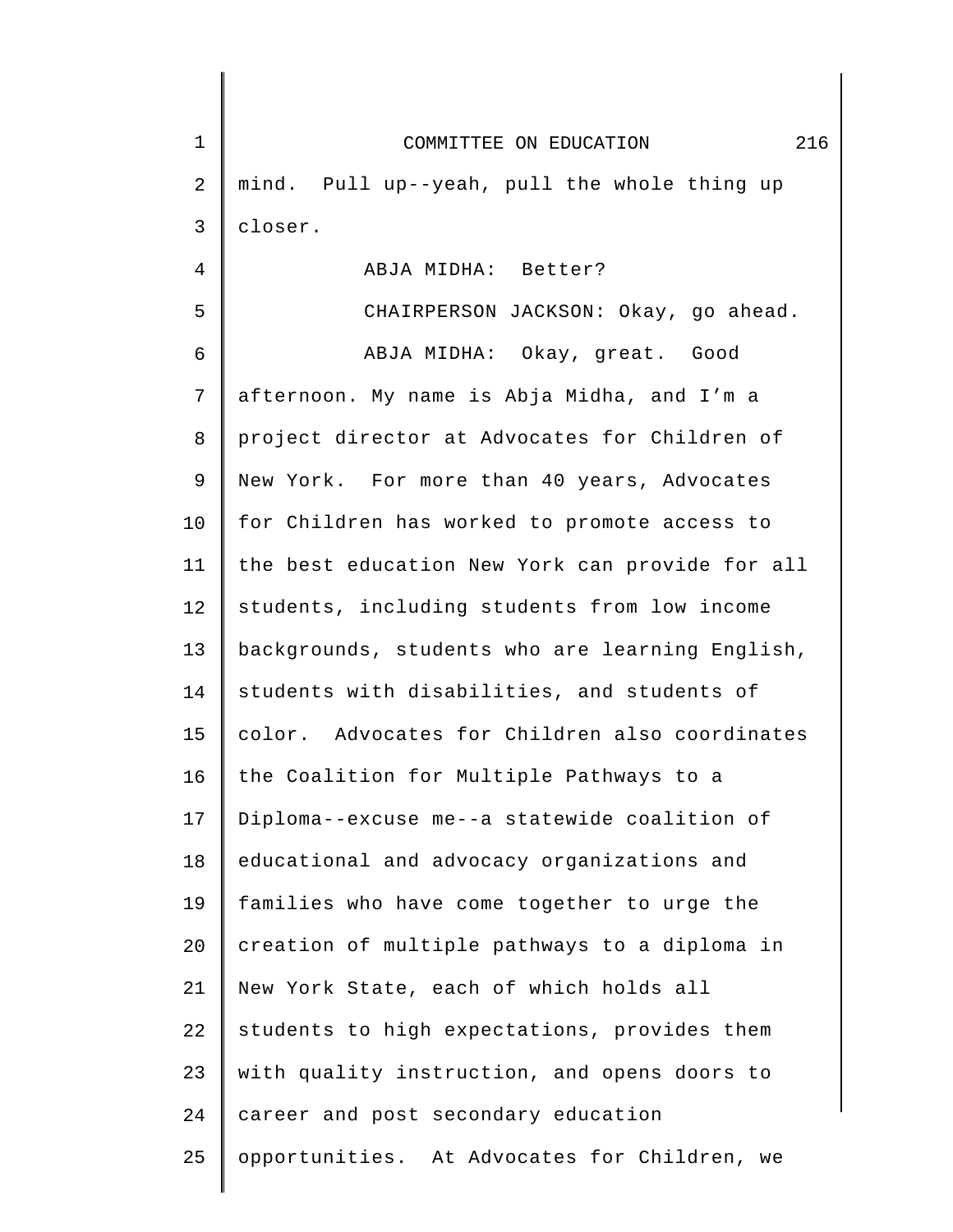| $\mathbf 1$    | 217<br>COMMITTEE ON EDUCATION                   |
|----------------|-------------------------------------------------|
| $\overline{2}$ | see the impact of high stakes standardized      |
| 3              | testing in a variety of ways, including         |
| $\overline{4}$ | cumbersome processes for providing              |
| 5              | accommodations to students with disabilities    |
| 6              | and English language learners. I'm going to     |
| 7              | focus my testimony today on high school exit    |
| 8              | exams. In New York City, approximately 40       |
| 9              | percent of high school students fail to         |
| 10             | graduate from high school within four years.    |
| 11             | The figures are even higher for students with   |
| 12             | disabilities and English language learners at   |
| 13             | approximately 72 percent and 65 percent         |
| 14             | respectively. Many of these students do not     |
| 15             | graduate high school because they are unable to |
| 16             | demonstrate their knowledge and skills on high  |
| 17             | stakes standardized exit exams. New York State  |
| 18             | has amongst the most onerous high school exit   |
| 19             | exam requirements in the nation. All students   |
| 20             | must pass five Regents exams in order to        |
| 21             | graduate from a public high school here in New  |
| 22             | York State. While we support high standards of  |
| 23             | student achievement, based on our experiences   |
| 24             | working with New York City youth, we believe    |
| 25             | that the focus on high stakes standardized exit |
|                |                                                 |

∥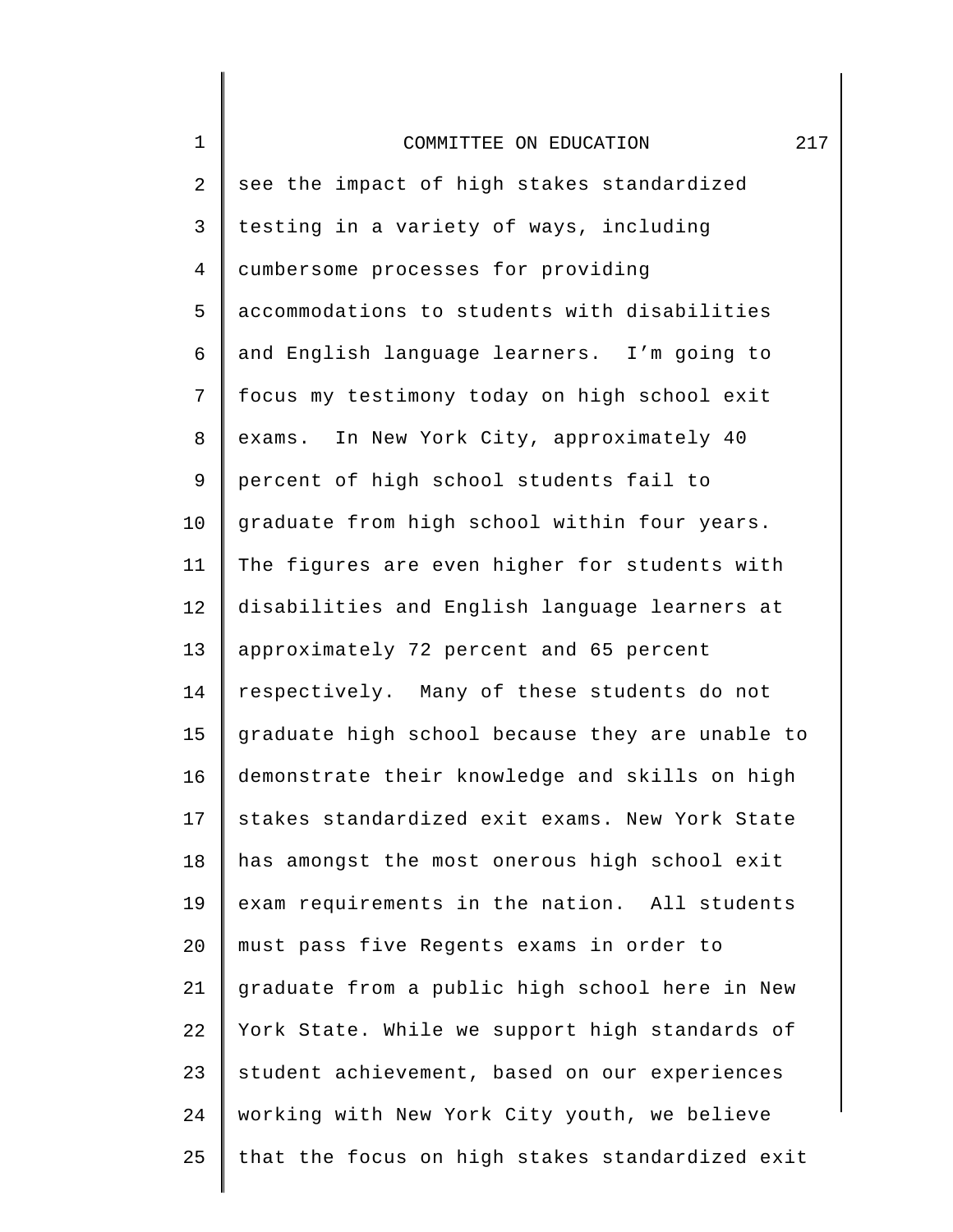| $\mathbf 1$    | 218<br>COMMITTEE ON EDUCATION                              |
|----------------|------------------------------------------------------------|
| 2              | exams creates unnecessary barriers to high                 |
| 3              | school graduation. For example, we recently                |
| $\overline{4}$ | worked with a 22 year old student who attended             |
| 5              | a comprehensive high school in New York City               |
| 6              | and has taken the Regents examinations 37 times            |
| 7              | over the course of the past six years. This                |
| 8              | student had excellent attendance throughout                |
| 9              | high school and passed all of his classes on               |
| 10             | his first try. He also finished the 12 <sup>th</sup> grade |
| 11             | on time, having earned all of the credits                  |
| 12             | necessary to graduate and also having passed               |
| 13             | all of the courses necessary to earn an                    |
| 14             | automotive career and technical education                  |
| 15             | certificate. The student loved his automotive              |
| 16             | classes and during his senior year applied to              |
| 17             | technical colleges where he could continue to              |
| 18             | study automotive sciences and start his career             |
| 19             | as an auto mechanic. However, because he did               |
| 20             | not pass the Regents exams necessary in order              |
| 21             | to earn his diploma, his school could not                  |
| 22             | release his CT certificate. He could not                   |
| 23             | receive a diploma, and he could not start                  |
| 24             | college. Without a high school diploma,                    |
| 25             | students are being denied access to college and            |
|                |                                                            |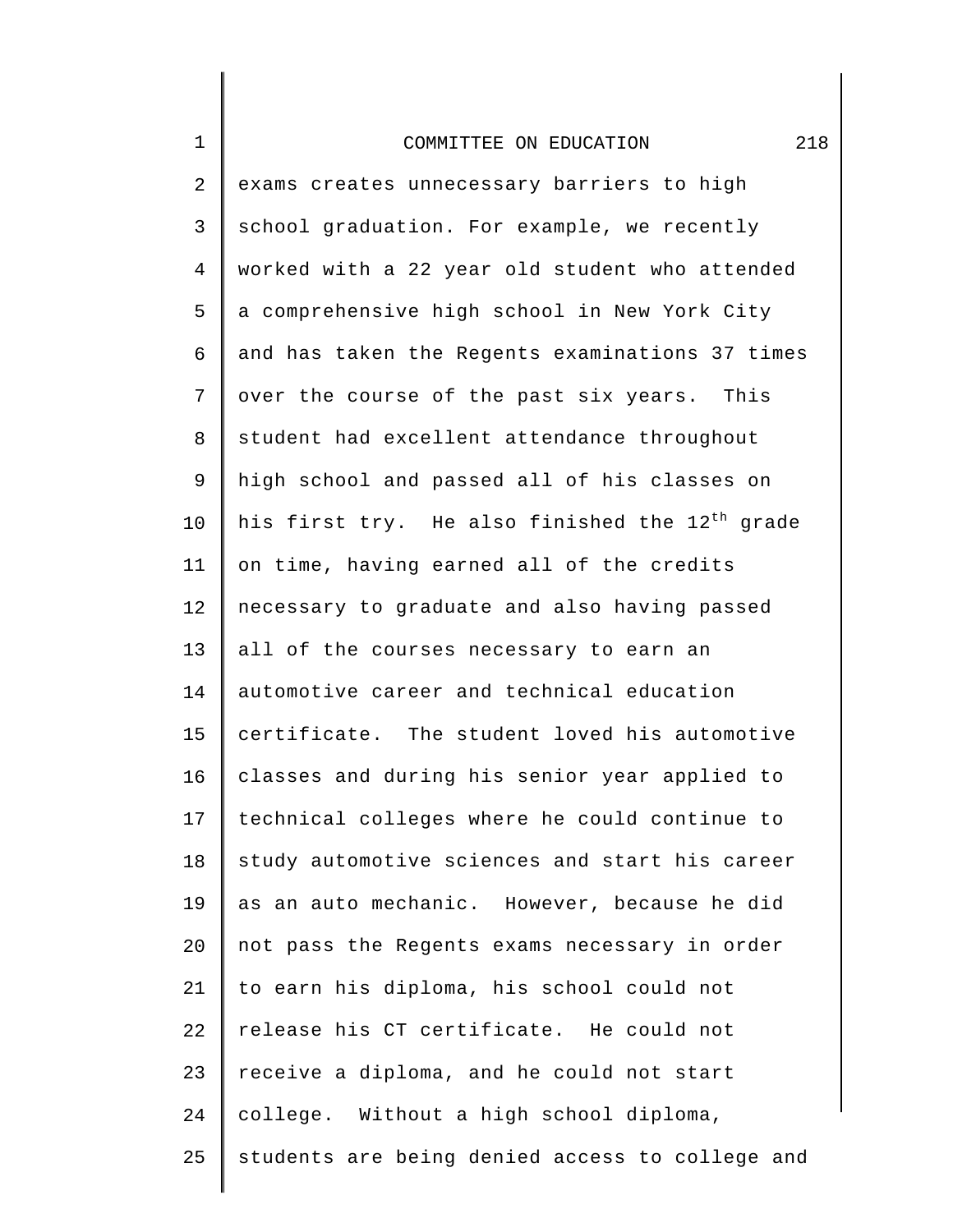| $\mathbf 1$ | 219<br>COMMITTEE ON EDUCATION                   |
|-------------|-------------------------------------------------|
| 2           | careers. It is time for New York to move away   |
| 3           | from a one size fits all approach and take      |
| 4           | responsibility for the thousands of students    |
| 5           | who are at risk of dropping out of high school  |
| 6           | because of high stakes standardized testing.    |
| 7           | Specifically, we recommend reducing the number  |
| 8           | of Regents exams required to graduate from five |
| 9           | to three. The English Regents, one math         |
| 10          | Regents, and one science Regents would still be |
| 11          | required and maintaining exam requirements in   |
| 12          | these subjects would help give flexibility for  |
| 13          | using these assessments to comply with federal  |
| 14          | testing requirements. We also recommend         |
| 15          | creating a pathway to graduation that would     |
| 16          | allow all students to demonstrate their         |
| 17          | knowledge and skills through performance based  |
| 18          | assessments in lieu of the Regents exams.       |
| 19          | Performance based assessments allow students to |
| 20          | show their attainment of standards by           |
| 21          | completing a series of tasks or projects in     |
| 22          | context that are familiar and relevant to their |
| 23          | high school experiences. We urge the City       |

25 Education Department and the Board of Regents

Council to call upon the New York State

24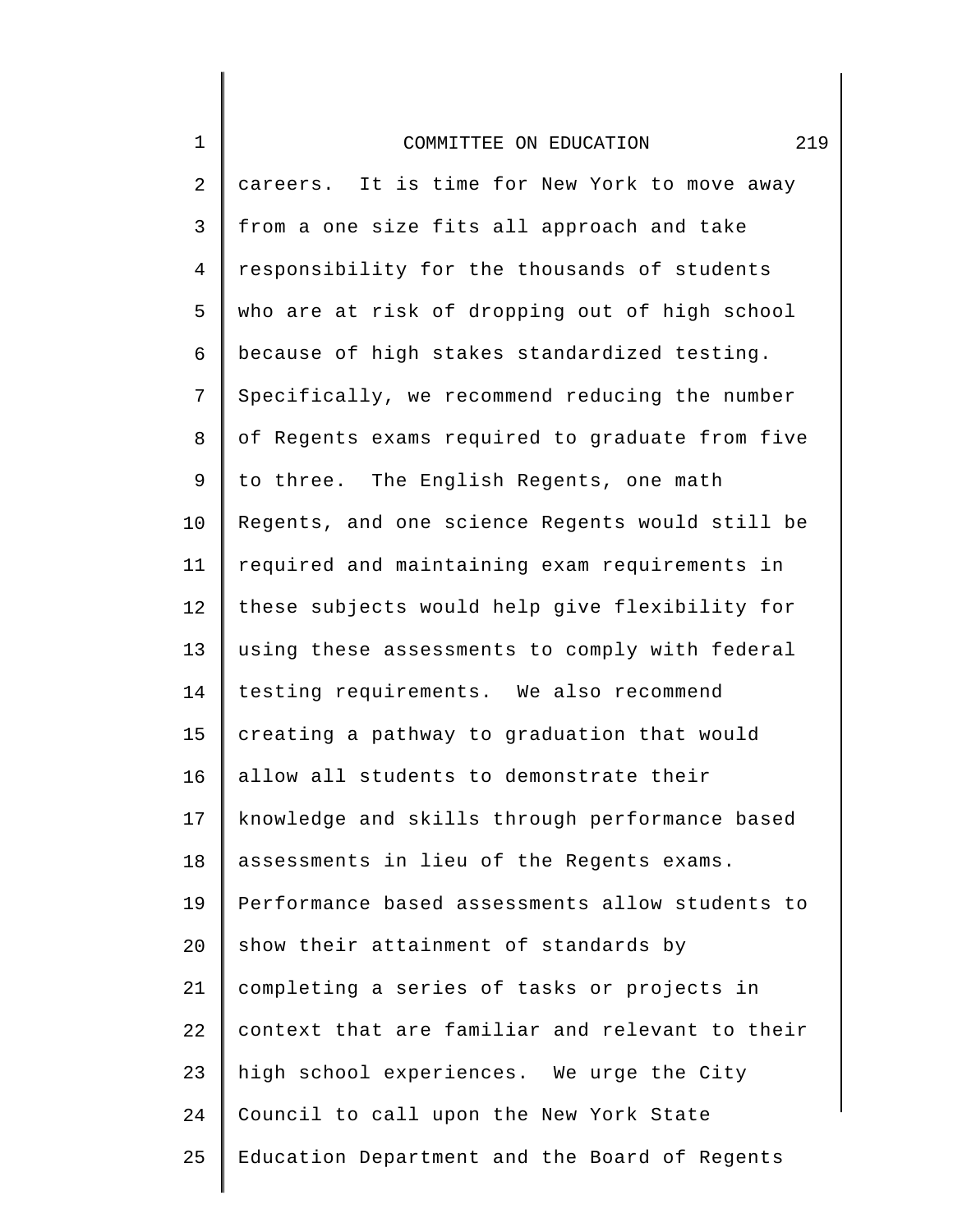| $\mathbf 1$    | 220<br>COMMITTEE ON EDUCATION                   |
|----------------|-------------------------------------------------|
| $\overline{2}$ | to create viable paths to graduation and        |
| 3              | college and career readiness for our students   |
| 4              | that do not rely on high stakes standardized    |
| 5              | testing. Thank you for this opportunity to      |
| 6              | speak today.                                    |
| 7              | CHAIRPERSON JACKSON: Thank you.                 |
| 8              | Next, Moira Flavin, Citizen's Committee for     |
| 9              | Children.                                       |
| 10             | MOIRA FLAVIN: Good afternoon. I'm               |
| 11             | Moira Flavin. I'm the policy associate for      |
| 12             | Early Childhood Education, Education and Youth  |
| 13             | Services at Citizen's Committee for Children.   |
| 14             | CCC is a 70 year old independent multi-issue    |
| 15             | child advocacy organization dedicated to        |
| 16             | ensuring every New York child is healthy,       |
| 17             | housed, educated and safe. Thank you, Chair     |
| 18             | Jackson, and to the Education Committee for     |
| 19             | holding this hearing today. CCC believes that   |
| 20             | all students in New York State deserve a        |
| 21             | quality education that inspires in them a love  |
| 22             | of learning and ultimately prepares them for    |
| 23             | college and careers. We recognize that          |
| 24             | standardized tests play a role in our education |
| 25             | system and is important to have quality metrics |
|                |                                                 |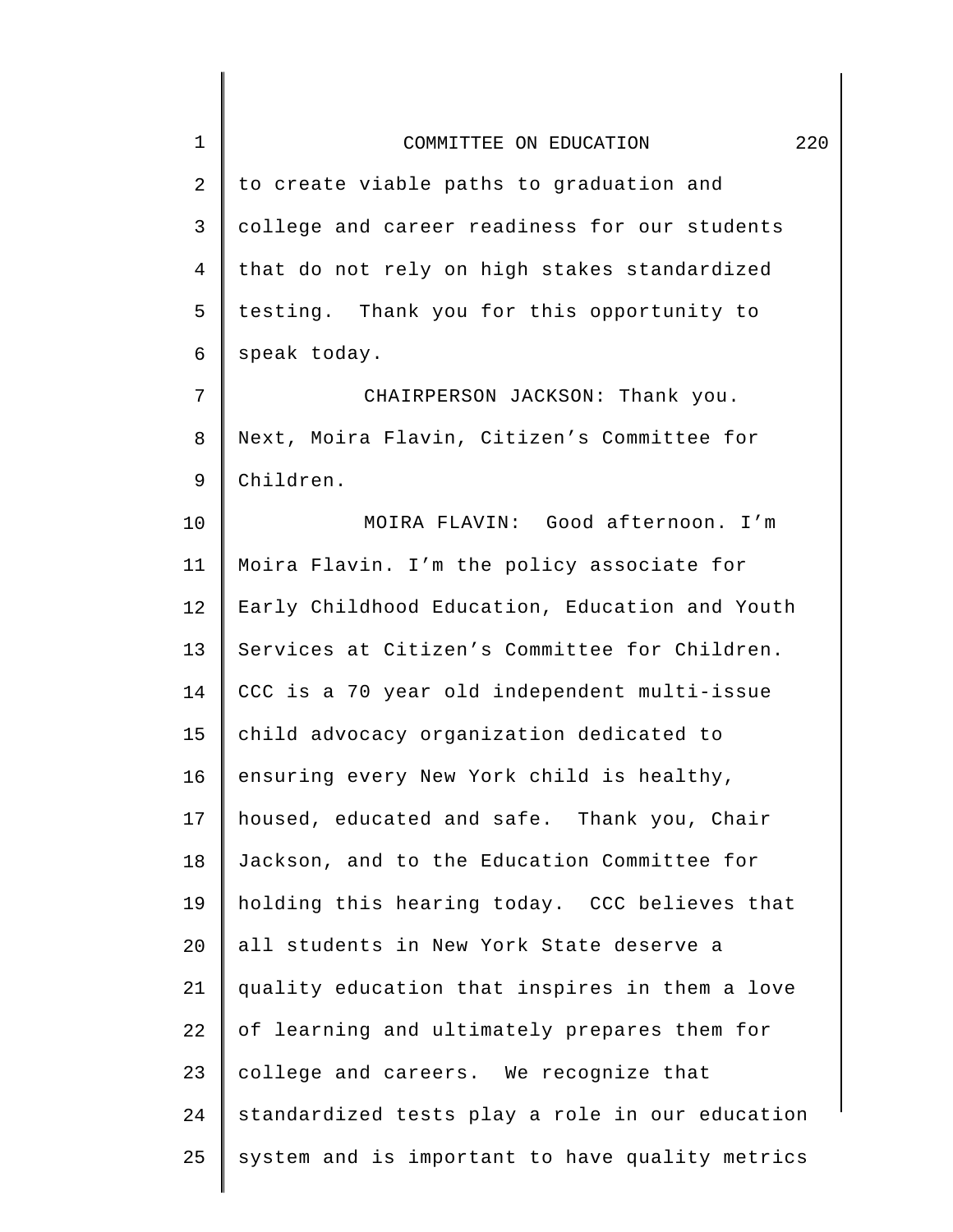| $\mathbf 1$    | 221<br>COMMITTEE ON EDUCATION                     |
|----------------|---------------------------------------------------|
| 2              | with which to measure and compare students.<br>We |
| $\mathsf{3}$   | are concerned, however, that the growing          |
| $\overline{4}$ | emphasis on high stakes standardized testing      |
| 5              | may detract from other subjects and skill         |
| 6              | development. Further, we are troubled by the      |
| 7              | ongoing gap in achievement on standardized        |
| 8              | tests for math and ELA for students of color,     |
| 9              | economically disadvantaged students, students     |
| 10             | in special education, and English language        |
| 11             | learners. We urge the city and state to take a    |
| 12             | balanced approach to using standardized tests     |
| 13             | and other measures of assessing students, such    |
| 14             | that all students have the opportunity to         |
| 15             | demonstrate their knowledge and skills, and I     |
| 16             | will just add that CCC is a member of the         |
| 17             | Coalition for Multiple Pathways to a Diploma as   |
| 18             | well. Regarding Intro 925, CCC believes that      |
| 19             | arts education is a critical component of a       |
| 20             | rigorous and well-rounded curriculum and that     |
| 21             | all students should have access to quality arts   |
| 22             | instruction during the school day. We feel        |
| 23             | that this data collection effort will promote     |
| 24             | transparency as well as giving students and       |
| 25             | parents, school leader and elected officials      |
|                |                                                   |

∥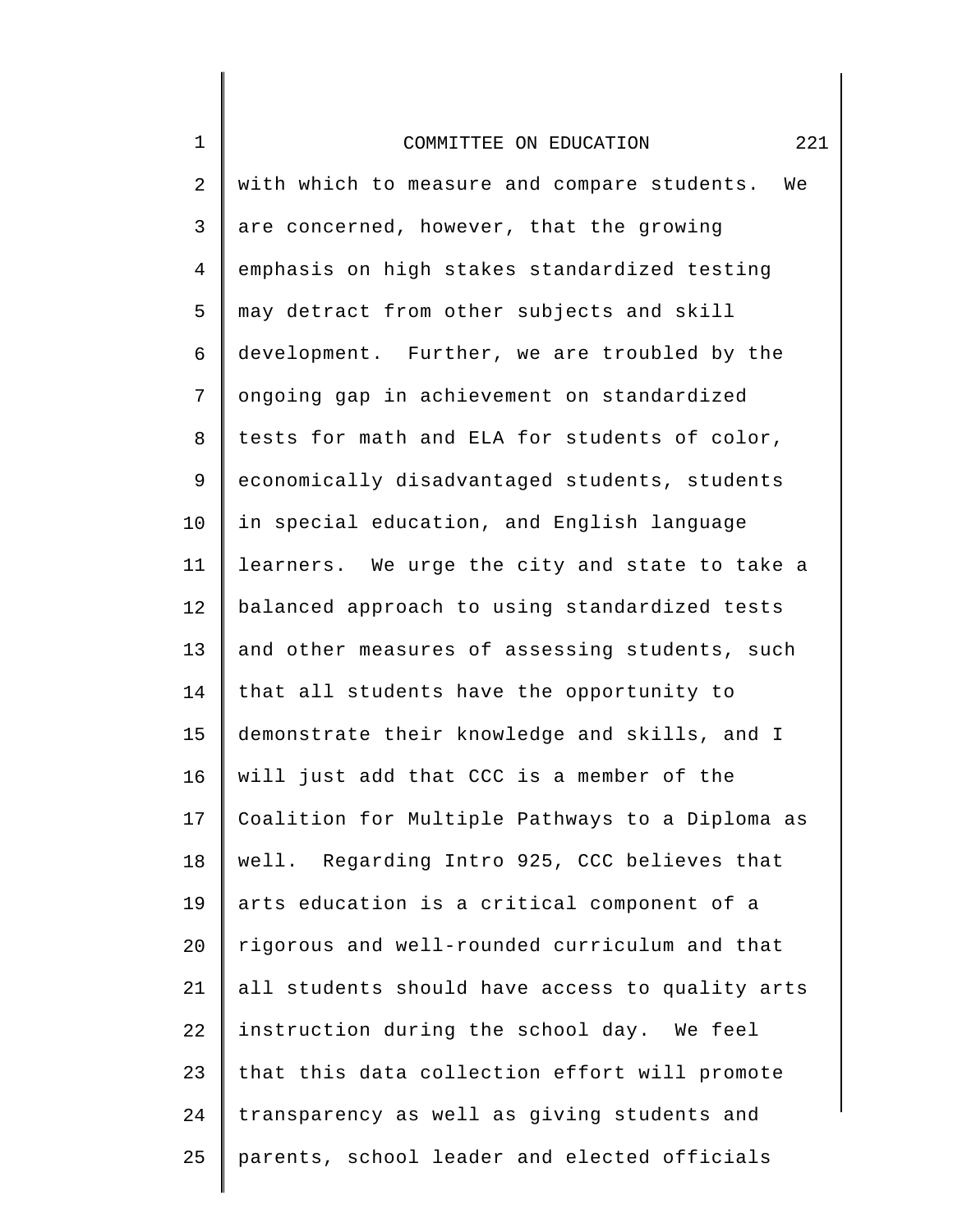## COMMITTEE ON EDUCATION 222

1

2 3 4 5 6 7 8 9 10 11 12 13 14 15 16 17 18 19 20 21 22 23 24 25 important information about the strengths and needs of school. While CCC is generally supportive of this legislation and interested in tracking the data on arts instruction, we urge the Council to work with the DOE to ensure that the data requested is not too onerous for the DOE to produce. We recommend in addition that the definition of arts instruction include clearly refer to music, dance, theater, and visual and media arts. We recommend that the legislation be amended to include the elementary grades and we recommend that in addition to reporting on arts instruction, including requirements that the DOE report on physical education and the percent number of students meeting state requirements for phys ed. We believe that including phys ed in the bill would be an important step in holding schools accountable for meeting state requirements for phys ed. Regarding 1091, CCC supports Intro 1091 which would require distribution of college information on college savings plans. To students to enhance the bill and make it less onerous for DOE, we recommend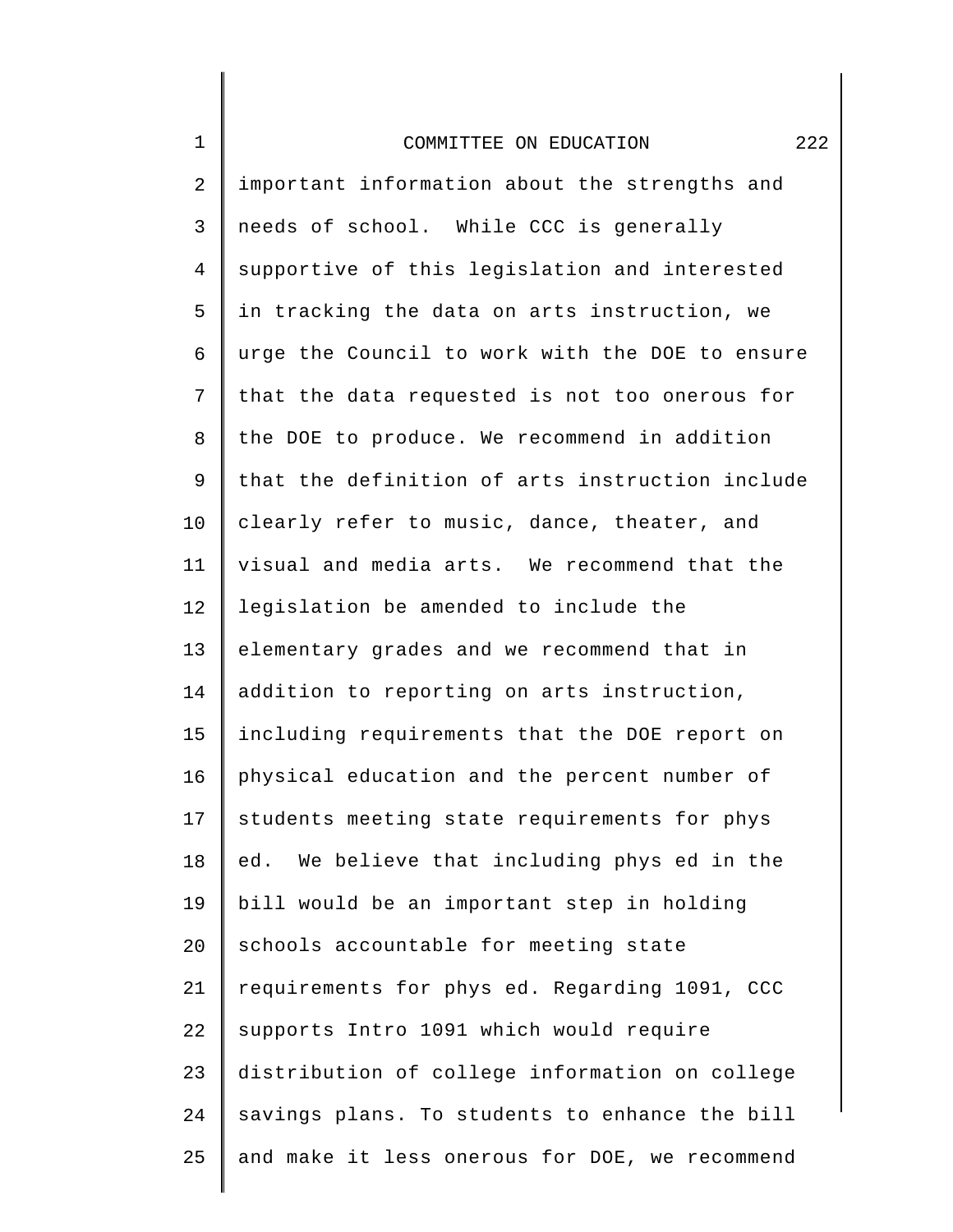| COMMITTEE ON EDUCATION |
|------------------------|
|                        |

1

2 3 4 5 6 7 8 9 10 11 12 13 14 15 16 17 18 19 20 21 22 23 24 25 shifting the responsibility for drafting the materials to the Department of Consumer Affairs, including information about where parents can seek free counseling and answers to their questions about college saving plans in the material, and providing these materials to families with younger children such as through ACS, child care, Head Start, or UPK centers. Thank you again. We're very grateful for the opportunity to comment on these bills and we're encouraged by the public dialogue about how to ensure that students graduate from high school prepared for college and career, both academically and financially. Thank you. CHAIRPERSON JACKSON: Thank you. Max Ahmed, New York Immigration Coalition. MAX AHMED: Good afternoon Chairman Jackson and members of the Council. My name is Max, and I am an education program associate at the New York Immigration Coalition. We are an umbrella policy and advocacy organization with nearly 200 member organizations and we aim to achieve a fairer and more just society that values the contributions of immigrants and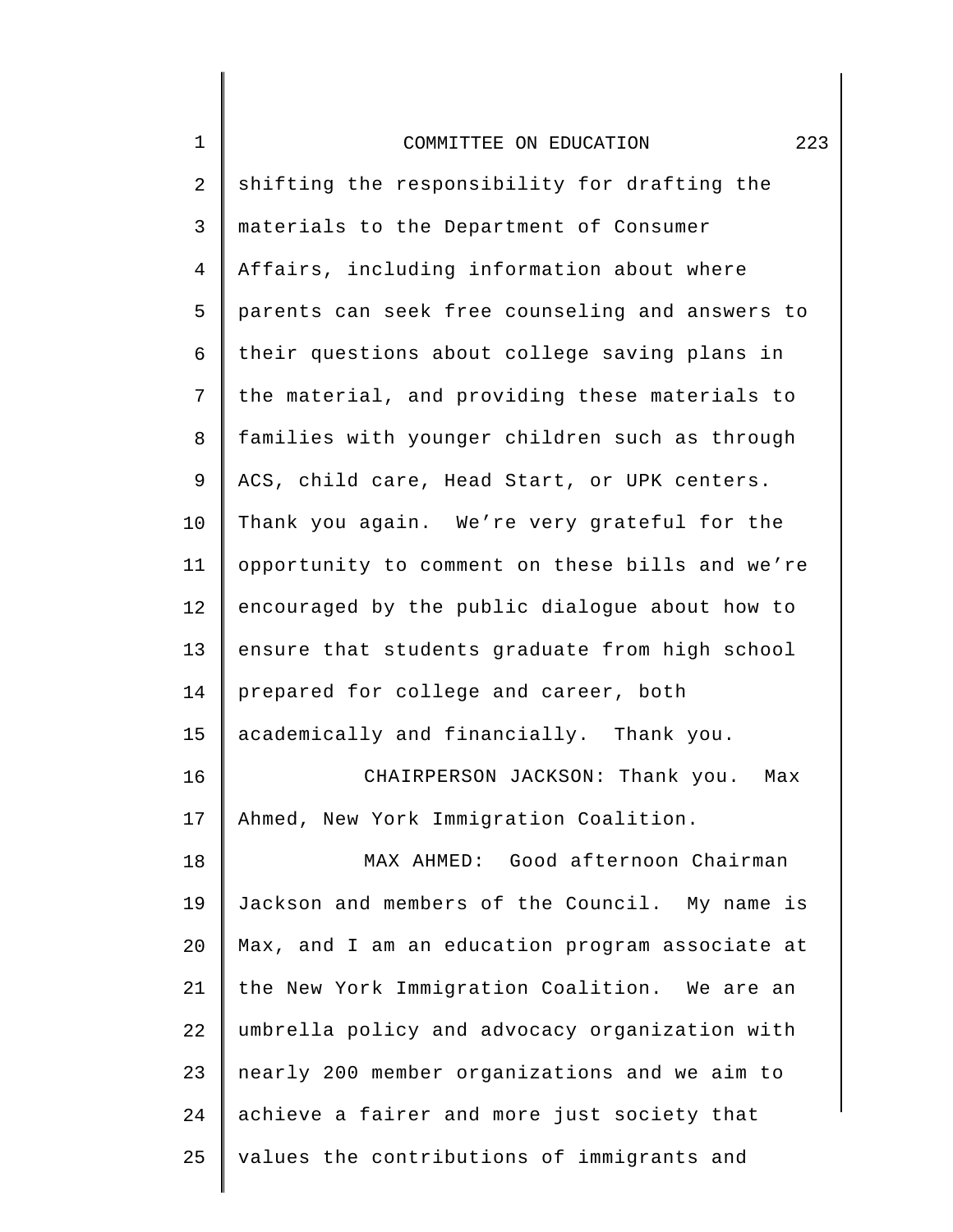| $1\,$          | 224<br>COMMITTEE ON EDUCATION                   |
|----------------|-------------------------------------------------|
| $\sqrt{2}$     | extends opportunity to all. There are nearly    |
| 3              | 160,000 English language learners, or ELLs, in  |
| $\overline{4}$ | New York city public schools. Ells have         |
| 5              | enormous potential. Once they learn English,    |
| 6              | they out perform their native English speaking  |
| $\overline{7}$ | peers, and ELLs have unique language skills, a  |
| 8              | major advantage in today's global economy.      |
| 9              | Despite these assets, ELLs are being left far   |
| 10             | behind. A meager 35 percent of ELLs graduate in |
| 11             | four years and proficiency scores on this years |
| 12             | grades three through eight test are at 3.4      |
| 13             | percent for English and 11.4 percent in math.   |
| 14             | There is still abysmal the amount of crisis for |
| 15             | our ELLs, both in how we educate them and how   |
| 16             | we evaluate their capabilities. ELLs face       |
| 17             | tremendous challenges in school. They must      |
| 18             | simultaneously master new content and a new a   |
| 19             | language, and those born outside the US must    |
| 20             | also navigate a new culture. Standardized       |
| 21             | tests are by their nature language dependent    |
| 22             | and make it harder for English language         |
| 23             | learners to show what they've learned. These    |
| 24             | tests are not full measures of what ELLs know   |
| 25             | and they're not capable of assessing            |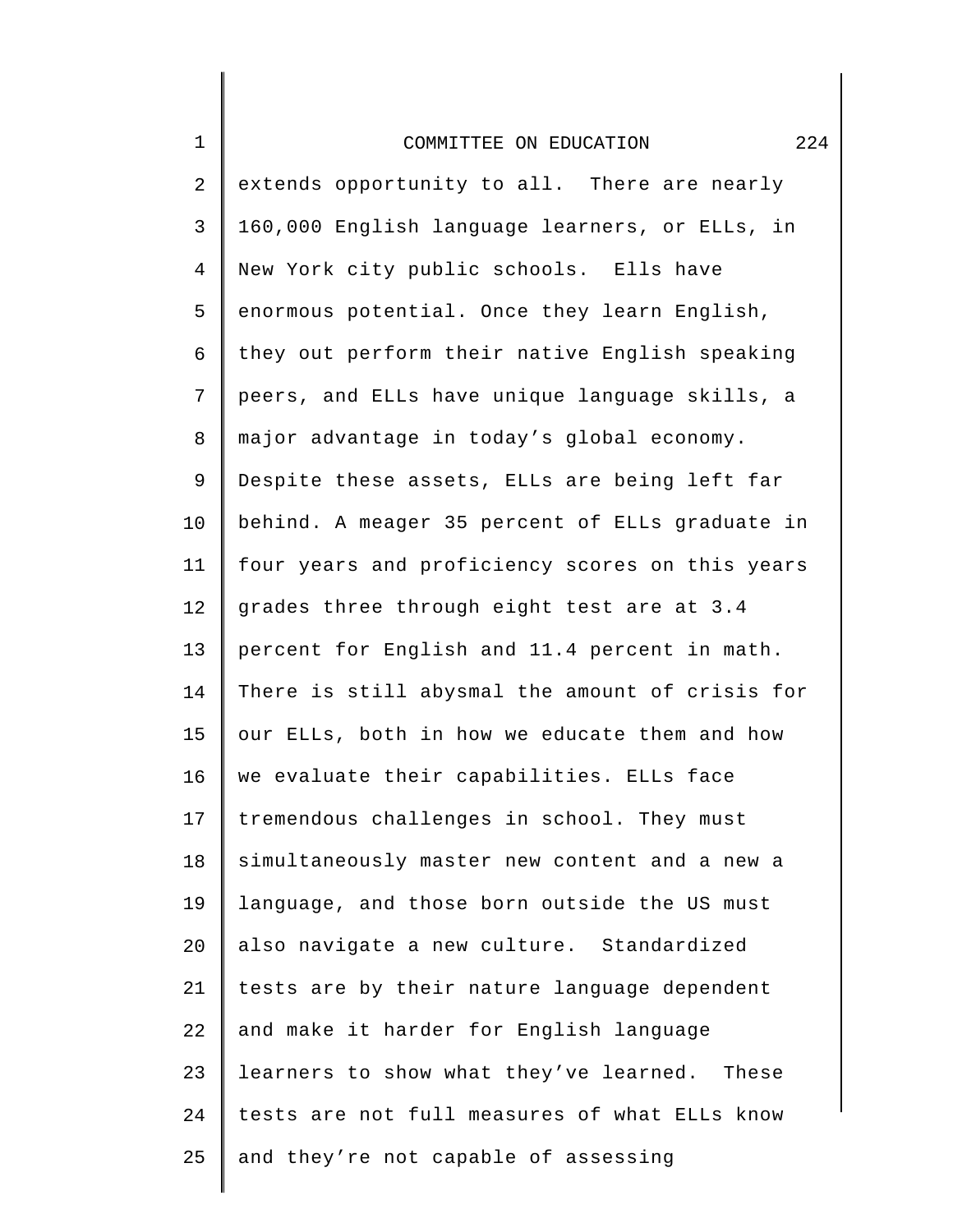| $\mathbf 1$    | 225<br>COMMITTEE ON EDUCATION                   |
|----------------|-------------------------------------------------|
| $\overline{2}$ | characteristics like tenacity and grit so       |
| 3              | common among immigrant families that influence  |
| $\overline{4}$ | persistence in school and success in life.      |
| 5              | Using standardized tests for high stakes        |
| 6              | decisions exacerbates the problem and           |
| 7              | constricts opportunity. The state English and   |
| 8              | math test scores are used to inform decision    |
| 9              | about admission to some middle and high         |
| 10             | schools. Admission to the City's specialized    |
| 11             | high schools is based on another standardized   |
| 12             | test which is the SH SAT [phonetic]. In order   |
| 13             | to receive a diploma, New York's students must  |
| 14             | pass at least five Regents exam as you          |
| 15             | mentioned earlier. According to a report by the |
| 16             | CSS, the Community Service Society, after CUNY  |
| 17             | senior colleges raised their minimum SAT        |
| 18             | requirements. Their representation of Latino    |
| 19             | and black students decreased. We're concerned   |
| 20             | about this trend following English--we're       |
| 21             | concerned about English language learners being |
| 22             | a part of this trend and facing fewer           |
| 23             | opportunities for higher education as a result. |
| 24             | Given these dynamics and the fact that English  |
| 25             | language learners are being left behind now,    |
|                |                                                 |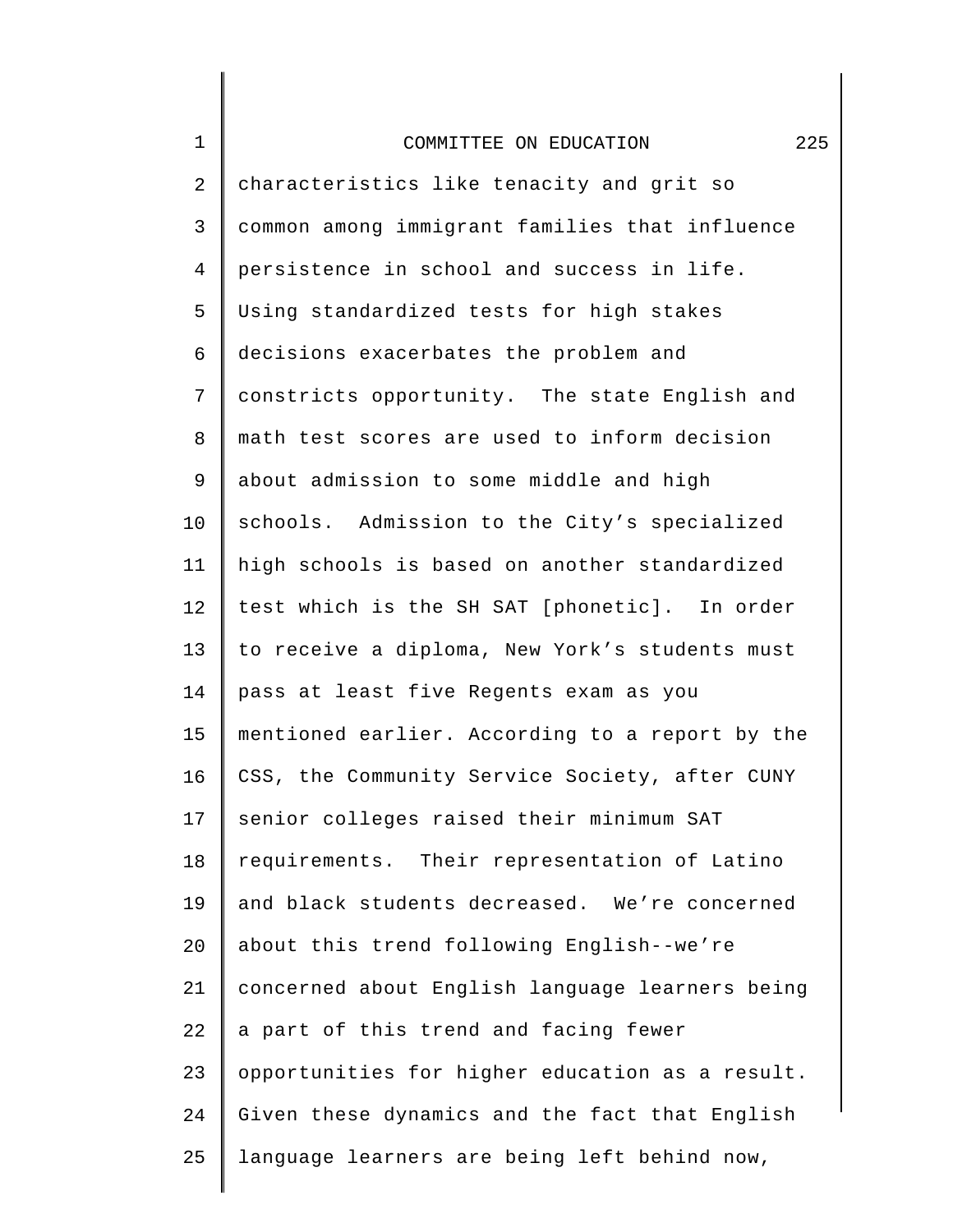| $\mathbf 1$    | 226<br>COMMITTEE ON EDUCATION                   |
|----------------|-------------------------------------------------|
| $\overline{2}$ | the City should take immediate action. It       |
| 3              | should stop using standardized test results for |
| $\overline{4}$ | ELLs in high stakes decisions within the City's |
| 5              | control, advocate on behalf of the City's       |
| 6              | students for the state to encourage broader use |
| 7              | and give greater rate to performance based      |
| 8              | assessments as my colleague Abja mentioned      |
| 9              | earlier, which have particular value when       |
| 10             | educating English language learners, and        |
| 11             | support the possibility of New York State using |
| 12             | the Federal Waiver process to allow native      |
| 13             | language state assessments for recently arrived |
| 14             | students in grades three through eight and also |
| 15             | work with community to address barriers to ELL  |
| 16             | admissions. While standardized tests are        |
| 17             | problematic, English language learners lag so   |
| 18             | far behind that the City cannot afford to focus |
| 19             | on assessment issues alone to boost             |
| 20             | achievement. The City must act now to create a  |
| 21             | system-wide initiative to expand ELL's access   |
| 22             | to the quality programs and additional supports |
| 23             | they need to master English and be ready for    |
| 24             | college and careers. We know that with the      |
| 25             | right kind of support like that provided by     |
|                |                                                 |

I ∥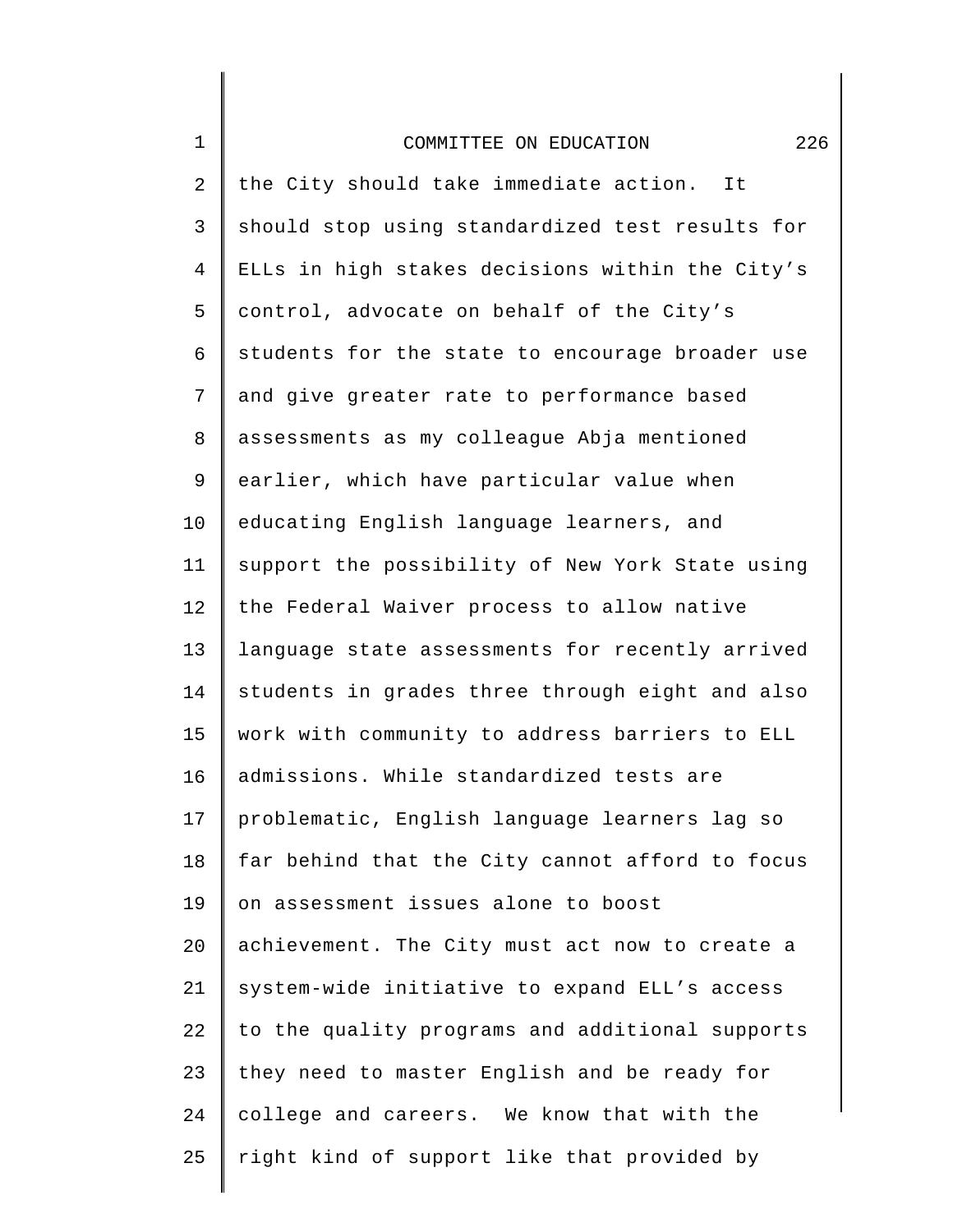1 2 3 4 5 COMMITTEE ON EDUCATION 227 models such as the International's Network for Public Schools. ELLs achievements are extraordinary. We must honor that potential. Thank you.

6 7 8 9 10 11 12 13 14 15 16 17 18 19 20 21 22 23 24 25 CHAIRPERSON JACKSON: And let me thank all of you for coming in and giving testimony on behalf of your organizations, and obviously to me, moving forward on the Intro's that have introduced by my colleague King and myself and also the Resolutions are very important. You may have been here when I said to Dennis Walcott, our Chancellor, that yes, we want to put these in place now in order to lock in whoever the next administration is. We know based on all things considered that the next administration is going to be more progressive overall, but having the minimum requirement and documenting it and aggregating the data so we can evaluate and determine if the minimum requirements in arts education is being done is extremely important. And we don't want to wait until next year. We want it done now. And as far as the standardized testing, you know, alternate assessment methodologies are very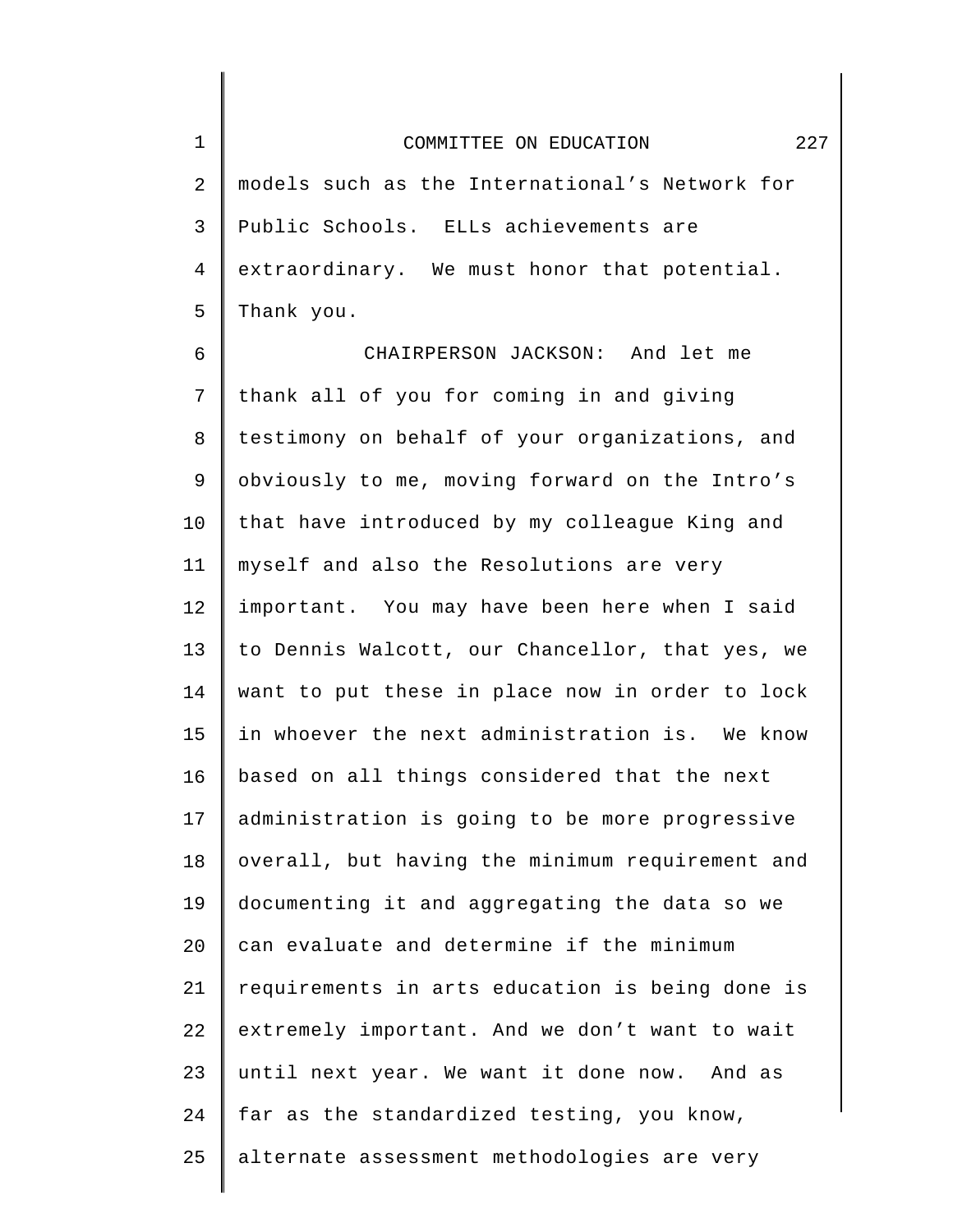| $\mathbf 1$ | 228<br>COMMITTEE ON EDUCATION                   |
|-------------|-------------------------------------------------|
| 2           | very important overall, and especially for      |
| 3           | English language learners or ELLs, and when you |
| 4           | were--when you were giving you presentation,    |
| 5           | Max, I was thinking about my girls who are not  |
| 6           | English language learners. The language that    |
| 7           | they only know is English and maybe a little    |
| 8           | Spanish, and them passing the Regents exams and |
| $\mathsf 9$ | what have you and so forth, which was not a     |
| 10          | problem for them, but I can just imagine if     |
| 11          | they came here from another country and their   |
| 12          | language was not English and it was the         |
| 13          | different cultural aspects and all the other    |
| 14          | adjustments, it can be pretty difficult. I can  |
| 15          | only assume that I do know that I think at the  |
| 16          | time when they were in school the passing grade |
| 17          | for exams was 65 and not 55. And obviously      |
| 18          | it's going up and you have to pass all five     |
| 19          | Regents exams in order to graduate from high    |
| 20          | school. And the testimony that you gave as far  |
| 21          | as 36 times, oh my gosh. It just--just have a   |
| 22          | devastating impact on individuals trying their  |
| 23          | hardest to achieve, to get that high school     |
| 24          | diploma. Do you know what I mean? I can         |
| 25          | imagine it's not easy, but that's why we must   |
|             |                                                 |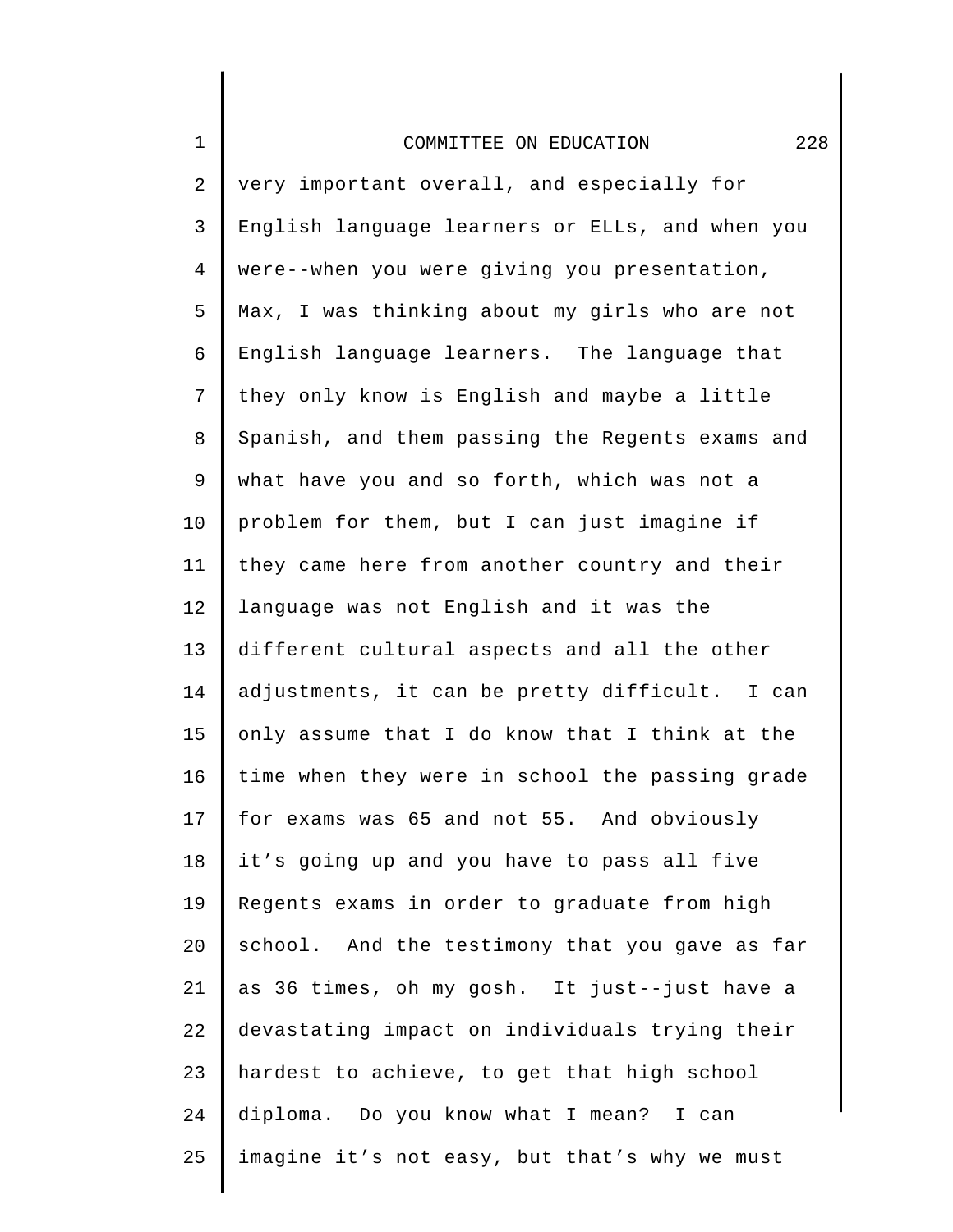| $\mathbf 1$ | 229<br>COMMITTEE ON EDUCATION                  |
|-------------|------------------------------------------------|
| 2           | find alternative assessment measures in order  |
| 3           | for people to move forward with their          |
| 4           | education. So let me thank you all for coming  |
| 5           | in and giving testimony, and I look forward to |
| 6           | work with you in the future. Thank you very    |
| 7           | much. Our last panel, Ken Cohens, NAACP New    |
| 8           | York State Conference and Joseph McGivern,     |
| 9           | Advocates for Healthy Education. Ken and Joe   |
| 10          | come on down or up depending on which way      |
| 11          | you're coming from. Both of you, would you     |
| 12          | raise your right hand and do you swear or      |
| 13          | affirm to tell the truth, the whole truth and  |
| 14          | nothing but the truth in your testimony before |
| 15          | the Education Committee hearing and to respond |
| 16          | honestly to my or any other Council Members    |
| 17          | questions that may arrive, do you?             |
| 18          | KEN COHEN: I do.                               |
| 19          | CHAIRPERSON JACKSON: Okay, good.               |
| 20          | Ken, you may begin, Ken.                       |
| 21          | KEN COHEN: Okay. Good afternoon.               |
| 22          | The NAACP New York State Conference is honored |
| 23          | to be here to give testimony on standardized   |
| 24          | testing and on behalf of Doctor Hazel M. Dukes |
| 25          | and the 14 branches of New York City, we are   |
|             |                                                |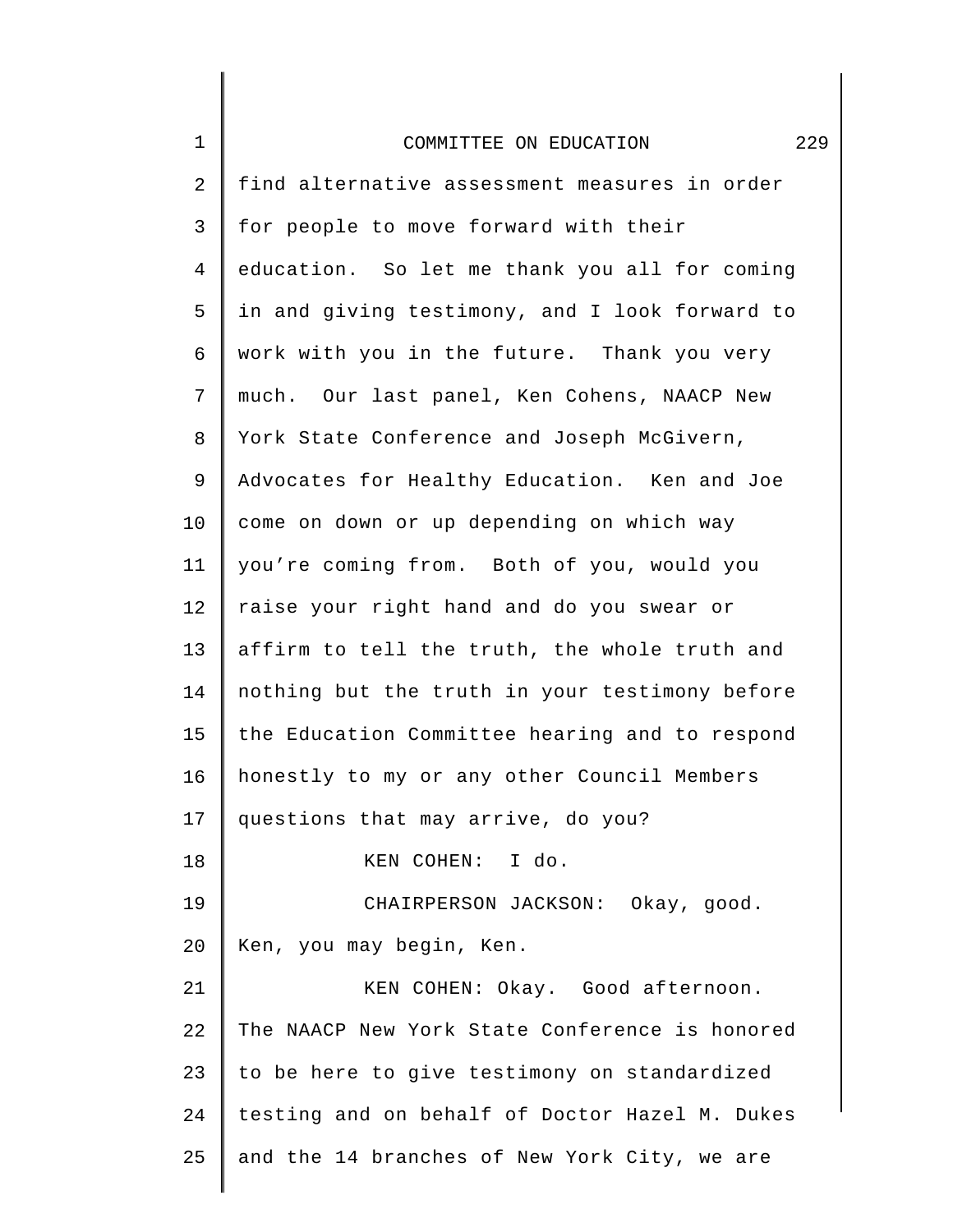| $\mathbf 1$    | 230<br>COMMITTEE ON EDUCATION                   |
|----------------|-------------------------------------------------|
| 2              | definitely in support of the Resolution and the |
| $\mathsf{3}$   | two Intros. The question of standardized        |
| $\overline{4}$ | testing has been a strong issue for more than   |
| 5              | 12 years, but more recently the recent eight    |
| 6              | years where we have looked at what our schools  |
| 7              | and children are getting out of these           |
| 8              | standardized tests every year. We know that in  |
| 9              | many of our communities children have issues    |
| 10             | with taking these tests. Parents have issues.   |
| 11             | We also see that the result, the resolve, the   |
| 12             | results come so untimely that even if you can   |
| 13             | evaluate a student, it's coming almost too      |
| 14             | late, because you're getting it now in          |
| 15             | September, and if you take the test in April    |
| 16             | and May and that child now moves onto another   |
| 17             | grade or is held back, the evaluation           |
| 18             | technically can't be impacted--in place until   |
| 19             | either the following January or the following   |
| 20             | September. So we do need to see that if we are  |
| 21             | looking for true reform and education in this   |
| 22             | City as well as this State, that these, that    |
| 23             | the resolution must be put forward. We also     |
| 24             | see that this resolution will impact because we |
| 25             | have 53 branches throughout New York State, and |
|                |                                                 |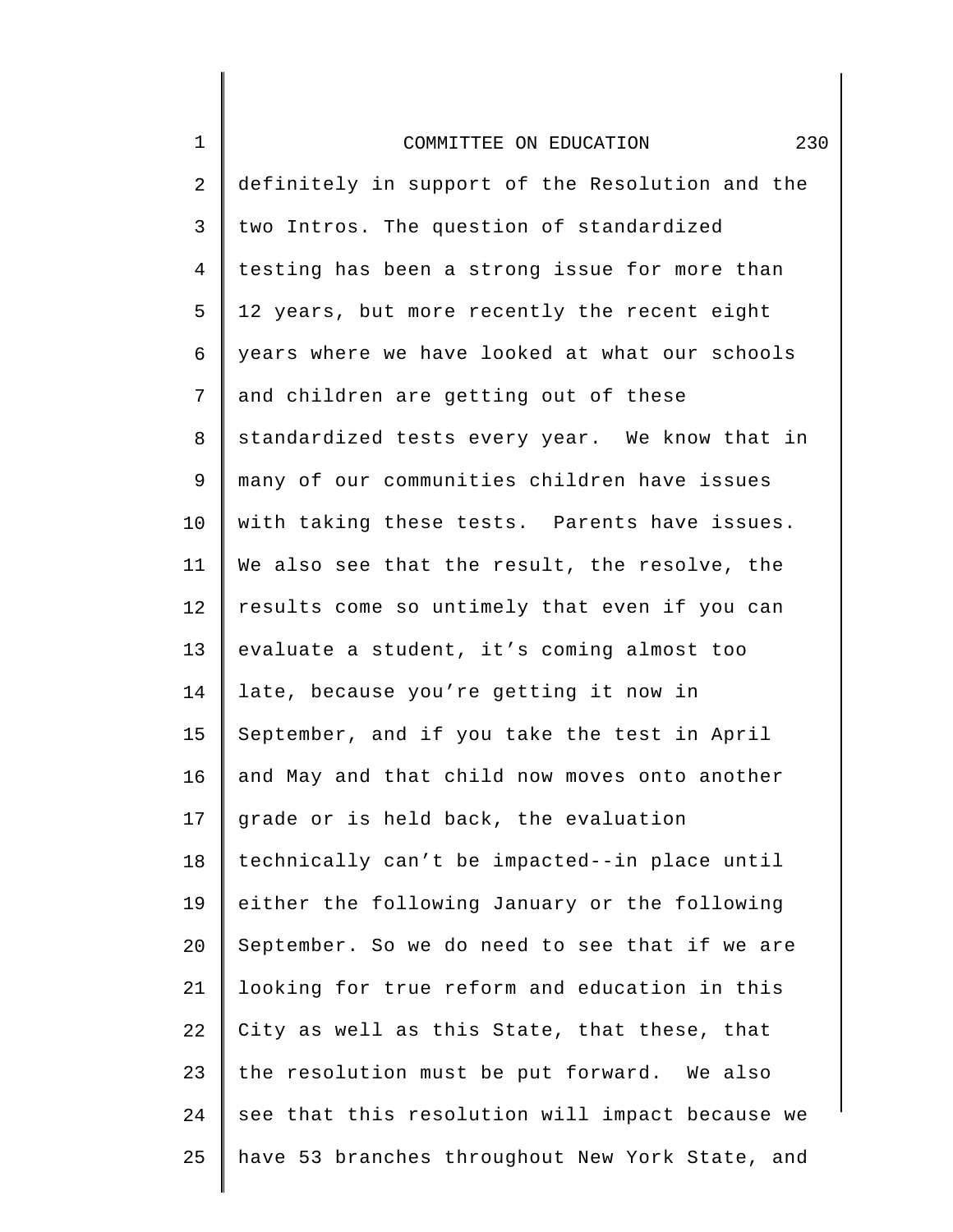| $\mathbf 1$ | 231<br>COMMITTEE ON EDUCATION                   |
|-------------|-------------------------------------------------|
| 2           | we just recently, our convention addressed the  |
| 3           | issue of education especially in the big six    |
| 4           | cities of New York State, which pretty much     |
| 5           | suffer with the same issues that we suffer here |
| 6           | in New York City. And we all know, as New York  |
| 7           | City goes so does the State and the nation. So  |
| 8           | it is so important that as we move forward we   |
| 9           | take a better look at how we're going to        |
| 10          | evaluate and monitor our children and give them |
| 11          | the proper tools and resources so that they can |
| 12          | succeed in this world, because truthfully they  |
| 13          | are the future of not only the city, state, but |
| 14          | the country and truthfully, the world. We must  |
| 15          | really look at the way we're doing education,   |
| 16          | and we know that one place in this government   |
| 17          | in New York City that has been looking at       |
| 18          | things has been the Education Committee of the  |
| 19          | City Council. We know that the challenges that  |
| 20          | have come out of this particular Committee has  |
| 21          | been one that has represented not only the      |
| 22          | children but the parents and the communities,   |
| 23          | which feel that especially now as we do come    |
| 24          | into a new administration and we do agree that  |
| 25          | this will set the tone by doing it now and put  |

 $\parallel$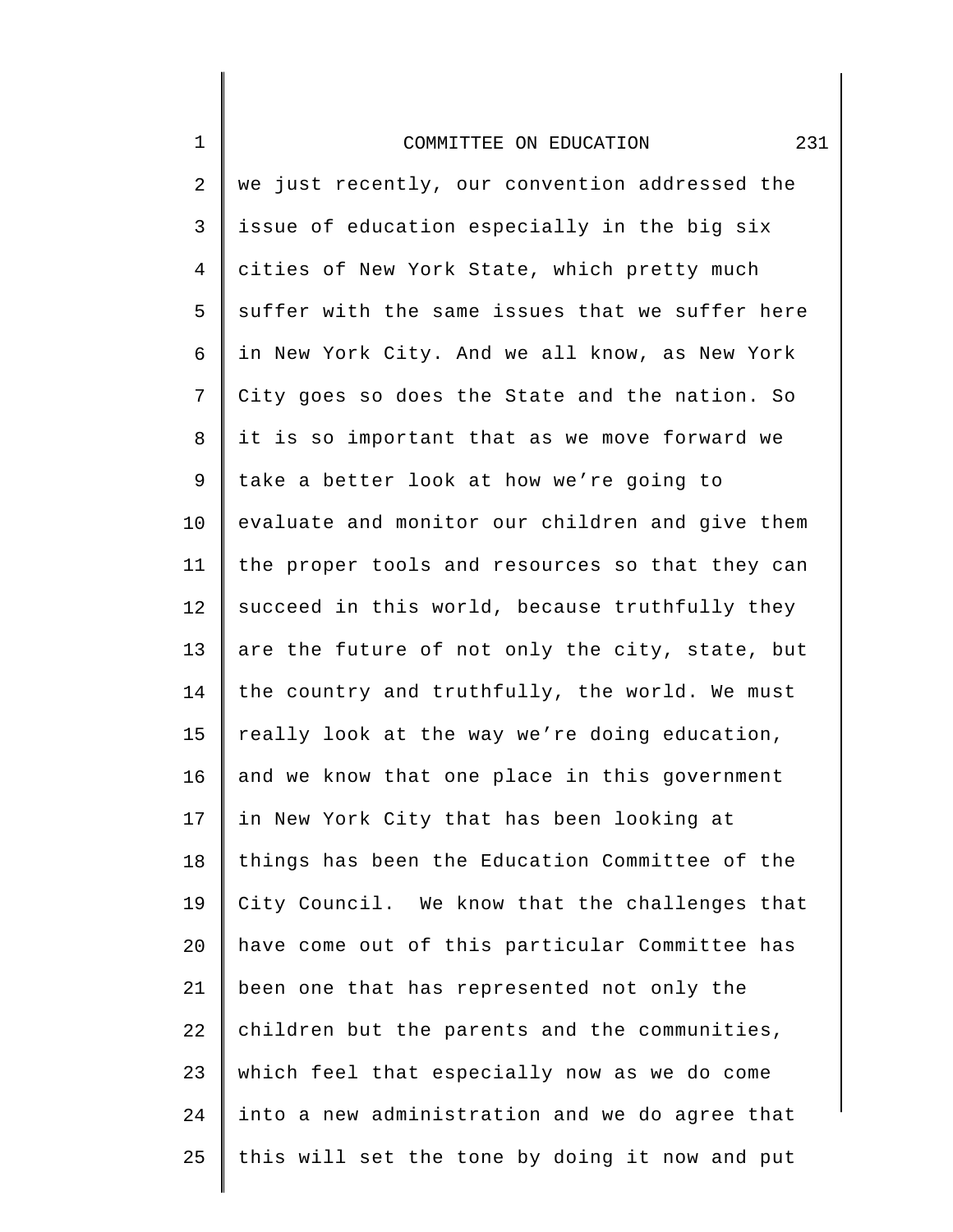| $\mathbf 1$ | 232<br>COMMITTEE ON EDUCATION                   |
|-------------|-------------------------------------------------|
| 2           | it in writing and making it law as we carry     |
| 3           | over, because no one knows the future. And but  |
| 4           | we do know that what is in place can be broken  |
| 5           | but it's a process that takes a lot of work,    |
| 6           | but if we put it in writing and make it law,    |
| 7           | this will change the tide of the way things--   |
| 8           | the way things are done in New York City, the   |
| 9           | way the education process is done. We have been |
| 10          | in this struggle with you and with the City of  |
| 11          | New York for 30, 40 years now, but as we see    |
| 12          | our children being challenged consistently,     |
| 13          | it's important that we now move forward. So we  |
| 14          | are both--the NAACP New York State Conference   |
| 15          | Metropolitan Council definitely is in support   |
| 16          | of the Resolution and the two Intros. Thank     |
| 17          | you.                                            |
| 18          | CHAIRPERSON JACKSON: Thank you.                 |
| 19          | Next, but not least the last.                   |
| 20          | JOSEPH MCGIVERN: It's nice being                |
| 21          | last. I know nobody--[off mic]                  |
| 22          | CHAIRPERSON JACKSON: Turn on your               |
| 23          | mic.                                            |
| 24          | JOSEPH MCGIVERN: It's nice being                |
| 25          | last. I know no one's waiting after me. There's |
|             |                                                 |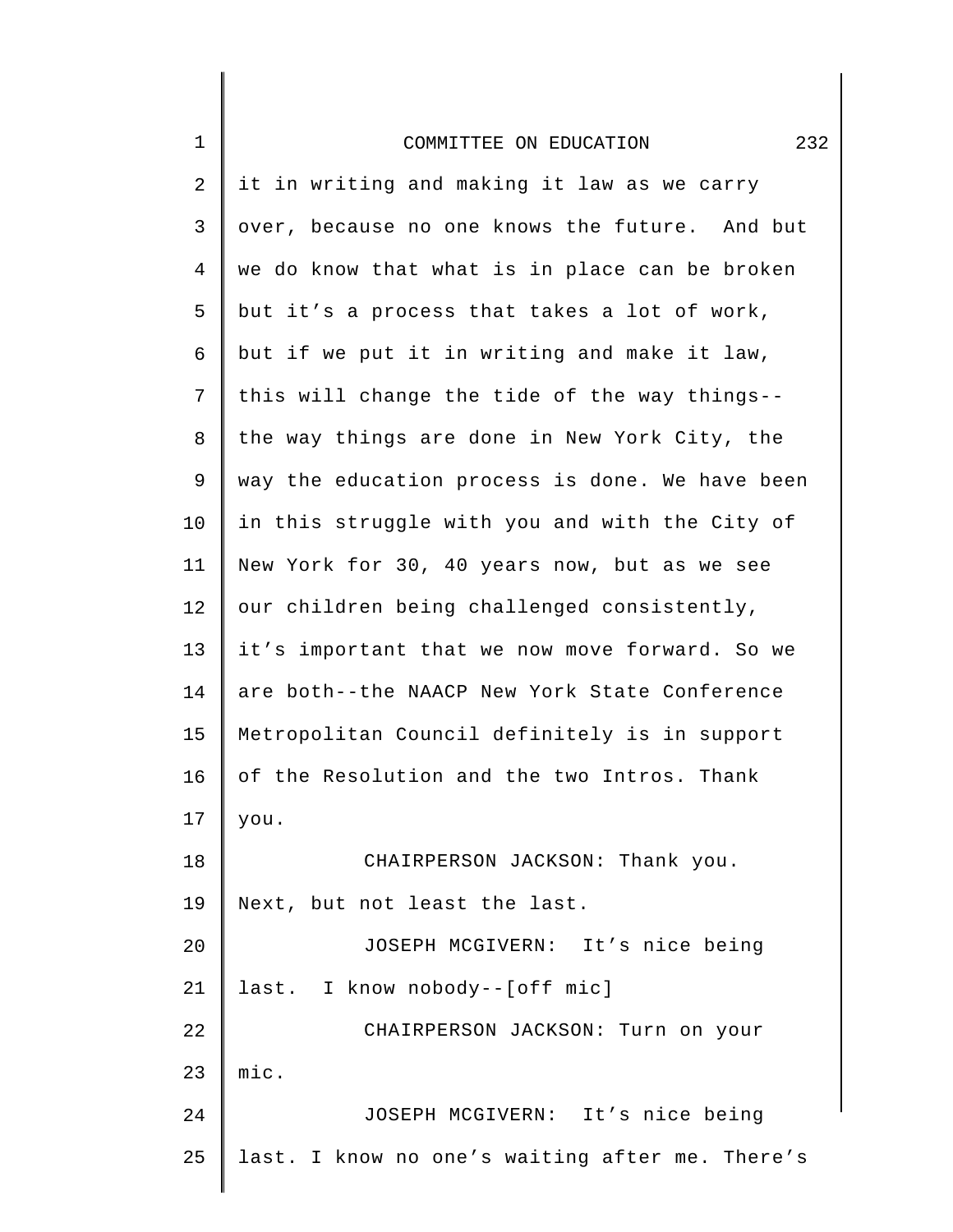| $\mathbf 1$    | 233<br>COMMITTEE ON EDUCATION                   |
|----------------|-------------------------------------------------|
| $\overline{2}$ | a sense of freedom there. Nice to be back,      |
| 3              | Chairman Jackson. I have been working out of    |
| $\overline{4}$ | Long Island with Senator Jack Martins who is    |
| 5              | the only Senator who's called for Commissioner  |
| 6              | King to resign. I believe maybe one other       |
| 7              | Assembly person, he's been very active with the |
| 8              | community out there, and I wrote him a letter   |
| 9              | with some talking points relating to            |
| 10             | standardized testing and sometimes standardized |
| 11             | testing and materials and things like that      |
| 12             | they're all part of the same package. I'm not   |
| 13             | sure. It may be good to have a broader view,    |
| 14             | but this letter I would like to read to you.    |
| 15             | It's called Common Core Hearings at Mineola     |
| 16             | High School and the Protection of Children's    |
| 17             | Data, which I won't go into. That's not the     |
| 18             | nature of this hearing, but I said, "After      |
| 19             | listening to your extraordinary hearings at     |
| 20             | Mineola I am convinced that we will need to     |
| 21             | start all over. Like the story of the blind men |
| 22             | trying to describe and elephant by holding a    |
| 23             | different part of its anatomy, the numerous     |
| 24             | issues and current concerns make it obvious     |
| 25             | that no care was invested in the process that   |
|                |                                                 |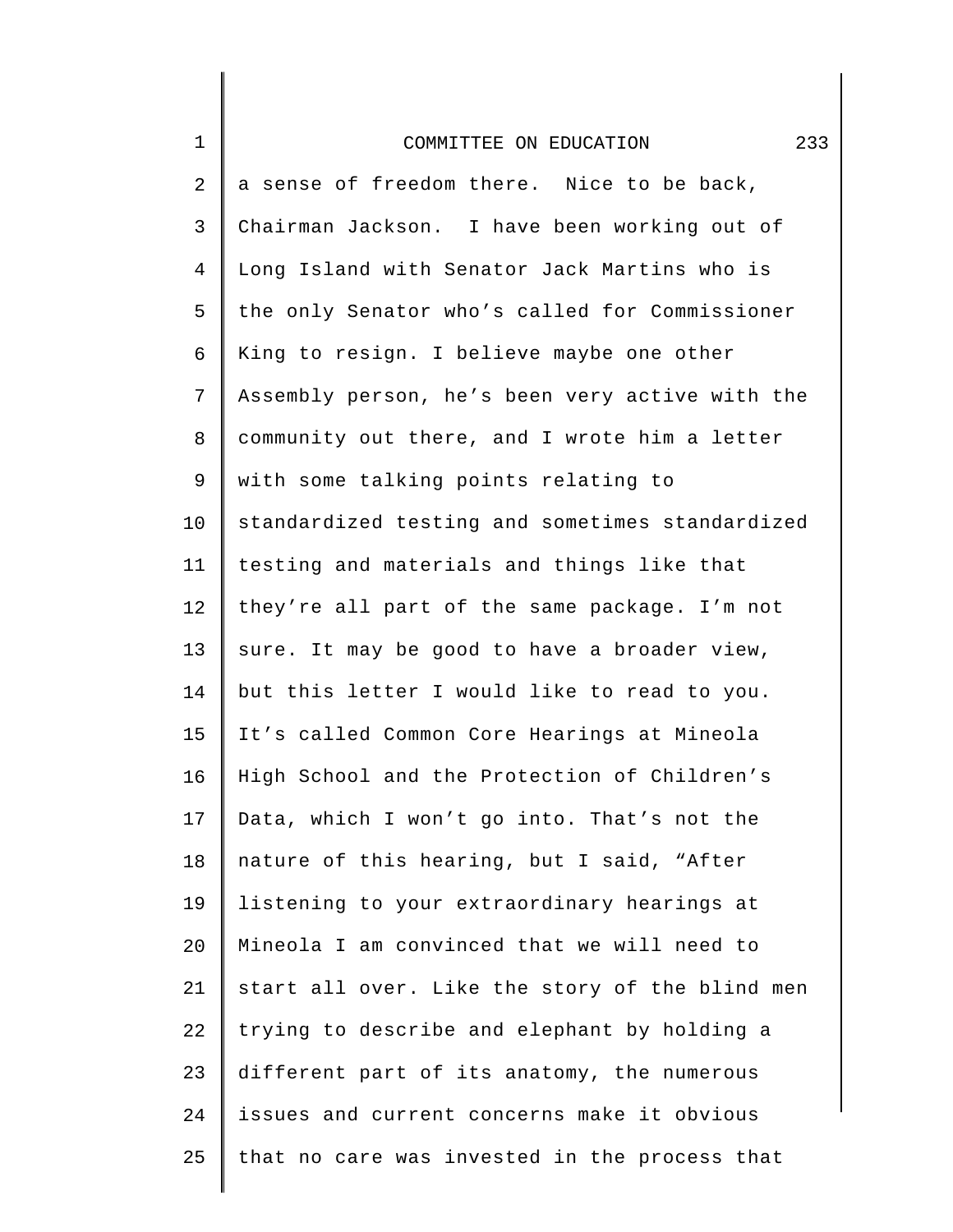| $\mathbf 1$      | 234<br>COMMITTEE ON EDUCATION                     |
|------------------|---------------------------------------------------|
| $\boldsymbol{2}$ | usually takes three years with close              |
| 3                | observation and input from actual teachers and    |
| $\overline{4}$   | administrators in the classroom. This is an       |
| 5                | issue that directly impacts the safety and        |
| 6                | emotional well-being of all students,             |
| 7                | particularly early childhood, and the integrity   |
| 8                | of the educational systems outlined recently in   |
| 9                | a letter by the Catholic Scholars in their        |
| 10               | letter to the bishops. Evaluations, testings      |
| 11               | are evaluations, they are not assessments.<br>The |
| 12               | evaluation of students mistakenly called          |
| 13               | assessments needs to be revisited while we        |
| 14               | return the excellent New York State curriculum    |
| 15               | that was recently in place. Teachers and          |
| 16               | students are unable to use this data for their    |
| 17               | own growth and understand or receive it in a      |
| 18               | timely manner. One suggestion was to have         |
| 19               | testing on alternate years, which could offset    |
| 20               | the cost of being able to provide testing         |
| 21               | questions and answers for our own enlightenment   |
| 22               | and legitimacy. These evaluations will add to     |
| 23               | the cost exponentially as Common Core             |
| 24               | proponents look to the use of computers in the    |
| 25               | future. At your hearings, we learned of the       |
|                  |                                                   |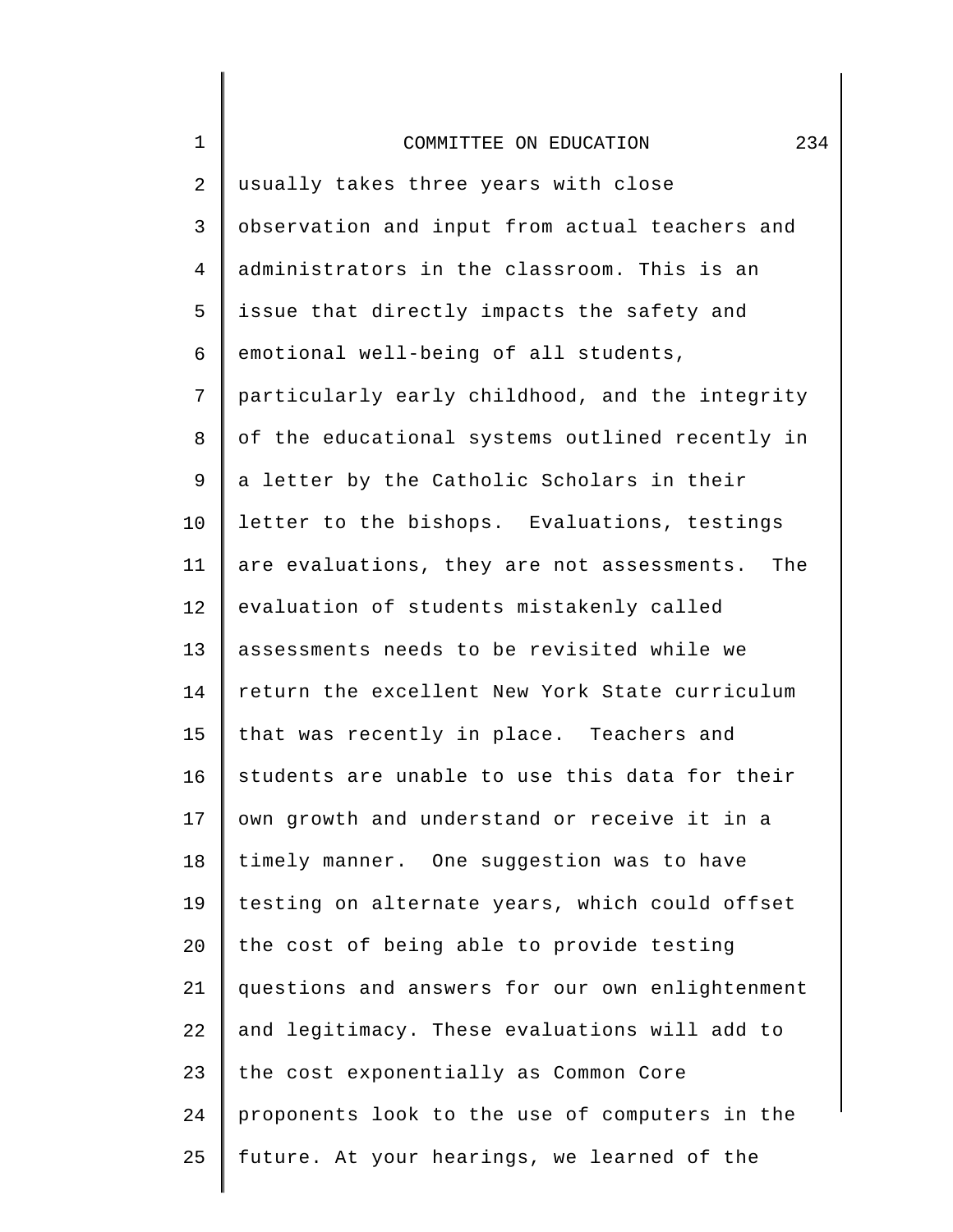## COMMITTEE ON EDUCATION 235

1

25

2 3 4 5 6 7 8 9 10 11 12 13 14 15 16 17 18 19  $20^{\circ}$ 21 22 23 24 recent study indicating the severe costs to economically challenged communities due to the federal government's unfunded mandates in the race to the top program. It was indicated that the community of Rockland County foresees an increase over four years of 11 million dollars with a meager distribution of 400,000 dollars from the Race to the Top program. Commissioner King indicated that it was federal law that permits the schools to be governed by the states, when in fact it is by default in the Constitution that mandates state's control of education and not the federal government. Another issue of concern is that parents who refuse to permit their children to be exposed to this questionable testing and cause their excellent local schools to be labeled in danger of failing, which would lead to state control and the advent of new charter schools on these sites. Materials--Commissioner King indicated that resources are being provided to the schools but they have the option of not using them. This may be the most pernicious problem

with the Common Core, since testing questions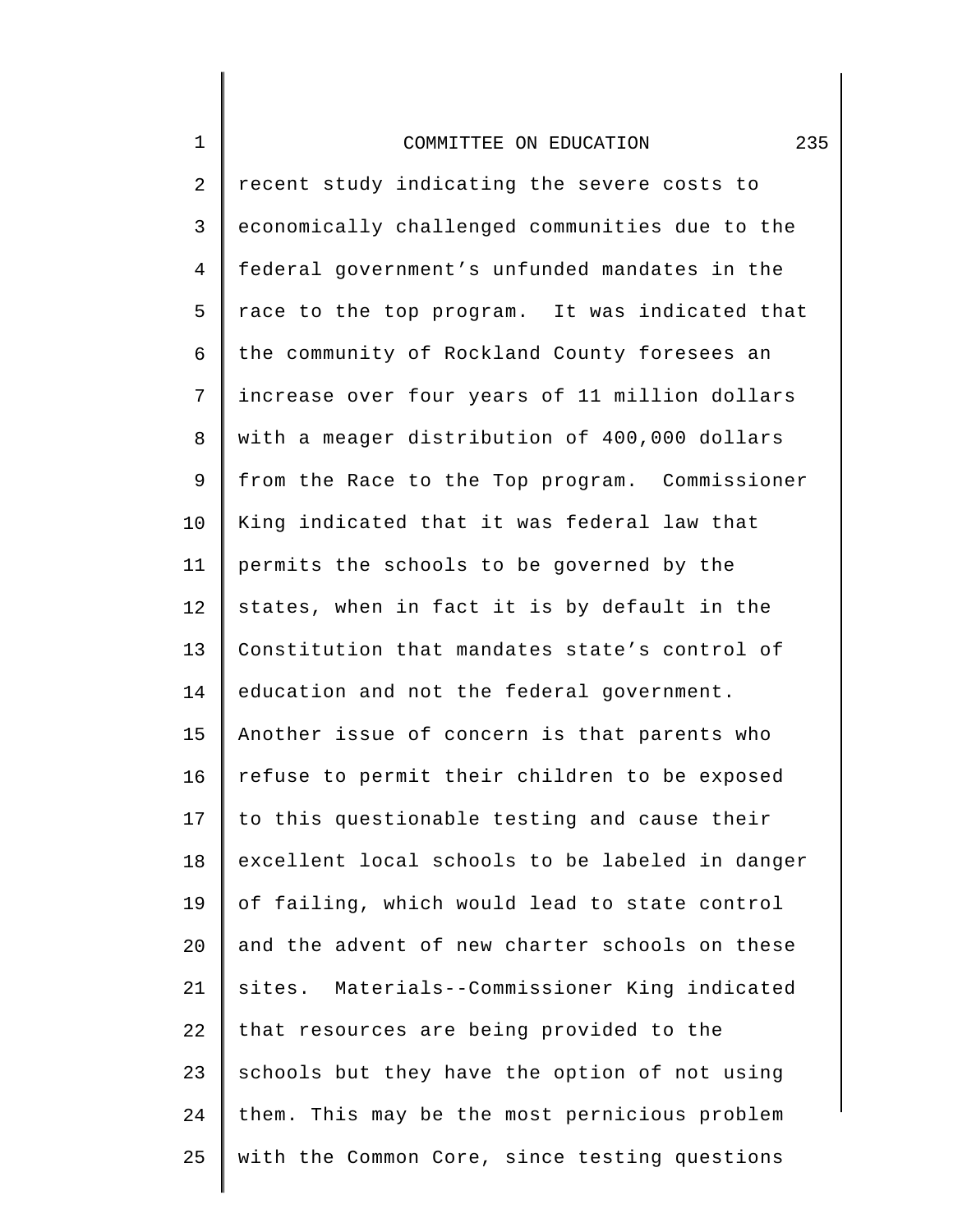| $1\,$          | 236<br>COMMITTEE ON EDUCATION                   |
|----------------|-------------------------------------------------|
| 2              | are drawn from the materials which are the      |
| 3              | costliest component of the Common Core regime.  |
| $\overline{4}$ | Who controls the resources controls the         |
| 5              | evaluations of both students and teachers, and  |
| 6              | these resources "crowd out" good instruction.   |
| 7              | The Commissioner indicated that these           |
| 8              | publishers would provide informational text     |
| 9              | materials when in fact the research from their  |
| 10             | own Common Core indicates that publishers       |
| 11             | continue to dumb down the text books that they  |
| 12             | produce and provide excerpts from texts about   |
| 13             | numerous children with emotional stress         |
| 14             | creating an atmosphere of questionable social   |
| 15             | engineering, both in literature and testing.    |
| 16             | Teachers become dependent on the resources      |
| 17             | provided by the State's publishers in the       |
| 18             | absence of authentic literacy materials and     |
| 19             | expect that they will appear on the annual      |
| 20             | testing evaluations. The Common Core research   |
| 21             | for English language, arts, and literacy and    |
| 22             | history social studies, science, and technical  |
| 23             | subjects indicates that there is also evidence  |
| 24             | that current standards, curriculum, and         |
| 25             | instructional practices have not done enough to |
|                |                                                 |

∥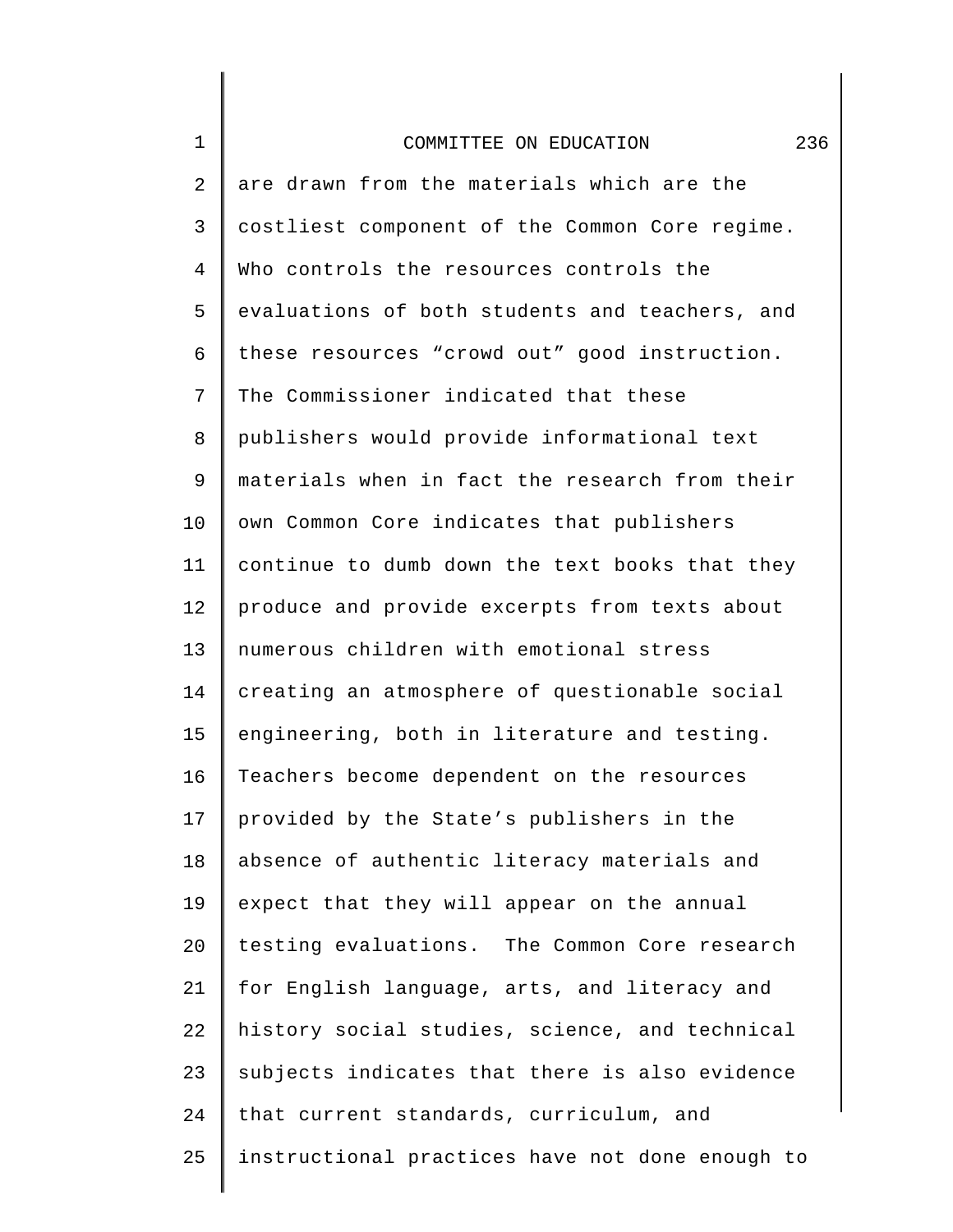| $\mathbf 1$    | 237<br>COMMITTEE ON EDUCATION                   |
|----------------|-------------------------------------------------|
| $\sqrt{2}$     | foster the independent reading of complex texts |
| 3              | so crucial for college and career readiness,    |
| $\overline{4}$ | particularly in the case of informational       |
| 5              | texts. Of major concern is that time and money  |
| 6              | is being spent by municipalities for staff      |
| 7              | development surrounding these resources that    |
| 8              | are not required and are untried and unproven   |
| 9              | as indicated by the local school board          |
| 10             | representative from Port Washington. Those who  |
| 11             | created the curriculum and materials were said  |
| 12             | to be educators by the Commissioner. I'm not    |
| 13             | certain what that term means. Are these         |
| 14             | teachers that have spent at least five years in |
| 15             | a classroom and are familiar with               |
| 16             | developmentally appropriate instruction and     |
| 17             | learning theory? Senator Martins, you need to   |
| 18             | get a list of those that design the curriculum, |
| 19             | materials, and evaluations along with their     |
| 20             | credentials as classroom teachers." Now the     |
| 21             | Senator has a letter of response, but I'm sure  |
| 22             | my time must have run out.                      |
| 23             | CHAIRPERSON JACKSON: Why don't you              |
| 24             | read your summary.                              |
| 25             |                                                 |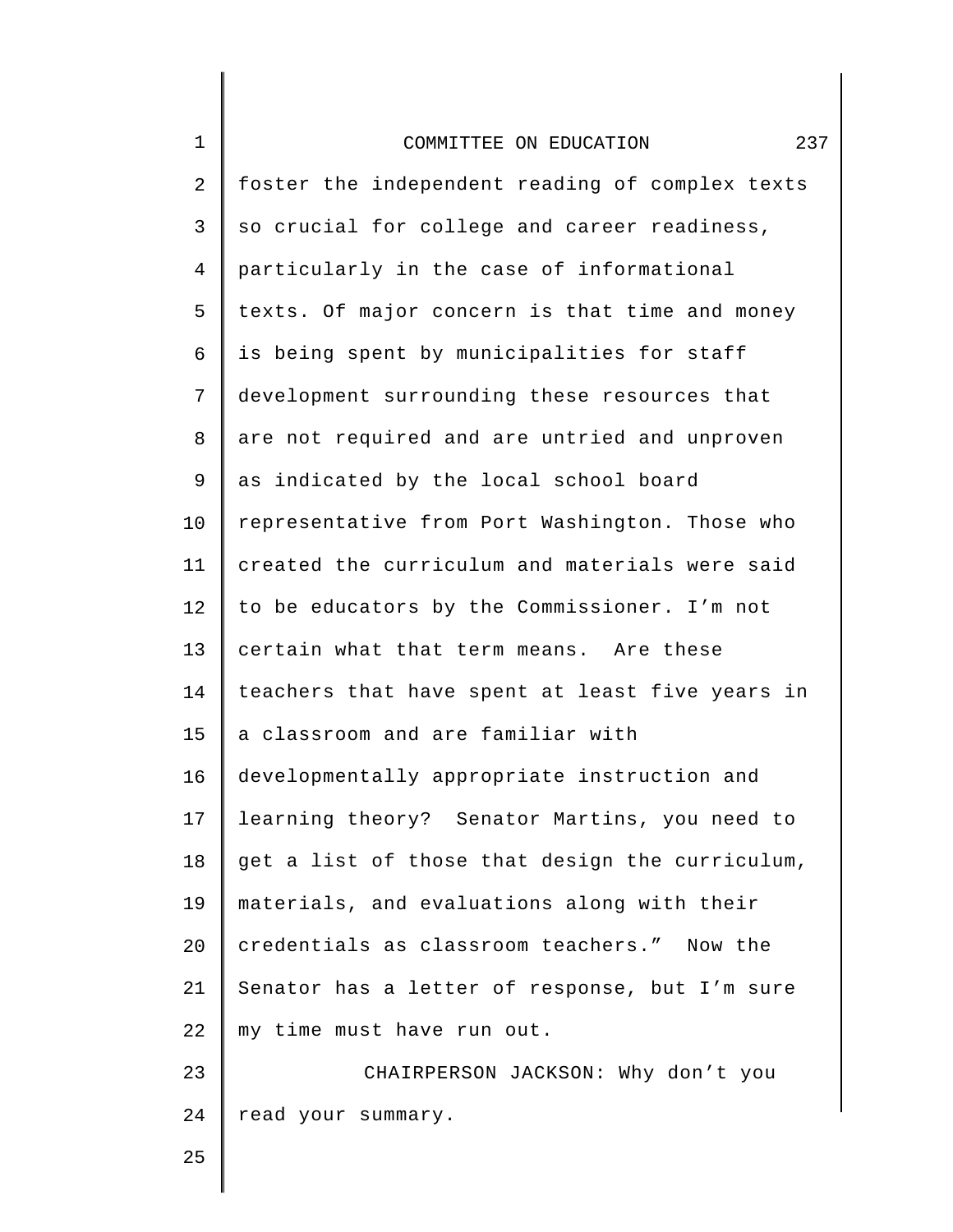| $\mathbf{1}$ | 238<br>COMMITTEE ON EDUCATION                   |
|--------------|-------------------------------------------------|
| 2            | JOSEPH MCGIVERN: Can I read the                 |
| 3            | letter from the Senator to that letter?         |
| 4            | CHAIRPERSON JACKSON: No, I--                    |
| 5            | JOSEPH MCGIVERN: [interposing]                  |
| 6            | Okay. In summary, the point I'm making is that  |
| 7            | there--standardized testing is very pernicious, |
| 8            | but there are other accoutrements to            |
| 9            | standardized testing which are equally as       |
| 10           | dangerous, and as we look at standardized       |
| 11           | testing, we also have to look at the publishing |
| 12           | companies, the materials that are being used    |
| 13           | that are directed toward these standardized     |
| 14           | testing which are basically dumbing down the    |
| 15           | curriculum and crowding out excellent           |
| 16           | instruction. Thank you.                         |
| 17           | CHAIRPERSON JACKSON: And now, this              |
| 18           | letter from Senator Jack Martins, is this       |
| 19           | before or after you wrote your letter?          |
| 20           | JOSEPH MCGIVERN: It's a response to             |
| 21           | my letter, and it's a--                         |
| 22           | CHAIRPERSON JACKSON: [interposing]              |
| 23           | Summarize what he said.                         |
| 24           | JOSEPH MCGIVERN: Well, he talks                 |
| 25           | about how he's been very active and that he has |
|              |                                                 |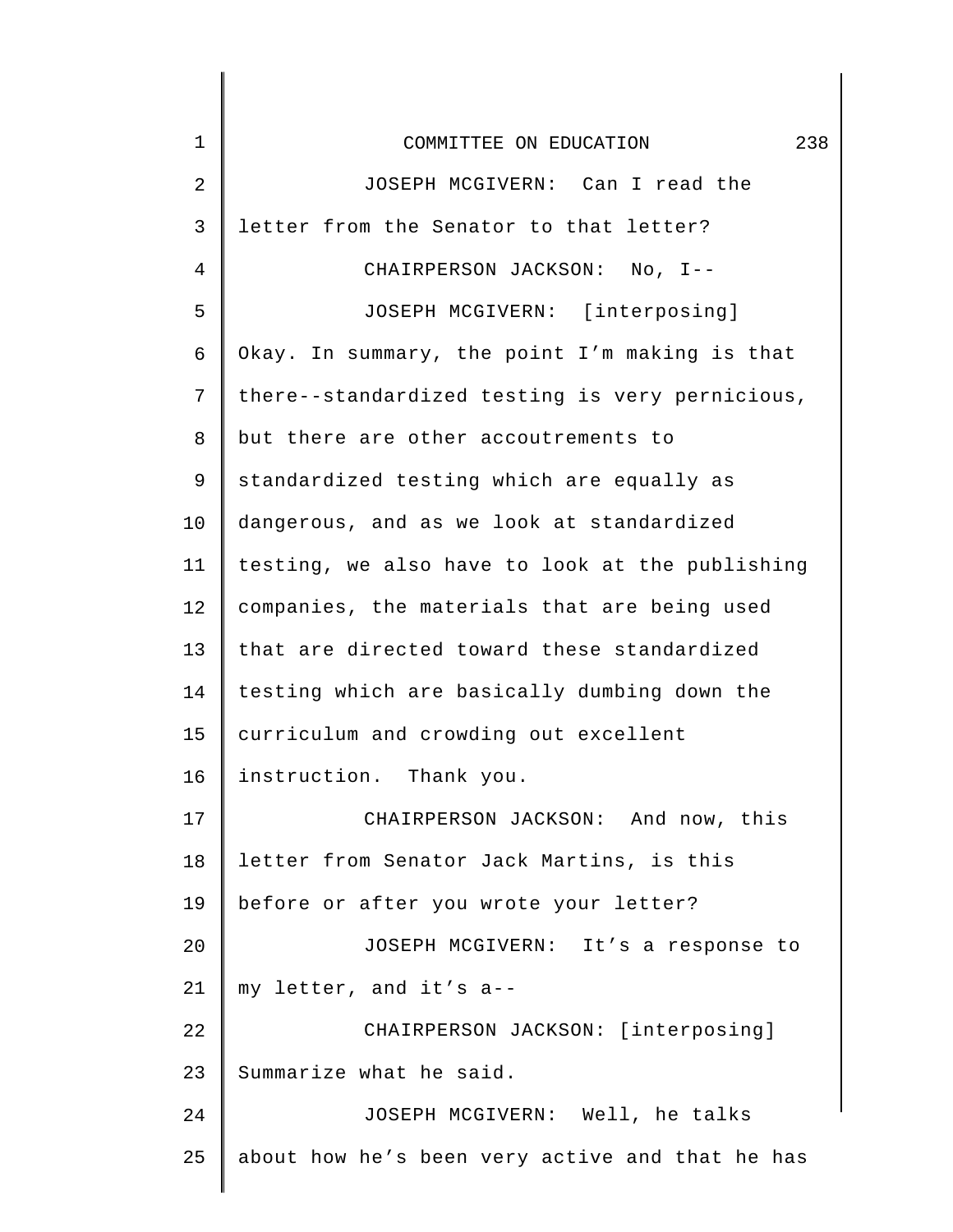| $\mathbf 1$ | 239<br>COMMITTEE ON EDUCATION                   |
|-------------|-------------------------------------------------|
| 2           | called for the Commissioner to resign, and he   |
| 3           | talks about all the different facets of that    |
| 4           | are being addressed over the Common Core, and I |
| 5           | mentioned a few of them, and he refers to the   |
| 6           | metaphor I used about the blind man and the     |
| 7           | elephant, referring to my letter and it's just- |
| 8           | -it was just a positive shot in the arm for     |
| 9           | some of the ideas that I did present, and he    |
| 10          | has been a great leader in the state            |
| 11          | legislature against Common Core, and I think    |
| 12          | that--I think that the City Council might pay   |
| 13          | heed to recognizing affiliation between the two |
| 14          | parties.                                        |
| 15          | CHAIRPERSON JACKSON: Well, thank                |
| 16          | you. And Ken and Joe, let me thank you for      |
| 17          | coming in and giving your testimony. I          |
| 18          | appreciate it, and I know--                     |
| 19          | JOSEPH MCGIVERN: [interposing]                  |
| 20          | Thank you Chairman.                             |
| 21          | CHAIRPERSON JACKSON: you sat                    |
| 22          | through the entire hearing, whether you gain    |
| 23          | anything out of it. I know I have, and I        |
| 24          | appreciate you coming in. Just for the record,  |
| 25          | we've received testimony from Fair Tests, the   |
|             |                                                 |

 $\begin{array}{c} \hline \end{array}$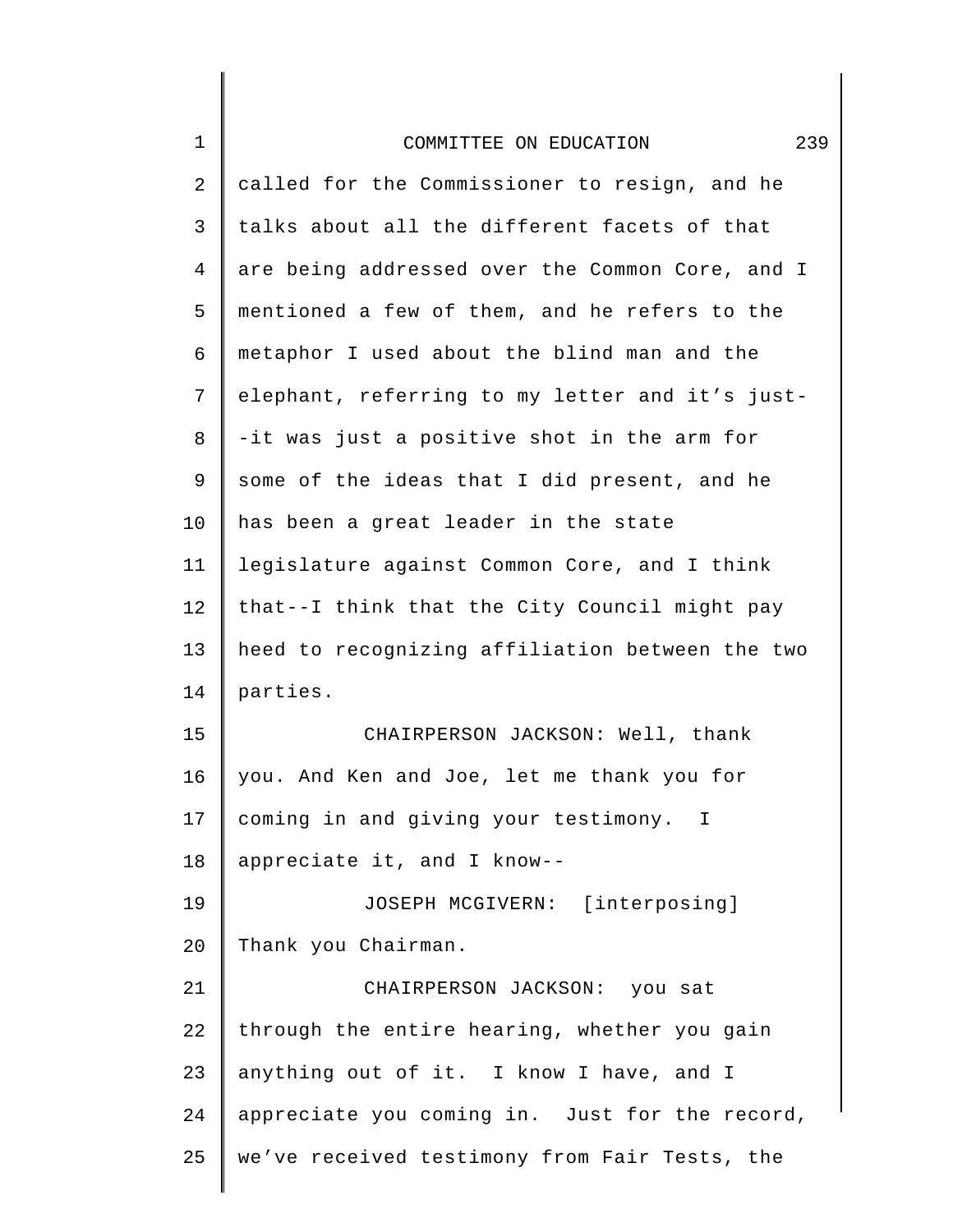| $1\,$          | 240<br>COMMITTEE ON EDUCATION                        |
|----------------|------------------------------------------------------|
| 2              | National Center for Fair and Open Testing. For       |
| $\mathsf{3}$   | the record we've received testimony from the         |
| $\overline{4}$ | Annual Report from the Arts Committee to the         |
| 5              | Panel of Educational Policy, dated September         |
| 6              | 19 <sup>th</sup> , 2013. For the record, we received |
| 7              | testimony from Cynthia Watchtell [phonetic]          |
| 8              | Director of the S. Daniel Abraham Honors             |
| 9              | Program and Research Associate Professor of          |
| $10 \,$        | American Studies at Stern College at Shiva           |
| 11             | University, and for the record we received a         |
| 12             | statement on Proposal to Distribute Information      |
| 13             | on College Savings Plans to Department of            |
| 14             | Education Students from Daniel Raez [phonetic]       |
| 15             | Senior Manager Vanguard Education Savings            |
| 16             | Group, and finally, for the record we received       |
| 17             | testimony from Stephen Tennen, Executive             |
| 18             | Director for the Arts Connection Inc. We also        |
| 19             | have been joined by our college Steve Levin of       |
| 20             | Brooklyn and with that, we are now closing this      |
| 21             | hearing out on the Oversight of the Impact of        |
| 22             | standardized testing on the Department of            |
| 23             | Education's students and also a hearing on           |
| 24             | Intro 3--Intro 1091 about savings college            |
| 25             | plans, information being given out to parents        |
|                |                                                      |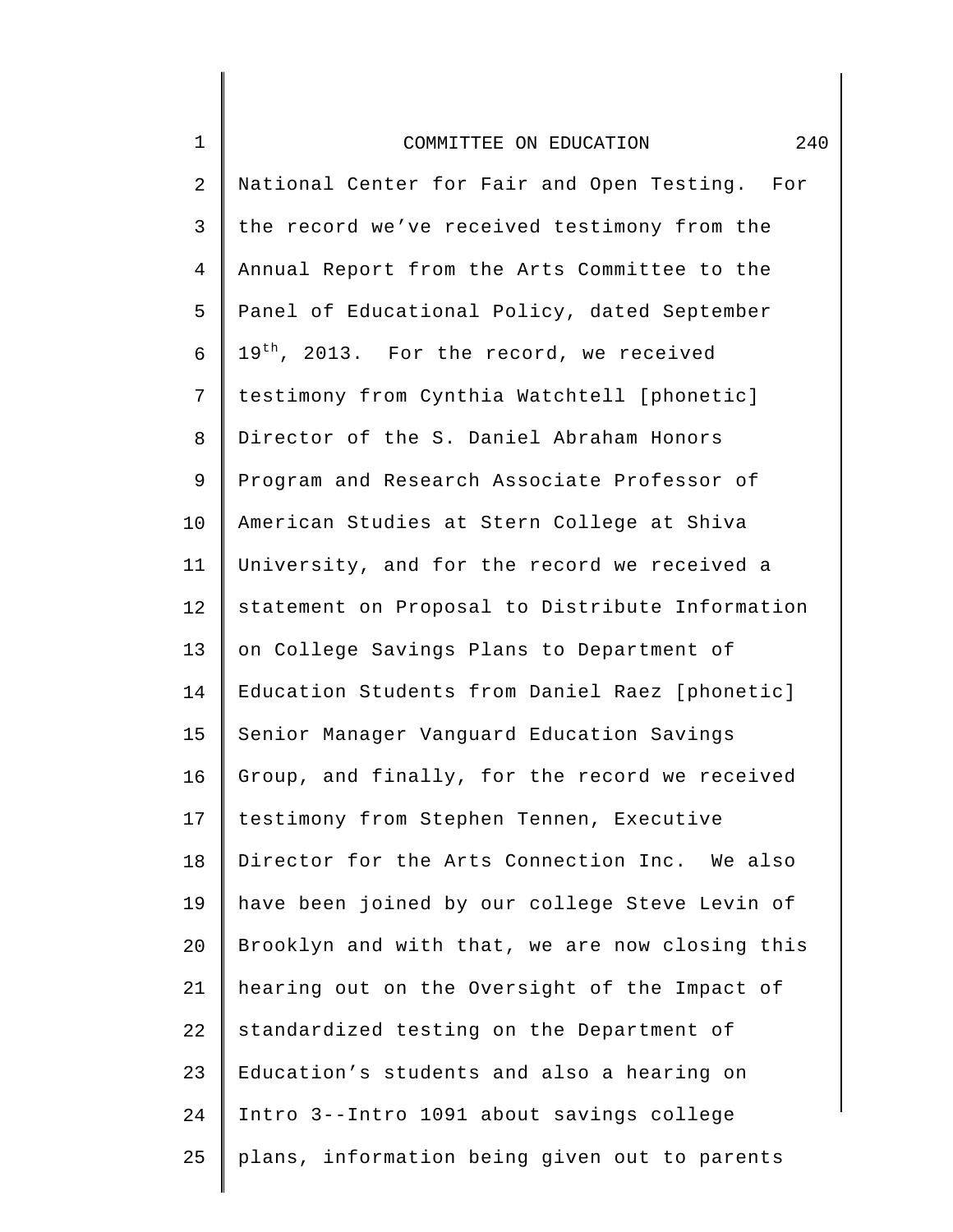| $\mathbf 1$    | 241<br>COMMITTEE ON EDUCATION                   |
|----------------|-------------------------------------------------|
| 2              | and students when they're entering school in    |
| 3              | various grade levels, and also Intro 925 which  |
| $\overline{4}$ | is the requirement for the Department of        |
| 5              | Education to give statistical data broken down  |
| 6              | by specific aggregates of not only individual   |
| 7              | schools but school districts, community school  |
| 8              | districts, council districts so that we can     |
| 9              | determine whether or not the Department of      |
| 10             | Education is meeting its minimum requirements   |
| 11             | in providing education instruction to our       |
| 12             | students. With that--and Resolution 1394 about  |
| 13             | alternate assessment measures in evaluating our |
| 14             | students. So with that this hearing on these    |
| 15             | particular matters is hereby closed at 2:10     |
| 16             | p.m.                                            |
| 17             | [gavel]                                         |
| 18             |                                                 |
| 19             |                                                 |
| 20             |                                                 |
| 21             |                                                 |
| 22             |                                                 |
| 23             |                                                 |
| 24             |                                                 |
| 25             |                                                 |